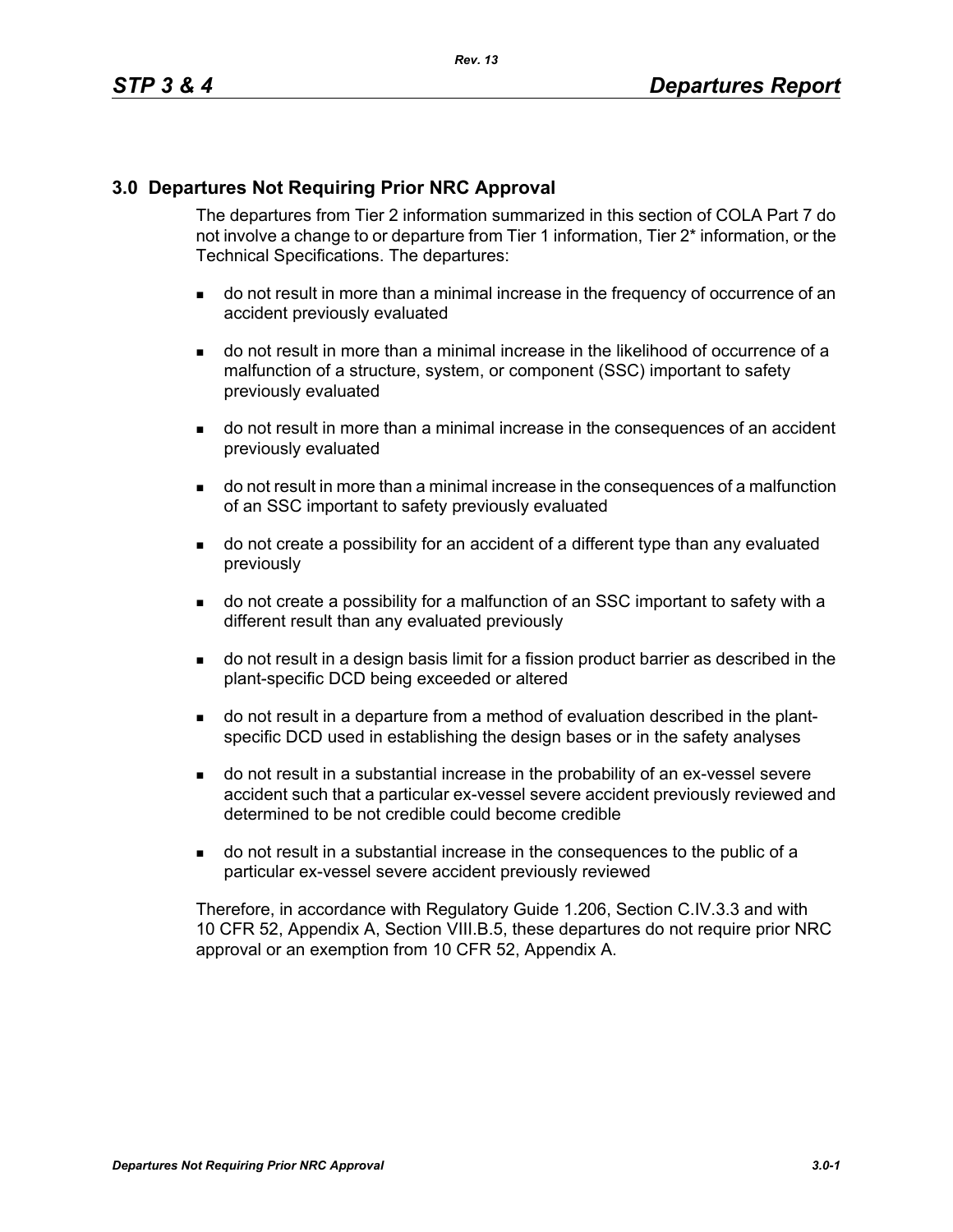# **STD DEP 1.1-1, Type of License Required Description**

The reference ABWR DCD was submitted to receive a design certification. The COL applicant submits a site-specific DCD to receive a Class 103 combined operating license under 10 CFR 52.

### **Evaluation Summary**

This departure has been evaluated pursuant to the requirements in 10 CFR 52, Appendix A, Section VIII.B.5. This change only updates the DCD to reflect the type of license for which the applicant is applying. There is no change in any design or function of an SSC important to safety as described in the DCD as a result of this change. Consequently, this change has no impact on the frequency or consequences of any accident or malfunction of an SSC important to safety previously evaluated. There is no impact on the frequency or consequences of any ex-vessel severe accident previously reviewed. This change has no impact on any Tier 1, Tier 2\*, Technical Specifications, bases for the Technical Specifications, or operational requirements information.

As a result of this evaluation, prior NRC approval of this change is not required.

# **STP DEP 1.1-2, Dual Units at STP 3 & 4**

#### **Description**

The reference ABWR DCD is based on a single-unit site. Because STP 3 & 4 is a dualunit project on an existing site, some supporting systems described in the DCD are single systems that support two or more units. In addition, STP 3 & 4 share the main cooling reservoir with STP 1 & 2.

The systems shared by STP 3 & 4 include:

- Fire Protection Water Supply System Regulatory Guide 1.189, Rev. 1, allows for use of a common water supply at multi-unit nuclear power plant sites. A single fire protection pump house and two storage tanks provide water for fire suppression to both units via piping in the yard. Since STP 3 & 4 do not share fire areas where safe shutdown systems are located, and it is extremely unlikely that there will be simultaneous fires in areas of the plant affecting safe shutdown areas, it is extremely unlikely that protection systems for both units will need to function at the same time.
- A common nonsafety-related communication system is required for multi-unit sites to provide plant wide communications. A common communication system providing plant wide communications is a personnel safety enhancement since it allows for ease of communication between units.
- **Makeup Water Preparation A common nonsafety-related makeup water** preparation system that utilizes a common raw water storage tank and a common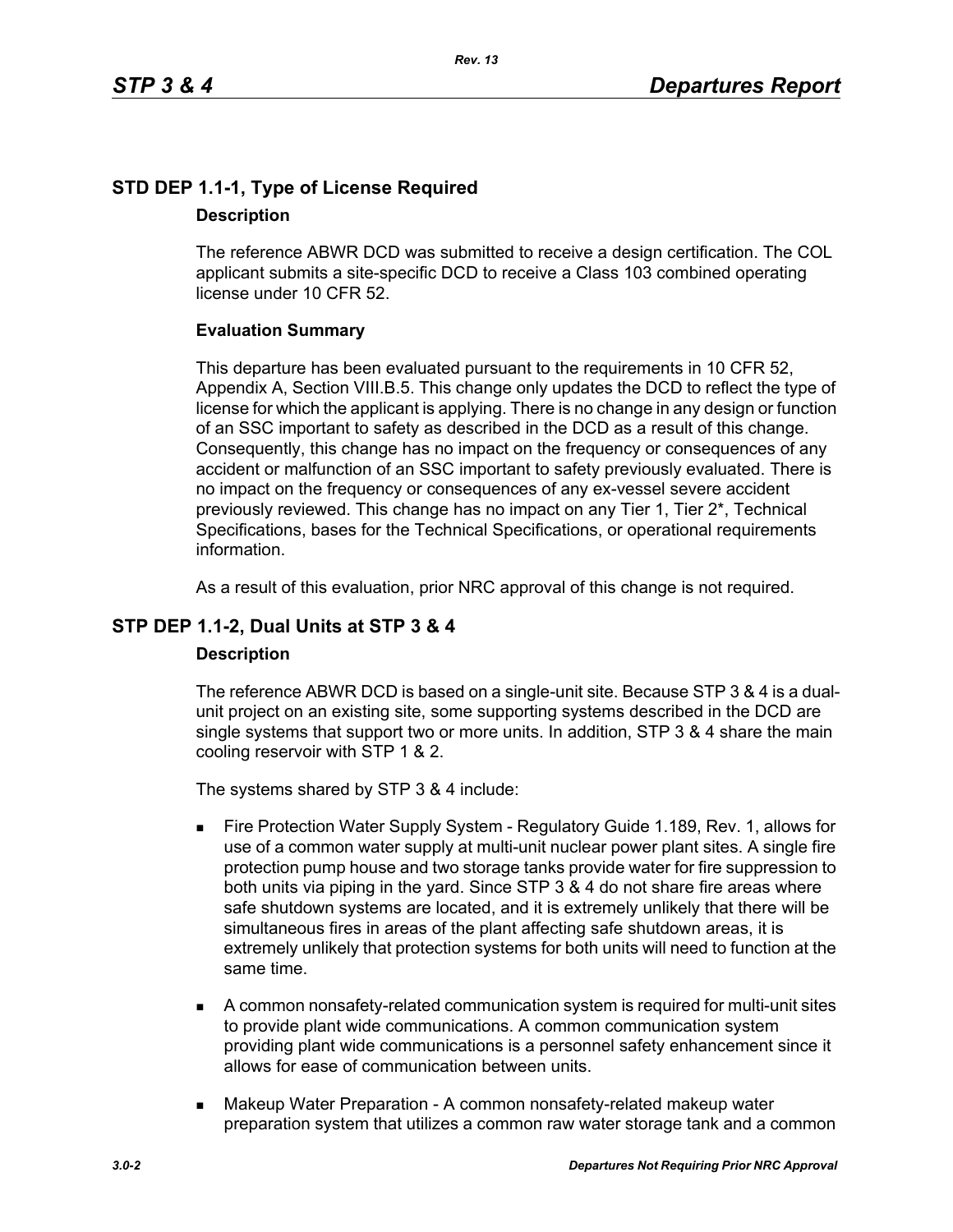demineralized water storage tank will supply water to the makeup water condensate system and makeup water purified system of both units. This system is discussed further in STP DEP 9.2-2. Sharing of the MWP System does not impair the ability to cooldown STP Units 3 & 4 under Station Blackout conditions. The Station Blackout analysis is contained in Appendix 1C of the ABWR DCD. The primary source of water during the initial 10 to 60 minute period of a Station Blackout event is from the Condensate Storage Tank (CST) for each unit. The source of water for each CST is the shared MWP System via the Makeup Water Condensate (MUWC) System. During a Station Blackout, each unit's respective CST is capable of providing at least 8 hours of makeup water without replenishment. The Alternate AC power source (i.e., the CombustionTurbine Generator) for each unit is designed to start and load 10 minutes into the event. With the use of Alternate AC power sources other water sources (including MWP) are readily available for makeup, heat removal, and plant equipment cooling.

- Hydrogen Gas Storage Facility A single nonsafety-related bulk hydrogen gas storage facility will be used to store hydrogen compressed gas cylinders for two units. The bulk hydrogen storage facility will be located at least 100m from any safety-related building or structure to prevent damage to safety-related equipment due to a fire or explosion at the facility.
- A common plant grounding grid is used that extends the contact area to ground and meets the resistance-to-ground criterion. The system in electrically interconnected between units.
- Potable Water system is shared between STP 3 and 4 and the Sanitary Treatment system are shared between all four units on site as well as with common buildings. This is discussed further in STP DEP 9.2-8.

#### **Evaluation Summary**

This departure has been evaluated pursuant to the requirements in 10 CFR 52, Appendix A, Section VIII.B.5.

There is no impact on any Tier 1, Tier 2\*, technical specifications, basis for technical specifications or operational requirements as a result of this change.

The functional description of each of the systems proposed to be shared between STP 3 & 4 that are affected by this change (Fire Protection System Water Supply, Communications System, Makeup Water Preparation, Potable and Sanitary Water, Bulk Hydrogen Gas Storage Facility, and common grounding grid) is not significantly changed by this departure. Each system is consistent with the description contained in the ABWR DCD except that each will be sized and designed to serve two units instead of one standard ABWR.

The proposed changes to these common systems to both Units 3 & 4 do not involve a reduction in their ability to support the mitigation of an accident or a malfunction of equipment important to safety in that they will not impede required actions by Engineered Features designed for this purpose. In the case of the shared Fire Water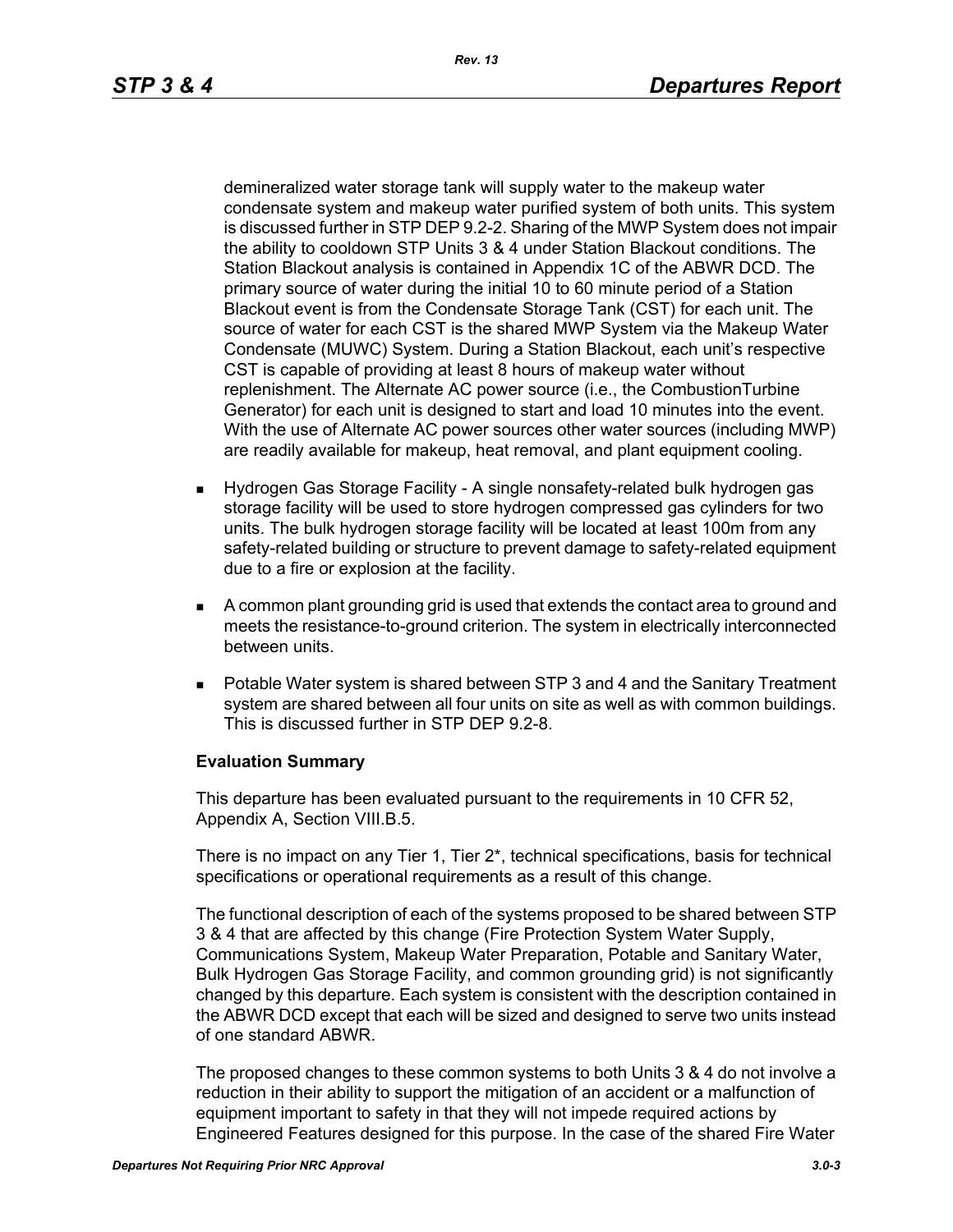Supply System, the occurrence of simultaneous fires in separate fire areas containing safe shutdown equipment in either or both units simultaneously is extremely unlikely.

Changes associated with this departure do not affect fission product barriers. These changes do not affect the probability of occurrence of a severe accident as described by the DCD, nor do they increase the consequences of a severe accident.

Additionally, the Ultimate Heat Sink that is specific to each unit (i.e., not shared) is consistent with the approved ABWR DCD.

Based on this evaluation, prior NRC approval of the change is not required.

### **STD DEP 1.2-1, Control Building Annex**

#### **Description**

The Reactor Internal Pump (RIP) motor-generator sets and associated support components are relocated to a new, Non-Seismic Category I Control Building Annex adjacent to the Control Building. There was insufficient space in the CB for the two RIP MG sets and their associated equipment. This departure creates no new adverse effects and eliminates potential adverse effects that were identified for the standard design.

#### **Evaluation Summary**

The Control Building Annex is a nonsafety-related structure located adjacent to the Control Building. It houses the two reactor internal pump motor-generator sets, control panels, and the cooling water lines, HVAC system, and electrical lines that support the motor-generator sets. As described in DCD Tier 2 Section 9.5.10.3, the reactor internal pump motor-generator set equipment performs no safety-related function. Failure of the motor-generator set equipment does not compromise any safety-related system or component and does not prevent safe reactor shutdown.

The Control Building Annex has no personnel or equipment access paths to the Reactor Building. The Control Building Annex has one access path which is used for both personnel and equipment. This access path has a watertight door installed at the entrance to the Control Building designed to protect the Control Building from flood effects external to the Control Building. This includes protection from the effects of internal flood initiated within the Control Building Annex or the effect of external floods due to natural phenomena. Any penetrations between the Control Building and the Control Building Annex are either above any design basis flood levels or are designed to be watertight. This approach is consistent with FSAR Tier 2 Section 3.4.3.1 that addresses penetrations and doors that penetrate the exterior walls of Seismic Category I (safety-related) buildings. Therefore, flooding in the Control Building Annex won't have any effect on any safety-related buildings.

The CB Annex is also a Non-Seismic Category I building, but is designed to withstand the SSE to avoid jeopardizing adjacent Seismic Category I buildings.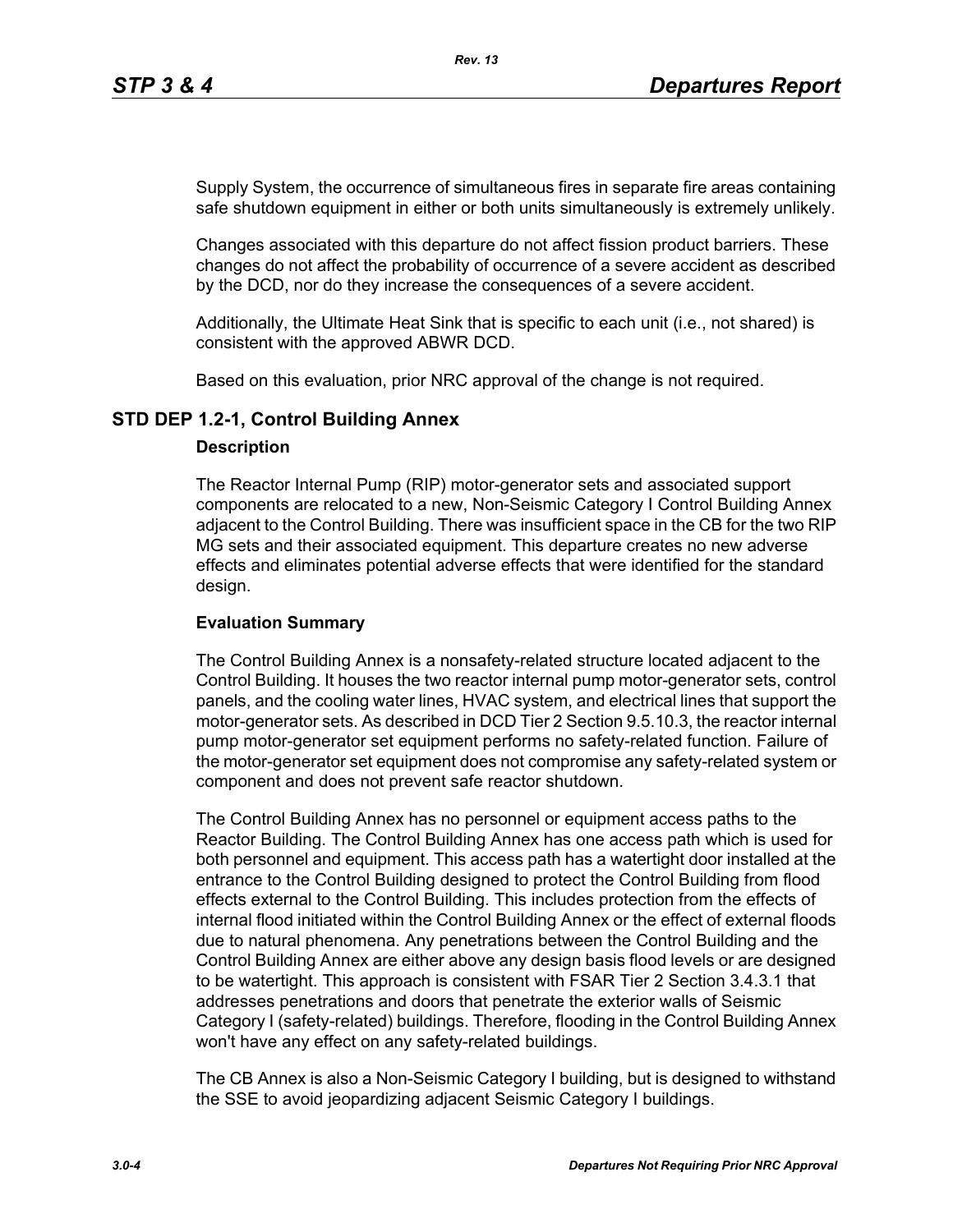Consequently , there is no impact on the probability or consequences of an accident or malfunction of an SSC important to safety. Furthermore, there is no impact on fission product barriers or the probability of an ex-vessel severe accident. Therefore, this change has no adverse impacts and does not require prior NRC approval.

This change meets the criteria of 10 CFR 52 VIII.B.5. This change does not affect Tier 1, Tier 2\*, or Technical Specifications or operational requirements. Therefore prior NRC approval of this change is not required.

# **STP DEP 1.2-2, Turbine Building**

#### **Description**

The Turbine Building design has changed because of the following:

- **The turbine generator described in the reference ABWR DCD is now obsolete and** the replacement will differ dimensionally. The turbine cycle equipment such as feedwater heaters and pumps also differ from the cycle equipment described in the DCD.
- The power generation heat sink described in the DCD (natural draft cooling tower) is being replaced by a cooling reservoir. This affects the sizing of the condenser and circulating water piping. The design now includes condensate booster pumps.
- **The DCD medium voltage electrical system design is being replaced by a dual** voltage design and requires relocation of major components into and within the Turbine Building.

#### **Evaluation Summary**

This departure has been evaluated pursuant to the requirements in 10 CFR 52, Appendix A, Section VIII.B.5. The change affects the function, but is bounded by the safety analysis.

The Turbine Building (T/B) s a nonsafety-related structure located adjacent to the Control Building. The T/B includes the electrical building and houses the main turbine generator and other power conversion cycle equipment and auxiliaries. With the exception of instrumentation associated with Reactor Protection System (RPS) and the safety-related condensate pump motor trip circuit breakers, there are no safetyrelated equipment in the T/B. The electrical building houses various plant support systems and equipment such as non-divisional switchgear and chillers.

Since the safety-related condensate pump motor trip circuit breakers are located above the design basis flood level and the T/B is designed to withstand the SSE, this change does not result in any increase in the frequency of an accident previously evaluated.

The Circulating Water System (CWS) and the Turbine Building Service Water System (TSW) are the only systems large enough to fill the condenser pit; therefore, only these two systems are required to be addressed to show that the T/B design is adequate to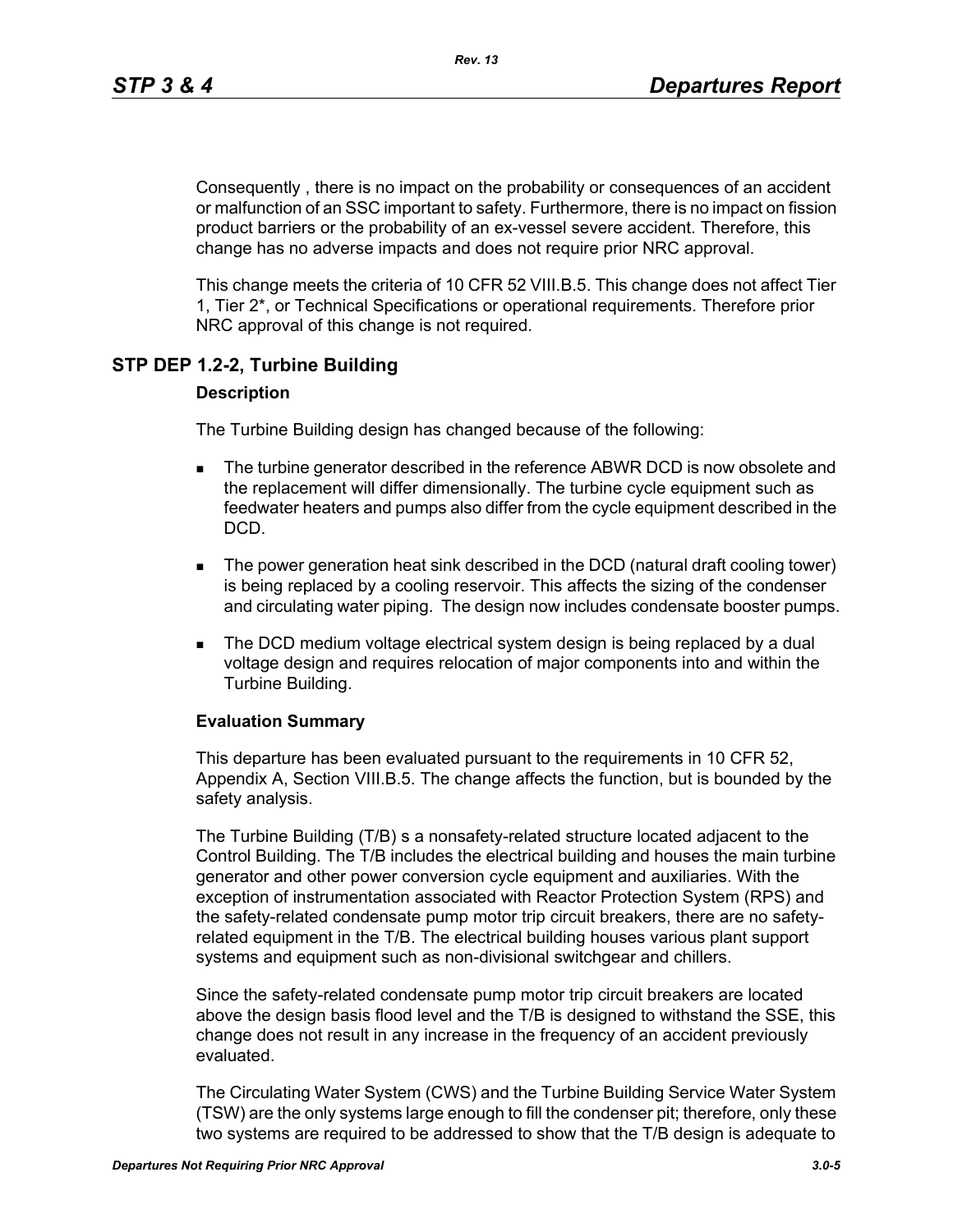prevent flooding into the adjacent Reactor Building and Control Building. The CWS and TSW floods are limited by system isolation signals from leak detectors in the condenser pit and the TSW System equipment room. The increased area in T/B provides adequate volume for storing the limited flooding water from CWS and TSW to assure that water level remains below the access level to R/B and C/B via Service Building. Therefore, this change has no adverse impact to the result of DCD T/B flooding protection analysis evaluation, which means the flooding won't have any effect on any safety-related buildings.

The T/B is also a Non-Seismic Category I building, but is designed to withstand the SSE to avoid jeopardizing adjacent Seismic Category I buildings.

Consequently, this change does not result in any increase in the frequency of a malfunction of a structure, system, or component (SSC) important to safety.

This change affects the function, but is bounded by the safety analysis and as discussed above has no adverse impact. It does not require prior NRC approval.

#### **STD DEP 1AA-1, Shielding Design Review**

#### **Description**

Appendix 1AA of the reference ABWR DCD provides the integrated doses for environmental qualification of safety-related equipment. These doses have been reevaluated in the STP 3 & 4 FSAR using similar regulatory guidance, but incorporating the results of design detailing. The doses for the ECCS pump rooms and the SGTS area increase compared to the original DCD values. Safety-related equipment will be qualified to the increased values as required.

#### **Evaluation Summary**

This departure is the result of re-evaluation of the post-accident radiation conditions inside the reactor building. There is no impact on the frequency of occurrence or the consequences of an accident as a result of this change. In addition, any SSCs important to safety will be qualified to the revised radiation dose limit, so there is no impact on the likelihood of occurrence or consequences of a malfunction of an SSC important to safety as a result of this change.

There is no new accident scenario or no unexpected malfunction of an SSC important to safety as a result of this change. A design basis limit for a fission product barrier is not exceeded or altered. A method of evaluation in establishing the design bases or in the safety analyses does not change. There is no impact on the probability or the consequences to the public of an ex-vessel severe acident.

Based on this evaluation, prior NRC approval of these changes is not required.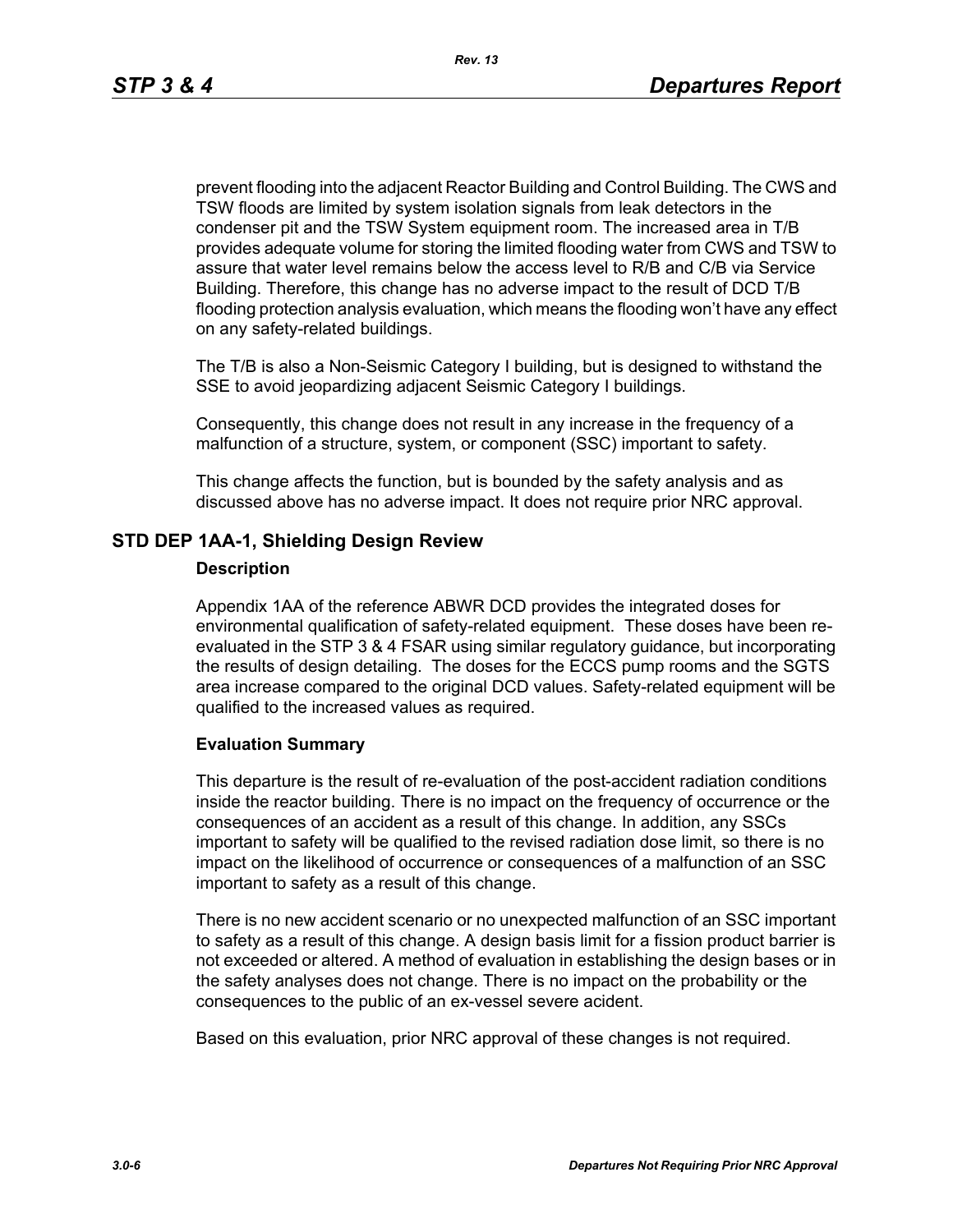# **STD DEP 2.2-5, CRAC2 and MACCS2 Codes Description**

This departure includes the use of another accident analysis computer code known as MACCS2 (MELCOR Accident Consequence Code System, Version 2) for the analysis of site-specific characteristics in the offsite dose assessment for STP 3 & 4. The reference ABWR DCD references the use of CRAC2, and the FSAR analysis supplements the existing DCD analysis. Since approval of the DCD, offsite dose methodology and computer codes have been improved, with the MACCS2 code considered the best available code for performing offsite dose analysis. Therefore MACCS2 is being included along with CRAC2.

### **Evaluation Summary**

This departure has been evaluated in accordance with the requirements in 10 CFR 52, Appendix A, Section VIII.B.5. The change represents an improved methodology to better calculate potential offsite doses and has no adverse impact.

The NRC has approved the use of MACCS2 for this type of analysis (NUREG/CR-6613). This change to the DCD incorporates the latest accident analysis computer code along with site specific data. The results were compared to the generic results using CRAC2 previously approved by the NRC in the ABWR DCD and found to be bounded by the earlier criteria. The change in analysis methodology does not introduce new equipment nor does it affect redundancy. The site specific accident consequences reanalysis performed with MACCS2 demonstrates that the acceptance criteria have been met. No design basis limit for a fission product barrier is being exceeded or altered by this departure. There is no impact on any Tier 1, Tier 2<sup>\*</sup>, Technical Specifications, Bases for the Technical Specifications or operational requirements as a result of this departure. Consequently, prior NRC approval is not required.

### **STP DEP 3.5-1, Missile Protection**

#### **Description**

This departure addresses the change from a single unit with a favorable turbine generator placement and orientation to a dual unit in which the turbine generator placement and orientation is considered unfavorable to essential systems of the adjoining unit per Regulatory Guide 1.115. The probability for missile generation (P1) is revised accordingly and criteria for Licensee Actions contained in Table 3.5-1 are revised in accordance with Standard Review Plan 3.5.1.3. Figure 3.5-2 is revised to show the +/- 25 degree low-trajectory turbine missile ejection zones for the two adjacent STP 3 & 4 units and the relation to corresponding essential equipment of the adjoining unit.

### **Evaluation Summary**

The NRC has provided guidance in Regulatory Guide 1.115, Rev 1 for protection against low-trajectory turbine missiles. Further criteria were provided in NUREG-0800,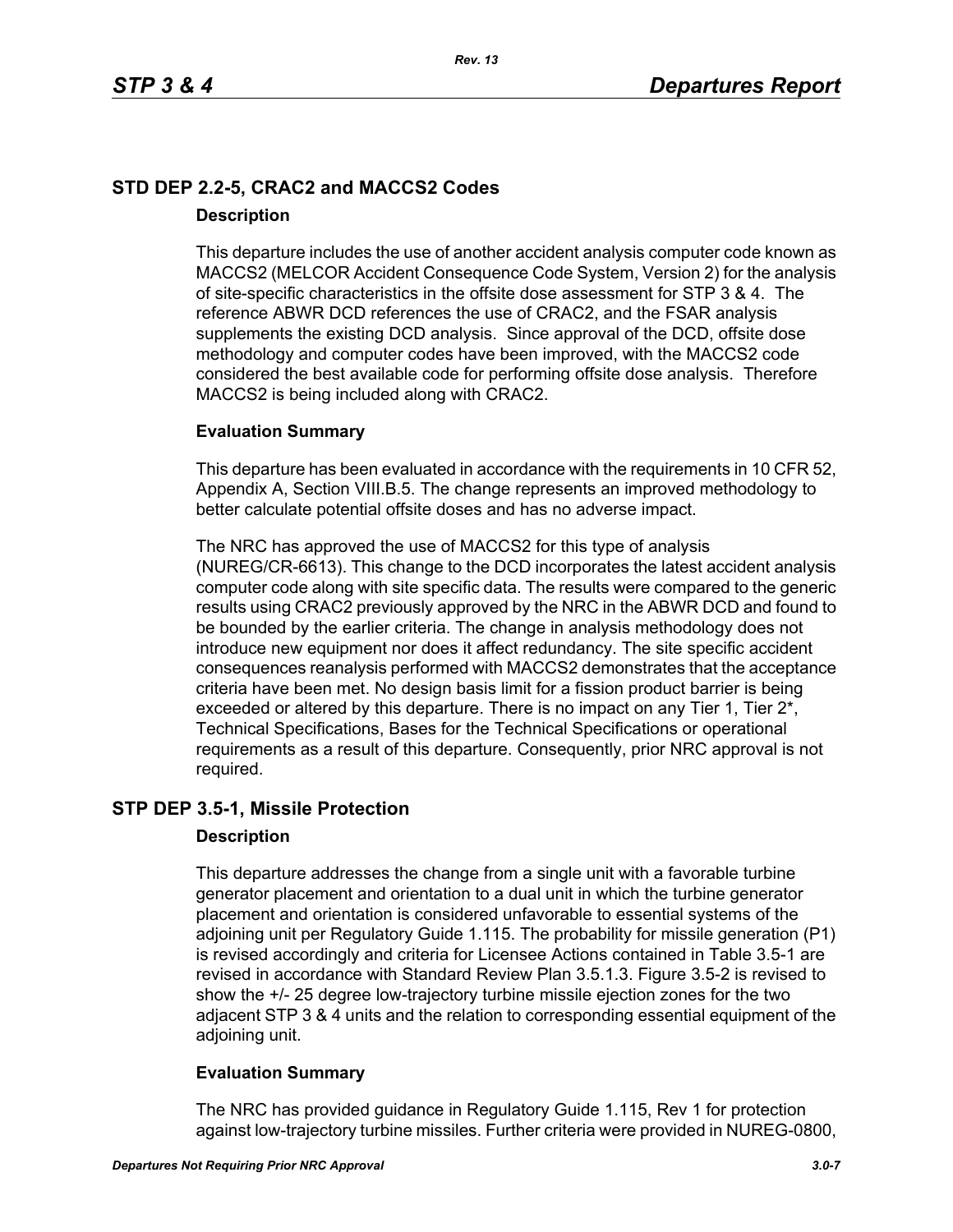Standard Review Plan (SRP) Section 3.5.1.3. Previously the DCD contained information based on a single unit plant. This was evaluated in the FSER (NUREG-1503) Chapter 3.5.

The design in the DCD assumed a single unit with a favorably oriented turbine. The STP 3 & 4 dual unit plant has an unfavorably oriented turbine when considered in relation to the other unit. The SRP also addresses an unfavorable orientation. This change incorporates the probability values for an unfavorable orientation in Table  $3.5 - 1.$ 

The change does not affect Tier 1, Tier 2\*, Tech Specs, the basis for Tech Specs or Operational Requirements. The NRC Commitment for a turbine system maintenance program is being tracked separately (COL Item 3.13, Commitment Number COM 3.5-1).

This departure has been evaluated and determined to comply with the requirements in 10 CFR 52, Appendix A, Section VIII.B.5. Although not part of a safety related system, the turbine is a potential source of high energy missiles that could damage SSCs important to safety. The turbine is designed to minimize the possibility of failure of a turbine blade or rotor. That design in addition to the recommended maintenance and inspection program ensures that the probabilities of missile generation are maintained at or below the acceptable level contained in the SRP. As a result, this change will not result in more than a minimal increase in the probability of an accident. The change does not affect the consequences of previously evaluated accidents. Turbine missiles have been addressed in the DCD. The change results in more targets but that change does not affect the possibility of a malfunction of any SSC important to safety and therefore does not result in an increase to the consequences of such a malfunction. This change results in no new accident scenarios which were not previously analyzed. This change does not affect the design basis limits for fission product barriers. The methodologies for evaluating turbine missiles are outlined in RG1.115 and SRP Section 3.5.1.3. This change does not depart from those methodologies.

The NRC established criteria for both favorably and unfavorably oriented turbines. While this change results in an unfavorable orientation and thus in an increase in the product of strike probability and damage probability, the missile generation probability values (P1) included in Table 3.5-1 are such that the probability calculation of unacceptable turbine missile damage results in a probability of less than  $1x10^{-7}$  per year for STP 3 & 4 and therefore no new ex-vessel severe accidents will become credible. This calculation will be made available for NRC review (COL Item 3.13, Commitment number COM 3.5-1).

Therefore, this change has no adverse impact and does not require prior NRC approval.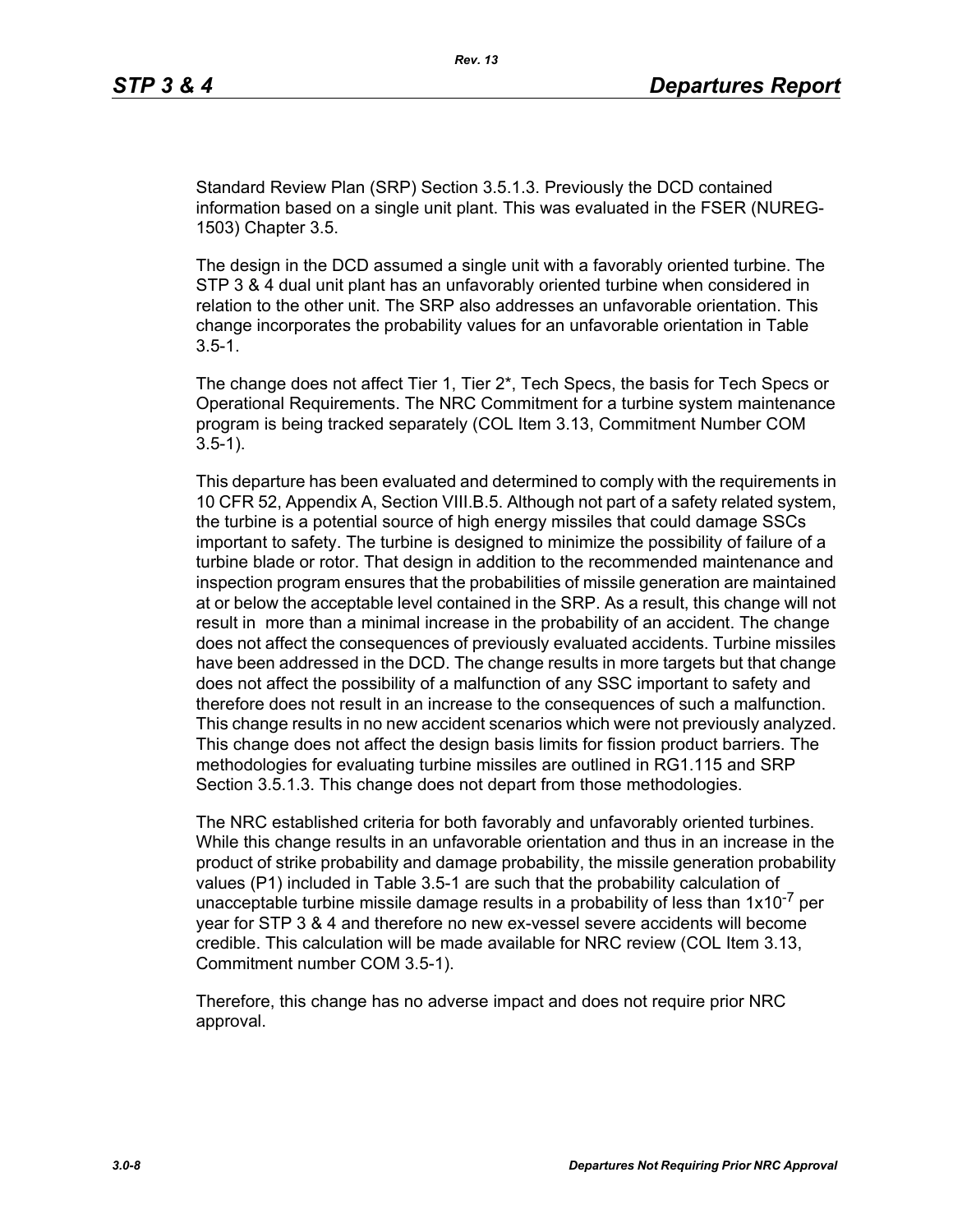# **STP DEP 3.5-2, Hurricane Generated Missile Protection Description**

Regulatory Guide 1.221, "Design-Basis Hurricane and Hurricane Missiles for Nuclear Power Plants," issued October 2011, provides guidance for designing structures for loads associated with hurricane winds and hurricane generated missiles. Based on the guidance provided in this Regulatory Guide, DCD Tier 2 Section 3.5.1.4 has been modified to state that tornado/hurricane-generated missiles have been determined to be the limiting natural phenomena for the design of structures required for safe shutdown. Based on a comparison of the tornado wind and missile parameters listed in DCD Tier 1 Table 5.0 and the hurricane wind and missile parameters derived from Regulatory Guide 1.221 for STP 3&4 site, the horizontal velocity of the hurricanegenerated automobile missile (59.7 m/sec) are also considered for the STP 3 & 4 design since this value exceeds the tornado-generated automobile missile velocity listed in DCD Tier 2 Table 2.0-1 (47 m/sec). Also, the parameters of the armor piercing artillery shell missile in the DCD Tier 2 Table 2.0-1 are slightly different from, and do not bound, the Schedule 40 pipe missile parameters in Regulatory Guide 1.221. No changes are required to the standard ABWR design parameters provided in Table 2.0-1 for tornado wind speed and tornado missile spectra as a result of the guidance provided in Regulatory Guide 1.221. As stated in supplemental Section 3H.11, design requirements and exceptions related to design basis wind speed and corresponding missiles, where noted throughout the FSAR, are clarified to also be applicable to the hurricane wind and hurricane generated missiles.

#### **Evaluation Summary**

This departure has been evaluated pursuant to the requirements in 10 CFR 52, Appendix A, Section VIII.B.5. This departure has no significant impact on the frequency or consequences of any accident or malfunction of an SSC important to safety previously evaluated. There is no impact on the frequency or consequences of any ex-vessel severe accident previously reviewed. This change has no impact on any Tier 1, Tier 2\*, Technical Specifications, bases for the Technical Specifications, or operational requirements information.

The overall design of structures is not affected by an increase in the automobile missile velocity and differences between the armor piercing artillery shell missile of the DCD and the Schedule 40 pipe missile parameters in Regulatory Guide 1.221 since the overall design is significantly governed by the earthquake and tornado wind loading (300 mph for tornado wind versus 210 mph for hurricane wind).

Implementation of the requirements of Regulatory Guide 1.221 provides additional assurance that the STP 3 & 4 design is capable of withstanding the effects of the most adverse design basis weather events, including hurricanes. Therefore, this change does not result in any significant adverse impact to the plant design.

Based on this evaluation, this departure does not require prior NRC approval.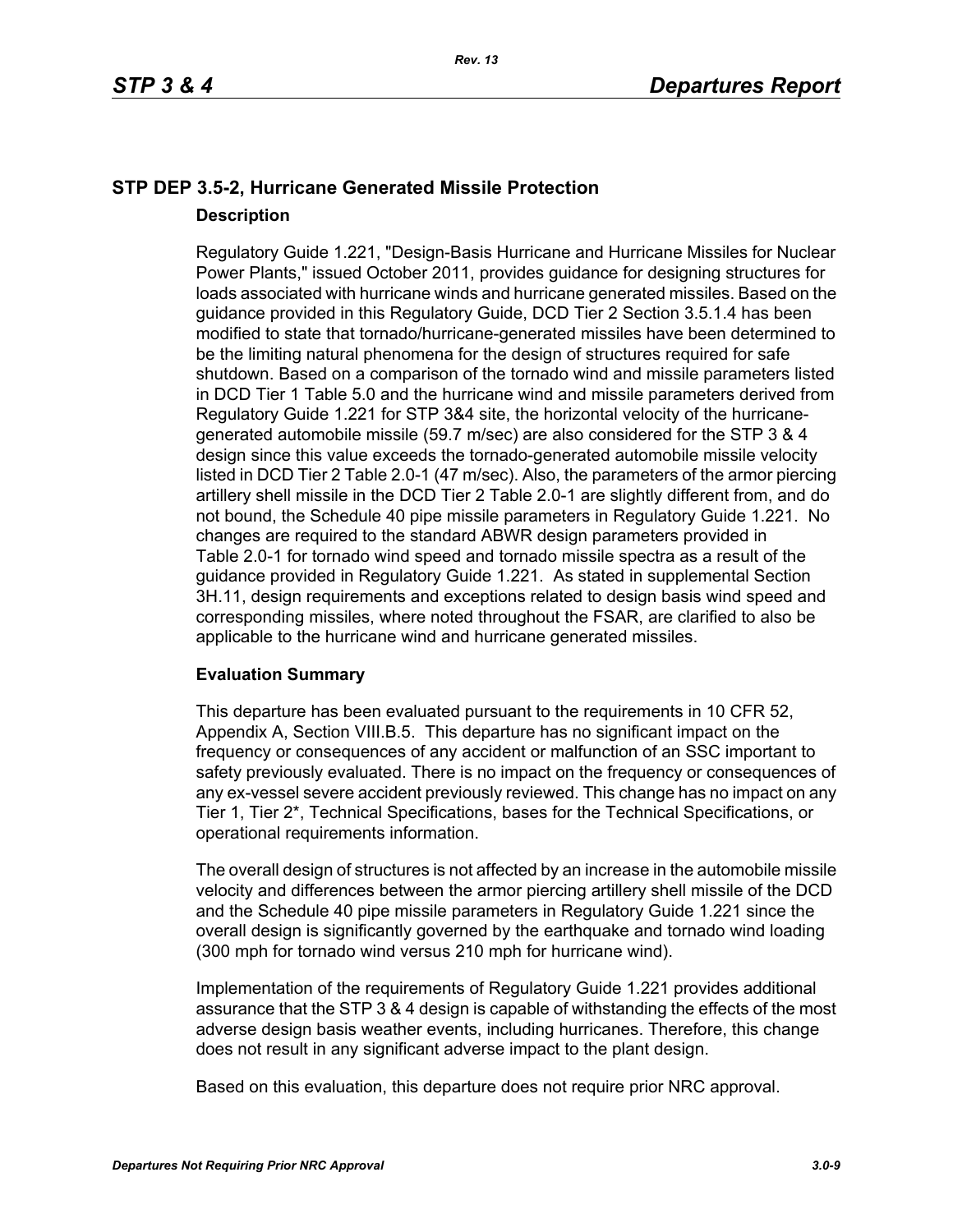# **STD DEP 3.6-1, Main Steam Tunnel Concrete Thickness Description**

DCD Tier 2 Subsection 3.6.1.3.2.3 specifies a 2 meter minimum wall thickness for concrete in the main steam tunnel. However, a minimum concrete wall thickness of less than 2 meters is acceptable in some locations, based on structural and shielding calculations. The location-specific minimum required wall thickness will be evaluated. ABWR DCD Tier 2 Subsection 3.6.1.3.2.3 is revised to remove this requirement. STP 3 & 4 will be designed using the more general requirement specifying a Steam Tunnel thickness of 1600 mm or greater provided in ABWR DCD Tier 1 Table 2.15.12.

### **Evaluation Summary**

The Steam Tunnel concrete thickness has been evaluated for structural stability and radiation shielding.

The structural calculation has been based on ACI 349 requirements using estimated loads from a similar plant.

The DCD specifies ACI 349-80 edition. However, based on a Code Edition Change, ACI 349-97 is used for this evaluation and is considered equivalent. The results of the structural calculation demonstrate that the concrete thicknesses below the ABWR DCD Tier 2 Subsection 3.6.1.3.2.3 requirements are adequate.

A dose rate calculation for the MS Tunnel has also been performed at the most critical radiation shielding requirement areas in the Reactor and Control Building. These calculations were performed using a N-16 activity concentration of 11.1 MBq/g, as specified in the DCD. The calculation shows that Steam Tunnel concrete thicknesses below the ABWR DCD Tier 2 Subsection 3.6.1.3.2.3 requirements are also adequate.

This proposed change affects the MS Tunnel concrete thickness, and does not affect any active plant SSC important to safety. Thus, there is no effect on any malfunctions previously evaluated in the DCD, therefore, there is no increase in occurrence and the likelihood of occurrence of a malfunction of an SSC important to safety previously evaluated.

The structural integrity and shielding requirement of MS Tunnel were verified. The proposed change is not relied upon for probability and consequences of an ex-vessel severe accident.

Consequently, the proposed change does not have any adverse impact on safety, accident and other aspects evaluated in the DCD, and prior NRC approval is not required for this departure.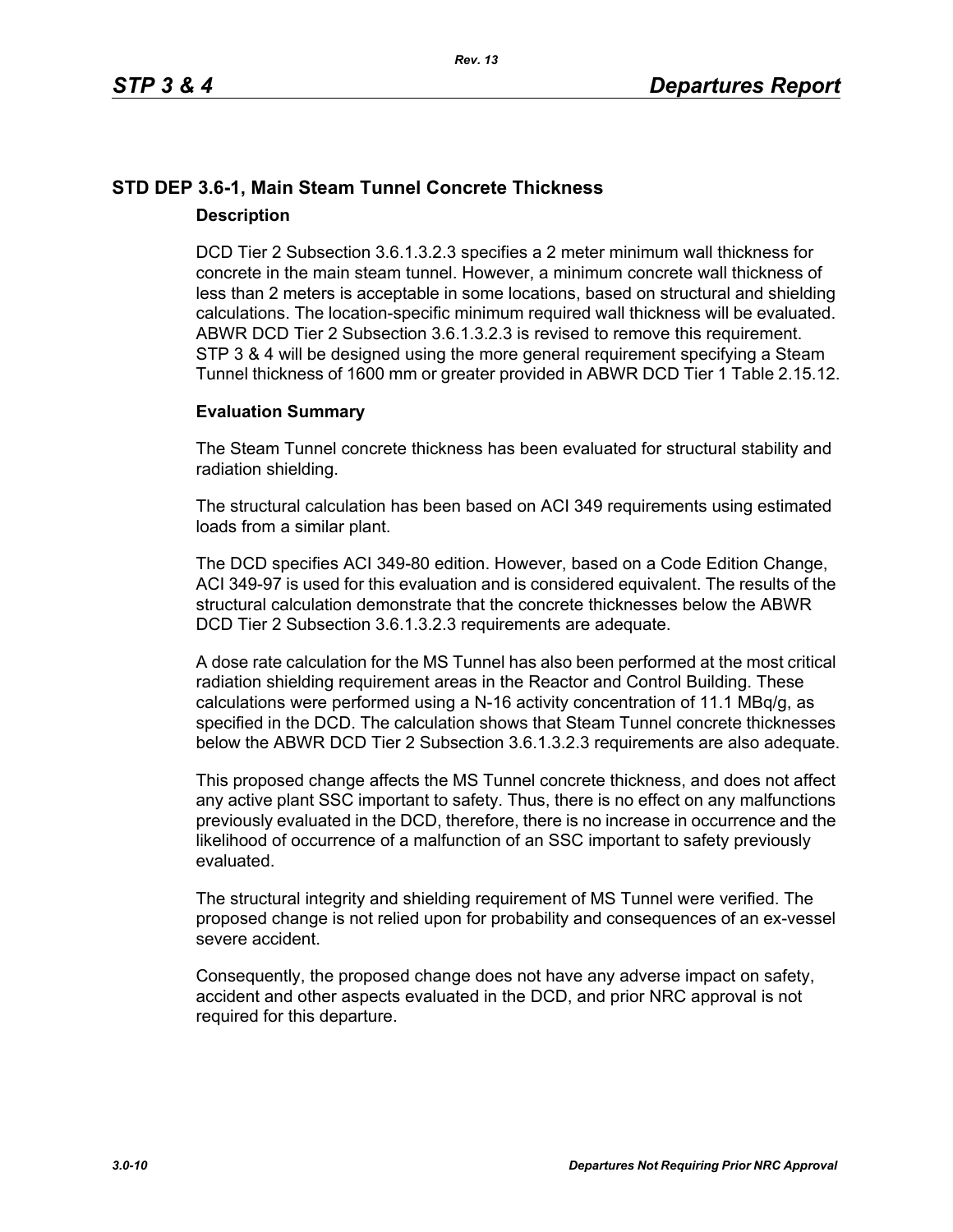# **STD DEP 3.8-1, Resizing the Radwaste Building Description**

Due to process changes to the radioactive waste treatment systems described in departures STD DEP 11.2-1 and 11.4-1, the dimensions and layout have changed from the DCD. The major changes from the Liquid Waste Management System (LWMS) and Solid Waste Management System (SWMS) described in the DCD are caused by the use of mobile processing equipment rather that permanently installed processing equipment. Permanently installed equipment is limited to the tanks and pumps used for collection, transfer and sampling of liquid and solid radwaste. In addition to the change to mobile processing equipment, some major system components described in the DCD, such as the radwaste evaporator, incinerator and compacter, will not be used. The result is a building that is slightly longer and slightly narrower than the Radwaste Building described in the DCD. The overall height of the new layout is larger than the DCD layout, but the depth of the below grade substructure (which contains all of the liquid storage) is nearly identical to the below grade substructure described in the DCD.

The new layout of the Radwaste Building is depicted on the general arrangement drawings in FSAR Section 1.2 (Figures 1.2-23a through 1.2-23e). The new arrangement also affected the fire protection drawings in FSAR Section 9a (Figures 9A.4-28 through 9A.4-32). Note that although the fire protection drawings are affected, there is no effect on the Fire Hazards Analysis contained in FSAR Section 9A. As stated in FSAR Section 9A.4.5, there are no safe shutdown components located in the Radwaste Building, so there is no evaluation of fire hazards in specific rooms in the Radwaste Building. The new arrangement of the Radwaste Building does not include safe shutdown components, so there is no evaluation of fire hazards in specific rooms in the Radwaste Building. The new arrangment of the Radwaste Building also required that the radiation zone drawings and the radiation monitor location drawings be updated for the new layout (Figures 12.3-37 through 12.3-41, and Figures 12.3-65 through 12.3-68, and Table 12.3-6).

### **Evaluation Summary**

This departure has been evaluated pursuant the requirements in 10 CFR 52, Appendix A, Section VIII.B.5.

There is no impact on Tier 1, Tier 2\*, technical specifications, basis for technical specifications, or operational requirements as a result of this change.

This is a change to the dimensions and arrangement of the Radwaste Building. The limiting accident for the Radwaste Building is the failure of the Low Conductivity Waste (LCW) tank and the subsequent airborne release. The new arrangement is based on a different number of tanks with different sizes. However, this change does not alter the design of the radwaste storage tanks and therefore will not increase the frequency of a tank failure. The change in layout results in a footprint for the new building that is slightly larger than the Radwaste Building described in the DCD, and the depth of the below grade substructure is nearly identical to the Radwaste Building described in the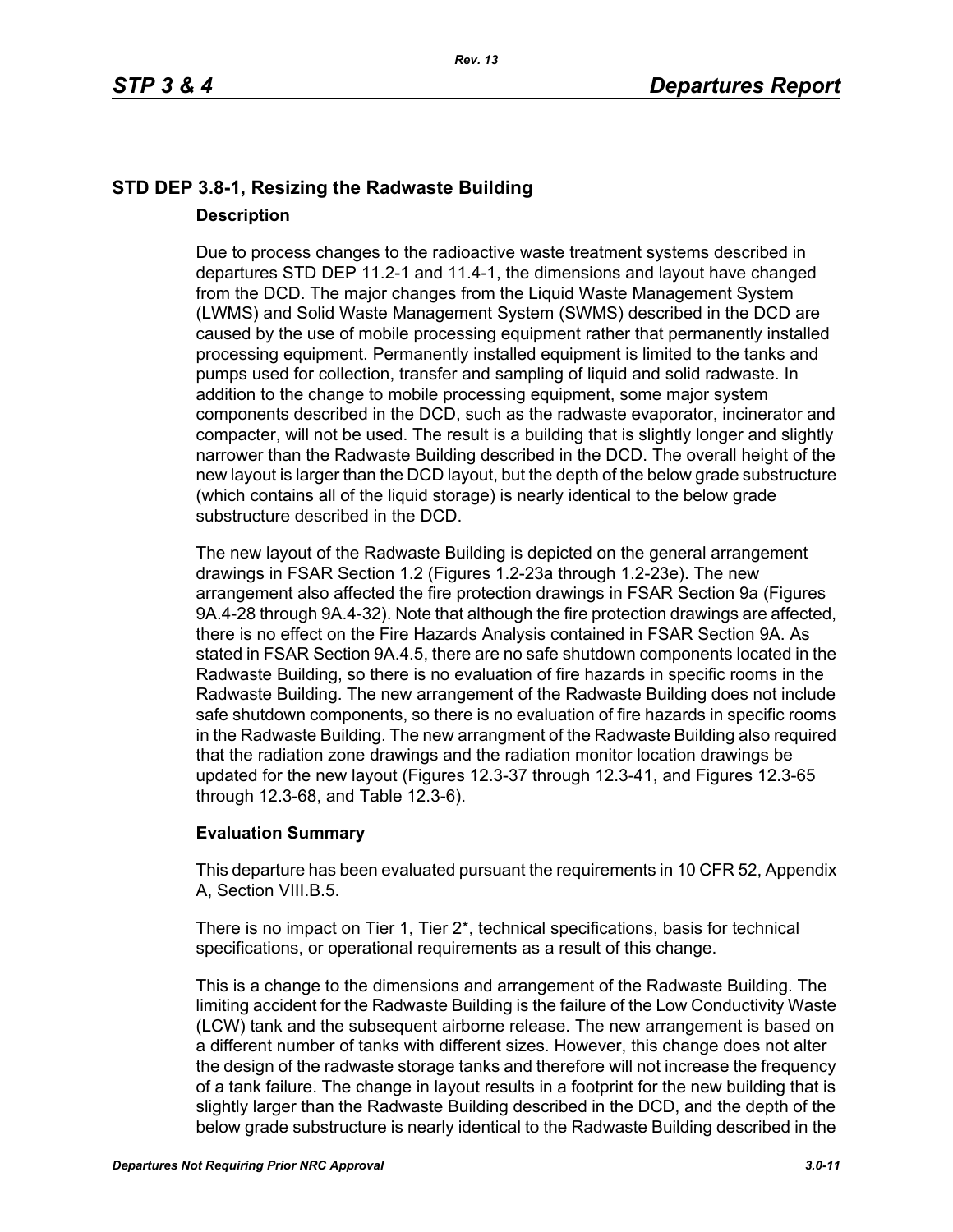DCD. The construction of the below grade substructures includes concrete slabs and walls that are lined with steel. The new layout results in all equipment (tanks) containing contaminated liquid located in the below grade substructure, similar to the Radwaste Building design in the DCD. Therefore, a release to groundwater caused by the new layout of the Radwaste Building is not considered credible and the airborne release remains bounding. Therefore, the proposed change does not result in more than a minimal increase in the frequency or the consequences of the limiting accident previously evaluated in the DCD.

No new processes or equipment are introduced by this change. Therefore, the proposed change does not result in more than a minimal increase in the occurrence or the consequences of a malfunction of a structure, system, or component (SSC) important to safety previously evaluated in the DCD.

All equipment containing a large quantity of radioactive liquid is located in the substructure of the building so that failure of the equipment will lead to the collection of the liquid in the building substructure. This prevents liquid release to the groundwater or to the surface of the ground in the event of a tank failure. This design is consistent with the design of the Radwaste Building in the DCD. Therefore, the proposed change does not create the possibility for an accident of a different type than evaluated previously in the DCD.

The Radwaste Building does not contain any safe shutdown or other safety related equipment, so no equipment important to safety is affected by the new layout of the Radwaste Building. Therefore, the proposed changes do not create the possibility for a malfunction of an SSC important to safety with a different result than evaluated previously in the DCD.

The changes to the Radwaste Building dimensions do not involve any interaction with the fuel, reactor system boundary, or the containment boundary. Therefore the proposed change does not affect the fission product barriers as described in the DCD.

No evaluations related to the plant safety analysis are affected by the changes to the dimensions of the Radwaste Building. Therefore, the proposed change does not result in a departure from the method of evaluation described in the DCD used in establishing the design basis or in safety analysis.

The changes to the dimensions and arrangement of the Radwaste Building do not involve any interaction with fuel, reactor system boundary, or the containment structure or interact directly with systems associated with ex-vessel severe accidents or severe accident mitigation. Therefore, there is no substantial increase in the probability or consequences of an ex-vessel severe accident previously reviewed.

Based on this evaluation, prior NRC approval of the change in not required.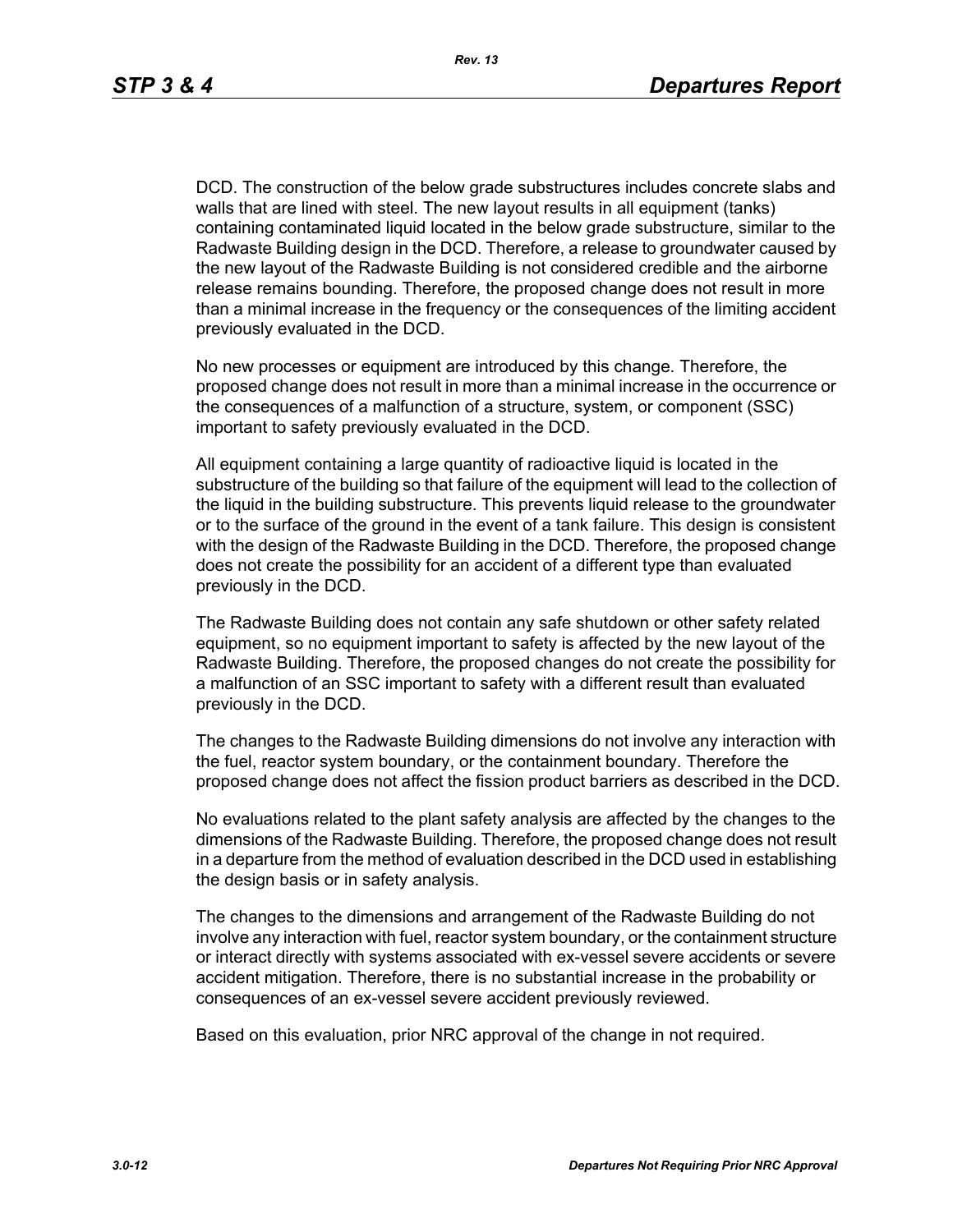# **STD DEP 3.9-1 Reactor Internals Materials Description**

DCD Tier 2 Section 3.9.5.1.2.9 states that the reactor incore guide tubes have "two levels of stainless steel stabilizer." It specifies the material as stainless steel for the stabilizer. On all currently operating ABWRs, the lower level of stabilizer is Ni-Cr-Fe Alloy. This departure specifies that there are two levels of Incore guide tube stabilizers. The upper stabilizer is welded to Shroud made from stainless steel. The lower stabilizer is welded to Shroud Support made from Ni-Cr-Fe alloy. The material of stabilizers needs to be the same or similar material as the components to be welded in order to minimize differential thermal expansion. Therefore, the upper stabilizer needs to be stainless steel and the lower stabilizer needs to be Ni-Cr-Fe Alloy.

### **Evaluation Summary**

This change has been evaluated pursuant to the requirements in 10CFR52, Appendix A, Section VIII.B.5.

There is no impact on any Tier 1, Tier 2\*, DCD, technical specifications, basis for technical specifications or operational requirements as a result of this change.

Reliability of the Incore Guide Tube Stabilizer is increased using the same material as the welded component and minimizing the differential thermal expansion. Due to the increased reliability of the Incore Guide Tube stabilizer provided by this change, this change does not result in more than a minimal increase in the frequency of occurrence of an accident previously evaluated in the DCD. This change does not affect any systems relied upon to prevent or mitigate a severe accident.

Based on this evaluation, prior NRC approval of the change is not required.

### **STD DEP 3B-1, Equation Error in Containment Impact Load**

#### **Description**

Reference ABWR DCD Appendix 3B, Section 3B.4.2.3 provides two equations for calculating the pulse duration for a flat target, one of which, for  $V < 2.13$  m/s, is:

$$
T = (0.0016 \times W)
$$

Where:

T= the duration of impact (seconds)

W= the width of the flat structure (meters)

The multiplying factor for W is incorrect because its dimensions are seconds/foot instead of seconds/meter as required in this case. This departure corrects the multiplying factor from 0.0016 seconds/foot to 0.0052 seconds/meter.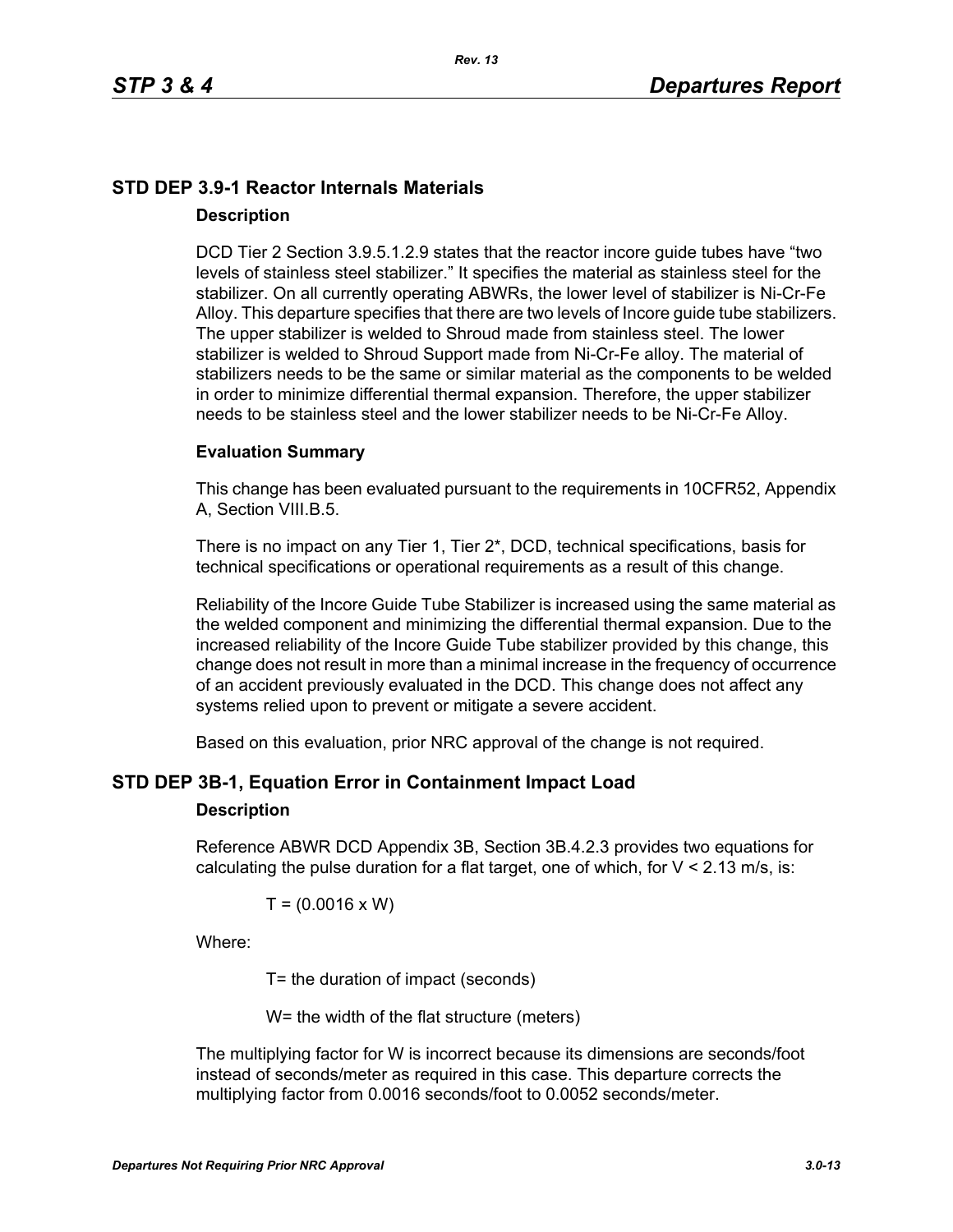#### **Evaluation Summary**

This departure has been evaluated pursuant to the requirements in 10 CFR 52, Appendix A, Section VIII.B.5. There is no impact on any Tier 1, Tier 2\*, technical specifications, bases for technical specifications or operational requirements as a result of these changes.

The change affects a multiplying factor required for the correct application of units. It does not affect the design or function of the structures and components that can be impacted by a suppression pool swell. The correct loads are used for the structural analyses to show that the structures and components withstand the loads adequately and no failure results. The change does not apply to the analyses of containment penetrations or containment boundary. Consequently, there is no impact on the probability or consequences of an accident or malfunction of an SSC important to safety.

This change involves a correction of a formula, but does not alter the hydrodynamic method of evaluation for the pool swell load effects, or any method used in the design bases or safety analyses. The structures and components above the pool have not been identified as a design feature in the plant specific DCD for mitigating an exvessel severe accident. Therefore, the likelihood or consequences of a severe accident is not impacted.

As a result of this evaluation, prior NRC approval of the change is not required.

#### **STD DEP 3H -1, Liner Anchor Material**

#### **Description**

ABWR DCD Tier 2 Subsection 3H.1.4.4.3 incorrectly identifies the Containment Liner Anchor material as ASTM A-633 Gr. C, which is not an ASME Code allowable material. ASTM A-633 Gr. C is inconsistent with ABWR DCD Subsection 19F.3.2.1, which identifies the Containment Liner Anchor Material used in the containment severe accident evaluation as ASTM A-36. ASME SA-36 and ASTM A-36 have the same physical properties. This departure corrects the Containment Liner Anchor material identified in Subsection 3H.1.4.4.3 to SA-36.

#### **Evaluation Summary**

This change has been evaluated pursuant to the requirements set forth in 10 CFR 52 Appendix A Section VIII.B.5. This change does not affect Tier 1, Tier 2\* or Technical Specifications, the bases for Technical Specifications, or operational requirements. The containment severe accident structural evaluation described in ABWR DCD Tier 2 Chapter 19F includes an assessment of the Containment Liner and Liner Anchors. The material properties used for the Liner Anchors in the Subsection 19F.3.2.1 analysis are for ASTM A-36. ASME permitted material SA-36 meets the requirements of ASTM A-36. This evaluation, supplemented with Bechtel Topical Report BC-TOP-1, "Containment Building Liner Plate Design Report" (ABWR DCD Reference 19F-7), demonstrates that the A-36 Liner Anchor material is acceptable. Furthermore, ABWR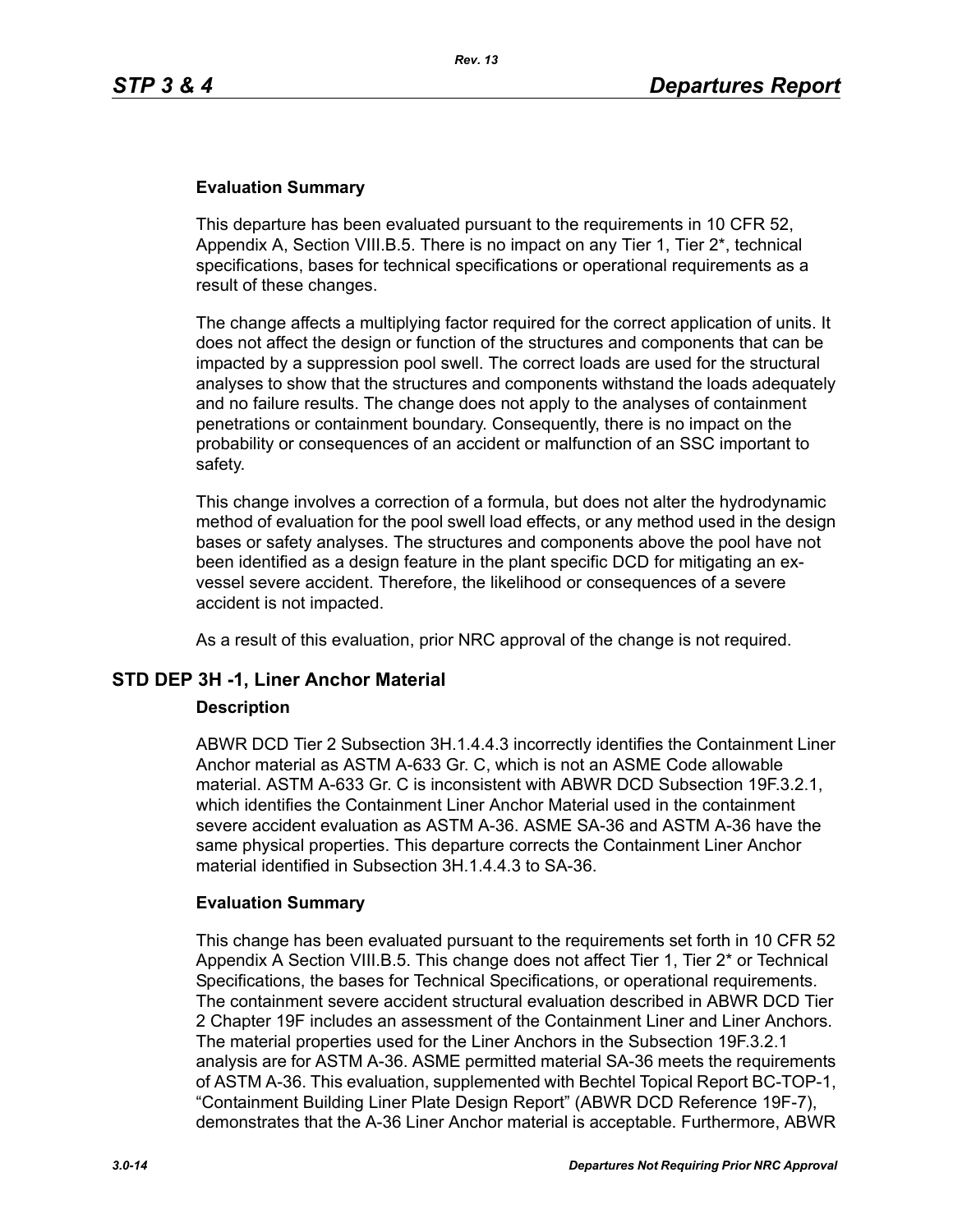DCD Tier 2 Subsection 3H.1.5.1 indicates that the Liner Anchors are considered rigid links and are not explicitly evaluated in the containment analysis. Based on this, the use of SA-36 Containment Liner Anchors is appropriate and ABWR DCD 3H.1.4.4.3, which identifies the material as ASTM A-633 Gr. C, is incorrect. Subsection 3H.1.4.4.3 is revised to identify the material as SA-36.

No change is required for Section 19F.3.2.1 because this section is documenting an historical calculation and the properties of ASME SA-36 and ASTM A-36 are the same.

This departure does not change any severe accident evaluation including those in ABWR DCD Tier 2 Chapter 19F. Therefore, the likelihood of a severe accident is not impacted. There is also no impact on the probability or consequences of an accident or malfunction of an SSC important to safety. Furthermore, there is no impact on fission product barriers. Therefore, this change has no adverse impacts and does not require prior NRC approval.

### **STD DEP 3I-2, Environmental Qualification - Radiation**

#### **Description**

This departure revises the integrated gamma radiation dose for the main steam tunnel presented in Table 3I-17. The increase in this value is based on current results of post-accident radiation calculations and analysis. These results show increases in the integrated accident gamma dose to the affected area. Table 3I-17 was updated to ensure that equipment located in this area will meet their design requirements to operate in a post-accident environment. Therefore, this change ensures continued compliance with the regulatory requirements for safety-related equipment.

#### **Evaluation Summary**

This departure is the result of re-evaluation of the post-accident radiation conditions inside the reactor building. There is no impact on the frequency of occurrence or the consequences of an accident as a result of this change. In addition, any SSCs important to safety will be qualified to the revised radiation dose limit, so there is no impact on the likelihood of occurrence or consequences of a malfunction of an SSC important to safety as a result of this change.

There is no new accident scenario or malfunction of an SSC important to safety as a result of this change. A design basis limit for a fission product barrier is not exceeded or altered. A method of evaluation in establishing the design bases or in the safety analyses does not change. There is no impact on the probability or the consequences to the public of an ex-vessel severe accident.

Based on this evaluation, prior NRC approval of these changes is not required.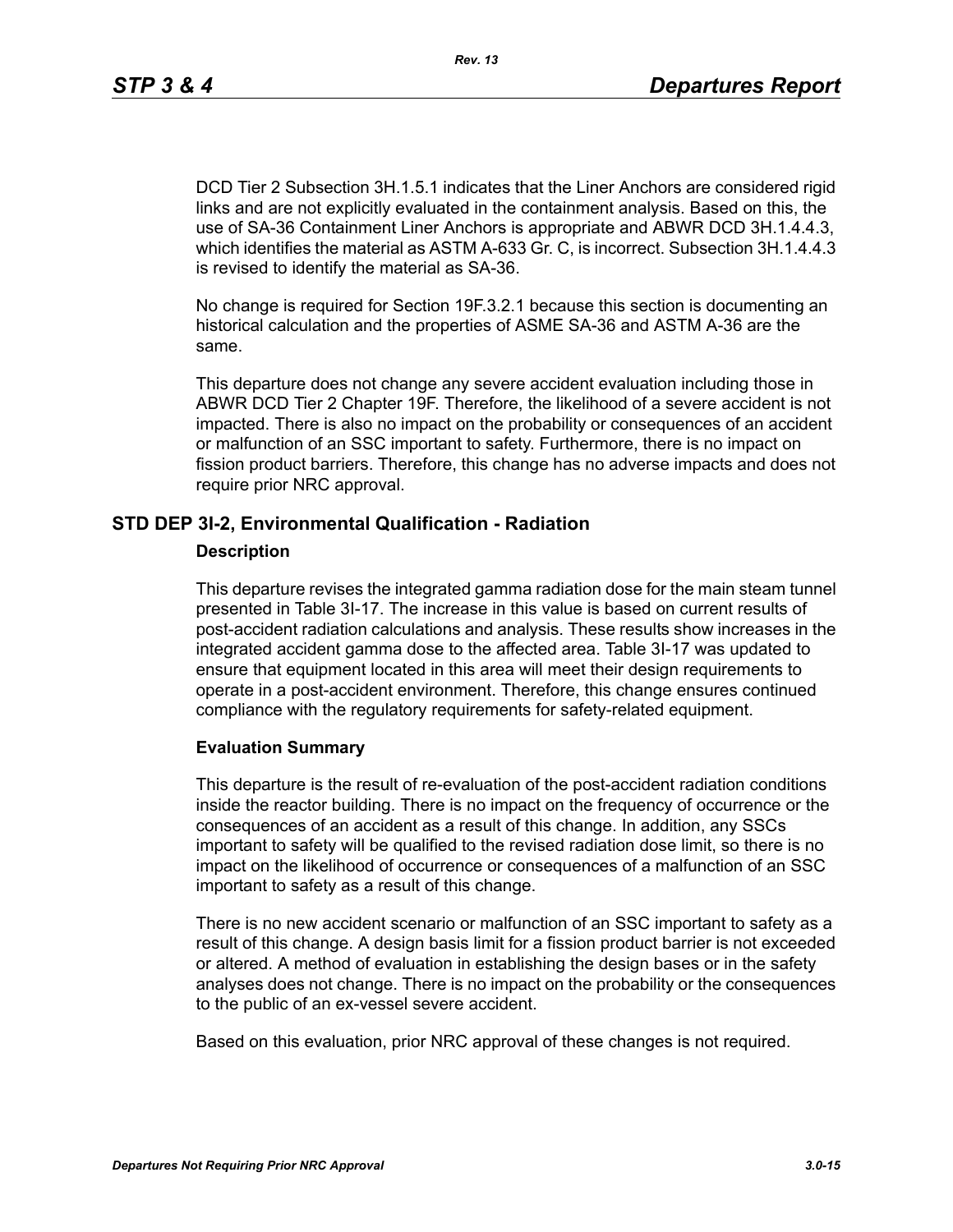# **STD DEP 3MA-1, Correction of Inconsistencies In System Evaluation for ISLOCA Description**

The system evaluation for ISLOCA as described in the ABWR DCD Tier 2 Appendix 3MA. This departure consists of the following correction of inconsistencies between Appendix 3MA and P&IDs in Chapter 21.

The following corrections are made:

- (1) Addition of missing components.
- (2) Correction of nominal diameter of the piping.
- (3) Correction or addition of the P&ID sheet number.
- (4) Correction of the number of a component.
- (5) Correction of design pressure of a component. No change to the actual design pressure of a system.
- (6) Correction of design temperature of a component. No change to the actual design temperature.
- (7) Correction of group classification of a component.
- (8) Deletion of an unnecessary component.
- (9) Correction of seismic category of a component.
- (10) Correction of a typographical error.

#### **Evaluation Summary**

This departure has been evaluated in accordance with 10 CFR 52, Appendix A, Section VIII.B.5. This change is a correction of inconsistencies. The correction of the ISLOCA evaluation does not adversely impact the ABWR design. In fact, these clarifications add numerous valves and piping to the list of ISLOCA upgraded components, thus providing greater protection against ISLOCA events, thereby, reducing the probability and consequence of accidents and failure of SSCs important to safety.

Consequently, prior NRC approval is not required.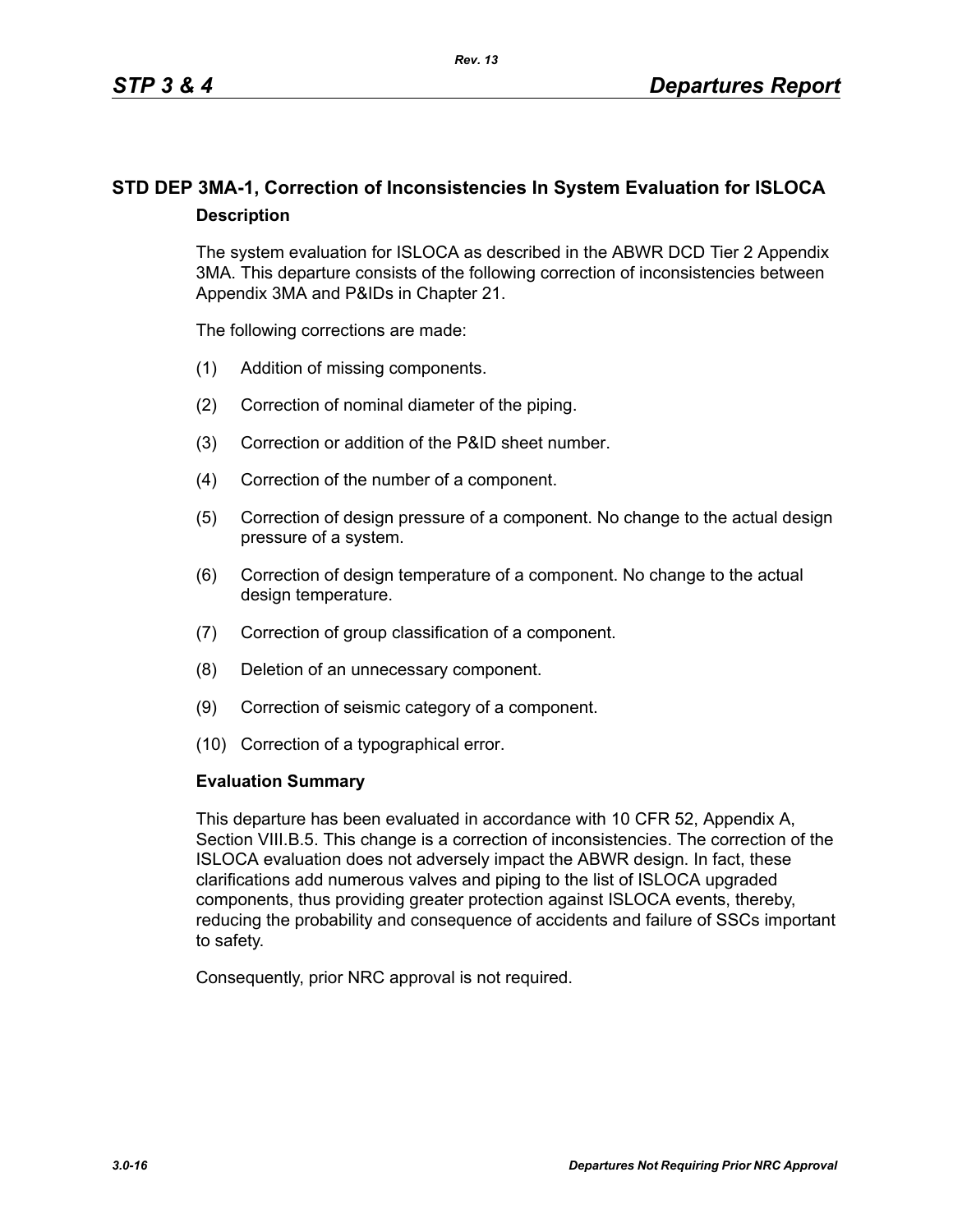# **STD DEP 4.5-1, Reactor Materials Description**

The description of the materials for the control rod drive (CRD) mechanisms in Section 4.5.1, the reactor internals in Section 4.5.2, and the reactor coolant pressure boundary materials in Table 5.2-4 of the DCD has been revised (1) to reflect the materials successfully used in operating ABWR designs over the last 10 years; (2) to clarify some data and provide equivalent materials, as appropriate; and (3) to clarify some fabrication and material issues for reactor internals materials. In addition, changes have been made to Table 5.2-4 to clarify product form and material type and to clarify a component definition, and to Sections 4.5.1 and 4.5.2 to remove classes F304L and F316L for ASME Grade SA336/336M because these classes were not listed for use in Section III, Appendix I, Table I-1.2 of the ASME code.

The description of Code Case applied to RPV, Reactor Internals and the reactor coolant pressure boundary materials has been revised in Section 5.2 and Table 5.2-4 to reflect the issuance by ASME of "N-580-2".

In addition, some non-technical editorial corrections will be incorporated into Table 5.2-4, and Subsections 4.5.1, 4.5.2.1, 4.5.2.2, 4.5.2.4, and 4.5.2.5, consistent with STD DEP 4.5-1. These corrections include corrections to typographical errors, changes in terminology for correctness, insertion of omissions, and to clarify material categorization.

A summary of the changes to the DCD is as follows: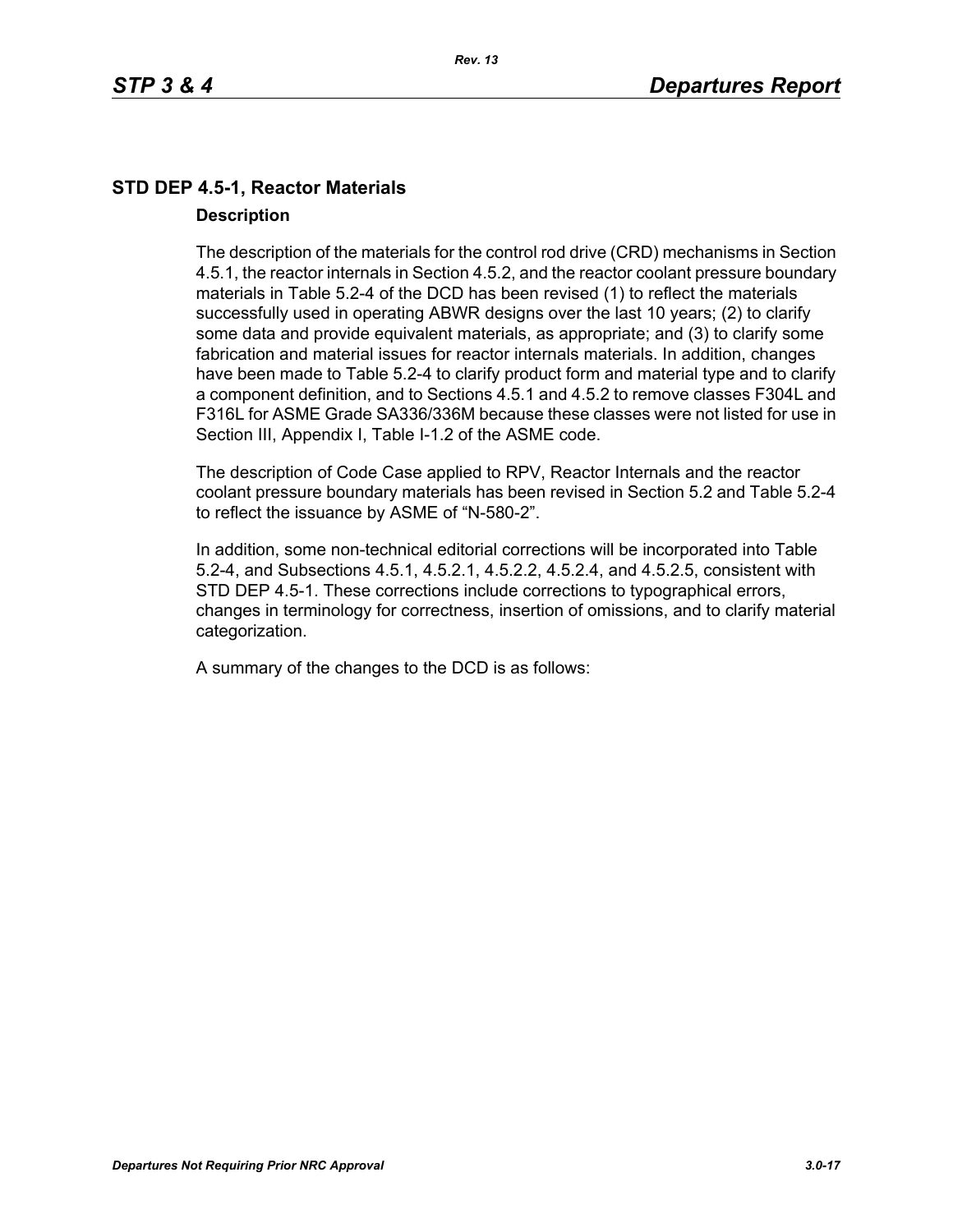| Component                           | <b>Description of Change</b>                                                                                                    | <b>Evaluation</b>                                                                                                                                     |
|-------------------------------------|---------------------------------------------------------------------------------------------------------------------------------|-------------------------------------------------------------------------------------------------------------------------------------------------------|
| <b>MSIV: Valve Stem</b>             | Change material term<br>from "17-4 ph" to<br>"Precipitation Hardened<br>Stainless Steel"                                        | Editorial change to<br>generic terminology. The<br>referenced material<br>specification, type, and<br>condition are unchanged.                        |
| MSIV: Body Bolt                     | Change material term<br>from "Alloy Steel" to "Low-<br>Alloy Steel"                                                             | Editorial change for<br>clarification. The<br>referenced material<br>specification, grade, and<br>class are unchanged.                                |
| <b>MSIV: Hex Nuts</b>               | Change material term<br>from "Alloy Steel" to "Low-<br>Alloy Steel"                                                             | Editorial change for<br>clarification. The<br>referenced material<br>specification and grade<br>are unchanged.                                        |
| MSS/R Valve:<br>Body to Bonnet Stud | Change product form<br>term from "Bar/Rod" to<br>"Bolting"                                                                      | Editorial change for<br>clarification of form. The<br>referenced material<br>specification and grade<br>are unchanged.                                |
| MSS/R Valve:<br>Body to Bonnet Nut  | Change product form<br>term from "Bar/Rod" to<br>"Bolting Nuts" and<br>material term from "Alloy<br>Steel" to "Low-Alloy Steel" | Editorial change for<br>clarification of form and<br>material categorization.<br>The referenced material<br>specification and grade<br>are unchanged. |

# **Table 5.2-4 Reactor Coolant Pressure Boundary Materials**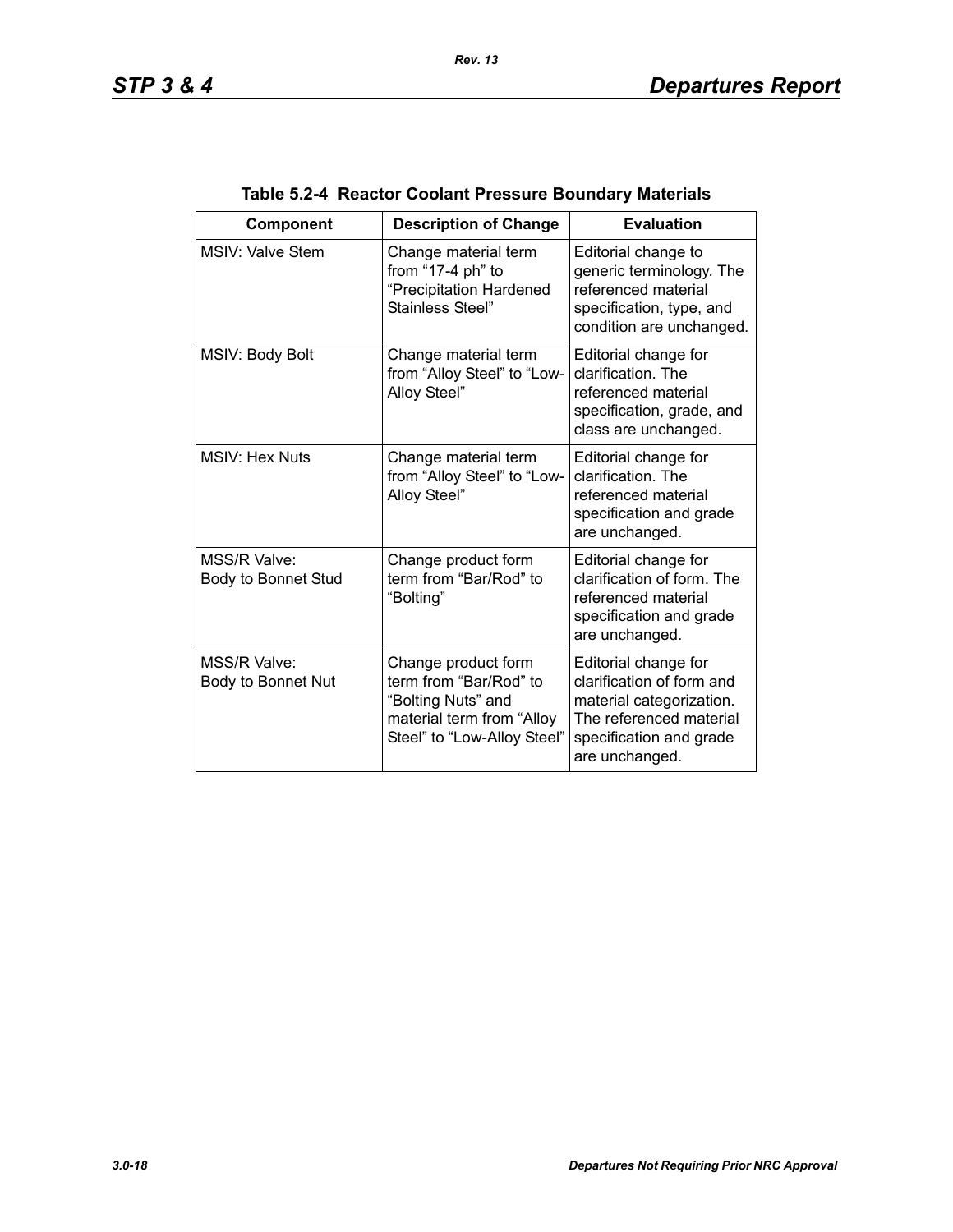| Component                                                             | <b>Description of Change</b>                                                                                                                                                     | <b>Evaluation</b>                                                                                                                                                                                                                                                                                                                                                                                                                                                                                                 |
|-----------------------------------------------------------------------|----------------------------------------------------------------------------------------------------------------------------------------------------------------------------------|-------------------------------------------------------------------------------------------------------------------------------------------------------------------------------------------------------------------------------------------------------------------------------------------------------------------------------------------------------------------------------------------------------------------------------------------------------------------------------------------------------------------|
| <b>MSS/R Valve: Disk</b>                                              | Change specification<br>designation from "SA 637<br>Gr 718" to "SB-637 Gr<br>718." Change the<br>material term from "Alloy<br>steel NiCrFe" to "NiCrFe<br>Alloy Stainless Steel" | Editorial change to<br>specification designation<br>to correct typographical<br>error in the original DCD<br>(SA-637 Gr 718 does not<br>exist). Change material<br>terminology for editorial<br>correctness, i.e., "Alloy<br>steel NiCrFe" is incorrect<br>as a combined term. The<br>change is made so that<br>"NiCrFe Alloy"<br>corresponds to<br>nonferrous specification<br>"SB 637" and "Stainless<br>Steel" corresponds to<br>ferrous specification "SA<br>351". No technical<br>changes have been<br>made. |
| MSS/R Valve:<br><b>Adjusting Screw</b>                                | Change to add the term<br>"Bolting" in the blank<br>space in the product form<br>column of the table.                                                                            | Editorial change to<br>correct omission of a term<br>from the table in order to<br>clarify the form.                                                                                                                                                                                                                                                                                                                                                                                                              |
| MSS/R Valve:<br>Spindle (stem)                                        | Change material term<br>from "Precipitation-<br>hardened steel" to<br>"Precipitation-hardened<br>stainless steel"                                                                | Editorial change for<br>clarification of material<br>categorization. The<br>referenced material<br>specification, type, and<br>condition are unchanged.                                                                                                                                                                                                                                                                                                                                                           |
| MS Piping:<br>200A 10.36 MPaG<br>large groove flange                  | The component<br>description is changed<br>from "200A 10.36 MpaG"<br>to "250 A"                                                                                                  | This change is a<br>correction of a<br>typographical error.                                                                                                                                                                                                                                                                                                                                                                                                                                                       |
| <b>Recirculation Pump</b><br>Motor Cover:<br>Bottom flange<br>(cover) | Change material term<br>from "Alloy Steel" to "Low-<br>Alloy Steel"                                                                                                              | Editorial change for<br>clarification of material<br>categorization. The<br>referenced material<br>specification, grade, and<br>class are unchanged.                                                                                                                                                                                                                                                                                                                                                              |
| <b>Recirculation Pump</b><br>Motor Cover: Stud                        | Change material term<br>from "Alloy Steel" to "Low-<br>Alloy Steel"                                                                                                              | Editorial change for<br>clarification of material<br>categorization. The<br>referenced material<br>specification, grade, and<br>class are unchanged.                                                                                                                                                                                                                                                                                                                                                              |

| Table 5.2-4 Reactor Coolant Pressure Boundary Materials |  |  |  |  |  |
|---------------------------------------------------------|--|--|--|--|--|
|---------------------------------------------------------|--|--|--|--|--|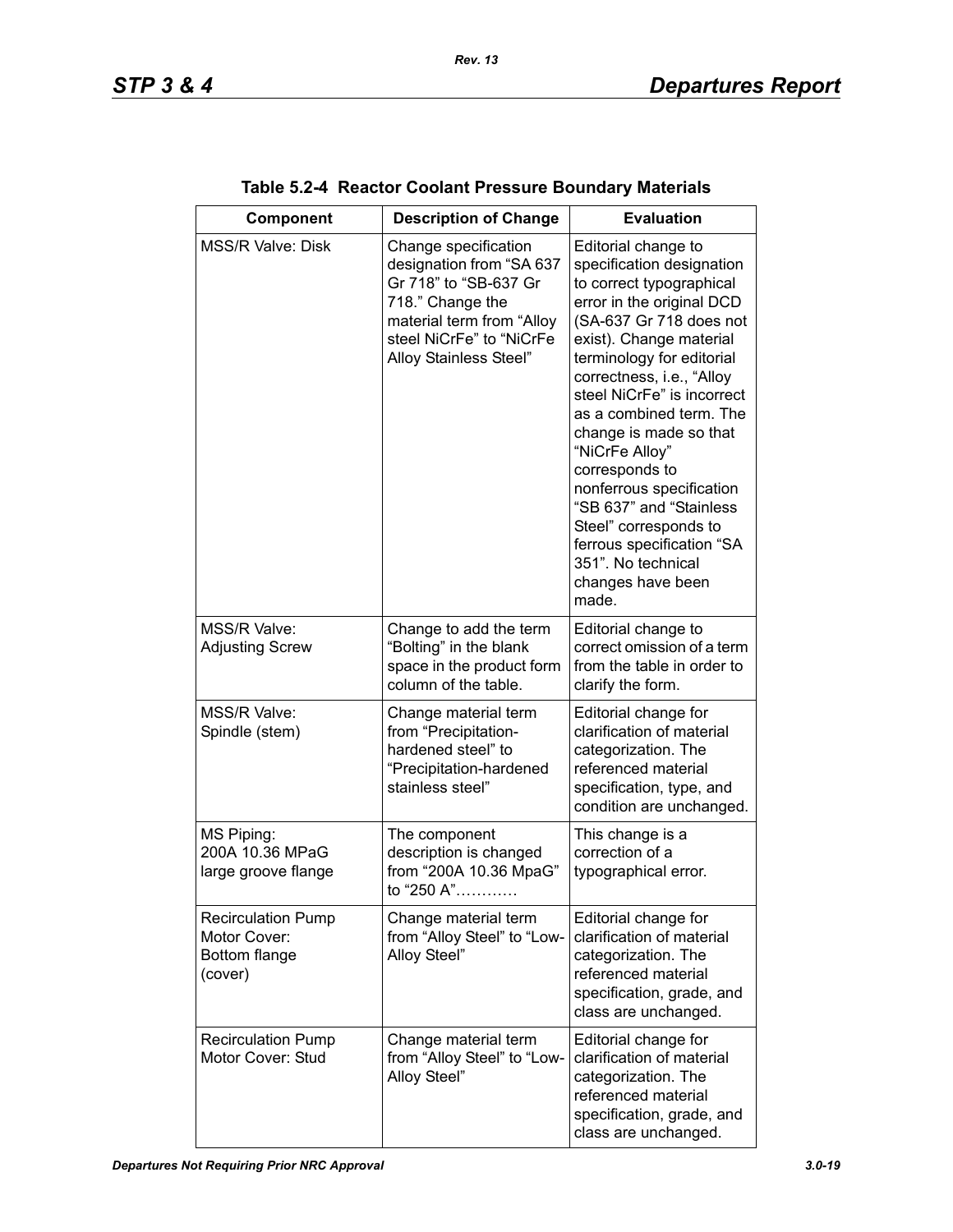| <b>Component</b>                              | <b>Description of Change</b>                                                                                                          | <b>Evaluation</b>                                                                                                                                                                                                                                                                                                                                                                                                                                                                          |
|-----------------------------------------------|---------------------------------------------------------------------------------------------------------------------------------------|--------------------------------------------------------------------------------------------------------------------------------------------------------------------------------------------------------------------------------------------------------------------------------------------------------------------------------------------------------------------------------------------------------------------------------------------------------------------------------------------|
| <b>Recirculation Pump</b><br>Motor Cover: Nut | Change product form<br>term from "Bolting" to<br>"Bolting Nuts" and<br>material term from "Alloy<br>Steel" to "Low-Alloy Steel"       | Editorial change for<br>clarification of form and<br>material categorization.<br>The referenced material<br>specification and grade<br>are unchanged.                                                                                                                                                                                                                                                                                                                                      |
| CRD: Middle flange                            | Change adds Grades<br>F304 and F316 for<br>Specification SA-182, and<br>adds Specification SA-<br>336/336M, Classes F304<br>and F316. | Technical change adds<br>F304 and F316 for both<br>SA-182 and SA-336.<br>F304 and F316 have the<br>same mechanical<br>properties for both<br>specifications and the<br>mechanical properties<br>are superior to the L<br>grades already<br>referenced in the DCD.<br>Further, the added<br>grades are still limited to<br>0.020% carbon by the<br>note. The editorial<br>change to the<br>specification designation<br>is made to correctly<br>identify the title of the<br>specification. |
| CRD: Spool piece                              | Change adds Grades<br>F304 and F316 for<br>Specification SA-182, and<br>adds Specification SA-<br>336, Classes F304 and<br>F316.      | Technical change adds<br>F304 and F316 for both<br>SA-182 and SA-336.<br>F304 and F316 have the<br>same mechanical<br>properties for both<br>specifications and the<br>mechanical properties<br>are superior to the L<br>grades already<br>referenced in the DCD.<br>Further, the added<br>grades are still limited to<br>0.020% carbon by the<br>note. The editorial<br>change to the<br>specification designation<br>is made to correctly<br>identify the title of the<br>specification. |

### **Table 5.2-4 Reactor Coolant Pressure Boundary Materials**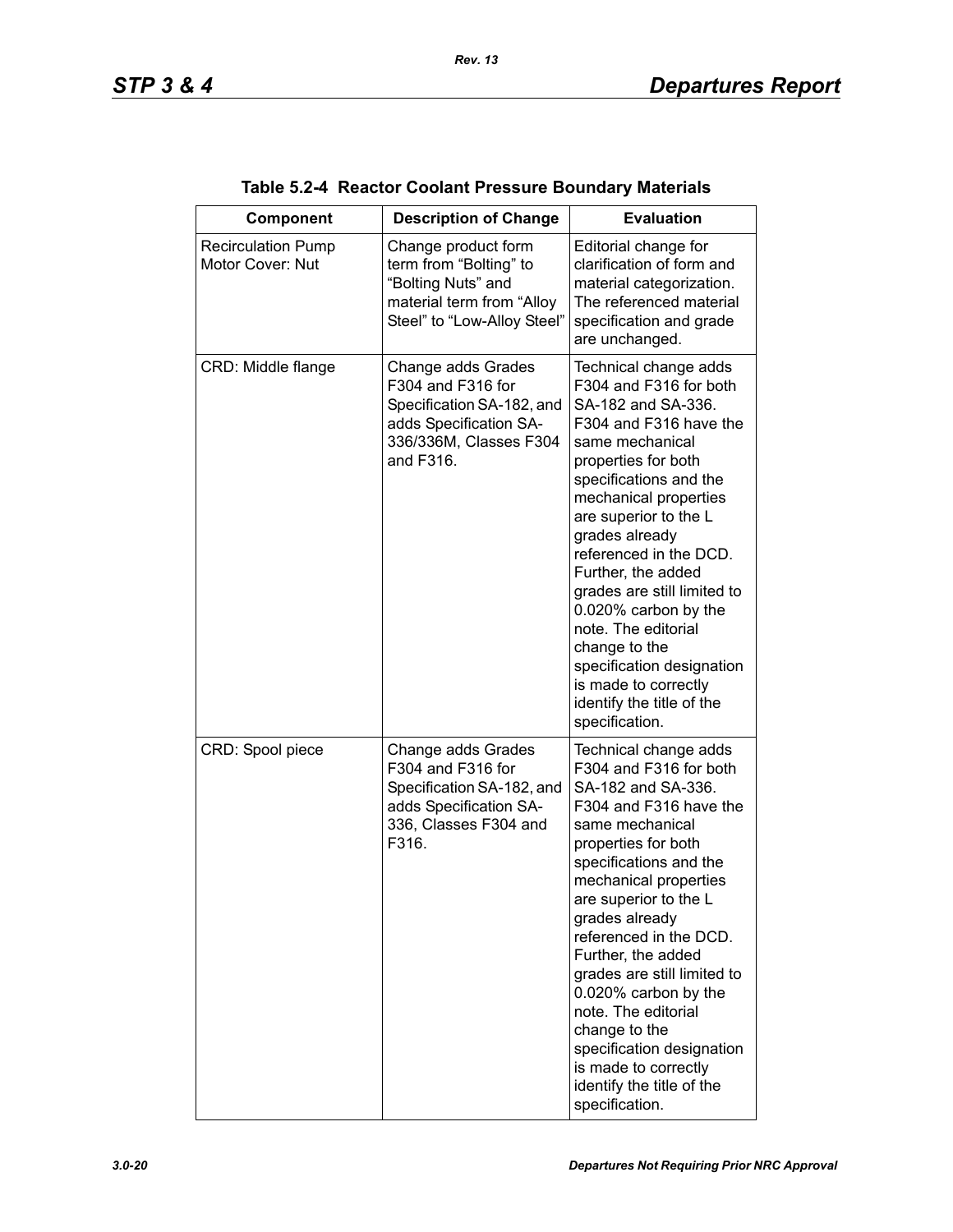| Component                              | <b>Description of Change</b>                                                                                                                                                                                                                           | <b>Evaluation</b>                                                                                                                                                                                                                                                                                                                                                                                                                                                                          |
|----------------------------------------|--------------------------------------------------------------------------------------------------------------------------------------------------------------------------------------------------------------------------------------------------------|--------------------------------------------------------------------------------------------------------------------------------------------------------------------------------------------------------------------------------------------------------------------------------------------------------------------------------------------------------------------------------------------------------------------------------------------------------------------------------------------|
| <b>CRD: Mounting</b><br><b>Bolts</b>   | Change product form<br>term from "Bar" to<br>"Bolting" and material<br>term from "Alloy steel" to<br>"Low-Alloy steel."<br>Changes material<br>specification from "SA<br>194" to "SA193"                                                               | The product form and<br>material terms are<br>editorial changes for<br>clarification. The<br>specification designation<br>is corrected from the<br>specification for nuts (SA-<br>194) to the specification<br>for bolts (SA-193).                                                                                                                                                                                                                                                         |
| <b>CRD: Seal Housing</b>               | Change adds Grades<br>F304 and F316 for<br>Specification SA-182, and<br>adds Specification SA-<br>336, Classes F304 and<br>F316.                                                                                                                       | Technical change adds<br>F304 and F316 for both<br>SA-182 and SA-336.<br>F304 and F316 have the<br>same mechanical<br>properties for both<br>specifications and the<br>mechanical properties<br>are superior to the L<br>grades already<br>referenced in the DCD.<br>Further, the added<br>grades are still limited to<br>0.020% carbon by the<br>note. The editorial<br>change to the<br>specification designation<br>is made to correctly<br>identify the title of the<br>specification. |
| <b>CRD: Seal Housing</b><br><b>Nut</b> | Change the specification<br>designation from "SA<br>564, 17-4PH" to "SA-564<br>630 (H1100)"                                                                                                                                                            | The change reflects the<br>materials successfully<br>used in operating ABWR<br>designs over the last 10<br>years.                                                                                                                                                                                                                                                                                                                                                                          |
| RPV: Shell and<br>Heads: Plate         | Change "Mn 1/2 Mo 1/2 Ni"<br>to "Low-alloy steel."<br>Change "Mn 1/2 Mo 1/2 Ni"<br>to "Low-alloy steel."<br>Delete the notes "Carbon<br>content is maximum<br>0.020% and nitrogen<br>from 0.060 to 0.120" and<br>"Added niobium content<br>is 1 to 4%" | Editorial change to<br>generic terminology. The<br>referenced material<br>specification, type, and<br>class are unchanged.                                                                                                                                                                                                                                                                                                                                                                 |

| Table 5.2-4 Reactor Coolant Pressure Boundary Materials |  |  |  |  |  |
|---------------------------------------------------------|--|--|--|--|--|
|---------------------------------------------------------|--|--|--|--|--|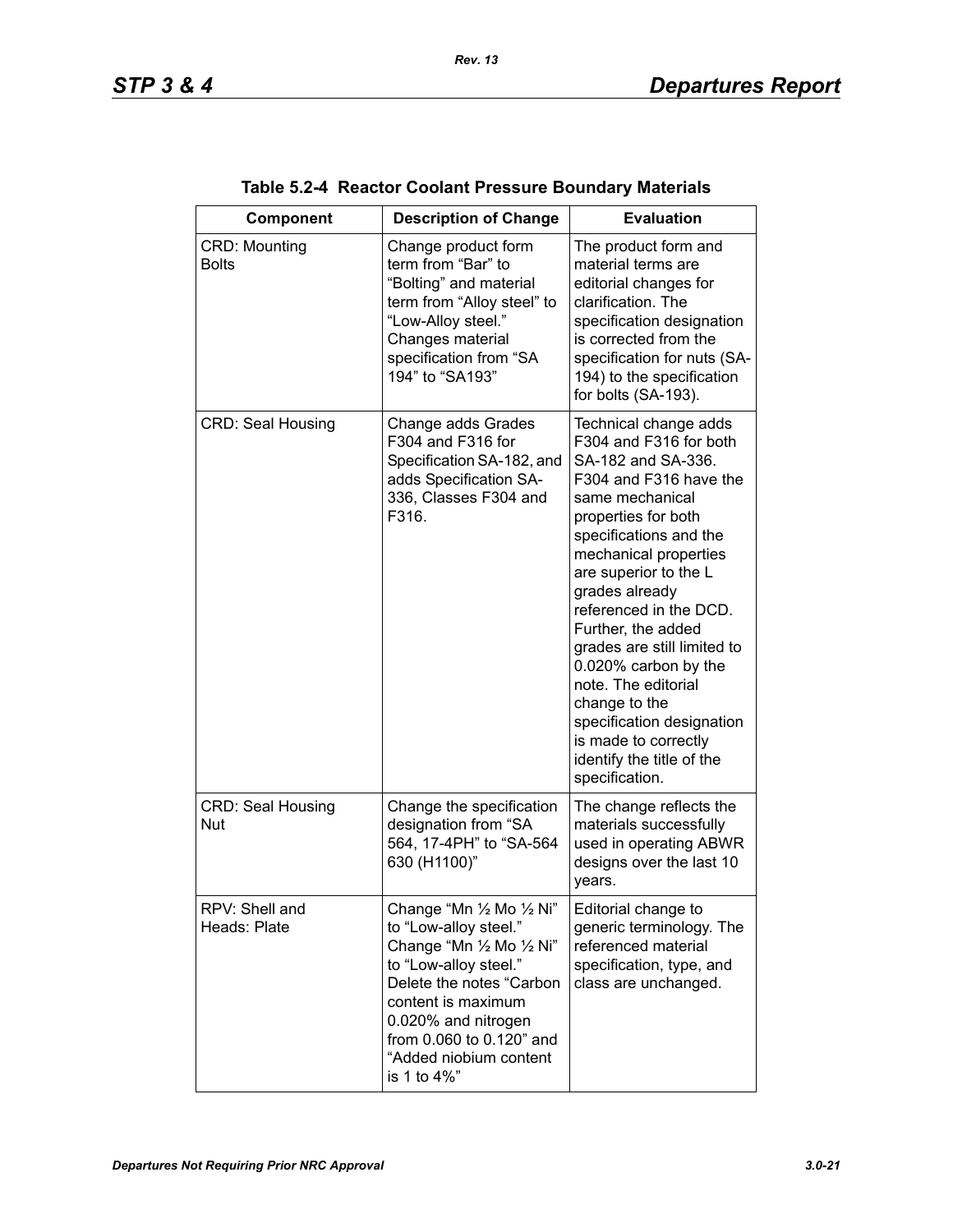| Component                                                                      | <b>Description of Change</b>                                                                                                            | <b>Evaluation</b>                                                                                                                                                                                                                                                                                     |
|--------------------------------------------------------------------------------|-----------------------------------------------------------------------------------------------------------------------------------------|-------------------------------------------------------------------------------------------------------------------------------------------------------------------------------------------------------------------------------------------------------------------------------------------------------|
| RPV: Forging                                                                   | Change "3/4 Ni 1/2 Mo Cr<br>V" to "Low alloy steel"                                                                                     | Editorial change to<br>generic terminology. The<br>referenced material<br>specification and class<br>are unchanged.                                                                                                                                                                                   |
| RPV:Flanged<br><b>Nozzles Forging</b>                                          | Change "C Si" to "Low<br>alloy steel"                                                                                                   | Correct typographical<br>error. SA-508 applies to<br>low alloy steel.                                                                                                                                                                                                                                 |
| <b>RPV: Drain Nozzles</b><br>Forging                                           | Change "C Si" to "Low<br>alloy steel" and add<br>stainless steel to material<br>list.                                                   | Correct typographical<br>error. SA-508 applies to<br>low alloy steel. Stainless<br>steel added to expand<br>material selection<br>opportunity.                                                                                                                                                        |
| <b>RPV</b><br>Appurtenances/<br>Instrumentation<br>Nozzles: Bar, Smls.<br>Pipe | Change specification<br>from "SB 166 or SB 167."<br>to "Code Case N-580-2"<br>Delete the note "Added<br>niobium content is 1 to<br>4%." | Code Case N-580-2<br>allows the use of UNS<br>N06600 (Alloy 600)<br>material stabilized with<br>niobium. Referencing this<br>Code Case eliminates the<br>need for the note. The<br>notes were used because<br>this revision of this Code<br>Case had not been<br>approved when the DCD<br>was issued. |
| <b>RPV Stub Tubes:</b><br>Forging                                              | Change specification<br>from "SB 564" to "Code<br>Case N-580-2." Delete<br>the note "Added niobium<br>content is 1 to 4%."              |                                                                                                                                                                                                                                                                                                       |
| RPV Stub Tubes:<br>Bar, Smls. Pipe                                             | Change specification<br>from "SB 166 or SB 167"<br>to "Code Case N-580-2."<br>Delete the note "Added<br>niobium content is 1 to<br>4%." |                                                                                                                                                                                                                                                                                                       |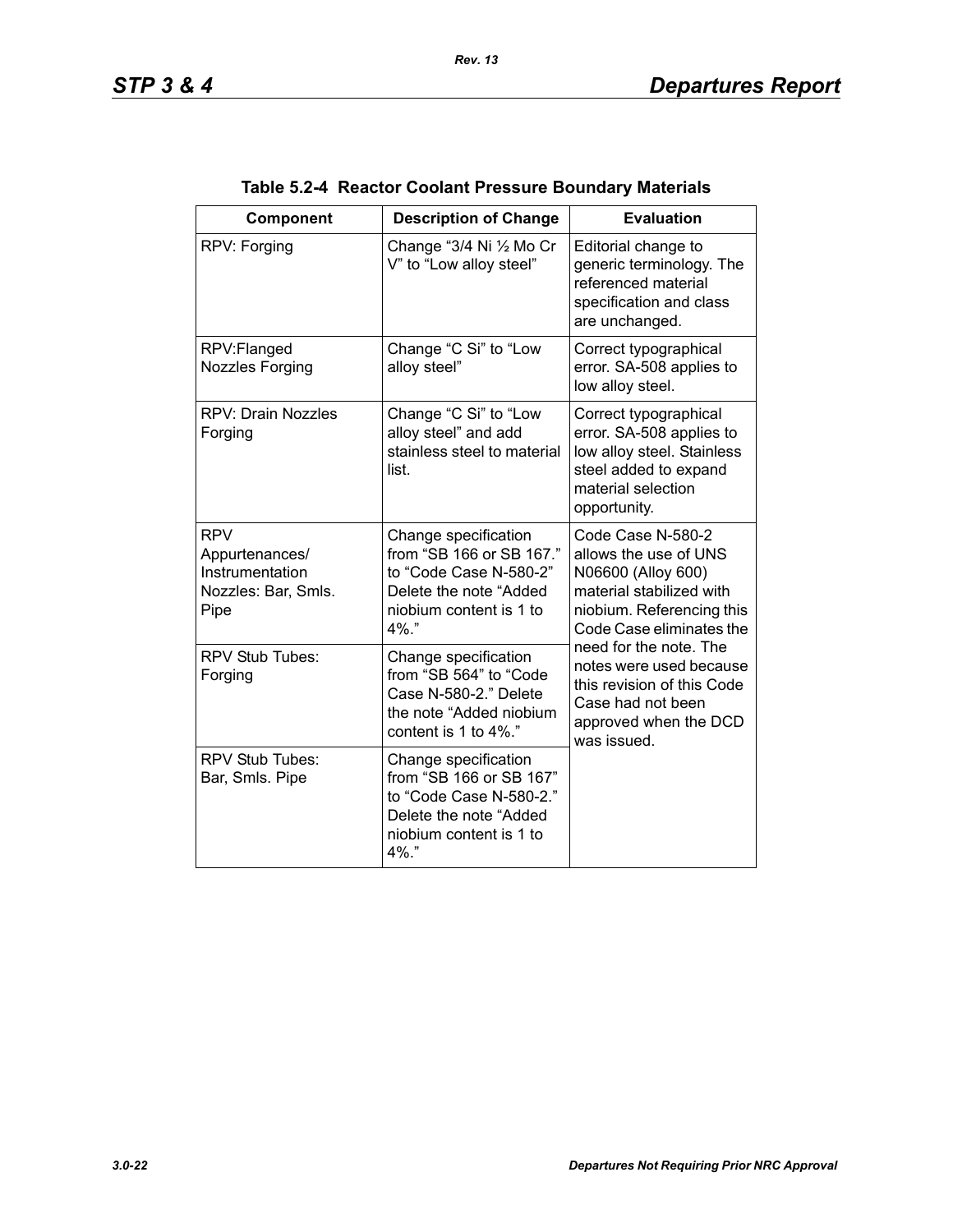| Section 4.5.1                                              |                                                                                                                                                                   |                                                                                                                                                                                                                                                                                                                                                                                                                                                                                                                                                                                                                                                                  |  |  |
|------------------------------------------------------------|-------------------------------------------------------------------------------------------------------------------------------------------------------------------|------------------------------------------------------------------------------------------------------------------------------------------------------------------------------------------------------------------------------------------------------------------------------------------------------------------------------------------------------------------------------------------------------------------------------------------------------------------------------------------------------------------------------------------------------------------------------------------------------------------------------------------------------------------|--|--|
| <b>Component</b>                                           | <b>Description of Change</b>                                                                                                                                      | <b>Evaluation</b>                                                                                                                                                                                                                                                                                                                                                                                                                                                                                                                                                                                                                                                |  |  |
| <b>CRD Spool Piece</b><br>Assembly: Spool<br>Piece Housing | Change from "ASME 182<br>Grade F304L" to ASME<br>SA-182/182M Grade<br>F304L, F304*, F316L,<br>F316* or ASME SA-<br>336/336M Grade F304L,<br>F304*, F316L, F316*." | Technical change adds<br>F304 and F316 for both<br>SA-182 and SA-336.<br>F304 and F316 have the<br>same mechanical<br>properties for both<br>specifications and the<br>mechanical properties<br>are superior to the F304L<br>grade already referenced<br>in the DCD. The carbon<br>content of the F304 and<br>F316 is controlled to a<br>maximum 0.020% by the<br>note (*). Change also<br>adds F316L for SA-182,<br>which has the same<br>mechanical properties as<br>the currently referenced<br>F304L. The editorial<br>change to the<br>specification designation<br>(to SA-182/182M) is<br>made to correctly identify<br>the title of the<br>specification. |  |  |

### Changes to Part 2, Tier 2, Section 4.5.1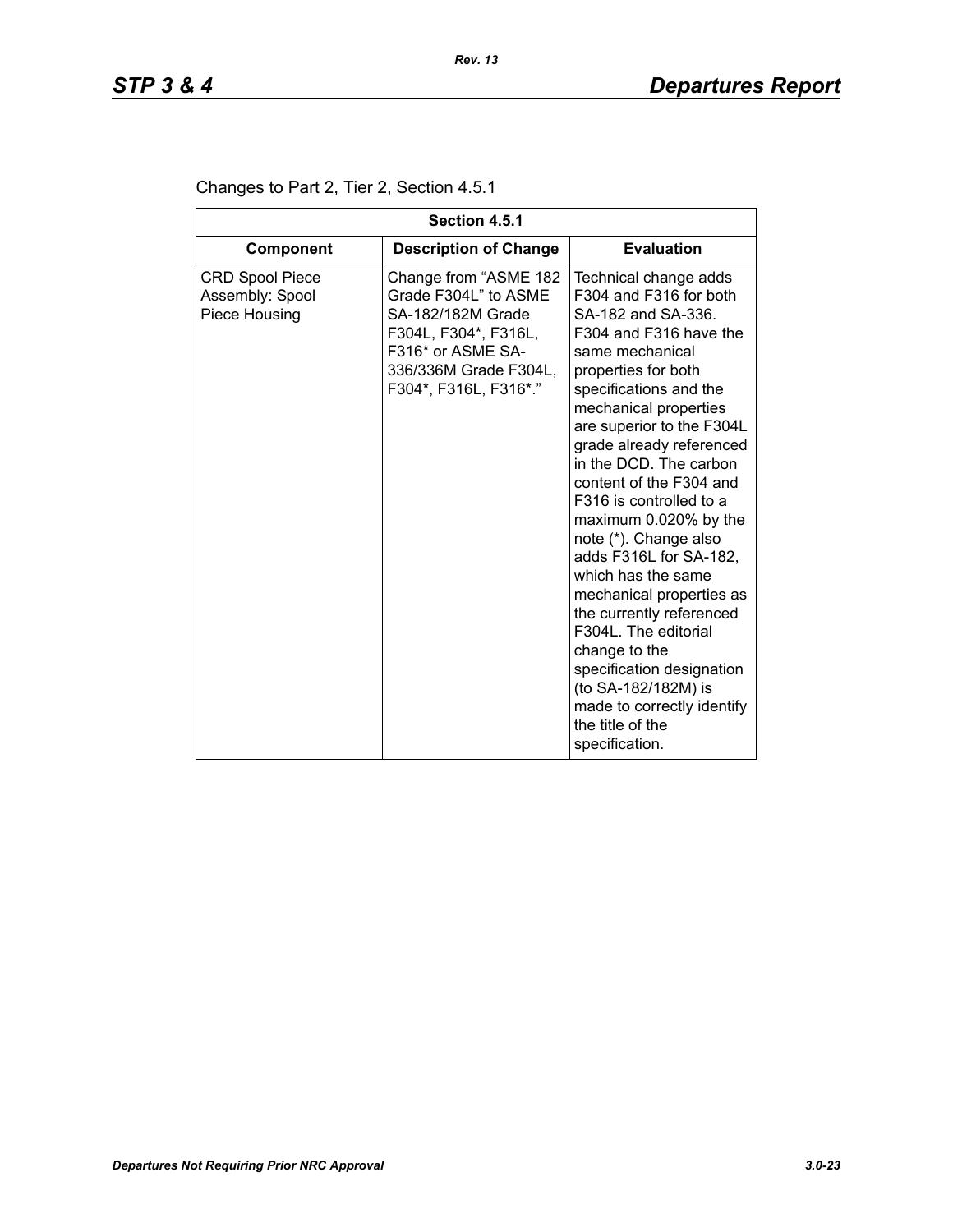| Section 4.5.1                                       |                                                                                                                                                                   |                                                                                                                                                                                                                                                                                                                                                                                                                                                                                                                                                                                                                                                                  |  |  |
|-----------------------------------------------------|-------------------------------------------------------------------------------------------------------------------------------------------------------------------|------------------------------------------------------------------------------------------------------------------------------------------------------------------------------------------------------------------------------------------------------------------------------------------------------------------------------------------------------------------------------------------------------------------------------------------------------------------------------------------------------------------------------------------------------------------------------------------------------------------------------------------------------------------|--|--|
| Component                                           | <b>Description of Change</b>                                                                                                                                      | <b>Evaluation</b>                                                                                                                                                                                                                                                                                                                                                                                                                                                                                                                                                                                                                                                |  |  |
| <b>CRD Spool Piece</b><br>Assembly: Seal<br>Housing | Change from "ASME 182<br>Grade F304L" to ASME<br>SA-182/182M Grade<br>F304L, F304*, F316L,<br>F316* or ASME SA-<br>336/336M Grade F304L,<br>F304*, F316L, F316*." | Technical change adds<br>F304 and F316 for both<br>SA-182 and SA-336.<br>F304 and F316 have the<br>same mechanical<br>properties for both<br>specifications and the<br>mechanical properties<br>are superior to the F304L<br>grade already referenced<br>in the DCD. The carbon<br>content of the F304 and<br>F316 is controlled to a<br>maximum 0.020% by the<br>note (*). Change also<br>adds F316L for SA-182,<br>which has the same<br>mechanical properties as<br>the currently referenced<br>F304L. The editorial<br>change to the<br>specification designation<br>(to SA-182/182M) is<br>made to correctly identify<br>the title of the<br>specification. |  |  |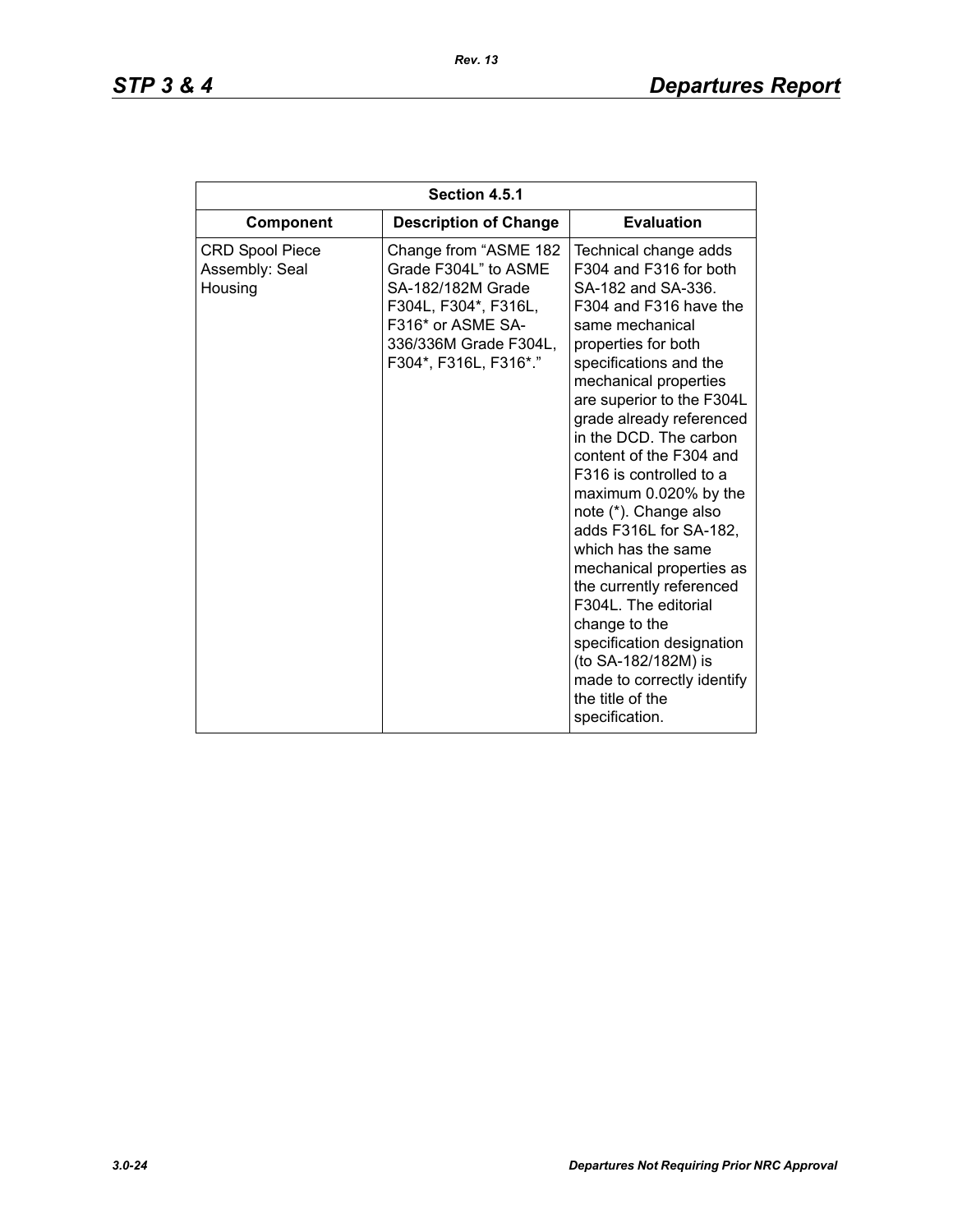| Section 4.5.1                                               |                                                                                                                                                                                                                                    |                                                                                                                                                                                                                                                                                                                                                                                                                                                                                                                                    |  |
|-------------------------------------------------------------|------------------------------------------------------------------------------------------------------------------------------------------------------------------------------------------------------------------------------------|------------------------------------------------------------------------------------------------------------------------------------------------------------------------------------------------------------------------------------------------------------------------------------------------------------------------------------------------------------------------------------------------------------------------------------------------------------------------------------------------------------------------------------|--|
| Component                                                   | <b>Description of Change</b>                                                                                                                                                                                                       | <b>Evaluation</b>                                                                                                                                                                                                                                                                                                                                                                                                                                                                                                                  |  |
| <b>CRD Spool Piece</b><br>Assembly: Drive<br>Shaft          | Change material from<br>"SA-479 Grade XM-19" to<br>"SA-479/479M Type<br>316*, 316L, or ASTM<br>A479/479M Type 316*/**,<br>316L**. Change "Hard<br>surfaced with Colmonoy<br>No. 6" to add "or<br>equivalent Nickel base<br>alloy". | Change to Type<br>316*/316L from XM-19<br>justified based on the fact<br>that drive shaft is partly<br>hard surfaced with<br>Colmonoy No. 6 or<br>equivalent Nickel base<br>alloy. Further justified by<br>plant operating<br>experience.                                                                                                                                                                                                                                                                                          |  |
|                                                             |                                                                                                                                                                                                                                    | Technical change to allow<br>substitution of another<br>nickel based alloy for<br>hard surfacing, but<br>requires that the alloy<br>must be equivalent<br>Colmonoy No. 6 currently<br>referenced in the DCD.<br>An Editorial change to the<br>specification designation<br>(to SA-479/479M) is<br>made to correctly identify<br>the specification.                                                                                                                                                                                 |  |
| <b>CRD Spool Piece</b><br>Assembly: Ball<br><b>Bearings</b> | Change component<br>description to "Ball<br>Bearings (in water)."<br>Change material<br>specification designation<br>from "A756 Type 440C" to<br>"ASTM A756 Type<br>440C** or A276 Type<br>440C**."                                | Non-technical change for<br>materials adds an<br>additional ASTM<br>specification (A276) from<br>which Type 440C<br>material can be ordered.<br>There is no actual<br>technical change to the<br>specified material (440C).<br>regardless of which<br>specification is used.<br>Editorial correction to the<br>referenced specification<br>title adds "ASTM."<br>Technical change to the<br>component description<br>clarifies that the specified<br>material applies to the<br><b>Ball Bearing used for</b><br>services in water. |  |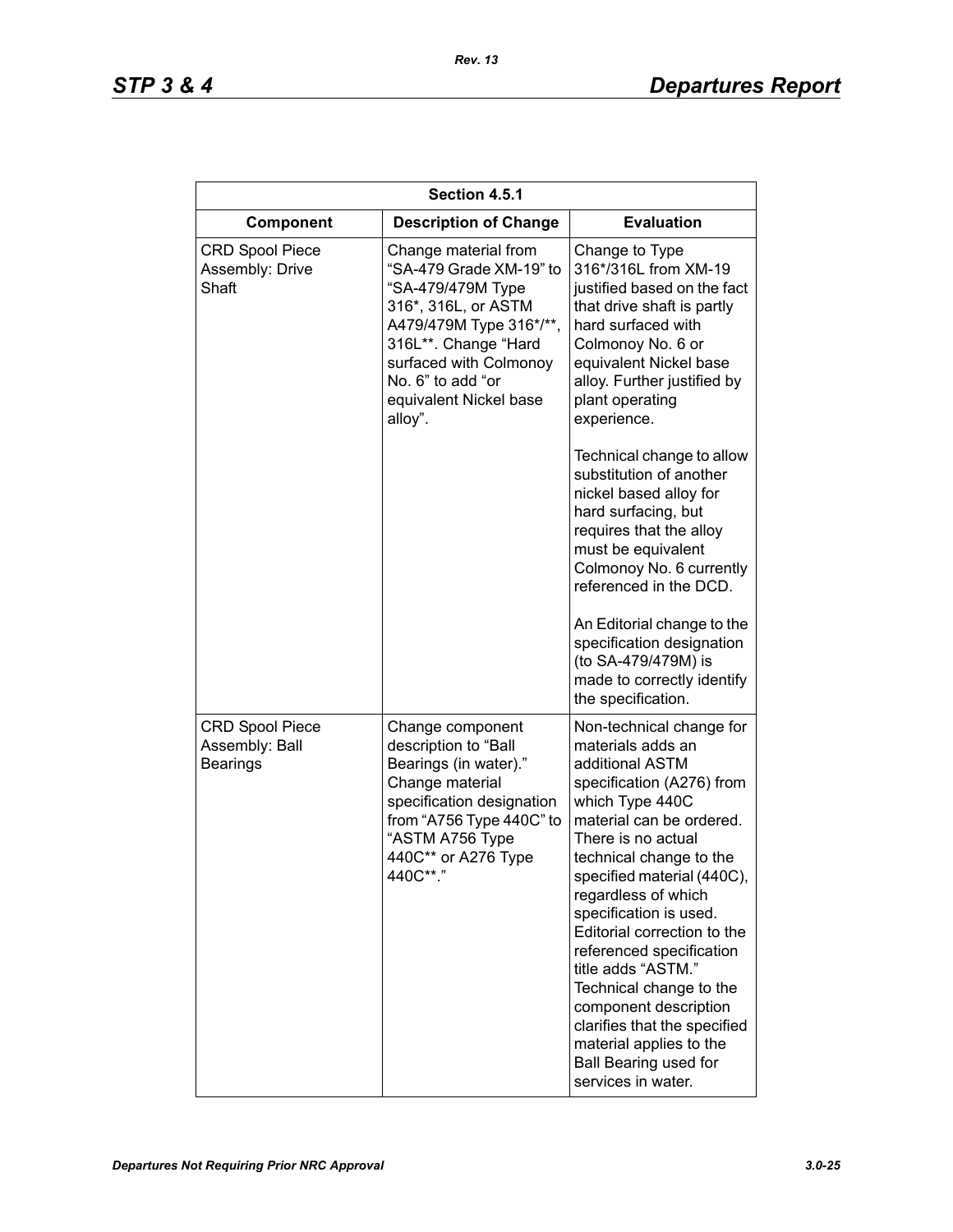| Section 4.5.1                                               |                                                                                                                                                                             |                                                                                                                                                                                                                                                                                                                                                                                                                                                        |  |
|-------------------------------------------------------------|-----------------------------------------------------------------------------------------------------------------------------------------------------------------------------|--------------------------------------------------------------------------------------------------------------------------------------------------------------------------------------------------------------------------------------------------------------------------------------------------------------------------------------------------------------------------------------------------------------------------------------------------------|--|
| Component                                                   | <b>Description of Change</b>                                                                                                                                                | <b>Evaluation</b>                                                                                                                                                                                                                                                                                                                                                                                                                                      |  |
| <b>CRD Spool Piece</b><br>Assembly: Ball<br><b>Bearings</b> | Add a component<br>description for "Ball<br>Bearings (in air)" and a<br>corresponding material<br>"AISI 52100**"                                                            | This technical change<br>allows the use of a<br>standard low alloy<br>bearing steel in place of<br>440C stainless for use in<br>air-only applications<br>where the corrosion<br>resistance of stainless<br>steel is not needed.                                                                                                                                                                                                                        |  |
| <b>CRD Spool Piece</b><br>Assembly: Gland<br>Packing Spring | Change from "Inconel X<br>750" to AMS 5699 Alloy<br>N07750** (Alloy X-750)"                                                                                                 | Non-technical change to<br>reference a specification<br>for the material rather<br>than call out only the<br>trade name. There is no<br>actual technical change<br>to the specified material<br>(UNS N07750)                                                                                                                                                                                                                                           |  |
| <b>CRD Spool Piece</b><br>Assembly: Separation<br>Spring    | Add a component<br>"Separation Spring" and<br>specify material AMS<br>5699 Alloy N07750**<br>(Alloy X-750)                                                                  | Technical change to<br>identify an additional<br>component (Separation<br>Spring) and its<br>corresponding material<br>(UNS N07750).                                                                                                                                                                                                                                                                                                                   |  |
| <b>CRD Spool Piece</b><br>Assembly: Separation<br>Magnet    | Add a component<br>"Separation Magnet" and<br>specify a material "Alnico<br>No. 5 and ASME SA-<br>479/479M Type 316*,<br>316L or ASTM<br>A479/479M Type 316*/**,<br>316L**" | Technical change to<br>identify an additional<br>component (Separation<br>Magnet) and its<br>corresponding materials<br>(Alnico No. 5 and either<br>Type 316 or 316L<br>material). The specified<br>materials are a standard<br>permanent magnet<br>material and a non-<br>ferromagnetic stainless<br>steel material for the<br>surrounding structure.<br>The carbon content of the<br>316 is controlled to a<br>maximum 0.020% by the<br>note $(*)$ . |  |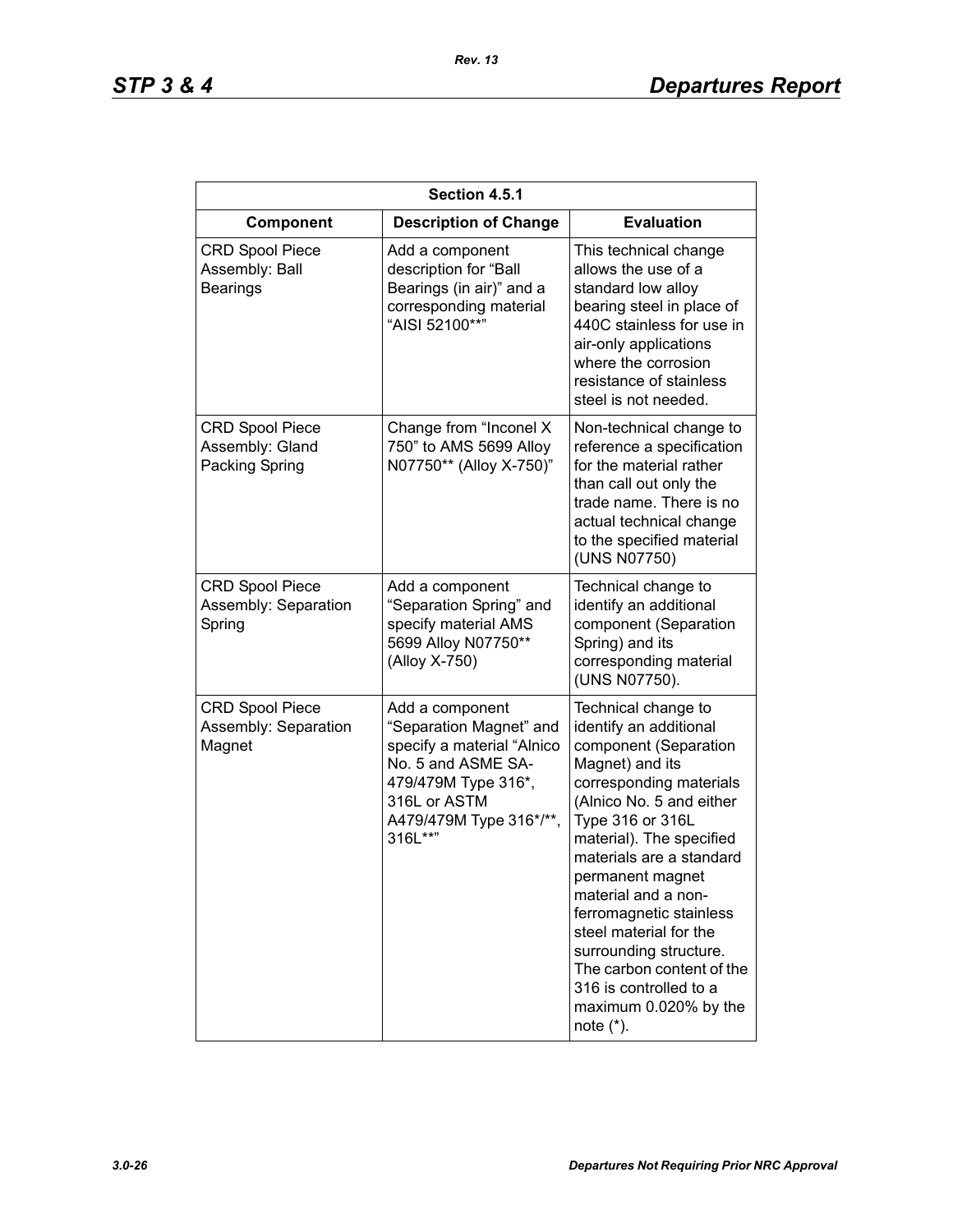| Section 4.5.1                                   |                                                                                                                                                                                                                              |                                                                                                                                                                                                                                                                                                                                                                               |  |
|-------------------------------------------------|------------------------------------------------------------------------------------------------------------------------------------------------------------------------------------------------------------------------------|-------------------------------------------------------------------------------------------------------------------------------------------------------------------------------------------------------------------------------------------------------------------------------------------------------------------------------------------------------------------------------|--|
| Component                                       | <b>Description of Change</b>                                                                                                                                                                                                 | <b>Evaluation</b>                                                                                                                                                                                                                                                                                                                                                             |  |
| <b>Ball Spindle: Ball</b><br><b>Screw Shaft</b> | Change material<br>specification designation<br>from ASTM A564 TP630<br>(17-4PH) Condition H-<br>1100 to "ASME SA-<br>564/564M Type 630<br>Condition H-1100 or<br>ASTM A564/564M Type<br>630 (17-4PH)** Condition<br>H-1100" | Non-technical change to<br>materials to reference the<br>ASME version of the<br>currently referenced<br><b>ASTM specification (SA-</b><br>564/564M). Editorial<br>correction to the title of<br>the currently referenced<br>ASTM specification.                                                                                                                               |  |
| <b>Ball Spindle: Ball Nut</b>                   | Change material<br>specification designation<br>from ASTM A564 TP630<br>(17-4PH) Condition H-<br>1100 to "ASME SA-<br>564/564M Type 630<br>Condition H-1100 or<br>ASTM A564/564M Type<br>630 (17-4PH)** Condition<br>H-1100" | Non-technical change to<br>materials to reference the<br>ASME version of the<br>currently referenced<br><b>ASTM specification (SA-</b><br>564/564M). Editorial<br>correction to the title of<br>the currently referenced<br><b>ASTM</b> specification.                                                                                                                        |  |
| <b>Ball Spindle: Balls</b>                      | Change material<br>specification designation<br>from "A756 Type 440C" to<br>"ASTM A756 Type<br>440C** or A580/580M<br>Type 440C** or A276<br>Type 440C**."                                                                   | Non-technical change for<br>materials adds an<br>additional ASTM<br>specification (A580/580M<br>or A276) from which Type<br>440C material can be<br>ordered. There is no<br>actual technical change<br>to the specified material<br>(440C), regardless of<br>which specification is<br>used. Editorial correction<br>to the referenced<br>specification title adds<br>"ASTM." |  |
| <b>Ball Spindle: Guide</b><br>Roller            | Change material<br>specification from "Stellite<br>No. 3" to add "or nickel<br>base alloy."                                                                                                                                  | The nickel base alloy is a<br>cobalt replacement alloy<br>(CRA).                                                                                                                                                                                                                                                                                                              |  |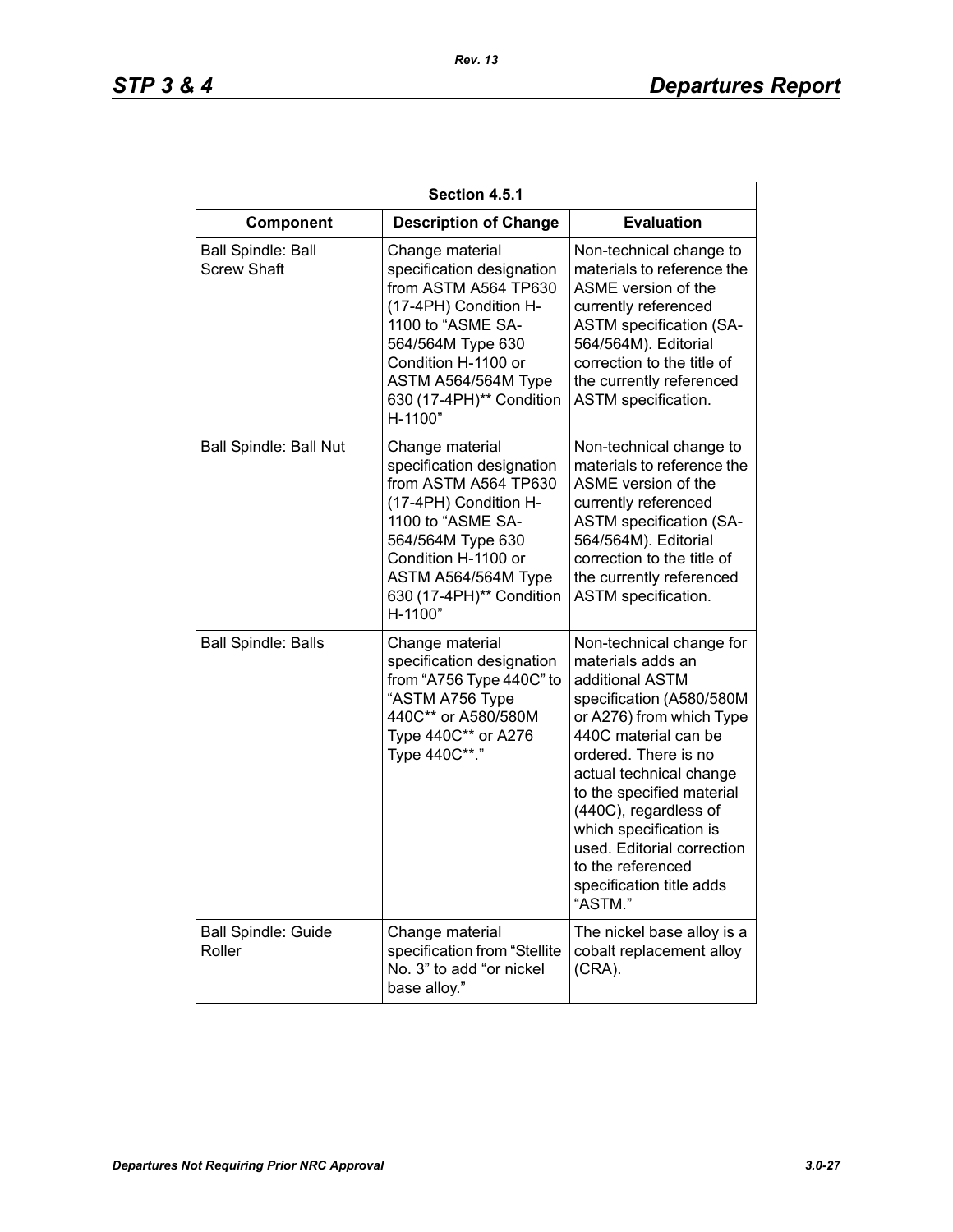| Section 4.5.1                                    |                                                                                                                                                                                 |                                                                                                                                                                                                                                 |
|--------------------------------------------------|---------------------------------------------------------------------------------------------------------------------------------------------------------------------------------|---------------------------------------------------------------------------------------------------------------------------------------------------------------------------------------------------------------------------------|
| Component                                        | <b>Description of Change</b>                                                                                                                                                    | <b>Evaluation</b>                                                                                                                                                                                                               |
| <b>Ball Spindle: Guide</b><br>Roller Pin         | Change from "Haynes<br>Alloy No. 25" to "ASME<br>SA-479/479M Type XM-<br>19 (Nitrided) or ASTM<br>A479/479M Type XM-<br>19** (Nitrided) or<br>equivalent ferrous base<br>alloy" | Technical change from a<br>cobalt-based alloy to a<br>ferrous alloy, nitrided for<br>wear resistance. Change<br>of material for ALARA<br>concerns associated with<br>cobalt.                                                    |
| <b>Ball Spindle: Spindle</b><br><b>Head Bolt</b> | Change to add "**" after<br>Stellite No. 6B                                                                                                                                     | Change provided to allow<br>use of equivalent<br>materials based on the<br>restrictions in the<br>footnote.                                                                                                                     |
| <b>Ball Spindle: Spindle</b><br>head Bushing     | Change to add "**" after<br>Stellite No. 12                                                                                                                                     | Change provided to allow<br>use of equivalent<br>materials based on the<br>restrictions in the<br>footnote.                                                                                                                     |
| <b>Ball Spindle:</b><br>Separation Spring        | Delete part                                                                                                                                                                     | Change corrects section<br>to list part with the CRD<br>Spool Piece Assembly<br>rather than the Ball<br>Spindle.                                                                                                                |
| <b>Ball Spindle:</b><br><b>Separation Magnet</b> | Delete part                                                                                                                                                                     | Change corrects section<br>to list part with the CRD<br>Spool Piece Assembly<br>rather than the Ball<br>Spindle.                                                                                                                |
| Buffer Mechanism:<br><b>Buffer Disk Spring</b>   | ASME SB-637 Alloy<br>N07750 or ASTM B-637<br>Alloy N07750** or AMS<br>5542 Alloy N07750**<br>(Alloy X-750)                                                                      | Non-technical change to<br>provide complete<br>references to the material<br>specifications rather than<br>call out only the trade<br>name. There is no actual<br>technical change to the<br>specified material (UNS<br>N07750) |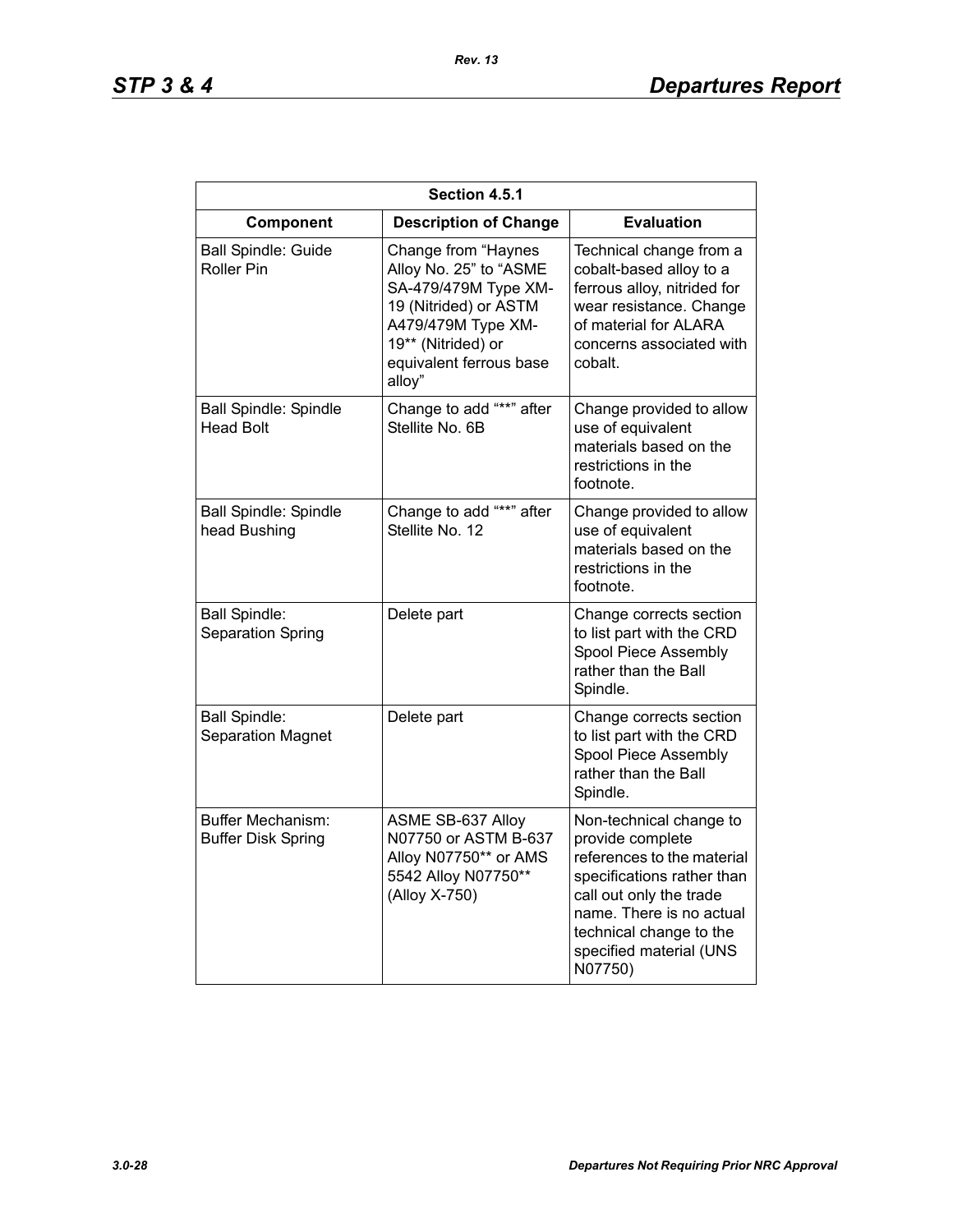| Section 4.5.1                                  |                                                                                                                                                                                                                               |                                                                                                                                                                                                                                                                                                                                                                                                            |  |
|------------------------------------------------|-------------------------------------------------------------------------------------------------------------------------------------------------------------------------------------------------------------------------------|------------------------------------------------------------------------------------------------------------------------------------------------------------------------------------------------------------------------------------------------------------------------------------------------------------------------------------------------------------------------------------------------------------|--|
| Component                                      | <b>Description of Change</b>                                                                                                                                                                                                  | <b>Evaluation</b>                                                                                                                                                                                                                                                                                                                                                                                          |  |
| Buffer Mechanism:<br><b>Buffer Sleeve</b>      | Change "316L<br>(Hardsurfaced with<br>Colmonoy No. 6)" to<br>"ASME SA-479/479M<br>Type 316*, 316L<br>(Hardsurfaced with<br>Colmonoy No. 6), or<br>ASTM 479/479M Type<br>316*/**, 316L**"                                      | Technical change adds<br>Type 316 material. The<br>mechanical properties of<br>316 are superior to the L<br>grade already referenced<br>and the carbon content of<br>the 316 is controlled to a<br>maximum of 0.020% by<br>the note (*). Non-<br>technical changes<br>provide the complete<br>reference to the material<br>specifications rather than<br>call out only the Type<br>designation (316/316L). |  |
| Buffer Mechanism:<br><b>Guide Roller</b>       | Change material<br>specification from "Stellite<br>No. 3" to add "or nickel<br>base alloy."                                                                                                                                   | The nickel base alloy is<br><b>Cobalt Replacement</b><br>Alloy (CRA).                                                                                                                                                                                                                                                                                                                                      |  |
| <b>Buffer Mechanism:</b><br>Guide Roller Pin   | Change from "Haynes<br>Alloy No. 25" to "ASME<br>SA-479/479M Type XM-<br>19 (Nitrided) or ASTM<br>A479/479M Type XM-<br>19** (Nitrided) or<br>equivalent ferrous base<br>alloy"                                               | Technical change from a<br>cobalt-based alloy to a<br>ferrous alloy, nitrided for<br>wear resistance. Change<br>of material for ALARA<br>concerns associated with<br>cobalt.                                                                                                                                                                                                                               |  |
| <b>Buffer Mechanism:</b><br><b>Stop Piston</b> | Change "316L<br>(Hardsurfaced with<br>Stellite No. 6)" to "ASME<br>SA-479/479M Type 316*,<br>316L (Hardsurfaced with<br>Stellite No. 6), or ASTM<br>479/479M Type 316*/**,<br>316L** (Hard surfaced<br>with Stellite No. 6)*" | Technical change adds<br>Type 316 material. The<br>mechanical properties of<br>316 are superior to the L<br>grade already referenced<br>and the carbon content of<br>the 316 is controlled to a<br>maximum of 0.020% by<br>the note (*). Non-<br>technical change to<br>provide complete<br>references to the material<br>specifications rather than<br>call out only the Type<br>designation (316/316L).  |  |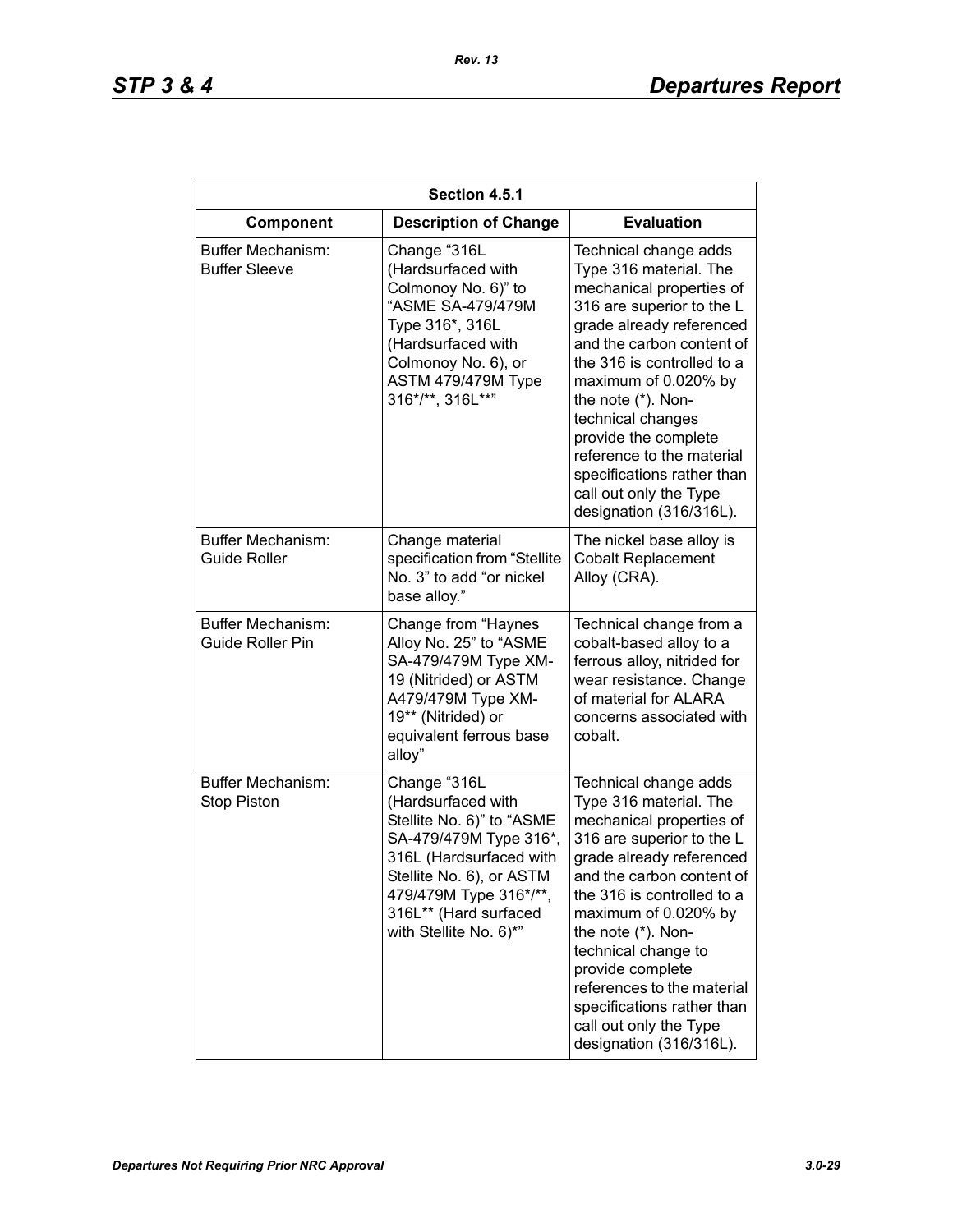| Section 4.5.1                        |                                                                                                                                                                                                                                                                                                             |                                                                                                                                                                                                                                                                                                                                                                                                                                                                                                                                                                                                               |  |
|--------------------------------------|-------------------------------------------------------------------------------------------------------------------------------------------------------------------------------------------------------------------------------------------------------------------------------------------------------------|---------------------------------------------------------------------------------------------------------------------------------------------------------------------------------------------------------------------------------------------------------------------------------------------------------------------------------------------------------------------------------------------------------------------------------------------------------------------------------------------------------------------------------------------------------------------------------------------------------------|--|
| Component                            | <b>Description of Change</b>                                                                                                                                                                                                                                                                                | <b>Evaluation</b>                                                                                                                                                                                                                                                                                                                                                                                                                                                                                                                                                                                             |  |
| <b>Hollow Piston: Piston</b><br>Tube | Change from "XM-19" to<br>"ASME SA-312/312M<br>Grade TPXM-19 or<br><b>ASTM A 312/312M</b><br>Grade TPXM19"                                                                                                                                                                                                  | Non-technical change to<br>provide complete<br>references to the material<br>specifications rather than<br>call out only the Grade<br>(XM-19) designation.                                                                                                                                                                                                                                                                                                                                                                                                                                                    |  |
| Hollow Piston: Piston<br>Head        | Change component<br>description from "Piston<br>Head" to "Drive Piston"<br>and change "316L<br>(Hardsurfaced with<br>Stellite No. 3)" to "ASME<br>SA-479/479M Type 316*,<br>316L (Hardsurfaced with<br>Stellite No. 6), or ASTM<br>479/479M Type 316*/**,<br>316L** (Hard surfaced<br>with Stellite No. 6)" | Non-technical change to<br>correct the component<br>description. Technical<br>change adds Type 316<br>material. The mechanical<br>properties of 316 are<br>superior to the L grade<br>already referenced and<br>the carbon content of the<br>316 is controlled to a<br>maximum of 0.020% by<br>the note (*). Non-<br>technical change to<br>provide complete<br>references to the material<br>specifications rather than<br>call out only the Type<br>designation (316/316L).<br>Technical change from<br>Stellite No. 3 to Stellite<br>No. 6, consistent with the<br><b>Buffer Mechanism Stop</b><br>Piston. |  |
| Hollow Piston: Latch                 | Change from "Inconel X<br>750" to ASME SB-637<br>Alloy N07750 or ASTM B-<br>637 Alloy N07750** (Alloy<br>$X-750$                                                                                                                                                                                            | Non-technical change to<br>reference a specification<br>for the material rather<br>than call out only the<br>trade name. There is no<br>actual technical change<br>to the specified material<br>(UNS N07750)                                                                                                                                                                                                                                                                                                                                                                                                  |  |
| Hollow Piston: Latch<br>Spring       | Specify material AMS<br>5699 Alloy N07750**<br>(Alloy X-750)                                                                                                                                                                                                                                                | Non-technical change to<br>reference a specification<br>for the material rather<br>than call out only the<br>trade name. There is no<br>actual technical change<br>to the specified material<br>(UNS N07750)                                                                                                                                                                                                                                                                                                                                                                                                  |  |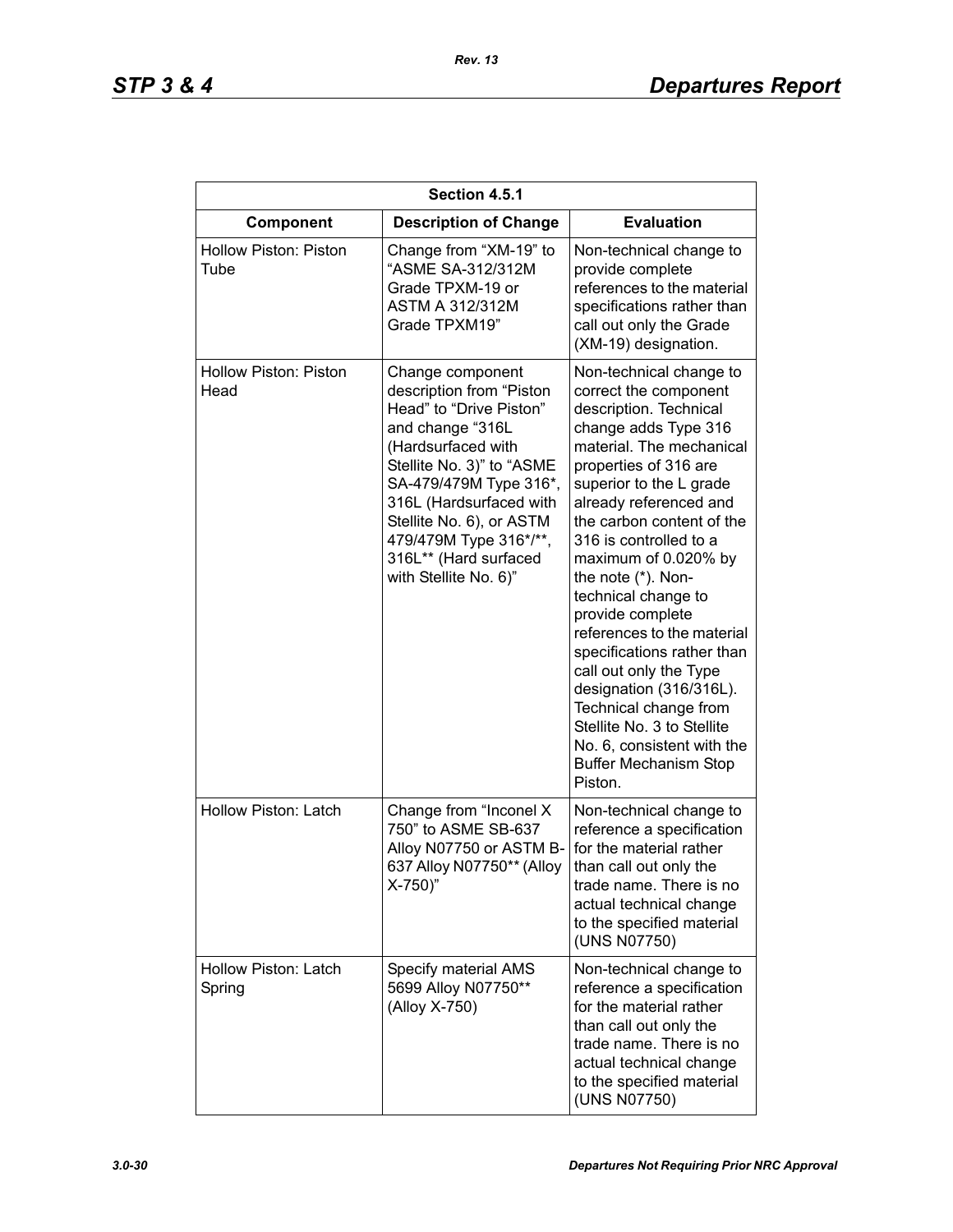| Section 4.5.1                                |                                                                                                                           |                                                                                                                                                                                                                                                                                                                                                                                                       |  |
|----------------------------------------------|---------------------------------------------------------------------------------------------------------------------------|-------------------------------------------------------------------------------------------------------------------------------------------------------------------------------------------------------------------------------------------------------------------------------------------------------------------------------------------------------------------------------------------------------|--|
| Component                                    | <b>Description of Change</b>                                                                                              | <b>Evaluation</b>                                                                                                                                                                                                                                                                                                                                                                                     |  |
| Hollow Piston:<br><b>Bayonet Coupling</b>    | Change from "Inconel X<br>750" to ASME SB-637<br>Alloy N07750 or ASTM B-<br>637 Alloy N07750** (Alloy<br>X-750)"          | Non-technical change to<br>reference a specification<br>for the material rather<br>than call out only the<br>trade name. There is no<br>actual technical change<br>to the specified material<br>(UNS N07750)                                                                                                                                                                                          |  |
| Guide Tube: Guide<br>Tube                    | Change from "316L" to<br>"ASME SA-312/312M<br>Grade TP316*, TP316L<br>or ASTM A 312/312M<br>Grade TP316*/**,<br>TP316L**" | Technical change adds<br>Type 316 material. The<br>mechanical properties of<br>316 are superior to the L<br>grade already referenced<br>and the carbon content of<br>the 316 is controlled to a<br>maximum of 0.020% by<br>the note (*). Non-<br>technical change to<br>provide complete<br>references to the material<br>specifications rather than<br>call out only the Type<br>designation (316L). |  |
| <b>Outer Tube</b><br>Assembly: Outer<br>Tube | Change from "XM-19" to<br><b>ASME SA-312/312M</b><br>Grade TPXM-19 or<br>ASTM A312/312M,<br>Grade TPXM-19**"              | Non-technical change to<br>provide complete<br>references to the material<br>specifications rather than<br>call out only the Grade<br>(XM-19) designation.                                                                                                                                                                                                                                            |  |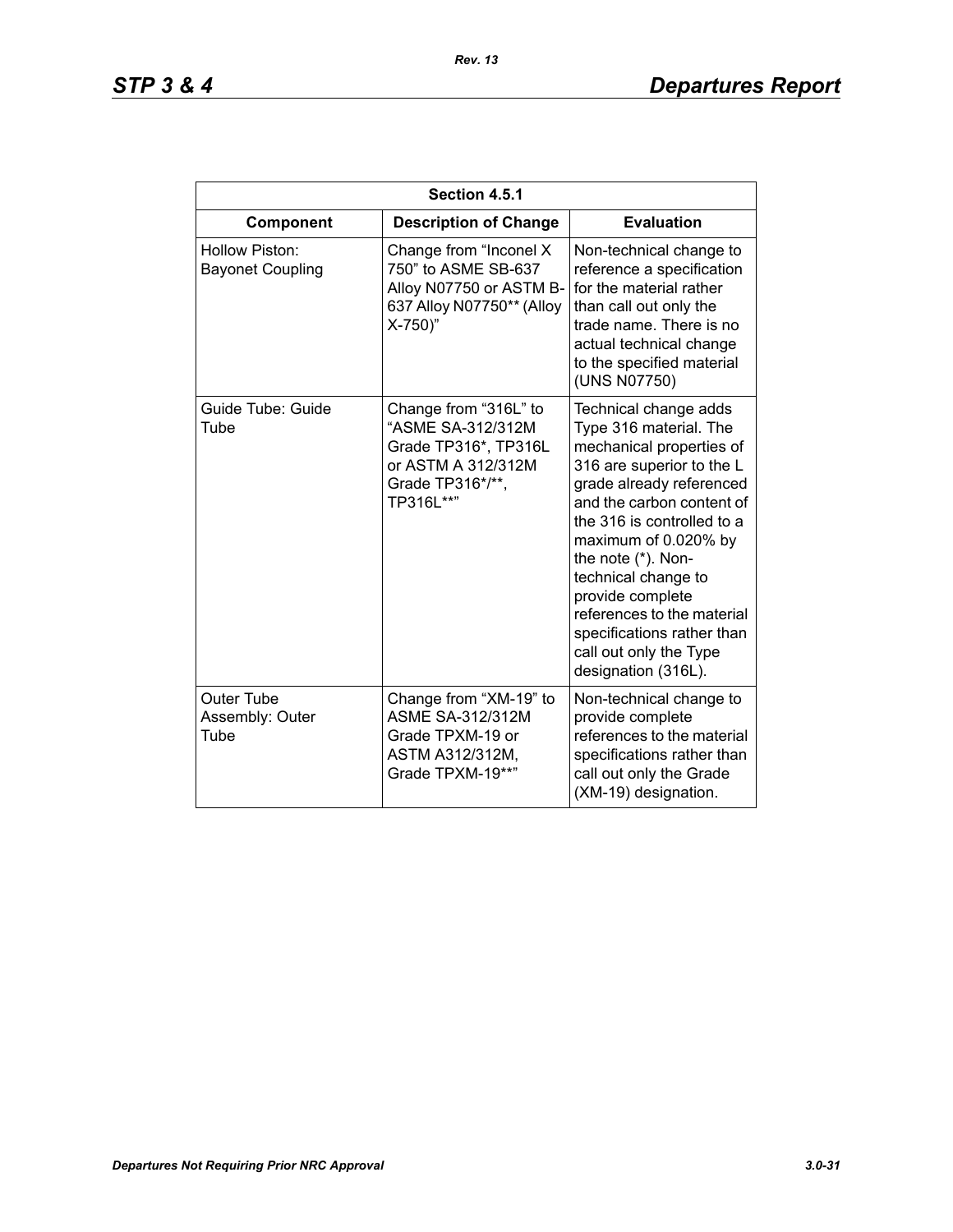| Section 4.5.1                                                                  |                                                                                                                                                                                  |                                                                                                                                                                                                                                                                                                                                                                                                                                                                                                                                                                                                                                                                  |  |
|--------------------------------------------------------------------------------|----------------------------------------------------------------------------------------------------------------------------------------------------------------------------------|------------------------------------------------------------------------------------------------------------------------------------------------------------------------------------------------------------------------------------------------------------------------------------------------------------------------------------------------------------------------------------------------------------------------------------------------------------------------------------------------------------------------------------------------------------------------------------------------------------------------------------------------------------------|--|
| Component                                                                      | <b>Description of Change</b>                                                                                                                                                     | <b>Evaluation</b>                                                                                                                                                                                                                                                                                                                                                                                                                                                                                                                                                                                                                                                |  |
| Outer Tube<br>Assembly: Middle<br>Flange                                       | Change from "ASME SA-<br>182 Grade F304LC" to<br><b>ASME SA-182/182M</b><br>Grade F304L, F304*,<br>F316L, F316* or ASME<br>SA- 336/336M Grade<br>F304L, F304*, F316L,<br>F316*." | Technical change adds<br>F304 and F316 for both<br>SA-182 and SA-336.<br>F304 and F316 have the<br>same mechanical<br>properties for both<br>specifications and the<br>mechanical properties<br>are superior to the F304L<br>grade already referenced<br>in the DCD. The carbon<br>content of the F304 and<br>F316 is controlled to a<br>maximum 0.020% by the<br>note (*). Change also<br>adds F316L for SA-182,<br>which has the same<br>mechanical properties as<br>the currently referenced<br>F304L. The editorial<br>change to the<br>specification designation<br>(to SA-182/182M) is<br>made to correctly identify<br>the title of the<br>specification. |  |
| <b>Miscellaneous Parts:</b><br><b>Ball for Check Valve</b>                     | Change "Haynes Stellite<br>No. 3" to "Stellite No. 3, or<br>equivalent cobalt base<br>alloy."                                                                                    | Non-technical change to<br>delete a specific<br>manufacturer's name<br>(Haynes). Technical<br>change to allow<br>equivalent cobalt based<br>alloys. Requiring that the<br>other alloys be equivalent<br>ensures that the alloy<br>selected has sufficient<br>wear resistance.                                                                                                                                                                                                                                                                                                                                                                                    |  |
| <b>Miscellaneous Parts:</b><br>O-Ring Seal<br>(Between CRD<br>Housing and CRD) | Change "321 SS" to<br>"Type 321 Stainless steel<br>coated with a qualified<br>material"                                                                                          | Editorial change to delete<br>acronym (SS) and<br>replace it with a more<br>complete identification.                                                                                                                                                                                                                                                                                                                                                                                                                                                                                                                                                             |  |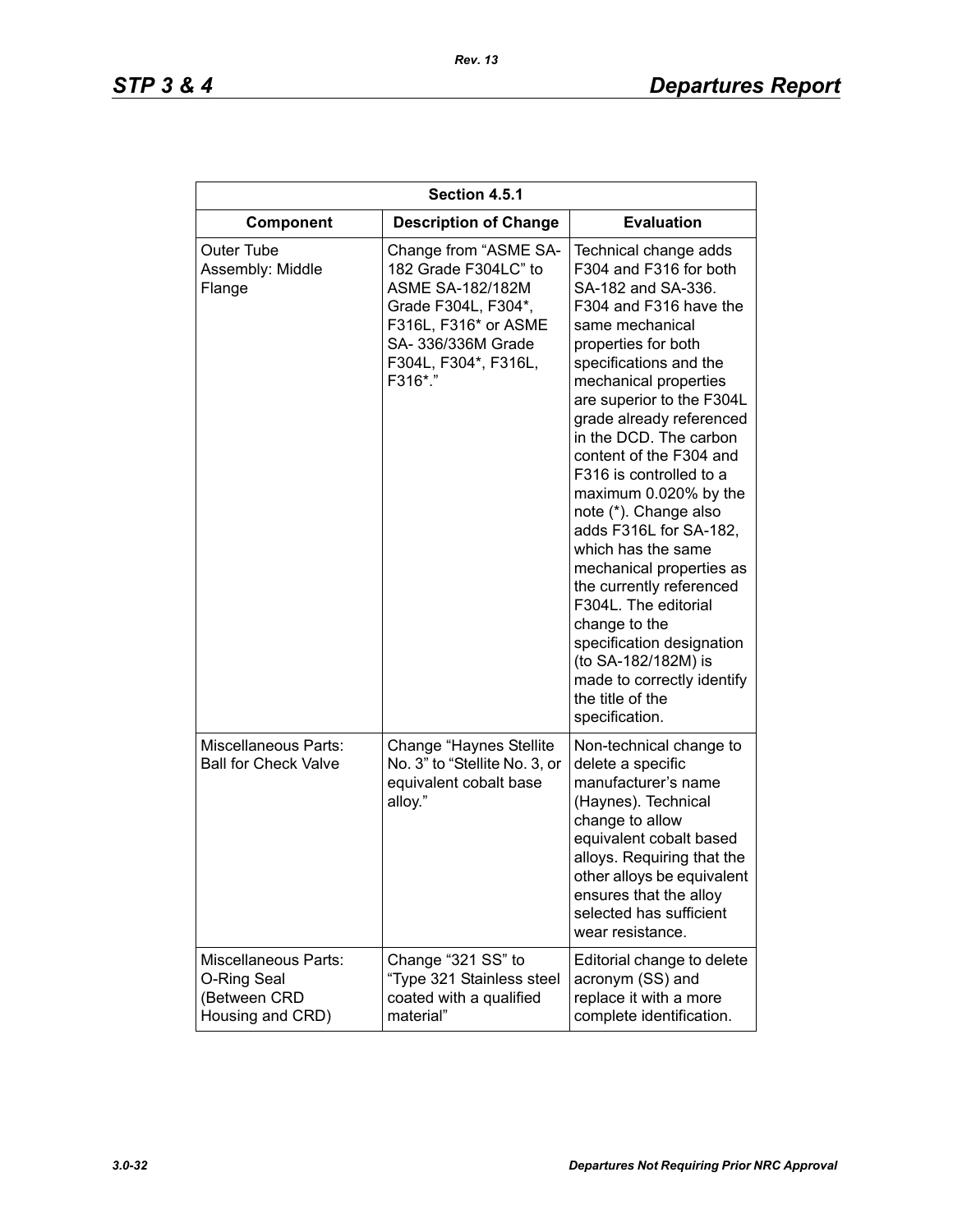| Section 4.5.1                                                   |                                                                                                                                                                                                                                                              |                                                                                                                                                      |  |
|-----------------------------------------------------------------|--------------------------------------------------------------------------------------------------------------------------------------------------------------------------------------------------------------------------------------------------------------|------------------------------------------------------------------------------------------------------------------------------------------------------|--|
| Component                                                       | <b>Description of Change</b>                                                                                                                                                                                                                                 | <b>Evaluation</b>                                                                                                                                    |  |
| Miscellaneous Parts:<br><b>CRD</b> Installation<br><b>Bolts</b> | Change "ASME SA193<br>Grade B7" to "ASME SA-<br>193/193M Grade B7"                                                                                                                                                                                           | The editorial change to<br>the specification<br>designation (to SA-<br>193/193M) is made to<br>correctly identify the title<br>of the specification. |  |
| <b>Notes</b>                                                    | Change from "The base<br>material shall be qualified<br>to assure that it is free<br>from sensitization." to "*<br>The material shall be<br>qualified to ensure that it<br>is free from sensitization.<br>Carbon content specified<br>to be 0.020% maximum." | Technical change<br>explains the basis for<br>qualification to ensure<br>resistance to<br>sensitization.                                             |  |
| <b>Notes</b>                                                    | Note added as follows: "**<br>Equivalent materials have<br>been provided. Materials<br>with similar chemical<br>composition, mechanical<br>properties, and operating<br>experience are<br>considered equivalent."                                            | Note intended to provide<br>for additional choices for<br>allowable materials.                                                                       |  |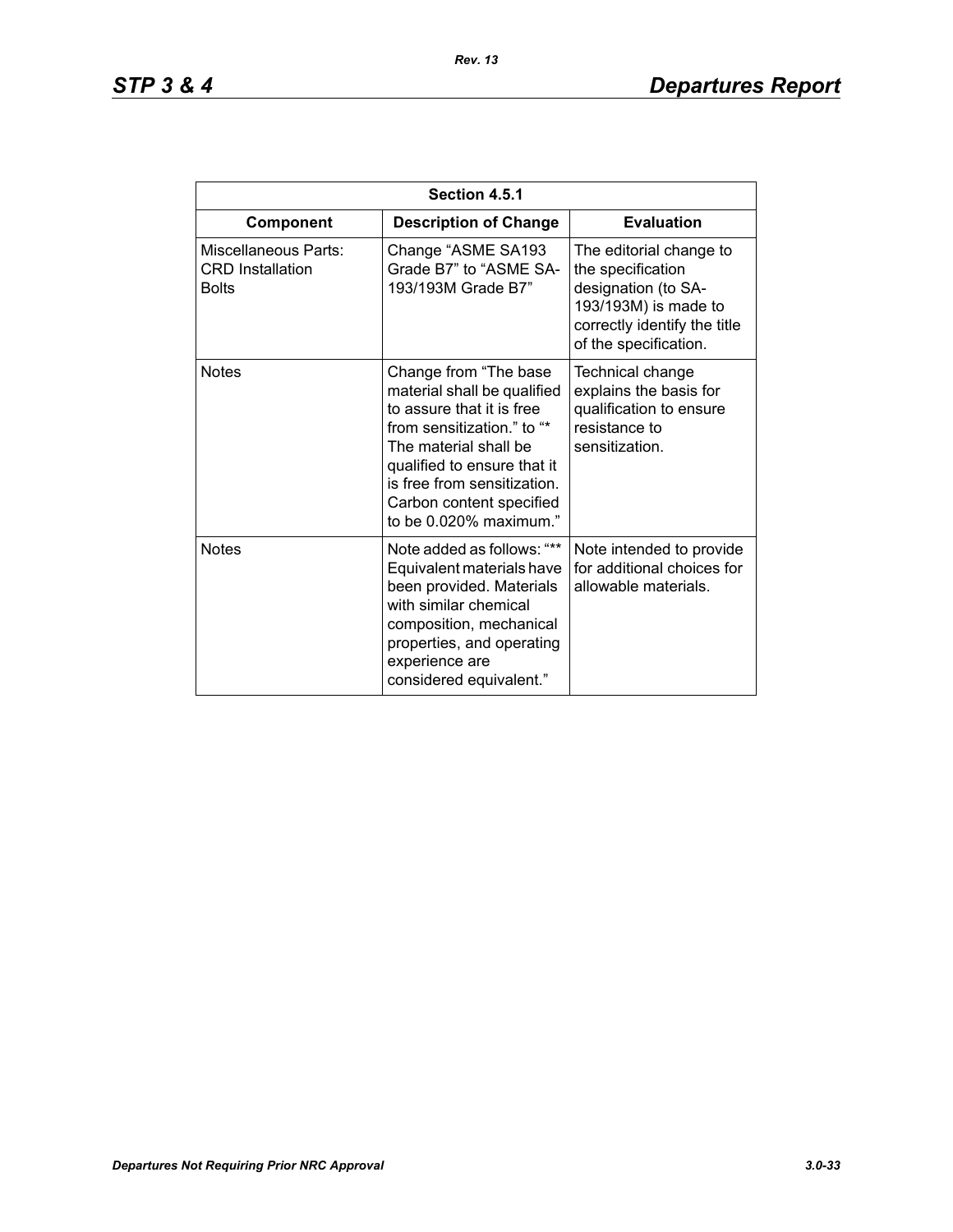Changes to Part 2, Tier 2, Section 4.5.2

| <b>Section 4.5.2.1</b>                                     |                                                                                                                                                                                                                                                               |                                                                                                                                                                                                                                                                                                                                                                                                                                                                                                                                                                                                                                                                                                                                                 |
|------------------------------------------------------------|---------------------------------------------------------------------------------------------------------------------------------------------------------------------------------------------------------------------------------------------------------------|-------------------------------------------------------------------------------------------------------------------------------------------------------------------------------------------------------------------------------------------------------------------------------------------------------------------------------------------------------------------------------------------------------------------------------------------------------------------------------------------------------------------------------------------------------------------------------------------------------------------------------------------------------------------------------------------------------------------------------------------------|
| <b>Item</b>                                                | <b>Description of Change</b>                                                                                                                                                                                                                                  | <b>Evaluation</b>                                                                                                                                                                                                                                                                                                                                                                                                                                                                                                                                                                                                                                                                                                                               |
| Core Support<br>Structure: Shroud<br><b>Support Plate</b>  | Change from "Nickel-<br>Chrome-Iron-Alloy, ASME<br>SB166 or SB168" to<br>"Niobium modified Nickel-<br>Chromium-Iron Alloy 600<br>per ASME Code Case N-<br>580-2"                                                                                              | Code Case N-580-2<br>allows the use of UNS<br>N06600 (Alloy 600)<br>material stabilized with<br>niobium. Referencing this<br>Code Case eliminates the<br>need for the note. The<br>notes were used because<br>even the first revision of<br>this Code Case was<br>developed to support the<br>ABWR and was not<br>approved when the DCD<br>was issued.                                                                                                                                                                                                                                                                                                                                                                                          |
| Core Support<br>Structure: Shroud,<br>Core Plate, and Grid | Change from "ASME<br>SA240, SA182, SA479,<br>SA312, SA249,<br>or<br>SA213 (all Type 304L or<br>316L)" to "ASME SA-<br>240/240M Type 316L or<br>Type 316* and SA-<br>479/479M Type XM-19,<br>SA-479/479M Type 316L,<br><b>ASME SA-182/182M</b><br>Grade F316L" | Technical change deletes<br>Type 304L and<br>references to SA-312,<br>SA-249, and SA-213 and<br>adds Type 316 for SA-<br>240/240M and SA-<br>479/479M XM-19. Both<br>316 and XM-19 have<br>mechanical properties<br>superior to the 316L<br>grade already referenced<br>and retained in the DCD.<br>The carbon content of the<br>316 is controlled to a<br>maximum 0.020% by the<br>note (*). The editorial<br>change to the<br>specification designations<br>(to SA-240/240M and SA-<br>182/182M) is made to<br>correctly identify the title<br>of the specification and<br>the editorial change also<br>includes the correct<br>designation for 316L:<br>Grade F316L for SA-<br>182/182M and SA-<br>479/479M and Type 316<br>for SA-240/240M. |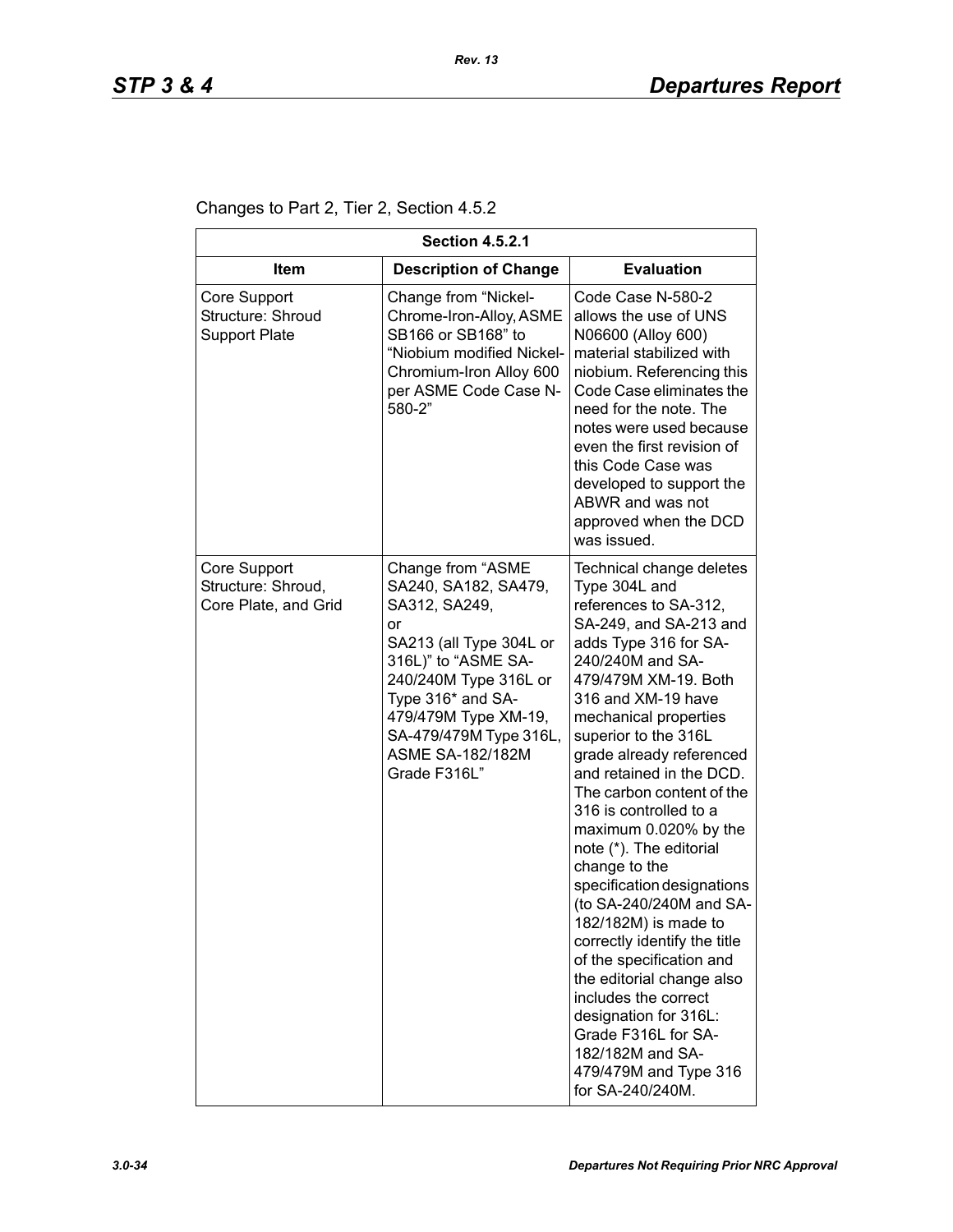| <b>Section 4.5.2.1</b>                                                                |                                                                                                                                                                                                                                                                                                                                                                                              |                                                                                                                                                                                                                                                                                                                                                                                                                                                                                                                                                                |  |
|---------------------------------------------------------------------------------------|----------------------------------------------------------------------------------------------------------------------------------------------------------------------------------------------------------------------------------------------------------------------------------------------------------------------------------------------------------------------------------------------|----------------------------------------------------------------------------------------------------------------------------------------------------------------------------------------------------------------------------------------------------------------------------------------------------------------------------------------------------------------------------------------------------------------------------------------------------------------------------------------------------------------------------------------------------------------|--|
| <b>Item</b>                                                                           | <b>Description of Change</b>                                                                                                                                                                                                                                                                                                                                                                 | <b>Evaluation</b>                                                                                                                                                                                                                                                                                                                                                                                                                                                                                                                                              |  |
| Core Support<br>Structure: Peripheral<br><b>Fuel Supports</b>                         | Change from "ASME<br>SA312 Grade Type-304L<br>or 316L" to "SA-<br>479/479M 316* or Type<br>316L"                                                                                                                                                                                                                                                                                             | Technical change deletes<br>Type 304L and<br>references to SA-312 and<br>adds Type 316 and 316L<br>for SA-479/479M. The<br>mechanical properties of<br>Type 316L are the same<br>for SA-312 and SA-479<br>and the mechanical<br>properties of Type 316<br>are superior to the 316L<br>grade. The carbon<br>content of the 316 is<br>controlled to a maximum<br>0.020% by the note $(*)$ .<br>An editorial change to the<br>specification designation<br>(to SA-479/479M) is<br>made to correctly identify<br>the specification.                                |  |
| Core Support<br>Structure:<br>Core Plate and Top<br>Guide Studs, Nuts,<br>and Sleeves | Change material from<br>"ASME SA-479 (Type<br>304, 316, or XM-19) (all<br>parts); or SA-193 Grade<br>B8 Type 304 (studs); or<br>SA-194 Grade 8 (Type<br>304) (nuts); or SA-479<br>(Type 304L or 316L), SA-<br>182 (Grade F304L or<br>F316L), SA-213 (Type<br>304L, 316 or 316L), SA-<br>249 (Type 304L, 316, or<br>316L) (sleeves)" to "SA-<br>479/479M Type 316* or<br>Type 316L and XM-19" | Technical change deletes<br>Type 304L and<br>references to SA-312,<br>SA-193, SA-194, SA-182,<br>SA-213, and SA-249.<br>Technical change adds<br>Type 316 and XM-19 for<br>SA-479/479M. Both 316<br>and XM-19 have<br>mechanical properties<br>superior to the 316L<br>grade already referenced<br>and retained in the DCD.<br>The carbon content of the<br>316 is controlled to a<br>maximum 0.020% by the<br>note (*). An editorial<br>change to the<br>specification designation<br>(to SA-479/479M) is<br>made to correctly identify<br>the specification. |  |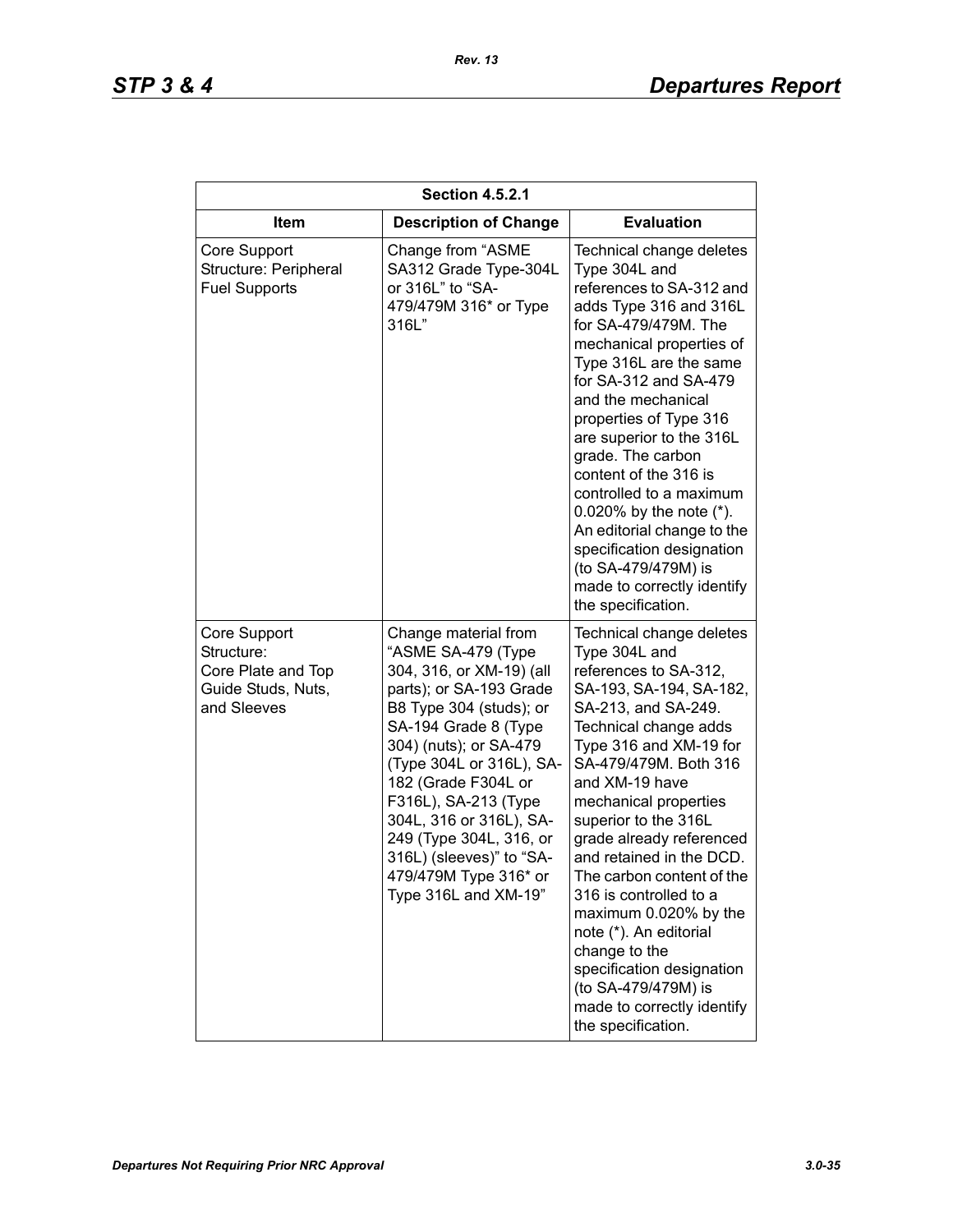| <b>Section 4.5.2.1</b>                                     |                                                                                                                                                                                                                                                        |                                                                                                                                                                                                                                                                                                                                                                                                                                        |  |
|------------------------------------------------------------|--------------------------------------------------------------------------------------------------------------------------------------------------------------------------------------------------------------------------------------------------------|----------------------------------------------------------------------------------------------------------------------------------------------------------------------------------------------------------------------------------------------------------------------------------------------------------------------------------------------------------------------------------------------------------------------------------------|--|
| <b>Item</b>                                                | <b>Description of Change</b>                                                                                                                                                                                                                           | <b>Evaluation</b>                                                                                                                                                                                                                                                                                                                                                                                                                      |  |
| Core Support<br>Structure: Control<br>Rod Drive Housing    | Change material<br>designation from "ASME<br>SA-312 Grade TP304L or<br>316L SA-182 Grade<br>F304L or F316L, and<br>ASME SA-351 Type CF3<br>(Type 304L) or Type<br>CF3M (Type 316L)" to<br>ASME SA-336/336M<br>Grade F316* or SAME<br>SA312/312M TP316" | Technical change deletes<br>Type 304L, Type 316L,<br>CF3, and CF3M and adds<br>Grade F316 (for SA-<br>336/336M) and TP316<br>(for SA-312/312M).<br>References to SA-351<br>(cast material) are<br>deleted. The technical<br>change replaces the low<br>carbon grades with<br>standard 316 which has<br>superior mechanical<br>properties. The carbon<br>content of the 316 is<br>controlled to a maximum<br>0.020% by the note $(*)$ . |  |
| Core Support<br>Structure: Guide<br>Tube                   | Change "ASME SA-351<br>Type CF3 or CF3M, or<br>SA-358, SA-312, or SA-<br>249 (Type 304L or 316L)"<br>to "SA-312/312M Grade<br>TP316* or Type 316L<br>(Body), SA-479/479M<br>Type XM-19 (Base), SA-<br>312/312M Grade TPXM-<br>19 (Sleeve)"             | Technical change deletes<br>SA-351 Type CF3 and<br>CF3M, and Type 304L<br>and 316L of SA-312, SA-<br>249, and SA-358. The<br>replacement materials<br>316 and XM-19 have<br>mechanical properties<br>superior to the low carbon<br>grades previously<br>specified. The carbon<br>content of the 316 is<br>controlled to a maximum<br>0.020% by the note $(*)$ .                                                                        |  |
| Core Support<br>Structure: Orificed<br><b>Fuel Support</b> | Change from "ASME SA-<br>351 Type CF3 (Type<br>304L) or CF3M (Type<br>316L)" to "ASME SA-<br>351/351M Grade CF3"                                                                                                                                       | Technical change deletes<br>the CF3M material. Use<br>of the CF3M in the<br>original DCD was<br>optional and the CF3<br>material which is retained<br>has the same mechanical<br>properties as CF3M.<br>Non-technical change to<br>correct the title of the<br>referenced material<br>specification, eliminate<br>the parenthetical<br>references to wrought<br>equivalents and add the<br>word "grade."                               |  |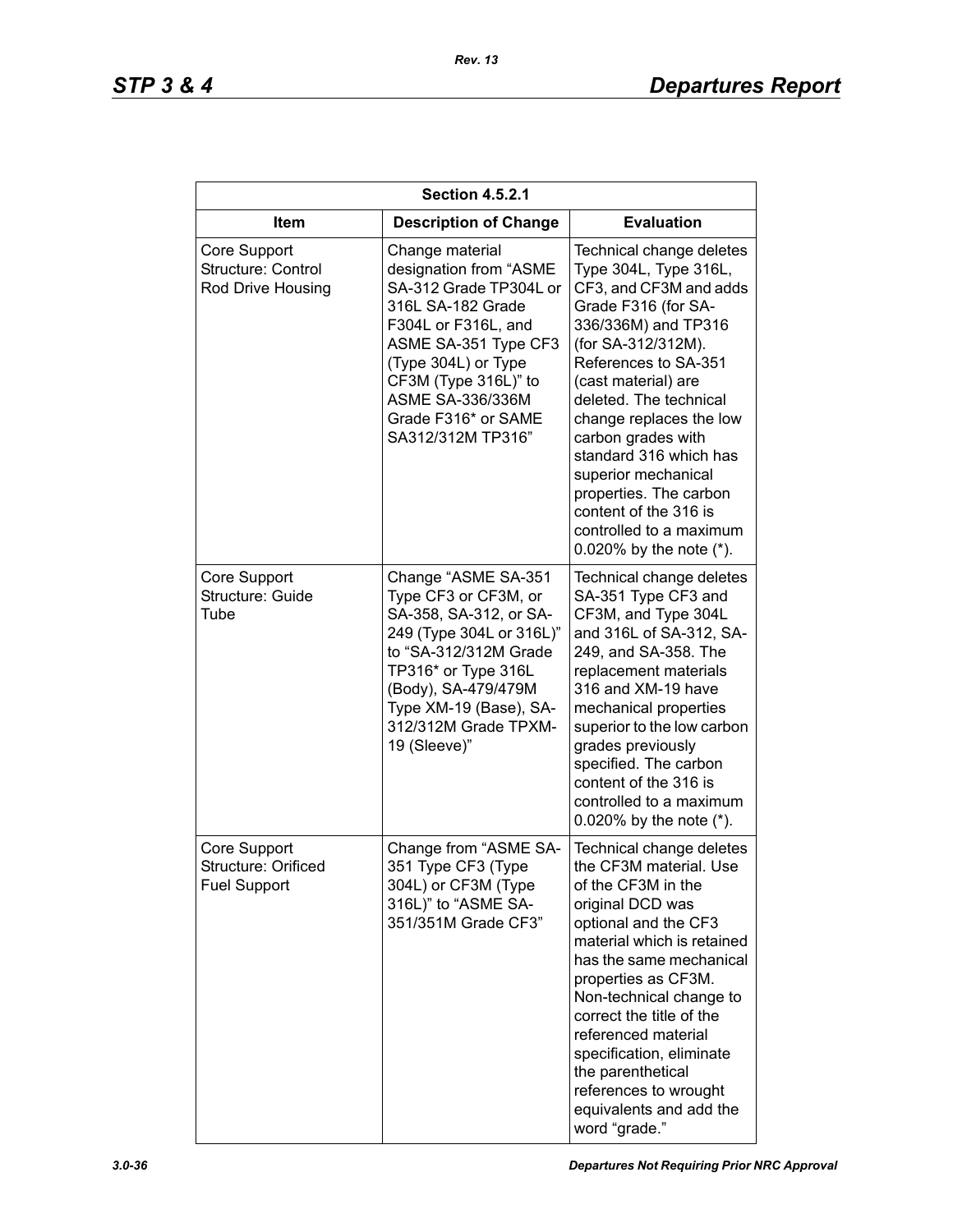| <b>Section 4.5.2.1</b>                                                                |                                                                                                                                                                                                                                   |                                                                                                                                                                                                                                                                                                                                                           |  |
|---------------------------------------------------------------------------------------|-----------------------------------------------------------------------------------------------------------------------------------------------------------------------------------------------------------------------------------|-----------------------------------------------------------------------------------------------------------------------------------------------------------------------------------------------------------------------------------------------------------------------------------------------------------------------------------------------------------|--|
| Item                                                                                  | <b>Description of Change</b>                                                                                                                                                                                                      | <b>Evaluation</b>                                                                                                                                                                                                                                                                                                                                         |  |
| Shroud Head and<br>Separator Assembly<br>and Steam Dryer<br>Assembly                  | Introductory paragraph is<br>changed from "All<br>materials are 304L or<br>316L stainless steel" to<br>"All materials are 316L<br>stainless steel except<br>castings, Steam Dryer<br>Vanes, and Steam Dryer<br>Seismic Blocks"    | Technical change to<br>eliminate the statement<br>that 304 is optional for all<br>material. The mechanical<br>properties of the 316L<br>material retained in the<br>DCD are equivalent to the<br>304L. Non-technical<br>change clarifies that<br>castings, Steam Dryer<br>Vanes, and Steam Dryer<br>Seismic Blocks may not<br>be 316L.                    |  |
| Shroud Head and<br>Separator Assembly<br>and Steam Dryer<br>Assembly: Plate,<br>Sheet | Editorial change to move<br>"and strip" from the<br>material description to the<br>component description<br>and change the material<br>designation from "ASTM<br>A240 Type 304L or 316L<br>and Strip" to "ASTM<br>A240/240M 316L" | Technical change to<br>delete the optional use of<br>304L material. The<br>mechanical properties of<br>the 316L material<br>retained in the DCD are<br>equivalent to the 304L.<br>Editorial change to<br>correct the title of the<br>referenced specification.                                                                                            |  |
| Shroud Head and<br>Separator Assembly<br>and Steam Dryer<br>Assembly: Forgings        | Change material<br>specification designation<br>from "ASTM A182 Grade<br>F or A336 Grade F316L<br>or ASME SA-182/182M<br>Grade F316L or SA-<br>336/336M Grade F316L"                                                              | Non-technical change to<br>materials to reference the<br>ASME version of the<br>currently referenced<br><b>ASTM specification (SA-</b><br>564/564M). Editorial<br>correction to the title of<br>the currently referenced<br>ASTM specification.                                                                                                           |  |
| Shroud Head and<br>Separator Assembly<br>and Steam Dryer<br>Assembly: Bars            | Change material<br>specification designation<br>from "ASTM A276 Type<br>316L or 304L" to "ASTM<br>A479 Type 316L or<br><b>ASME SA-479/479M</b><br>Type 316L"                                                                      | Technical change to<br>delete the optional use of<br>304L material. The<br>mechanical properties of<br>the 316L material<br>retained in the DCD are<br>equivalent to the 304L.<br>The materials<br>specification reference is<br>changed to A-479 and the<br>ASME equivalent but the<br>mechanical properties of<br>the referenced 316L are<br>unchanged. |  |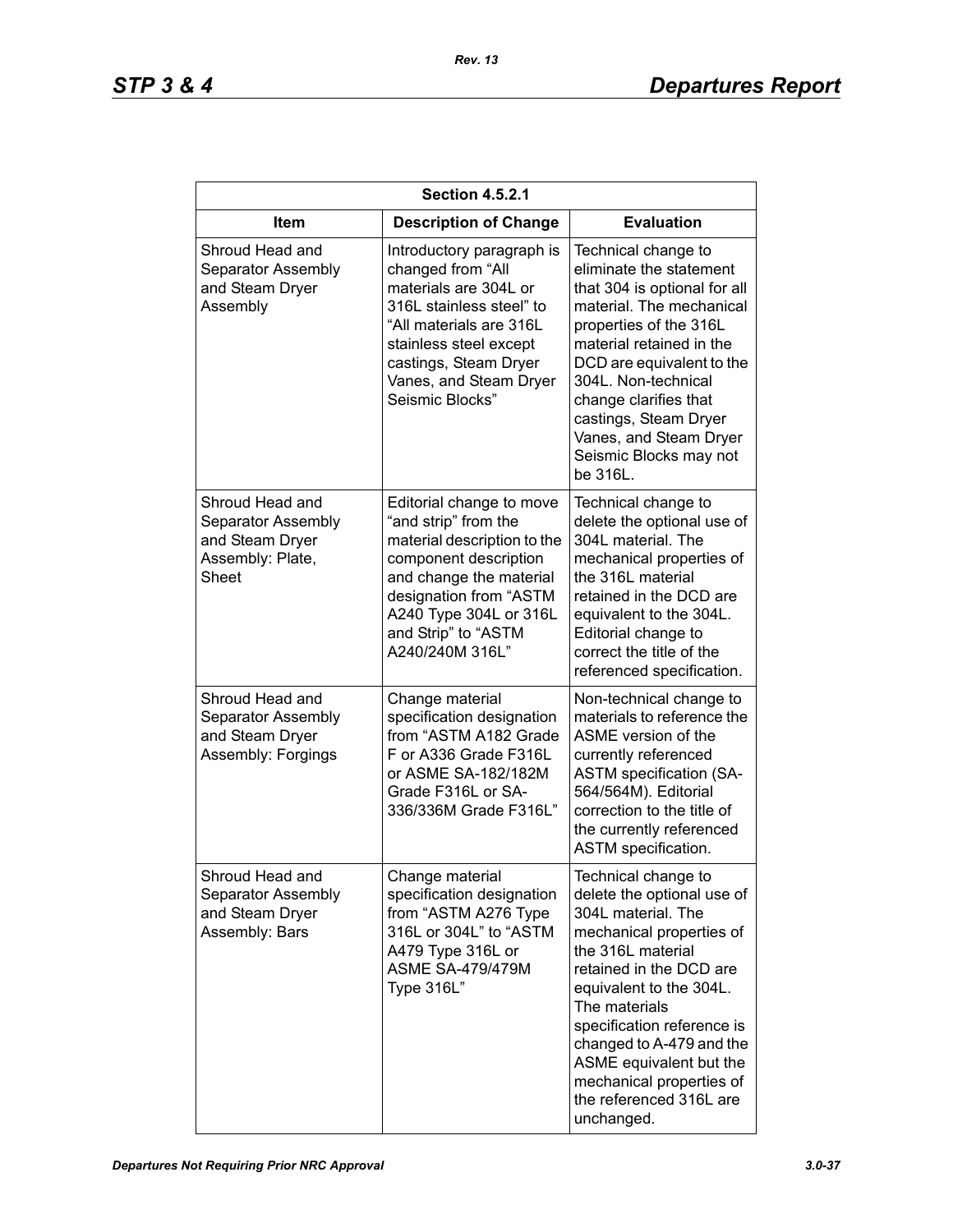| <b>Section 4.5.2.1</b>                                                         |                                                                                                                                                                                                                     |                                                                                                                                                                                                                                                                                                                                                                        |
|--------------------------------------------------------------------------------|---------------------------------------------------------------------------------------------------------------------------------------------------------------------------------------------------------------------|------------------------------------------------------------------------------------------------------------------------------------------------------------------------------------------------------------------------------------------------------------------------------------------------------------------------------------------------------------------------|
| <b>Item</b>                                                                    | <b>Description of Change</b>                                                                                                                                                                                        | <b>Evaluation</b>                                                                                                                                                                                                                                                                                                                                                      |
| Shroud Head and<br>Separator Assembly<br>and Steam Dryer<br>Assembly: Pipe     | Change material<br>specification designation<br>from "ASTM A312 Grade<br>TP-304L or 316L" to<br>"ASTM A312 Grade TP<br>316L or ASME SA-<br>312/312M Grade TP<br>316L"                                               | Technical change to<br>delete the optional use of<br>304L material. The<br>mechanical properties of<br>the 316L material<br>retained in the DCD are<br>equivalent to the 304L.<br>Non-technical change<br>adds the ASME<br>equivalent materials<br>specification                                                                                                       |
| Shroud Head and<br>Separator Assembly<br>and Steam Dryer<br>Assembly: Tube     | Change material<br>specification designation<br>from "ASTM A269 Grade<br>TP-304L or 316L" to add<br>"ASTM A269 Grade TP-<br>316L or ASME SA-<br>312/312M Grade TP<br>316L or ASME SA-<br>403/403M Grade TP<br>316L" | Technical change to<br>delete the optional use of<br>304L material. The<br>mechanical properties of<br>the 316L material<br>retained in the DCD are<br>equivalent to the 304L.<br>Additional ASME material<br>specifications are added<br>but the mechanical<br>properties of the<br>referenced 316L material<br>are the same in all the<br>referenced specifications. |
| Shroud Head and<br>Separator Assembly<br>and Steam Dryer<br>Assembly: Castings | Change material<br>specification designation<br>from "ASTM A351 Grade<br>CF8, CF8M" to "ASTM<br>A351 Grade CF3 or<br>ASME SA-351/351M<br>Grade CF3."                                                                | Technical change from<br>the standard grade CF8<br>to the low carbon grade<br>CF3. The CF3<br>mechanical properties<br>are consistent with the<br>mechanical properties of<br>the wrought grades used<br>for all the dryer materials<br>except the seismic<br>blocks. Non-technical<br>change references the<br>equivalent ASME<br>materials specification.            |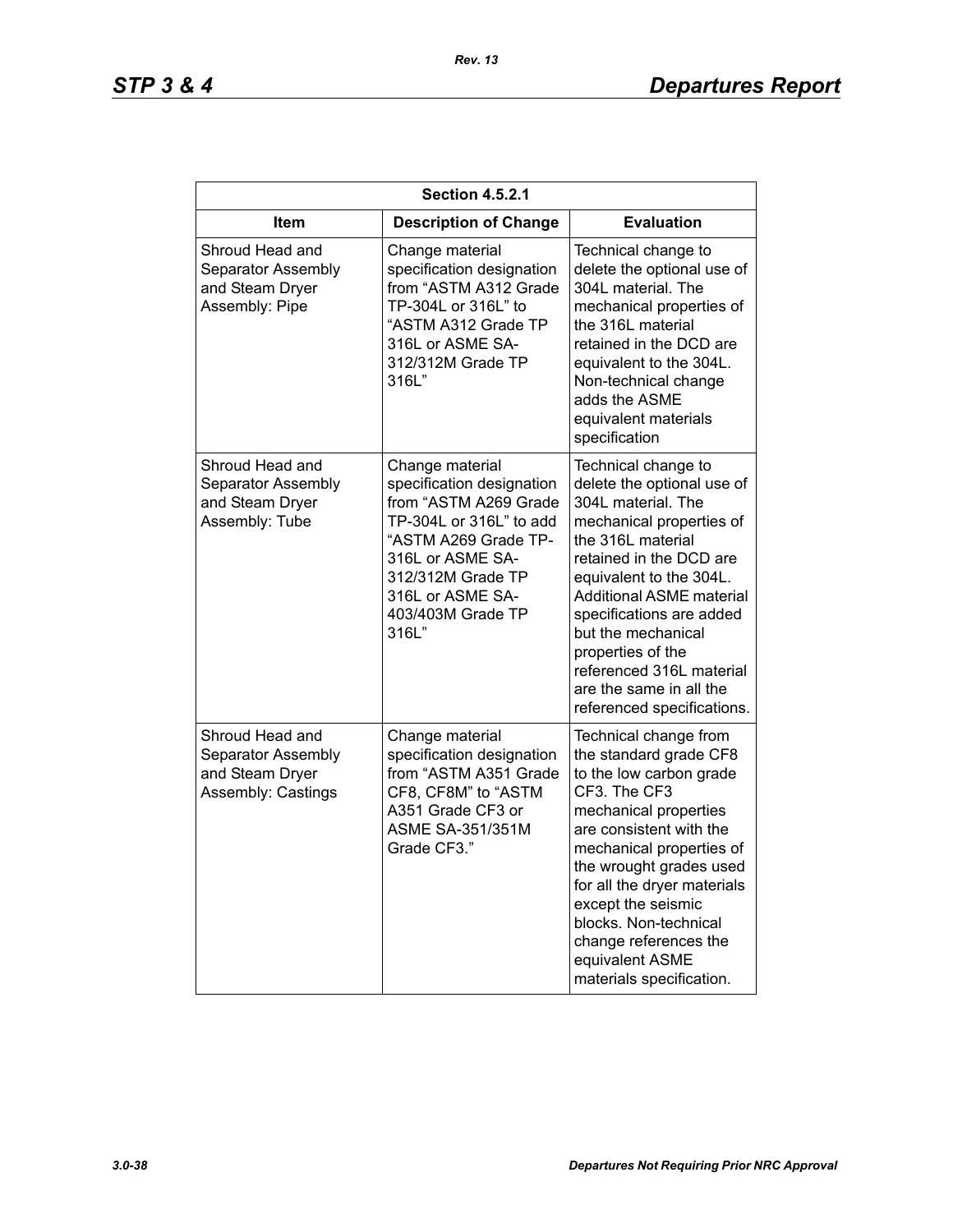| <b>Section 4.5.2.1</b>                                                                                     |                                                                                                                                                                                                       |                                                                                                                                                                                                                                                                                                                         |
|------------------------------------------------------------------------------------------------------------|-------------------------------------------------------------------------------------------------------------------------------------------------------------------------------------------------------|-------------------------------------------------------------------------------------------------------------------------------------------------------------------------------------------------------------------------------------------------------------------------------------------------------------------------|
| Item                                                                                                       | <b>Description of Change</b>                                                                                                                                                                          | <b>Evaluation</b>                                                                                                                                                                                                                                                                                                       |
| Shroud Head and<br>Separator Assembly<br>and Steam Dryer<br>Assembly: Steam<br><b>Dryer Seismic Blocks</b> | Add Steam Dryer Seismic<br><b>Blocks and material</b><br>specification designation<br>"ASTM A240 Type XM-19<br>or ASME SA-240/240M<br>Type XM-19"                                                     | Change identifies a part<br>(Steam Dryer Seismic<br>Blocks) that was<br>previously not listed in<br>this section of the DCD.<br>The mechanical<br>properties of the specified<br>material, XM-19, exceed<br>the mechanical properties<br>in material specifications<br>listed for other dryer<br>components.            |
| Shroud Head and<br>Separator Assembly<br>and Steam Dryer<br>Assembly: Steam<br><b>Dryer Vanes</b>          | Add Steam Dryer Vanes<br>and material specification<br>designation "ASTM A240<br>Type 304L or 316L or<br><b>ASME SA-240/240M</b><br>Type 304L or 316L"                                                | Change identifies a part<br>(Steam Dryer Vanes) that<br>was previously not listed<br>in this section of the<br>DCD. The mechanical<br>properties of the specified<br>materials, 304L and<br>316L, are equivalent to<br>the mechanical properties<br>in material specifications<br>listed for other dryer<br>components. |
|                                                                                                            | <b>Section 4.5.2.2</b>                                                                                                                                                                                |                                                                                                                                                                                                                                                                                                                         |
| Item                                                                                                       | <b>Description of Change</b>                                                                                                                                                                          | <b>Evaluation</b>                                                                                                                                                                                                                                                                                                       |
| Fabrication of vessel<br>internal components<br>other than the core<br>support structure.                  | Clarification added that<br>industry standards, e.g.,<br>ASME and AWS, as<br>applicable, will be used in<br>fabrication of vessel<br>internal components<br>other than the core<br>support structure. | This change represents<br>clarification describing<br>the practices applied<br>during past ABWR<br>construction projects.                                                                                                                                                                                               |
| Welding of core support<br>structures.                                                                     | Adds clarification that<br><b>ASME Section IX welding</b><br>qualification requirements<br>are applied to the core<br>support structures and<br>that welding heat input<br>control is applied.        | This change represents<br>clarification describing<br>the practices applied<br>during past ABWR<br>construction projects                                                                                                                                                                                                |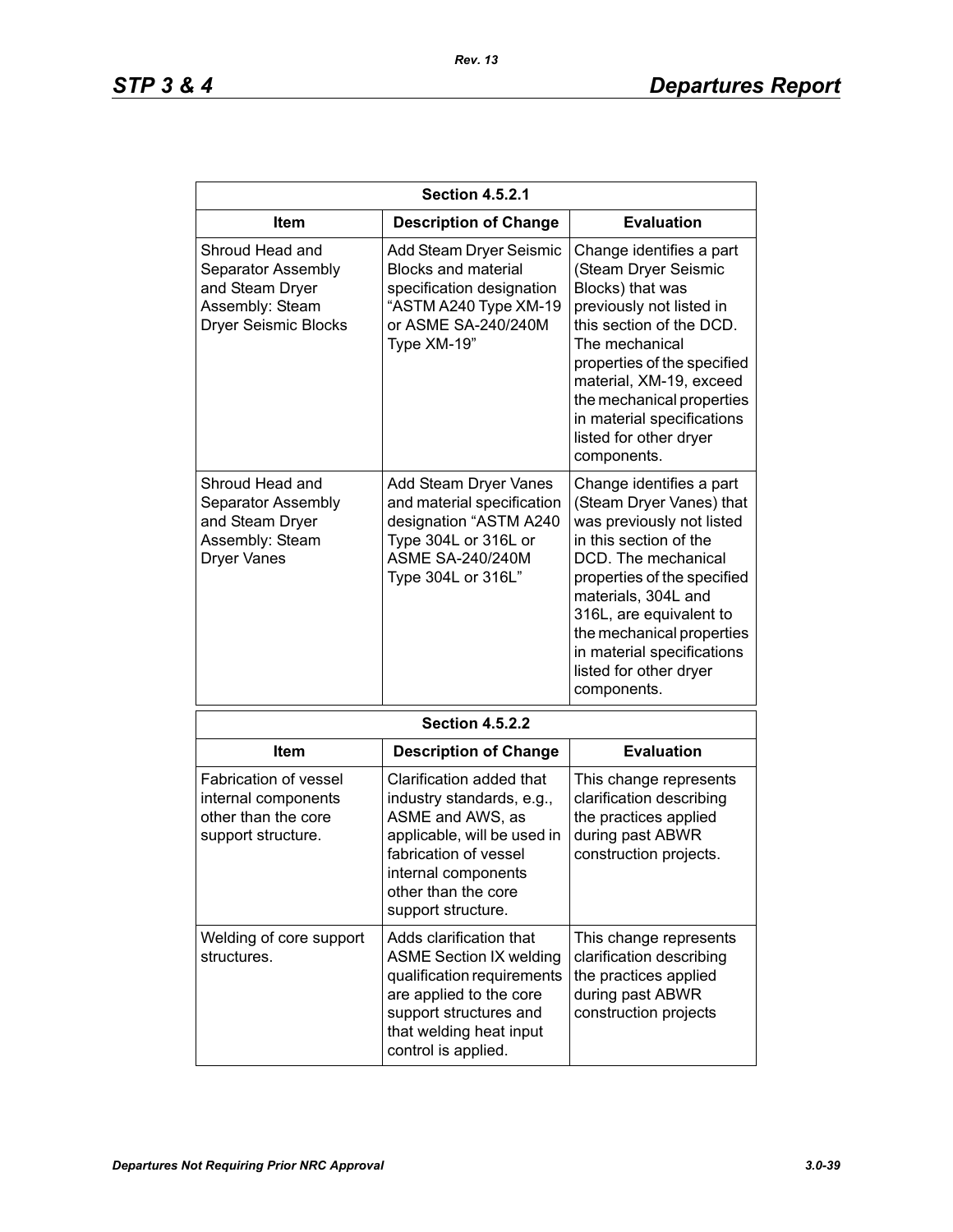*Rev. 13*

| <b>Section 4.5.2.3</b>               |                                                                                                                                                                                                                                                                                                                               |                                                                                                                                                                                                                                                                        |  |
|--------------------------------------|-------------------------------------------------------------------------------------------------------------------------------------------------------------------------------------------------------------------------------------------------------------------------------------------------------------------------------|------------------------------------------------------------------------------------------------------------------------------------------------------------------------------------------------------------------------------------------------------------------------|--|
| Item                                 | <b>Description of Change</b>                                                                                                                                                                                                                                                                                                  | <b>Evaluation</b>                                                                                                                                                                                                                                                      |  |
| NDE of control rod drive<br>housings | Revised to state that NDE<br>of the Control Rod Drive<br>Housings (CRDHs)<br>satisfies the requirements<br>for ASME Section III<br>Class I (Subsection NB)<br>as well as the current<br>DCD requirement of<br>Class CS (Subsection<br>NG) since the CRDHs<br>also serve as pressure<br>boundary outside the<br>reactor vessel | Adds clarification only                                                                                                                                                                                                                                                |  |
| <b>Section 4.5.2.4</b>               |                                                                                                                                                                                                                                                                                                                               |                                                                                                                                                                                                                                                                        |  |
| Item                                 | <b>Description of Change</b>                                                                                                                                                                                                                                                                                                  | <b>Evaluation</b>                                                                                                                                                                                                                                                      |  |
| Weld material                        | Change in delta ferrite<br>content for weld material<br>from "5.0 Ferrite Number<br>(FN)" to "a minimum<br>average Ferrite Number<br>(FN) of 8 FN, with no<br>individual reading less<br>than 5 FN"                                                                                                                           | The change to the delta<br>ferrite requirements for<br>weld metal is consistent<br>with industry practice and<br>exceeds the RG 1.31<br>requirement by imposing<br>the additional<br>requirement that the<br>average delta ferrite<br>reading be a minimum of<br>8 FN. |  |
| Delta ferrite in<br>castings         | Change delta ferrite limit<br>in austenitic stainless<br>steel castings from "8FN<br>(ferrite number) minimum<br>and a maximum value of<br>20FN" to "8% minimum<br>and a maximum value of<br>20%".                                                                                                                            | Limitations are added for<br>the delta ferrite content in<br>castings to address<br>thermal aging concerns<br>for components designed<br>for 60 years of service.                                                                                                      |  |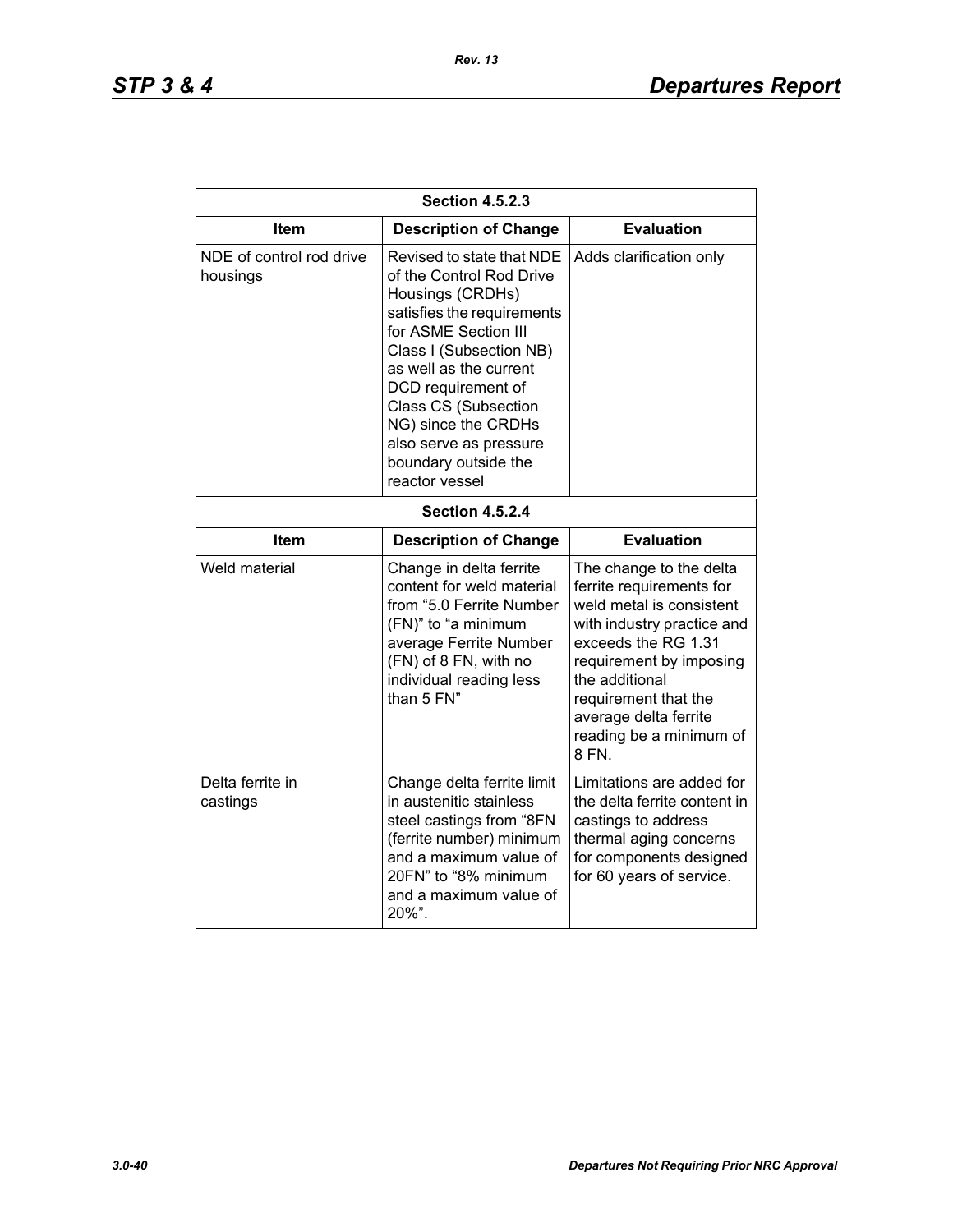| <b>Evaluation</b><br>Item<br><b>Description of Change</b><br>Revised discussion on<br><b>Regulatory Guide</b><br>The change to the<br>1.44 compliance<br>sensitization of stainless<br>discussion of<br>discussion.<br>steel.<br>the primary means of<br>addressing the intent of<br>use of low carbon                                                                                                                                                                       | <b>Section 4.5.2.4</b> |  |                                                                                                                                                                                                                                                                                                                                                                                          |
|------------------------------------------------------------------------------------------------------------------------------------------------------------------------------------------------------------------------------------------------------------------------------------------------------------------------------------------------------------------------------------------------------------------------------------------------------------------------------|------------------------|--|------------------------------------------------------------------------------------------------------------------------------------------------------------------------------------------------------------------------------------------------------------------------------------------------------------------------------------------------------------------------------------------|
|                                                                                                                                                                                                                                                                                                                                                                                                                                                                              |                        |  |                                                                                                                                                                                                                                                                                                                                                                                          |
| (<0.020%) for all 300<br>to the high temperature<br>reactor water<br>environment, where<br>identified that<br>the material subject to<br>intergranular stress<br>series stainless steel is<br>verified by specific<br>A262) for verifying that<br>the material has been<br>properly solution<br>annealed. For welded<br>stainless steel, the<br>section is changed to<br>by requiring the use of<br><b>ASME Section IX for</b><br>accordance with ASME<br>Section II Part C. |                        |  | sensitization clarifies that<br>RG 1.44 is to require the<br>series stainless exposed<br>industry experience has<br>sensitization may render<br>corrosion cracking. Also,<br>the change specifies that<br>solution annealing of 300<br>controls, i.e., requiring a<br>standard practice (ASTM<br>identify specific controls<br>welding qualifications and<br>that filler materials be in |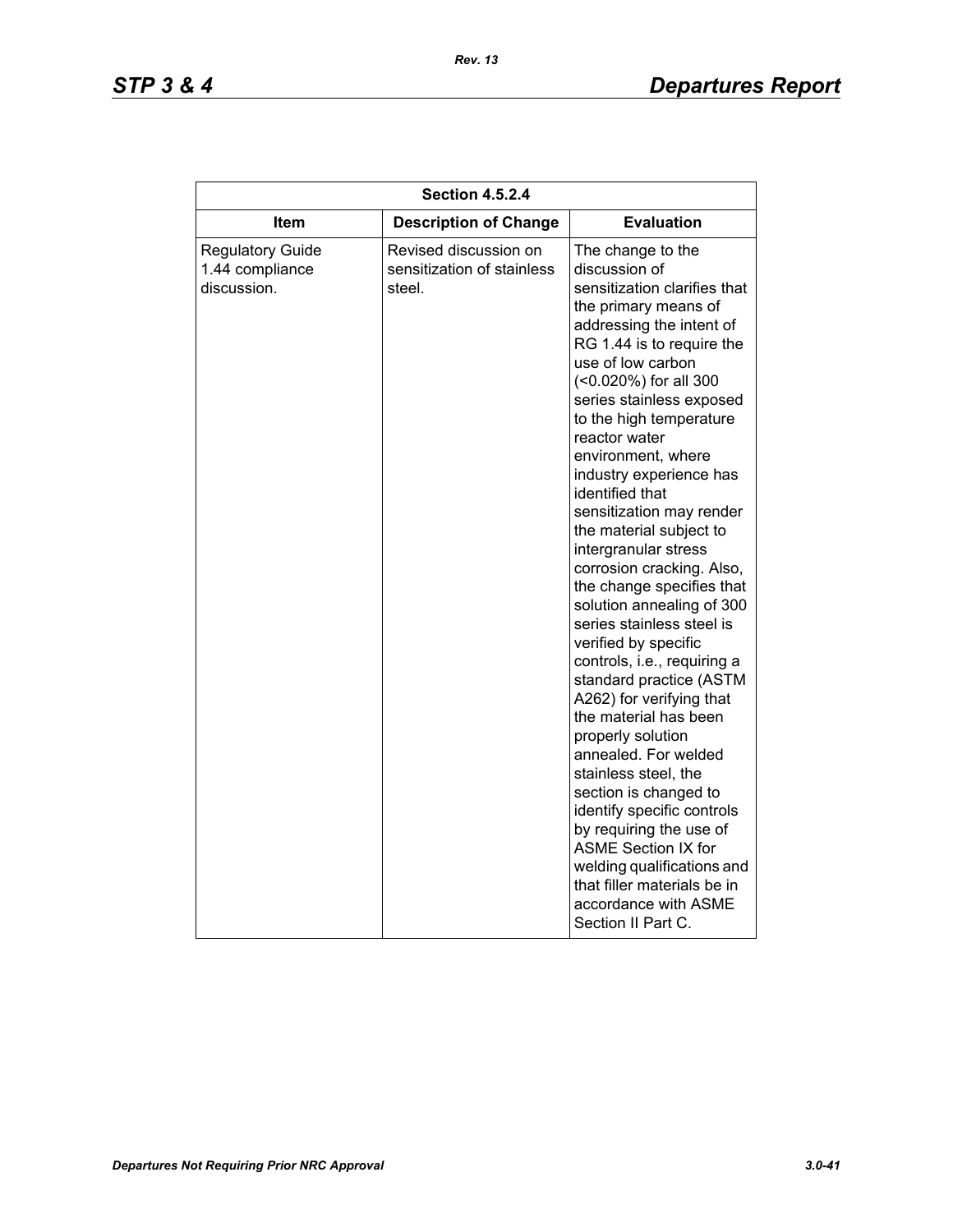| <b>Section 4.5.2.5</b>              |                                                                                                                                                                                |                                                                                                                                                                                                                                                                                                                                                                                                     |
|-------------------------------------|--------------------------------------------------------------------------------------------------------------------------------------------------------------------------------|-----------------------------------------------------------------------------------------------------------------------------------------------------------------------------------------------------------------------------------------------------------------------------------------------------------------------------------------------------------------------------------------------------|
| <b>Item</b>                         | <b>Description of Change</b>                                                                                                                                                   | <b>Evaluation</b>                                                                                                                                                                                                                                                                                                                                                                                   |
| Item $(1)$                          | Deleted SA-479                                                                                                                                                                 | The reference to<br>specification SA-479 for<br><b>XM-19 stainless steel</b><br>material is deleted<br>because other<br>specifications are now<br>referenced for this<br>material by the<br>departures.                                                                                                                                                                                             |
| Item $(2)$                          | Changed material<br>specification from<br>"SB166, 167, and 168,<br>Nickel Chrome Iron (Alloy<br>600)" to "Niobium<br>modified Alloy 600 per<br>ASME Code Case No. N-<br>580-2" | Code Case N-580-2 is<br>referenced for niobium-<br>stabilized Alloy 600. This<br>Code Case was not<br>available when the<br>original DCD was issued<br>so the requirements for<br>the stabilized grade were<br>handled in footnotes. This<br>Code Case is now used<br>for ordering the stabilized<br>material and reference to<br>the Code Case eliminates<br>the need for additional<br>footnotes. |
| Item $(3)$                          | Changed material<br>specification from "SA637<br>Grade 688 Alloy X 750" to<br>"ASTM B 637 or ASME<br>SB-637, AMS 5542, AMS<br>5699 UNS N07750 (Alloy<br>X-750) or equivalent"  | The references for Alloy<br>X-750 are corrected (from<br>SA-637 to SB-637) and<br>updated (to reference the<br>UNS number N07750).                                                                                                                                                                                                                                                                  |
| Solution annealing of<br>Alloy 600. | Revises description of<br>solution annealing of<br>Alloy 600.                                                                                                                  | The section is changed to<br>add clarification that NB-<br>modified Alloy 600 is<br>used in the solution<br>annealed condition.                                                                                                                                                                                                                                                                     |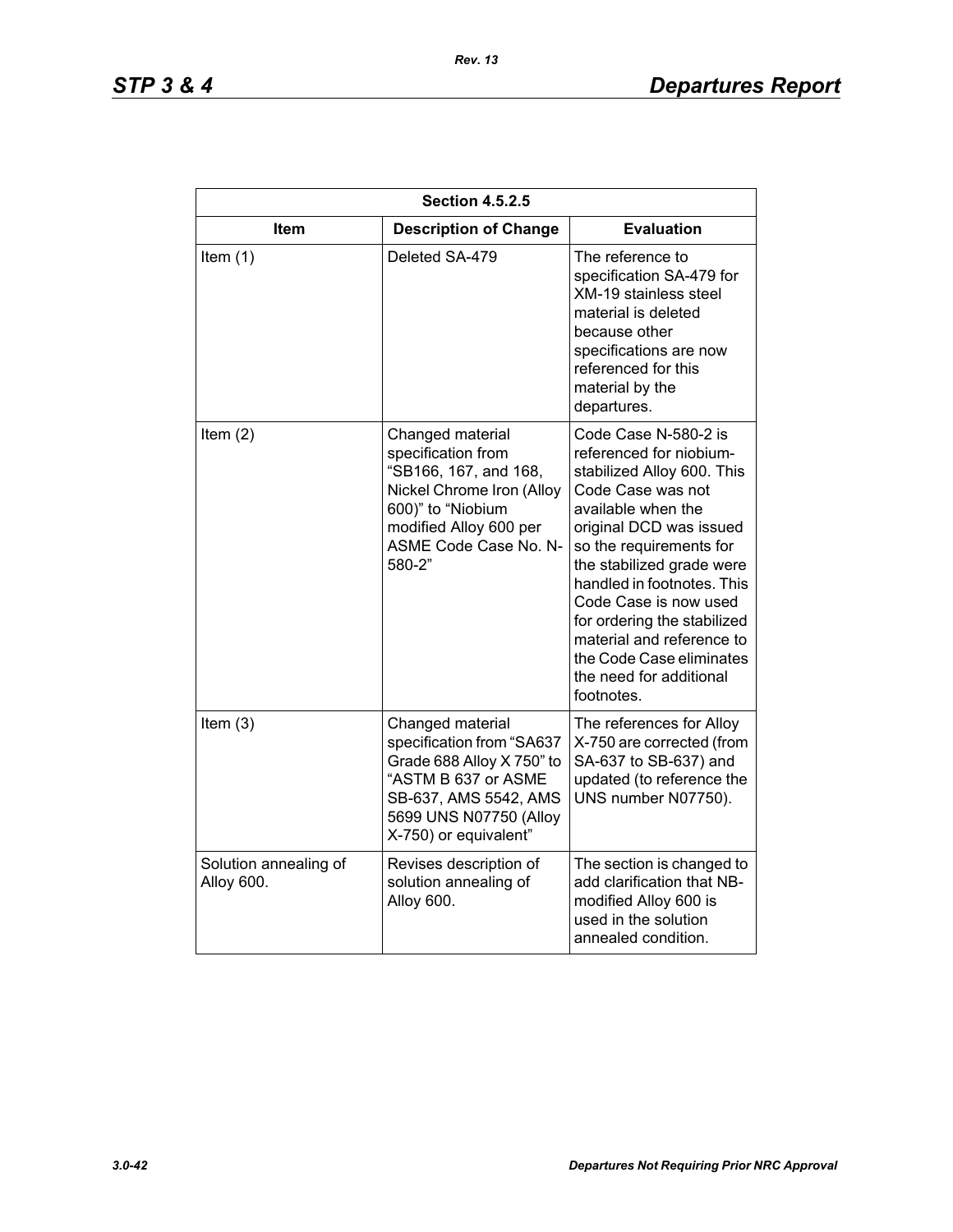| <b>Section 4.5.2.5</b>                    |                                                                                                                                                                                 |                                                                                                                                                                                                                                                                                                                                                                                                                                                                 |
|-------------------------------------------|---------------------------------------------------------------------------------------------------------------------------------------------------------------------------------|-----------------------------------------------------------------------------------------------------------------------------------------------------------------------------------------------------------------------------------------------------------------------------------------------------------------------------------------------------------------------------------------------------------------------------------------------------------------|
| <b>Item</b>                               | <b>Description of Change</b>                                                                                                                                                    | <b>Evaluation</b>                                                                                                                                                                                                                                                                                                                                                                                                                                               |
| Annealing condition<br>for Alloy X 750.   | The section is changed to<br>identify that X-750 will be<br>used in the 1093°C<br>annealed and single aged<br>condition for maximum<br>stress corrosion cracking<br>resistance. | The section is changed to<br>identify that X-750 will be<br>used in the 1093°C<br>annealed and single aged<br>condition for maximum<br>stress corrosion cracking<br>resistance. The option for<br>using the material in the<br>equalized and aged<br>condition, where industry<br>experience has shown<br>the material to be more<br>susceptible to stress<br>corrosion cracking under<br>significant stress in the<br>reactor water<br>environment is deleted. |
| Plating of austenitic<br>stainless steel. | Removes reference to<br>Stellite 6 (or its<br>equivalent) for HPCF<br>couplings and replaces<br>with a hard chromium<br>plating surface.                                        | It is advantageous from<br>an ALARA standpoint to<br>use alternatives to Stellite<br>when practical.                                                                                                                                                                                                                                                                                                                                                            |
| Use of XM-19                              | Revised to include SA479<br>Grade XM-19 as being<br>successfully used in<br>BWR applications. The<br>experience base is also<br>updated.                                        | The section is modified to<br>identify XM-19 as a<br>suitable material for use<br>in the ABWR reactor<br>environment based on<br>laboratory testing.                                                                                                                                                                                                                                                                                                            |

Changes to Part 2, Tier 2, Section 5.2.3

| Section 5.2.3                              |                              |                                                                                                                                                                                     |
|--------------------------------------------|------------------------------|-------------------------------------------------------------------------------------------------------------------------------------------------------------------------------------|
| Item                                       | <b>Description of Change</b> | <b>Evaluation</b>                                                                                                                                                                   |
| Section 5.2.3.2.3<br>Items $(1)$ and $(2)$ | Material list updated.       | These items are updated<br>to reflect the types of<br>solution-annealed<br>austenitic stainless steels<br>as well as the Alloy 600<br>description as reflected in<br>STD DEP 4.5-1. |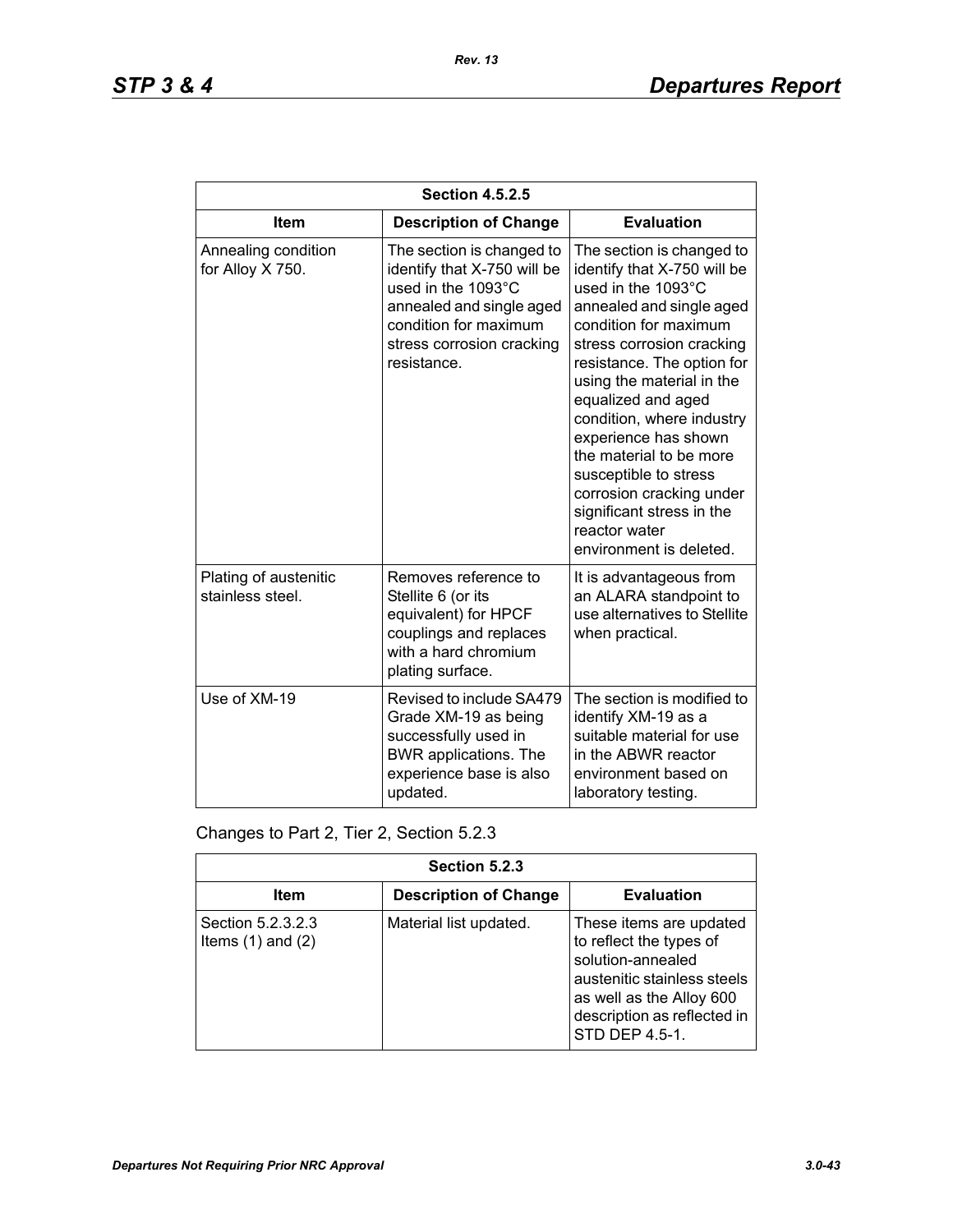### **Evaluation Summary**

This departure has been evaluated pursuant to the requirements in 10 CFR 52, Appendix A, Section VIII.B.5. There is no impact on any Tier 1 or Tier 2\* DCD, Technical Specifications, Basis for Technical Specifications or operational requirements as a result of these changes.

The changes associated with this departure are primarily equivalent material substitutions, changes in material form, editorial clarifications and format changes. Since the proposed material or editorial changes are equivalent to the original DCD design, there is no effect on any accident previously evaluated in the plant specific DCD. Furthermore, it doesn't change any plant physical features, SSCs important to safety, or fission product barriers. Any previously evaluated accident is not affected, and the possibility for an accident of a different type is not created. Also, it does not affect any method used for evaluation in establishing the design bases or in the safety analyses. This departure does not have an adverse impact on any feature for mitigation of an ex-vessel severe accident. For the same reason, and because there is no effect on any event, operational requirement, or SSC function, the change does not create a different ex-vessel accident scenario.

Therefore, the change has no adverse impact and does not require prior NRC approval.

### **STD DEP 4.6-1, FMCRD Friction Test Equipment**

#### **Description**

ABWR Tier 2 Subsection 4.6.1.2.3(5) describes a test fixture used in Fine Motion Control Rod Drive (FMCRD) friction testing. The test fixture contains a small pump and associated hydraulic controls to pressurize the underside of the hollow piston of FMCRD. The proposed departure removes the small pump from the test fixture. Water for friction testing is supplied from the CRD pump discharge.

### **Evaluation Summary**

This departure has been evaluated pursuant to the requirements in 10CFR52, Appendix A, Section VIII.B.5. There is no impact on any Tier 1, Tier 2\*, technical specifications, basis for technical specifications or operational requirements as a result of this departure.

The proposed departure removes the small pump from the test fixture for use in FMCRD friction testing. Water for the test fixture is supplied from the CRD pump discharge. This test fixture is only used for testing and not during reactor operation. The change has no impact on the FMCRD or Hydraulic Control Unit (HCU) component design or function. Furthermore, this departure has no impact on any SSC important to safety, and it does not result in more than a minimal increase in the frequency of occurrence of an accident previously evaluated in the DCD. The FMCRD friction test equipment has not been identified as a design feature in the DCD for mitigating an ex-vessel severe accident. Fission product barriers are not impacted by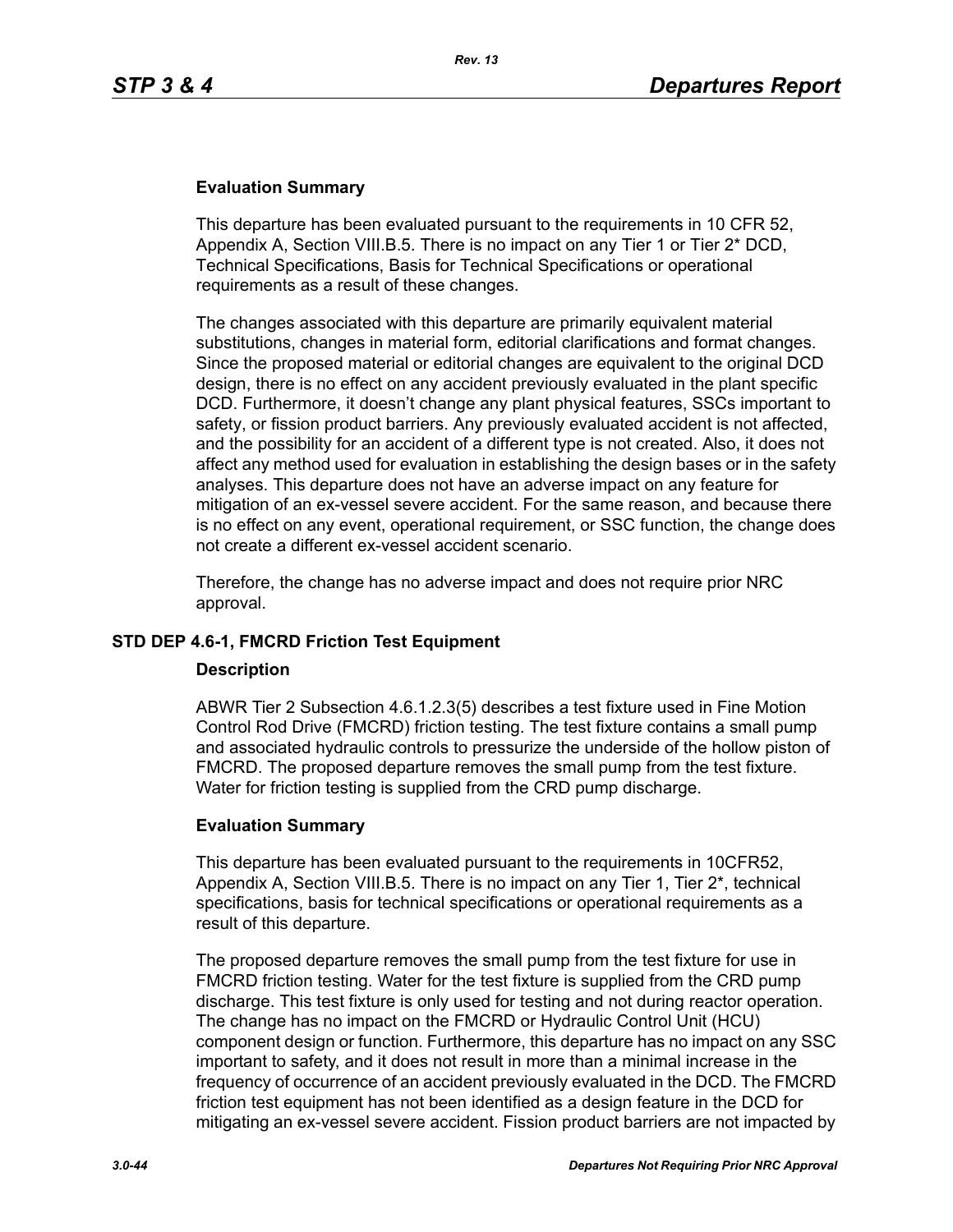the proposed departure.

Based on this evaluation, prior NRC approval of the change is not required.

# **STD DEP 5.2-2, PSI/ISI NDE of the Reactor Coolant Pressure Boundary**

### **Description**

A departure from DCD Subsections 5.2.4.2.2 and 5.2.4.3.1 is provided for PSI and ISI of welds in Reactor Coolant System piping to meet the requirements of ASME Section XI, Appendix VIII as mandated by 10 CFR 50.55a, rather than meeting the requirements of Regulatory Guide 1.150, Rev. 1.

### **Evaluation Summary**

This departure has been evaluated pursuant to 10 CFR 52, Appendix A, Section VIII $B<sub>5</sub>$ 

This change is necessary because of the NRC withdrawal of the previous Regulatory Guide following the requirements being codified in 10CFR50.55a (g)(6)(ii)(C)(1). It provides additional guidance and does not adversely affect any functional or safety requirements. Since this change does not affect any other plant SSCs, there is no effect on any accident previously evaluated in the DCD. This departure does not change the Technical Specifications or any other underlying design. The operational requirements for conduct of preservice inspection remain unchanged. This departure does not change any plant physical features, SSCs important to safety or fission product barriers. Any previously evaluated accident is not affected, and the possibility for an accident of a different type is not created. Also, it does not affect any method used for evaluation in establishing the design bases or in the safety analyses. This departure does not affect any feature for mitigation of an ex-vessel severe accident. For the same reason, and because there is no effect on any event, operation or SSC function, the change does not create a different ex-vessel accident scenario. Therefore, this change has no adverse impact and does not require prior NRC approval.

# **STD DEP 5.3-1, Reactor Pressure Vessel Material Surveillance Program Description**

This departure pertains to the RPV material surveillance program. The RPV material surveillance program monitors changes in the fracture toughness properties of ferritic materials in the reactor vessel beltline region resulting from exposure to neutron irradiation. The test results of the RPV material surveillance program are used to evaluate pressure and temperature limitations for the RPV hydro pressure test. This departure is a clarification of the number of the test specimens, the lead factor, and it addresses COL License information Item 5.5 of the DCD. Specifically.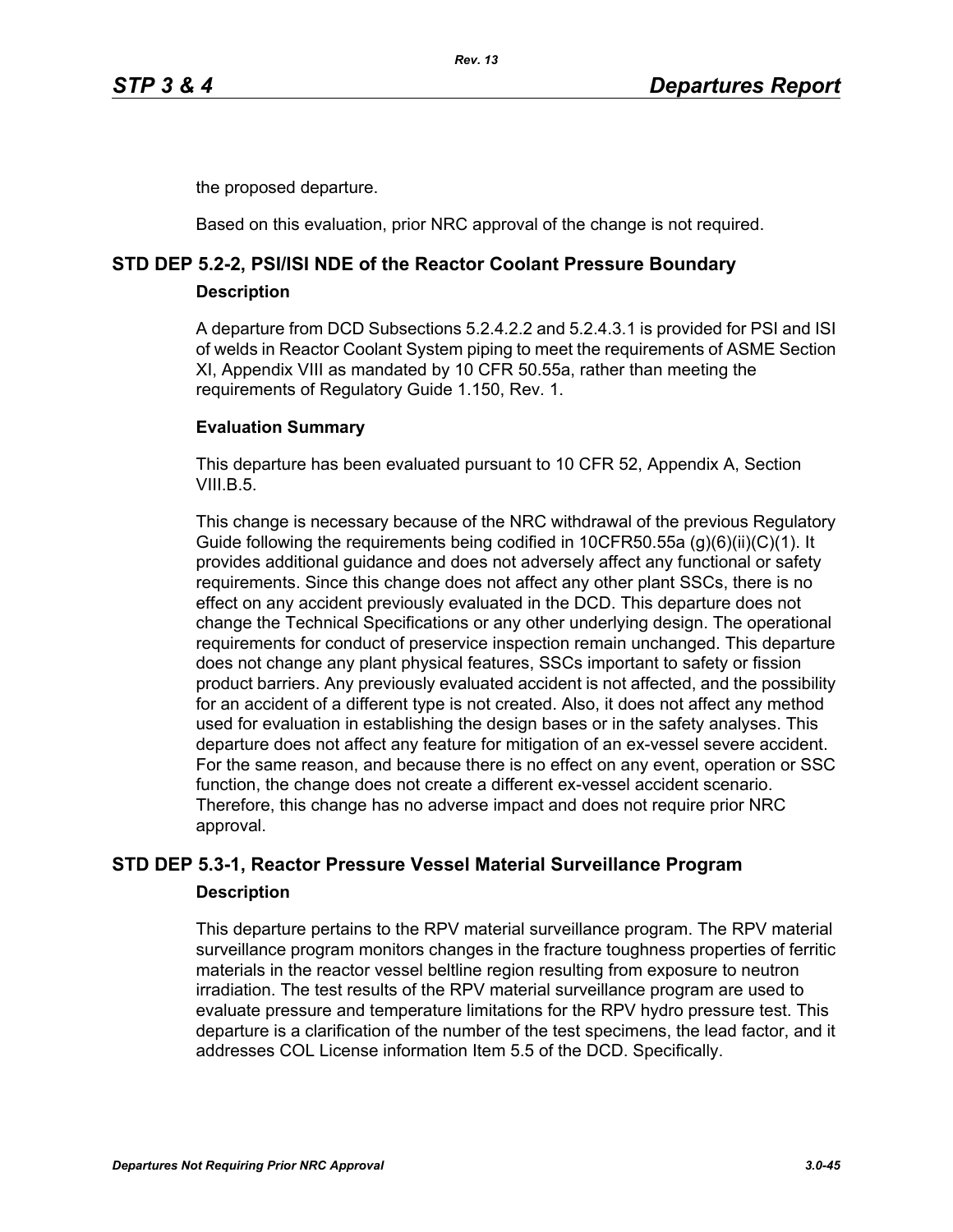*Rev. 13*

- (1) ABWR DCD Tier 2 Subsection 5.3.1.6.1 specifies the number of the test specimens required by ASTM E185-82 for each specimen capsule. This departure clarifies that the number of test specimens listed in the Reference DCD are the minimum amount required by the Standard. Additional test specimens may be included in the capsules.
- (2) ABWR DCD Tier 2 Subsection 5.3.1.6.4 specifies that the applicable lead factor for surveillance capsule is approximately 1.2 to 1.5. On all currently operating ABWRs, the capsules are placed closer to the vessel wall and the lead factors are approximately 1.1. Therefore, this departure clarifies the width of the lead factors are 1 to 1.5.
- (3) A reference for the RPV Material Surveillance Program for STP 3&4 is added in DCD Subsection 5.3.5.

### **Evaluation Summary**

This change has been evaluated pursuant to the requirements in 10CFR52, Appendix A, Section VIII.B.5. There is no impact on any Tier 1, Tier 2\*, technical specifications, basis for technical specifications or operational requirements as a result of this change. This changes the RPV Material and Surveillance program only; there are no changes to any plant systems or to the manner in which the plant is operated. This program ensures that the RPV maintains its fracture toughness margins throughout the vessel lifetime.

Therefore, this change does not result in more than a minimal increase in the frequency of occurrence or consequences of an accident previously evaluated in the DCD, and it does not increase the likelihood or consequences of malfunctions previously evaluated, does not effect design basis limits for fission product barriers, and does not involve a method of evaluation.

This change does not affect any systems and therefore does not affect the evaluation of ex vessel severe accidents.

Based on this evaluation, prior NRC approval of the change is not required.

### **STD DEP 5.4-1, Reactor Water Cleanup System**

### **Description**

The flow capacity of the two pumps and two filter demineralizers in the Reactor Water Cleanup System are doubled from 1% of rated feedwater flow to 2%. This will improve system maintainability and availability by allowing only one of the two pumps to handle the full cleanup flow and filtering requirements. The pump discharge head at shutoff is increased from 160m to 182m and the design pressure of the pumps and heat exchangers is changed from 10.20 MPaG to 10.65 MPaG as described in Table 5.4-6 of the FSAR.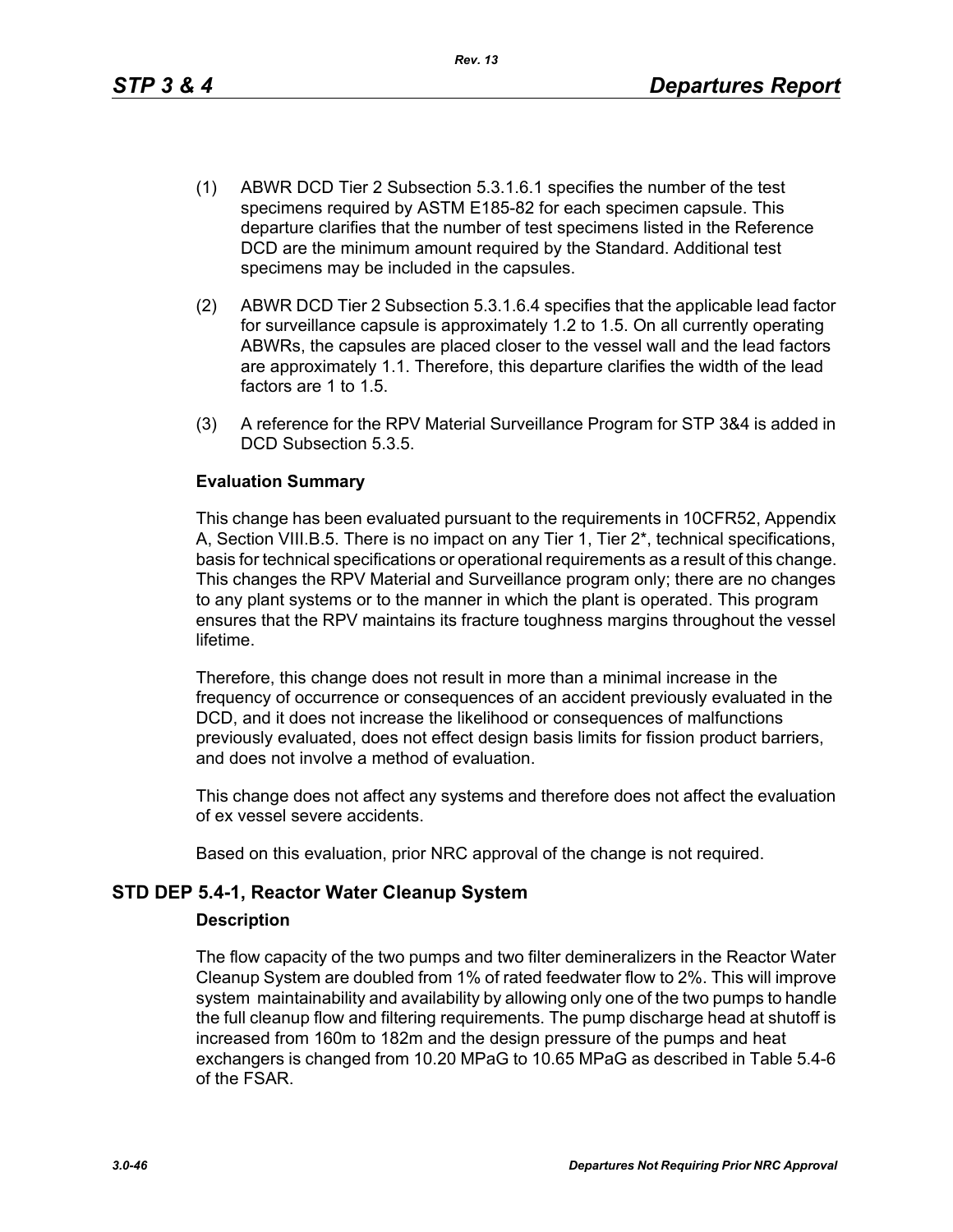### **Evaluation Summary**

This departure has been evaluated in accordance with the requirements in 10 CFR 52, Appendix A, Section VIII.B.5. There is no impact on Tier 1, Tier 2\*, technical specifications, basis for technical specifications and operational requirements.

The proposed change improves CUW system reliability by providing backup pump and filter demineralizer capability to handle 100% CUW flow and filtering requirements. The probability of situations whereby system flow would be greater than 100% (such as operating both pumps at the same time) are minimized since the CUW system flow rate is controlled to its rated flow by the flow control valve at the outlet of the filter demineralizer when two CUW pumps run at the same time for some duration, as described in the DCD. Consequently, the effect on accident and SSC malfunction frequency is minimal.

A break in the CUW system, should one occur, will be automatically isolated by either of two redundant safety related isolation valves which receive signals including low reactor water level, high ambient CUW equipment room area temperature, high main steam tunnel area temperature and high mass differential flow. Any one of these signals will isolate the system. All of the piping upstream of the two safety related isolation valves is Seismic Category I and Quality Group A and is located inside the containment. All CUW operating conditions, including pump flow under normal operating conditions are unchanged from the DCD. Consequently, there is no adverse impact on accident or SSC malfunction consequences previously analyzed nor is there an adverse affect on likelihood or consequences of a severe accident.

There are no new accident scenarios as a result of this change. Any breaks in the CUW system, should they occur, would continue to be bounded by the feedwater line break.

As a result, this departure satisfies all VIII.B.5 criteria and prior NRC review is not required.

### **STD DEP 5.4-2, Reactor Internal Pump (RIP) Motor Cable Box**

### **Description**

Subsection 5.4.1 of the reference ABWR DCD describes component and subsystem design information of the Reactor Recirculation System. The FSAR revises the RIP cross section illustration, Figure 5.4-1, to reduce the size of the cable box and to show a plug-in type power connector. Neither the motor cable box nor the power connector is described in any section of the DCD.

### **Evaluation Summary**

This departure has been evaluated pursuant to the requirements in 10 CFR 52, Appendix A, Section VIII.B.5. There is no impact on any Tier 1, Tier 2\*, DCD technical specifications, basis for technical specifications or operational requirements as a result of this change.

This change revises the RIP motor cable box to a smaller size box with a plug-in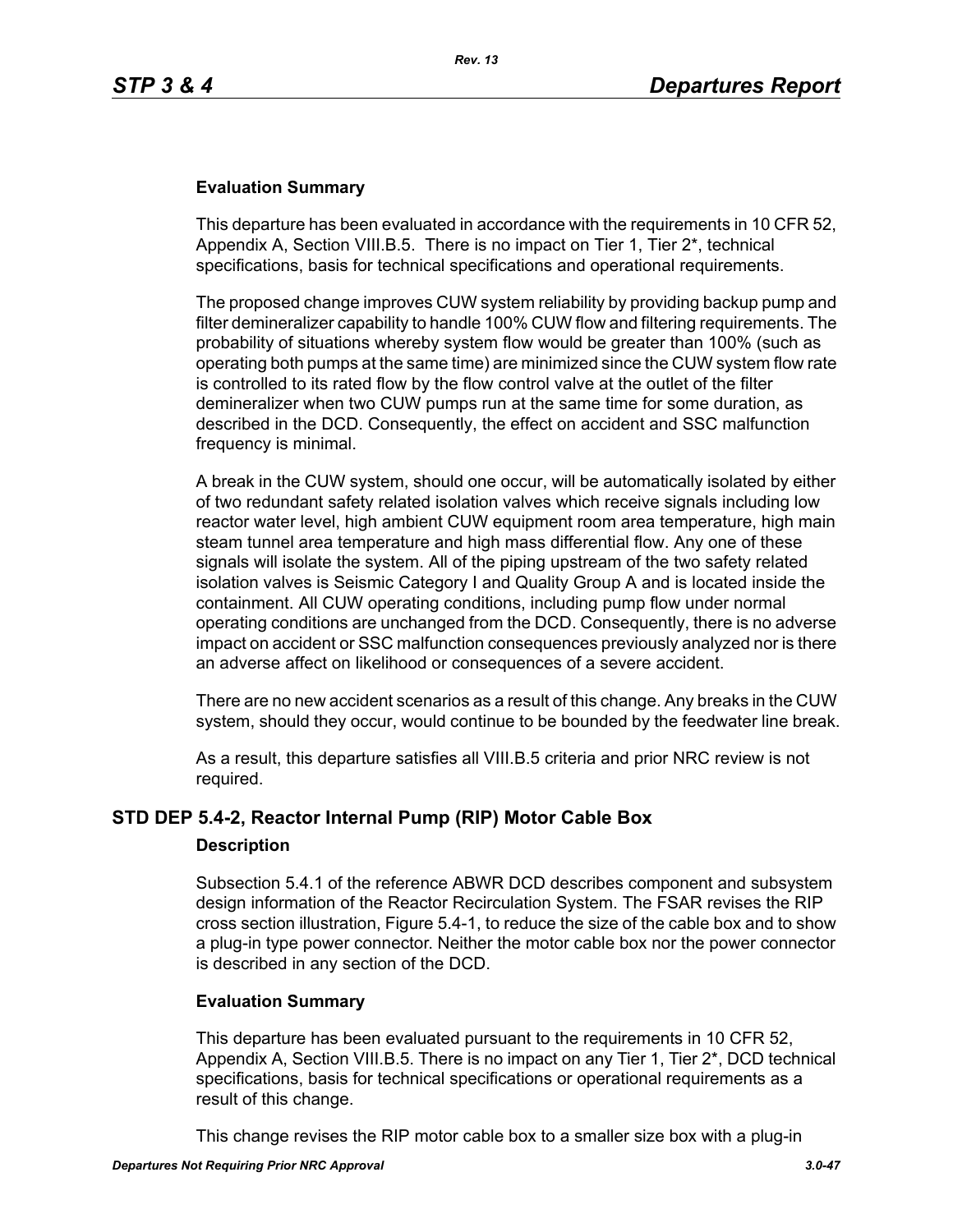power connector. It has no effect on the Reactor Internal Pump operation or performance. The change is made to improve maintainability. The RIP motor cable box and plug-in connector are nonsafety-related components that are not required for safe shutdown or accident mitigation, and thus this change does not increase the probability or consequences of any previously analyzed accident or malfunction of an SSC important to safety, and does not create the possibility of a different type of accident than previously analyzed or the possibility of a malfunction of an SSC with a different result. It has no effect on fission product barrier limits, and does not involve a change in methodology.

The RIPs are not design features important for ex-vessel severe accidents. Therefore this change has no impact on ex-vessel evaluations.

Based on this evaluation, prior NRC approval of these changes is not required.

### **STD DEP 5.4-3 Residual Heat Removal System Interlock**

#### **Description**

ABWR DCD Tier 2 subsection 5.4.7.1.1.6 states that the wetwell spray can be used in conjunction with the low pressure flooder (LPFL) mode. However, ABWR DCD Tier 2 Figure 7.3-4 sheet 11 of 20 indicates that the wetwell spray valve will close when the LPFL injection valve is not fully closed. This is in accordance with the ABWR design and the assumptions of the safety analysis. Therefore, the statement in the DCD that the wetwell spray can be operated in conjunction with the LPFL mode is inconsistent and clarified by the proposed departure.

ABWR DCD Tier 2 Table 5.4-3 NOTE C indicates that Minimum Flow Valves open logic is "Pump is running and low loop flow signal." However, ABWR DCD Tier 2 Figure 7.3-4 sheet 12 of 20 indicates that Minimum Flow Valves open logic is "Pump discharge pressure high and low loop flow signal." This proposed departure clarifies the Minimum Flow Valves open logic in Table 5.4-3 to be consistent with the figures.

ABWR DCD Tier 2 Table 5.4-5 indicates that relief pressure of E11-F028A-C and E11-F051A-C is 3.44 MPaG. However, ABWR DCD Tier 2 Figures 5.4-10 sheets 3, 4 and 6 indicate that design pressure of these relief valves is 3.43 MPaG. This proposed departure clarifies the relief pressure of E11-F028A-C and E11-F051A-C in Table 5.4-5 to be consistent with the figures.

### **Evaluation Summary**

This departure has been evaluated in accordance with 10 CFR 52, Appendix A, Section VIII.B.5. The proposed departures are corrections of inconsistencies in the ABWR DCD Tier 2 information. The proposed departures make no change to the ABWR design. Consequently, prior NRC approval is not required.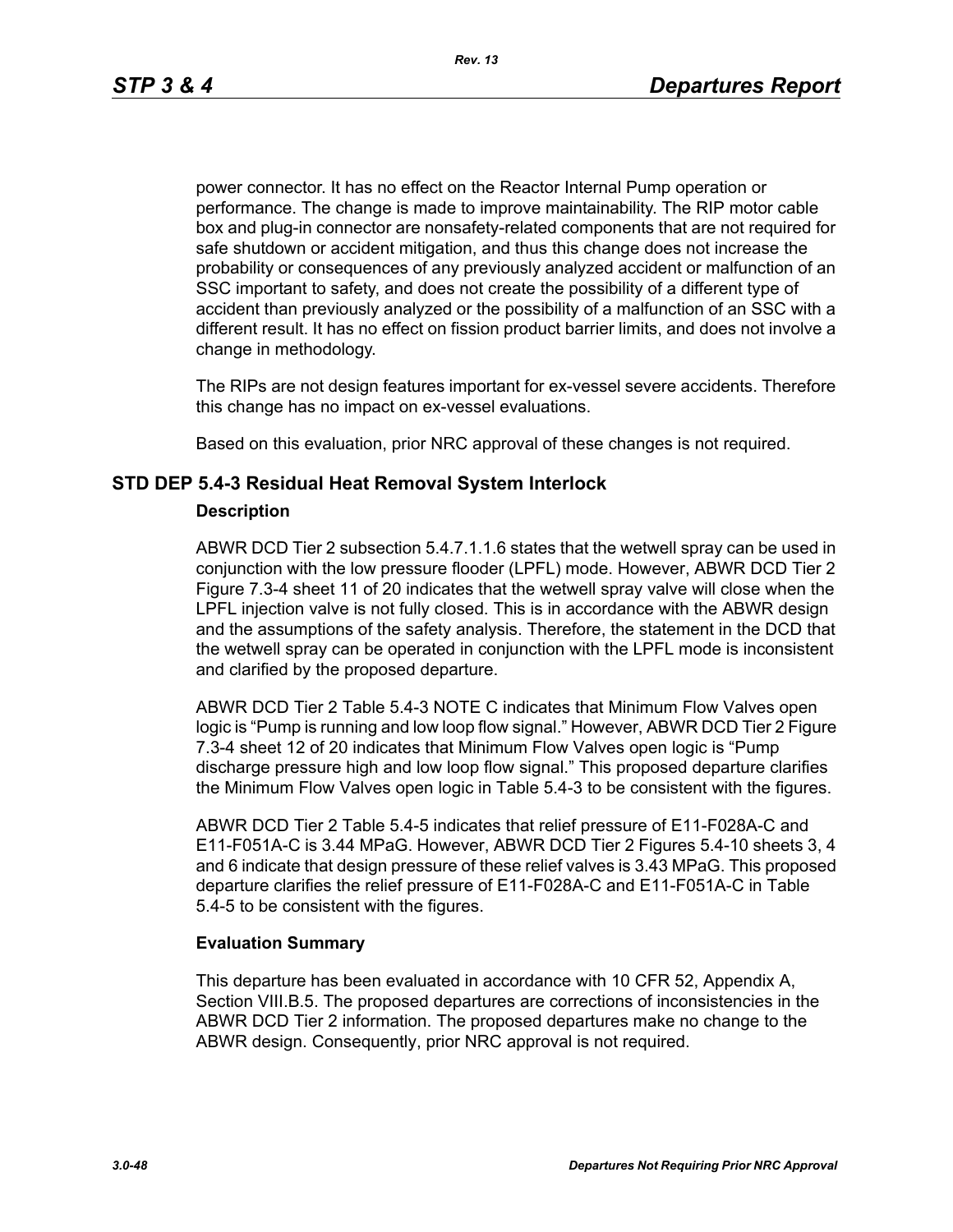# **STD DEP 5.4-4 Recirculation Motor Cooling System**

### **Description**

ABWR DCD Tier 2 Section 5.4.1.3.1 identifies the Recirculation Motor Heat Exchanger (RMHX) shell, tube, sheet and water box material as carbon steel. This departure permits fabrication of these components using carbon steel or stainless steel. Similar changes are made to ABWR DCD Tier 2 Figure 5.4-4 for consistency.

### **Evaluation Summary**

This departure has been evaluated in accordance with the requirements of 10 CFR 52 Appendix A, Section VIII.B.5. The departure has no impact on ABWR DCD Tier 1, Tier 2\*, Technical Specification or Technical Specification Bases sections.

The proposed change offers enhanced resistance for RMHX components which are sensitive to flow assisted corrosion (FAC). ASME Boiler and Pressure Vessel Code structural margins are maintained. Accordingly, the departure results in less likelihood of a malfunction of any SSC important to safety. It also has no impact on the frequency of occurrence or consequences of an accident or ex-vessel severe accident previously evaluated. There is no impact on design basis limits to fission product barriers. Thus, the departure meets the requirements outlined in 10 CFR 52, Appendix A Section VIII-B.5, and prior NRC review is not required.

### **STD DEP 5.4-5 Addition of a vent line from the Reactor Water Cleanup System Reactor Pressure Vessel (RPV) head-spray line to the Reactor Head Vent Line.**

### **Description**

Addition of a vent line for RPV head-spray line to the Reactor Water Cleanup System (CUW) is to preclude accumulation of hydrogen gas in the head spray line. The vent line will connect to the RPV head vent line. ABWR DCD Tier 2 Figure 5.4-12, Reactor Water Cleanup System P&ID, and Figure 5.1-3 Nuclear Boiler System P&ID will be changed as a Standard Departure.

The hydrogen gas accumulation problem was identified at Hamaoka #1 (H-1) and Brunsbuttel BWRs. As a result, the NRC initiated GI-195 "Hydrogen Combustion in Foreign BWR Piping" and formulated a plan of action. The result was an analysis of core damage probability caused by piping rupture consequent to hydrogen combustion, modeled for the Peach Bottom plant. The probability of the event was evaluated at 10-7.

The RPV head-spray line has a "high-point" for injection of spray water from the RPV upper elevation. Since the head-spray piping contains no fluid during normal operating conditions, the potential for accumulating hydrogen gas exists. It is difficult to remove the high-point in the piping design; therefore adding a vent line is the optimum solution. The vent line connects to the RPV vent (suction) line to avoid hydrogen gas accumulation.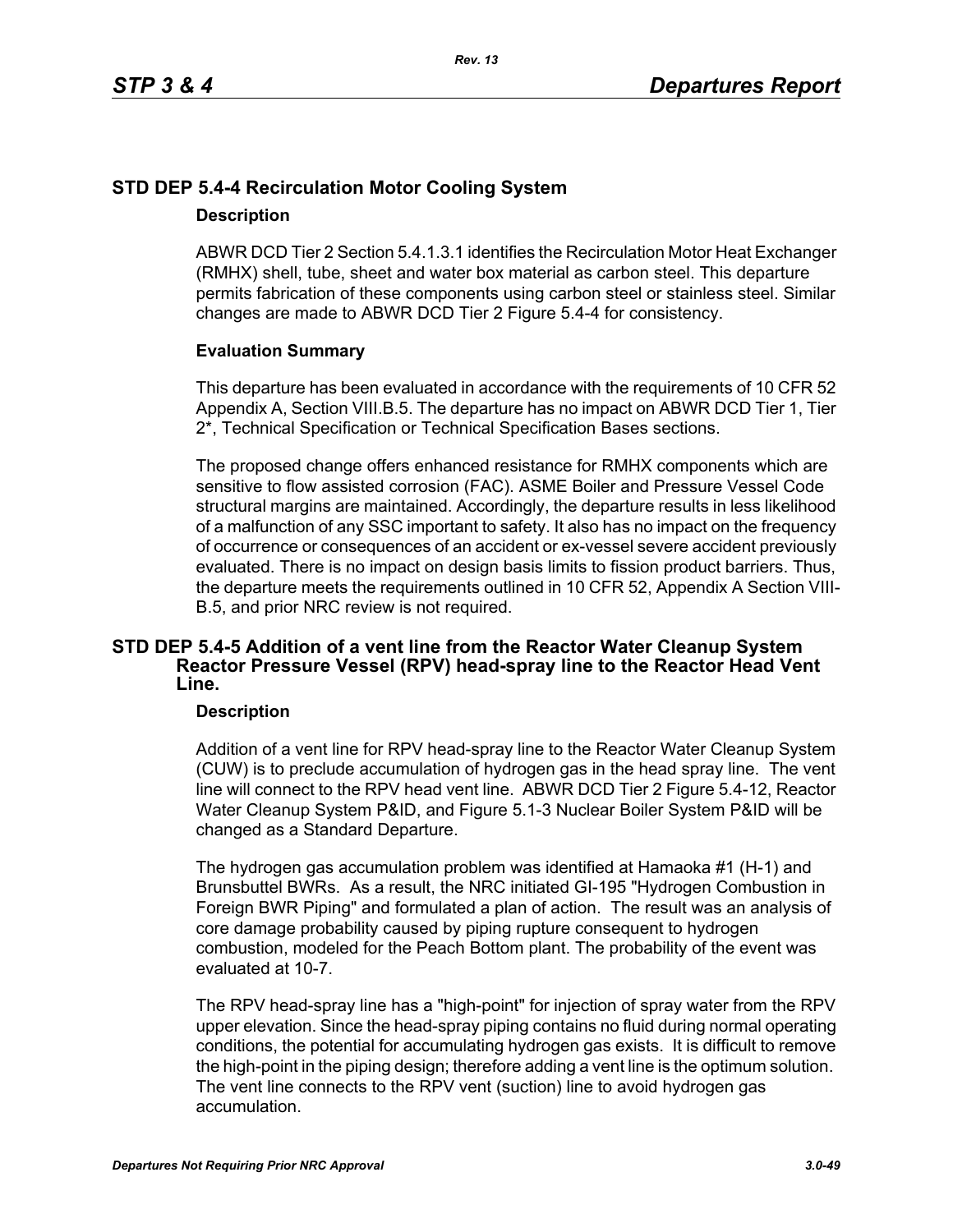### **Evaluation Summary**

This departure has been evaluated pursuant to the requirement in 10 CFR 52, Appendix A, Section VIII.B.5. There is no impact on Tier 1, Tier 2\*, or Technical Specifications. The changes have no effect on the frequency or consequences of accidents, or the probability or consequences of malfunctions. The systems involved are not relied upon for ex-vessel severe accident mitigation. This change is an improvement in safety, designed to reduce the probability for accidents.

As a result, prior NRC approval of this change is not required.

# **STD DEP 5A-1, Delete Appendix on Compliance with Regulatory Guide 1.150 Description**

 NRC requirements for performance demonstration of ultrasonic examination of reactor pressurevessel and piping for preservice inspection and inservice inspection once addressed by RG 1.150 will be conducted in accordance with ASME Section XI, Appendix VIII as required by 10 CFR 50.55a.

### **Evaluation Summary**

This departure has been evaluated pursuant to the requirements in 10 CFR 52, Appendix A, Section VIII.B.5

RG 1.150 was issued by the NRC in the early 1980's in order to provide guidance on ultrasonic testing of reactor vessel welds during preservice and inservice examanations at a time when the Staff felt that industry guidance was inadequate. The NRC subsequently withdrew the RG in February, 2008 and in its withdrawal stated that the requirements for such testing have been superceded by 10 CFR 50.55a. Specifically, 10 CFR 50.55a requires both preservice and inservice inspection activities to be performed using personnel, equipment, and procedures qualified in accordance with the ASME, Boiler and Pressure Vessel Code, Section XI, Appendix VIII. This requirement is met by STP Units 3 & 4 as stated in Subsection 5.2.4 of the STP 3 & 4 FSAR. With the withdrawal of RG 1.150, no evaluation against that RG is required and the plant meets the latest NRC requirements. Consequently, this change has no impact on the likelihood or consequences of an accident or malfunction of an SSC important to safety previously evaluated. There is no impact on ex-vessel severe accident likelihood or consequences.

This change has no impact on any Tier 1, Tier 2\*, Technical Specifications, bases for the Technical Specification, or operational requirements information.

Based on the results of this evaluation, prior NRC approval of this change is not required.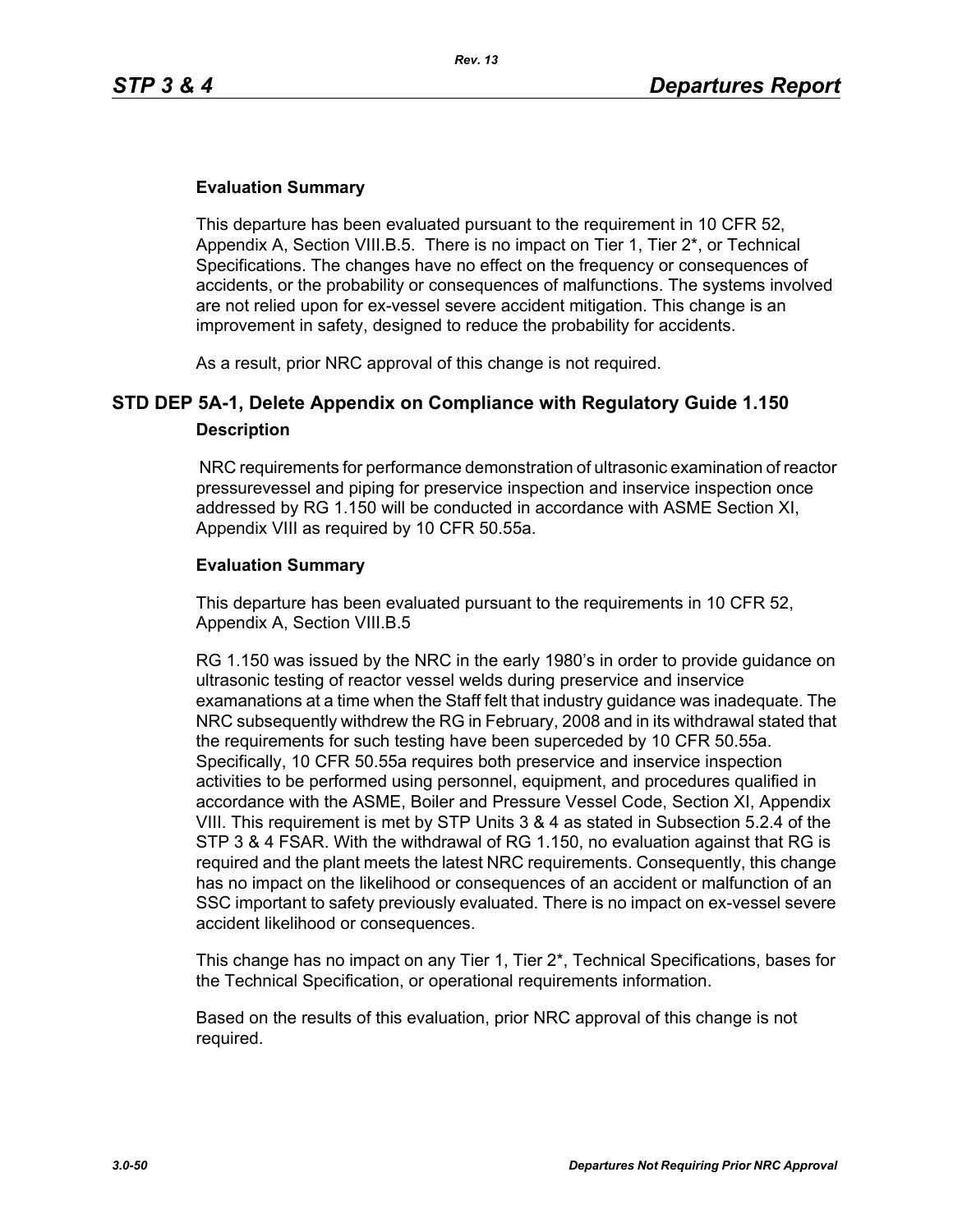# **STD DEP 5B-1, Residual Heat Removal Flow and Heat Capacity Analysis Description**

The K-Value<sup>\*</sup> for the Residual Heat Removal heat exchangers is increased from 3.69 x 10<sup>5</sup> W/ $^{\circ}$ C to 4.27 x 10<sup>5</sup> W/ C to reflect an ultimate heat sink water temperature of 35°C . The limiting event for heat exchanger sizing is now the rapid cooldown required for a 17-day outage in accordance with the Utilities Requirement Document. Previously, the limiting event for heat exchanger sizing was a LOCA.

This departure increases the heat removal capacity of the RHR heat exchanges to allow reduced outage time. This change improves system performance, maintainability, and availability.

### **Evaluation Summary**

This departure has been evaluated pursuant to the requirements in 10 CFR 52, Appendix A, Section VIII.B.5, as described previously. The proposed change improves the heat removal capability of the RHR system for off-normal and accident events by specifying a more conservative design condition for sizing of the RHR heat exchangers.

This change will not impact the reactor systems in any way which would result in any increase in the likelihood of an accident or a malfunction of an SSC. In addition, the consequences of an accident or malfunction of an SSC with implementation of this change will not be affected.

There are no new accident scenarios or SSC failures leading to a different result as presented in the DCD as a result of this change. By designing the RHR heat exchangers to a higher heat removal capacity, the heat removal capability of the RHR system is enhanced and additional heat removal capability margin is being added relative to the DCD. The change will not adversely impact the performance or capability of any fission product barriers.

The method of evaluation being used to size the heat exchangers is consistent with the method provided in Appendix 5B to Part 2 Tier 2 of the DCD. Neither the likelihood nor consequences of an ex-vessel severe accident are adversely affected by this change. The increase in the heat removal capability of the RHR heat exchangers improves mitigating the consequences of a severe accident. Consequently, prior NRC approval is not required.

<sup>\*</sup> The K-Value, or K-Factor, is a method of determining the amount of heat transferred per unit of time based on the temperature difference across the heat exchanger without considering the heat exchanger area or other heat exchanger factors.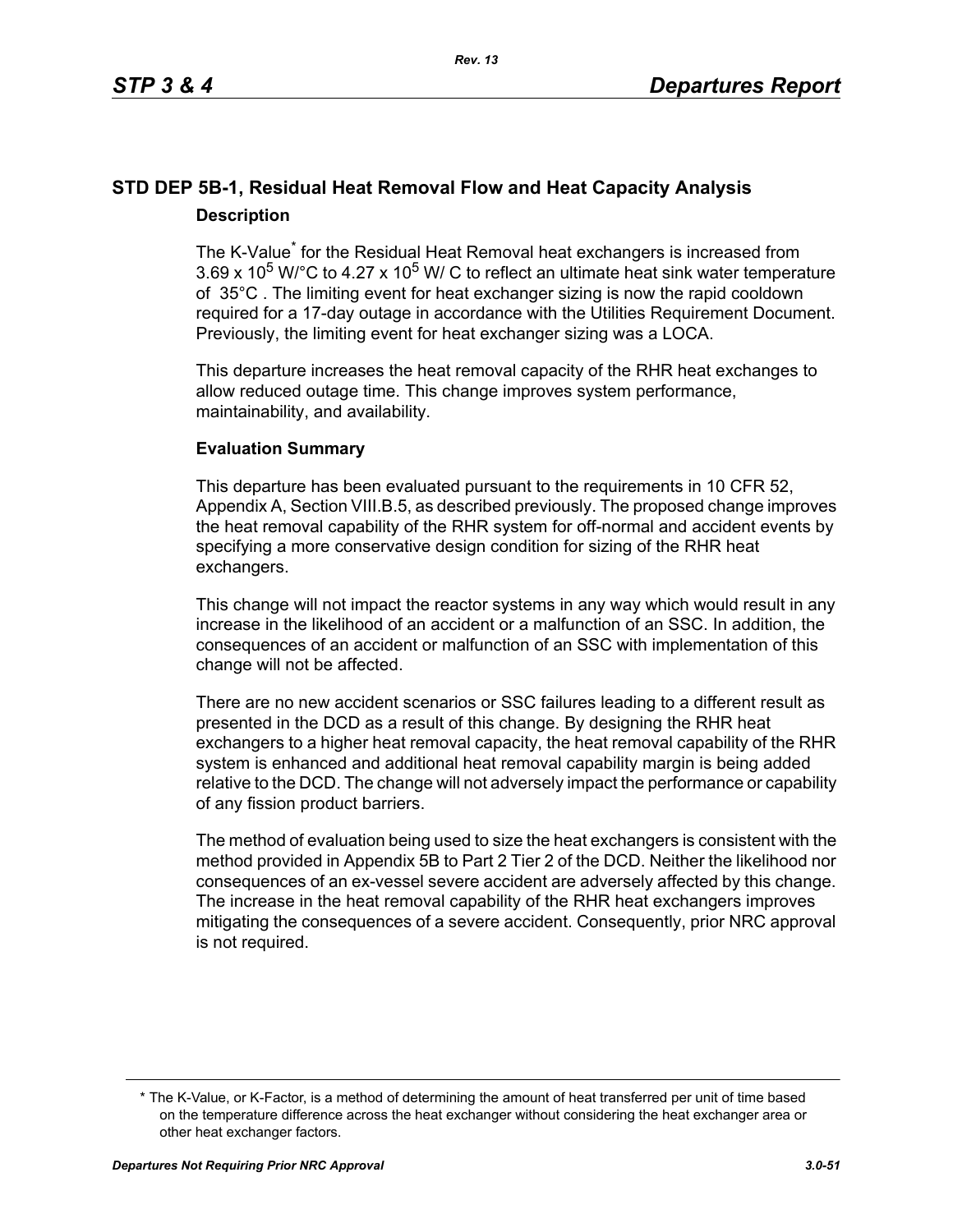# **STD DEP 6.2-3, Containment Penetrations and Isolation Description**

This departure corrects primary containment penetration errors and inconsistencies in Section 6.2 of the reference ABWR DCD and provides additional design detail that was not present in the reference ABWR DCD. This departure is the result of detailed 3-D layout analysis that was performed to ensure that the penetrations meet U.S. codes and standards for mechanical and electrical separation. Changes to the tables include the correction of containment penetration elevation, azimuth, offset, and diameter. In addition, containment isolation barrier type information is provided for valves that did not contain this level of detail in the reference ABWR DCD.

This departure primarily affects the detailed containment isolation valve listings in Tables 6.2-5, 6.2-6, 6.2-7, 6.2-8, and 6.2-10. The changes to each table are discussed below. Because Tables 6.2-7, 6.2-8, and 6.2-10 are also affected by four other departures, listings of the penetrations that are changed due to STD DEP 6.2-3 are provided .

- Table 6.2-5 identifies the reactor coolant pressure boundary (RCPB) influent lines penetrating the drywell. This change consists of the correction of inconsistencies of valve type between Table 6.2-5 and Chapter 21 P&ID.
- Table 6.2-6 identifies the RCPB effluent lines penetrating the drywell. This change consists of the correction of inconsistencies of valve type between Table 6.2-6 and Chapter 21 P&ID.
- Table 6.2-7 identifies the containment isolation valves associated with the ABWR Containment. This change consists of the following correction of inconsistencies between Table 6.2-7 and drawings of Chapter 21.
	- (1) Addition of the missing valve that should be listed.
	- (2) Correction of line size.
	- (3) Correction of valve type.
	- (4) Clarification of valve position in various operating condition.
	- (5) Correction of note.
	- (6) Correction of a typographical error.
	- (7) Clarification of applied GDC.
	- (8) Correction of power source (division). (To be consistent with Tier 1 Figures 2.1.2b and 2.11.5.)
	- (9) Change of closure time of T31-F009 to be identical with T31-F005 for bleed isolation.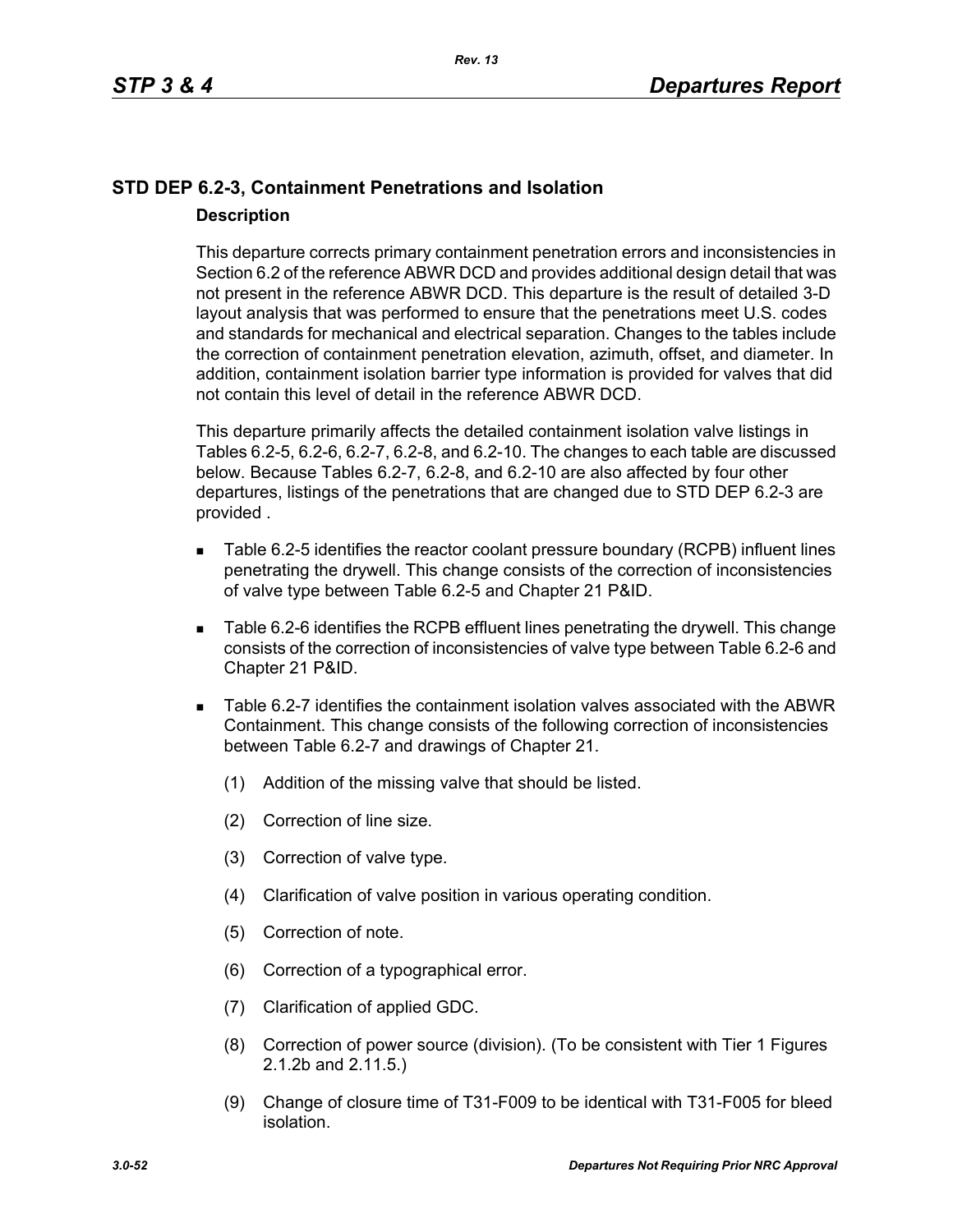In Table 6.2-7, the following are changed:

- Line size for Reactor Recirculation System Valves B31- F008A- H/J/K
- Leak test type for Standby Liquid Control System Valves C41-F008 and F006A/B
- Valve position for Containment Atmospheric Monitoring System valves D23-F004A/B, F005A/B, F006A/B, F007A/B and F008A/B
- CIV signal for Containment Atmospheric Monitoring System valves D23-F001A/B, F004A/B, F005A/B, F006A/B, F007A/B and F008A/B
- **Notable 20 as Valve position for Residual Heat Removal System Wetwell Spray Valves** E11-F019B/C
- Valve position for Residual Heat Removal System Drywell Spray Valves E11-F017B/C and F018B/C
- Valve position for Residual Heat Removal System Minimum Flow Line Valves E11-F021A/B/C
- Valve position for Residual Heat Removal System S/P Suction (LPFL)Valves E11-F001A/B/C
- Valve position for Residual Heat Removal System Inboard Shutdown Cooling E11-F010A/B/C
- Valve position for Residual Heat Removal System Outboard Shutdown Cooling E11-F011A/B/C
- **Nalve position for Residual Heat Removal System Injection and Testable** Check Valves E11-F005B/C and F006B/C
- Valve position and CIV signal for High Pressure Core Flooder System S/P Suction Valves E22-F006B/C
- CIV signal for High Pressure Core Flooder System Test and Minimum Flow Valves E22-F009B/C and F010B/C
- **Nalve position for High Pressure Core Flooder System Injection Valves** E22-F003B/C and F004B/C
- **Primary actuation for Nuclear Boiler System Main Steam Lines A, B, C and D** Valves B21-F009 A/B C/D
- Valve position for Nuclear Boiler System Feed Water Line A and B Valves B21-F004 A/B and B21-F003 A/B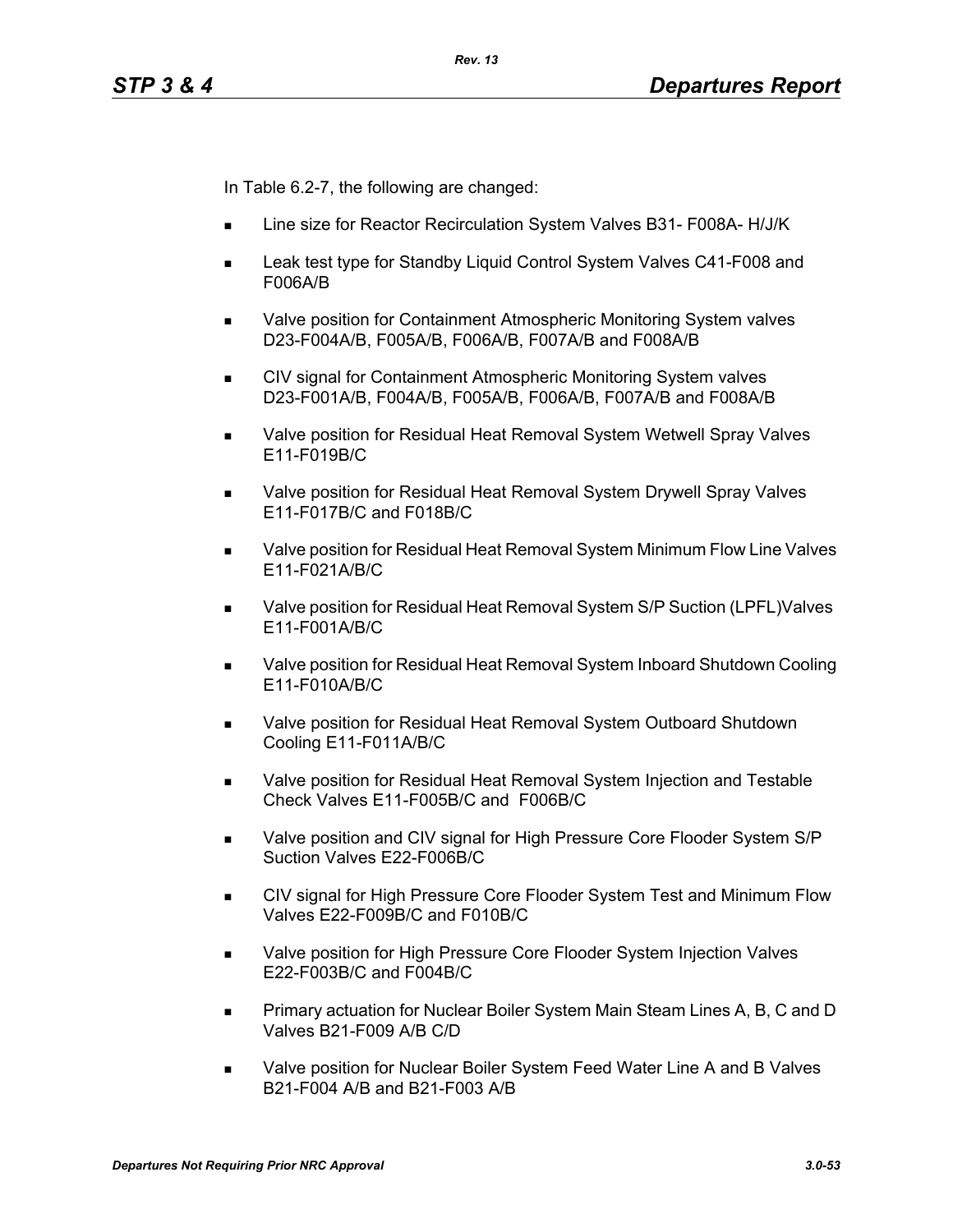- Valve position for Reactor Core Isolation Cooling System Steam Supply Valves E51-F035, F048, and F036
- Valve position for Reactor Core Isolation Cooling System S/P Suction Valve E51-F006
- Valve position for Reactor Core Isolation Cooling System Turbine exhaust Valve E51-F038
- CIV signal for Atmospheric Control System Valves T31-F001, F002, F003, F004, F005, F006, F008, F009, F025, F039, F040, F041 and F011
- Closure time for Atmospheric Control System Valve T31-F009
- CIV signal for Reactor Water Cleanup System Valves F002, F003 and F017
- Valve information for Reactor Water Cleanup System valves G31-F071 and F072
- Leak test type, Valve position and CIV signal for Suppression Pool Cleanup System Valves G51-F001, F002, F006, and F007
- GDC basis and Valve position for Reactor Building Cooling Water System Valves P21-F075A/B, F076A/B, F080A/B, F081A/B
- GDC basis for HVAC Normal Cooling Water System Valves P24-F053, F054, F142 and F141
- CIV signal for HVAC Normal Cooling Water System Valves P24-F053, F142 and F141
- **Power source for HVAC Normal Cooling Water System Valve F141**
- GDC basis for Instrument Air System Valves P52-F276 and F277
- **GDC basis for High Pressure Nitrogen Gas Supply System Valves** P54-F007A/B, F008A/B and F200/F209
- CIV signal for High Pressure Nitrogen Gas Supply System Valves P54-F007A/B, F008A/B and F200/F209
- CIV signal for Leak Detection & Isolation System Valves E31-F002, F003, F004 and F005
- GDC basis and CIV signal for Radwaste System Valves K17-F003, F004, F103 and F104
- Valve information for Neutron Monitoring System Valves C51-XXX A/B/C and XXX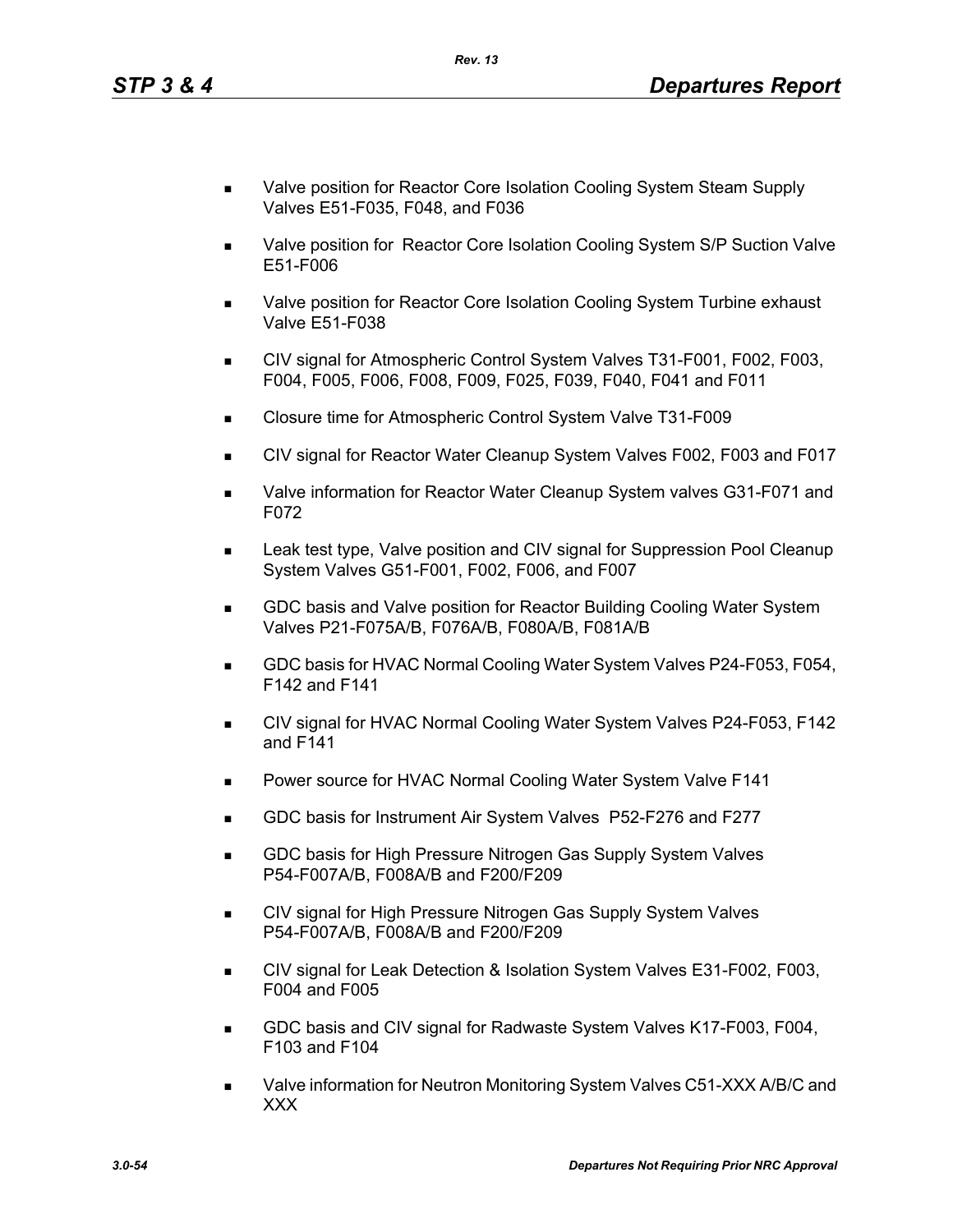Table 6.2-8 identifies the ABWR Primary Containment Penetrations. It was determined that this arrangement needed to be changed to meet US mechanical and electrical separation requirements. Containment penetrations are physically isolated in accordance with the requirement specified in 10CFR50, Appendix J. Containment electrical penetrations are physically separated in accordance with the requirement specified in Section 6.5 of IEEE Std 384-1992, which is endorsed by Regulatory Guide 1.75 Revision 3. Changes were also necessary to satisfy electrical load and to reflect the detailed physical location plan.

The following parameters are changed in Table 6.2-8 as a result of Departure STD DEP 6.2-3.

### **Penetration Elevation**

Penetrations 37, 61, 62, 70, 92, 103 A/B/C/D/E, 110, 111, 112, 140A, 144A/B/C/D, 161A/B, 171, 201, 202, 203, 204, 205, 206, 213, 250, 321 A/B, 322 E/F, 323C, 331 A/B, 332 A/B, 600A/B/C/D, 610, 620,621, 650A/B/C/D, 651A/B/C/D, 680A/B, 700A/B/C/D/E/F/G/H/J/K, 710, 740, 750 A/B/C/D, 751 A/B/C/D, 780 A/B

### **Azimuth**

Penetrations 90, 101 D/E/F, 102 F, 103 A/B/C/D/E, 104 E/G, 110, 111, 112, 160, 161 A/B, 171, 204, 205, 206, 241, 250, 321 A/B, 322 E/F, 323 C, 331 A/B, 332 A/B

### **Offset**

Penetrations 92, 100B, 100E, 101 B/C/D, 101 C/G/F, 102 B/C/D/G, 103 A/B/C/D/E, 104 C/D/E/G, 105 C/D, 110, 111,112, 140 A, 161 A, 171, 250, 600 A/C/D, 610, 620, 621, 650 A/B/C/D, 651 A/B/C/D, 680 A/B, 700 A/B/C/D/E/F/G/H/J/K, 710, 740, 750 A/B/C/D, 751A/B/C/D, 780 A/B

### **Diameter**

Penetrations 5, 6, 91, 92, 140 A, 100C, 101A/B, 102B, 103A/B/C/D, 104C/D/F/H, 105A/B/C/D, 147, 171, 250, 600A/B/C/D, 610, 620, 650 A/B/C/D, 651 A/B/C/D, 680 A/B, 700 A/B/C/D/E/F/G/H/J/K, 710, 750 A/B/C/D, 751 A/B/C/D, 780A/B

### **Barrier Type**

Penetrations 10 A/B/C/D , 11,12 A/B, 22, 30 B/C, 31 A/B, 32 A/B, 33 A/B/C, 37, 38, 50, 60, 61, 62, 63, 64, 65, 66, 69, 70, 71 A/B, 72, 80, 81, 82, 90, 91, 92, 93, 110, 130 A/B/C/D, 140 A/B, 141 A/B, 142 A/B/C/D, 143 A/B/C/D, 144 A/B/C/D, 146 A/B/C/D, 147, 160, 161A/B, 162A/B, 170, 171, 177, 200 B/C, 201, 202, 203, 204, 205, 206, 210, 211, 213, 214, 216, 217, 240, 241, 242, 250, 252, 254, 320, 321A/B, 322A/B/C/D/E/F, 323A/B/C/D/E/F, 331A/B, 332A/B, 342, 600 A/B/C/D, 610, 650 A/B/C/D, 651 A/B/C/D, 680A, 700 A/B/C/D/E/F/G/H/J/K, 710, 740, 750 A/B/C/D, 751 A/B/C/D, 780A/B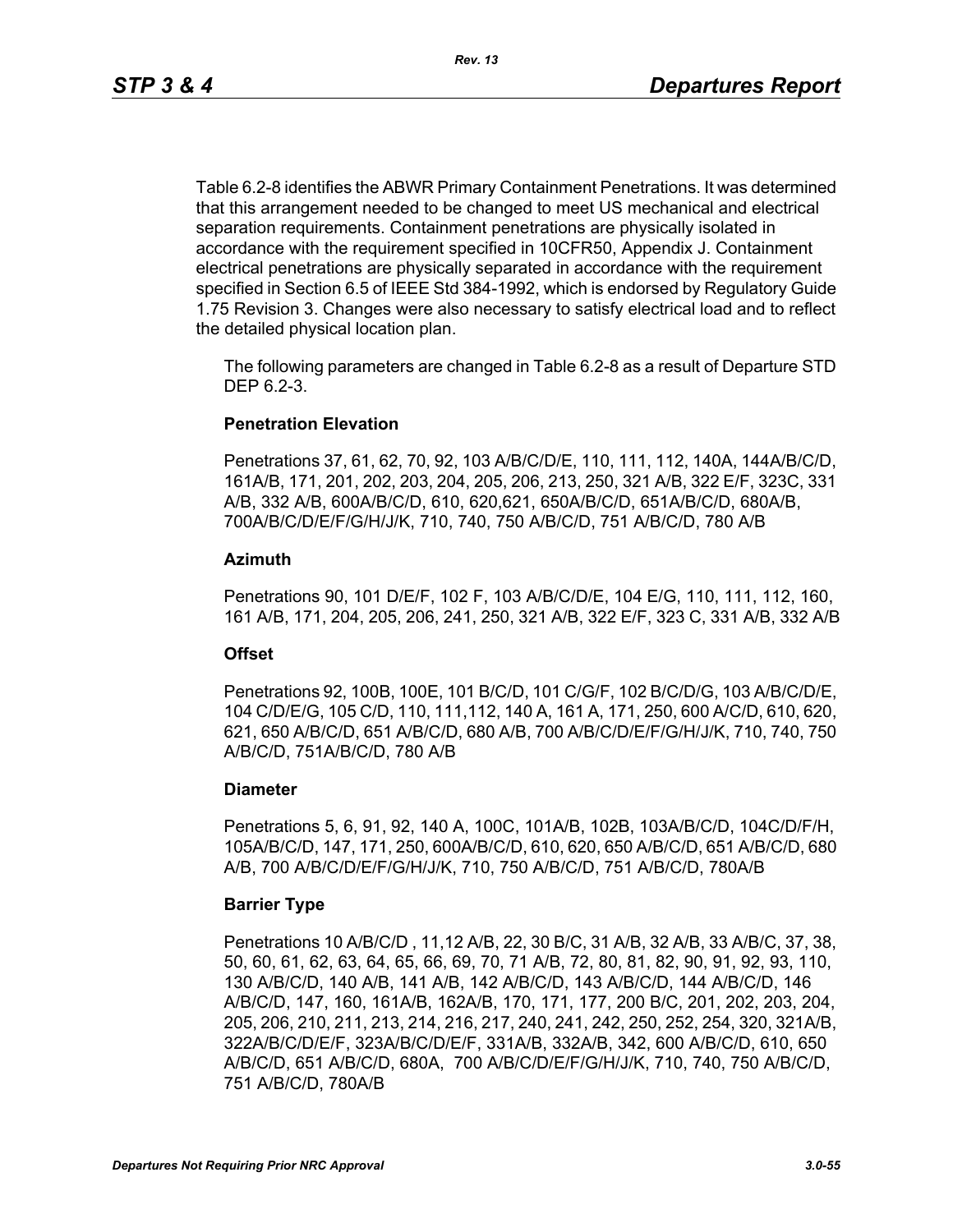### **Testing Type**

10 A/B/C/D, 11,12 A/B, 37, 38, 50, 60, 65, 66, 69, 70, 80, 81, 90, 91, 92, 93, 110, 130 A/B/C/D, 140 A/B, 141 A/B, 142 A/B/C/D, 143 A/B/C/D, 144 A/B/C/D , 146 A/B/C/D, 147, 160, 161 A/B, 162A/B, 170, 171, 177, 213, 240, 241, 250, 252, 254, 320, 321A/B, 322A/B/C/D/E/F, 323 A/B/C/D/E/F, 331 A/B, 332A/B, 342, 650 A/B/C/D, 651 A/B/C/D, 680 A, 750 A, 780A, 780B, 750 B/C/D, 751 A/B/C/D

**New**

Penetrations 94, 95, 100F, 101J/K, 102 H/J, 106 A/B/C/D/F/G/H/J, 107A/B

#### **Removed**

Penetrations 113, 215, 220, 251, 253, 255, 300A/B

Table 6.2-10 contains the potential leakage paths from the Primary Containment to the environment. Corrections to this table included fields that were identified as requiring change based on changes to Table 6.2-8.

#### **Penetration Diameter**

Penetrations 5, 6, 91, 92, 100C, 101A/B, 102A/B, 103A/B/C, 104C/D/F/H, 105A/B/C/D, 110,140A, 171, 250, 252, 600 A/B/C/D, 610, 620, 650A, 650 B/C/D, 651 A/B/C/D, 680 A/B, 700 A/B/C/D/E/F/G/H/J/K, 750 A/B/C/D, 751 A/B/C/D, 780 A/B

#### **Termination Region**

Penetration 250

#### **Leakage Barriers**

Penetration 250

#### **Potential Bypass Paths**

Penetration 250

#### **Added**

Penetrations 94, 95, 100F, 101 J/K, 102 H/J, 103 D/E, 106 A/B/C/D/F/G/H/J, 107 A/B, 710, 740

#### **Removed**

Penetrations 113, 220, 215, 251, 253, 255, 300A/B, 334 , 341, 660D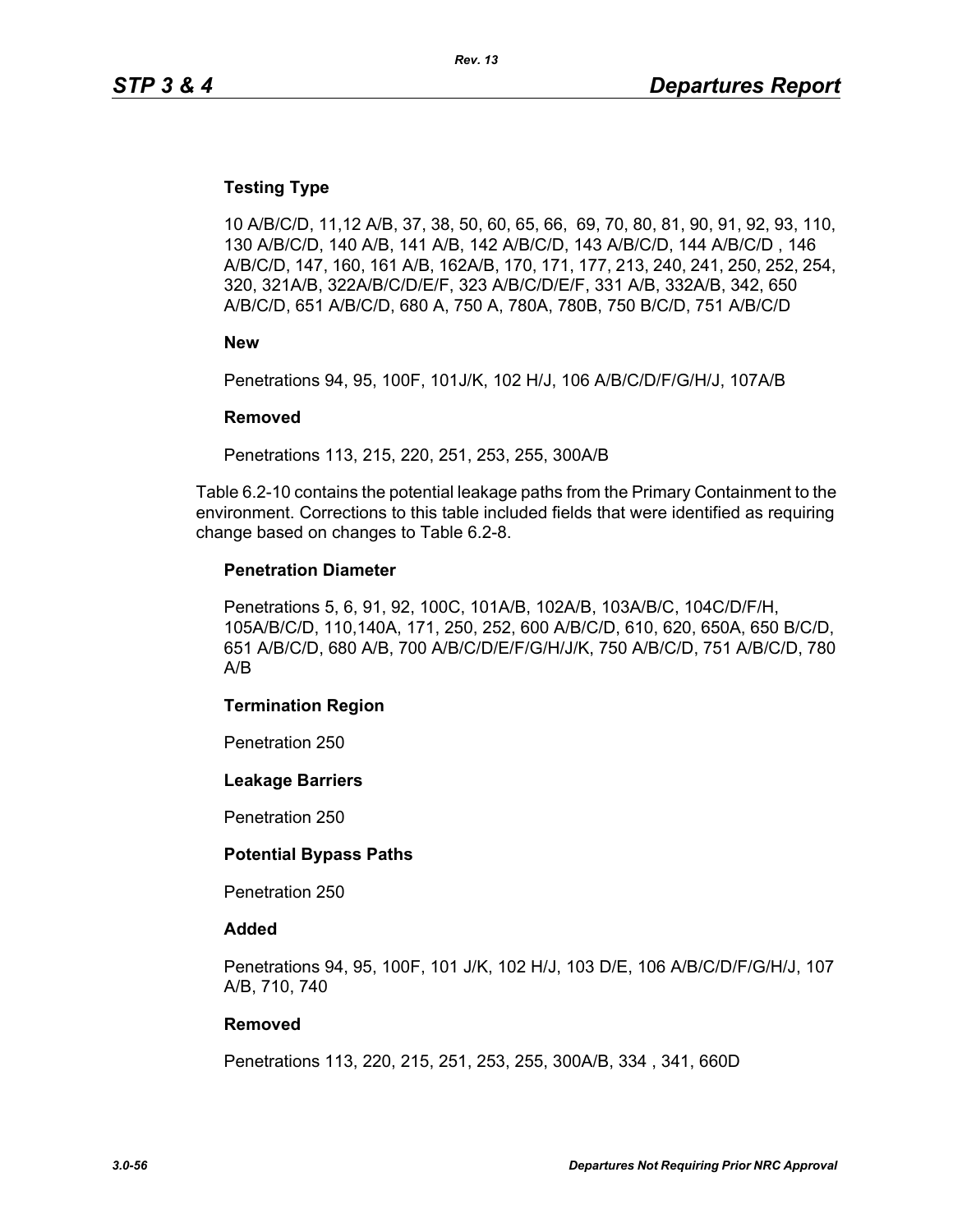### **Evaluation Summary**

This change ensures the ABWR design conforms to US Codes and Standards, corrects errors and inconsistencies in the reference ABWR DCD, revises penetration locations to ensure they meet separation criteria based on 3-D layout analysis, and provides additional design information regarding containment isolation valve testing that was not present in the reference ABWR DCD. These changes collectively ensure the design is in full compliance with NRC rules and regulations and therefore do not impact the probability of occurrence of accidents, the consequence of accidents, and do not create accidents of a different type than previously evaluated. These changes do not adversely affect the containment fission product barrier, there is no change in any method of analysis, and there is no adverse effect on Severe Accident mitigation.

This departure has been evaluated and determined to comply with the requirements in 10 CFR 52, Appendix A, Section VIII.B.5. The change has no adverse impact and prior NRC review and approval is not needed.

### **STD DEP 6.6-1, Pre-Service and Inservice Inspection and Testing of Class 2 and 3 Components and Piping**

#### **Description**

Departures from Subsections 6.6.2.1 and 6.6.2.2 of the reference ABWR DCD:

- A sentence in Subsection 6.6.2.1 regarding RHR heat exchangers nozzle having 100% accessibility for PSI during fabrication is deleted because it is no longer applicable.
- A paragraph in subsection 6.6.2.2 indicates restrictions for the use of some piping system configurations to ensure that accessibility for ISI is maintained. However, if some of the restricted piping system configurations are used, an evaluation is required to ensure ISI accessibility is provided.
- A sentence is added for clarification at the end of the Subsection 6.6.2.2 requiring an evaluation to be performed where less than the minimum straight pipe is used.
- **The comprehensive plant-specific PSI and ISI program plan will be developed and** submitted at least 12 months prior to commercial power operation.
- Access requirements are incorporated in the applicable specifications as an integral part of the design process.

#### **Evaluation Summary**

This departure has been evaluated pursuant to 10 CFR 52, Appendix A, Section VIII.B.5.

This change provides additional guidance and does not adversely affect any functional or safety requirements. Since this change does not affect any other plant SSCs, there is no effect on any accident previously evaluated in the plant-specific DCD. This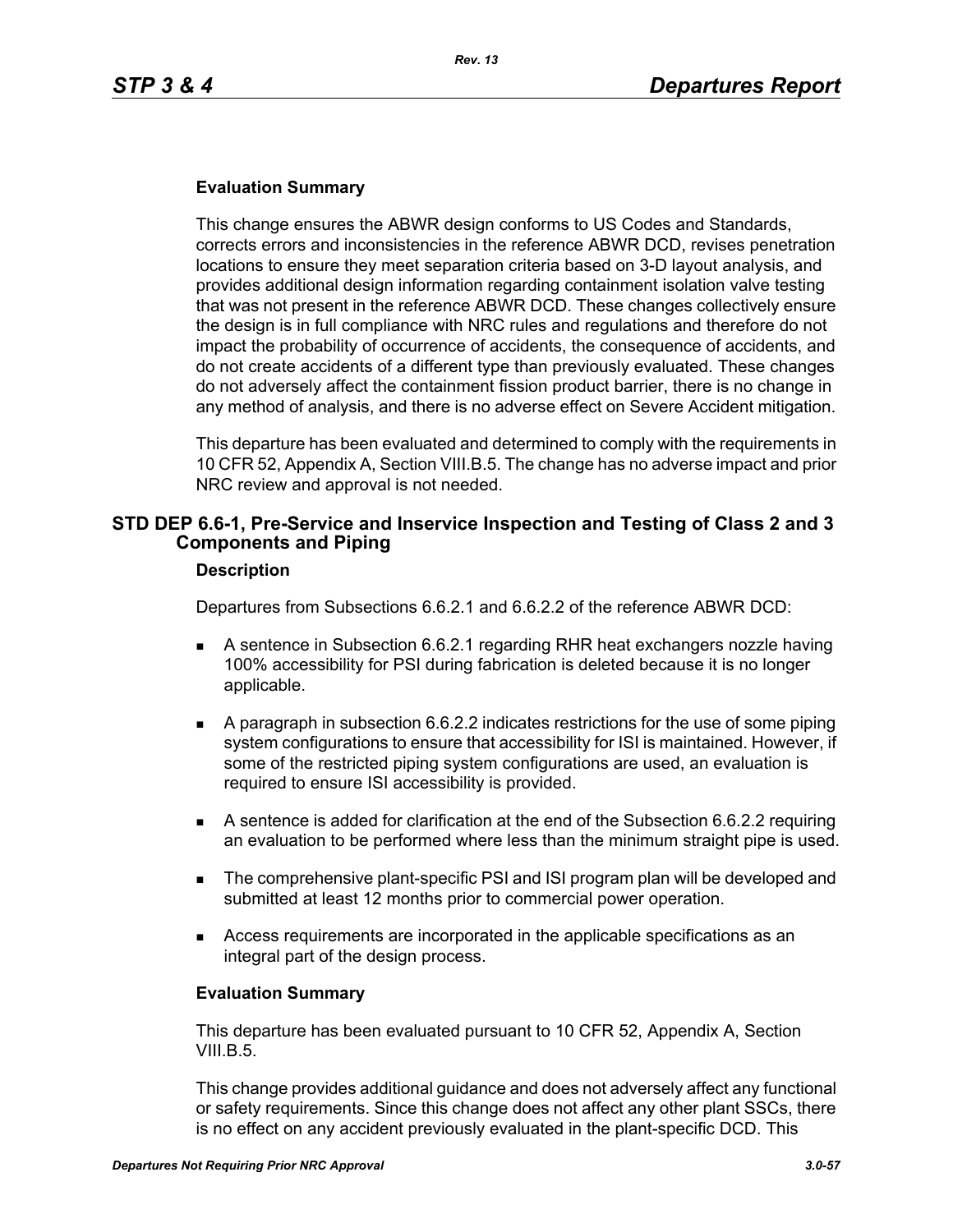departure does not change the Technical Specifications or any other underlying design. The operational requirements for conduct of preservice inspection remain unchanged. This departure does not change any plant physical features, SSCs important to safety or fission product barriers. Any previously evaluated accident is not affected, and the possibility for an accident of a different type is not created. Also, it does not affect any method used for evaluation in establishing the design bases or in the safety analyses. This departure does not affect any feature for mitigation of an exvessel severe accident. For the same reason, and because there is no effect on any event, operation or SSC function, the change does not create a different ex-vessel accident scenario. Therefore, this change has no adverse impact and does not require prior NRC approval.

### **STD DEP 6.6-2, Erosion-Corrosion Program**

### **Description**

ABWR DCD Tier 2 Subsection 6.6.7.2 addresses the ABWR erosion-corrosion program. This program was based on the NUMARC program that was the industry standard at the time of certification. Since then, the industry has largely adopted the EPRI program described in NSAC-202L Rev. 3. The DCD wording is revised to reference the EPRI program and also to clarify that this program applies to both single-phase and two-phase flows as discussed in the EPRI document.

### **Evaluation Summary**

This departure has been evaluated in accordance with the requirements of 10 CFR 52 Appendix A, Section VIII.B.5. The departure has no impact on ABWR DCD Tier 1, Tier 2\*, Technical Specifications or Technical Specifications Bases sections. The proposed change adopts the latest industry guidance for erosion-corrosion that is described in EPRI-NSAC-202L Rev. 3, "Recommendations for an Effective Flow-Accelerated Corrosion Program." This guidance reflects industry operating experience and research since certification, provides for enhanced methods for predicting, monitoring and detection of erosion-corrosion, and is therefore an improvement over the NUMARC program. This program is used on STP Units 1 and 2. The DCD wording is also changed to clarify that this program applies to both single-phase and two-phase flow as described in the EPRI guidance. Accordingly this departure results in less likelihood of a malfunction of any SSC important to safety. It also has no impact on the frequency of occurrence or consequences of an accident or ex-vessel severe accident previously evaluated. There is no impact on design basis limits to fission product barriers. Thus, this departure meets the requirements outlined in 10 CFR 52, Appendix A Section VIIIB. 5, and prior NRC review is not required.

### **STD DEP 6C-1, Containment Debris Protection for ECCS Strainers Description**

A departure from Appendix 6C incorporates the new- complex ECCS strainers (e.g. Cassette Type Strainer) design per NUREG/CR-6224, NUREG/CR-6808 and from Utility Resolution Guidance for ECCS Strainer Blockage, NEDO-32868-A. The ECCS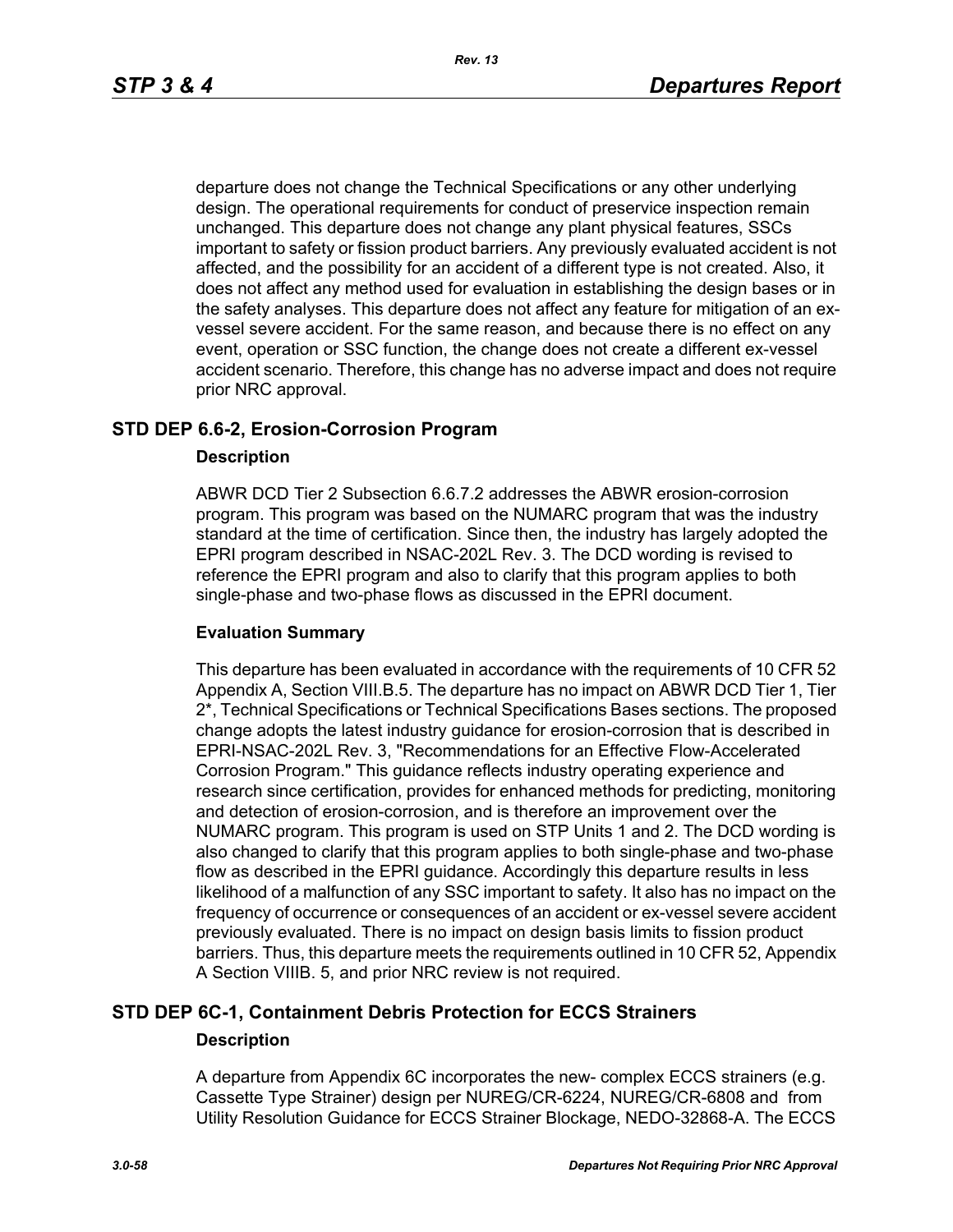Strainer design also affects the description and the available NPSH of the ECCS pumps. Changes are made to DCD Tier 2 Section 5.4.7.2.2 and Tables 5.4-1a, 5.4-2, 6.2-2b, 6.2-2c, 6.3-8 and 6.3-9, Figure 5.4-9, Figure 5.4-11 and Figure 6.3-1. Additional mitigating features, such as use of reflective metal insulation (RMI) for large bore piping, Inservice Inspection Program as a Surveillance Requirement, temporary filters during post-construction system testing, and a foreign material exclusion program are introduced. Tables 6C-1 and 6C-2 have been deleted since they are not applicable to the new strainer design.

There is no impact on any Tier 1, Tier  $2^*$ , technical specifications, basis for technical specifications or operational requirements as a result of this change.

This departure changes type of ECCS suction strainers and provides design methodology for these strainers. The cassette type strainer improves upon the conical type strainer in alleviating strainer blockage. The strainer design incorporates requirements outlined in latest Regulatory Guide 1.82 (Rev.3). These strainers are designed as follows.

- (1) The head loss calculation was performed using head loss equation in NUREG/CR-6224. It was experimentally verified that this calculated head loss overestimates the actual head loss.
- (2) The hydrodynamic and structural analysis calculations for submerged strainers can be performed on S/P penetrations, tee pipes and the strainers. These load calculation procedures take into consideration the effect of size, geometry, porosity and location of the new strainers.

### **Evaluation Summary**

This departure has been evaluated and determined to comply with the requirements in 10 CFR 52, Appendix A, Section VIII.B.5, as described previously. The change affects the function of the strainers, but represents an improvement in safety and ensures that the design is bounded by the safety analysis.

The strainers are passive components that do not impact the operation of the ABWR and therefore do not impact the frequency of occurrence of an accident. Since the new strainers reduce the risk of blockage and improve the reliability of RHR, there is no adverse impact on the likelihood of malfunction of an SSC, the consequences of an accident, and the consequences of a malfunction of an SSC important to safety. Since the strainer improves the performance of the RHR system in an accident scenario, there is no impact on any fission product barriers. The new strainer does use a different methodology for evaluation, however, this methodology has been approved by the NRC in NUREG-6224. This change increases suction strainer surface area and reduces the risk of blockage and therefore there is no adverse impact on the severe accident evaluations. For this reason, prior NRC review and approval is not needed.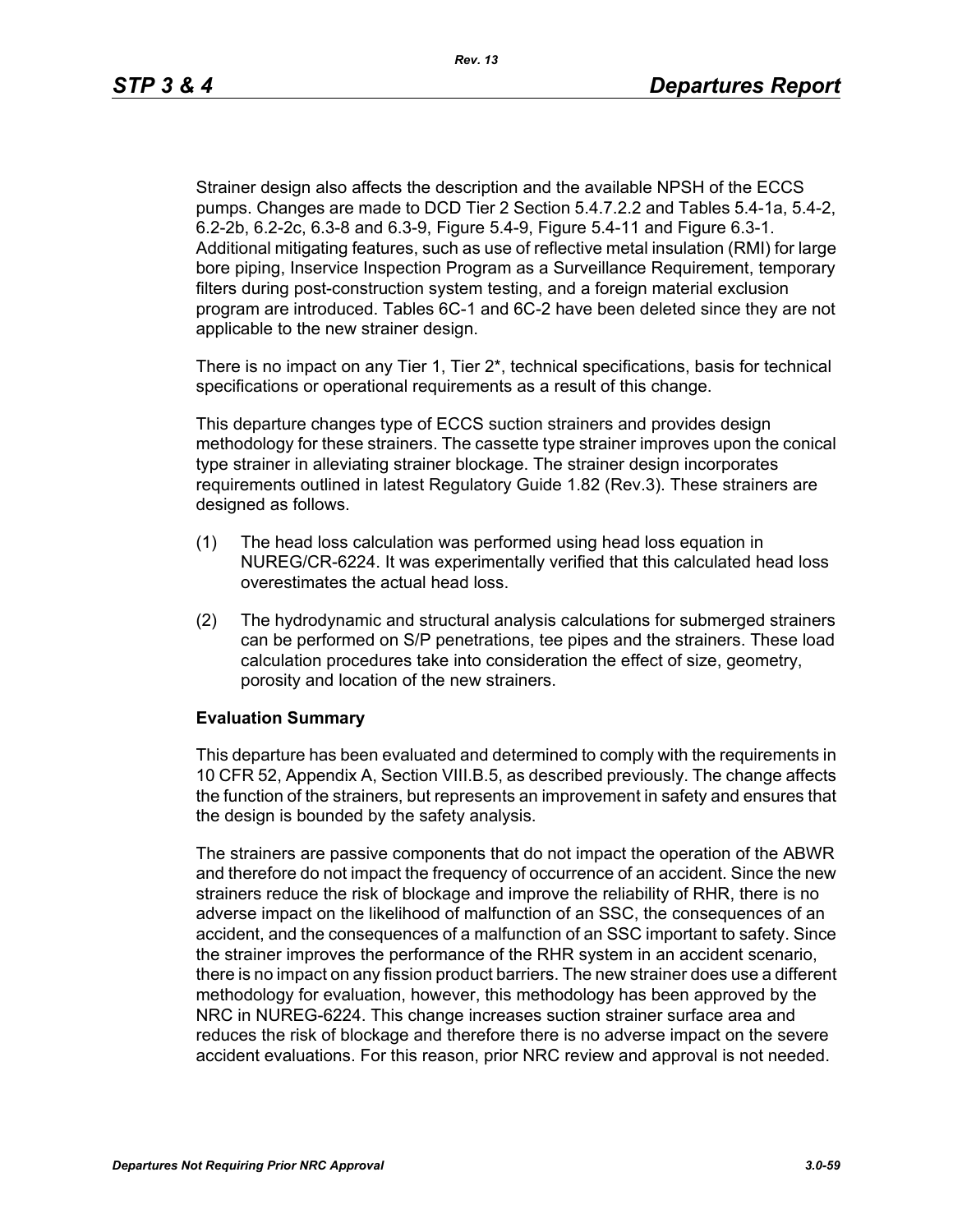# **STD DEP 7.1-1, References to Setpoints and Allowable Values Description**

The Technical Specifications (TS) Section 5.5.2.11 for STP 3 & 4 establishes a Setpoint Control Program (SCP) that implements the regulatory requirement of 10 CFR 50.36(c)(1)(ii)(A). The SCP establishes a document containing the Allowable Value (AV) for each Technical Specification required automatic protection instrumentation function. The purpose of this departure is to clarify in the FSAR that wherever the TS are referenced for setpoints or margins, the correct reference is to the Setpoint Control Program defined in TS Section 5.5.2.11. Setpoints for high radiation levels on instruments pertaining to gaseous and liquid releases included in the scope of the Offsite Dose Calculation Manual are in accordance with the Offsite Dose Calculation Manual. Also, references to the TS are deleted if not necessary or if they need to be replaced with another proper reference.

### **Evaluation Summary**

This departure has been evaluated pursuant to the requirements in 10 CFR 52, Appendix A, Section VIII.B.5. In summary, the departure clarifies the TS reference in the FSAR for setpoints and margins. The TS themselves are not being updated or reformatted under this departure. This departure does not change any Tier 1 or Tier 2<sup>\*</sup> information, the Technical Specifications or Bases, or other operational requirements. Since the change involves only the reference substitution or deletion in the plant specific DCD (FSAR), there is no change to any SSC important to safety or fission product barrier, or any evaluated technical information. No change is made, due to this departure, to any method used for evaluation in establishing the design basis or in the safety analyses. Also, there is no effect on any accident evaluated previously, and no accident of a different type can occur. Since no design feature is changed, there is no impact on any method of mitigation of ex-vessel accident that relies on certain design features. For the same reason, and because there is no effect on any event, operation or SSC function, the change does not create a different ex-vessel accident scenario. Therefore, this change has no adverse impact and does not require prior NRC approval.

# **STD DEP 7.1-2, ATWS DB for Startup Range Neutron Monitoring**

### **Description**

Subsection 7.1.2 of the reference ABWR DCD described the safe shutdown systems I&C and the Neutron Monitoring System I&C. The STP 3 & 4 FSAR provides the following departures:

 DCD Subsection 7.1.2.4.1 states that the FMCRD motors shall be connected to the emergency diesel generators. The FSAR subsection clarifies that power for the stepping motor driver modules (SMDMs) that control the power to the FMCRD motors derive their power from a bus that can automatically receive power from the EDG, if necessary.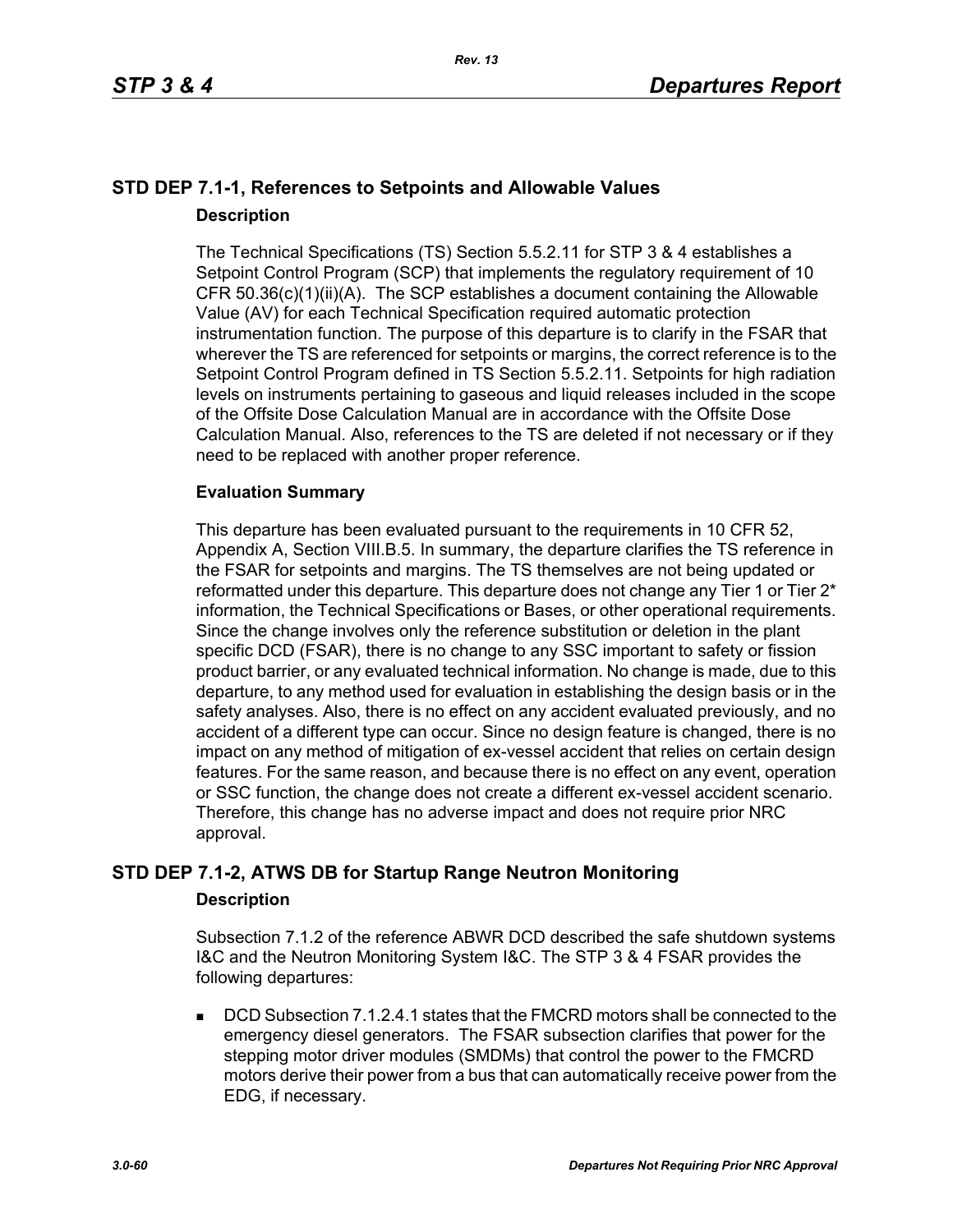$\blacksquare$  STP 3 & 4 FSAR Subsections 7.1.2.6.1.1 (1) and 7.1.2.6.1.4 (1) add as a General Functional Requirement under the Safety Design Bases that the Startup Range Neutron Monitoring (SRNM) subsystem and the Average Power Range Monitor (APRM) subsystem, respectively, will provide ATWS permissive signals to the ESF Logic and Control System (ELCS). These changes are also reflected in Table 7.6- 5.

### **Evaluation Summary**

This departure has been evaluated pursuant to the requirements in 10 CFR 52, Appendix A, Section VIII.B.5. There is no impact on any Tier 1, Tier 2\* DCD, Technical Specifications, Bases for Technical Specifications or operational requirements.

The first item of the departure clarifies in more detail how the FMCRD motors receive power from the EDG. The second item reflects the existing design as described in Section 7.6.1.1.1(6) of the DCD whereby the SRNM sends an "ATWS Permissive" signal to the SSLC system to permit ATWS protection action, and the existing design in Section 7.6.1.1.2.2(5) of the DCD whereby the APRM sends an ATWS permissive signal to the SSLC system. These changes are for added clarification and completeness, do not affect the underlying design of any plant SSC important to safety, and do not impact the likelihood or consequences of an accident or malfunction of an SSC important to safety nor is there any impact on ex-vessel severe accident likelihood or consequences. No new accident scenarios are created by this change and no fission product barrier design basis limits are impacted. Therefore this change has no adverse impact and prior NRC approval is not required.

### **STD DEP 7.2-4, Manual Scram Monitoring**

### **Description**

Subsection 7.2.1.1.4.2 (6) (c) of the reference ABWR DCD describes the two manual scram switches or the reactor mode switch as providing the means to manually initiate a reactor trip. The subsection also states that one bypass initiating variable is also monitored in addition to the scram initiating variables. This departure deletes the statement about monitoring initiating variables because it is misplaced in the Manual Scram subsection discussion and could be misleading in light of the manual scram not being bypassed.

### **Evaluation Summary**

This departure has been evaluated pursuant to the requirements in 10 CFR 52, Appendix A, Section VIII.B.5. This departure does not change the Tier 1, Tier2\*, Technical Specifications, bases for the Technical Specifications, nor any underlying design or other operational requirements. Furthermore, it does not change any plant physical features, SSCs important to safety, or fission product barriers. Any previously evaluated accident is not affected, and the possibility for an accident of a different type is not created. Also, it does not affect any method used for evaluation in establishing the design bases or in the safety analyses. This departure does not affect any feature for mitigation of an ex-vessel severe accident. For the same reason, and because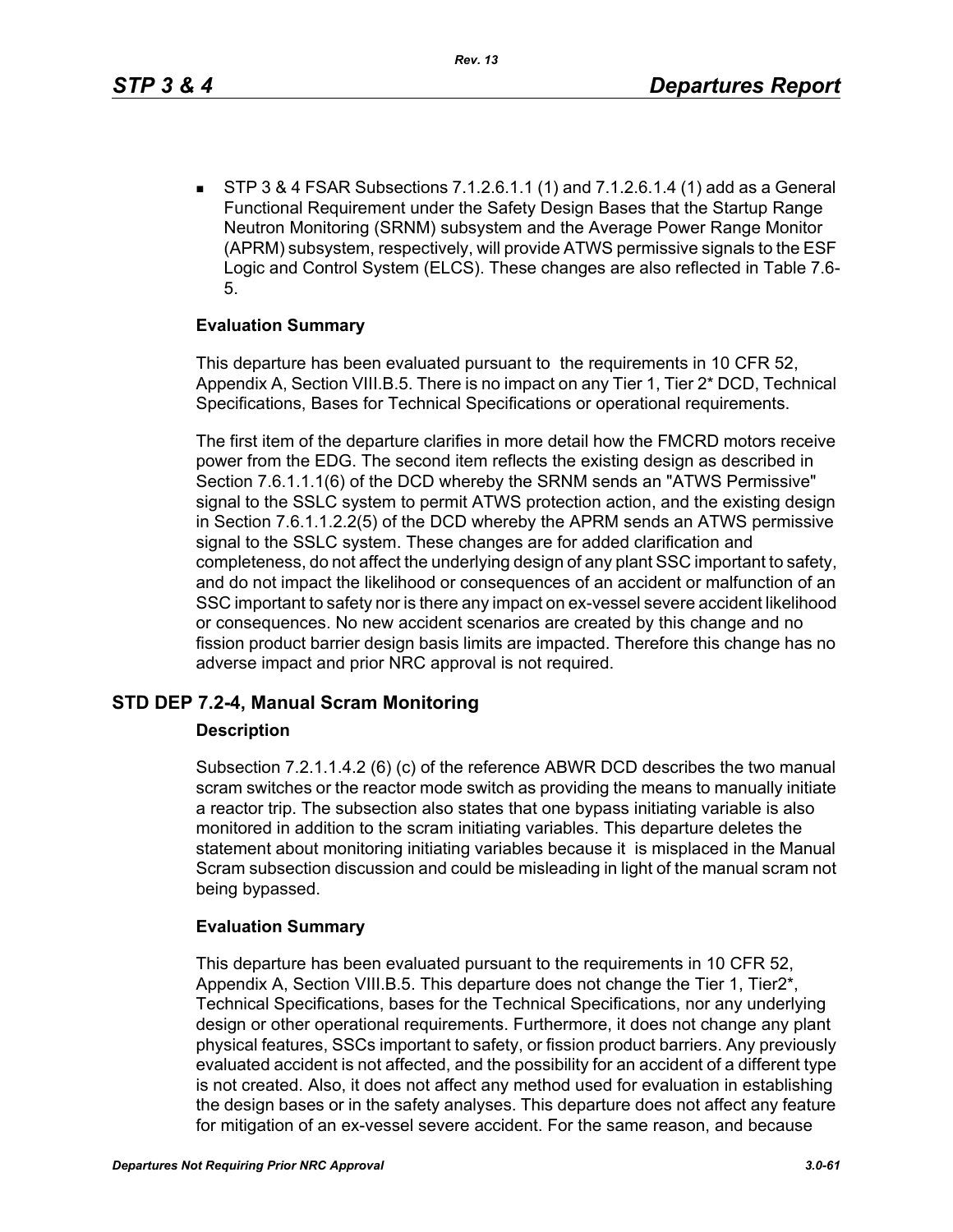there is no effect on any event, operation, or SSC function, the change does not create a different ex-vessel accident scenario. Therefore, this change has no adverse impact and does not require prior NRC approval.

### **STD DEP 7.2-6, RPS Instrumentation Ranges**

### **Description**

Table 7.2-1 of the reference ABWR DCD provided specifications for Reactor Protection System Instrumentation. This departure provides new ranges for:

- Reactor Vessel High Pressure
- Drywell High Pressure
- Reactor Vessel Low Water Level 3
- CRD charging header pressure High
- **Turbine Control Valve Fast Closure**
- **High Suppression Pool Temperature**
- Turbine First-stage Pressure

Continuing design effort has determined that the original ranges did not provide for optimal performance. The ranges are now updated to reflect a range of values appropriate for optimal performance.

### **Evaluation Summary**

This departure to update the RPS instrumentation ranges has been evaluated pursuant to and determined to comply with the requirements in 10 CFR 52, Appendix A, Section VIII.B.5. This departure does not change the Technical Specifications, any underlying design or other operational requirements. Furthermore, it does not change any plant physical features, SSCs important to safety or fission product barriers. Any previously evaluated accident is not affected, and the possibility for an accident of a different type is not created. Also, it does not affect any method used for evaluation in establishing the design bases or in the safety analyses. This departure does not affect any feature for mitigation of an ex-vessel severe accident. For the same reason, and because there is no effect on any event, operation or SSC function, the change does not create a different ex-vessel accident scenario. Therefore, this change has no adverse impact and does not require prior NRC approval.

# **STD DEP 7.3-1, Time Intervals for Licensing Analysis**

### **Description**

Subsections 7.3.1.1.1.1, 7.3.1.1.1.3, and 7.3.1.1.1.4 of the reference ABWR DCD provide specific times for the High Pressure Core Flood System, the Reactor Core Isolation Cooling System, and the Low Pressure Flooder Subsystem to respond to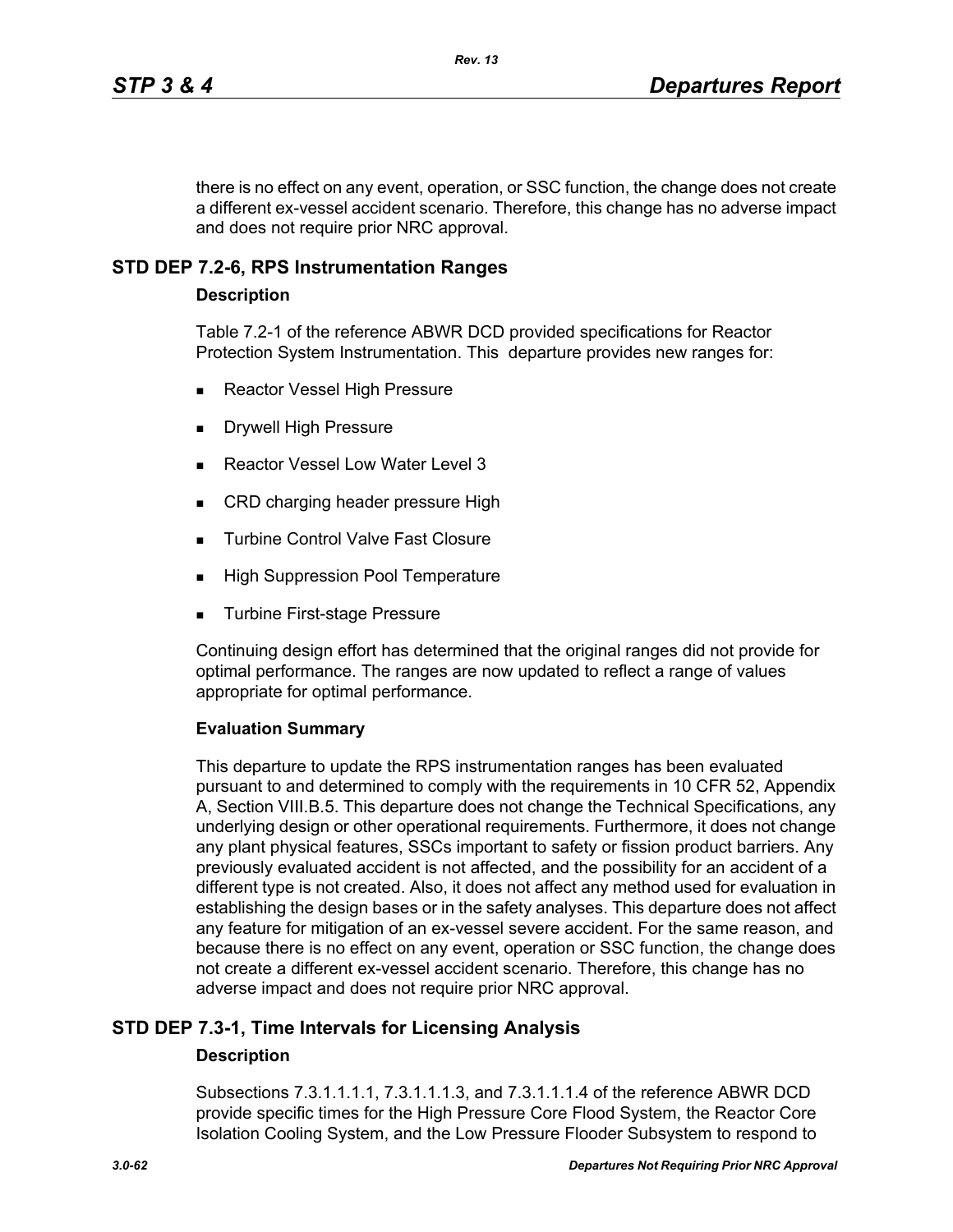accidents. Table 6.3-1 provides these same values in addition to other significant input variables used in the Loss-of-Coolant Accident analysis.

To ensure consistency of information within the DCD, the specific values have been deleted from these Chapter 7 subsections and a reference has been inserted to Table 6.3-1. This ensures that all data relative to these inputs remain in one place, consistent with the accident analysis.

### **Evaluation Summary**

This departure has been evaluated pusuant to the requirements in 10 CFR 52, Appendix A, Section VIII.B.5.

Specific response times for the Low Pressure Flooder, the Reactor Core Isolation Cooling, and the High Pressure Core Flood systems exist both in the text narrative in Section 7.3 and in tables in Section 6.3 of the DCD. This change removes the specific times from the text narrative in Section 7.3 and references the appropriate table in Section 6.3. This removes the possibility of there being inconsistencies in the COLA. This change is intended to improve the quality and consistency of the information in the COLA and does not change any design or function for an SSC important to safety. Consequently, this change has no impact on the frequency or consequences of any accident or malfunction of an SSC important to safety previously evaluated. There is no impact on ex-vessel severe accident likelihood or consequences.

This change has no impact on any Tier 1, Tier 2\*, Technical Specifications, bases for the Technical Specification, or operational requirements information.

Based on the results of this evaluation, prior NRC approval of this change is not required.

# **STD DEP 7.3-2, Automatic Depressurization System (ADS) Operator**

### **Description**

Subsection 7.3.1.1.1.2 of the reference ABWR DCD incompletely describes actuation of the automatic safety/relief valves as "with electrical power." The valve utilizes pneumatic action for the relieving function, but the operating air is introduced via an electric signal to a solenoid valve. The relief (power) mode of operation is initiated when an electrical signal is received at any of the solenoid valves located on the pneumatic actuator assembly. These valves also operate by mechanical function as described in this subsection. The STP 3 & 4 FSAR states "pneumatic action" as the actuation method to clearly describe the ADS function of the SRV.

### **Evaluation Summary**

This departure has been evaluated pursuant to the requirements in 10 CFR 52, Appendix A, Section VIII.B.5. The change is a rewording for clarification that does not change the meaning or intent and has no impact on the ADS system design or function. As a result, there is no impact on the probability or the consequences of an accident or malfunction of an SSC important to safety. There is also no impact on the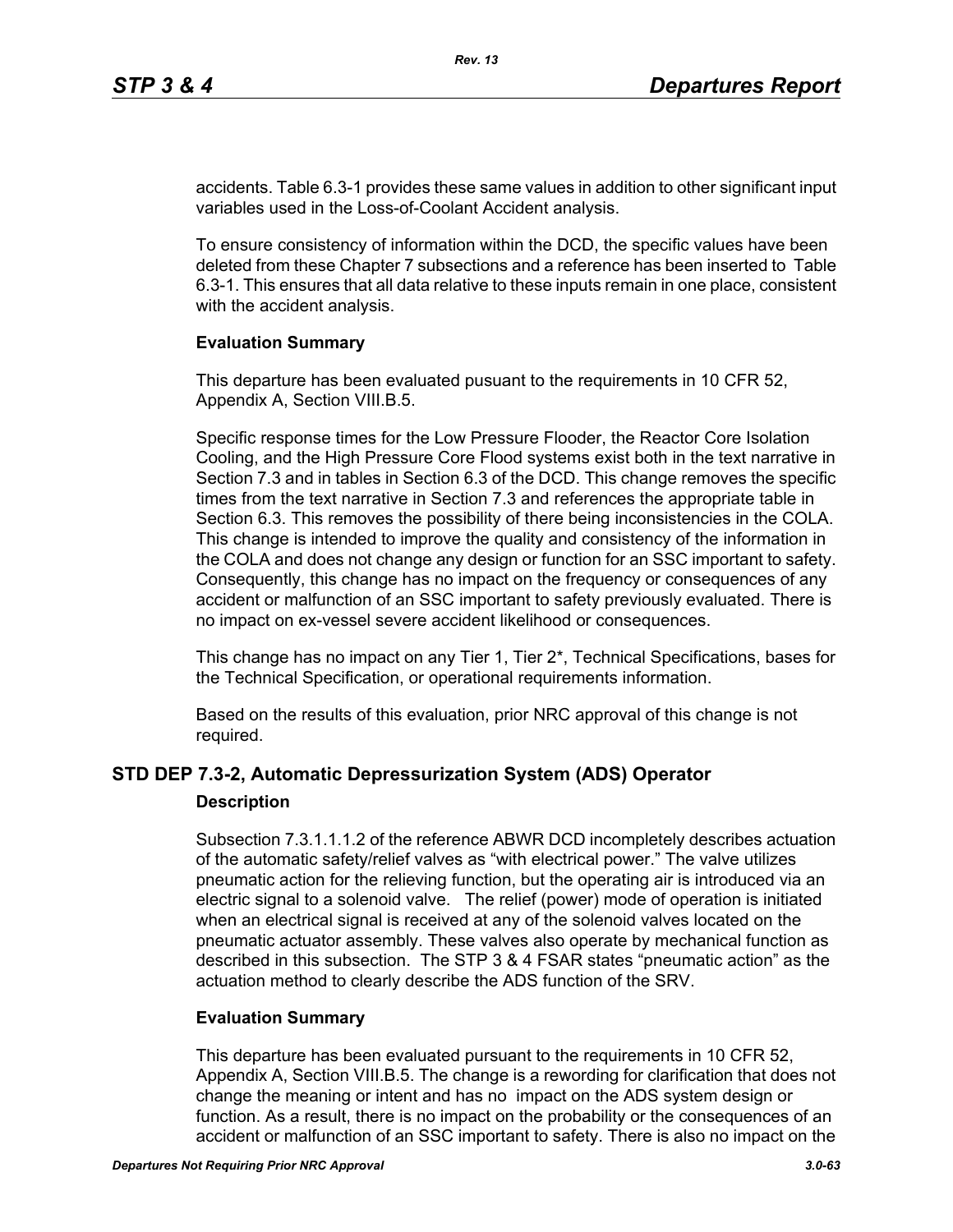likelihood or the consequences of an ex-vessel severe accident. There is no impact on any Tier 1, Tier 2\*, Technical Specifications, bases for Technical Specifications, or operational requirements information as a result of this change.

Based on the results of this evaluation, prior NRC approval of this change is not required.

# **STD DEP 7.3-4, ADS Logic**

### **Description**

Subsection 7.3.1.1.1.2 (3) (b) of the reference ABWR DCD describes the logic and sequencing for the ADS. The original description did not clearly describe the conditions under which ADS could be initiated. The description identifies the two parameters required as Reactor Water Level and Drywell Pressure. The description could be misinterpreted as requiring both parameters simultaneously to initiate ADS. The actual logic includes a bypass timer that initiates on Reactor Water Level (Level 1) that will initiate ADS without the presence of High Drywell Pressure after eight minutes (nominal). Subsection 7.3.2.1.1 discusses this timer, but does not provide the information that it is initiated by the Level 1 signal.

The above subsections are amended in the STP 3 & 4 FSAR to state that the bypass timer is initiated by the Reactor Vessel Water Level (Level 1) input. Additionally, the 8-minute exact value for the timer setting is removed from Subsection 7.3.2.1.1 to ensure that there is no conflict with Tier 1 information regarding the setting of less than or equal to 8 minutes for this timer.

### **Evaluation Summary**

This departure has been evaluated pursuant to the requirements in 10 CFR 52, Appendix A, Section VIII.B.5. This departure does not change the Technical Specifications, setpoints for the parameters or other operational requirements. Furthermore, it does not change the ADS design, any plant physical features, or SSCs important to safety or fission product barriers. Previously evaluated accidents are not affected, and the possibility for an accident of a different type is not created. Also, it does not affect any method used for evaluation in establishing the design bases or in the safety analyses. The ADS has not been identified as a design feature in the plant specific DCD for mitigating an ex-vessel severe accident. Consequently, this change has no impact on ex-vessel severe accident likelihood or consequences. Therefore, this change has no adverse impact and does not require prior NRC approval.

# **STD DEP 7.3-5, Water Level Monitoring**

### **Description**

Subsections 7.3.1.1.1.2 and 7.3.1.1.1.4 of the reference ABWR DCD describe the equipment design for the ADS and RHR/LPFL I&C using the terms "Low" and "Low-Low" when describing the initiation inputs from the Reactor Water Level instrumentation. These terms are replaced by the standard ABWR nomenclature of Level 1.5 and Level 1, respectively, for initiating signals. This instrumentation also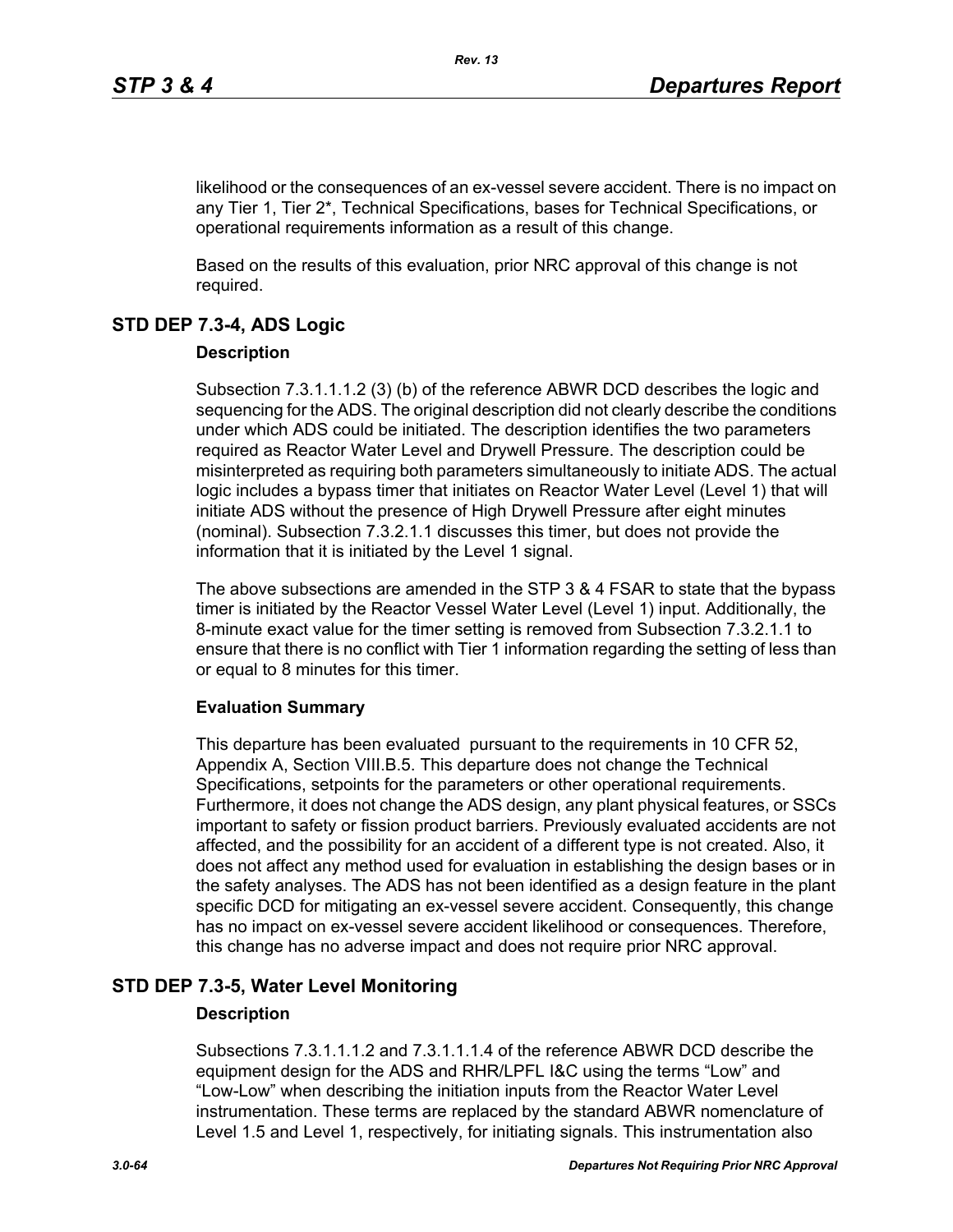provides initiating signals for other levels, such as Level 2, Level 3, and Level 8, etc. Additional clarity for low water level initiating a scram is achieved by adding "(Level 3)" after "Reactor vessel low water level" in Subsections 7.2.2.1(3) and 7.2.2.2.3.1(8)(a) and (12)(a), and Table 7.2-2.

To ensure clarity for all users, terms such as "Low" and "Low-Low" are replaced with the actual level nomenclature, e.g., "Level 1.5" and "Level 1," in Subsections 7.3.1.1.1.2 (3) (a), (3) (b) and (3) (d) and 7.3.1.1.1.4 (3) (a), (3) (d), and (3) (e).

### **Evaluation Summary**

This departure has been evaluated pursuant to the requirements in 10 CFR 52, Appendix A, Section VIII.B.5and determined not to require prior NRC approval. There is no underlying design change to any plant SSC. In summary, the evaluation demonstrates that this departure is a clarification since it provides the standard ABWR nomenclature for the reactor vessel level initiating instrumentation. This departure does not change any Tier 1 or Tier 2\* information, change the Technical Specifications, or other operational requirements, and does not affect any previously evaluated accident or create the possibility for an accident of a different type. Further, there is no effect on any SSC important to safety or fission product barrier, and it does not affect any method used for evaluation in establishing the design basis or in the safety analyses. Therefore, this change has no adverse impact and does not require prior NRC approval.

### **STD DEP 7.3-6, SRV Position Indication**

### **Description**

Subsection 7.3.1.1.1.2 (3) (b) of the reference ABWR DCD describes the position indication provided in the main control room for the safety/relief valves. The description states that lights are provided when the solenoid-operated pilot valves are energized to open. It also states that linear variable differential transformers (LVDTs) are mounted on the valve operators.

As stated in the STP 3 & 4 FSAR subsection, the current design for main control room indication of safety/relief valve position is provided by a limit switch. ADS solenoid energized status is not indicated as this is not a direct indication of the safety/ relief valve position. The incorporation of the limit switch on the valve provides a direct, positive indication of the safety/relief valve position that is more reliable than the original described LVDT. The requirement for position indication of the safety/relief valve is assured by this limit switch.

### **Evaluation Summary**

This departure has been evaluated pursuant to the requirements in 10 CFR 52, Appendix A, Section VIII.B.5. There is no impact on any Tier 1, Tier 2\*, technical specifications, basis for technical specifications or operational requirements as a result of this change.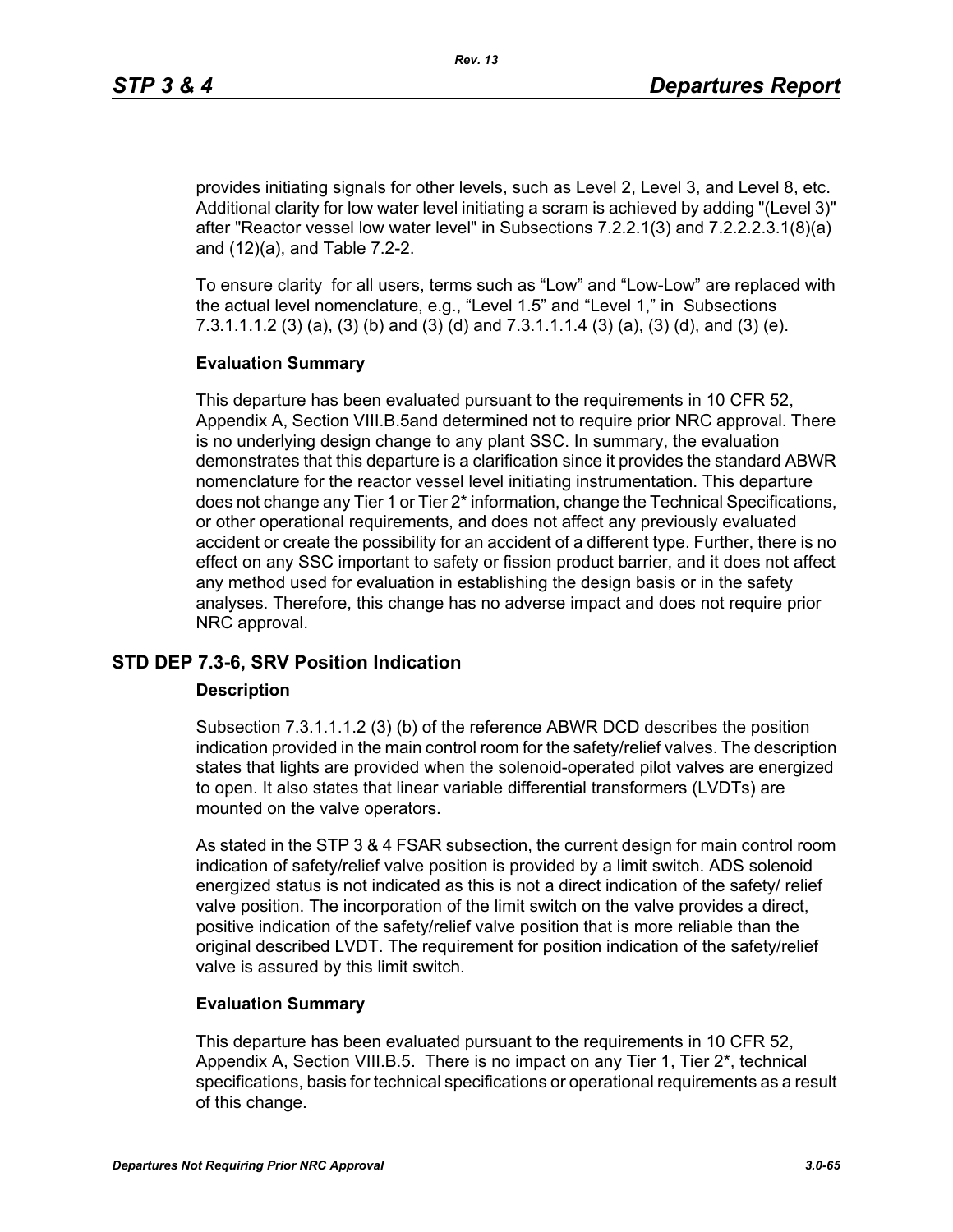*Rev. 13*

This change provides direct position indication of the safety relief valves using limit switches in place of the method described in the DCD where position of the safety relief valves was monitored with less reliable LVDTs or inferred by indication of energization of the solenoids to the pilot valves. The direct monitoring of SRV position with the more reliable limit switches versus LVDTs provides a more reliable and direct indication of SRV position status to the control room operator. There are no accidents described in the DCD or the COLA that are directly affected by this change, thus there is no adverse effect on the frequency or consequences of accidents, and the change does not affect the occurrence or consequences of a malfunction of SSCs important to safety. No accident analyses of fission product barrier design limits are impacted by this change. The change to SRV position indication swtiches has no impact on frequency of occurrence or consequences of ex-vessel severe accidents previously reviewed.

The result of the evaluation is that prior NRC approval is not required for this change.

### **STD DEP 7.3-7, Automatic Depressurization System (ADS) Manual Operation**

### **Description**

Subsection 7.3.1.1.1.2(3)(b) of the reference ABWR DCD describes the manual controls associated with the ADS. This section describes the ADS inhibit switch as "keylocked." The ADS inhibit switches are no longer the keylock type. The subsection is modified in the STP 3 & 4 FSAR to present the current design.

### **Evaluation Summary**

DCD Tier 1 and Tier 2\* information, Technical Specifications, Technical Specification Bases, and operational requirements were reviewed and were found to not be impacted by this change.

This departure replaces the ADS inhibit switches from a keylock type to a normal manual switch. This change does not affect the overall function of the ADS inhibit switches. This change is to facilitate operator action.

The purpose of the ADS inhibit switch is to allow one ADS division to be taken out of service. This switch is ineffective once the ADS timers have timed out and thus cannot be used to abort and reclose the valves once they are signalled to open. The inhibit mode is continuously annunciated in the main control room. This departure only changes the type of switch and does not change the functionality of ADS.

This departure does not change any of the automatic initiation capabilities of the ADS on such signals as low reactor water level and high drywell pressure. Because there is no change in design or function of an SSC important to safety. This departure has no impact on the likelihood or consequences of analyzed accidents or of a malfunction of an SSC important to safety. No new accident scenarios are created and there is no impact on the design basis limit of any fission product barrier. The ADS has not been identified as a design feature in the plant specific DCD for mitigating an ex-vessel severe accident. Therefore this change has no impact on the likelihood or consequences of an ex-vessel severe accident.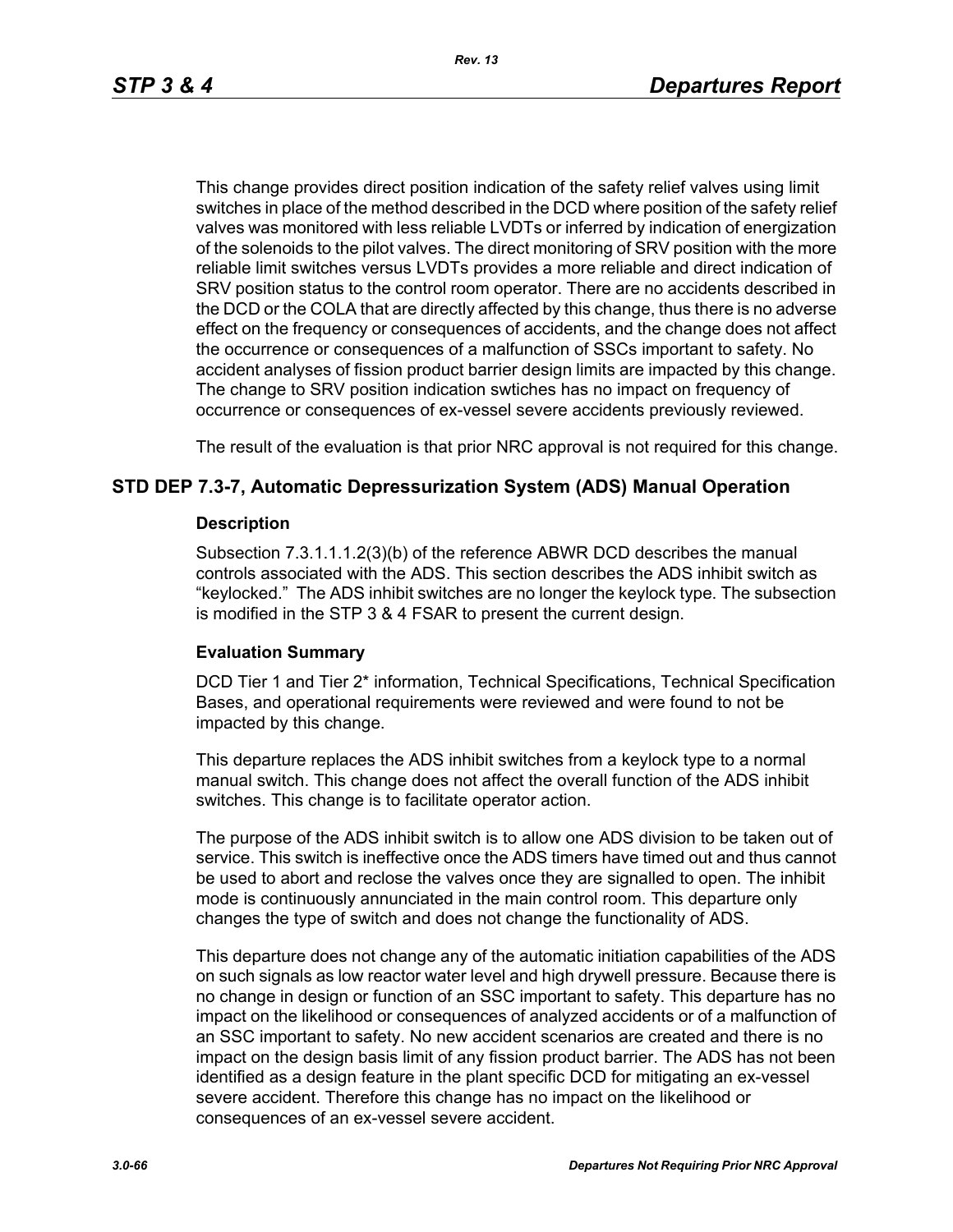Based on the results of this evaluation, prior NRC approval of this change is not required.

### **STD DEP 7.3-9, Shutdown Cooling Operation**

### **Description**

Subsection 7.3.1.1.1.4 (3) (e) of the STP 3 & 4 FSAR clarifies the reference ABWR DCD description of the RHR Shutdown Cooling Mode valve alignment after a Low Pressure Flooder (LPFL) actuation signal. In the shutdown cooling mode of operation, the RHR System removes decay heat from the reactor core to achieve and maintain a cold shutdown condition. In this mode, each division takes suction from the RPV via its dedicated suction line, pumps the water through its respective heat exchanger tubes, and returns the cooled water to the RPV. Each shutdown cooling suction valve automatically closes if reactor water level falls below Level 3. These valves will not open on high reactor pressure.

This clarification deletes reference to automatic closure of the RHR suction valves for the SCS mode on receipt of an LPFL initiation signal on Level 1. These valves are already automatically closed on a Level 3 signal. This departure further clarifies that the shutdown cooling isolation valves must be closed to permit suction from the Suppression Pool.

### **Evaluation Summary**

This departure has been evaluated pursuant to the requirements in 10 CFR 52, Appendix A, Section VIII.B.5. This departure does not change any Tier 1 or Tier 2<sup>\*</sup> information, the Technical Specifications, any underlying design or other operational requirements. This departure clarifies the correct alignment of RHR valves in the SCS mode upon receipt of an LPCF initiation signal and does not change any plant physical features, SSCs important to safety or fission product barriers. Any previously evaluated accident is not affected, and the possibility for an accident of a different type is not created. Also, it does not affect any method used for evaluation in establishing the design bases or in the safety analyses. This departure does not affect any feature for mitigation or an ex-vessel severe accident. For the same reason, and because there is no effect on any event, operation or SSC function, the change does not create a different ex-vessel accident scenario. Therefore, this change has no adverse impact and does not require prior NRC approval.

# **STD DEP 7.3-10, ESF Logic and Control System (ELCS) Mode Automation Description**

Subsection 7.3.1.1.1.4(3i) of the reference ABWR DCD states that the operator may control the RHR pumps and injection valves manually after LPFL initiation by using RHR capabilities in other modes if the core is being cooled by other emergency core cooling systems. Subsection 7.3.1.1.1.4(3i) of STP 3 & 4 COLA replaces that statement with an expanded description of the Mode switches in the main control room. In order to support the displays and to reduce operator burden, RHR has specific mode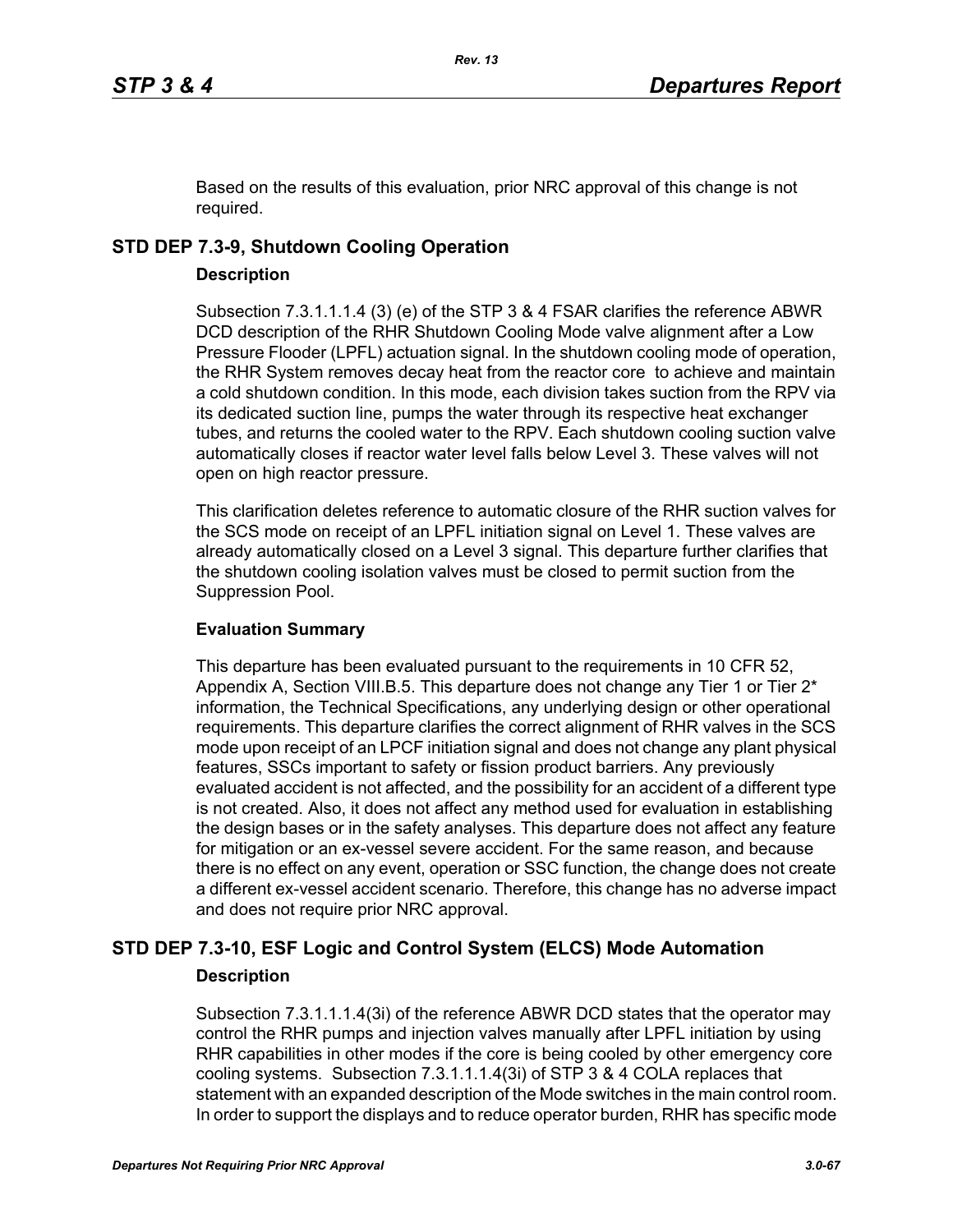operation capability. This eliminates the possibility of operator error and supports the display requirements. Mode-specific permissives are required for system alignment.

The change to Section 7.3.1.1.1.4 replaces the DCD text which states that the operator may control the RHR pumps and injection valves manually after LPFL initiation to use RHR capabilities in other modes if the core is being cooled by other emergency core cooling systems. The updated text expands this by describing the Mode switches in the main control room. These logic changes are reflected in a revision made to Figure 7.3-4, Sheets 10, 11, 13, 14, 19, 20 and 20a.

In addition, Section 7.3.1.1.1.4 (3) explains that logic power for the LPFL subsystem is from the ELCS power supply for the division involved. ELCS mode automatic logic changes are implemented for Figure 7.3-1, Sheets 5, 11, 13, 14 and 17 to assure that the HPCF "C" diverse hard-wired manual initiation function has priority over the normal automatic initiation logic for HPCF "C". This departure also modifies information in Figure 7.3-1, Sheets 2, 7-10, 15 and 16. These changes assure proper implementation of the diverse hard-wired HPCF "C" manual initiation capability described in Appendix 7C.5.

#### **Evaluation Summary**

This departure has been evaluated pursuant to the requirements in 10 CFR 52, Appendix A, Section VIII.B.5.

The Tier 1 and Tier 2\* DCD, Technical Specifications, Bases for Technical Specifications and operational requirements were reviewed and it was found that none of these documents are impacted by this change.

The change to Section 7.3.1.1.1.4 replaces the DCD text which states that the operator may control the RHR pumps and injection valves manually after LPFL initiation to use RHR capabilities in other modes if the core is being cooled by other emergency core cooling systems. The updated text expands this by describing the Mode switches in the main control room. In order to support the displays and to reduce operator burden, RHR has specific mode operation capability. These changes are also reflected in revisions made to Figure 7.3-4. These changes reduce the likelihood of operator error and support the display requirements. The logic changes to the ELCS are implemented to assure that the HPCF "C" diverse hard-wired manual initiation function has priority over the normal automatic initiation logic for HPCF "C". These changes assure proper implementation of the diverse hard-wired HPCF "C" manual initiation capability described in Appendix 7C.5.

These changes provide enhancements to reduce the likelihood of operator error, to support display requirements and to implement manual diversity as described in Appendix 7C.5. Consequently, these changes are favorable and have no adverse impact on the frequency or consequences of an accident or malfunction of an SSC important to safety. The changes do not create an accident of a different type than previously evaluated and do not adversely affect a fission product barrier limit. These changes also have no adverse effect on the likelihood or consequences of an exvessel severe accident.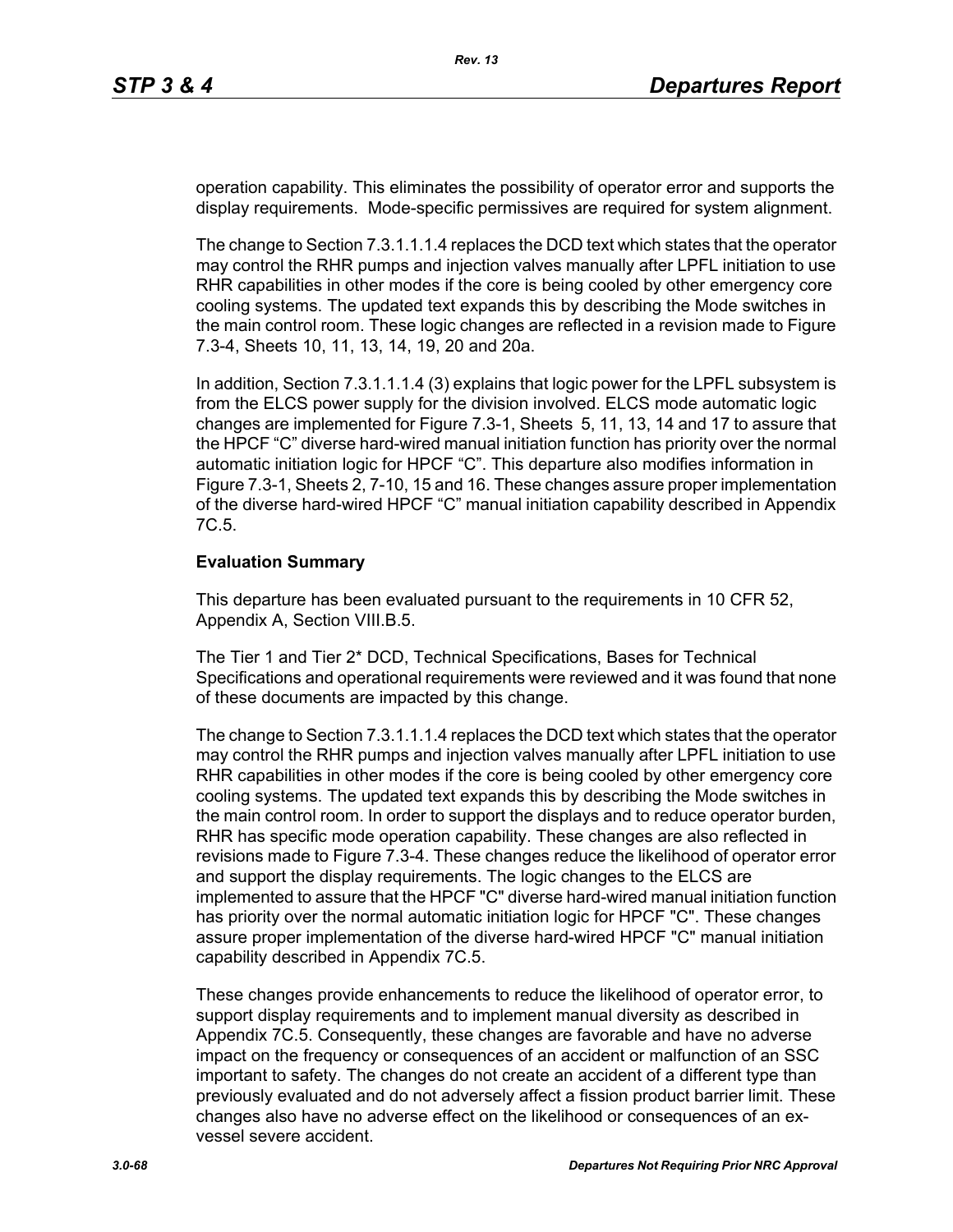Based on the results of this evaluation, prior NRC approval of this change is not required.

# **STD DEP 7.3-11, Leak Detection and Isolation System Valve Leakage Monitoring Description**

Reference ABWR DCD Subsection 7.3.1.1.2 (3)(l) provides a description of the leak detection instrumentation provided for valve stem leak-off lines of large bore reactor coolant pressure boundary isolation valves. Originally, valve stem packing rings were mostly made of asbestos material, which was prone to shrinkage during service. The shrinkage could cause voids in the packing chamber, which leads to leakage. To counter frequent leaks, two sets of packing rings were provided with a leak-off line from the chamber between the packing rings. The leak-off was then routed to a collection sump, where leakage was identified in accordance with pressure boundary leakage requirements. While providing relief from leakage requirements, this arrangement did not resolve the issue of stem leakage.

To resolve the stem leakage issue, valves were specified in the FSAR to use one set of expanded graphite packing to seal the valve stem penetration. Expanded graphite has shown superior sealing properties, is less likely to induce corrosion and damage to the valve stem due to trace material, retain their form longer and avoid the formation of voids that could lead to leakage. Due to the valve packing changes, during the design evolution of the ABWR, the valve stem leak-off lines have been eliminated. The valve gland leak-off lines have been eliminated for the valves and the described instrumentation is no longer applicable. The large remote power operated valves, located in the Drywell for Main Steam, Reactor Water Clean Up, Reactor Core Isolation Cooling and Residual Heat Removal Systems are affected by this change. A similar discussion is provided in STP 3 & 4 FSAR Subsection 5.2.5. The deletion of this section ensures the discussion of the Leakage Detection Instrumentation is consistent with the current design.

### **Evaluation Summary**

This departure to eliminate the RCS isolation valve stem/gland leakage monitoring system has been evaluated pursuant to the requirements in 10 CFR 52, Appendix A, Section VIII.B.5. This change is removal of the RCS isolation valve leak-off lines piping arrangement and the instrumentation for valve stem leakage monitoring.

This departure does not change any Tier 1, Tier 2<sup>\*</sup> information, the Technical Specifications, bases for technical Specifications, any underlying design or other operational requirements.

The improvements in valve packing have changed the way pressure boundary leakage from valves is assessed. The packing improvements have reduced valve stem leakage and result in a more reliable configuration. With the reduced stem leakage, and more reliable configuration, a leakage detection system is no longer needed. This conclusion results in the removal of the piping arrangement and the instrumentation for direct monitoring of valve stem leakage detection.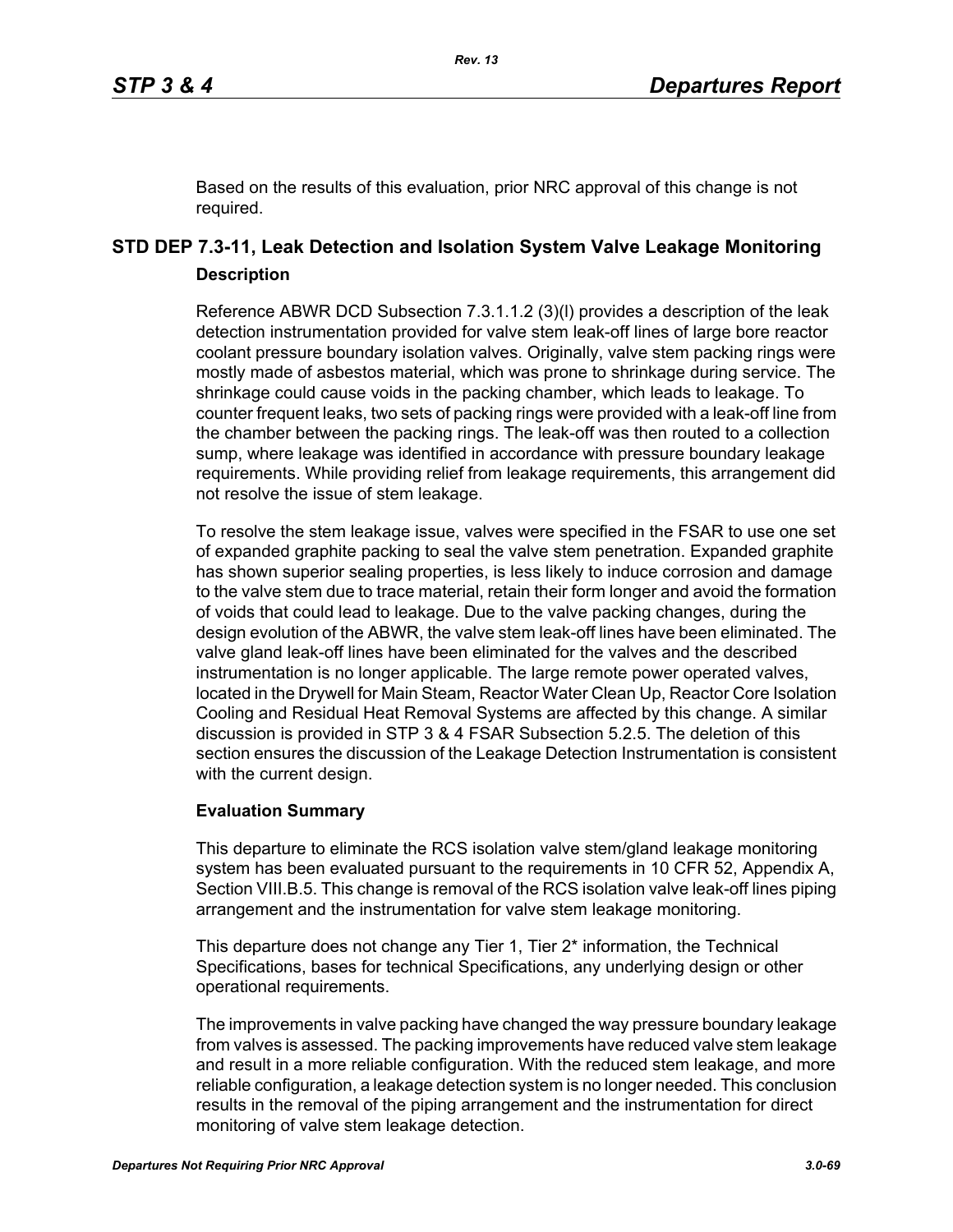It does not change any functional or safety requirements to monitor and assess valve leakage. Existing systems for detection of unidentified leakage (e.g. drywell floor drain sump monitoring) as described in Subsection 5.2.5.2.1 of the STP 3 & 4 COLA are capable of monitoring and alarming any leakage from these valves, including valve stem leakage.

Since this change does not affect any plant SSC except for removing the valve leakoff piping and associated monitoring instrumentation, there is no effect on any accident previously evaluated in the DCD. Furthermore, it does not change any plant physical features, SSCs important to safety or fission product barriers. Any previously evaluated accident is not affected, and the possibility for an accident of a different type is not created. Also, it does not affect any method used for evaluation in establishing the design bases or in the safety analyses. This departure does not affect any feature for mitigation of an ex-vessel severe accident. For the same reason, and because there is no effect on any event, operation or SSC function, the change does not create a different ex-vessel accident scenario.

Therefore, this change has no adverse impact and does not require prior NRC approval.

### **STD DEP 7.3-13, Containment Spray Logic**

#### **Description**

The reference ABWR DCD states that if Containment Spray has been initiated, then the system automatically realigns to the LPFL Mode if Reactor Vessel Water Level falls below Level 1. This departure changes STP 3 & 4 FSAR Subsections 7.3.1.1.3 (3) (a), (b), and (c), and 7.3.2.3.2(1) and (4) to; 1) emphasize that the LPFL mode has precedence over containment Spray when below Level 1, 2) clarify the method by which the Drywell and Wetwell sprays can be initiated, and 3) clarify the interlocks associated with this mode of RHR operation. Figure 7.3-4 sheets 4, 6, 10, 11, 13 & 20 are revised to reflect logic changes for removal of the manual override logic for the wetwell spray valves and suppression pool return valves. The annunciator status lights for these functions are removed from the table of status lights and annunciators.

### **Evaluation Summary**

This departure clarifies the operation of the Containment Spray System, removes the manual override logic, and provides a more complete description of the operation of this mode of RHR. This departure has been evaluated in accordance with the requirements in 10 CFR 52, Appendix A, Section VIII.B.5. The containment spray system is discussed in Tier 1 and Chapter 15. Those sections have been reviewed and the departure has no adverse effect on them. The design change to remove the manual override logic is made to reflect that the spray system will continue to operate until manually terminated by the operator, or will automatically terminate and realign to the LPFL injection mode on receipt of a RPV Water Level 1 since core cooling has priority. There is no adverse effect on any SSC important to safety or fission product barrier. There is no increase in the frequency of accidents and no increase in the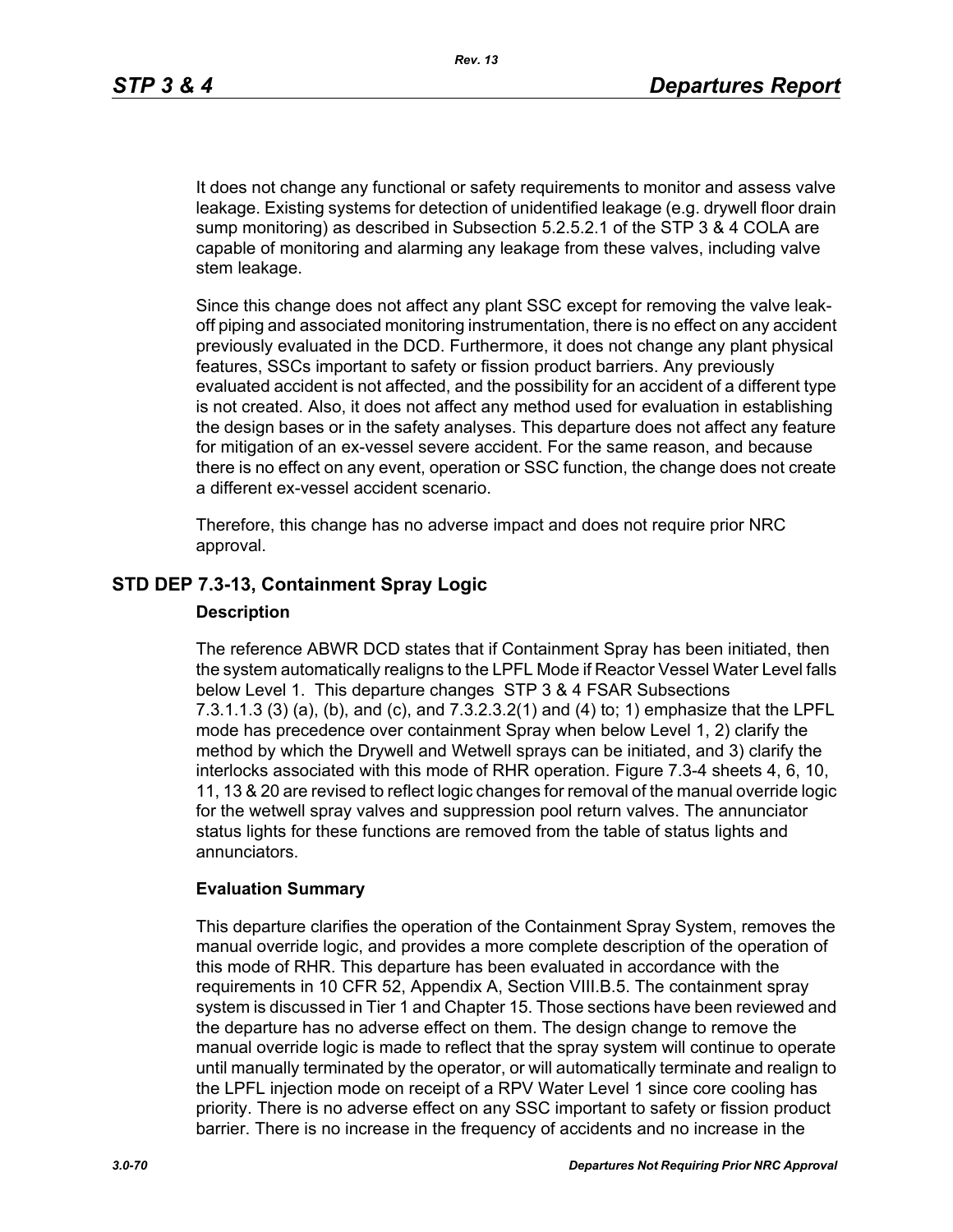likelihood of a malfunction of an SSC important to safety. Any previously evaluated accident is not affected and the possibility for an accident of a different type is not created. Also, it does not affect any method used for evaluation in establishing the design bases or in the safety analyses. This departure does not affect any feature for mitigation to an ex-vessel severe accident. For the same reason, and because there is no effect on any event, operation or SSC function, the change does not create a different ex-vessel accident scenario. Therefore, this change has no adverse impact and does not require prior NRC approval.

### **STD DEP 7.3-14, Residual Heat Removal Suppression Pool Cooling Logic Description**

Subsection 7.3.1.1.4 (3) (b) of the reference ABWR DCD describes the logic and sequencing of the RHR Suppression Pool Cooling Mode. The FSAR includes the following departures:

- Item (ii) has been corrected to show that valves in other RHR modes are automatically repositioned to align to the SPC mode.
- A description of the Suppression Pool Cooling Mode Switch has been added to Item (iv) to provide a more complete understanding of the initiation of this mode.
- Item (v) of this subsection has been augmented to state the SPC mode continues to operate until the operator closes the discharge valves. This operation is facilitated by the activation of another permitted mode of operation. This information has been added to ensure a complete understanding of the termination of this mode.
- Item (vi) has been added to this section to clarify that this mode only operates automatically when entered from the RHR Standby Mode.
- **Figure 7.3-4 has been revised to change the SPC manual initiation switch from an** "On/Off" to an "Arm/Disarm" type.

### **Evaluation Summary**

 This departure has been evaluated pursuant to the requirements in 10 CFR 52, Appendix A, Section VIII.B.5. This change has no impact on Tier 1, Tier 2\*, technical specifications, basis for technical specifications and operational requirements. The logic and sequencing of the automatic and manual actions required to initiate and terminate the operation of the suppression pool cooling mode of the RHR system are correctly defined in ABWR DCD Tier 2 subsection 5.4.7.1.1.5. The changes to Section 7.3.1.1.4 provide a more complete description of the SPC mode automatic and manual operations and makes them consistent with the description in Section 5.4.7.1.1.5. The design change to an Arm and Initiate switch provides added assurance that the operator will not inadvertently switch to the SPC mode from the LPFL mode while performing the critical operation of maintaining water level in the RPV. This change does not impact the automatic initiation of the SPC mode on high SP temperature.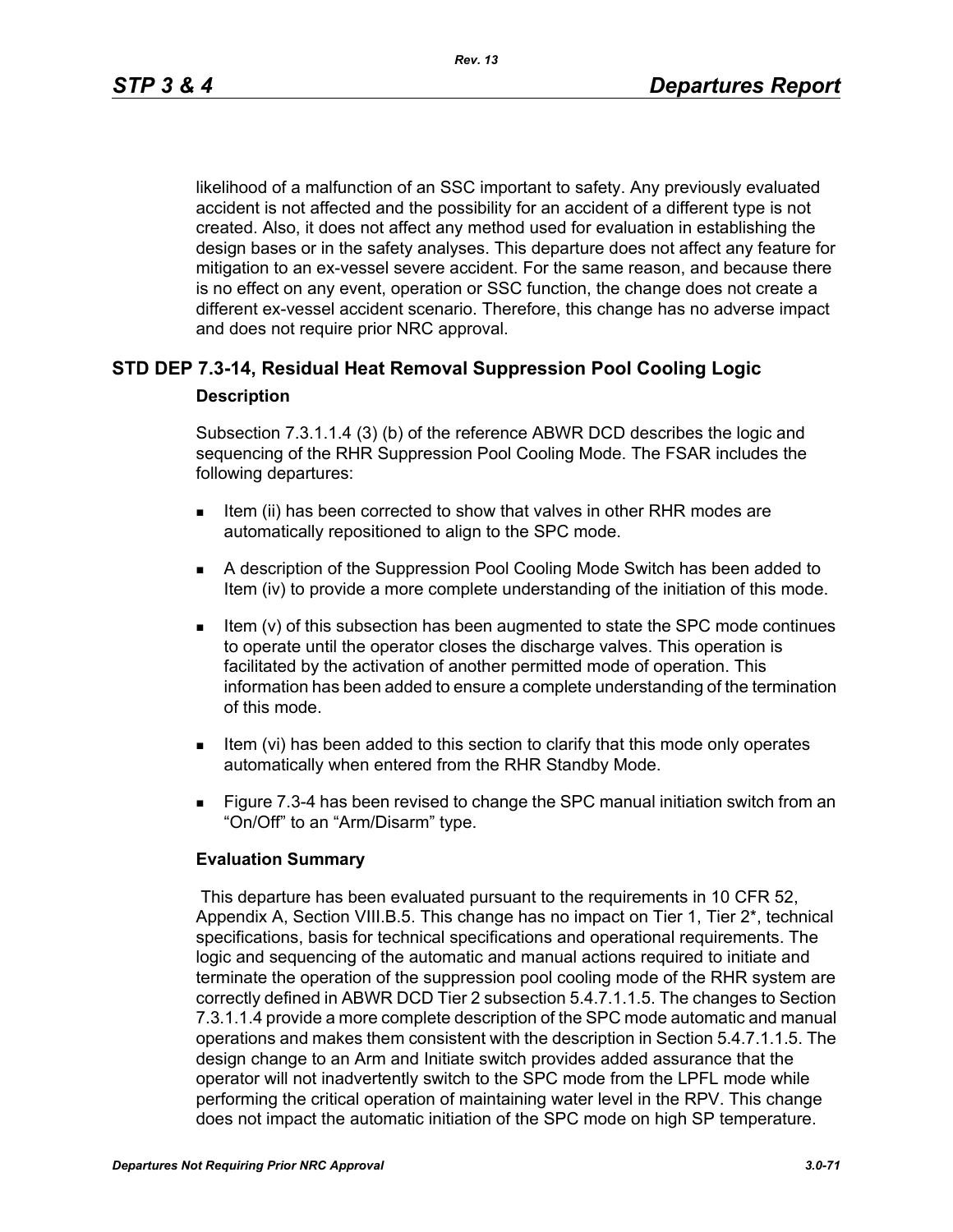Consequently, this change will not impact the frequency or consequences of accidents or malfunction of an SSC important to safety. There is no impact on any fission product barrier, nor is there any impact on the likelihood or consequences of an ex-vessel severe accident.

Consequently, prior NRC approval of this change is not required.

### **STD DEP 7.3-15, Reactor Service Water Logic Interfaces**

### **Description**

Subsection 7.3.1.1.7(3i) of the reference ABWR DCD provides information about the safety interfaces for the Reactor Cooling Water controls. This description is modified in the FSAR Subsection as follows:

- The original information stated that only Division I and II provided flow signals to the Main Control Rooms. The current design provides flow signals for all three divisions (Div. I, II, and III) of RCW.
- This section also discusses the "RCW Hx A or D" differential pressure instrumentation. This equipment is actually the strainers on the discharge side of the two RSW pumps in each division. Therefore, the nomenclature of this equipment is changed to "RSW A or D strainer."

### **Evaluation Summary**

This departure has been evaluated pursuant to the requirements in 10 CFR 52, Appendix A, Section VIII.B.5.

The Tier 1 and Tier 2\* DCD, technical specifications, basis for technical specifications and operational requirements were reviewed and were found to not be impacted by this change.

The first bullet item in the departure description is an improvement as it provides the control room operator with additional and more complete information regarding RCW flow. The second bullet item changes the annunciator alarm on high differential pressure from the RCW heat exchangers to the RSW A or D strainers. It does not change any control room indications concerning these systems (e.g. flow rate, differential pressure, temperature) nor does it change any SSC important to safety. Because fouling of the strainers is more likely to restrict cooling flow in the RSW than fouling of the heat exchangers, providing differential pressure monitoring of the strainers will provide more effective monitoring of conditions that could impede flow in the RSW. Based on this discussion, this change will not have an adverse affect on the reliability of heat removal capability for the RCW/RSW. Consequently, there is no adverse impact on the likelihood or consequences of an accident or malfunction of an SSC important to safety previously evaluated. There are no new accident scenarios created as a result of this change nor is there any impact on a fission product barrier design basis limit. The likelihood or consequences of an ex-vessel severe accident are not impacted by this change.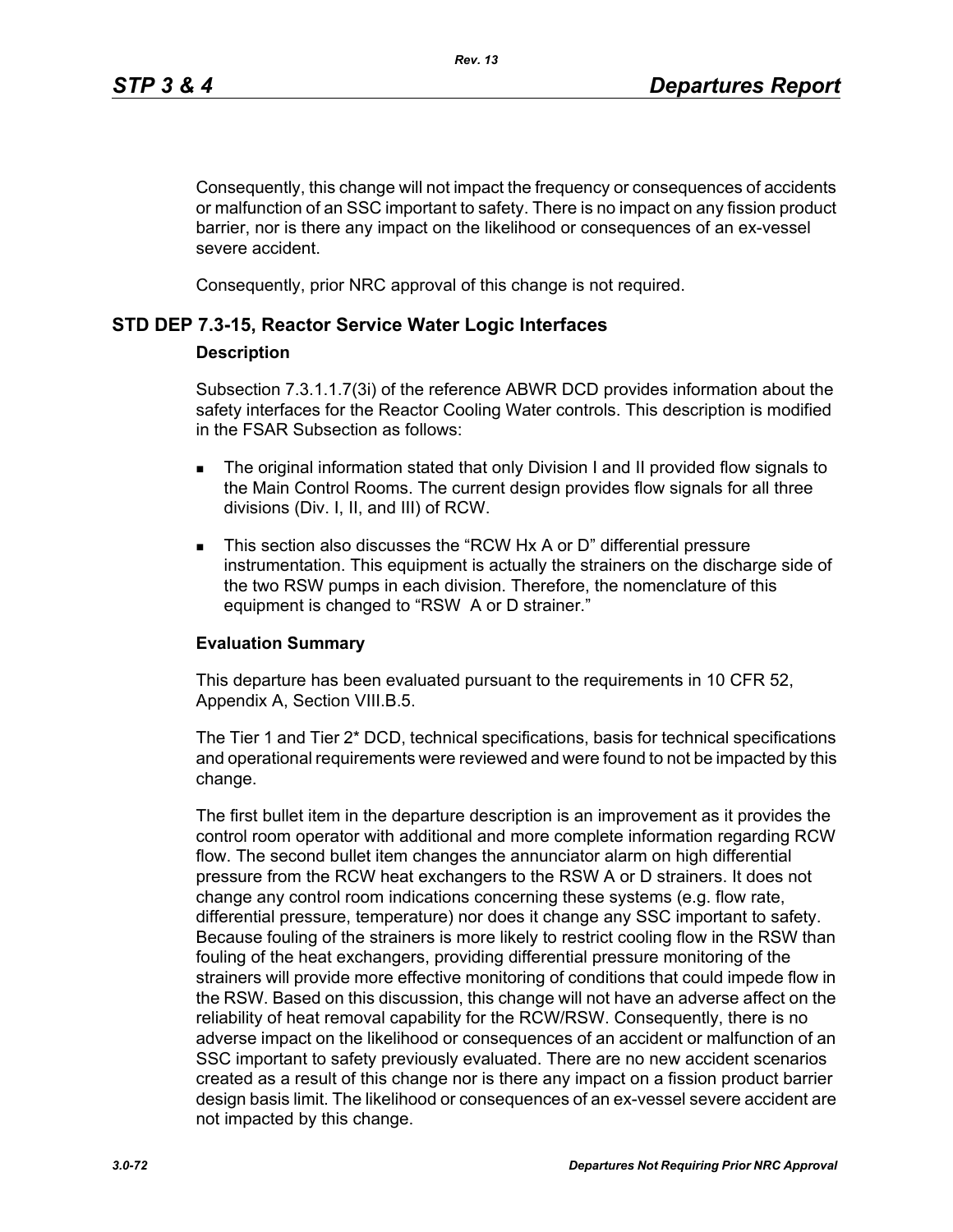Based on this evaluation, prior NRC approval of this change is not required.

# **STD DEP 7.3-16, Testing Safety Relief Valve Solenoid Valves**

## **Description**

Improved testing capabilities have been incorporated into the ABWR design compared with those described in of Subsection 7.3.1.1.1.2 (g) of the reference ABWR DCD. These improvements allow the testing of the safety/relief valve pilot solenoid valves to be performed at any pressure. Therefore, the restrictions that were discussed in the reference ABWR DCD are no longer applicable and have been removed.

## **Evaluation Summary**

This departure has been evaluated pursuant to the requirements in 10 CFR 52, Appendix A, Section VIII.B.5.

The Tier 1 and Tier 2\* DCD, Technical Specifications, Basis for Technical Specifications and operational requirements were reviewed and were found to not be impacted by this change.

Improved testing capabilities have been incorporated into the ABWR design described in Subsection 7.3.1.1.1.2 (g) of the reference ABWR DCD. These improvements allow the testing of the safety/relief valve pilot solenoid valves to be performed at any pressure instead of only when the reactor is not pressurized. By allowing testing at any pressure, flexibility for testing of these valves is enhanced. Consequently, this change has no adverse affect on the frequency or consequences of accidents or malfunction of an SSC important to safety. There is no adverse impact on any fission product barrier design basis limits, and there is no failure of an SSC leading to a different result than previously analyzed. The ADS has not been identified as a design feature in the plant specific DCD for mitigating an ex-vessel severe accident. Consequently, this change has no impact on ex-vessel severe accident likelihood or consequences.

As a result of this evaluation, prior NRC review of this change is not required.

# **STD DEP 7.4-1, Alternate Rod Insertion (ARI) Function Description**

### **Description**

This departure revises Subsections 7.1.1, 7.1.2, 7.4.1 and 7.4.2 of the STP 3 & 4 FSAR . The original description in the reference ABWR DCD described the implementation of the ARI function for the following features. The revised STP 3 & 4 FSAR wording clarifies the descriptions of these features. It specifies the:

- ARI function is a diverse method for inserting control rods by either hydraulic insertion or Fine Motion Control Rod Drive (FMCRD) motor run-in by providing a more complete discussion of the function.
- **Low-level signals or high vessel pressure from the safety systems (i.e., SSLC-ESF)** and the RFC system for the ARI function are isolated. The interface of the isolated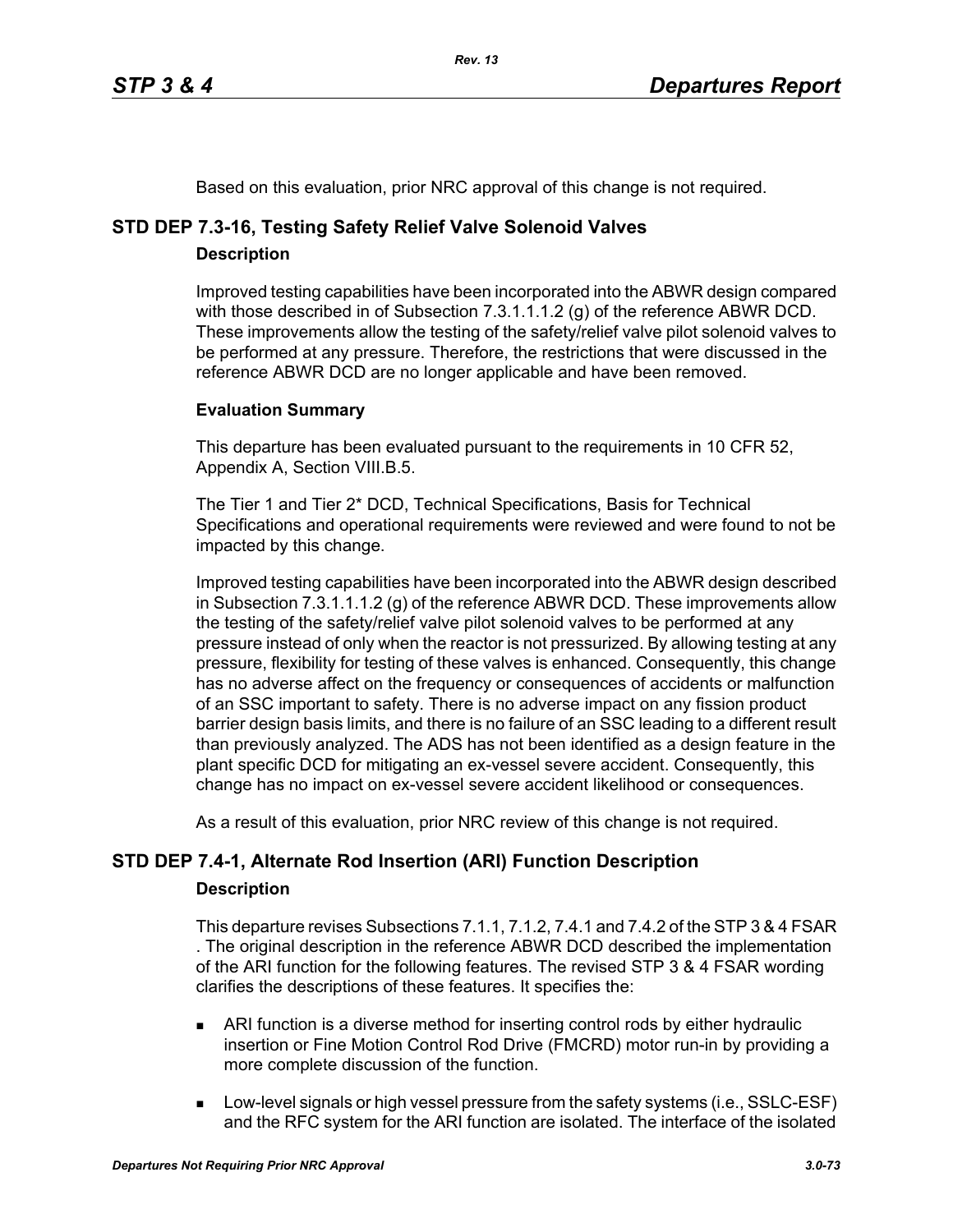signals from safety system to the non-safety RFC system ensures that no safety related functions are affected.

- Two dedicated switches on the Main Control Room Panel located near the RCIS dedicated operator interface to clarify the manual initiation capability.
- Complete scope of the key components related to the ARI function.

*Rev. 13*

This departure provides a clear and concise understanding of the ARI function, which is not required for safety, nor are its components considered Class 1E. This departure has been evaluated pursuant to the requirements in 10 CFR 52, Appendix A, Section VIII.B. $5$ .

## **Evaluation Summary**

The Tier 1 and Tier 2\*, technical specifications, basis for technical specifications and operational requirements were reviewed and were found to not be impacted by this change.

This departure does not change the design nor the functioning of the ARI. It's purpose is to provide additional details on the functioning of the instrumentation and controls for this nonsafety-related system. The ARI system is described in several sections of the DCD such as 7.1.1.4.1, 4.6.1.2.5.4 and 19.3. It is described as a nonsafety-related system which is separate and diverse from the RPS safety-related shutdown system, and initiated by low reactor water level or high vessel pressure signals or by manual means. This departure does not change these basic characteristics of the system but only adds further details on each of these items. Because there is no change in design or function of an SSC important to safety, this departure has no impact on the likelihood or consequences of analyzed accidents or of a malfunction of an SSC important to safety. No new accident scenarios are created and there is no impact on the design basis limit of any fission product barrier. The ARI has not been identified as a design feature in the DCD for mitigating an ex-vessel severe accident, and therefore this change has no impact on the likelihood or consequences of and ex-vessel severe accident.

Based on the results of this evaluation, prior NRC approval of this change is not required.

# **STD DEP 7.4-2, Residual Heat Removal (RHR) Alarm**

### **Description**

Subsection 7.4.2.3.1 of the reference ABWR DCD provides functional requirements for the reactor shutdown cooling mode of the RHR system. Item (3) of this section provides a list of alarms that apply to all modes of the RHR System. As a result of detailed design evolution, the STP 3 & 4 FSAR replaces the alarm for "RHR Logic Power Failure" with the more general alarm "ELCS Out of Service." The FSAR also clarifies that the only time the "Manual Initiation Armed" alarm is activated is when the RHR system is in the Low Pressure Flooder (LPFL) Mode of operation.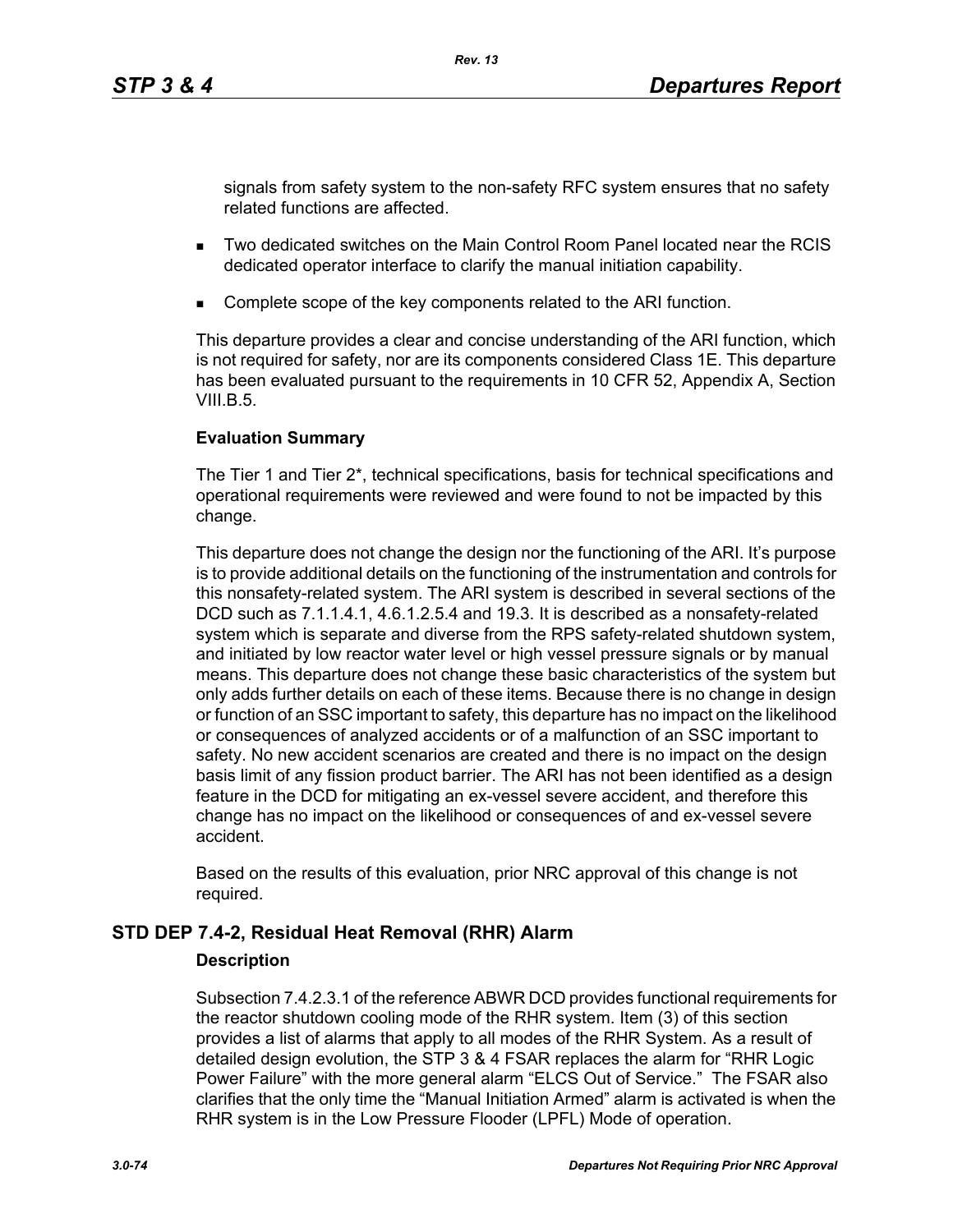### **Evaluation Summary**

This departure has been evaluated pursuant to the requirements in 10 CFR 52, Appendix A, Section VIII.B.5.

The Tier 1 and Tier 2\* DCD, Technical Specifications, Bases for Techical Specifications and operational requirements were reviewed and were found to not be impacted by this change.

The replacement of the alarm for "RHR Logic Power Failure" with the alarm "ELCS Out of Service" reflects the STP 3 & 4 logic design whereby the logic for all of the ECCS (e.g. HPCF, ADS, LDS, RHR systems) is controlled and powered by the ELCS. Because the ELCS powers the logic for the RHR system, the "ELCS Out of Service" alarm description provides the control room operator with the same information as for the previous alarm description and therefore would have no effect on the information available to the operator to take actions following any accident or malfunction of an SSC.

The second change is a clarification as only the LPFL mode of the RHR system has an arming feature. Typically, when a switch is "armed" an alarm is activated alerting the operator that they are about to operate a system.

These changes do not impact any SCC design or function. The likelihood and the consequences of an accident or malfunction of an SSC important to safety are not impacted. There is no impact on a design basis limit for a fission product barrier nor is there any change to a method of analysis previously approved. There is no impact on the probability or consequences of an ex-vessel severe accident.

Based on the evaluation, prior NRC approval of this change is not required.

### **STD DEP 7.6-1, Oscillation Power Range Monitor (OPRM) Logic**

#### **Description**

Subsection 7.6.1.1.2.2 of the STP 3 & 4 FSAR has been changed and clarified to now state

- **DPRM trip logic and input to RPS is performed separately from the APRM trip logic** in RPS
- The OPRM function has its own inoperative trip when the channel has less than the required minimum operable cells, or there is an OPRM self-test fault, the OPRM instrument watchdog timer has timed out, or if there is a loss of power to the OPRM.
- The trip signals from each division of APRM and OPRM are provided separately to the RPS, where the RPS performs two-out-of-four voting.
- The period tolerance factor ( $t_{\text{error}}$ ) is limited between 0.100 and 0.300 seconds and the time constant of the averaging flux filter is set at 0.95 seconds.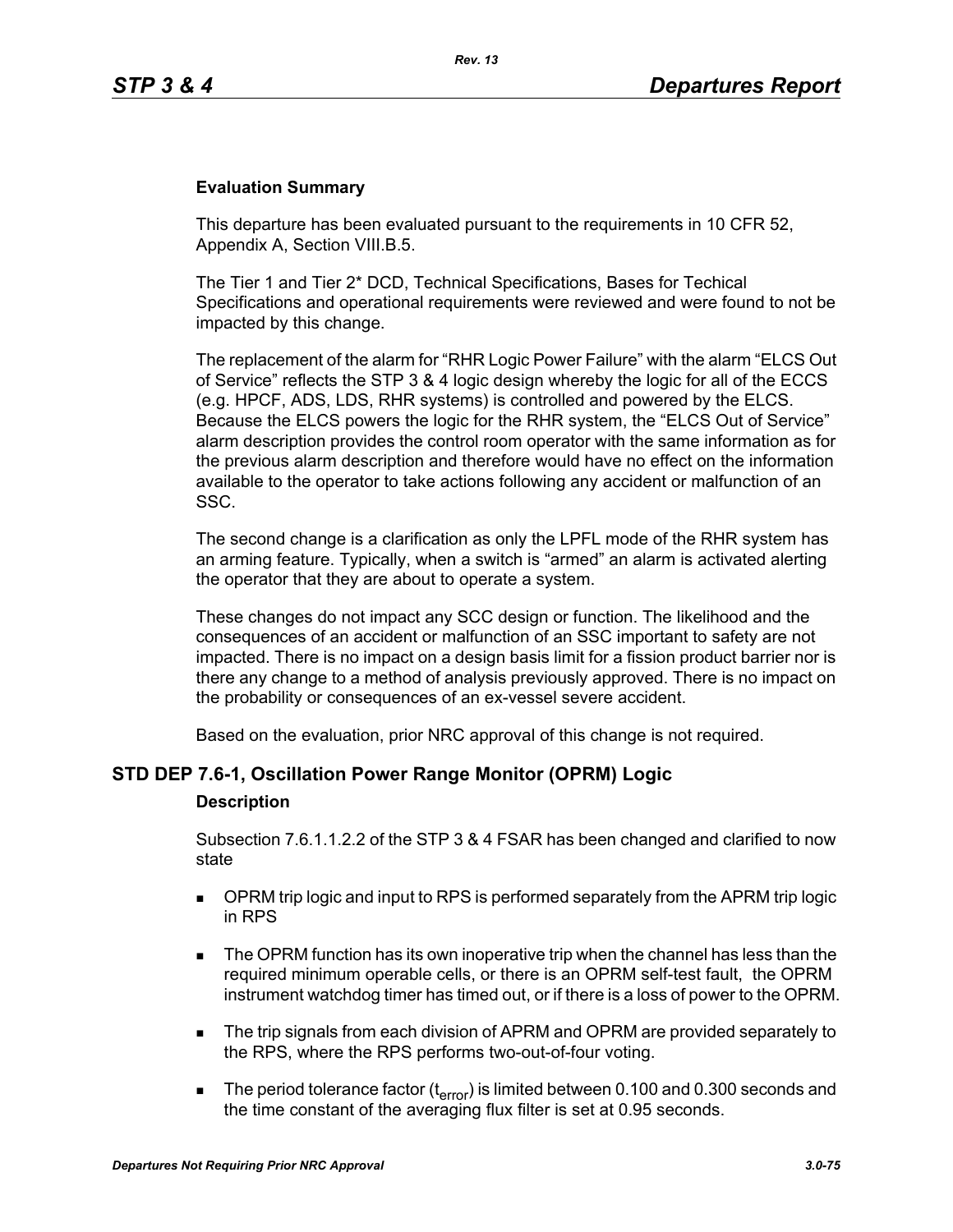Consistent with the changes above, Subsections 7.6.2.1.1 and 7.6.2.1.2 are also revised to reflect that the the OPRM is independent from the APRM.

At the Tier 1 level of design requirements, there is a brief presentation of the Neutron Monitoring System, which combines the system nomenclature and terminology with the safety and non-safety functions that are to be performed. Such presentation does not prevent implementation of robust separation of the functions to achieve enhanced reliability, fault tolerance, self-testing flexibility, and repairability of the different functions. The following information identifies the pertinent Tier 1 and Tier 2 information, which is interpreted to allow a robust design of the OPRM logic function separate from the APRM logic function, including separate trip inputs to RPS.

DCD Tier 1, Subsection 2.2.5, Neutron Monitoring System, states that the Oscillation Power Range Monitor (OPRM) is part of the APRM. Additionally, DCD Tier 1, Figure 2.2.5, Neutron Monitoring System, represents a NMS division configuration showing LPRM/APRM (includes OPRM) as an I/O function. DCD Tier 1, Table 2.2.5, Neutron Monitoring System ITAAC, item 2, states the design commitment as the OPRM protection provides trip output to the RPS. Item 6 states the design commitment as the APRM can generate high neutron flux trip, a STP trip signal, a rapid core flow decrease trip signal, or a core power oscillation trip signal. This is shown on COLA Tier 2, Figure 7.6-2, sheet 9.

In addition, the DCD Tech Specs 3.3.1.1 discuss the APRM and OPRM independently. Also, COL Item 7.2 implements the BWROG stability option III as evaluated by the NRC in NUREG-1503, Final Safety Evaluation Report Related to the Certification of the ABWR (FSER).

The revised COLA Tier 2 Figure 7.6-2, Neutron Monitoring System IBD, sheet 9b, shows that the OPRM logic is independent of the ARPM logic, but designated as part of the APRM channels. Revised Figure 7.6-2, sheet 27, also shows that the ARPM bypass also bypasses OPRM.

Consistent with the information above, Subsections 7.6.2.1.1 and 7.6.2.1.2 are also revised to clarify the independence of the OPRM logic from the APRM logic, and that the departure is consistent with Tier 1 information.

#### **Evaluation Summary**

As described above, this design change to separate the OPRM trip logic and input to RPS from the APRM trip logic in RPS is an upgrade expected to reduce the likelihood of reactor scrams from separate failures of an OPRM and an APRM channel without affecting performance of their separate safety functions. With this logic design, a trip in one APRM channel and in one OPRM channel does not result in a reactor scram. Any two OPRM channels that sense an abnormal condition will result in a reactor scram through the RPS. The BWR Owner's Group has endorsed this separate OPRM and APRM logic configuration and there has been initial favorable response from the NRC as exhibited in NUREG-1503 and COL Item 7.2. This logic configuration also is consistent with the trip logic design philosophy implemented in the remainder of the RPS.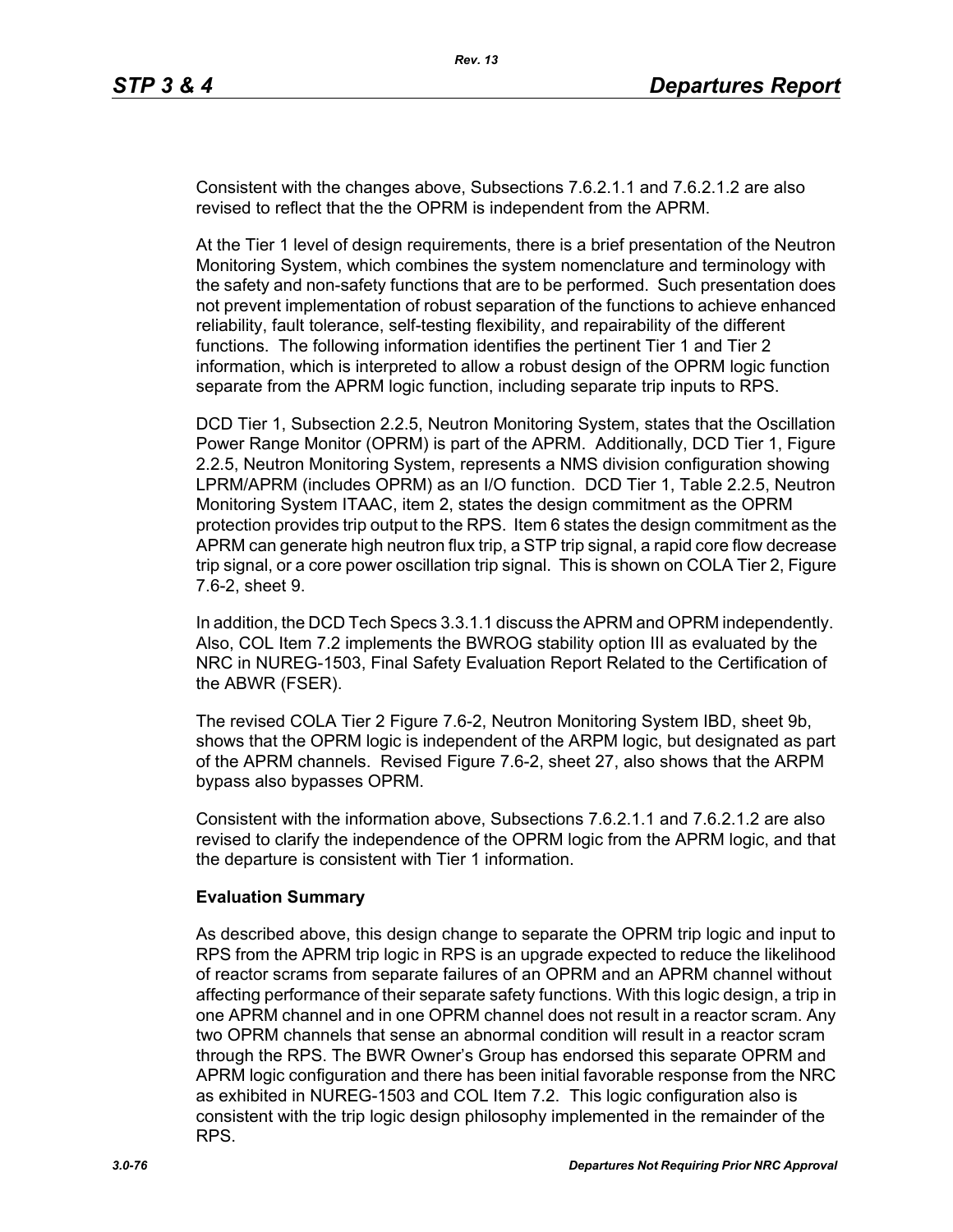This departure has been evaluated pursuant to the requirements in 10 CFR 52, Appendix A, Section VIII.B.5.

This departure does not change any Tier 1 or Tier 2\* information, the Technical Specifications or Bases, any underlying design or other operational requirements.The change to separate the OPRM and APRM trip logic still meets the intent of the information in Tier 1, Subsection 2.2.5. Furthermore, it does not change any other plant physical features, SSCs important to safety or fission product barriers. Any previously evaluated accident is not affected, and the possibility for an accident of a different type is not created, nor is the consequence of any accident increased. Also, it does not affect any method used for evaluation in establishing the design bases or in the safety analyses. This departure does not affect any feature for mitigation or the consequences of an ex-vessel severe accident. For the same reason, and because there is no effect on any event, operation or SSC function, the change does not create a different ex-vessel accident scenario. Therefore, this change has no adverse impact and does not require prior NRC approval.

### **STD DEP 7.6-2, SPTM Subsystem of Reactor Trip and Isolation System**

#### **Description**

The reference ABWR DCD description for the Suppression Pool Temperature Monitoring (SPTM) System in Subsection 7.6.1.7.1 has been clarified in the STP 3 & 4 FSAR to add that SPTM System is a subsystem of the Reactor Trip and Isolation System (RTIS).

#### **Evaluation Summary**

This departure has been evaluated in accordance with the requirements in 10 CFR 52, Appendix A, Section VIII.B.5. Thisdeparture is clerical in that it adds further clarification as the result of STD DEP T1 3.4-1. Part 3 of STD DEP T1 3.4-1 in part states, "to better define the functional design and implementation of the digital controls platforms, specific I&C system names were assigned to the ESF digital controls systems and the Reactor Protection System (RPS)." It further states, "The RPS functions are implemented in two separate I&C systems: the Reactor Trip & Isolation System (RTIS) and the Neutron Monitoring System (NMS)."

Tier 1 changes have been reviewed separately. The SPTM System is not impacted by adding this clarification. This proposed change has no impact on Tier 1, Tier  $2^*$ , Tech Specs, bases for Tech Specs or operational requirements.

No underlying design change is made and no SSC important to safety or fission product barrier is affected. There is no increase in the frequency of accidents and there is no increase in the likelihood of a malfunction of an SSC important to safety. Any previously evaluated accident is not affected and the possibility for an accident of a different type is not created. Also, it does affect any method used for evaluation in establishing the design bases or in the safety analyses. This departure does not affect any feature for mitigation of an ex-vessel severe accident. For the same reason, and because there is no effect on any event, operation or SSC function, the change does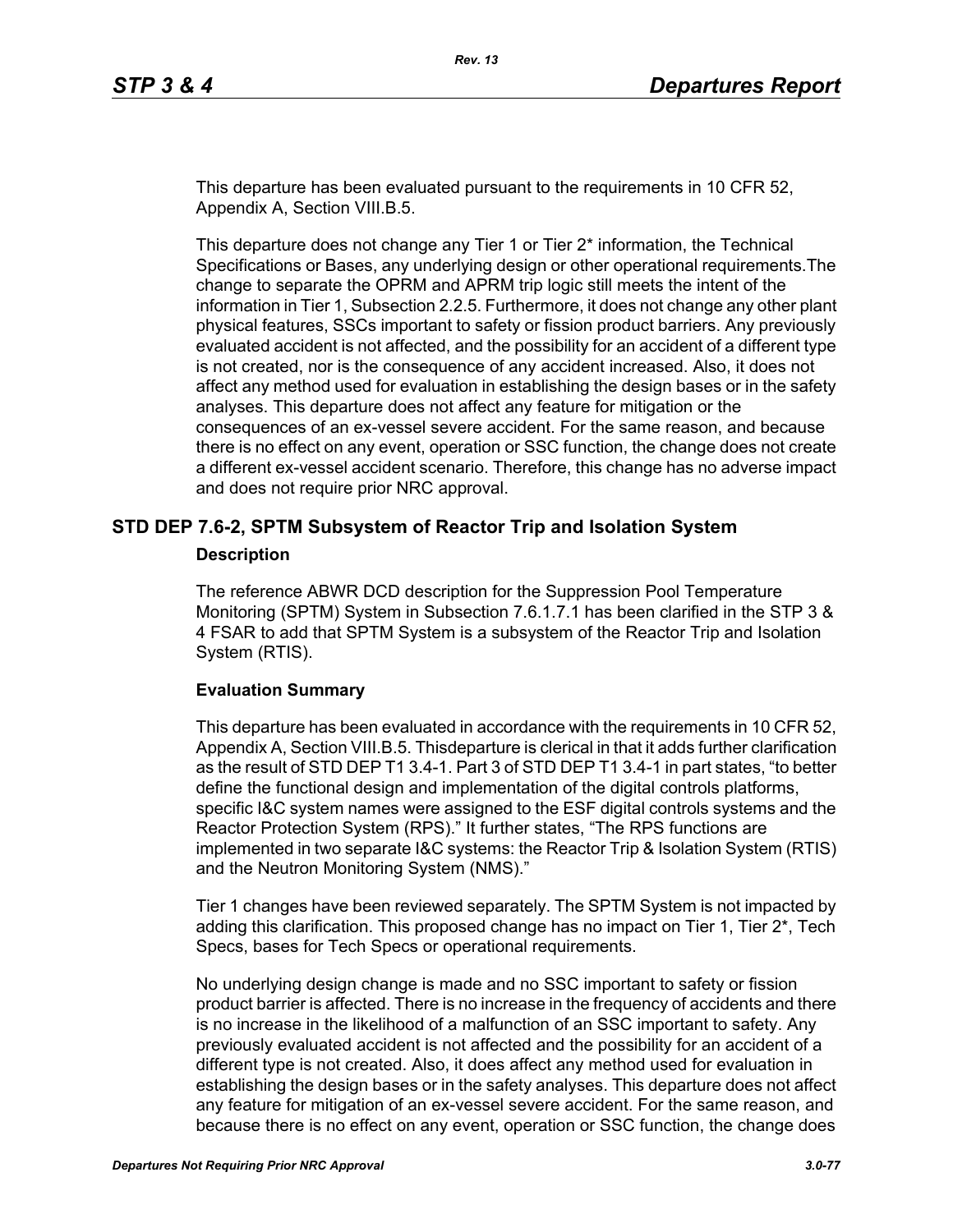not create a different ex-vessel accident scenario.Therefore, this change has no adverse impact and does not require prior NCR approval.

# **STD DEP 7.6-3, SPTM Sensor Arrangement**

### **Description**

The reference ABWR DCD description for the SPTM System in Section 7.6.1.7.3 is clarified in the FSAR to better illustrate the approximate temperature sensor locations in relation to the SRVs. The STP 3 & 4 FSAR rewording states that the SRV discharge line quenchers are in direct sight of two sets of SPTM system temperature sensors.

### **Evaluation Summary**

This departure has been evaluated pursuant to the requirements in 10 CFR 52, Appendix A, Section VIII.B.5.

The Tier 1 and Tier 2\* DCD, technical specifications, basis for technical specifications and operational requirements were reviewed and were found to not be impacted by this change.

This departure provides additional clarification and detail regarding the location of the temperature sensors in the suppression pool. The DCD indicates that the temperature sensors are in direct sight of the SRVs. The SRVs are located in the drywell and are mounted on the main steam piping whereas the suppression pool monitors are located in the suppression pool in the wetwell. The intent of this statement in the DCD was to note that the discharge from the SRVs is located in proximity to the suppression pool temperature monitors in order to provide an early and reliable indication of suppression pool temperature rise as a result of a transient or accident condition. Consequently, it has been clarified that the temperature monitor location is with respect to the SRV line quenchers at the discharge into the suppression pool. This is a clarifying change only and does not impact any SSC design or function. As a result, there is no impact on the likelihood or consequences of analyzed accidents or failure of an SSC important to safety. There is no impact on a fission product design basis limit nor are there any new accident scenarios created by this change, as it is only a clarifying change. The SPTM system has been identified as a design feature in the DCD for mitigating an ex-vessel severe accident. However, because this is a clarifying change only and does not impact the system design or function, there is no increase in the probability or consequences of an ex-vessel severe accident.

Based on this evaluation, prior NRC approval of this change is not required.

# **STD DEP 7.6-4, Range of Power Range Neutron Monitoring Operability Description**

The reference ABWR DCD description for the Power Range Neutron Monitors (PRNM) in Subsection 7.6.2.1.1 stated that the PRNM provide information for monitoring the average power level of the reactor core and for monitoring the local power level when the reactor power is in the power range (above approximately 15% power). The FSAR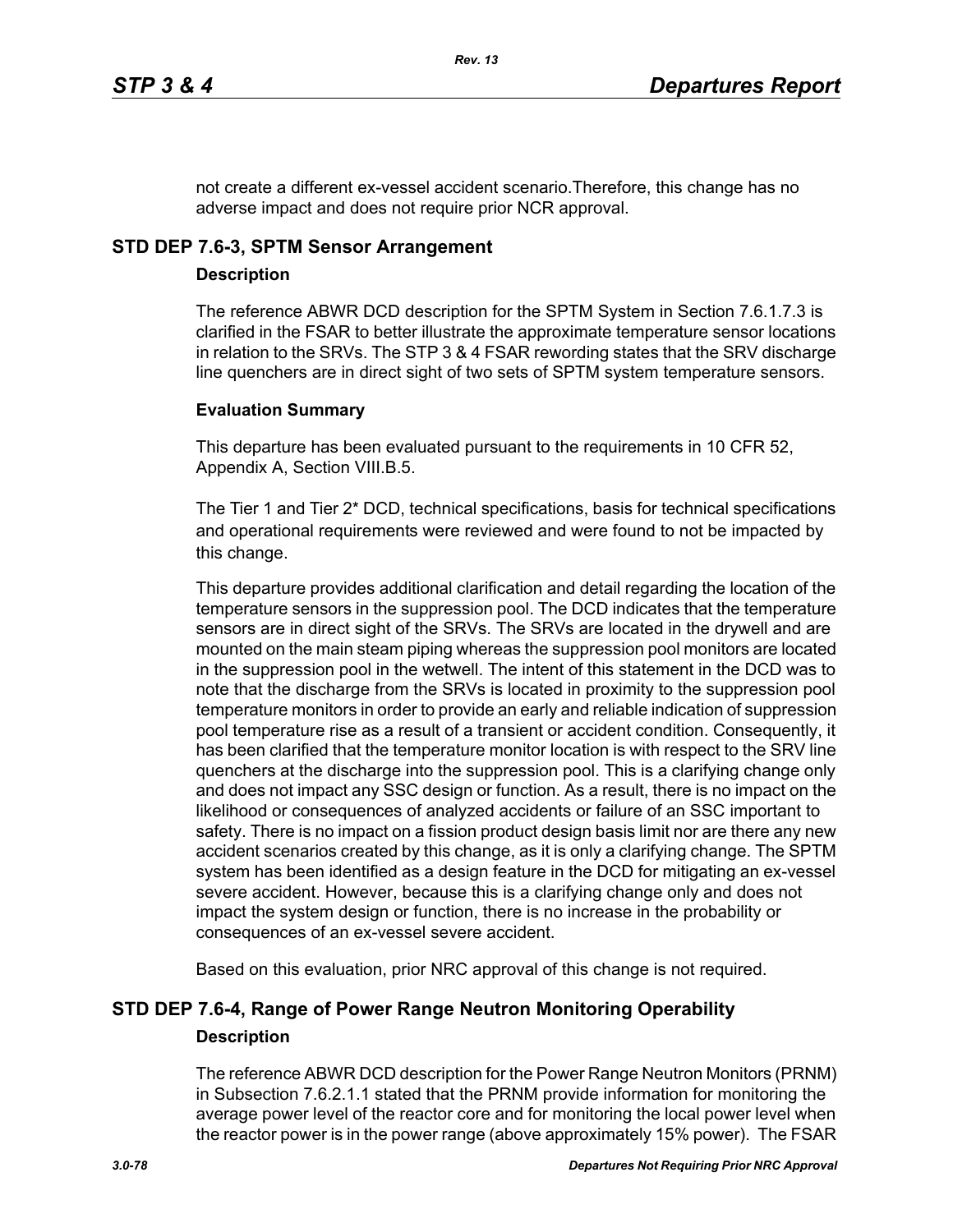clarifies the statement to indicate that the power range begins at approximately 5% power.

# **Evaluation Summary**

This departure has been evaluated pursuant to the requirements in 10 CFR 52, Appendix A, Section VIII.B.5. This departure does not change any Tier 1 or Tier  $2^*$ information, Technical Specifications, bases for Technical Specifications, any underlying design or other operational requirements. This change corrects the bottom of the power range for operation of the PRNM from 15% to its actual value of 5%. Consequently, this change is favorable and correctly reflects the actual design, which provides overlap with the SRNM for neutron flux monitoring in the range of 5%-15% power. Furthermore, it does not change any plant physical features, SSCs important to safety or fission product barriers. Any previously evaluated accident is not adversely affected, and the possibility for an accident of a different type is not created. Also, it does not affect any method used for evaluation in establishing the design bases or in the safety analyses. This departure does not adversely affect any feature for mitigation of an ex-vessel severe accident. For the same reason, and because there is no effect on any event, operation or SSC function, the change does not create a different exvessel accident scenario. Therefore, this change has no adverse impact and does not require prior NRC approval.

# **STD DEP 7.7-1, RPV Water Level Instrumentation**

### **Description**

Subsection 7.7.1.1 of the reference ABWR DCD implies that all instrument lines are flushed even when they do not need to be. A clarification indicates that only those instrument lines with a condensing chamber can have entrained non-condensible gasses. STP 3 & 4 FSAR Subsections 4.6.1.2, 7.7.1.1, 15B.2.3 and Figure 15B-1 now state that the concern of non-condensible gas build-up in the water column in the reactor vessel reference leg water level instrument lines, i.e. the reactor vessel instrument lines at the elevation near the main steam line nozzles, has been addressed by continually flushing these instrument lines with water supplied by the Control Rod Drive (CRD) System for those instrument lines with a condensing chamber.

The original design intent was to have flushing only apply to lines with condensing chambers which was not clear in the original DCD. Subsection 7.7.1.1 of the FSAR provides this clarification.

In addition, this departure also updates Section 4.6.1.2 and 15B.2.3 of the reference ABWR DCD to clarify that the Control Rod Drive Hydraulic System (CRDHS) supplies the purge flow for the NBS instrument lines.

### **Evaluation Summary**

This departure has been evaluated pursuant to the requirements in 10 CFR 52, Appendix A, Section VIII.B.5.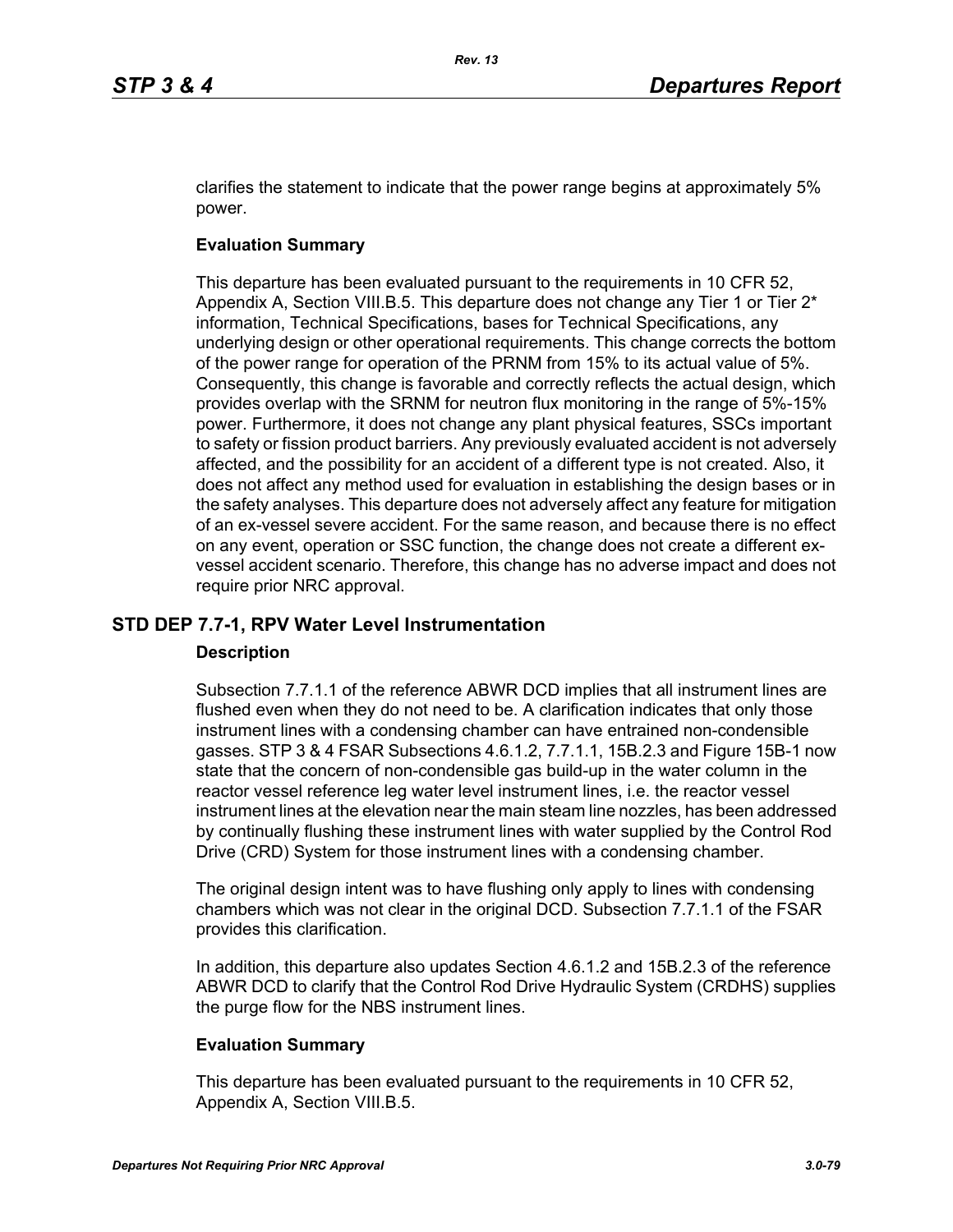This departure does not change any Tier 1, Tier 2<sup>\*</sup> information, the Technical Specifications or Bases, any underlying design or other operational requirements.

This departure clarifies that the source of water for purging of the instrument lines in the Nuclear Boiler System (NBS) is the CRD hydraulic system (CRDHS). It further clarifies that for the RPV level instruments, this purging is only performed on instrument lines with condensing chambers. The purpose of the instrument line purging is to eliminate any non-condensible gases which could lead to erroneous level indications. Because only those RPV level instruments with condensing chambers have the potential for buildup of non-condensible gases, this purging is only required for those lines. The function of the purging system for removal of non-condensible gases from instrument lines is unaffected by this change. This departure has no impact on any SSC system design intent or function and has no impact on the likelihood or consequences of analyzed accidents or malfunction of an SSC important to safety. Furthermore, it does not change any plant physical features, SSCs important to safety or fission product barriers. Any previously evaluated accident is not affected, and the possibility for an accident of a different type is not created. Also, it does not affect any method used for evaluation in establishing the design bases or in the safety analyses. This departure does not adversely affect any feature for mitigation of an ex-vessel severe accident. For the same reason, and because there is no effect on any event, operation or SSC function, the change does not create a different ex-vessel accident scenario.

Therefore, this change has no adverse impact and does not require prior NRC approval.

### **STD DEP 7.7-2, SRV Discharge Pipe Temperature Data Recording**

#### **Description**

There have been significant technological advances in data recording since the reference ABWR DCD was written. Subsections 7.3.1.1.1 and 7.7.1.1 of the FSAR now state that the discharge temperatures of all the safety/relief valves are shown on an historian function in the control room.

Recording SRV discharge temperature data is now performed in a more accurate manner and is easily retrievable. The recorded data rate meets all design criteria. The data recorded remains the same along with the parameters.

#### **Evaluation Summary**

This departure has been evaluated pursuant to the requirements in 10 CFR 52, Appendix A, Section VIII.B.5. This departure does not change any Tier 1 or Tier  $2^*$ information, the Technical Specifications, the bases for Technical Specifications, any other underlying design or other operational requirements.

SRV discharge pipe temperature data recording and alarm change is a design upgrade to replace the multipoint recorders with a historian function digital system. It does not adversely affect any functional or safety requirements for temperature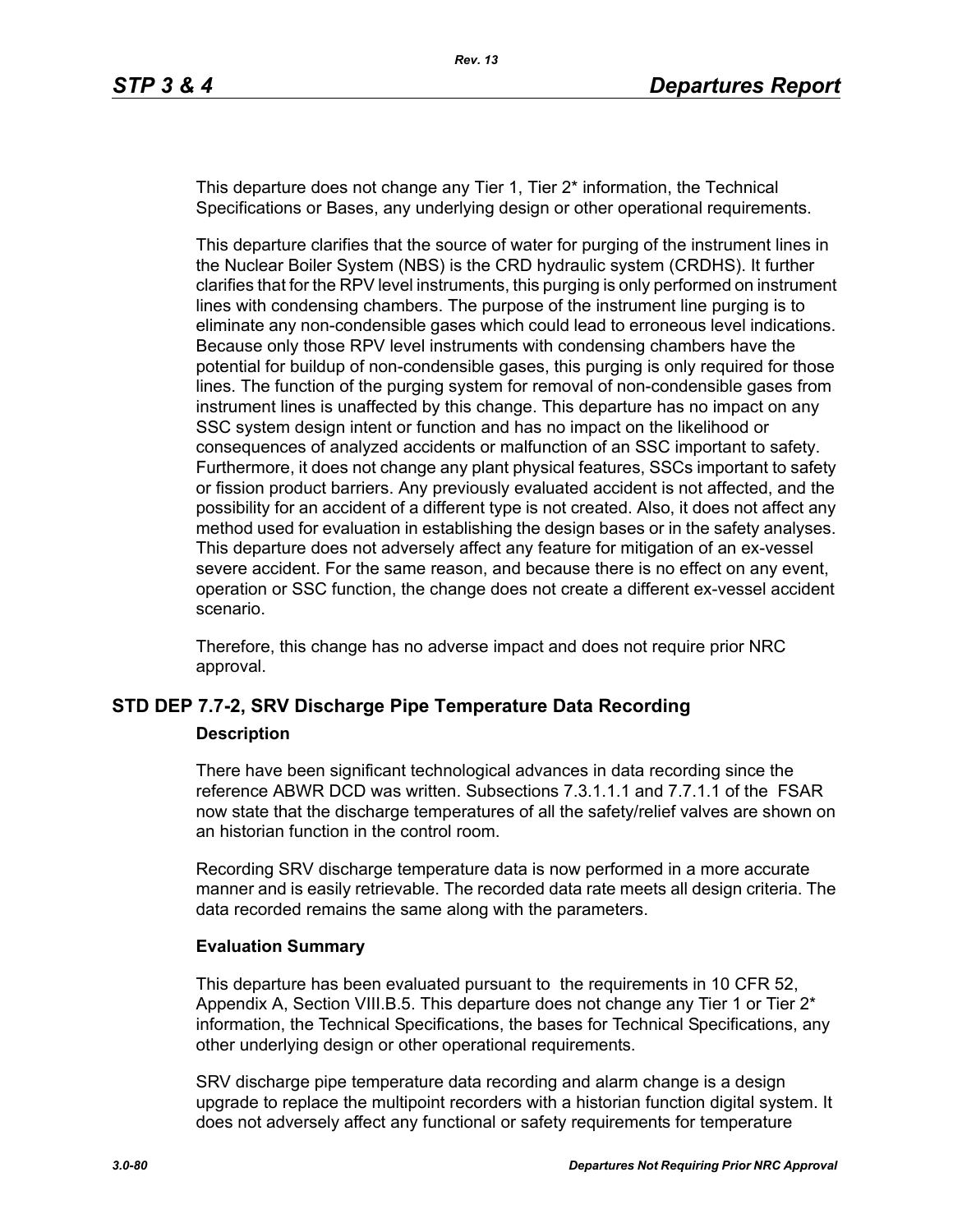monitoring, does not affect temperature detection or high temperature alarm setpoints, and the data recorded and parameters remain the same. Since this change does not affect any other plant SSCs, there is no effect on any accident previously evaluated in the DCD. Furthermore, it does not change any plant physical features other than that affected by this design change, SSCs important to safety or fission product barriers. Any previously evaluated accident is not affected, and the possibility for an accident of a different type is not created. Also, it does not affect any method used for evaluation in establishing the design bases or in the safety analyses. This departure does not affect any feature for mitigation of an ex-vessel severe accident. For the same reason, and because there is no effect on any event, operation or SSC function, the change does not create a different ex-vessel accident scenario.Therefore this change has no adverse impact and prior NRC approval is not required.

# **STD DEP 7.7-3, Feedwater Turbidity**

#### **Description**

The reference ABWR DCD Subsection 7.7.1 discusses the measurement of feedwater turbidity and signal transmission to the MCR, but turbidity is normally determined by sampling. There is no practical manner in which to perform this measurement. Because of this, and since measurement of turbidity is not considered to have any safety significance, it is being deleted.

#### **Evaluation Summary**

This departure to remove the feedwater turbidity monitoring subsystem has been evaluated pursuant to the requirements in 10 CFR 52, Appendix A, Section VIII.B.5. This departure does not change any Tier 1 or Tier 2\* information, the Technical Specifications and Bases, any underlying design or other operational requirements.

It does not change the functional or safety requirements of the feedwater or condensate systems. Filtering of corrosion products and other impurities from the feedwater system is accomplished by the condensate purification system and the reactor water cleanup system. The adequacy of performance of these systems is indicated by instruments such as conductivity monitors to assure adequate purity of water flowing to the reactor vessel. Any determination of turbidity for a system such as feedwater, if needed, could be performed through sampling techniques. Furthermore, this change does not impact any plant physical features, SSCs important to safety or fission product barriers. Any previously evaluated accident is not affected, and the possibility for an accident of a different type is not created. Also, it does not affect any method used for evaluation in establishing the design bases or in the safety analyses. This departure does not affect any feature for mitigation of an ex-vessel severe accident. For the same reason, and because there is no effect on any event, operation or SSC function, the change does not create a different ex-vessel accident scenario.

Therefore, this change has no adverse impact and does not require prior NRC approval.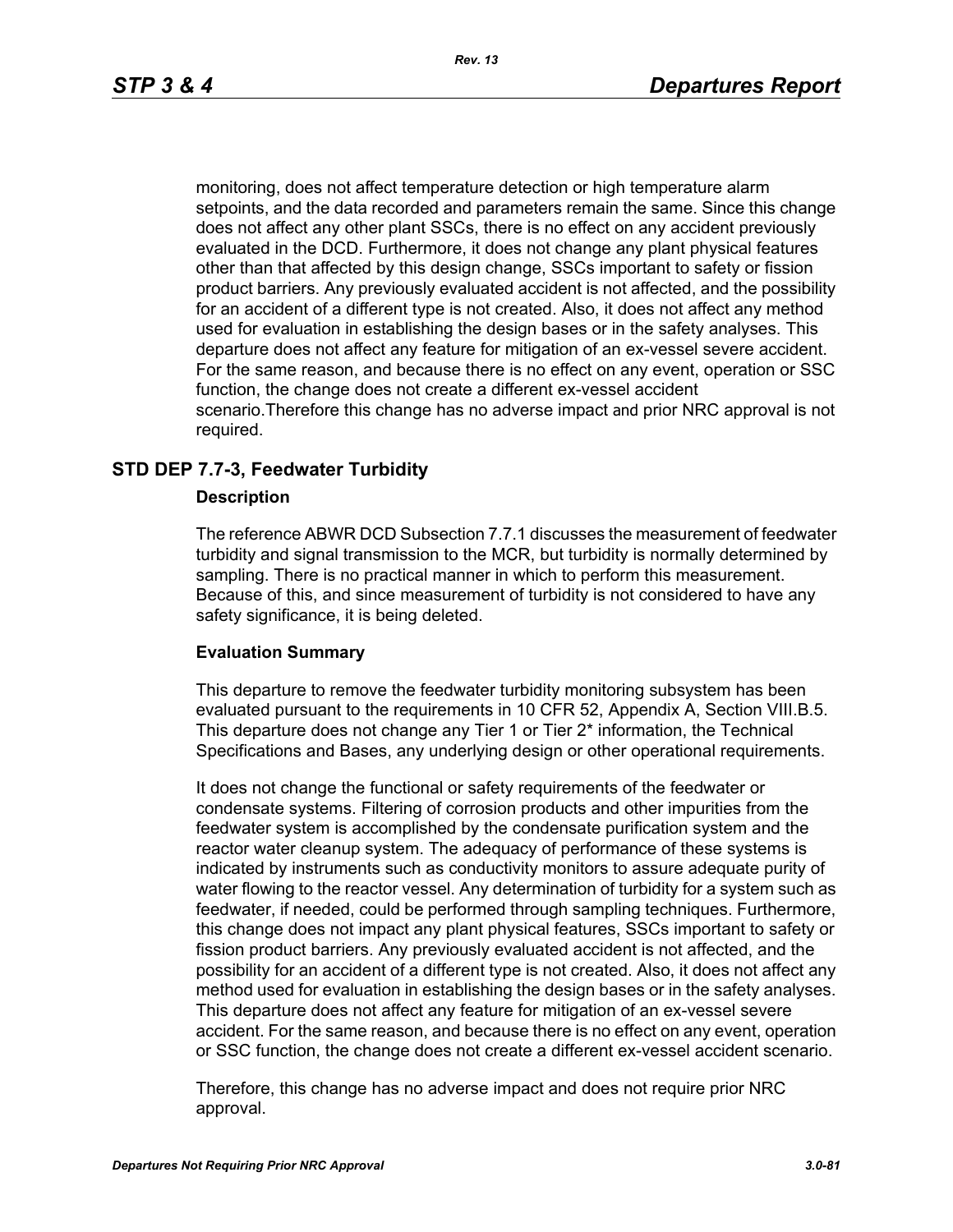# **STD DEP 7.7-4, Automatic Power Regulator / Rod Control and Information System Interface**

### **Description**

Section 7.7.1.2 (1) (a) (ii) of the reference ABWR DCD described the Power Generation and Control System (PGCS) as initiating control changes in the automatic rod movement mode. The STP 3 & 4 FSAR now clarifies that the APR is actually the direct controlling system that interfaces with the RCIS for accomplishing automatic rod movement mode and the PGCS interfaces only with APR for initiating various reactor power change control tasks.

# **Evaluation Summary**

This departure has been evaluated pursuant to the requirements in 10 CFR 52, Appendix A, Section VIII.B.5, .

The Tier 1, and Tier 2\*, DCD, Technical Specifications, basis for Technical Specifications and operational requirements were reviewed and not impacted by this change.

This departure clarifies and corrects Section 7.7.1.2(1)(a)(ii) of the DCD. As noted in Section 7.7.1.5.2 of the DCD, "The PGCS contains the algorithms for the automated control sequences associated with plant startup, shutdown and normal power range operation. The PGCS issues reactor command signals to the automatic power regulator (APR). The reactor power change algorithms are implemented in the APR." Section 7.7.1.2 was updated to be consistent with this DCD description which reflects the proper role of the APR and PGCS systems. This departure is a clarification only and does not affect the design or function of any SSC important to safety. As a result, there is no adverse impact on the likelihood or consequences of accidents or malfunction of any SSC important to safety. There are no new accident scenarios created as a result of this change nor is there any change to a fission product barrier design basis. The likelihood and consequences of ex-vessel severe accidents are not impacted by this change.

As a result of this evaluation, prior NRC review of this change is not required.

# **STD DEP 7.7-5, Rod Control and Information System (RCIS) Display**

### **Description**

Subsection 7.7.1.2 (1) (b) of the STP 3 & 4 FSAR clarifies the wording of the reference ABWR DCD by providing more precise information about available display information at the RCIS dedicated operator interface on the main control panel.

### **Evaluation Summary**

This departure has been evaluated and determined to comply with the requirements in 10 CFR 52, Appendix A, Section VIII.B.5. The change has no adverse impact.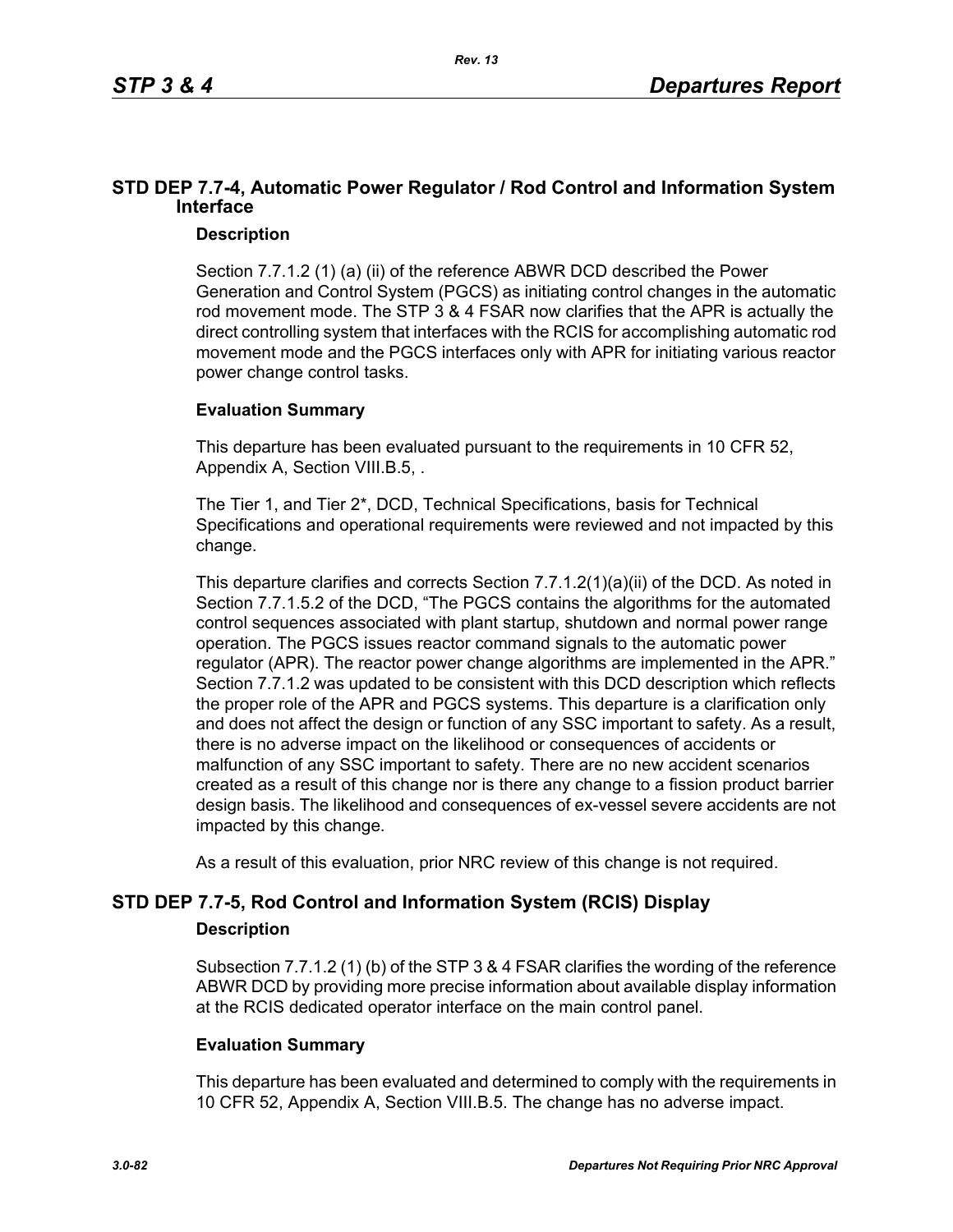The Tier 1 and Tier 2\* DCD, Technical Specifications, basis for Technical Specifications, and operational requirements were reviewed and are not impacted by this departure.

This departure clarifies descriptions to provide more complete design descriptions. This departure dose not affect the design or function of any SSC important to safety. As a result, there is no adverse impact on the likelihood or consequences of accidents or malfunction of any SSC important to safety. There are no new accident scenarios created as a result of this change nor is there any change to a fission product barrier design basis. The likelihood and consequences of ex-vessel severe accidents are not impacted by this change.

As a result of this evaluation, prior NRC review of this change is not required.

### **STD DEP 7.7-6, Rod Control and Information System Commands**

#### **Description**

ABWR DCD Tier 2 Subsection 7.7.1.2 (1) (f) describes the command signal from the Recirculation Flow Control System (RFCS) to the Rod Control and Information System (RCIS) for the Alternate Rod Insertion (ARI) and Subsection 7.7.1.2 (1) (g) describes the command signal from the RFCS to the selected control rod run-in (SCRRI). This COLA change implements the following clarifications to Subsections 7.7.1.2 (f) and (q):

- **Subsection 7.7.1.2 (1) (f) is revised to clarify that redundant command signals** (more than a single signal) are sent from RFCS to RCIS for the ARI function.
- Subsection 7.7.1.2 (1) (g) is revised to clarify that redundant command signals (more than a single signal) are sent from RFCS to RCIS for the SCRRI function.

#### **Evaluation Summary**

These changes are consistent with the details of RCIS IED (Figure 7.7-2) and with the description of the command signals as provided in Section 7.7.1.2.2 (2) of the DCD.

This departure has been evaluated pursuant to the requirements in 10 CFR 52, Appendix A, Section VIII.B.5. Therefore this change has no adverse impact and prior NRC approval is not required.

This departure does not change any Tier 1, Tier 2\* information, the Technical Specifications or Bases, any underlying design or other operational requirements.

This departure is a clarification to Sections 7.7.1.2 (1) (f) and 7.7.1.2 (1) (g) of the DCD to make them consistent with the description of the command signals to the RCIS from the RFCS for the ARI and SCCRI functions, respectively, as provided in more detail in Section 7.7.1.2.2 (2) (a) and (b) of the DCD. In those sections, it is noted that the three channels of the RFCS provide each of the two channels of the RCIS logic with the ARI and SCRRI signals. RCIS internal logic to initiate the RCIS ARI and SCRRI functions is based on two-out-of-three logic within each channel of the RCIS. Consequently, initiation of the ARI and SCRRI functions is based on multiple signals from the RFCS.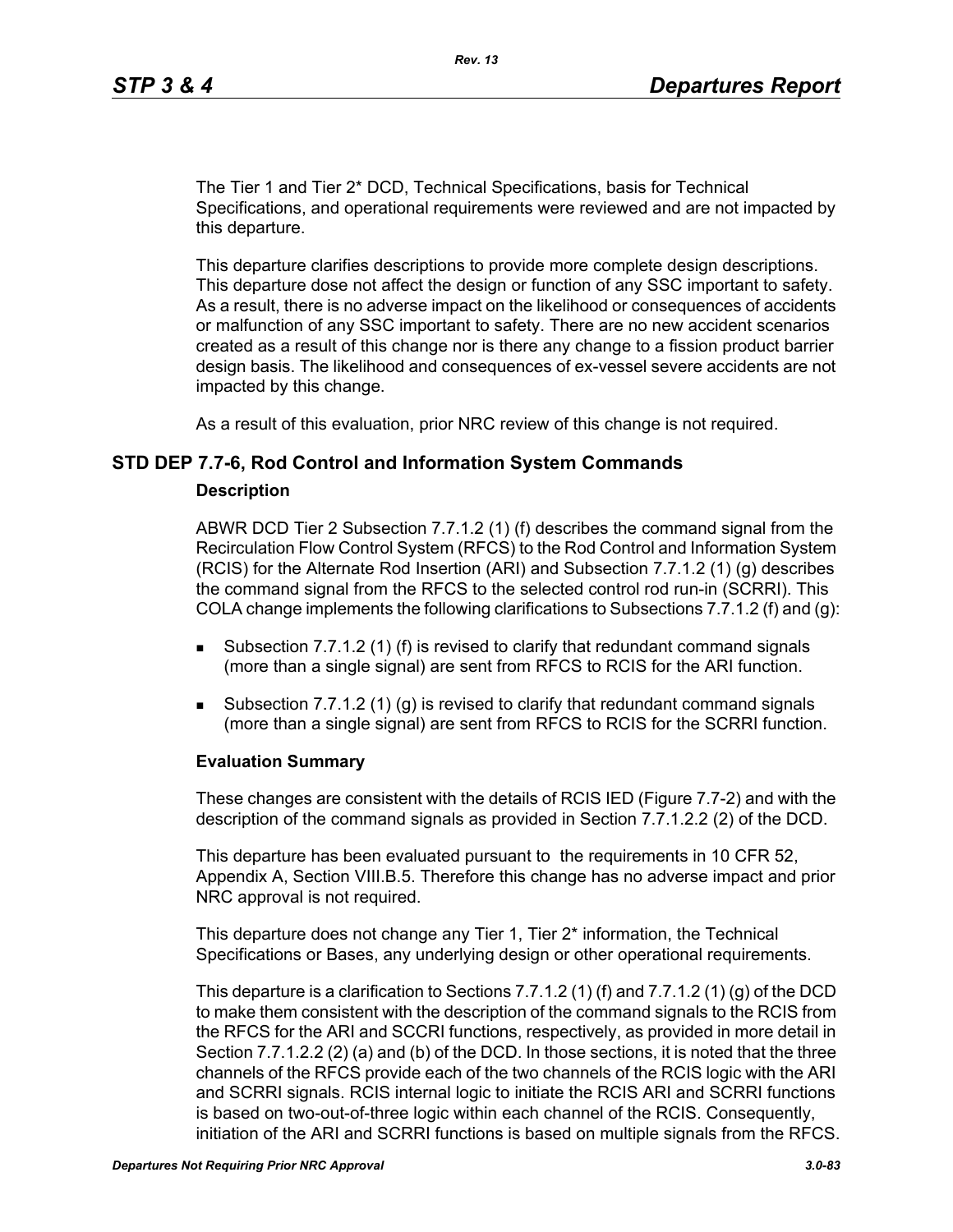The description of that initiation was accordingly changed in Sections 7.7.1.2 (1) (f) and 7.7.1.2 (1) (g) from a "signal" to "signals". This is also consistent with the IED in Figure 7.7-2. This change has no impact on the logic for the initiation of the ARI or SCRRI from the RFCS and changes no design or function of an SSC important to safety. It has no impact on any analyzed accident. This departure has no impact on any SSC system design or function and has no impact on the likelihood or consequences of analyzed accidents or malfunction of an SSC important to safety. Furthermore, it does not change any plant physical features, SSCs important to safety or fission product barriers. Any previously evaluated accident is not affected, and the possibility for an accident of a different type is not created. Also, it does not affect any method used for evaluation in establishing the design bases or in the safety analyses. This departure does not adversely affect any feature for mitigation of an ex-vessel severe accident. For the same reason, and because there is no effect on any event, operation or SSC function, the change does not create a different ex-vessel accident scenario.

# **STD DEP 7.7-7, Rod Control and Information System (RCIS) Design Details**

#### **Description**

Changes were made to the reference ABWR DCD RCIS descriptions in FSAR Subsections 7.7.1.2 (2), (3), and (6), 7.7.1.2.1, and 7.7.1.2.2 to provide clarity, additional information, and provide a more complete design description. The changes addressed the following:

- Description of RCIS monitoring channels.
- "Rod Action Control Cabinet (RACC)" was changed to "Rod Action Control Subsystem (RACS) Cabinets" because the various major subsystem functions were segregated to different cabinets (RAPI panel and ATLM / RWM panel).
- Descriptions of additional RCIS-related panels/cabinets were provided to be consistent with figure 7.7-2 and various major RCIS subsystem functions were allocated into several cabinets.
- **Final Remote Communication Cabinet (RCC) implementation details.**
- Final Fine Motion Driver Cabinet (FMDC) implementation details.
- **Detailed descriptions of the RCIS Multiplexing Network information and the** interfaces with class -1E systems are provided

#### **Evaluation Summary**

This departure has been evaluated pursuant to the requirements in 10 CFR 52, Appendix A, Section VIII.B.5.

This change to the STP 3 & 4 FSAR provides a more clear and complete description of the design and operation of the RCIS system. These changes are a result of RCIS design evolution based on experience at operating plants and involve segregation by RCIS subsystems of electronic, electrical, and logic circuitry to different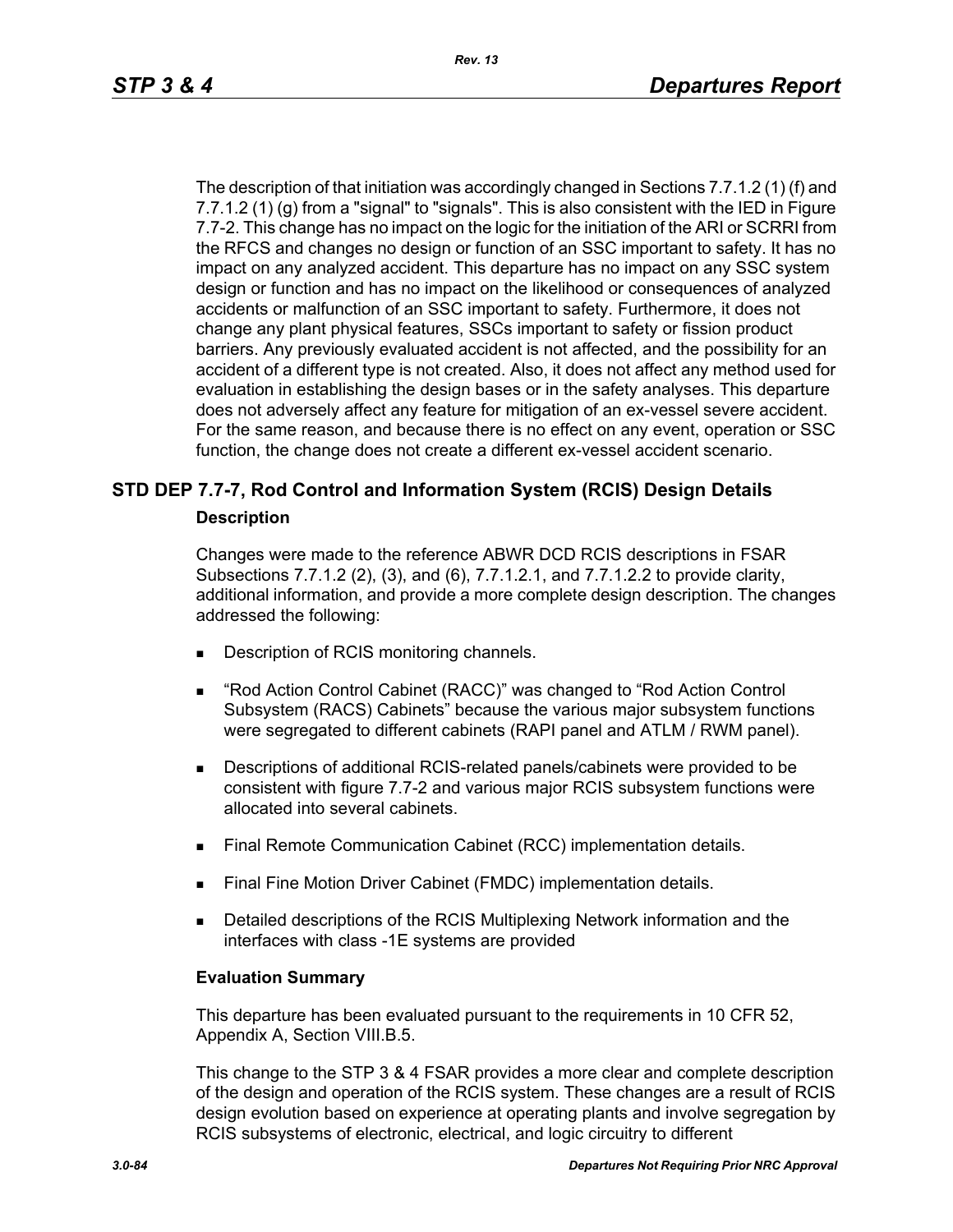cabinets/panels. This enhanced discussion is not the result of any underlying design change and functional requirements of the RCIS system are unchanged. This departure does not change any Tier 1 or Tier 2\* information, the Technical Specifications or Bases or other operational requirements. Furthermore, it does not change any plant physical features, SSCs important to safety or fission product barriers. Any previously evaluated accident is not affected, and the possibility for an accident of a different type is not created. Also, it does not affect any method used for evaluation in establishing the design bases or in the safety analyses. This departure does not affect any feature for mitigation of an ex-vessel severe accident. For the same reason, and because there is no affect on any event, operation or SSC function, the change does not create a different ex-vessel accident scenario.

Therefore this change has no adverse impact and does not require prior NRC approval.

## **STD DEP 7.7-9, Selected Control Rod Run-In (SCRRI) Function**

### **Description**

Subsection 7.7.1.2(6) of the reference ABWR DCD states that the Control Rod Drive (CRD) System provides for electromechanical insertion of selected control rods for core thermal/hydraulic stability control. The STP 3 & 4 FSAR adds that the CRD system also provides for mitigation of a loss of feedwater heating event. This change provided clarity with the additional information and a more complete design description showing the two functional needs for SCRRI.

### **Evaluation Summary**

This departure has been evaluated pursuant to the requirements in 10 CFR 52, Appendix A, Section VIII.B.5. This departure does not change any Tier 1, Tier  $2^*$ information, the Technical Specifications or their Bases, any underlying design or other operational requirements.

This departure revises Subsection 7.7.1.2(6) to add that the CRD system provides for insertion of selected control rods in response to a loss of feedwater heater event. This function of the SCRRI system is already detailed in the DCD in Sections 7.7.1.2(1)(g) and in 7.7.1.2.2 (2) (b). Consequently, this departure does not change any system design as currently described in the DCD but only updates one particular section, Section 7.7.1.2(6), for completeness and accuracy of the overall documentation. This departure has no impact on any SSC system design or function and has no impact on the likelihood or consequences of analyzed accidents or malfunction of an SSC important to safety. Furthermore, it does not change any plant physical features, SSCs important to safety or fission product barriers. Any previously evaluated accident is not affected, and the possibility for an accident of a different type is not created. Also, it does not affect any method used for evaluation in establishing the design bases or in the safety analyses. This departure does not adversely affect any feature for mitigation of an ex-vessel severe accident. For the same reason, and because there is no effect on any event, operation or SSC function, the change does not create a different ex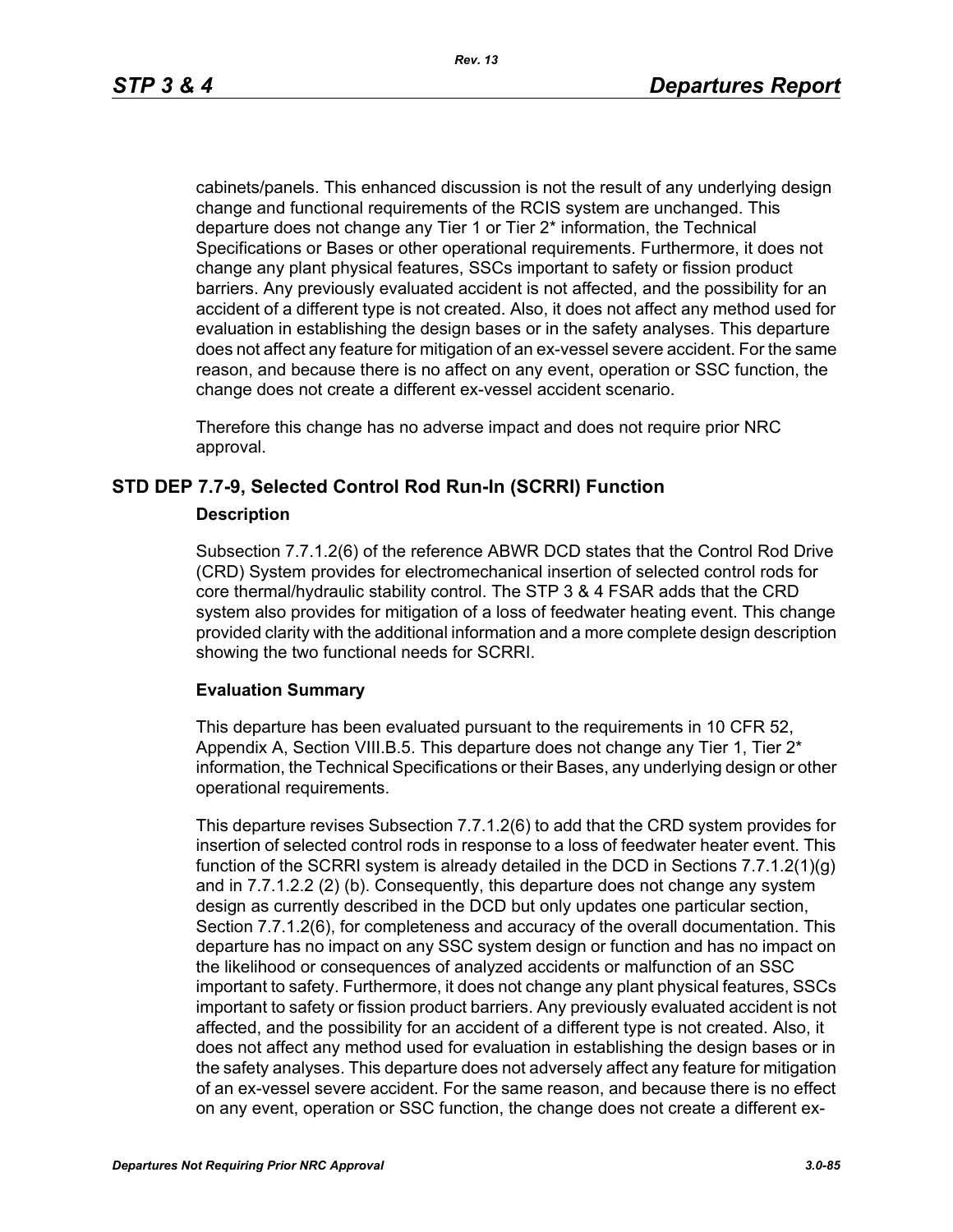vessel accident scenario. Therefore this change has no adverse impact and does not require prior NRC approval.

# **STD DEP 7.7-11, Rod Withdrawal Sequence Restrictions**

### **Description**

The STP 3 & 4 FSAR Section 7.7.1.2.1 (5) significantly expands the DCD discussion of the ganged rod movement and ganged withdrawal sequence restrictions. The STP 3 & 4 FSAR provides complete descriptions of these clarifications:

- **Provides additional details on the ganged rod mode consisting of one or two sets** of fixed control rod gang assignments
- States that the system allows up to 26-rod gangs, for control rods in rod groups 1, 2, 3, and 4, to be withdrawn simultaneously when the reactor is in the startup or run mode
- **Revises the maximum allowable difference in rod positions between the leading** and trailing operable control rods
- Revises the restrictions on withdrawal of rods in groups

## **Evaluation Summary**

These changes provide an updated design description showing the implemented system design. This departure has been evaluated pursuant to the requirements in 10 CFR 52, Appendix A, Section VIII.B.5.

This departure does not change any Tier 1, Tier 2<sup>\*</sup> information, the Technical Specifications or Bases, any underlying design or other operational requirements.

The departure changes as outlined in the description above have been evaluated to determine the impact on the likelihood of accidents previously evaluated. These changes are primarily adding further details to the description of the ganged rod withdrawal restrictions in the STP 3&4 FSAR. This provides for a more complete understanding of the implemented system design. The basic functioning of the RWM of the RCIS to ensure that there exist restrictions on certain ganged control rod movements is unchanged. This departure has no impact on any SSC system design or function and has no impact on the likelihood or consequences of analyzed accidents (e.g. contral rod drop or ATWS) or malfunction of an SSC important to safety. Furthermore, it does not change any plant physical features, SSCs important to safety or fission product barriers. Any previously evaluated accident is not affected, and the possibility for an accident of a different type is not created. Also, it does not affect any method used for evaluation in establishing the design bases or in the safety analyses. This departure does not adversely affect any feature for mitigation of an ex-vessel severe accident. For the same reason, and because there is no effect on any event, operation or SSC function, the change does not create a different ex-vessel accident scenario.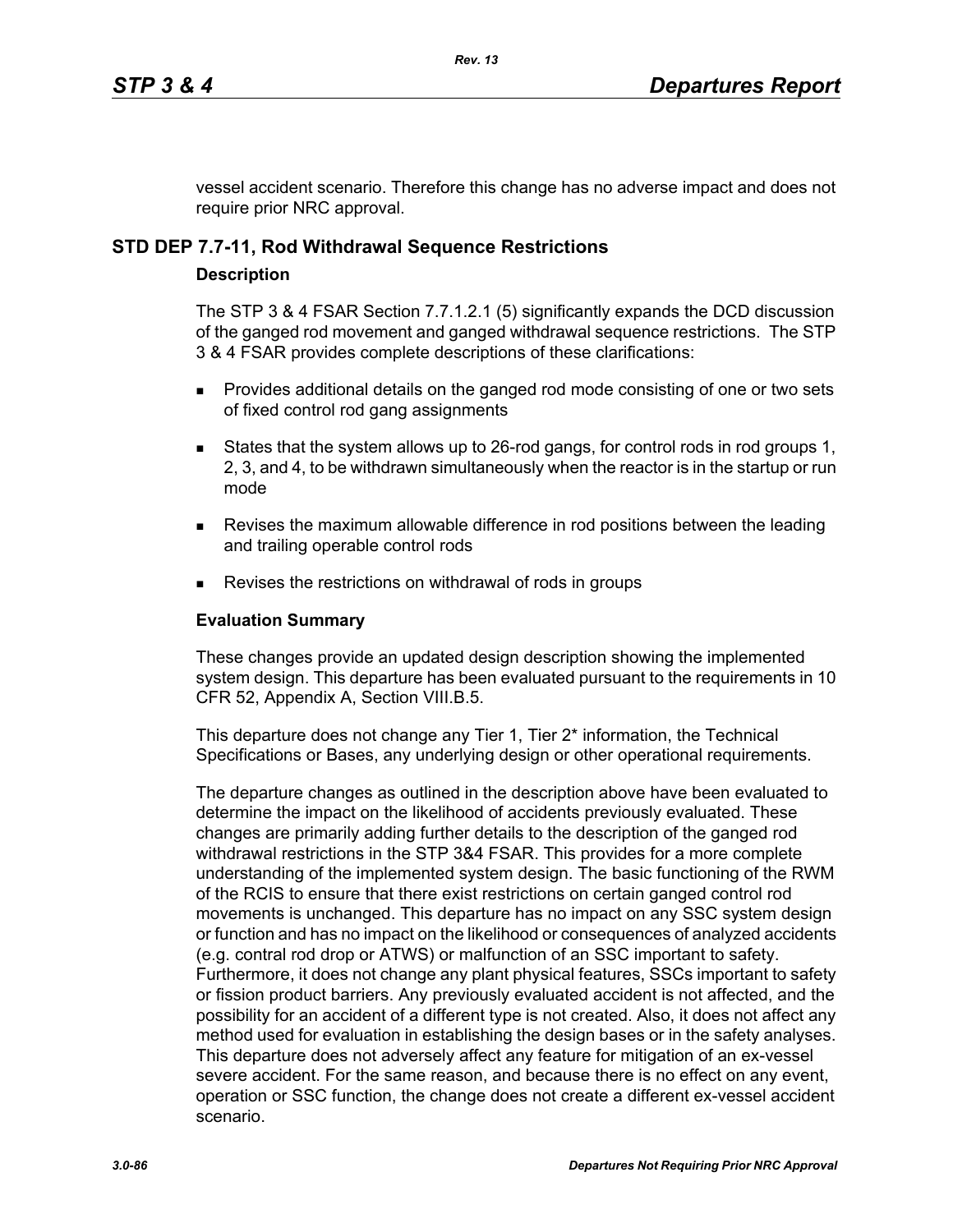Therefore, this change has no adverse impact and does not require prior NRC approval.

# **STD DEP 7.7-12, Rod Control and Information System Indication**

### **Description**

This departure updates the discussion of the detailed design of the reference rod pull sequence (RRPS) in STP 3 & 4 FSAR Subsection 7.7.1.2.1 (6). Included in these updates are the following:

- **EXEC** Clarifying that the Plant Computer Function (PCF) and not the Performance Monitoring and Control System (PMCS) is used for storing, modifying and providing compliance verification for the RRPS.
- Clarifying that download of the new RRPS data can only be completed when the RCIS is in manual and when a permissive switch located at the RAPI panel is activated and not when both keylock permissive switches located at each rod action control cabinet are activated.
- Clarifying that a rod withdrawal block signal (not signals) is generated whenever selected ganged (not single or ganged) rod movements differ from those allowed by the RRPS, when the RCIS is in automatic or semi-automatic rod movement mode.
- Clarifying that the RCIS "activates" an audible alarm instead of "sounding" an audible alarm.

# **Evaluation Summary**

This departure has been evaluated pursuant to the requirements in 10 CFR 52, Appendix A, Section VIII.B.5.

This departure does not change any Tier 1, Tier 2<sup>\*</sup> information, the Technical Specifications or Bases, any underlying design or other operational requirements.

These changes are primarily editorial in nature as noted in the departure description and update and correct several items in the detailed description of the establishment of reference rod pull sequence (RRPS). These changes have no impact on the how the RRPS data is stored, modified or verified. The ability to download the RRPS data using the RCIS is not impacted. Controls continue to be in place to prevent control rod withdrawals when movements differ from those allowed by RRPS. This departure has no impact on any SSC system design or function and has no impact on the likelihood or consequences of analyzed accidents or malfunction of an SSC important to safety. Furthermore, it does not change any plant physical features, SSCs important to safety or fission product barriers. Any previously evaluated accident is not affected, and the possibility for an accident of a different type is not created. Also, it does not affect any method used for evaluation in establishing the design bases or in the safety analyses. This departure does not adversely affect any feature for mitigation of an ex-vessel severe accident. For the same reason, and because there is no effect on any event,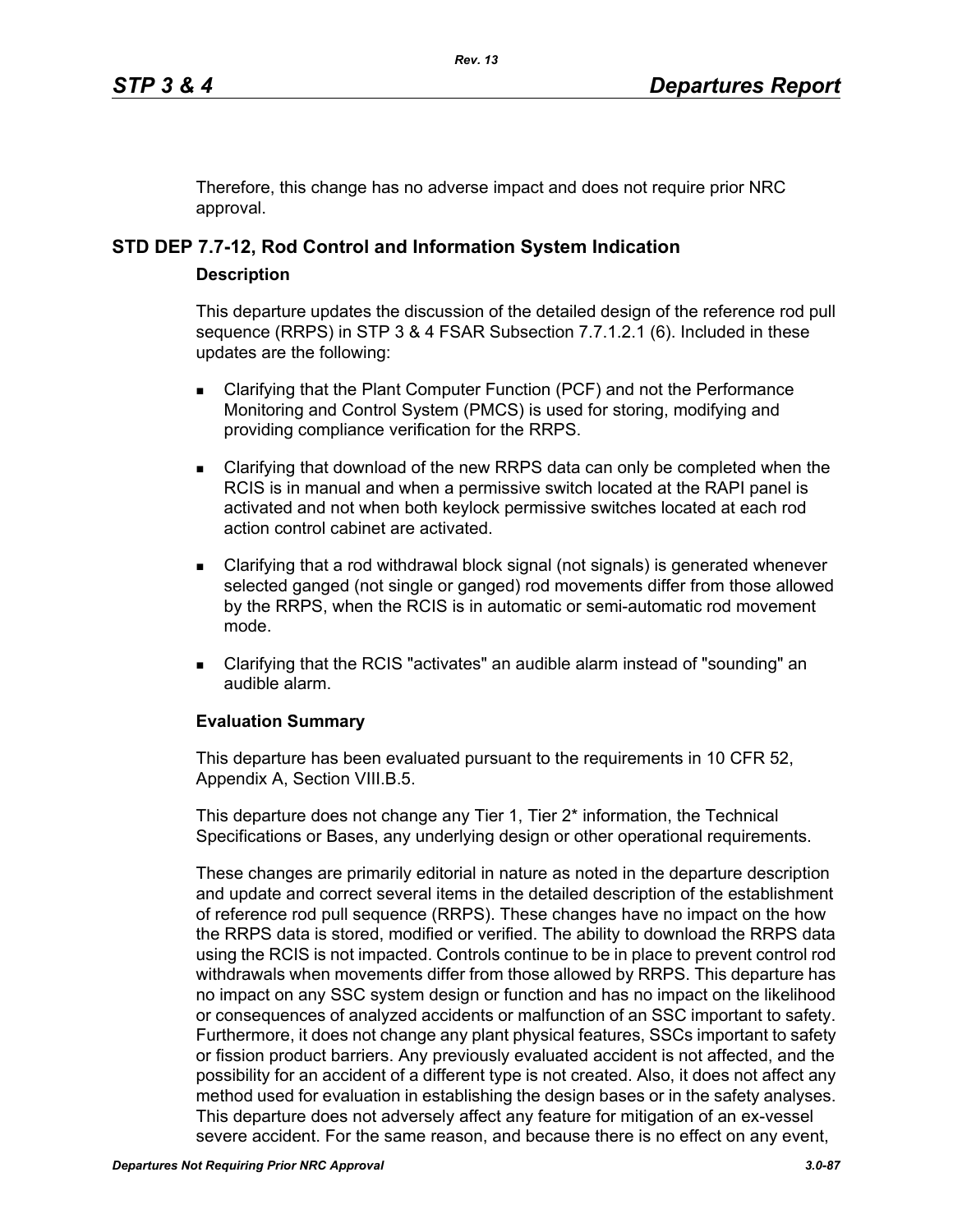operation or SSC function, the change does not create a different ex-vessel accident scenario.

Therefore, this change has no adverse impact and does not require prior NRC approval.

# **STD DEP 7.7-13, Optical Isolation**

## **Description**

This departure removes overly restrictive optical isolation information from the STP 3 & 4 FSAR Subsection 7.7.1.2.1(7) discussion of the Rod Block Function. The change removes the detailed description of the specific type of technology used for optical isolation of rod block signals received by the non-safety Rod Control and Information System (RCIS) from Class 1E systems. The reference ABWR DCD wording discusses the details of a specific technology. The description that all rod block signals from Class 1E systems provided to the RCIS are optically isolated is retained. Also, the description that the optical isolation provides complete isolation while keeping electrical failures from propagating into the RCIS and vice versa is also retained. The retained descriptions adequately cover the requirements for optical isolation of the rod block signals.

## **Evaluation Summary**

This change is deemed necessary to prevent overly restrictive description wording of the type of technology that can be used for achieving suitable optical isolation of the RCIS rod block signals.

This departure has been evaluated pursuant to and determined to comply with the requirements in 10CFR 52, Appendix A, Section VIII B.5. This departure does not change the Technical Specifications, any underlying design or other operational requirements. Furthermore, it does not change the requirements for non-safety system isolation from Class 1E systems, any plant physical features, SSCs important to safety or fission product barriers. Any previously evaluated accident is not affected, and the possibility for an accident of a different type is not created. Also, it does not affect any method used for evaluation in establishing the design bases or in the safety analyses.

This departure does not affect any feature for mitigation of an ex-vessel severe accident. For the same reason, and because there is no effect on any event, operation or SSC function, the change does not create a different ex-vessel accident scenario. Therefore, this change has no adverse impact and does not require prior NRC approval.

# **STD DEP 7.7-14, Rod Control and Information System Bypass**

### **Description**

Changes are incorporated in the STP 3 & 4 FSAR Subsection 7.7.1.2.1 discussion of the Rod Control and Information System (RCIS) bypass capabilities: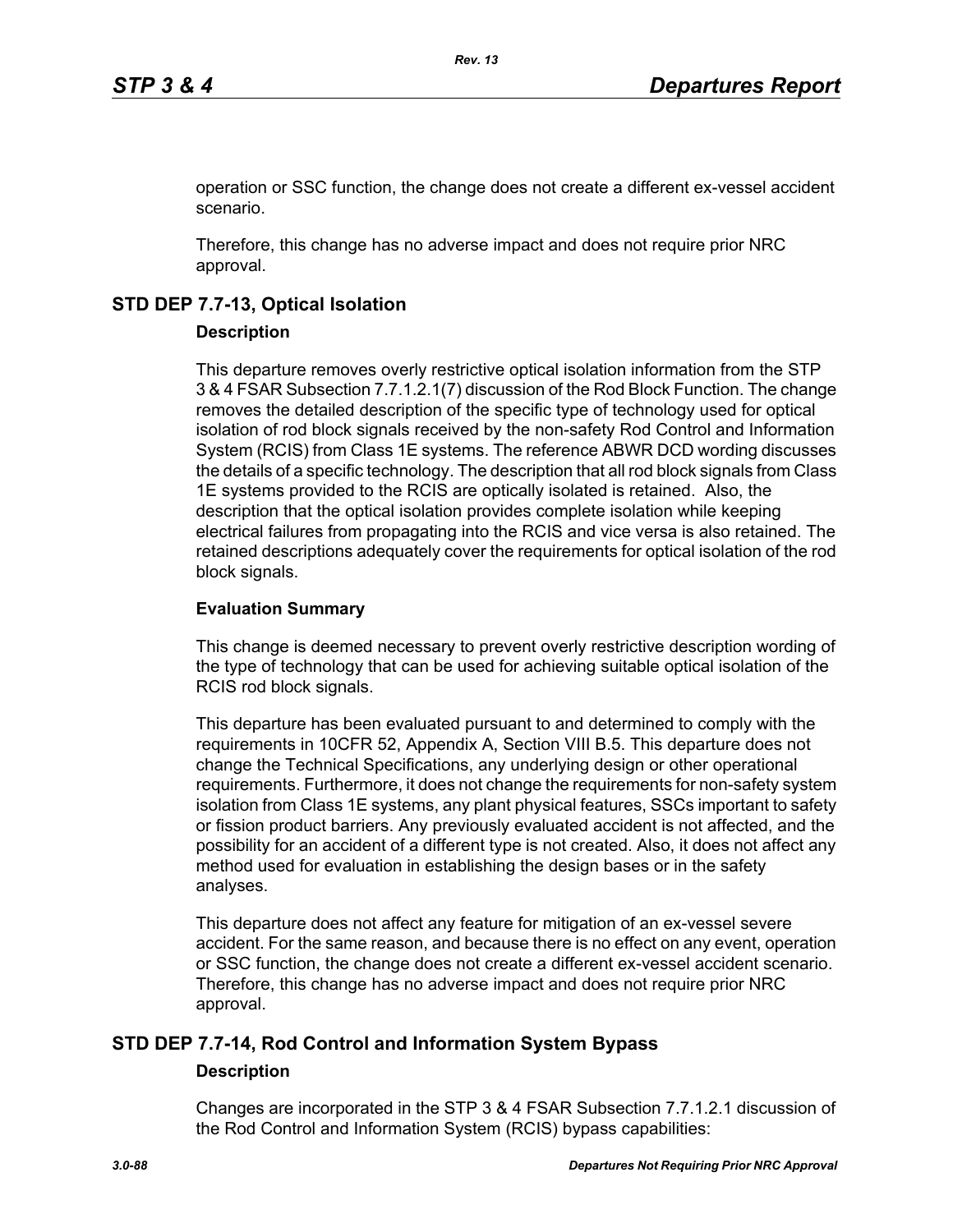*Rev. 13*

- Changes to the description of capabilities provided for performing bypass of either the Synchro A or Synchro B position feedback signals for any individual control rod, including the description of RCIS logic that prevents simultaneous bypassing of both synchro signals for an individual control rod.
- Changes in the descriptions regarding the specific location and related operator interface where specific bypass functions can be performed (e.g., update of control rods to be placed in the "Inoperable" status can be performed at the RCIS Dedicated Operator Interface and descriptions of bypass permissive switch for performing certain bypass operations is added for clarity) and the operator interface where bypass status information is available are incorporated.
- Change in the maximum number of control rods that can be placed into the "inoperable" bypass condition only when the reactor mode switch is in REFUEL mode is incorporated (i.e., change required to support control rod maintenance activities during a planned refueling outage nominally every 18 months, instead of nominally every 12 months).
- Changes in the description of the Single/Dual Rod Sequence Restrictions Override (S/DRSRO) bypass to reflect that it is applied to the one or two control rods associated with the same hydraulic control unit (HCU) when performing scram time surveillance testing (and is not a bypass that can be selected for specific individual control rods).
- **Addition of a new section to more clearly distinguish the Single Channel RCIS** Bypass features from the other RCIS bypass capabilities (i.e., synchro bypass, "Inoperable" bypass, and S/DRSRO bypass are RCIS bypass functions that do not bypass a single channel of the dual redundant RCIS channel equipment). Single Channel RCIS Bypass features are those RCIS bypass functions provided to allow bypass of single channel of dual channel RCIS equipment. The specific list of the available types of Single Channel RCIS Bypass features is also clarified by the changes incorporated.

### **Evaluation Summary**

These changes provide an updated design description showing the implemented system design.This departure has been evaluated pursuant to the requirements in 10 CFR 52, Appendix A, Section VIII.B.5. This change to the STP 3 & 4 FSAR provides a clearer and more complete description of the design and operation of the RCIS system. These changes are a result of RCIS design evolution based on experience at operating plants and involve an enhanced discussion of RCIS bypass capabilies. This departure is not the result of any underlying design change and functional requirements of the RCIS system are unchanged. This departure does not change any Tier 1 or Tier 2<sup>\*</sup> information, the Technical Specifications or Bases or other operational requirements. Furthermore, it does not change any plant physical features, SSCs important to safety or fission product barriers. Any previously evaluated accident is not affected, and the possibility for an accident of a different type is not created. Also, it does not affect any method used for evaluation in establishing the design bases or in the safety analyses.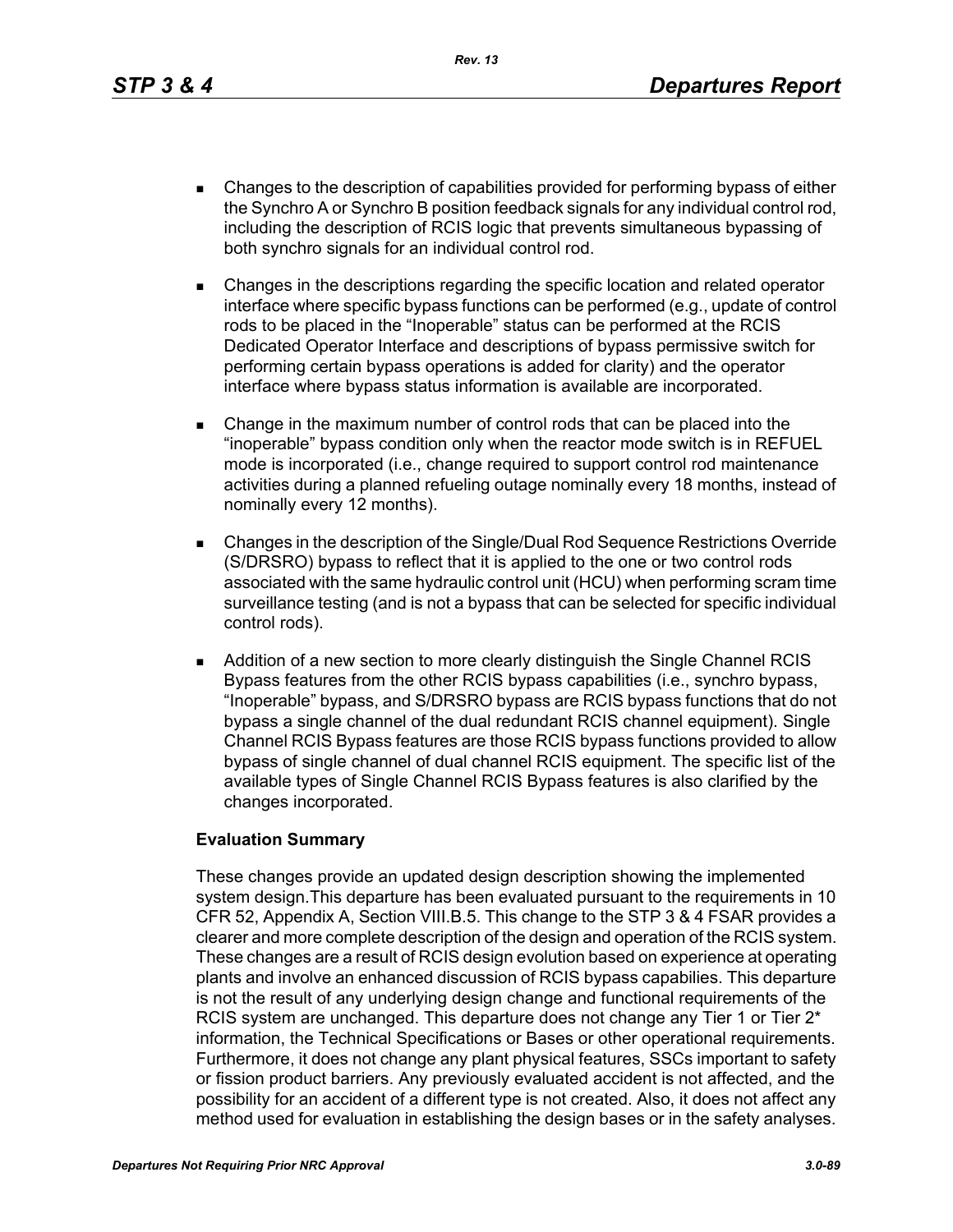This departure does not affect any feature for mitigation of an ex-vessel severe accident. For the same reason, and because there is no affect on any event, operation or SSC function, the change does not create a different ex-vessel accident scenario. Therefore this departure has no adverse impact and does not require prior NRC approval.

## **STD DEP 7.7-20, Recirculation Flow Control Logic**

### **Description**

Subsection 7.7.1.3 (1) of the reference ABWR DCD describes automatic operation of the Recirculation Flow Control System as only available above 70% power. Subsection 7.7.1.3 (4) provides a more complete description by stating the 70% limit is for a "rod pattern where rated power accompanies 100% flow." This subsection provides further information concerning manual and automatic operation for other rod patterns and power levels. Therefore, the statement "if the power level is above 70% rated" is removed from 7.7.1.3 (1).

FSAR Subsection 7.7.1.3 (4) is further clarified as follows:

- Operation below approximately 25% has been described in lieu of previous information about operation below 70%,
- **Load follow capability has been enhanced to include the specific interfacing** systems required for this mode of operation in lieu of the original "main turbine regulator control" and
- Terminology for the "main turbine pressure regulator" is changed to "APR" and "semi-automatic mode" is changed to "core flow mode".

Subsection 7.7.1.3(8)(e) revises the rate limiter rate of change to +5% for increasing speeds and -5% for decreasing speeds, consistent with the speed change rate described in DCD Tier 2 Subsections 15.3.2.1.1 and 15.4.5.1.1.

The terminology is updated in Figure 7.7-5 and Figure 7.7-7 to be consistent with Subsection 7.7.1.3.

#### **Evaluation Summary**

This departure has been evaluated pursuant to the requirements in 10 CFR 52, Appendix A, Section VIII.B.5.

This change to the STP 3 & 4 FSAR to clarify and correct inconsistencies regarding operation of the recirculation flow control system does not change any Tier 1 or Tier  $2^*$ information, the Technical Specifications or Bases or other operational requirements. Furthermore, it does not change any plant physical features, SSCs important to safety or fission product barriers. Any previously evaluated accident is not affected, and the possibility for an accident of a different type is not created. Also, it does not affect any method used for evaluation in establishing the design bases or in the safety analyses. This departure does not affect any feature for mitigation of an ex-vessel severe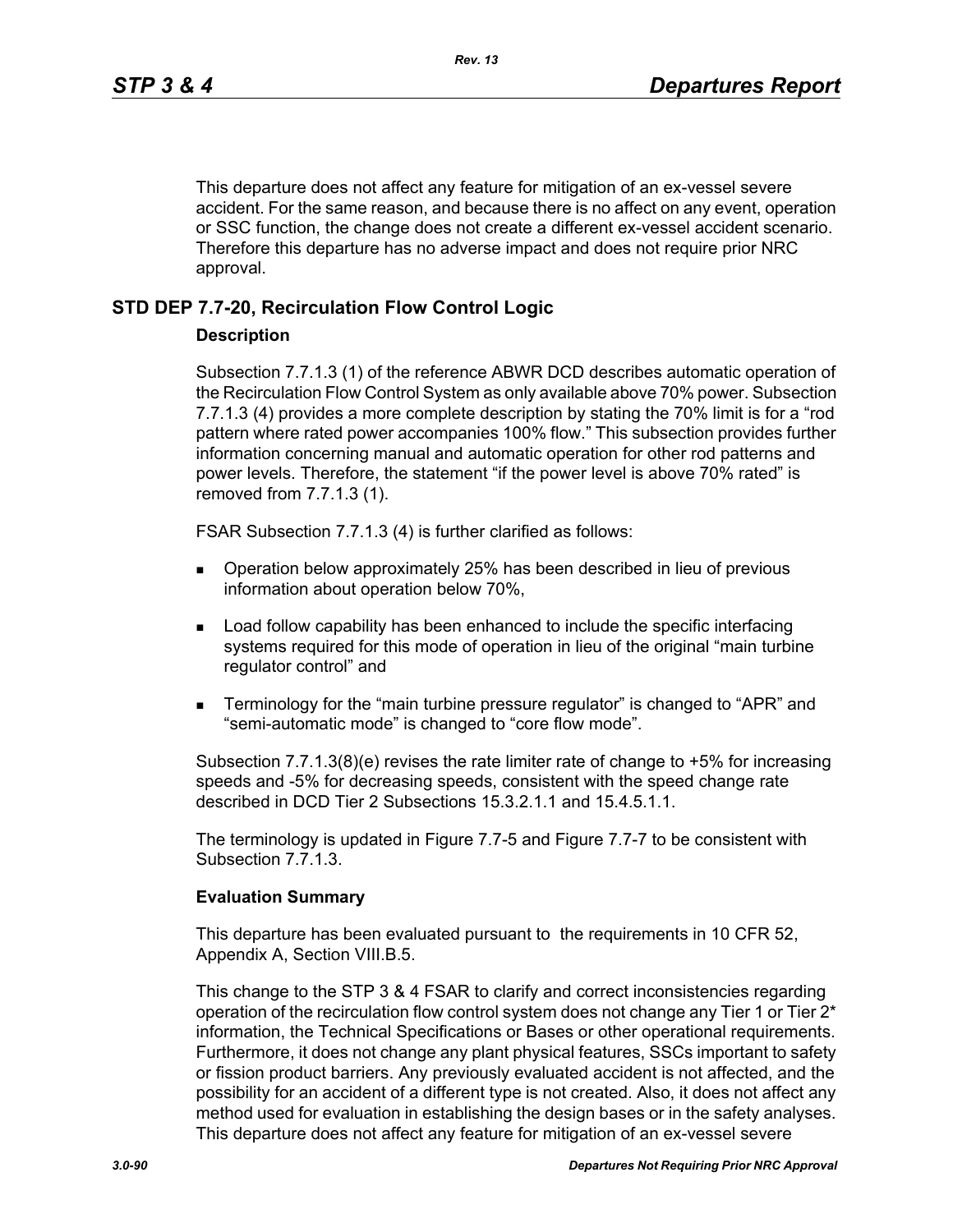accident. For the same reason, and because there is no effect on any event, operation or SSC function, the change does not create a different ex-vessel accident scenario.

Therefore this change has no adverse impact and does not require prior NRC approval.

# **STD DEP 7.7-22, Automated Thermal Limit Monitor (ATLM) Description**

### **Description**

The description of the ATLM setpoint and rod block action in reference ABWR DCD Subsections 7.7.1.5 (7) (c) and (7) (e), and 7.7.1.5.1 have been expanded in the STP 3 & 4 FSAR to further describe the interface of interacting systems and this application. The FSAR states that when an ATLM setpoint update is requested, after calculating the power distribution within the core, the computer sends data to the ATLM of the RCIS on the calculated fuel thermal operating limits and corresponding initial LPRM values. The ATLM monitors various functions and issues rod block signals to prevent violation of the fuel operating limits.

# **Evaluation Summary**

This departure has been evaluated in accordance with the requirements in 10 CFR 52, Appendix A, Section VIII.B.5, as described previously. The Automated Thermal Limit Monitor (ATLM) is discussed in Tier 1, the Tech Spec Bases and the LCOs for Control Rod Block Instrumentation. Those sections have been reviewed and the proposed change in the departure has no effect on them. This change is an expansion of the description of the interface of interacting systems and the ATLM. No underlying design change is made and no SSC important to safety or fission product barrier is affected. There is no increase in the frequency of accidents and there is no increase in the likelihood of a malfunction of an SSC important to safety. Any previously evaluated accident is not affected, and the possibility for an accident of a different type is not created. Also, it does not affect any method used for evaluation in establishing the design bases or in the safety analyses. This departure does not affect any feature for mitigation of an ex-vessel severe accident. For the same reason, and because there is no effect on any event, operation or SSC function, the change does not create a different ex-vessel accident scenario. Therefore, this change has no adverse impact and does not require prior NRC approval.

# **STD DEP 7.7-23, Automated Traversing Incore Probe (ATIP) Function**

# **Description**

Subsection 7.7.1.5.1 of the reference ABWR discusses inputs from the "automatic fixed incore probe (AFIP)" to be used for gain adjustment factors for Local Power Range Monitoring. The STP 3 & 4 FSAR explains that this function is provided by the ATIP rather than the AFIP in the US ABWR.

Subsection 7.7.1.6.1 (2) of DCD states that the ATIP is nonsafety-related, but the STP 3 & 4 FSAR expands that description to include that this sub-system of the Neutron Monitoring System has no safety function, but the system does contain safety-related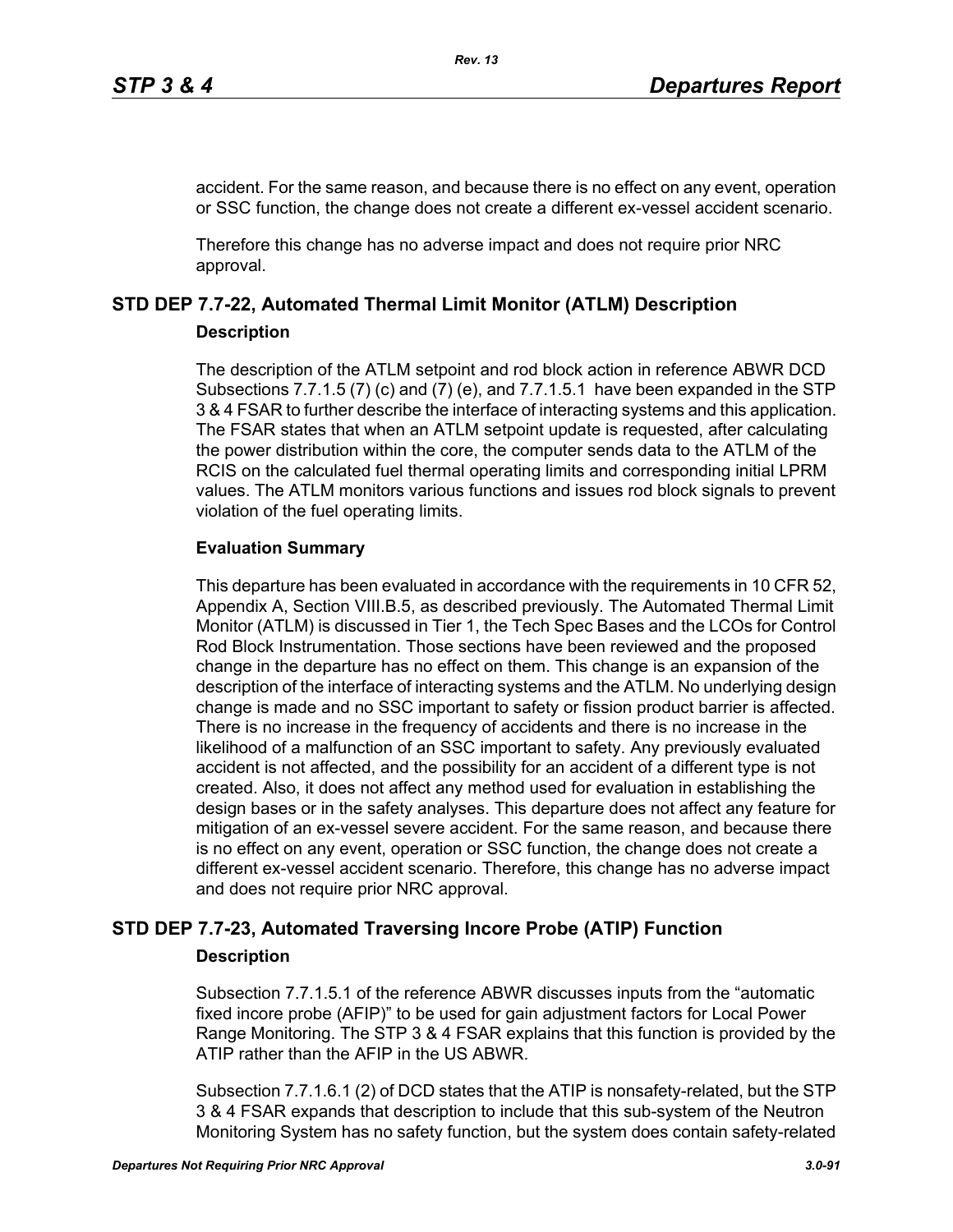components. In response to a containment isolation signal resulting from either low reactor water level or high drywell pressure, the ATIP system automatically initiates TIP probe withdrawal followed by closure of the ball valves and purge line valves to ensure containment isolation.

Subsection 7.7.2.6.2 adds that the ATIP system has isolation valves, and is required to perform automatic containment isolation function in compliance with GDC 56 by following the guidance of Reg. Guide 1.11.

Subsection 7.7.1.6.1 (4) of the DCD states that the ATIP equipment is tested and calibrated using heat balance data and procedures described in the instruction manual. The STP 3 & 4 FSAR states that only the procedures from the instruction manual are required for the calibration of this equipment.

#### **Evaluation Summary**

This departure has been evaluated pursuant to the requirements in 10 CFR 52, Appendix A, Section VIII.B.5.

There is no impact on any Tier 1, Tier 2\*, DCD, technical specifications, basis for technical specifications or operational requirements as a result of these changes.

These items are all clarifying changes which do not involve a change to the ATIP design or function. The ATIP operation is a nonsafety related function which is used to calibrate the LPRM system. Consequently, there is no impact on the probability or consequences of an accident or malfunction of an SSC important to safety.

The ATIP System is not identified as a design feature in the DCD for mitigating an exvessel severe accident. These changes to the ATIP system description are clarifying, and therefore the likelihood or consequences of a severe accident are not impacted. As a result of this evaluation, prior NRC approval of these changes is not required.

### **STD DEP 7.7-24, Steam Bypass and Pressure Control Interfaces**

#### **Description**

Subsection 7.7.1.8 (7a) of the reference ABWR DCD states that an external signal interface for the Steam Bypass and Pressure Control (SB&PC) System is narrow range dome pressure signals from the SB&PC System to the Recirculation Flow Control System. STP 3 & 4 FSAR Subsection 7.7.1.8 (7a) states that the "narrow range dome pressure signals" are replaced by "validated dome pressure signals." The signals are validated based on the value of the pressure and the number of signals that are in the valid range.

Based on pressure demand, the SB&PC System calculates position error and flow demand for each turbine valve. Based on these signals, the SB&PC System calculates emergency bypass valve fast opening signal and servo current signal for each turbine valve. Tier 2 Subsection 7.7.1.8 (7h) of the reference ABWR DCD lists these signals as an external interface from the Turbine Bypass System. Tier 2 Subsections 7.7.1.8 (7h) and (7i) of the STP 3 & 4 FSAR list servo current signals as external signal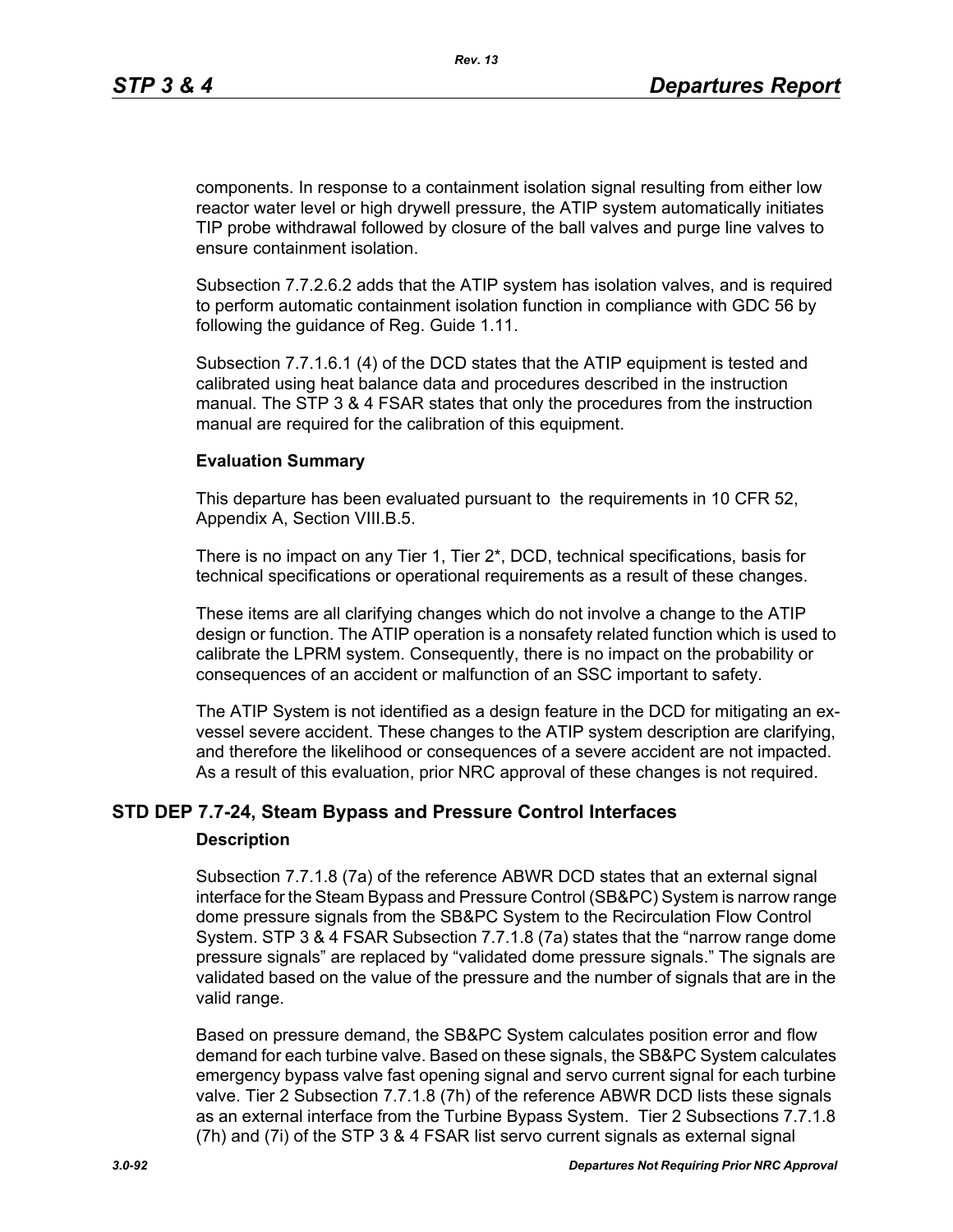interfaces sent from the SB&PC to the Turbine Bypass System. This clarifies which is the sending unit and which is the receiving unit.

Tier 2 Subsection 7.7.1.8 (7l) of the reference ABWR DCD lists "Governor free demand signal" as an external interface from the APR System. In STP 3 & 4 FSAR Subsection 7.7.1.8 (7l), this signal is replaced by "Automatic Frequency Control signal".

Tier 2 Subsection 7.7.1.8 (7m) of the reference ABWR DCD lists "reactor power compensation signal" as an external interface to the APR System. This list has been changed in Subsection 7.7.1.8 (7m) and (7o) of the STP 3 & 4 FSAR and now it lists "limited speed regulator output" and "pressure regulator output signal" as external interfaces sent to the APR System.

Tier 2 Subsection 7.7.2.8.1 of the reference ABWR DCD states that the SB&PC does not interface with any engineered safeguard or safety related system. STP 3 & 4 FSAR Tier 2 Subsection 7.7.2.8.1 states that the SB&PC System receives reactor pressure and water level from the NBS system but only from nonsafety instrumentation. This clarifies that the SB&PC System does not interface with any safety related instrumentation even though it interfaces with a safety related system.

Figure 7.7-12 and Figure 7.7-13 are also revised to be consistent with the revised description.

### **Evaluation Summary**

The Tier 1 and Tier2\* DCD, Technical Specifications, Bases for Technical Specifications and operational requirements were reviewed and were determined not to be impacted by this departure.

This departure clarifies and corrects the description of the I&C interface for the SB&PC System. This departure does not change any plant physical features, SSCs important to safety or fission product barriers. Any previously evaluated accident is not affected, and the possibility for an accident of a different type is not created. This departure does not affect any method of evaluation used in establishing the plant design bases or in the safety analyses. This departure does not affect any feature for mitigation of an exvessel severe accident. This departure does not create a possibility for an accident of a different type than any previously evaluated.

This departure has been evaluated and determined to comply with the requirements in 10 CFR 52, Appendix A, Section VIII.B.5. The change has no adverse impact and does not require prior NRC approval.

# **STD DEP 7.7-27, RCIS Table Deletion**

### **Description**

Table 7.7-1 of the reference ABWR DCD provides the environmental conditions for the Rod Control and Information System (RCIS) module operation environment, consisting of temperature, relative humidity, atmospheric pressure, radiation levels, and seismic acceleration. There is no reference to this table in DCD Section 7.7. or elsewhere in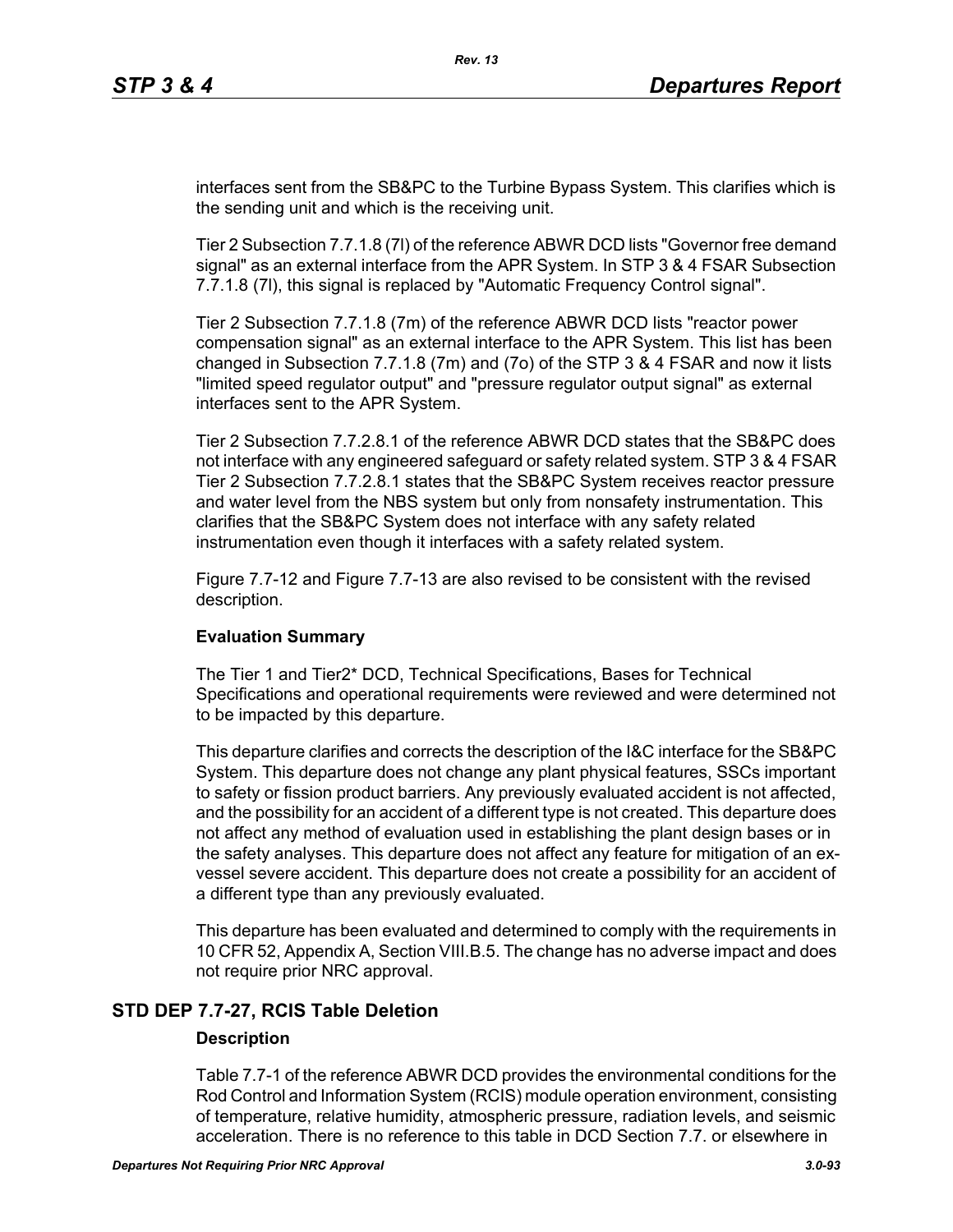the DCD. DCD Subsection 7.7.1.2.5 references Section 3.11, which provides the requirements for nonsafety-related equipment subject to adverse environments. Therefore, Table 7.7-1 is removed from the STP 3 & 4 FSAR because it is unnecessary.

### **Evaluation Summary**

This departure has been evaluated pursuant to the requirements in 10 CFR 52, Appendix A, Section VIII.B.5. This departure does not change any Tier 1 or Tier 2\* information, Technical Specifications, any underlying design or other operational requirements. This change is editorial in nature and deletes a table which is not referenced in the DCD and therefore is not necessary. Furthermore, it does not change any plant physical features, SSCs important to safety or fission product barriers. Any previously evaluated accident is not affected, and the possibility for an accident or a different type is not created. Also, it does not affect any method used for evaluation in establishing the design or in the safety analyses. This departure does not affect any feature for mitigation of an ex-vessel severe accident. For the same reason, and because there is no effect on any event, operation or SSC function, the change does not create a different ex-vessel accident scenario. Therefore, this change has no adverse impact and does not require prior NRC approval.

# **STP DEP 8.2-1, Electrical Equipment Numbering**

### **Description**

Due to the site arrangements of the switchyard and other auxiliary structures, the internal routing of the major power circuits can differ between applicants. Bus assignments and nomenclature may also vary due to site-specific factors. (Also see associated STD DEP 8.3-1 which revised the medium voltage electrical distribution system.) Figure 8.2-1, Sheets 1-7, have been revised to show the new bus numbers and equipment location in the turbine building. Reference subsections were added to the interface requirements to direct the reader to those sections in which the requirements are incorporated.

# **Evaluation Summary**

This departure has been evaluated pursuant to the requirements in 10 CFR 52, Appendix A, Section VIII.B.5.This departure to update Figure 8.2-1 to reflect the STP 3 & 4 design for electrical power distribution as described in the FSAR does not change any Tier 1 or Tier 2\* information, the Technical Specifications or Bases or other operational requirements. Furthermore, it does not change any plant physical features other than the location of non-Class 1E electrical power distribution equipment. It does not change SSCs important to safety or fission product barriers. Any previously evaluated accident is not affected, and the possibility for an accident of a different type is not created. Also, it does not affect any method used for evaluation in establishing the design bases or in the safety analyses. This departure does not affect any feature for mitigation of an ex-vessel severe accident. For the same reason, and because there is no effect on any event, operation or SSC function, the change does not create a different ex-vessel accident scenario.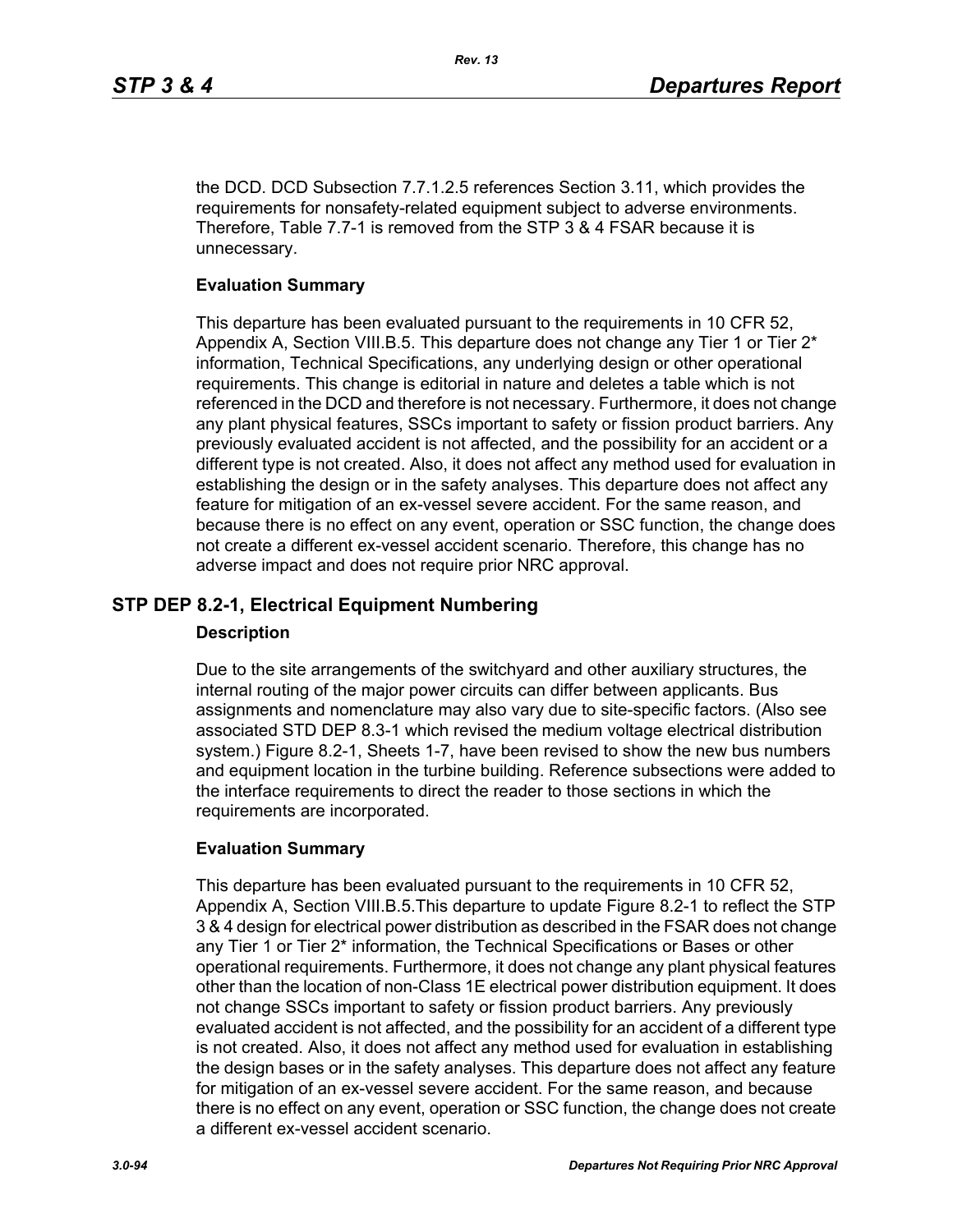Therefore this change has no adverse impact and does not require prior NRC approval.

# **STP DEP 8.3-3, Electrical Site-Specific Power and Other Changes**

This departure description and evaluation summary has been moved to Section 2.2.

# **STD DEP 8A.1-1, Regulatory Guidance for the Lightning Protection System Description**

This departure provides a change from the reference ABWR DCD in STP 3 & 4 FSAR Section 8A.1.2 to acknowledge availability of SRP and regulatory guidance for the lightning protection system. It adds a reference to RG 1.204, November 2005, which is cited in NUREG-0800, Section 8.1, Rev. 3. It also adds references to the applicable sections of IEEE Standards 666, 1050, and C62.23 as they relate to RG 1.204.

### **Evaluation Summary**

This departure has been evaluated pursuant to the requirements in 10 CFR 52, Appendix A, Section VIII.B.5.

This departure does not change any Tier 1, Tier 2<sup>\*</sup> information, the Technical Specifications or Bases, any underlying design or other operational requirements.

This departure updates the lightning protection system requirements from the DCD to reflect the issuance of RG 1.204, which had not been issued at the time of ABWR certification. This RG provides an acceptable approach for the design of lightning protection systems for nuclear power plants. There is no impact on the design or function of an SSC important to safety, and consequently, there is no impact on the likelihood or consequences of analyzed accidents or malfunction of an SSC important to safety. Furthermore, it does not change any plant physical features, SSCs important to safety or fission product barriers. Any previously evaluated accident is not affected, and the possibility for an accident of a different type is not created. Also, it does not affect any method used for evaluation in establishing the design bases or in the safety analyses. This departure does not adversely affect any feature for mitigation of an exvessel severe accident. For the same reason, and because there is no effect on any event, operation or SSC function, the change does not create a different ex-vessel accident scenario.

Therefore, this change has no adverse impact and does not require prior NRC approval.

# **STD DEP 9.1-1, Update of Fuel Storage and Handling Equipment Description**

Standard Departure 9.1-1 includes the following specific changes:

9.1 Fuel Storage and Handling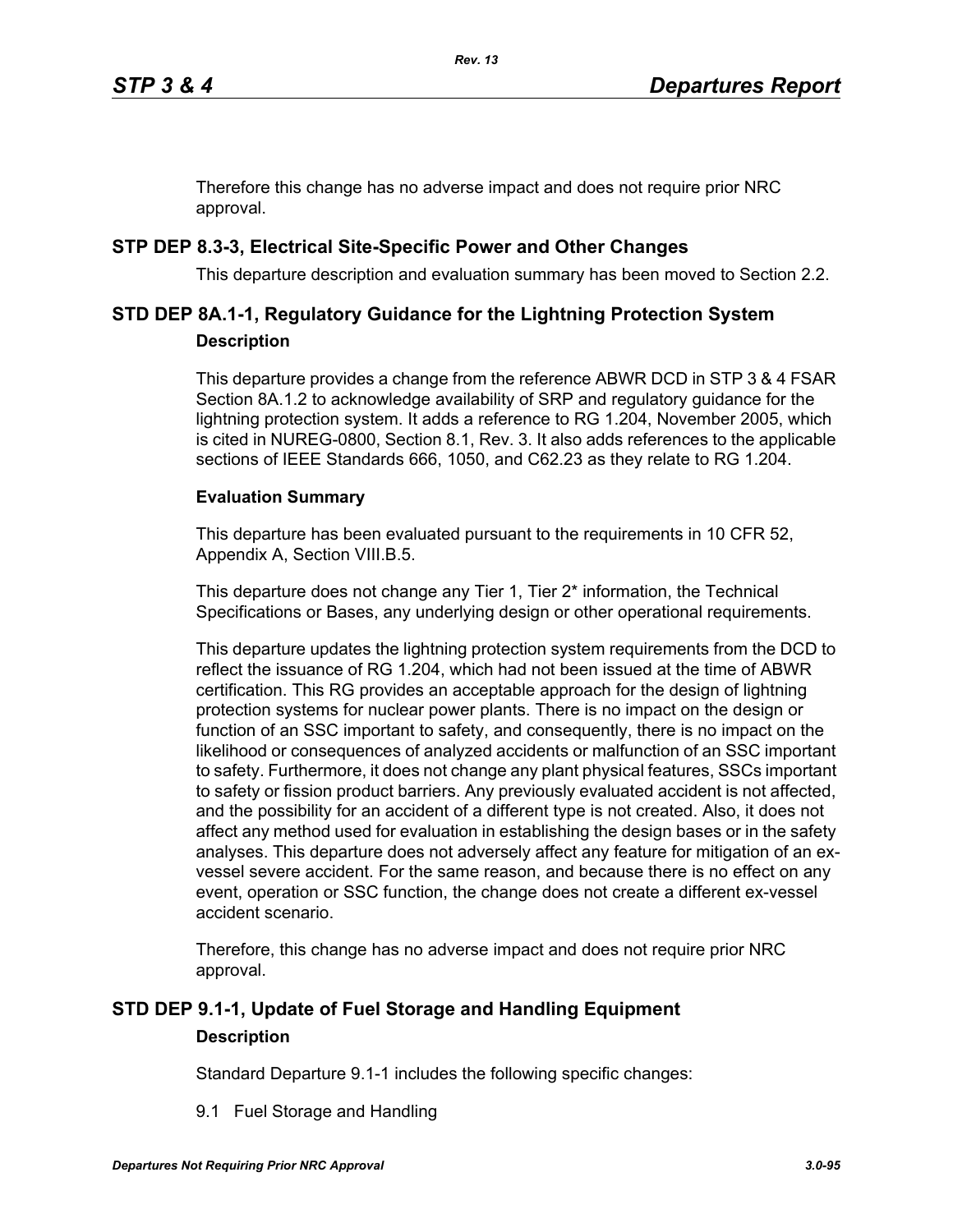The spent fuel storage rack capacity was clarified to be a minimum of 270% to match the description provided in Tier 1 Subsection 2.5.6 and to be consistent with the response to NRC certification question 410.33. In Subsection 9.1.3.3, the maximum 270% has been clarified to be the capacity used for the bounding heat load evaluation. For a pool having a capacity larger than 270%, the additional capacity may not be utilized without revision to the bounding heat load evaluation.

### 9.1.1.1.1 Nuclear Design

Subsection 9.1.6 was changed to Subsection 9.1.6.1 to provide the specific reference number to COL License information.

9.1.1.3.3 Protection Features of the New-Fuel Storage Facilities

Subsection 9.1.1.3.3 is clarified to note that the auxiliary hoist on the Reactor Building crane  $can$  be used (vs. is used) for some new fuel movements. The intent is to use the telescoping grapple on the refueling machine for most movements. Refer to Subsection 9.1.4.1 for additional discussion.

A reference to the "rechanneling" area was corrected by substituting "fuel preparation machine" area.

### 9.1.2.1.2 Storage Design

The spent fuel storage rack capacity was clarified to be a minimum of 270% to match the description provided in Tier 1 Subsection 2.5.6 and to be consistent with the response to NRC certification question 410.33. In Subsection 9.1.3.3, the maximum 270% has been clarified to be the capacity used for the bounding heat load evaluation. For a pool having a capacity larger than 270%, the additional capacity may not be utilized without revision to the bounding heat load evaluation.

#### 9.1.2.1.3 Mechanical and Structural Design

Active vacuum breaker valves in potential siphon paths have been replaced by locating passive vent holes in each pool recirculation line.

The spent fuel rack design uses the load combinations described in SRP 3.8.4, Appendix D, instead of the previous DCD description of load combinations.

Language implying there is one acceptable dynamic analysis method was clarified to permit analysis by different methods if they are approved. Refer also to the COL License Information Item in Subsection 9.1.6.2.

Reference to the AISI code for compressive stability of light gauge structures was eliminated.

#### 9.1.2.1.5 Material Considerations

The missing temperature unit for 16°C was inserted.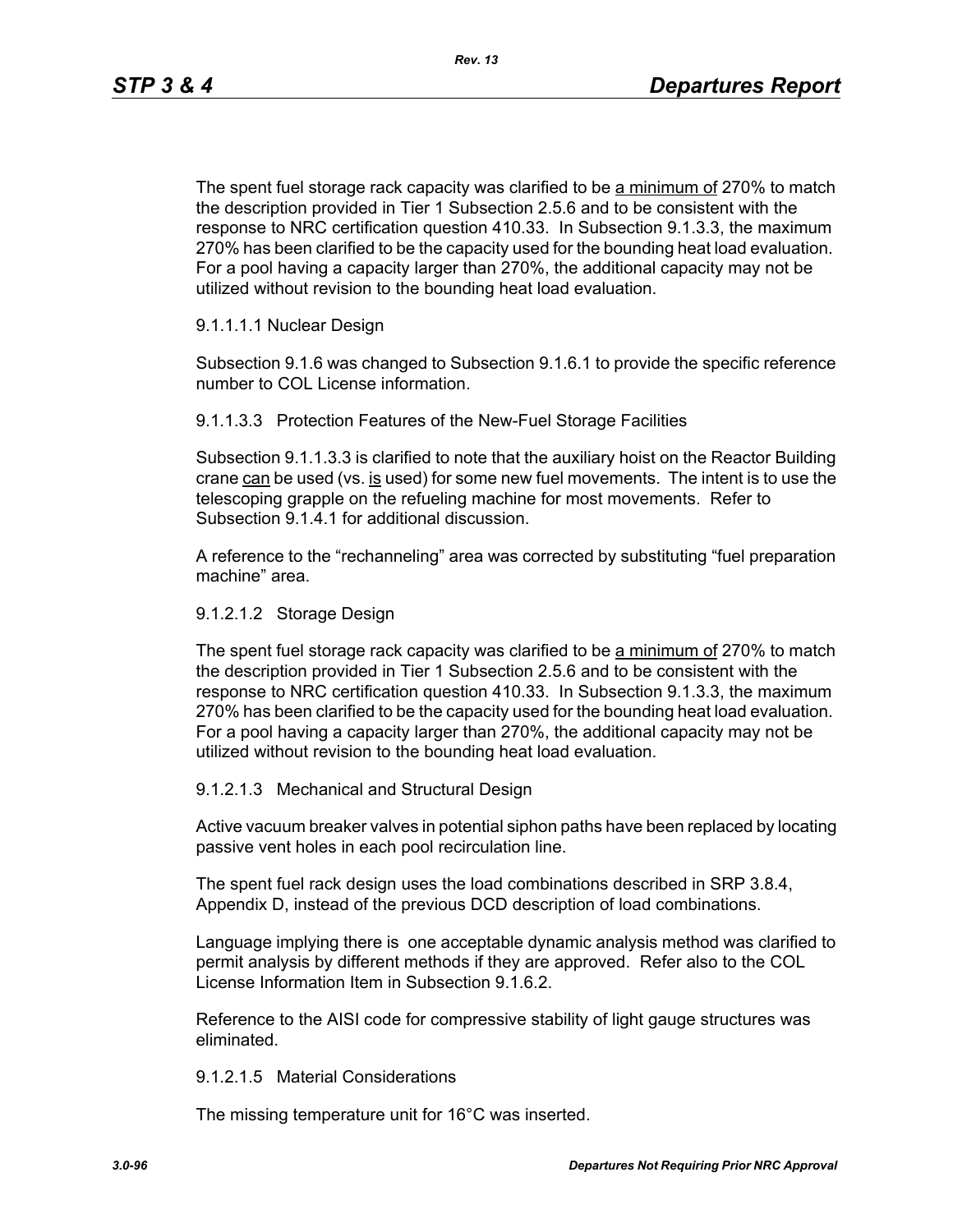9.1.2.3.2 Structural Design and Material Compatibility Requirements

Spent fuel rack anchoring/support details were updated to reflect current ABWR practice and the lead-in guides for the top of the storage spaces were eliminated due to adoption of an alternate design that is consistent with current industry practice.

9.1.3 Fuel Pool Cooling and Cleanup:

9.1.3.1 Design Bases

An acronym for Residual Heat Removal was provided along with the clarification that FPC load is a heat load.

9.1.3.2 System Description:

The word Closed was deleted from "Reactor Building Closed Cooling Water System" for consistency throughout DCD.

The discussion of an RHR loop being available for meeting Mode 4/5 ECCS operability requirements was deleted because this discussion is more appropriately addressed in the Technical Specifications and associated Bases.

The discussion of fuel pool cleanup system performance was supplemented and clarified to add suspended solids removal capability, total corrosion product metal below 30 ppb, and a flow rate of two water changes per day.

#### 9.1.3.3 Safety Evaluation

In previous sections, the spent fuel storage rack capacity was clarified to be a minimum of 270% to match the description provided in Tier 1 Subsection 2.5.6 and to be consistent with the response to NRC certification question 410.33. In this section the maximum 270% has been clarified to be the capacity used for the bounding heat load evaluation. For a pool having a capacity larger than 270%, the additional capacity may not be utilized without revision to the bounding heat load evaluation.

Clarified that the makeup water supply to the fuel pool is from the Makeup Water Condensate System (MUWC).

Clarified the description of the valve arrangement for isolating the non-seismic filterdemineralizers to be consistent with Figure 2.6.2 of the Tier 1 DCD.

Updated the COL License Item in Subsection 9.1.6.9.

9.1.4 Light Load Handling System (Related to Refueling)

Changes in this subsection were made to update the equipment and special tools utilized in ABWR refueling operations, including the inspection of new fuel. The Refueling machine is described as Seismic Category I. Outdated equipment (e.g. vacuum sipper) that is no longer utilized was deleted. The specific changes are noted in Subsection 9.1.4 and include the following: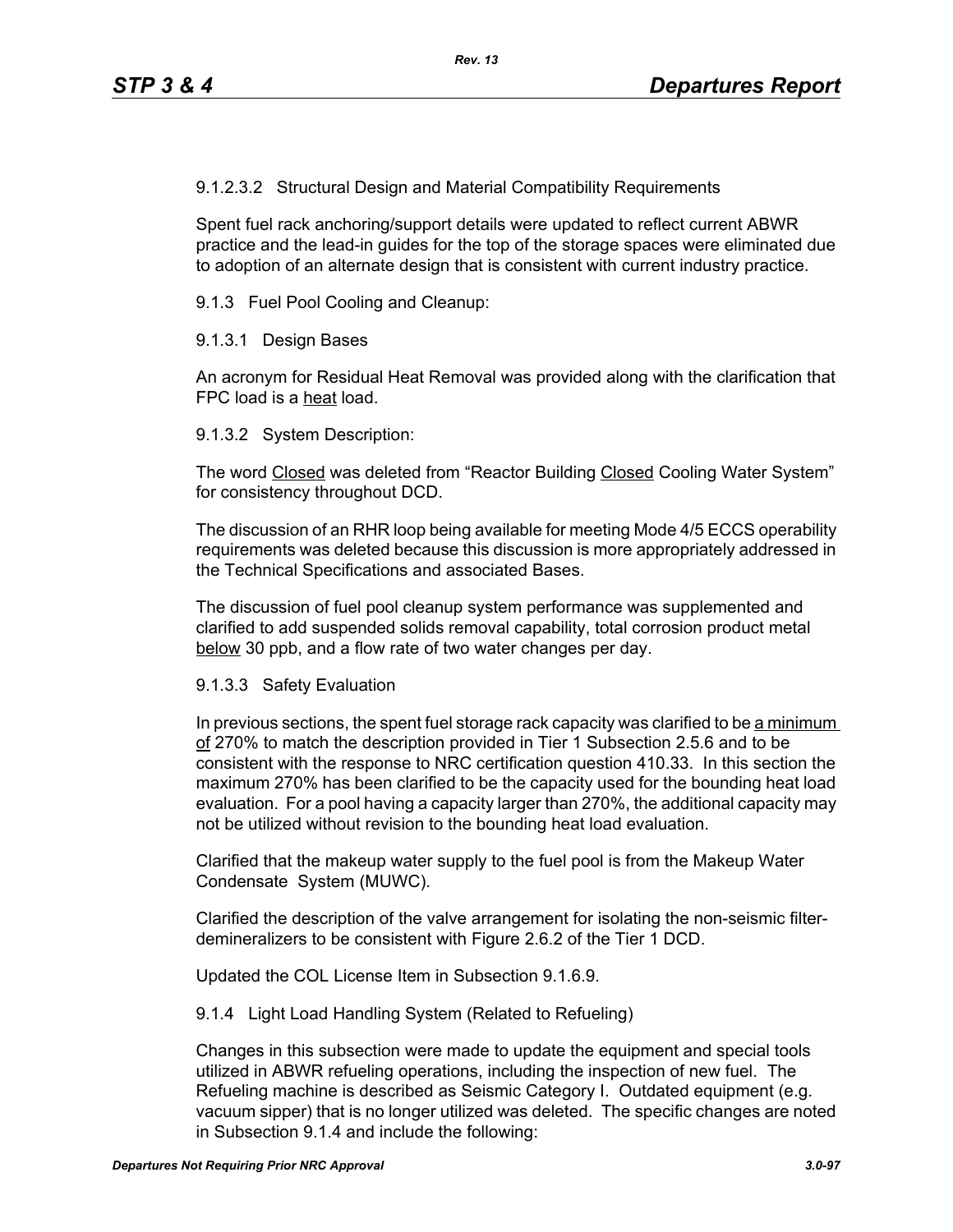- *(a)* Revised the channel bolt wrench size.
- *(b)* Revised the channel bolt wrench size.
- *(c)* Deletion of the Fuel Vacuum Sipper and restoration of the Fuel Assembly Sampler.
- *(d)* Renamed some of the reactor vessel service tools.
- *(e)* Clarified the description and operation of the RPV head strongback and stud tensioner.
- *(f)* Revised the capacity of one refueling machine auxiliary hoists.
- *(g)* Deletion of the use of In-vessel Rack.
- *(h)* Identified the maximum speed of the refueling machine grapple hoist.
- *(i)* Upgraded the steamline plug description to include materials and seals.
- *(j)* Upgraded the shroud head stud wrench description of materials.
- *(k)* Removed the description of the blade guide weight.
- *(l)* Corrected the weight and dimensions of the RIP motor.
- *(m)* Revised the description of the general purpose grapple.
- *(n)* Removed the spring reel for incore servicing.
- *(o)* Removed the incore flange seal test plug.

Additionally, Subsection 9.1.4 is updated to clarify the use and operation of the various equipment and special tools.

Other changes in this subsection not specifically related to equipment or special tools involved in refueling are:

#### 9.1.4.1 Design Bases

Clarified that the minimum water level for shielding is the height above the top of active fuel (TAF).

#### 9.1.4.2.1 Spent Fuel Cask

Revised this subsection to reflect that information related to a spent fuel cask will be the subject of future updates to the FSAR when movement of fuel from the spent fuel pool becomes necessary.

9.1.5 Overhead Heavy Load Handling Systems (OHLH)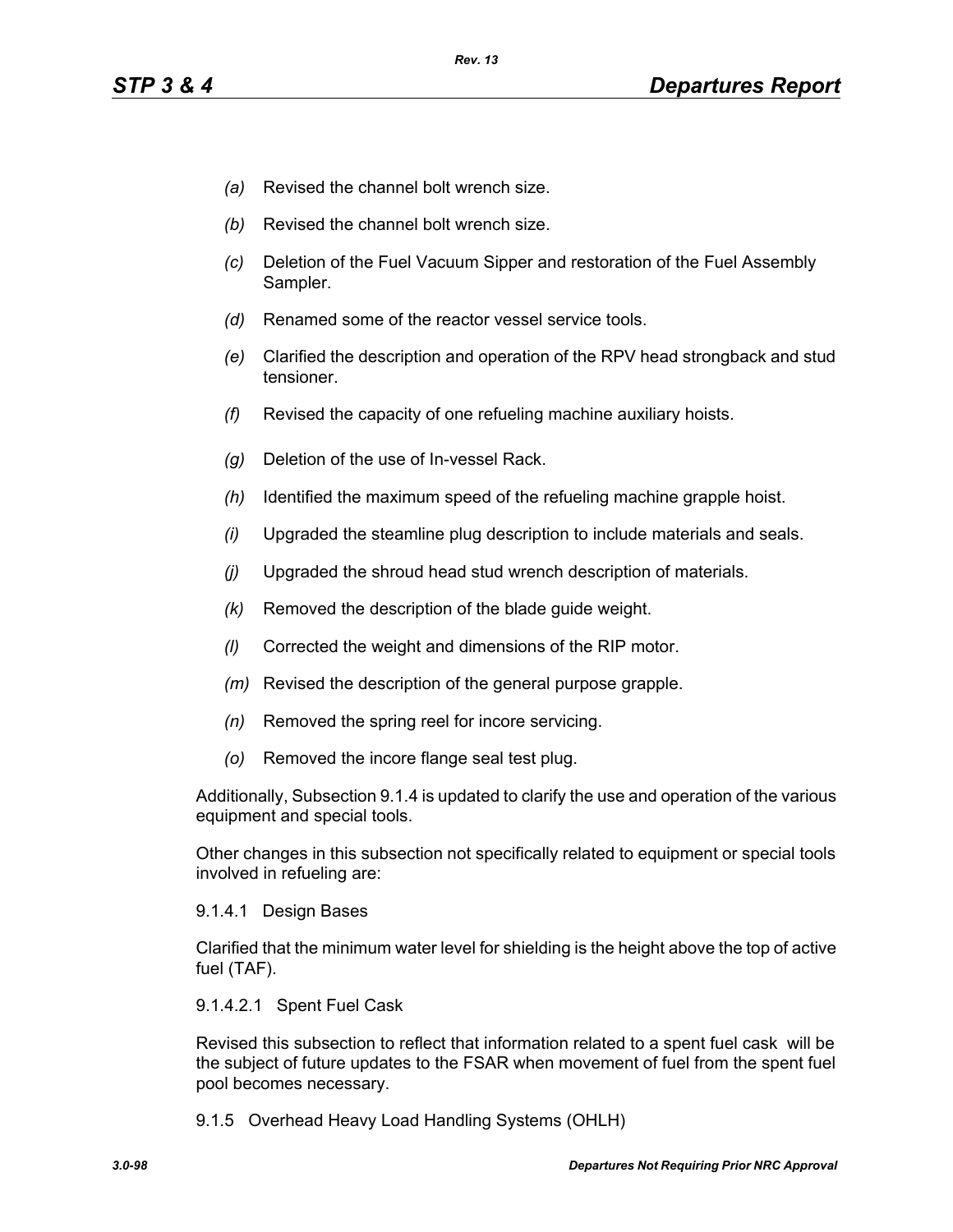Changes were made to update OHLH utilized in ABWR refueling operations, including the addition of ASME NOG-1 as a technical standard for the Type I Reactor Building crane. The description and use of the under vessel rotating platform was also updated. The specific changes are noted in Subsection 9.1.5 and summarized as follows:

- *(a)* Updated the RIP motor weight and dimensions.
- *(b)* Removed the in-vessel rack.
- 14.2.12.1.50 Fuel-Handling and Reactor Component Servicing Equipment Preoperational Test

The flange seal test plug is replaced with sealing equipment to be consistent with the information in Subsection 9.1.4.

Tables and Figures

Tables 9.1-1, 9.1-9, 9.1-10 and 9.1-12 were not changed. The remaining tables were revised to reflect revisions made in the text and other additional changes as shown. Table changes are presented as new tables with all changes incorporated.

Table 1.8-21 was revised to reflect the 2004 edition of ASME NOG-1.

Figure 9.1-7 is deleted.

Figures 9.1-1, 9.1-2, 9.1-4, 9.1-5, 9.1-8, 9.1-11, 9.1-12 and 9.1-14 are revised.

### **Evaluation Summary**

This departure has been evaluated pursuant to and determined to comply with the requirements in 10 CFR 52, Appendix A, Section VIII.B.5. The changes to fuel handling equipment and special tools are essentially material, weight and dimensional changes, corrections or clarifications (e.g., for wrenches and grapples, Steamline Plug, RIP motors, Blade Guide), use of the Fuel Assembly Sampler instead of the Fuel Vacuum Sipper, design changes to the RPV Stud Tensioner System, and Refueling Machine Auxiliary Hoist (for increased capacity) to adapt previous ABWR or other BWR plant experience, the addition of sealing to the Steamline Plug for more effective and reliable sealing, and the deletion of the In-Vessel Rack to minimize potential for objects to drop in the reactor during temporary moves.

This departure does not change the Technical Specifications, or other operational requirements of the fuel-handling operation. Furthermore, it does not change any plant physical features other than fuel-handling equipment and tools, and does not affect any SSCs important to safety or fission product barriers. Any previously evaluated accident is not affected, and the possibility for an accident of a different type is not created. Also, it does not affect any method used for evaluation in establishing the design bases or in the safety analyses. This departure does not affect any feature for mitigation of an ex-vessel severe accident. For the same reason, and because there is no effect on any event, operation or SSC function, the change does not create a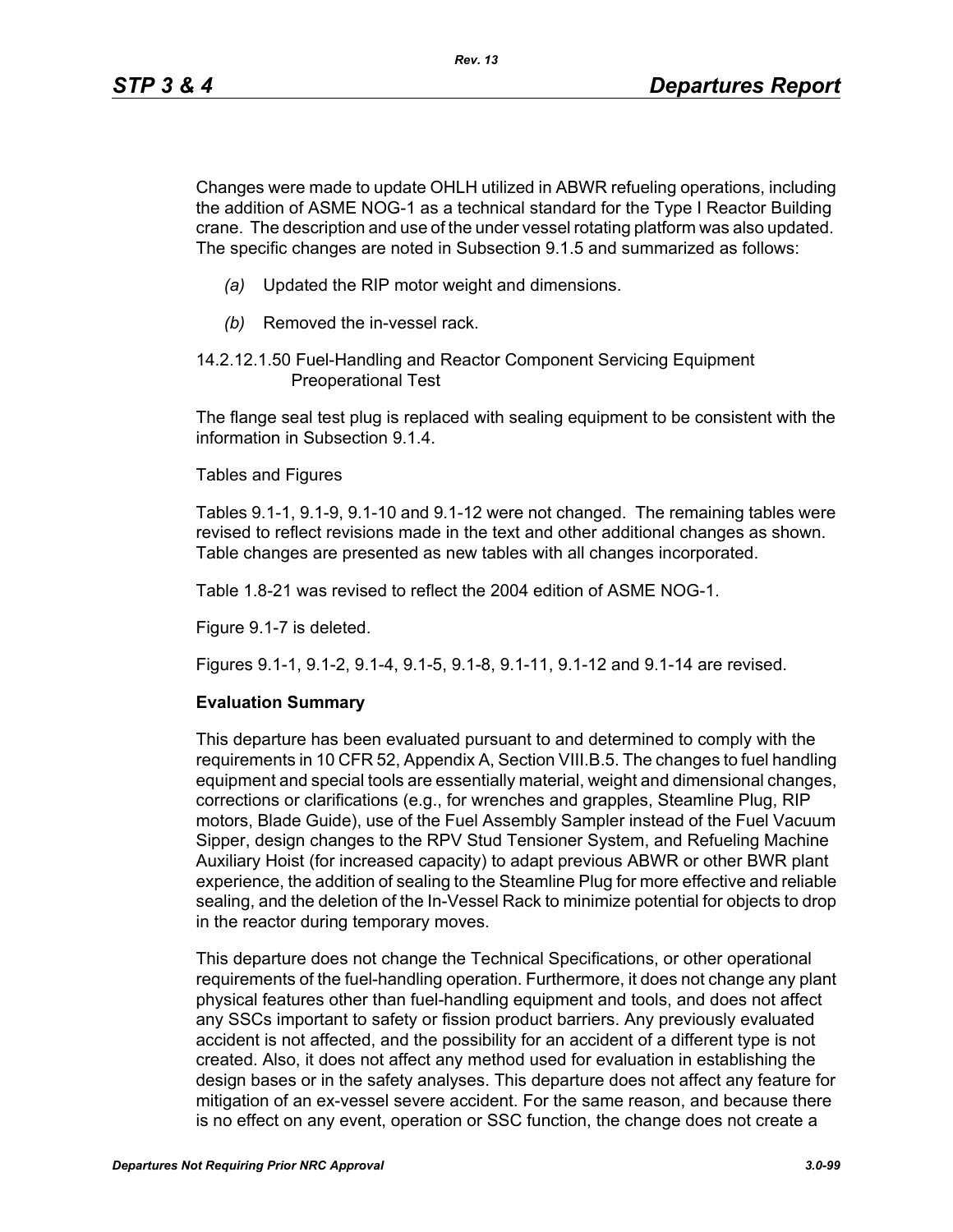different ex-vessel accident scenario. Therefore, this change has no adverse impact and does not require prior NRC approval.

# **STD DEP 9.2-1, Reactor Building Cooling Water System**

### **Description**

This departure revises the Design Characteristics Table 9.2-4d as follows: The Reactor Building Cooling Water (RCW) System heat exchanger design capacity for divisions A and B is increased from 47.73 GJ/h to 50.1 GJ/h each, and division C is increased from 44.38 GJ/h to 46.1 GJ/h. The increased RCW heat exchanger design capacity values are based on meeting the LOCA heat loads with a performance margin of 20% to allow for fouling. This also provides a greater heat removal capability during RHR operation. These changes represent a conservative increase in the ability of the system to perform its safety and power generation heat removal design functions.

This departure also corrects inconsistencies in the System Description in Section 9.2.11.2. The design heat removal capability of each division of the RCW from RHR was corrected in the text from 107.6 GJ/h to 108.02 GJ/h to make it consistent with the numbers already provided in Tables 9.2-4a, 9.2-4b and 9.2-4c. As a result of that change, the amount of sensible heat removed by each division with 3 divisions operating was revised in the text from 63.2 GJ/h to 63.62 GJ/h. Also as a result of that change, the amount of sensible heat removed by each division with 2 divisions operating was revised from 41.0 GJ/h to 41.42 GJ/h.

In addition, a clarification is made in Section 9.2.11.3.2 that all heat exchangers and pumps "are normally placed in operation" as opposed to "will be required" for shutdown cooling. Previous discussions in that section showed that shutdown cooling can be performed with less than all of the pumps and heat exchangers operating.

### **Evaluation Summary**

This departure has been evaluated in accordance with the requirements in 10 CFR 52, Appendix A, Section VIII.B.5.

This change increases the heat exchanger design capacity for the Reactor Building Cooling Water (RCW) System for all 3 divisions of this system. As a result, this change will provide a greater heat removal capability during RHR operation both for normal shutdown cooling and in response to a LOCA event. Greater margin is being provided between the decay and sensible heat generated in the reactor core following a LOCA event and the capability of the cooling system to remove the heat. The change in capacity does not introduce new equipment nor does it affect system redundancy. Essential plant cooling can still be met by the remaining operable heat exchangers should one fail and as such this change will not result in an increase in the frequency or consequences of an accident or malfunction of an SSC important to safety. No design basis limit for a fission product barrier is being exceeded or altered by this departure. There is no impact on any Tier 1, Tier 2\* DCD, technical specifications, bases for technical specifications or operational requirements as a result of this departure. Consequently, prior NRC approval is not required.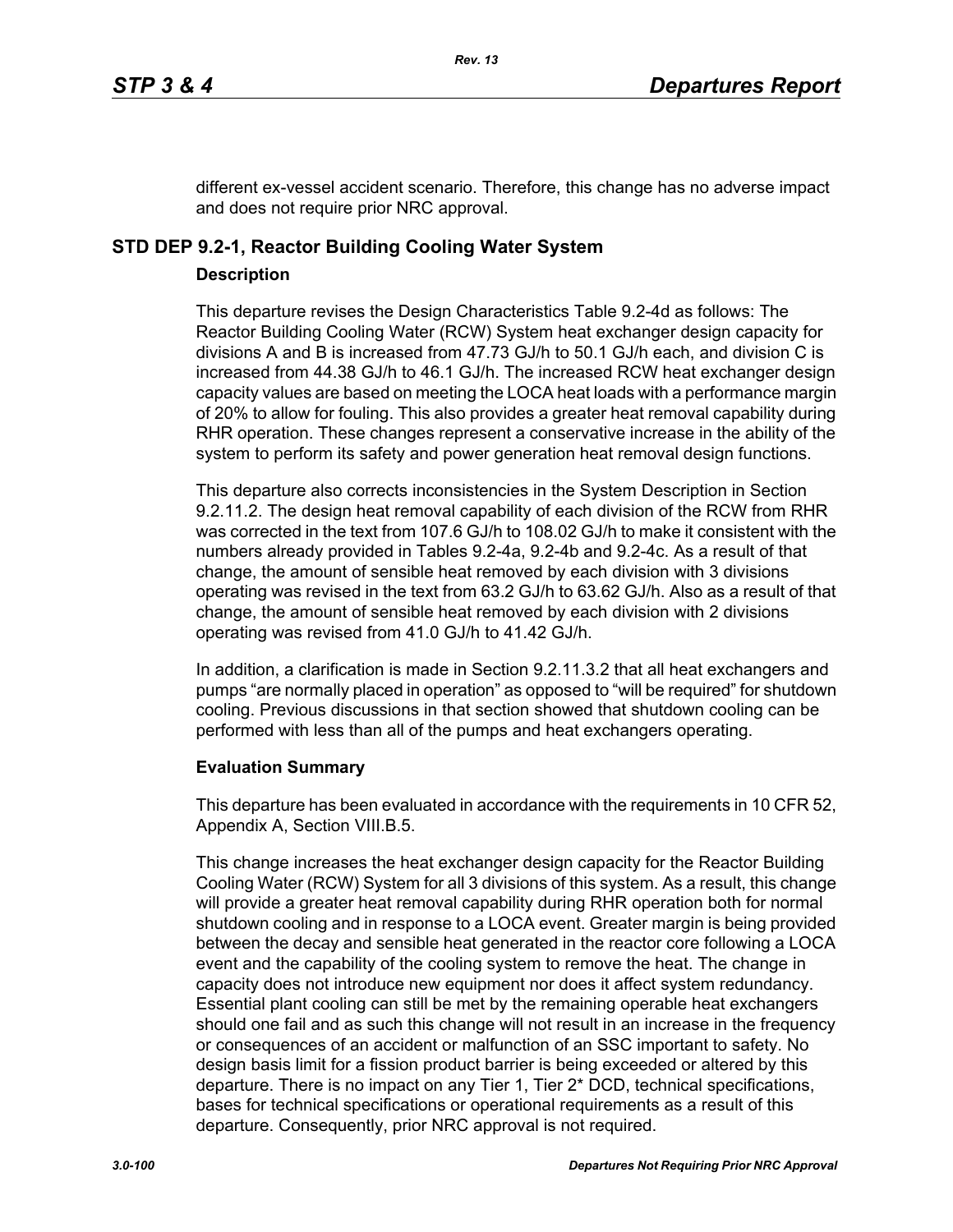# **STP DEP 9.2-2, Makeup Water Preparation System**

## **Description**

Changes specific to the operation of the Makeup Water Preparation (MWP) System are:

- The flow capacity of each division of the MWP System has been doubled from 45 m<sup>3</sup>/h to 90 m<sup>3</sup>/h.
- The storage capacity for demineralized water has been increased from 760  $m^3$  to at least 5320  $m<sup>3</sup>$ .
- **The MWP System is capable of providing demineralized water at the reference** ABWR DCD specified flow rate of 135  $\mathrm{m}^3$ /h per unit, but for periods of short duration. Average sustainable flows will be lower as needed to meet demands.
- **The MWP System is designed to supply makeup water to the Ultimate Heat Sink** (UHS) basin and the Fire Protection system on an as needed basis. New interfaces to the UHS basin and the Fire Protection System provide an additional makeup water supply. The MWP system interfaces do not serve any safety functions. The UHS and Fire Protection System are designed with adequate storage to serve all their safety related functions without the supply of makeup water.
- The capacity of the MWP System to provide water to the Potable and Sanitary Water System has been doubled from 45  $\mathrm{m}^3$ /h to 90  $\mathrm{m}^3$ /h for instantaneous flows and the source is well water, not filtered water. The potable water is supplied unfiltered directly from the wells in accordance with state and local codes and regulations. This is consistent with the STP 1 & 2 Potable Water System.
- **Demineralized water prover tanks have been added to increase the storage** capacity and monitor water quality and sulfuric acid chemical feed tanks have been added to further reduce fouling and scaling in the reverse osmosis filter membranes.

This is another dual unit change such that the MWP System is capable of supplying both STP Units 3 & 4. See STP DEP 1.1-2 for a discussion of shared structures, systems and components between STP 3 & 4.

Increased capacities of various tanks/basin provide more flexibility to accommodate peak demands for the MWP system.

# **Evaluation Summary**

This departure has been evaluated pursuant to the requirements in 10 CFR 52, Appendix A, Section VIII.B.5.

There is no impact on any Tier 1, Tier 2\*, technical specifications, basis for technical specifications or operational requirements as a result of this change.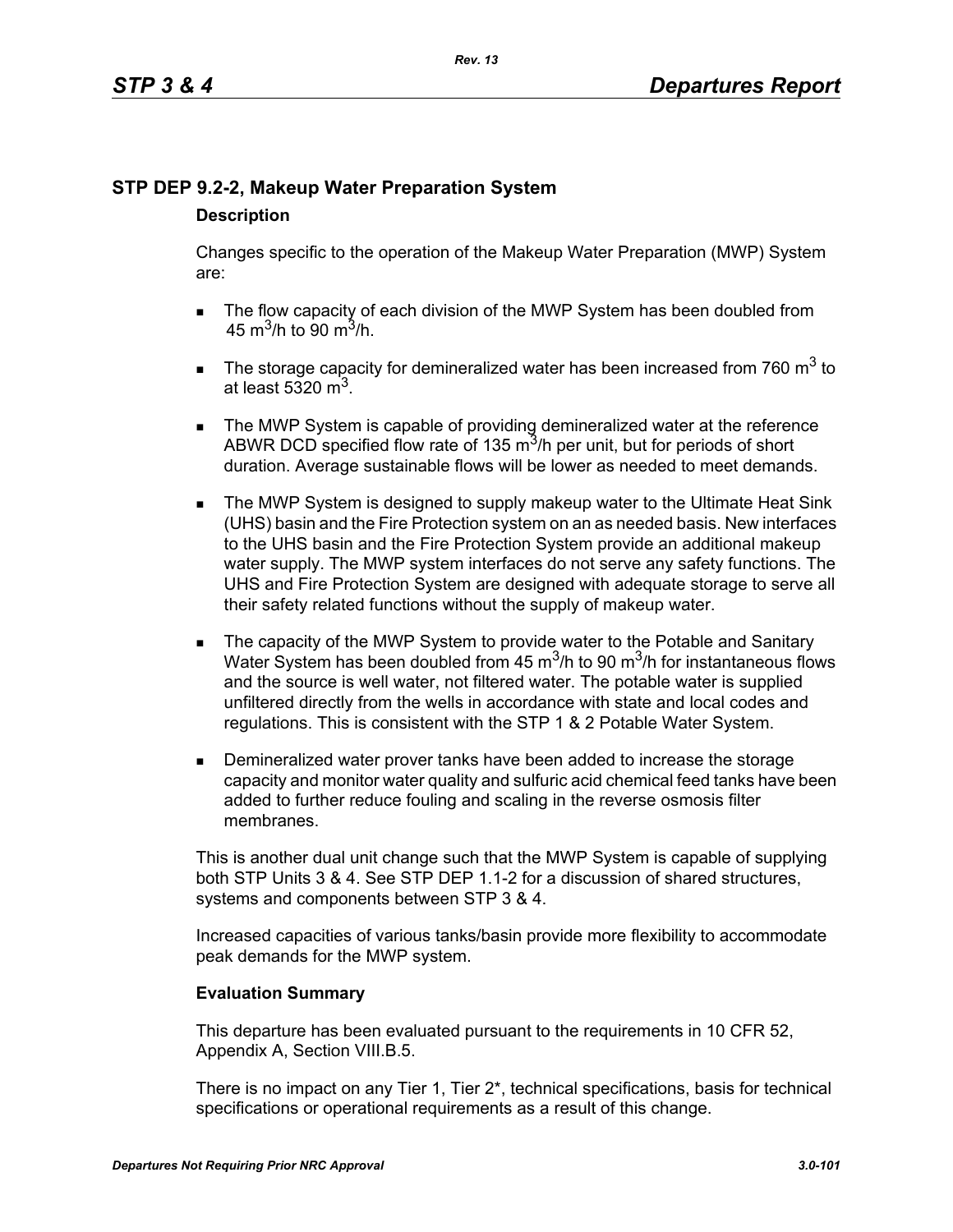The MWP System is described in the reference ABWR DCD and is not designated as equipment important to safety. The basic function of the MWP System as described by the DCD is not significantly changed by this departure nor do these changes affect interactions with previously designated equipment important to safety. Changing the description of the source of water to the Potable and Sanitary Water System, well water that is not filtered, and clarifications to the characteristics of MWP System equipment does not affect critical parameters associated with the cause of a previously described accident or malfunction of equipment important to safety. The MWP System is not relied upon to mitigate the consequences of accidents or equipment important to safety. Changes associated with this departure do not affect fission product barriers. These changes do not affect the probability of occurrence of a severe accident as described by the DCD, nor do they increase the consequences of a severe accident.

Based on the evaluation, prior NRC approval of the change is not required.

### **STP DEP 9.2-3, Turbine Building Cooling Water System**

### **Description**

The heat removal capacity of each of the three heat exchangers in the Turbine Building Cooling Water System is increased from 68.7 GJ/h to 114.5 GJ/h and the flow rate of each of the three pumps is increased from 3405  $\mathrm{m}^3$ /h to 4550  $\mathrm{m}^3$ /h due to increased heat loads caused by alterations to Turbine Island equipment (e.g., number of pumps and increased non-essential chiller size).

The following heat loads are changed from DCD:

- Additional Heat Loads
- Generator  $H_2$  gas dryer cooler
- Offgas condensers
- Condensate booster pumps
- Sample coolers

Deleted Heat Loads:

- Generator breaker coolers
- Seal oil coolers
- Exciter coolers

Modified Equipment Quantities:

- Mechanical vacuum pump seal water cooler: from one to two
- Heater drain pump oil and motor air cooler: from two to four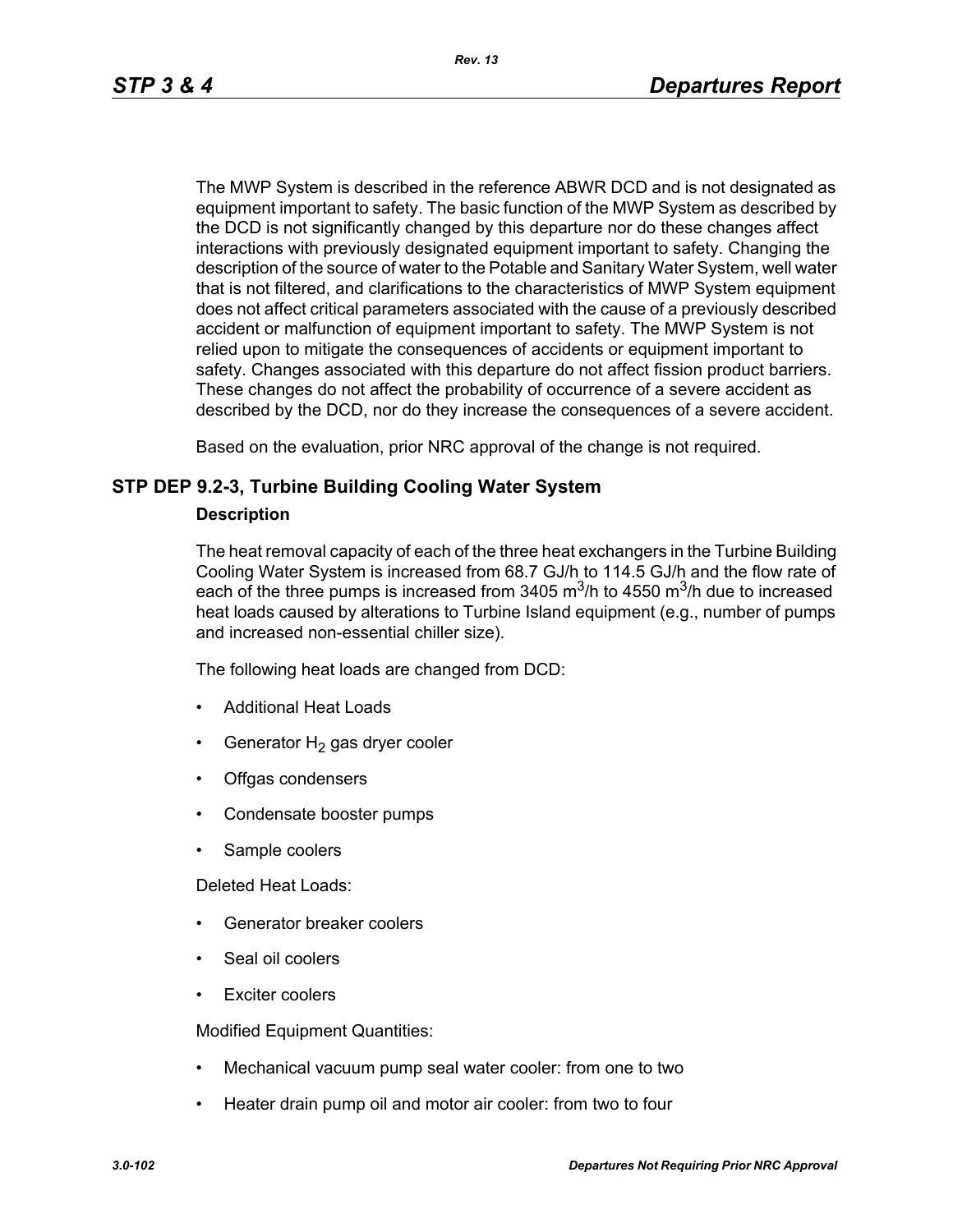- Reactor feedwater pump oil, motor air, and ASD coolers: from three to four
- Iso Phase Bus coolers: from two to three

#### Relocated

• Lube oil temperature control valve from cooler downstream to upstream

### **Evaluation Summary**

The change discribed above is limited to the heat load capacity of the TCW equipment. This change does not affect the safety analyses as discussed below:

- The systems are all nonsafety-related. Therefore, they provide no safety functions and are not used to mitigate the consequences of any accidents.
- The departure does affect any safety system, structure and component. The departure does not cause an increase in dose exposure to public.
- The departure is not used as the assumption for plant transient analysis nor safety analysis. Therefore, the departure does not cause an increase in the dose exposure to public.
- The departure does not increase the consequence of a malfunction of systems, structures, and components important to safety.
- The departure will not cause any accident of a different type than evaluated previously in the reference ABWR DCD. There is no impact on the probability or consequences of an accident of malfunction of an SSC important to safety. This departure does not cause an increase in the dose exposure to public.

This departure has been evaluated pursuant to the requirements in 10 CFR 52, Appendix A, Section VIII.B.5, as described previously. The change has no adverse impact, and affects the function, but is bounded by the safety analysis.

There is no impact on any Tier 1 or Tier 2\* DCD, technical specifications, or operational requirements as a result of these changes. Consequently, prior NRC approval is not required for this departure.

### **STP DEP 9.2-5, Reactor Service Water (RSW) System**

#### **Description**

During preparation of the STP 3 & 4 FSAR, it was identified that the RSW flow rate specified in the reference ABWR DCD needs to be increased in order for the sitespecific RSW system to accomplish its safety and power generation design bases. Increasing the RSW flow rate results in the following changes to Subsection 9.2.15:

- RSW system pipe sizes in Figure 9.2-7, Sheets 1-3, are increased
- RSW flow rate per pump in Table 9.2-13 is increased from 1,800  $\text{m}^3$ /h to 3,290  $m^3/h$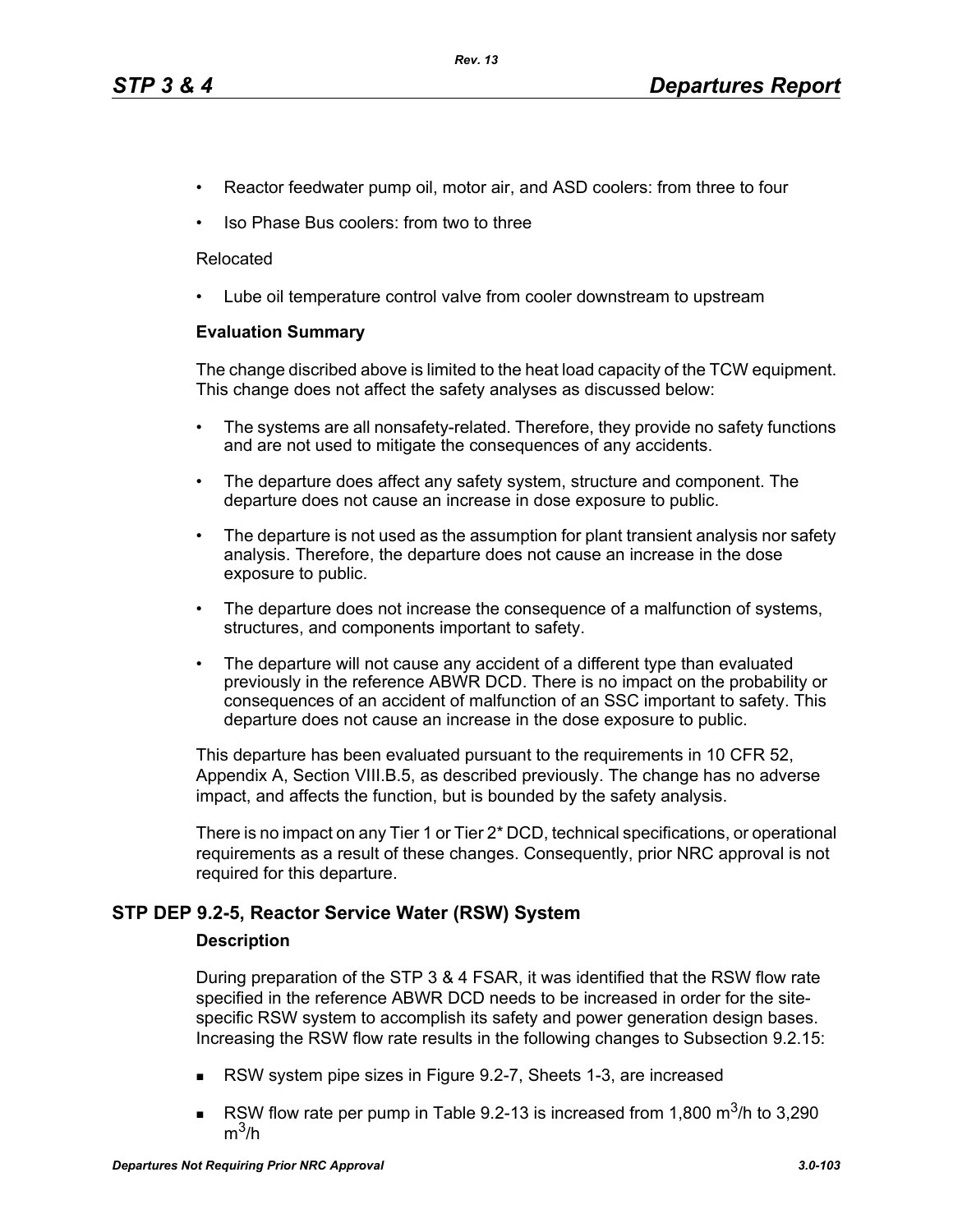RSW heat exchanger flow (heat removal requirement) has been increased due to the heat load from RCW System. This flow will be accommodated by higher capacity pumps and larger pipe diameter.

This departure also adds in-service testing requirements for the system valves as shown in Table 3.9-8.

Additionally, this departure is affected by the change in configuration of the UHS. The change of the UHS results in the following changes to Subsection 9.2.15:

- In Table 9.2-13, "Pump total head 0.34 MPa" is changed to "Pump total discharge pressure 0.67 MPa".
- **IF IN Table 9.2-13, "Design pressure 0.79 MPa" for RSW pump is changed to "Max.** operating pressure 1.42 MPa".
- Design pressure of RSW piping and valves in Table 9.2-13 is increased from 1.08 MPa to 1.56 MPa.

This departure has been evaluated pursuant to the requirements in 10 CFR 52, Appendix A, Section VIII.B.5.

#### **Evaluation Summary**

This departure does not change any Tier 1, Tier 2\* information, the Technical Specifications or Bases, or other operational requirements.

This departure updates the STP 3 & 4 FSAR to provide site specific information on the RSW system in-service testing requirements. It further increases the heat removal capability of this system relative to that specified in the DCD. The individual pump flow rate was increased from 1800 m<sup>3</sup>/h to 3290 m<sup>3</sup>/h, "Pump total head, 0.34 MPa" was changed to "Pump total discharge pressure, 0.67 MPa", "Design pressure, 0.79 MPa" for RSW pump was changed to "Max. operating pressure, 1.42 MPa" and design pressure of RSW piping and valves was changed from 1.08 MPa to 1.56 MPa in Table 9.2-13. Piping sizes were also increased to accommodate the higher flow rate. This additional heat removal capability is required because of the additional RCW heat exchanger design heat removal capacity as identified in Departure STD DEP 9.2-1. That additional RCW capacity was based on meeting the LOCA heat loads with a performance margin of 20% to allow for fouling. As noted in the evaluation of that departure, the increased capacity of the RCW provides a greater heat removal capability during RHR operation both for normal shutdown cooling and in response to a LOCA event. Greater margin is being provided between the decay and sensible heat generated in the reactor core following a LOCA event and the capability of the cooling system to remove that heat and as such this is a favorable change.

On the other hand, increase in the RSW pump flow rate and diameter of the discharge piping has a potential to adversely impact the Control Building flooding analysis. Separation of each division of the RSW heat exchanger room and interlocks to trip the RSW pump and to close the motor-operated valves F013 and F014 by the flooding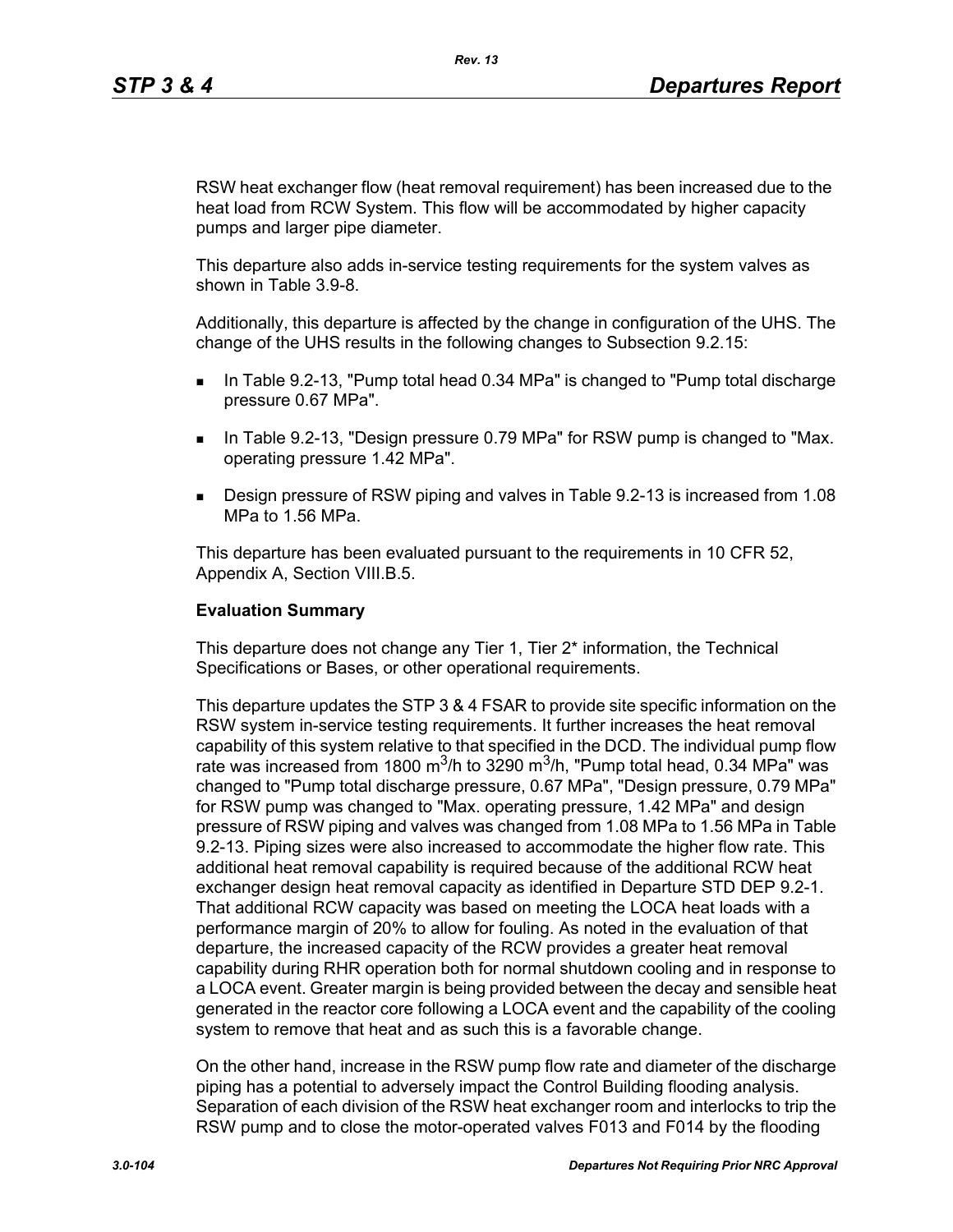level high signal mitigate the impact. Detail is indicated in COL License item 19.9.26. Consequently, this departure has no adverse impact on any SSC system design or function and has no adverse impact on the likelihood or consequences of analyzed accidents except the flooding or malfunction of an SSC important to safety. Furthermore, it does not change any fission product barriers. Any previously evaluated accident is not affected, and the possibility for an accident of a different type is not created. Also, it does not affect any method used for evaluation in establishing the design bases or in the safety analyses. This departure does not adversely affect any feature for mitigation of an ex-vessel severe accident. For the same reason, and because there is no effect on any event, operation or SSC function, the change does not create a different ex-vessel accident scenario.

Therefore, this change has no adverse impact and does not require prior NRC approval.

# **STD DEP 9.2-7, HVAC Normal Cooling Water System**

### **Description**

This departure reflects a design change to correct inconsistencies in reference ABWR DCD Tables 6.2-9, 9.2-6, 9.2-7, 9.4-1, and Figure 9.2-2 such that the nonsafety-related HVAC Normal Cooling Water (HNCW) system waterside heat removal rate is greater than or equal to the airside cooling duty heat loads. The capacity and flow rate for each HNCW chiller are also increased to include the revised heat loads. This will ensure that the waterside heat removal design capacity is sufficient to remove the heat load from the airside. Note that departure 9.2-9 increased the chilled water return temperature to help offset the impact of departure 9.2-7 on increased HNCW equipment size. Therefore the changes made in the Tables affected by departure 9.2-7 also included the effect of departure 9.2-9 with the exception of chiller cooling capacity and condenser water flow per unit, in Table 9.2-6.

#### **Evaluation Summary**

This departure has been evaluated pursuant to the requirements in 10 CFR 52, Appendix A, Section VIII.B.5.

This design change from the ABWR DCD reflects changes to the HVAC Normal Cooling Water (HNCW) System to ensure there is sufficient heat removal capability for the revised heat loads. This change to the STP 3 & 4 FSAR to reflect the HNCW design does not change any Tier 1 or Tier 2\* information, the Technical Specifications or Bases or other operational requirements. Furthermore, it does not change any plant physical features other than the HNCW system. Any previously evaluated accident is not affected, and the possibility for an accident of a different type is not created. Also, it does not affect any method used for evaluation in establishing the design bases or in the safety analyses. This change modifies the HNCW line size, which penetrates the secondary containment, which is a fission product barrier. However, the small increase (by 50 mm) of the penetration size does not alter the design basis limit for this fission product barrier. The small diameter increase has a minimal effect on the secondary containment stresses, and does not result in the design basis limit being exceeded.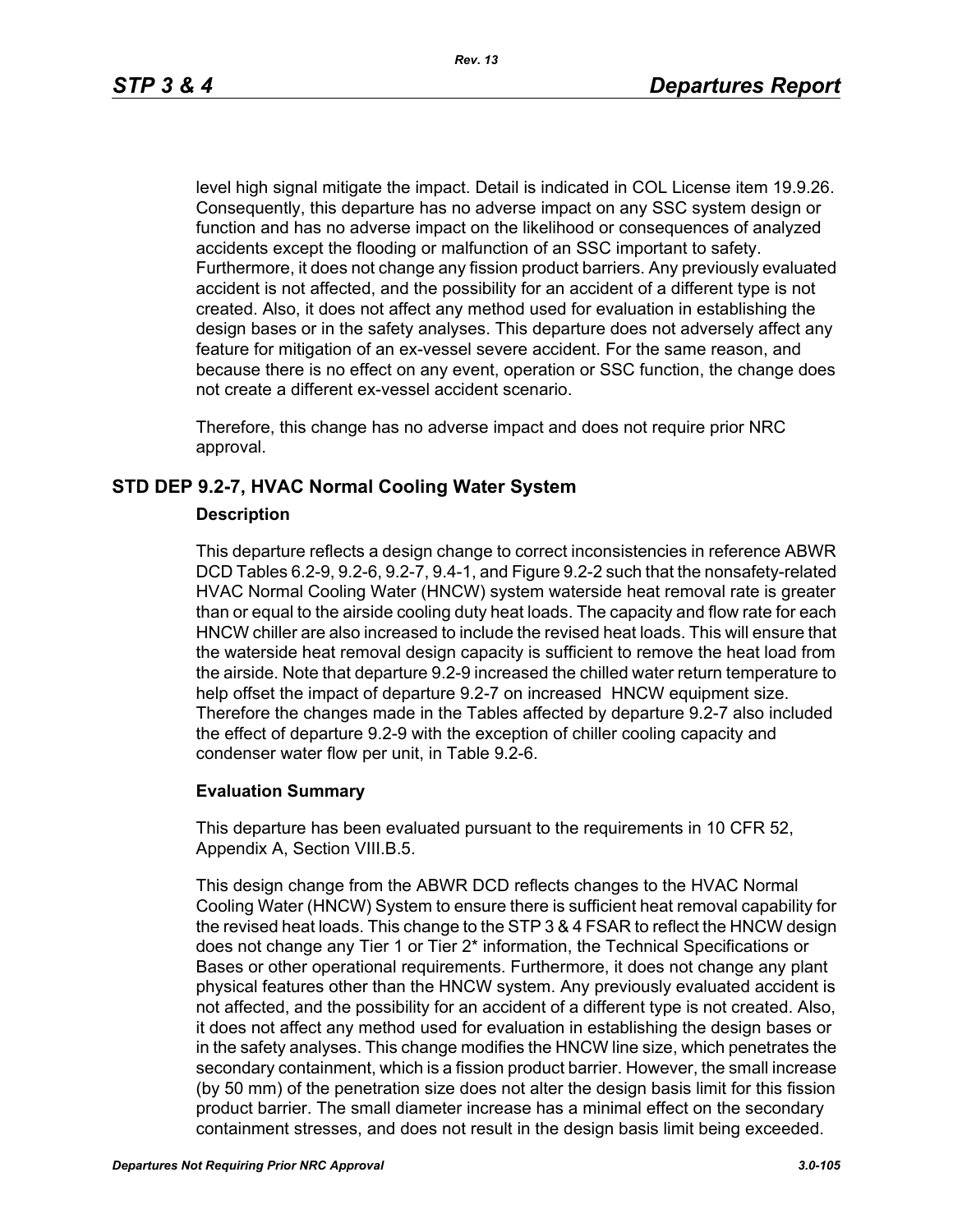This departure does not adversely affect the function of any feature for mitigation of an ex-vessel severe accident. For the same reason, and because there is no affect on any event, operation or SSC function, the change does not create a different ex-vessel accident scenario. Therefore, this change has no adverse impact and does not require prior NRC approval.

### **STP DEP 9.2-8, Potable and Sanitary Water System**

### **Description**

This departure makes the following changes specific to the operation of the Potable and Sanitary Water (PSW) System:

- **The minimum flow capacity of the PSW System has been doubled from 45 m<sup>3</sup>/h to** 90 m<sup>3</sup>/h to ensure that potable water is provided to all buildings at STP 3 & 4, intermittently, during peak demands.
- **Potable water is not filtered, is supplied directly off of the well water system, and is** chemically treated to prevent harmful physiological effects on plant personnel.
- **The Sewage Treatment System, including the Sanitary Drainage System, is** provided and sized to treat sanitary waste for all four units at the STP site.

This is another dual-unit change such that the potable water subsystem is capable of supplying both STP 3 & 4 and the sewage treatment subsystem is capable of treating sanitary wastes collected from all four units located at the site. This increase in system capacity ensures flexibility and reliability for future needs at the site.

#### **Evaluation Summary**

This departure has been evaluated pursuant to the requirements in 10 CFR 52, Appendix A, Section VIII.B.5.

There is no impact on any Tier 1, Tier 2\*, technical specifications, basis for technical specifications or operational requirements as a result of this change.

The PSW System is described for the standard ABWR plant in the DCD and is not addressed as equipment important to safety, The basic function of the PSW System as described by the DCD is not significantly changed by this departure nor do these changes affect interactions with previously designated equipment important to safety. Changing the description of the source of water to the Potable and Sanitary Water System well water that is not filtered, and clarifications to the characteristics of PSW System equipment does not affect critical parameters associated with a previously described accident or malfunction of equipment important to safety. The PSW System is not relied upon to mitigate the consequences of accidents or equipment important to safety. Changes associated with this departure do not affect fission product barriers. These changes do not affect the probability of occurrence of a severe accident as described by the DCD, nor do they increase the consequences of a severe accident.

Based on the evaluation, prior NRC approval of the change is not required.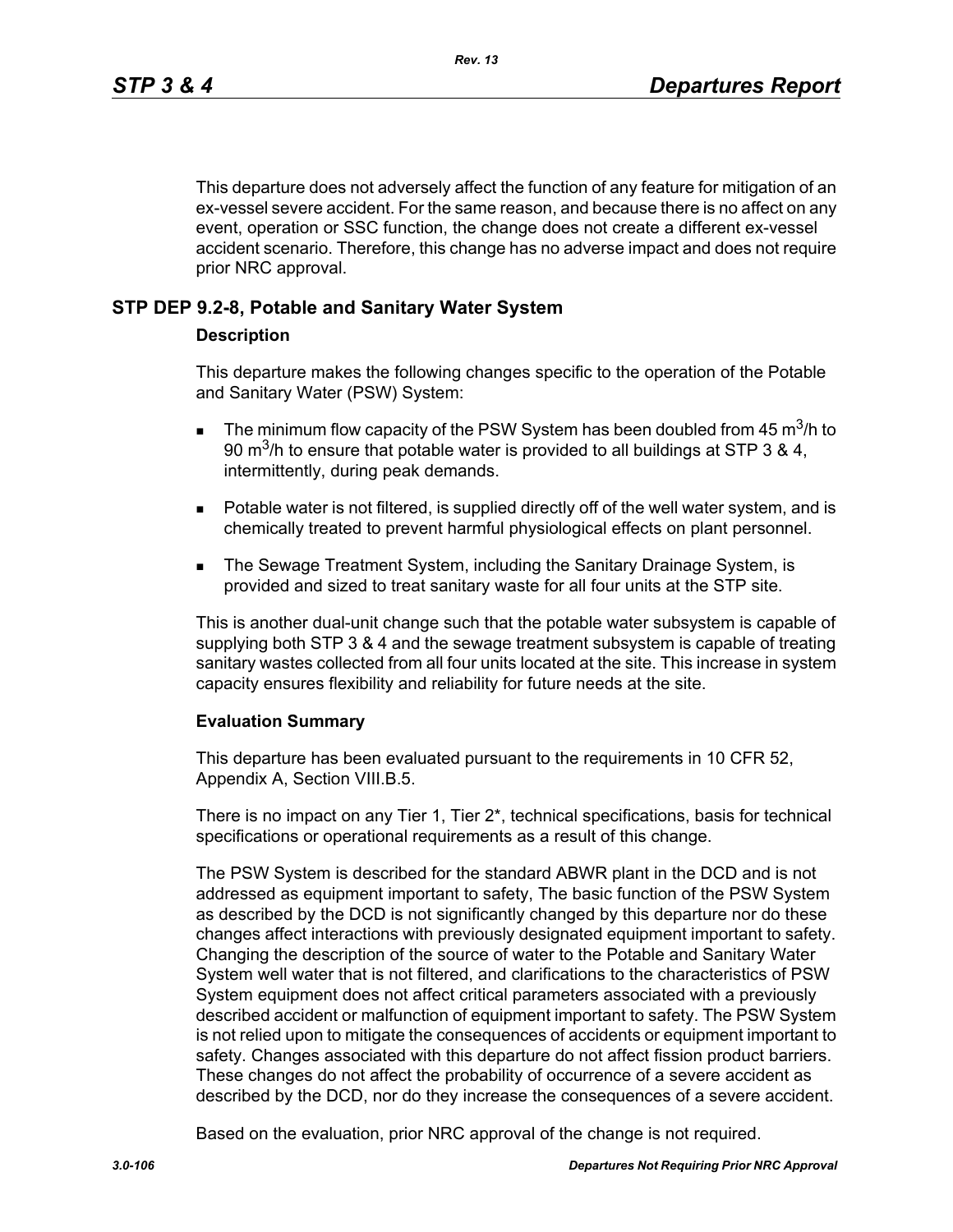# **STP DEP 9.2-9 HNCW Cooling Water System Description**

### This departure changes the HNCW return temperature from  $12^{\circ}$ C to  $14.7^{\circ}$ C and modifies the HNCW equipment to reduce equipment, piping, valve sizing and electrical power for better maintainability. This departure affects Subsection 9.2.12 (Tables 9.2- 6 and 9.2-7), Table 9.4-1 and Table 6.2-9. Note that in Table 9.2-6, the increased chilled water delta T only impacted the chilled water flow rate and pump capacity of 560 cubic meters/hour.

This change is closely related to departure 9.2-7 which tended to increase the chilled water flow rates to equipment cooled by HNCW. By raising the chilled water return temperature, departure 9.2-9 offset the increase in chilled water flow rate that would have resulted from departure 9.2-7 by itself and permitted the resulting adverse impact on equipment size to be minimized.

# **Evaluation Summary**

This departure has been evaluated and determined to comply with the requirements in 10 CFR 52, Appendix A, Section VIII.B.5. There is no impact on any Tier 1, Tier 2\* and technical specifications.

The departure increases the HNCW return temperature. As indicated above, by raising the chilled water return temperature, departure 9.2-9 offsets the increase in chilled water flow rate that would have resulted from departure 9.2-7 by itself and permitted the resulting adverse impact on equipment size to be minimized.Therefore, this change has minimal effect on the frequency or consequences of accidents, or the probability of consequences of malfunctions. The systems involved are not relied upon for ex-vessel severe accident mitigation.

As a result, prior NRC approval of this departure is not required.

# **STP DEP 9.2-10, Turbine Service Water System**

### **Description**

The Turbine Service Water (TSW) pumps transfer Main Cooling Reservoir water for the Turbine closed cooling water heat exchangers installed inside of the turbine building. The TSW System design parameters are revised to reflect site specific information. These changes include the TSW pump head and discharge flow, the TSW system design pressure, the location of the TSW pump house, the temperature increase and pressure drop across the Turbine Cooling Water (TCW) heat exchangers, and the number of TCW discharge lines. A filling line is also added to the TSW pump discharge, and the TSW system inlet and outlet are modified to reflect that these lines come from and go to the main cooling reservoir. This departure impacts FSAR Subsection 9.2.16.2, Tables 9.2-16, 19R-1, and Figure 9.2-8.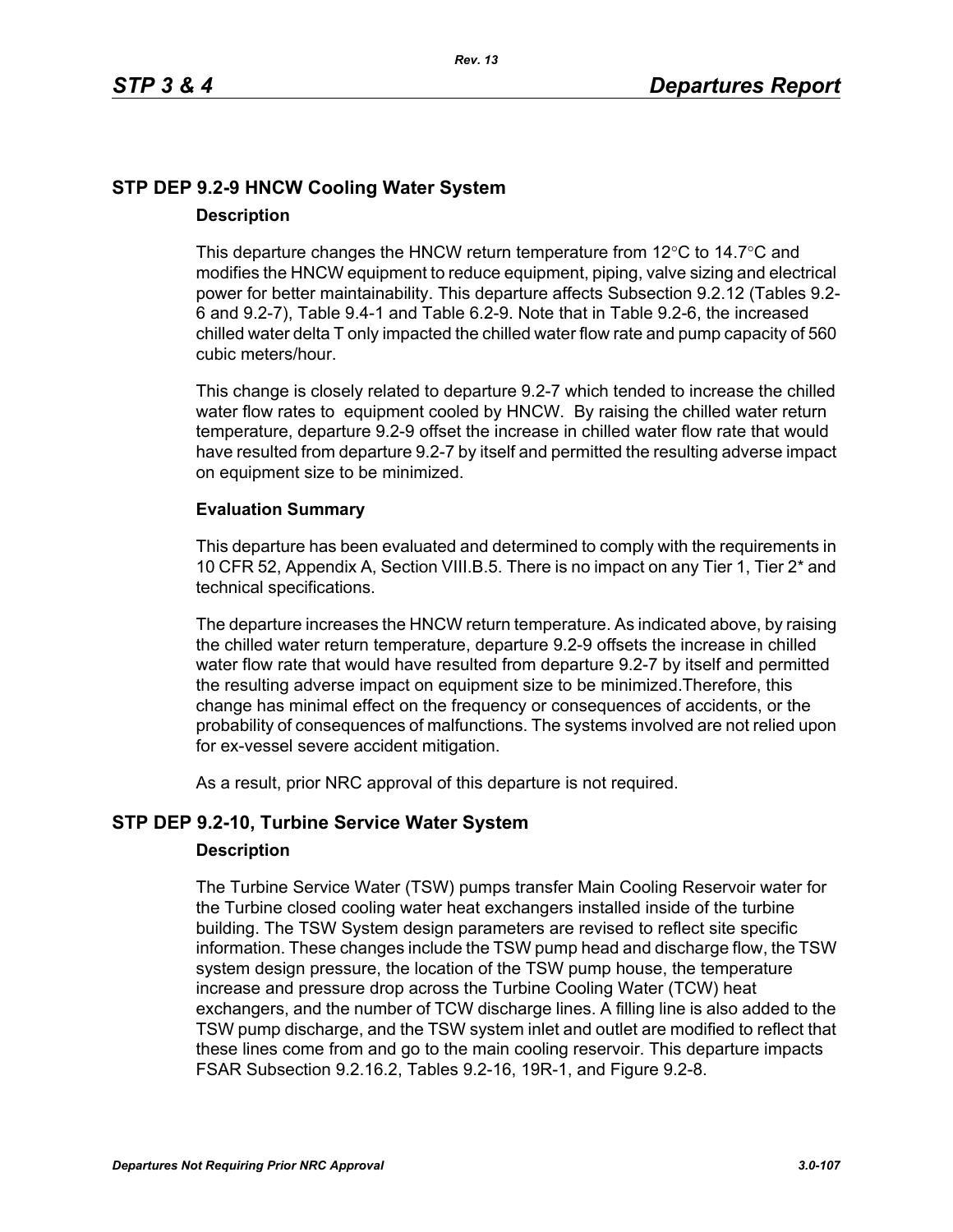### **Evaluation Summary**

This departure has been evaluated pursuant to the requirements in 10 CFR 52, Appendix A, Section VIII.B.5. There is no impact on any Tier 1, Tier 2\*, technical specifications, basis for technical specifications or operational requirements as a result of these changes. The TSW system is a nonsafety-related system. The proposed changes to the Turbine Service Water system proposed in this departure are to meet site specific conditions. The proposed changes do not impact the design or function of any SSC important to safety as a result of this change. Furthermore, the TSW system is not used to mitigate any accident. As a result of this departure, there is no effect on the frequency or consequences of any accidents or the likelihood or consequences of malfunctions of SSC important to safety previously evaluated in the DCD. There is no possibility of a new type of accident, and there is no impact on fission product barriers or ex-vessel severe accident events.

Therefore, the change has no adverse impact and does not require prior NRC approval.

### **STD DEP 9.3-1, Radwaste Drain Materials**

#### **Description**

This departure replaces the carbon steel piping in the Radwaste Collection System with stainless steel piping. Due to the greater corrosion resistance of stainless steel compared with carbon steel, this change will significantly reduce the amount of contaminated corrosion products, the load on the liquid radwaste system, and the solid radwaste shipment volume. This is consistent with NRC and industry initiatives for radwaste volume reduction.

#### **Evaluation Summary**

This departure has been evaluated pursuant to the requirements in 10 CFR 52, Appendix A, Section VIII.B.5.

The Tier 1 and Tier 2\* DCD, technical specifications, basis for technical specifications and operational requirements were reviewed and were not impacted by this change.

As noted above, this departure is a design improvement in the materials specified for the radwaste piping which will reduce the volume of liquid and solid radwaste. This is a favorable change which will not adversely affect the likelihood or consequences of analyzed accidents or malfunction of SSC important to safety. There is no change to any design basis for a fission product barrier nor are there any new accident scenarios created.

The radwaste collection system has not been identified as a design feature in the DCD for mitigating an ex-vessel severe accident. In addition this is a design improvement which will reduce the volume of liquid and solid radwaste. Therefore, there is no increase in the probability or consequences of an ex-vessel severe accident.

Based on the results of this evaluation, prior NRC approval is not required.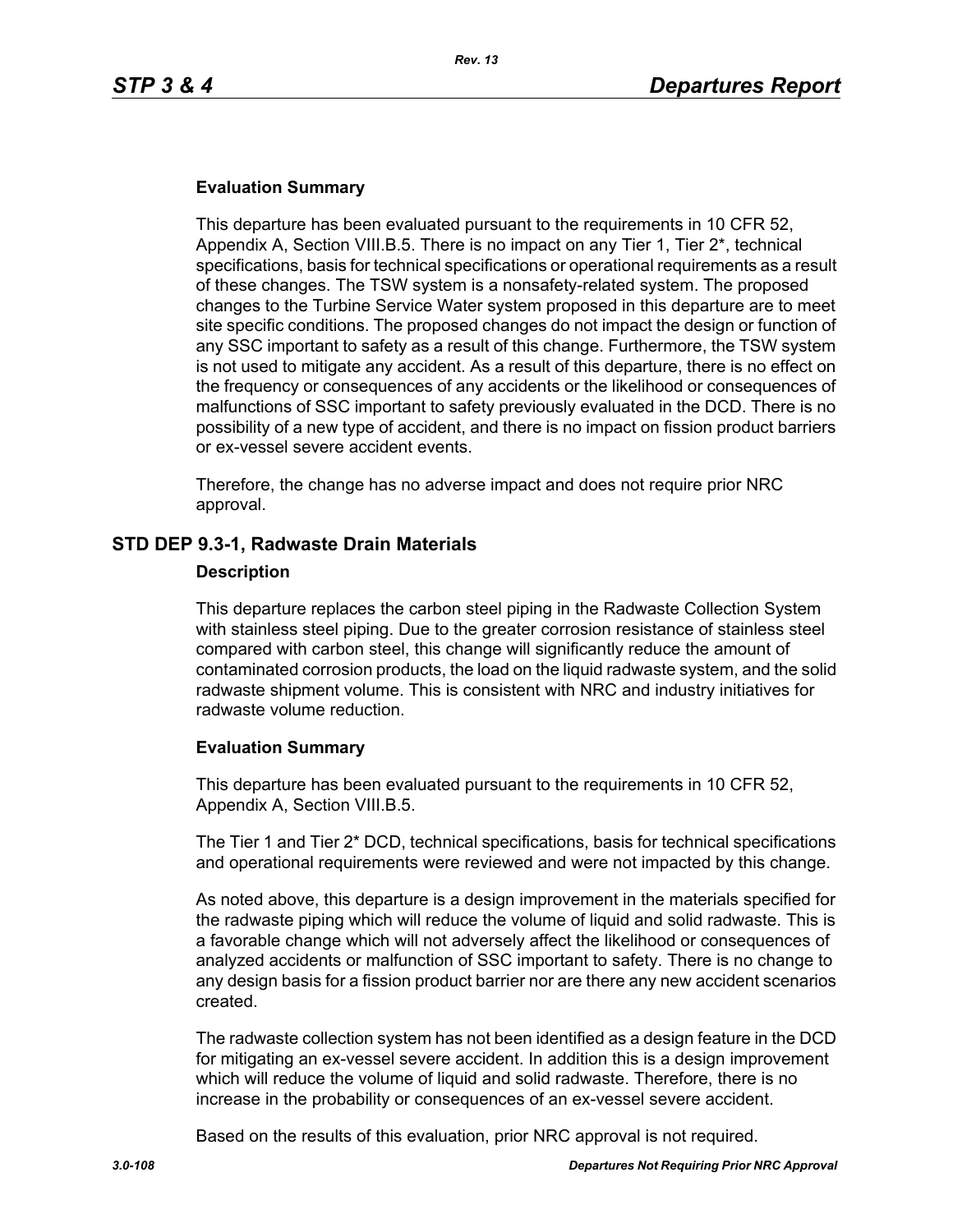# **STD DEP 9.3-2, Breathing Air System Description**

For industrial health reasons and as recommended by the Utility Requirements Document, this departure provides a new breathing air system (BAS) that is entirely separated from the existing service air system (SAS) as described in the reference ABWR DCD. The system consists of a bottled breathing air supply and a portable or permanent breathing air compressor supply system as-needed. The BAS will supply the Turbine Island, Nuclear Island and Radwaste Building. Backup to the BAS will consist of dedicated breathing air bottles.

Also, during preparation of the departure, inconsistencies in the DCD for the SAS were noted and corrected. Specifically, the SAS supply to containment is provided with a containment isolation scheme meeting the requirements of general design criterion (GDC) 56 "Primary containment isolation." The isolation scheme is a check valve inside and a locked closed manual globe valve outside containment (GDC 56, Option (2)). However in a number of places the DCD inconsistently refers to the penetration as being a GDC 57 "Closed system isolation valves" penetration, or refers to the SAS as a closed system, or refers to the inside containment isolation check valve as a globe valve. These inconsistencies are corrected.

Like the SAS, breathing air is supplied inside containment only while shutdown. This departure will utilize an existing spare containment penetration to supply the BAS inside containment and equips the penetration with two locked closed manual globe valves meeting the requirements of GDC 56, Option (1). Like SAS and the instrument air system (IAS), the new BAS penetrates secondary containment but also like SAS and IAS, the primary containment isolation scheme for BAS precludes it from being a potential bypass leakage path through the secondary containment.

### **Evaluation Summary**

This departure has been evaluated pursuant to the requirements in 10 CFR 52, Appendix A, Section VIII.B.5.

There is no impact on any Tier 1 or Tier 2\* DCD, Technical Specifications, basis for Technical Specifications or operational requirements as a result of this change.

For the SAS, this change makes editorial corrections (corrects inconsistencies) with no change to meaning or intent. The SAS was clearly intended to be considered a GDC 56 type penetration with two series containment isolation valves rather than a GDC 57 penetration with a single isolation valve. These inconsistencies have been corrected.

For the BAS this change consists of technical changes to the ABWR DCD pertaining to the separation of the BAS from the SAS.

The air supplied by the SAS and the BAS does not have a safety related use; however, the containment penetrations associated with the SAS and BAS have a safety related function to maintain containment integrity under design basis accidents. The safety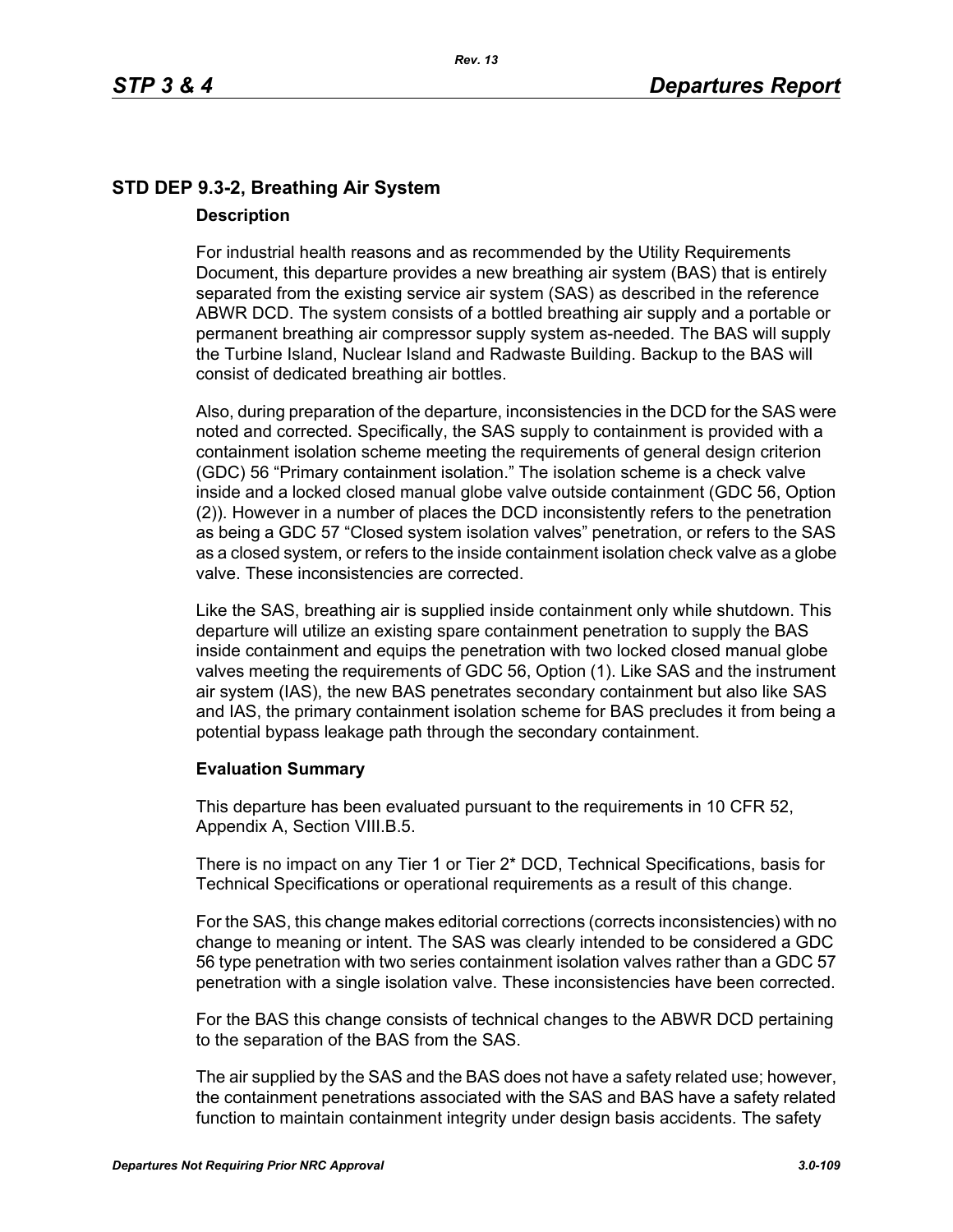significance of this departure is the change of a spare penetration to an additional functional containment penetration. However the same technical requirements that were imposed by the DCD on the BAS (as an integral part of the SAS) are now imposed by the FSAR on the new separate BAS. In addition, the locked closed containment isolation valves associated with the new BAS penetration are subject to the same locked valve administrative controls previously applied to the SAS inboard globe valve. Therefore the BAS containment penetration does not contribute to more than a minimal increase in the frequency of occurrence of an accident, nor an increase in the likelihood of occurrence of a malfunction of an SSC important to safety previously evaluated in the ABWR DCD. The changes to the BAS do not affect the probability of the occurrence of a severe accident as described by the DCD, nor do they increase the consequences of a severe accident.

Based on this evaluation, prior NRC approval of the change is not required.

### **STD DEP 9.3-3, Control Rod Drive System Sampling**

#### **Description**

ABWR DCD Subsection 9.3.2.3.1 and Table 9.3.2 describe measurements of Oxygen and Conductivity for Control Rod Drive(CRD) System water. These water qualities can be monitored by Condensate Purification System (CPS) effluent and removal of these measurements has no safety significance. Therefore, these are integrated with measurement of Oxygen and Conductivity for CPS water. To keep the consistency of measurements between CPS and Feedwater, instrument range of the CPS effluent is changed from "0 to 100 ppb" to "0 to 250 ppb" and high alarm setpoint "200 ppb" is added to the CPS effluent.

#### **Evaluation Summary**

This departure has been evaluated and determined to comply with the requirements in 10 CFR 52, Appendix A, Section VIII.B.5, as described previously.

It does not change the functional or safety requirements of the CRD system. The CRD water sources are the effluent from the CPS and the Condensate Storage Tank (CST). During plant operation, CRD water source is the effluent from the CPS. Water qualities of CRD system and CPS effluent are same. The changed instrument range is consistent with that of Feedwater. And the added high alarm setpoint is consistent with those of the CRD system and Feedwater. Furthermore, this change does not impact any plant physical features, SSCs important to safety or fission product barriers. Any previously evaluated accident is not affected, and the possibility for an accident of a different type is not created. Also, it does not affect any method used for evaluation in establishing the design bases or in the safety analyses. This departure does not affect any feature for mitigation of an ex-vessel severe accident. For the same reason, and because there is no effect on any event, operation or SSC function, the change does not create a different ex-vessel accident scenario.

Therefore, this change has no adverse impact and does not require prior NRC approval.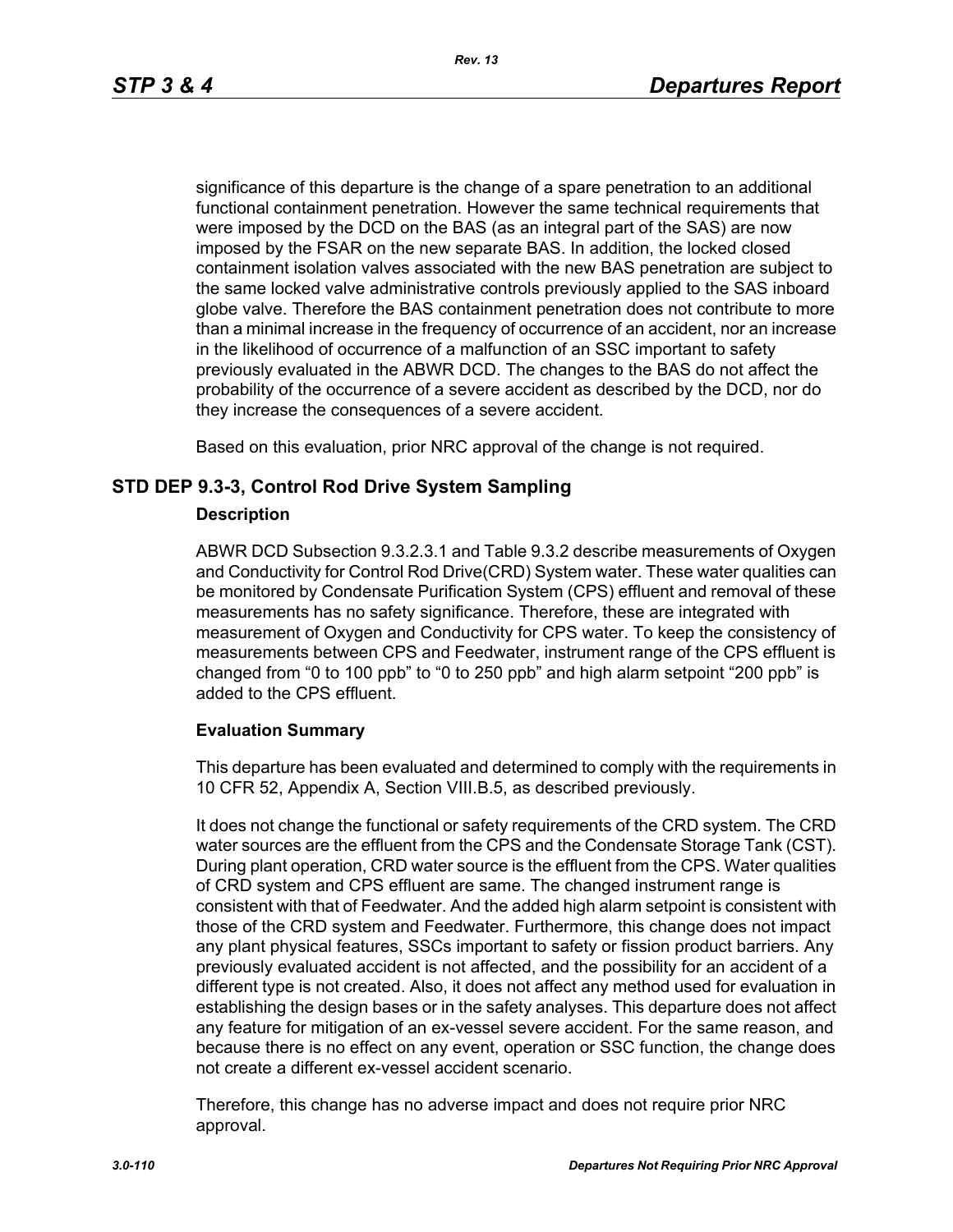## **STP DEP 9.4-1, Service Building HVAC System Description**

This site-specific departure modifies the reference ABWR DCD for the Service Building HVAC System. It revises the outside inlet air monitoring instrumentation design by removing the provisions for toxic gas monitors and the Technical Support Center (TSC) alarm for high toxic gas concentration. The toxic gas monitors and the TSC alarm can be deleted from the design based on the site-specific evaluation of on-site and off-site mobile and stationary sources of toxic gases described in FSAR Subsection 2.2S in accordance with Regulatory Guide 1.78.

### **Evaluation Summary**

This departure has been evaluated pursuant to the requirements in 10 CFR 52, Appendix A, Section VIII.B.5.

There is no impact on any Tier 1, Tier 2\*, technical specifications, basis for technical specifications or operational requirements as a result of this change.

The Service Building HVAC System toxic gas monitors and alarms are not safetyrelated but are important to safety. The toxic gas monitors and alarms from the system are not needed based on the analysis contained in the FSAR Section 2.2S and their elimination does not affect the operation of the Service Building HVAC System. The basic function of the Service Building HVAC System as described by the DCD is not significantly changed by this departure and this change does not affect interactions with previously designated equipment important to safety. Elimination of the toxic gas monitors and alarms from the Service Building HVAC System does not affect previously described accidents or malfunction of equipment important to safety. The toxic gas monitors and alarms are not needed to mitigate the consequences of accidents or malfunctions of equipment important to safety. Changes associated with this departure do not affect fission product barriers. These changes do not affect the probability of occurrence of a severe accident as described by the DCD, nor do they increase the consequences of a severe accident.

Based on this evaluation, prior NRC approval of the change is not required.

### **STD DEP 9.4-2, Control Building HVAC System**

#### **Description**

This standard departure provides for changes from the reference ABWR DCD of the smoke removal mode of operation of the Control Building HVAC System described in FSAR Subsections 6.4.4.2, 9.4.1.1.4 and 9.5.1.1.6 as described below:

 FSAR Figure 9.4-1, sheets 1 and 2 are revised to include a control room main air supply duct bypass line around the air-handling unit with two motor operated dampers for each of the two control room habitability area HVAC divisions.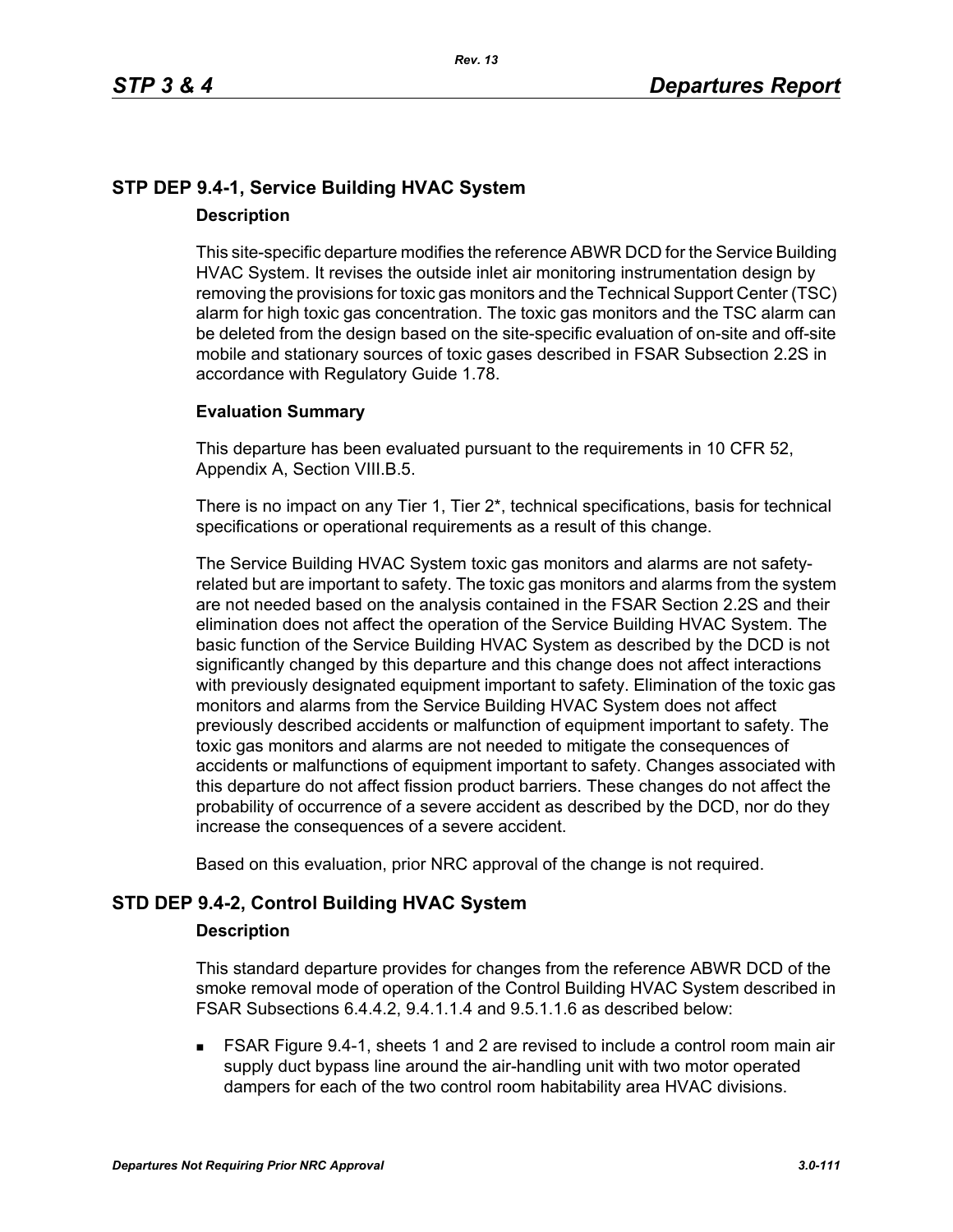This departure has been evaluated pursuant to the requirements in 10 CFR 52, Appendix A, Section VIII.B.5. There is no impact on any Tier 1, Tier 2\*, technical specifications, bases for technical specifications or operational requirements as a result of these changes.

Providing the Control Building HVAC Air Handling Units with bypass lines and associated dampers provides the necessary assurance that smoke is exhausted and not transported to other areas of the Control Building. As such, this change provides equivalent or better smoke removal, and thus does not have any effect on the frequency of occurrence or consequences of accidents or malfunction of SSC important to safety previously analyzed.

This change involves the design of the control room HVAC to assure air balance during smoke removal; this has no effect on the probability or consequences of an ex-vessel severe accident.

As a result of this evaluation, prior NRC approval of the change is not required.

# **STP DEP 9.4-3, Service Building HVAC System**

**Evaluation Summary**

#### **Description**

The Service Building HVAC System described in the reference ABWR DCD had two subsystems, the Clean Area HVAC System and the Controlled Area HVAC System. This standard departure described in STP FSAR Subsection 9.4.8 deletes the subsystems and consolidates the Service Building HVAC System to supply air to both the Clean Area and the Controlled Area. The Service Building HVAC System is included as a load powered by the Combustion Turbine Generator that can be manually loaded by the operator. This allows the Technical Support Center and Operations Support Center to be habitable under accident conditions.

Additionally, design upgrades are made to provide automatic start of the emergency filter train and increase efficiency of the charcoal filters from 95% to 99%.

- FSAR Figure 9.4-1, sheets 3 through 5 are revised to include a control building air supply bypass line with two motor operated dampers around the air-handling unit in each of the three safety-related equipment HVAC areas.
- FSAR Sections 6.4.4.2, 9.4.1.1.4 and 9.5.1.1.6 are revised to describe how the dampers (described in the two bullets above) operate during the smoke removal mode.

Each air supply bypass line and damper arrangement as described above is required to provide a balanced air flow such that smoke is exhausted and not transported into other areas of the control building. This air balance during smoke removal mode of operation is required because of the large mismatch between the air inlet supply

(80,000 $\mathrm{m}^3$ /h) and the air exhaust (10,000  $\mathrm{m}^3$ /h total; 5,000  $\mathrm{m}^3$ /h for each exhaust fan).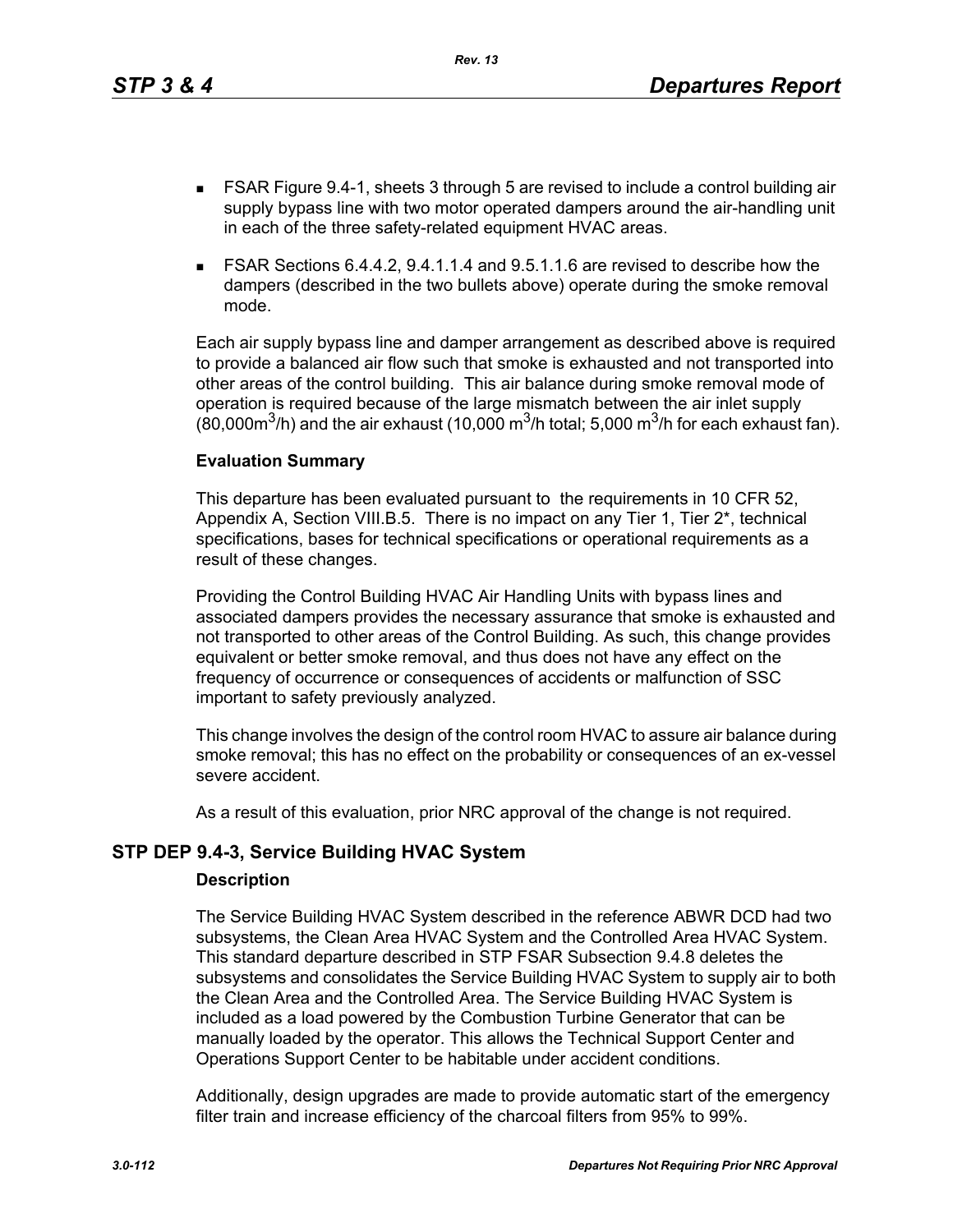#### **Evaluation Summary**

This departure has been evaluated pursuant to the requirements in 10 CFR 52, Appendix A, Section VIII.B.5.

There is no impact on any Tier 1, Tier  $2^*$ , technical specifications, basis for technical specifications or operational requirements as a result of this change.

The proposed changes to the Service Building HVAC System include descriptive changes from two HVAC subsystems to one HVAC system that are consistent with the functional description of the system currently described by the ABWR DCD. An additional provision is included with the proposed change under this departure to make it possible for operation of Service Building HVAC using power from the Combustion Turbine Generator during loss of offsite power conditions. The basic function of the Service Building HVAC System and Combustion Turbine Generator as described by the DCD is not significantly changed by this departure and this change does not affect interactions with previously designated equipment important to safety. The design changes to increase filter efficiency and provide an automatic start of the emergency filter train are upgrades to the subsystem. These changes do not affect a previously described accident or malfunction of equipment important to safety. The proposed changes enhance the emergency filter train and the ability to operate the Service Building HVAC System using power supplied by the Combustion Turbine Generator during a loss of offsite power event. Changes associated with this departure do not affect fission product barriers. These changes do not affect the probability of occurrence of a severe accident as described by the DCD, nor do they increase the consequences of a severe accident.

Based on this evaluation, prior NRC approval of the change is not required.

#### **STD DEP 9.4-4, Turbine Island HVAC System**

#### **Description**

This departure revises STP 3 & 4 Turbine Island HVAC system flow rate and cooling/heating load to accommodate the effect of change of the Turbine Building General Arrangement and systems located in Turbine Building including the following changes specified in other departures:

- STP 3 & 4 turbine generator has been changed. (STD DEP 10.2-1)
- The power generation heat sink described in the DCD (natural draft cooling tower) is being replaced by a cooling reservoir. (STD DEP 10.4-2)
- The DCD medium voltage electrical system design is being replaced by a dual voltage design.
- STP 3 & 4 Off Gas system charcoal adsorber vault in OG Holdup room temperature range adopts newest design.(STD DEP 11.3-1)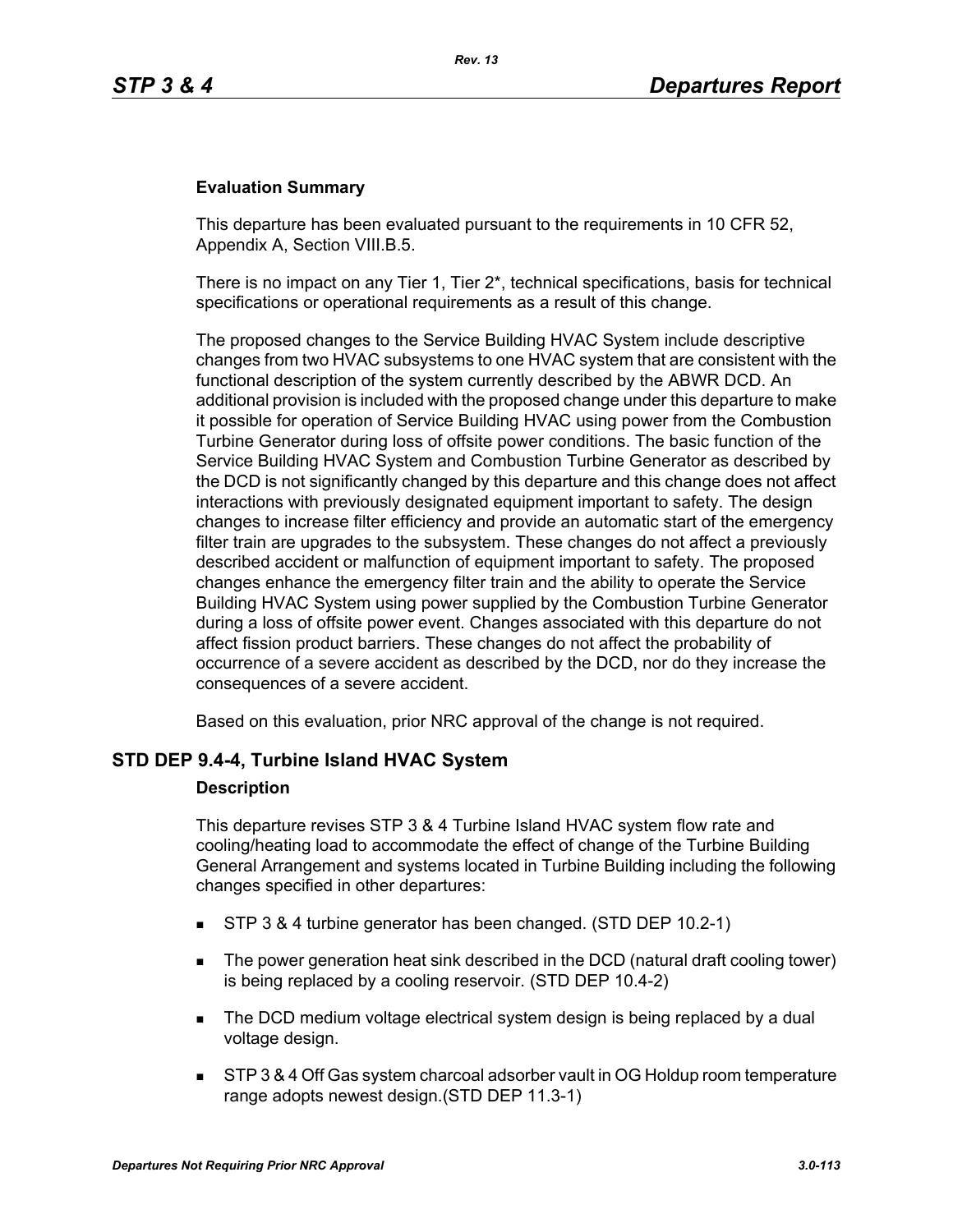**EXECT** Various other departures which change the quantity and arrangement of equipment in the Turbine Building. (e.g. STD DEP 10.4-5 for increased number of Feed Water Pumps.)

This departure adds the OG Holdup room temperature range limits to Subsection 9.4.4.1.2. Also, subsections 9.4.4.2.1.5 and 9.4.4.2.2.2 are revised to explain that local unit coolers and heaters are installed in high heat load areas, and the descriptions of specific areas with local unit coolers are deleted since the list of those areas is added to Figures 9.4-2b (Sheet 2) & c. The system and equipment specifications in Tables 9.4-3 and 9.4-5, and Figure 9.4-2a are changed as a result of a heat load re-calculation for the revised Turbine Building General Arrangement and Off Gas System requirements. The departure changes the HNCW water load described in Table 9.2-7 due to the changes in the Turbine Island HVAC.

STP 3 & 4 nonsafety-related electrical equipment is installed in a non-radioactive controlled area of Turbine Building, and ventilating and air-conditioning of these areas is performed by the Turbine Building Electrical Equipment Area (TBEEA) HVAC. Thus, it is necessary to change the Turbine Island HVAC subsystem name in section 9.4 from Electrical Building (E/B) HVAC to Turbine Building Electrical Equipment Area (TBEEA) HVAC.

#### **Evaluation Summary**

This departure has been evaluated pursuant to the requirements in 10 CFR 52, Appendix A, Section VIII.B.5. There is no impact on any Tier 1, Tier 2\*, technical specifications, basis for technical specifications or operational requirements as a result of these changes.

This departure changes STP 3 & 4 Turbine Island HVAC system flow rate and cooling/heating load based on revised Turbine Building General Arrangement and Off Gas System requirements. Since this change does not affect any other plant SSCs, there is no effect on any accident previously evaluated in the DCD. Furthermore, although changes are made to certain plant physical features as described above, SSCs important to safety and fission product barriers are not affected in any way. Therefore, previously evaluated accidents are not affected, and the possibility for an accident of a different type is not created. Also, it does not affect any method used for evaluation in establishing the design bases or in the safety analyses. This departure does not affect any feature for mitigation of an ex-vessel severe accident. For the same reason, and because there is no effect on any event, operation or SSC function, the change does not create a different ex-vessel accident scenario.

Therefore, the change has no adverse impact and does not require prior NRC approval.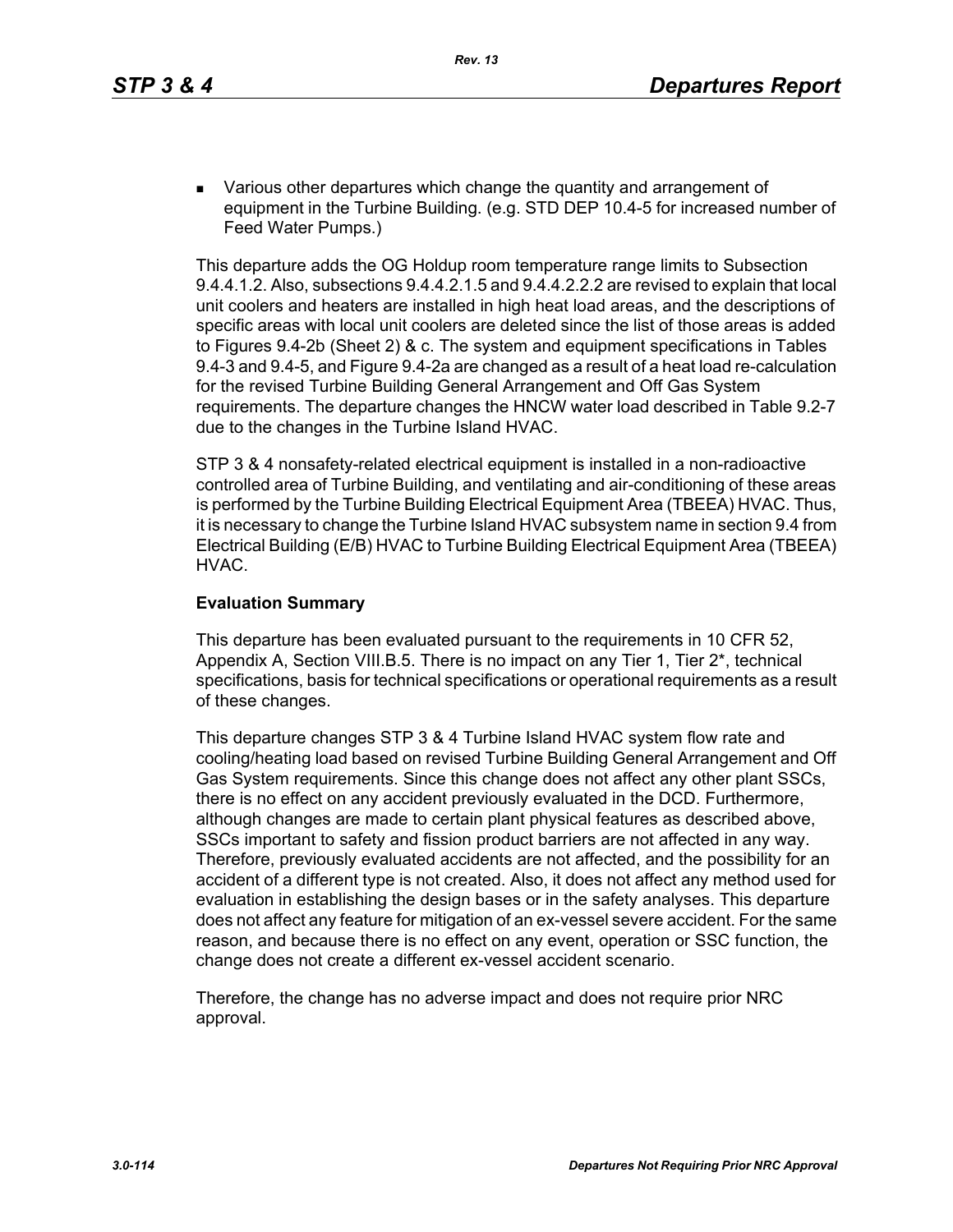# **STD DEP 9.4-5, Radwaste Building Ventilation Description**

This standard departure aligned the system described in the FSAR text with the figures depicting the system and eliminated HVAC equipment supporting the radwaste incinerator, which was deleted. The radwaste control room HVAC description was modified to be consistent with Figure 9.4-10 and the description of control room systems operation was clarified to demonstrate proper control room boundary pressurization.

A dedicated air conditioning system for electrical, HVAC equipment rooms and other areas was added as a result of design evolution.

Operation control of the exhaust air system from the radwaste process areas is augmented to automatically route the exhaust air through the filtration equipment upon detection of airborne radioactivity in the exhaust airflow, this will provide control of radioactivity release from the building and also reduces the replacement frequency of the filter banks of the air filtration equipment.

### **Evaluation Summary**

The changes to the Figure 9.4-10, sheets 1,2, & 3 were based on calculations and site specific general arrangements and temperatures.

This departure has been evaluated and determined to comply with the requirements in 10 CFR 52, Appendix A, Section VIII.B.5, as described previously. The change has no adverse impact, and affects the function, but is bounded by the safety analysis.

Although this departure alters the physical plant by adding a dedicated air conditioning system for electrical, HVAC equipment rooms and other areas, and thus is a change to the plant physical features, SSCs important to safety and fission product barriers are not affected. Therefore, previously evaluated accidents are not affected, and the possibility for an accident of a different type is not created. Also, it does not affect any method used for evaluation in establishing the design bases or in the safety analyses. This departure does not affect any necessary feature for mitigation of an ex-vessel severe accident. For the same reason, and because there is no effect on any event, operation or SSC function, the change does not create a different ex-vessel accident scenario. Therefore, this change has no adverse impact and does not require prior NRC approval.

# **STD DEP 9.4-6, Control Building HVAC System**

### **Description**

The reference ABWR DCD, Tier 2 Subsection 9.4.1, contains one flow element/flow switch (FE/FS) in the common discharge duct of each emergency filtration unit which is used to automatically start the standby emergency filtration unit in the event of operating unit low flow or fan failure. This departure changes the number, location and logic of these FEs/FSs. Instead of one FE/FS per division installed in the common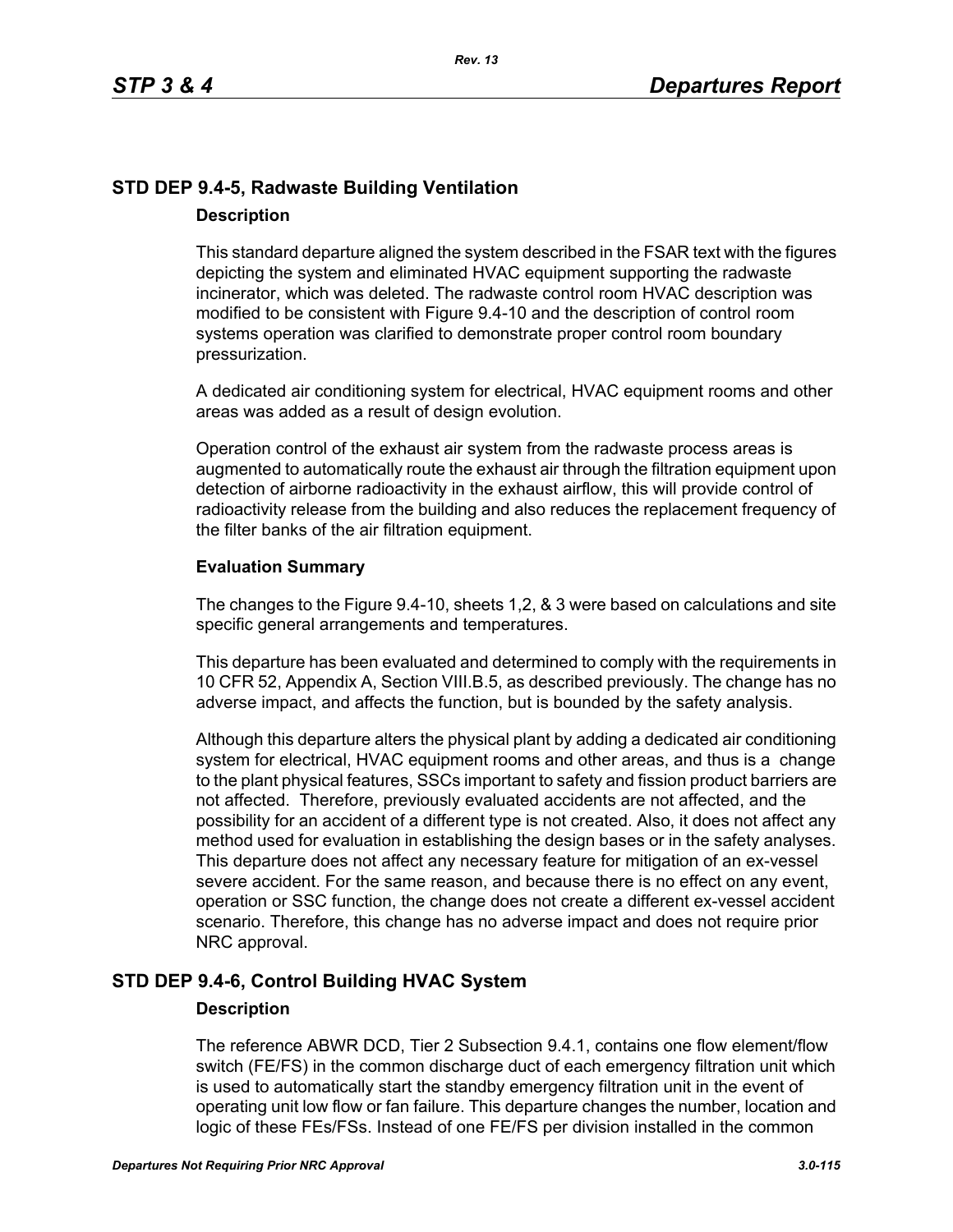discharge duct, a FE/FS is to be installed on the discharge side of each emergency filtration unit fan (two fans per redundant division, 4 total for the Control Room Habitability Area(CRHA) HVAC System, as depicted in Figure 9.4-1, Sheets 1 and 2. Within each redundant division, a two-out-of-two logic signal is required to automatically initiate switchover to the standby division. Utilization of 2 FEs/FSs in this manner places the system in conformance with Technical Specification 3.3.7.1.

#### **Evaluation Summary**

This departure has been evaluated pursuant to the requirements in 10 CFR 52, Appendix A, Section VIII.B.5. There is no impact on any Tier 1, Tier 2\*, technical specifications, bases for technical specifications or operational requirements as a result of these changes.

Providing two channels per emergency filtration (EF) division instead of one, with two out of two logic for switchover to the standby division, provides added assurance that switching to the standby division only occurs when the primary EF has low flow in both fan units. This change provides equivalent or better EF operation in response to emergency conditions, thus does not have any effect on the frequency of occurence or consequences of accidents or malfunction of SSC important to safety previously analyzed.

This change involves the operation and switching of the primary and redundant emergency filtration divisions for the CRHA; these have no effect on the probability or consequences of an ex-vessel severe accident.

As a result of the evaluation, prior NRC approval of the change is not required.

#### **STD DEP 9.4-7, Control Building HVAC System**

#### **Description**

The reference ABWR DCD states that the MG sets are located in the CB and the MG Set rooms are ventilated by CB Safety-Related Equipment Area (CBSREA) HVAC and cooled by MG Set Room AHUs. This standard departure addresses the requirements for ventilation of the Control Building Annex (CB Annex) due to moving the Reactor Internal Pump (RIP) motor generator (MG) sets from the Control Building (CB) to the CB Annex. This departure modifies the CB Annex HVAC to provide appropriate ventilation, filtering cooling and heating of the MG Set rooms in the Control Building Annex.

#### **Evaluation Summary**

This departure has been evaluated pursuant to the requirements in 10 CFR 52, Appendix A, Section VIII.B.5.

There is no impact on any Tier 1, Tier 2\*, technical specifications, bases for technical specifications or operational requirements as a result of these changes.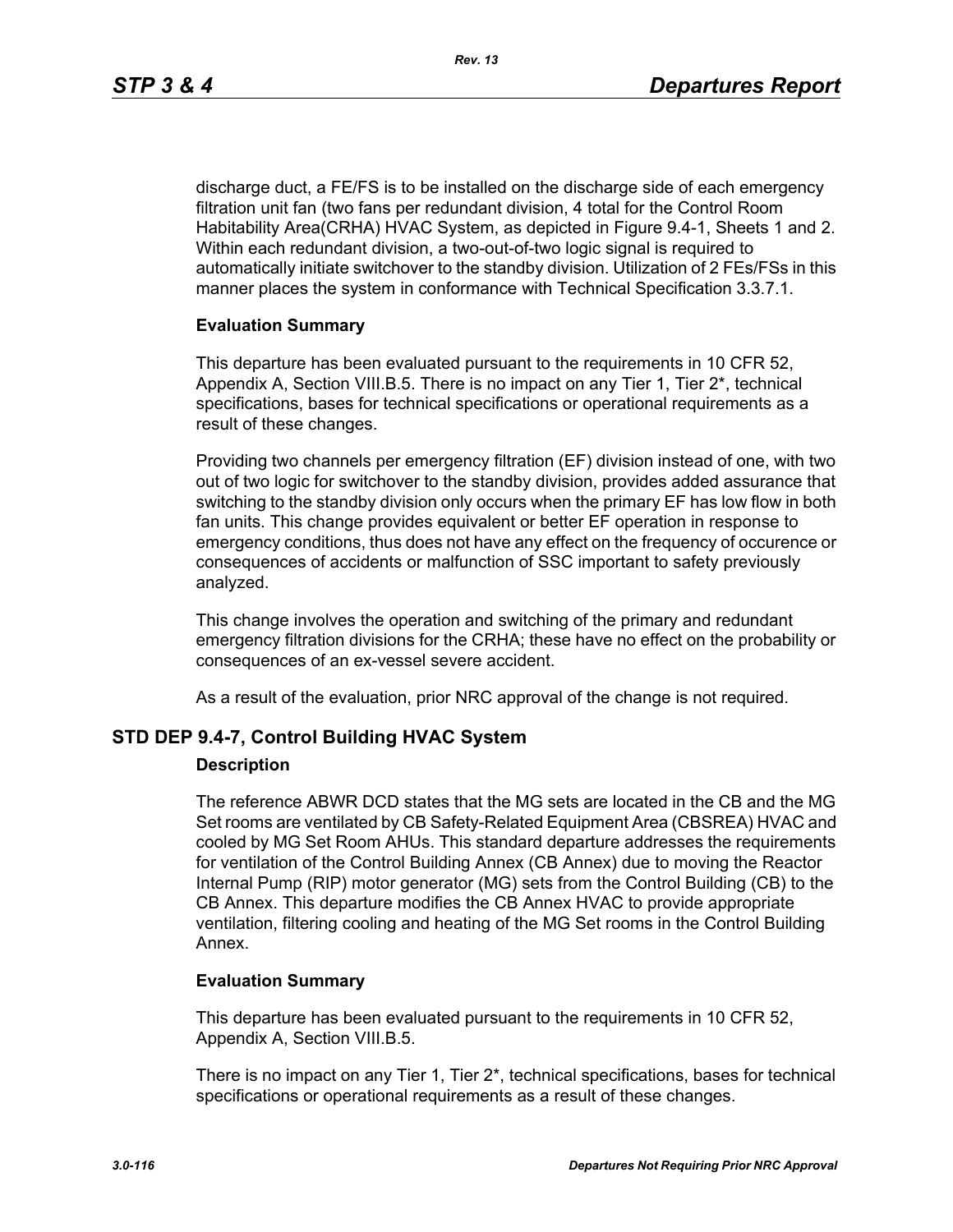Revising the design of the Control Building Annex HVAC system to appropriately accommodate the MG sets relocated from the control building provides similar HVAC performance for this added nonsafety-related equipment, thus does not have any effect on the frequency of occurrence or consequences of accidents or malfunction of SSC important to safety previously analyzed.

This change involves systems which are not relied upon for mitigation of ex-vessel severe accident. Therefore the likelihood or consequences of an ex-vessel severe accident is not impacted.

As a result of this evaluation, prior NRC approval of the change is not required.

### **STP DEP 9.4-8, Reactor Building HVAC**

#### **Description**

Tornado dampers are added to the Tier 2 Figure 9.4-1 Control Building HVAC Flow Diagram inlet and exhaust sections to make them consistent with Tier 1 depictions.

The inlet air handling fans and equipment are rearranged and inlet tornado dampers are added to the Tier 2 Figure 9.4-3 Secondary Containment HVAC System diagram to make it consistent with the Tier 1 depiction.

Tornado dampers are added to the inlet and exhaust sections and fire dampers are removed from Tier 2 Figure 9.4-4 R/B Safety Related Electrical Equipment HVAC System to make them consistent with Tier 1 depictions.

In addition, this departure also clarifies that the nonsafety-related system design temperature limits are at the 1% exceedance values provided in Table 2.0-2. This includes the Secondary Containment HVAC System.

The change to the tornado dampers air handling fans and equipment and the fire dampers are a standard departure (STD). The change to the nonsafety-related system design temperature limits are a site specific departure (STP).

#### **Evaluation Summary**

This departure has been evaluated pursuant to the requirements in 10 CFR 52, Appendix A, Section VIII.B.5. As stated above, the changes are made to the Tier 2 drawings to make them consistent with the Tier 1 drawings. The changes have no effect on the frequency or consequences of accidents, or the probability or consequences of malfunctions. The systems involved are not relied upon for ex-vessel severe accident mitigation.

As a result, prior NRC approval of this change is not required.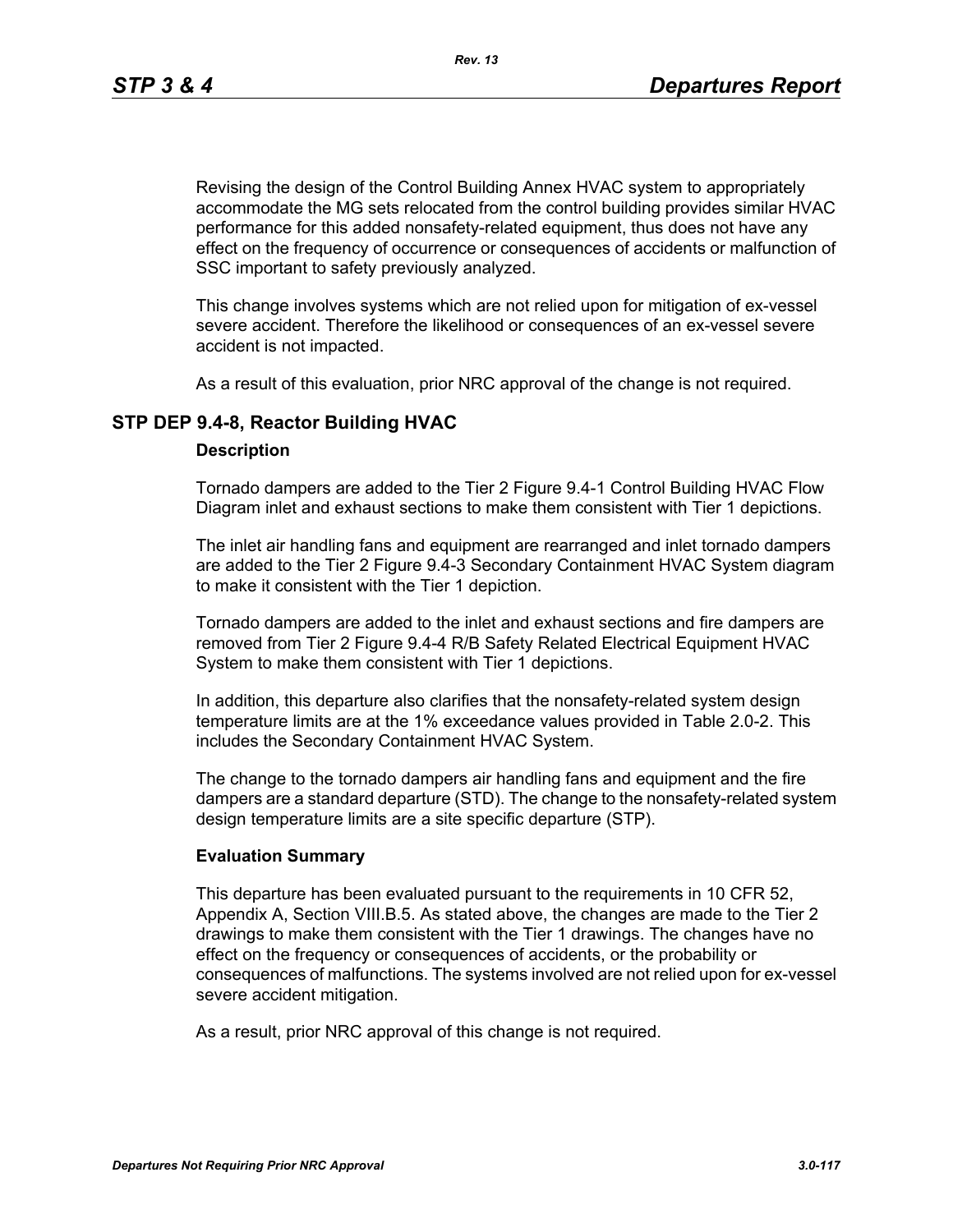# **STD DEP 9.4-9, Turbine Building HVAC System Description**

This departure revises the STP 3&4 Turbine Building HVAC design room temperature, system air flow, and main heating coil. The changes incorporated into the FSAR are as follows:

- Subsection 9.4.4.1.2 (1) lists the Turbine Building HVAC areas and specifies room temperature design limits. Some of the area and room temperatures specified in the DCD are unnecessarily conservative and are revised. Specifically:
	- Minimum temperature in Turbine Building changed from  $15^{\circ}$ C to  $10^{\circ}$ C. (consistent with other HVAC systems described in the ABWR DCD, such as R/B HVAC and C/B HVAC)
	- Steam tunnel area maximum temperature changed from 49°C to 60°C. (consistent with Table 3I-6)
	- $-$  Moisture separator compartment maximum temperature changed from 49 $\degree$ C to 60°C. (consistent with Table 3I-6)
- The Turbine Building HVAC system changed from a recirculating air flow system to a once-through air flow system to minimize contamination/exposure for controlled areas of the Turbine Building. This change is reflected in Section 9.4.4.1.2 (3) & (6), 9.4.4.2.1, 9.4.4.2.1.1, 9.4.4.2.1.2, Figure 9.4-2a, and Figure 9.4- 2b (Sheets 1 & 2).
- The Turbine Building HVAC main heating coil changed from a hot water coil to an electric heater coil. This change is reflected in Sections 9.4.4.2.1.1, 9.4.4.2.2.1, Figure 9.4-2a and Figure 9.2-2b (Sheet 1). Also, the last column is deleted from Table 9.4-5c (Steam to Hot Water Heat Exchanger Area).

### **Evaluation Summary**

This departure has been evaluated pursuant to the requirements in 10 CFR 52, Appendix A, Section VIII. B.5. There is no impact on any Tier 1 or Tier 2<sup>\*</sup>, Technical Specifications, Basis for Technical Specifications or operation requirements as a result of these changes.

This departure changes STP 3 & 4 Turbine Building HVAC design room temperature, system air flow, and main heating coil. Although this change alters some area and room temperatures specified in the DCD that are unnecessarily conservative, it does not affect any other plant SSCs; therefore, there is no effect on any accident previously evaluated in the DCD or fission product barrier. Any previously evaluated accident is not affected, and the possibility for an accident of a different type is not created. Also, it does not affect any method used for evaluation in establishing the design bases or in the safety analyses. This departure does not affect any feature for mitigation of an ex-vessel severe accident. For the same reason, and because there is no effect on any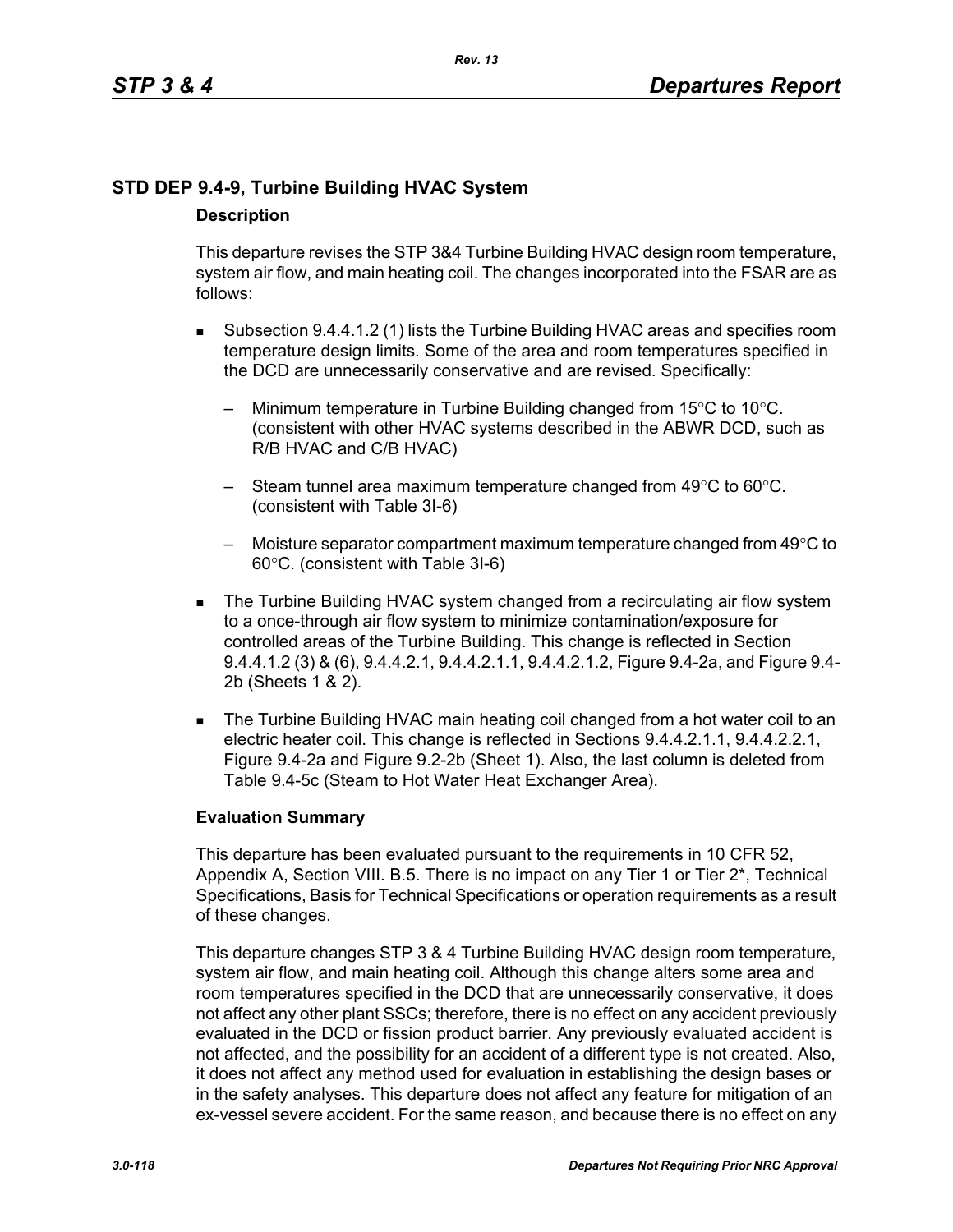event, operation or SSC function, the change does not create a different ex-vessel accident scenario.

Therefore, the change has no adverse impact and does not require prior NRC approval.

### **STD DEP 9.5-1, Diesel Generator Jacket Cooling Water System**

### **Description**

The reference ABWR DCD stated that the Diesel Generator Jacket Cooling Water System conformed to the inspection and testing requirements in Regulatory Guide (RG) 1.108. RG 1.108 was withdrawn in August 1993 with the issuance of RG 1.9, Rev. 3, which endorses IEEE-387 and addresses qualification, preoperational and periodic testing of the diesel generators. As a result, references to RG 1.108 are superseded by the requirements of RG 1.9.

### **Evaluation Summary**

This departure has been evaluated pursuant to the requirements in 10 CFR 52, Appendix A, Section VIII.B.5. As noted above, this change updates reference to the NRC requirements by deleting reference to an obsolete RG and replacing it with the current RG. The existing diesel generator jacket cooling water system has been evaluated to Regulatory Guide 1.9 and shown to meet these current requirements. There is no change to any design or function of an SSC important to safety. This change has no impact on the likelihood or consequences of analyzed accidents or malfunction of an SSC important to safety. There is no change to any design basis for a fission product barrier nor are there any new accident scenarios created. There is no impact on the probability or consequences of an ex-vessel severe accident.

Based on the results of this evaluation, prior NRC approval is not required.

# **STD DEP 9.5-2, Lower Drywell Flooder Fusible Plug Valve**

#### **Description**

The reference ABWR DCD contained specific engineering design details about the fusible plugs based on an older design concept and patent application, but the actual fusible plugs were never built and tested. The changes made to the STP 3 & 4 FSAR describe the fusible plugs in less prescriptive generic terms to the system design requirements and incorporate design experience from actual design and test results:

- Clarified that 260°C is the temperature for fusible plugs to open.
- Added clarification of the isolation valve contained in each piping line in the lower drywell which is locked open during normal operation.
- **Replace specific design details of the fusible plug configuration with less** prescriptive generic functional and operational characteristics.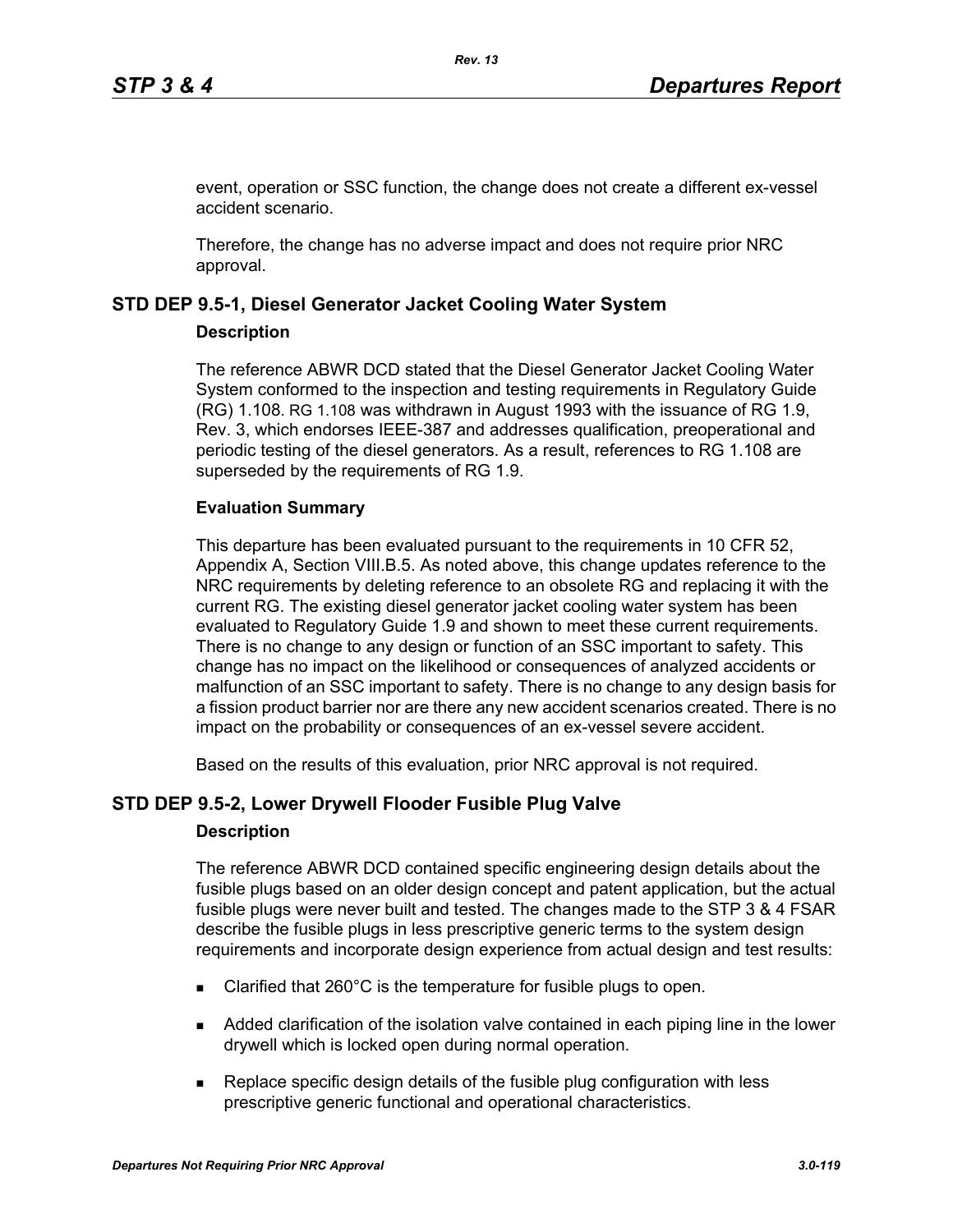- Clarified that the fusible plug valves are not ASME Code components.
- Clarified that the temperature of the surrounding air in the drywell is the measurement point for the opening temperature.
- Revised testing information and expanded the requirement to permit the functions of the fusible plugs to be tested separately, if applicable.

#### **Evaluation Summary**

This departure has been evaluated pursuant to the requirements in 10 CFR 52, Appendix A, Section VIII.B.5.

This departure does not change any Tier 1 information, Tier 2\* information, Technical Specifications, bases for the Technical Specifications, operational requirements, or design, performance, or testing requirements.

This departure includes two basic changes. First, this departure clarifies the performance and test requirements for the fusible plug valves. Second, the departure removes specific design details which were in the DCD and replaces them with less prescriptive, more generic performance requirements. Those performance requirements are unchanged from the DCD, but this departure provides additional flexibility to satisfy those requirements. As such, this departure does not change any design, performance or testing requirements for these valves, which are required to function following a severe accident. As a result, this departure has no impact on the likelihood or consequences of analyzed accidents or malfunction of an SSC important to safety. Furthermore, it does not change the performance of any plant physical features, SSCs important to safety or fission product barriers. Any previously evaluated accident is not affected, and the possibility for an accident of a different type is not created. Also, it does not affect any method used for evaluation in establishing the design bases or in the safety analyses. This departure does not adversely affect the performance of features for mitigation of an ex-vessel severe accident. For the same reason, and because there is no effect on any event, operation or SSC function, the change does not create a different ex-vessel accident scenario.

Therefore, this change has no adverse impact and does not require prior NRC approval.

## **STD DEP 9.5-3, System Description - Reactor Internal Pump Motor-Generator Sets Description**

This standard departure consists of several changes to the technical description of the non-safety Motor-Generator (MG) Set equipment that provides power to connected reactor internal pumps (RIPs). These changes are being made to clarify the original DCD technical descriptions or to reflect changes in the actual equipment design implementation details that have evolved since the original DCD descriptions were written. Basic changes in Section 9.5.10.2 are: (1) a clarification in the first paragraph that there is more than one auxiliary transformer; (2) An MG set to ASD RIP loads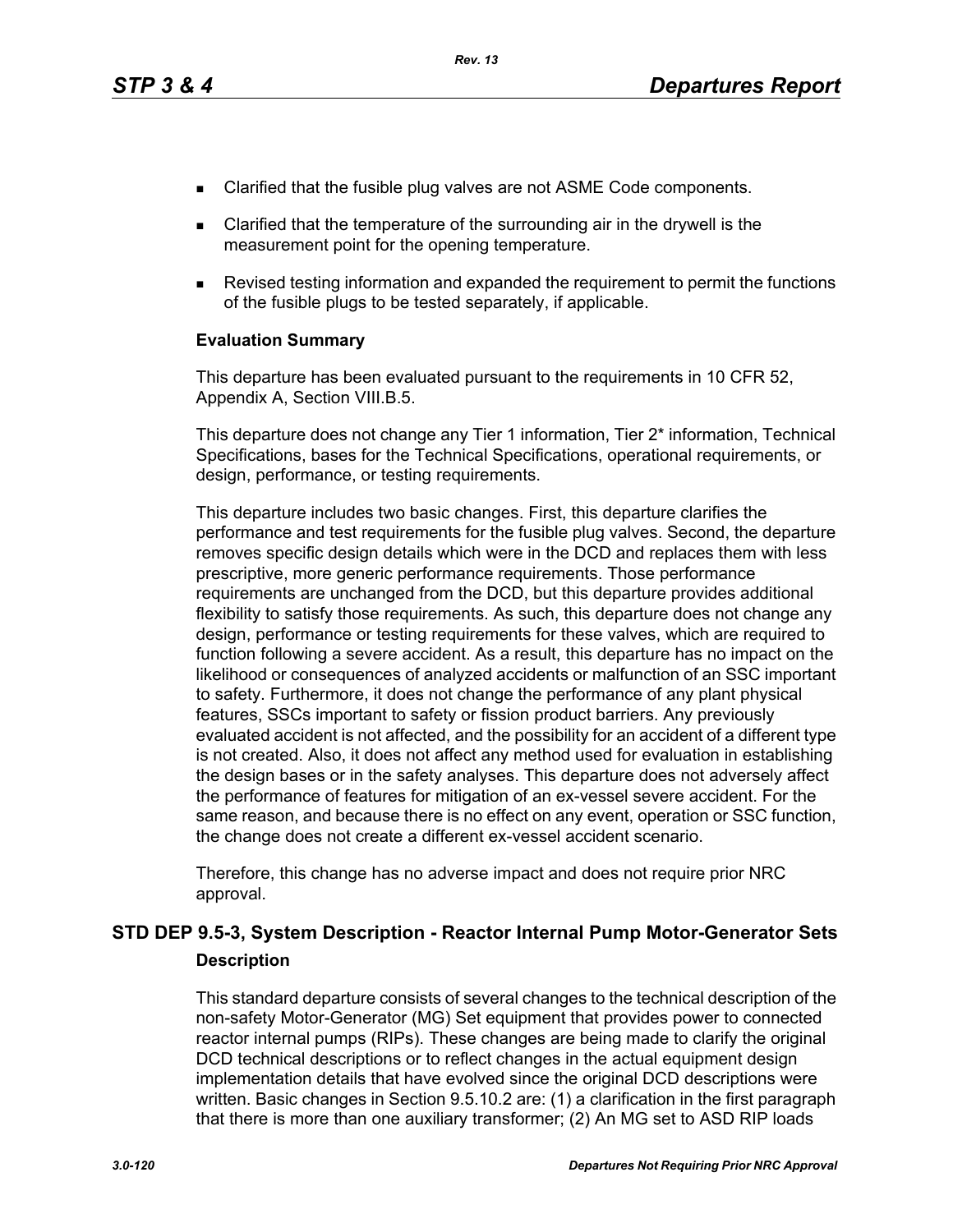interface is through three vacuum circuit breakers and three ASD input transformers. In Paragraph 7.7.1.3(7), a specific power device type "gate-turn-off (GTO)" is deleted. The purpose of this sentence is to describe how to implement the Recirculation Pump Trip (RPT) function in the ASDs. The description is consistent with the ASD design. Paragraph 7.7.1.3(8)(c) includes clarification changes.

#### **Evaluation Summary**

This departure has been evaluated pursuant to the requirements in 10 CFR 52, Appendix A, Section VIII.B.5. There is no impact on any Tier 1, Tier 2\*, Technical Specifications, Bases for Technical Specifications or operational requirements as a result of these changes. The recirculation flow control system (RFC), which includes four adjustable speed drives (ASDs) and two MG Sets and associated ASDs, has no safety setpoints (see DCD Tier 2 Section 7.7.1.3 (13)).

The departure involves the electrical side of the MG-set/ASD design, but not the function. The design change reflects changes in the actual equipment design details that have been implemented in operating plants. The MG-set/ASD equipment, which has a nonsafety-related function of controlling the speed of the RIPs, is for power generation purposes only (see DCD Tier 2, Sections 7.7.1.3 (10) and 9.5.10.3), and evaluated in the Accident Analyses (see DCD Tier 2, Sections 15.2.6 and 15.3.1). In Section 15.2.6, "Loss of Non-Emergency AC Power to Station Auxiliaries", the analysis includes the six RIPs powered by MG sets that are capable of maintaining their original speeds for one second. This COLA change does not affect the analysis. In Section 15.3.1 "Reactor Internal Pump Trip", the analysis considers a loss of three RIPs. The change from one breaker per three ASDs to one breaker per ASD causes a loss of one RIP in a single failure event of a breaker, ASD or RIP, which is bounded by the current analysis. There is no impact on the probability or consequences of a previously evaluated accident. Consequently, there is no impact on the probability or consequences of an accident or malfunction of an SSC important to safety.

The MG-set/ASD equipment have not been identified as a design feature in the DCD for mitigating an ex-vessel severe accident. The likelihood or consequences of a severe accident are not impacted. Therefore, this change has no adverse impact and prior NRC approval is not required.

# **STD DEP 9.5-4, Lighting and Servicing Power Supply System**

#### **Description**

Reference ABWR DCD Subsection 9.5.3 provides for the use of mercury lamps (or equivalent) for high ceilings, except where breakage could introduce mercury into the reactor coolant system. This standard departure replaces the mercury lamps with highpressure sodium (HPS) lamps. All references to mercury lamps have been replaced with HPS lamps. This standard departure is being taken because the Federal Energy Policy Act of 2005 bans the use of mercury vapor ballasts manufactured or imported after January 1, 2008.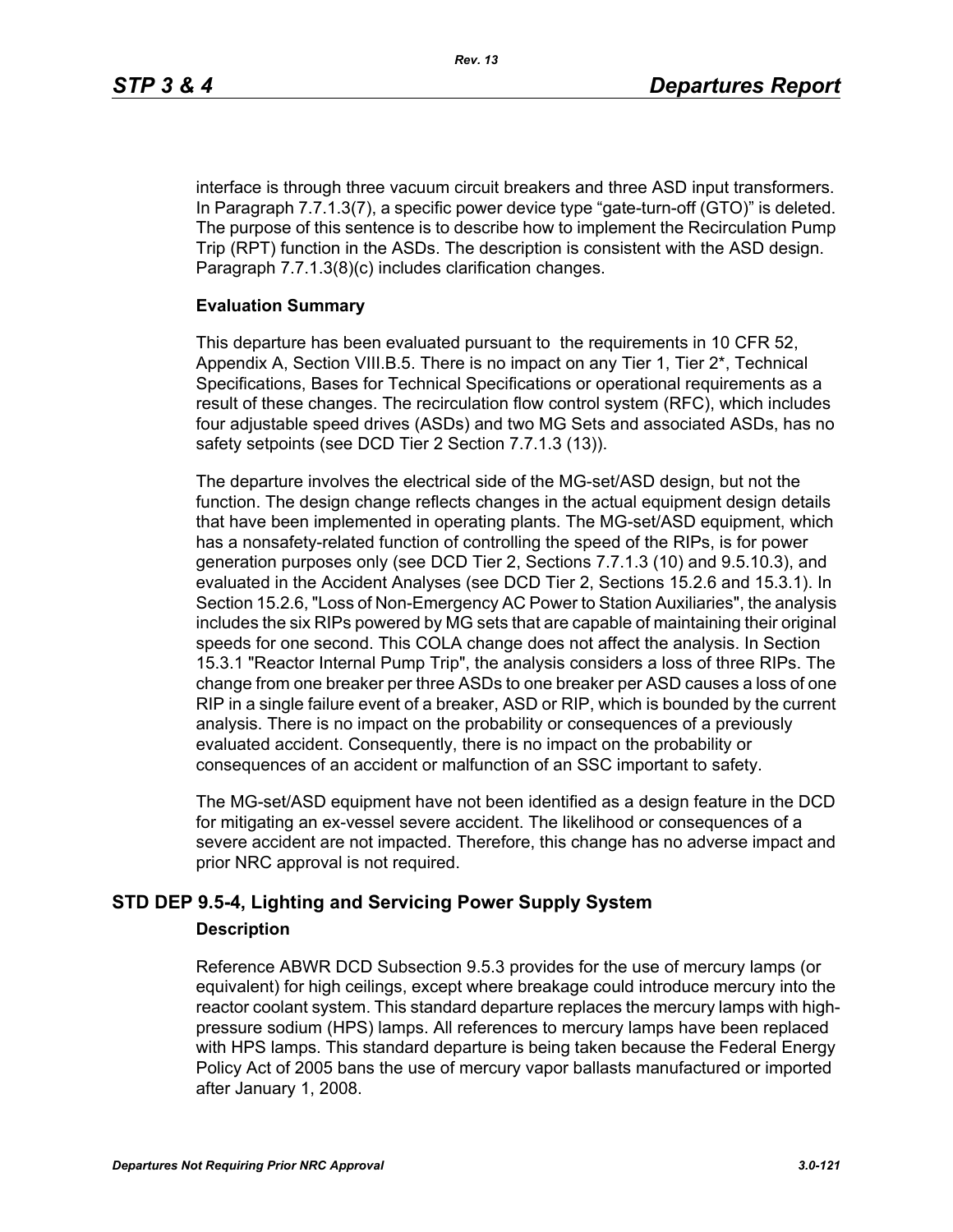#### **Evaluation Summary**

This departure has been evaluated pursuant to the requirements in 10 CFR 52, Appendix A, Section VIII.B.5.

There is no impact on any Tier 1, Tier  $2^*$ , technical specifications, bases for technical specifications or operational requirements as a result of these changes.

Changing the high ceiling lamps from mercury vapor to HPS only affects the lighting design. The removal of mercury vapor precludes the inadvertent introduction of mercury into the reactor coolant system. It has no effect on any safety systems and provides equivalent lighting. Thus this departure does not have any effect on the frequency of occurrence or consequences of accidents or malfunction of SSCs important to safety previously analyzed.

This change involves systems which are not relied upon for mitigation of ex-vessel severe accident. Therefore the likelihood or consequences of an ex-vessel severe accident is not impacted.

As a result of this evaluation, prior NRC approval of the change is not required.

# **STP DEP 9.5-6, Diesel Generator Fuel Oil Storage and Transfer System Description**

This site-specific departure addresses the following design changes from the reference ABWR DCD:

- The sample connection for the Fuel Oil Storage Tank is relocated slightly above grade elevation. The fill connection is relocated at grade elevation and the vent is extended to an elevation that exceeds the maximum flood level at STP 3 & 4.
- **The fuel oil storage tanks are relocated in concrete vaults underground. Stick** gauge access and a gravity drain from the bottom of the tank will be added. Piping will be routed underground in concrete tunnels between the storage tanks and the Reactor Building. Cathodic protection is deleted because piping and tanks will not be directly buried.
- **Locked closed isolation valves have been added to the fill and sample lines.**
- A second transfer pump for the Diesel Generator Fuel Oil System has been added and the pumps have been relocated inside the 7-day storage tank as a result of the STP 3 & 4 flood level.

#### **Evaluation Summary**

This departure for design improvement to the Diesel Generator Fuel Oil Storage and Transfer System has been evaluated pursuant to and determined to comply with the requirements in 10 CFR 52, Appendix A, Section VIII.B.5. This change is considered a necessary design upgrade because of the potential STP 3 & 4 flooding level. It does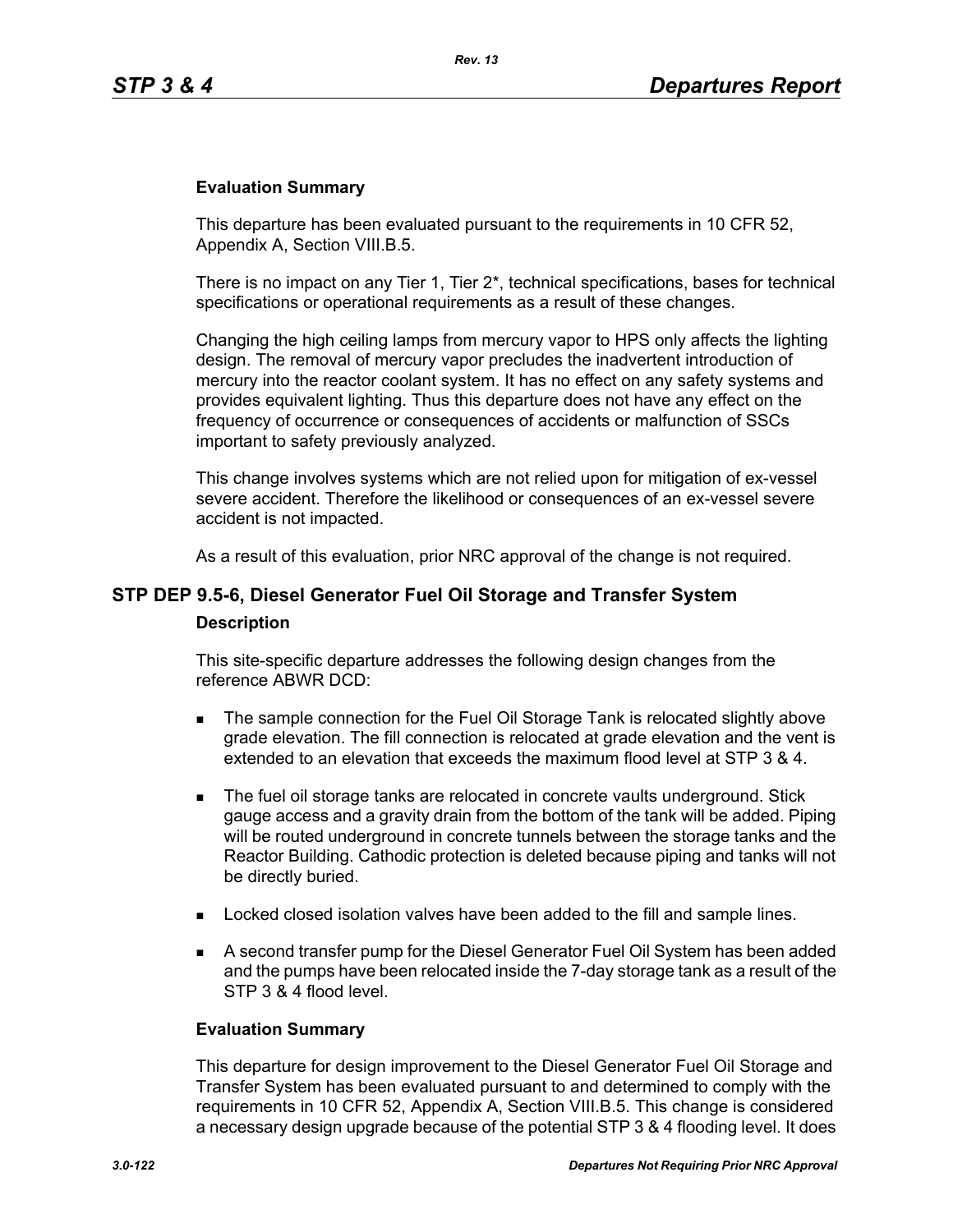not adversely affect any functional or safety requirements for storage and transfer but instead is an upgrade as described above. Since this change does not affect any other plant SSCs, there is no effect on any accident previously evaluated in the DCD. This departure does not change any Tier 1 information, Tier 2\* information, Technical Specifications, bases for the Technical Specifications, any other underlying design or other operational requirements. Furthermore, it does not change any plant physical features (other than those affected by this design change), SSCs important to safety or fission product barriers. Any previously evaluated accident is not affected, and the possibility for an accident of a different type is not created. Also, it does not affect any method used for evaluation in establishing the design bases or in the safety analyses. This departure does not affect any feature for mitigation of an ex-vessel severe accident. For the same reason, and because there is no effect on any event, operation or SSC function, the change does not create a different ex-vessel accident scenario. Therefore, this change has no adverse impact and does not require prior NRC approval.

### **STP DEP 9.5-7, Fire Protection - House Boiler Area of the Turbine Building Description**

An electrically-heated house boiler will replace the fuel oil-heated boiler. Therefore, fuel oil will not be a part of the combustible loading in that room. Replacing the fuel oilheated boiler with an electrically-heated boiler represents an improvement from a fire protection standpoint, as it decreases the combustible loading in room 247 and eliminates a potential open flame ignition source in this plant area. The combustible categories "lubricants" and "cables" remain and the combustible loadings will be quantified by a fire hazards analysis.

#### **Evaluation Summary**

This departure has been evaluated pursuant to the requirements in 10 CFR 52, Appendix A, Section VIII.B.5.

There is no impact on any Tier 1, Tier 2\*, technical specifications, basis for technical specifications or operational requirements as a result of this change.

This departure involves a reduction in combustible material that improves the fire protection posture of the house boiler area. The house boiler is not important to safety and is not addressed by the ABWR DCD as an initiator of an accident or as a potential cause of a malfunction of structures, systems or components that are important to safety. The house boiler does not have a described function to mitigate the consequences of an accident or to mitigate the consequences of a malfunction of structures, systems or components that are important to safety. The reduction of combustible loading in the house boiler area does not increase the possibility of an accident or malfunction of equipment important to safety of a different type than previously evaluated by the ABWR DCD. The change associated with this departure does not affect fission product barriers and does not change the method of evaluation used to establish design bases or safety analyses. This change does not affect the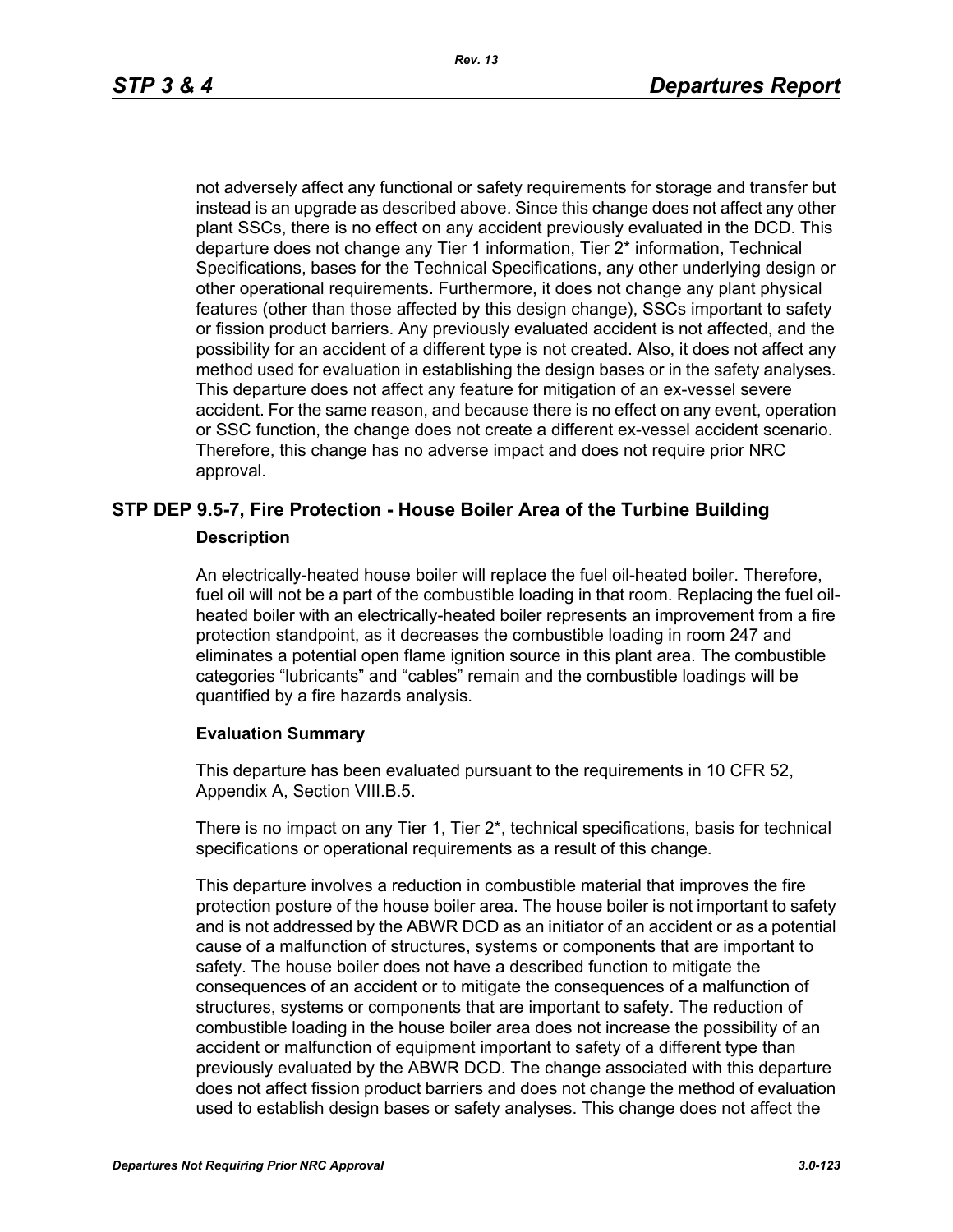probability of occurrence of a severe accident as described by the DCD, nor does it increase the consequences of a severe accident.

Based on this evaluation, prior NRC approval of the change is not required.

### **STP DEP 10.1-1, Turbine Pressure Description**

### **Description**

The reference ABWR DCD description of inlet pressure at the turbine main steam valves in Section 10.1 is correct for BWRs when the turbine inlet pressure is controlled by the pressure regulator, such that turbine inlet pressure varies linearly with reactor power level. For the ABWR, reactor dome pressure is controlled by the pressure regulator, and the turbine inlet pressure is determined by the steam line pressure drop. In this case, reactor vessel pressure is linear, while the pressure at the turbine inlet varies as a function of steam flow and steam line pressure drop. At approximately 70% power, the turbine inlet pressure is higher than the pressure at 100% power. Consequently, increase in flow above 100% will not result in a turbine inlet pressure that exceeds the pressure at approximately 70% power. In the STP 3 & 4 FSAR, the description is changed to the following:

The inlet pressure at the turbine main steam valves reflects reactor power, steam line flow and pressure regulator programming, but never exceeds the pressure for which the turbine components and steam lines are designed.

Tier 2 Section 10.1 of the referenced DCD describes the method to limit turbine inlet pressure for a typical BWR where the turbine control valve is regulated based on turbine inlet pressure. As described in DCD Tier 2 Subsection 7.7.1.8, the pressure regulation uses feedback signals from reactor steam dome pressure sensors. Therefore, Section 10.1 was revised to consistently describe the inlet pressure at the turbine main steam valves based on reactor power and reactor steam dome pressure.

### **Evaluation Summary**

There is no impact on any Tier 1 or Tier 2\* DCD, Technical Specifications, Bases of Technical Specifications or operational requirements as a result of this change. This departure does not affect any safety function; therefore there is no impact on the probability or consequences of an accident or malfunction of an SSC important to safety, and this departure does not cause an increase in the dose exposure to the public.

This departure has been evaluated pursuant to the requirements in 10 CFR 52, Appendix A, Section VIII.B.5 and does not require prior NRC approval.

# **STP DEP 10.1-2, Steam Cycle Diagram**

### **Description**

Figure 10.1-1 of the reference ABWR DCD reflects the steam and power conversion system consisting of four condensate pumps, a prescribed number of filters and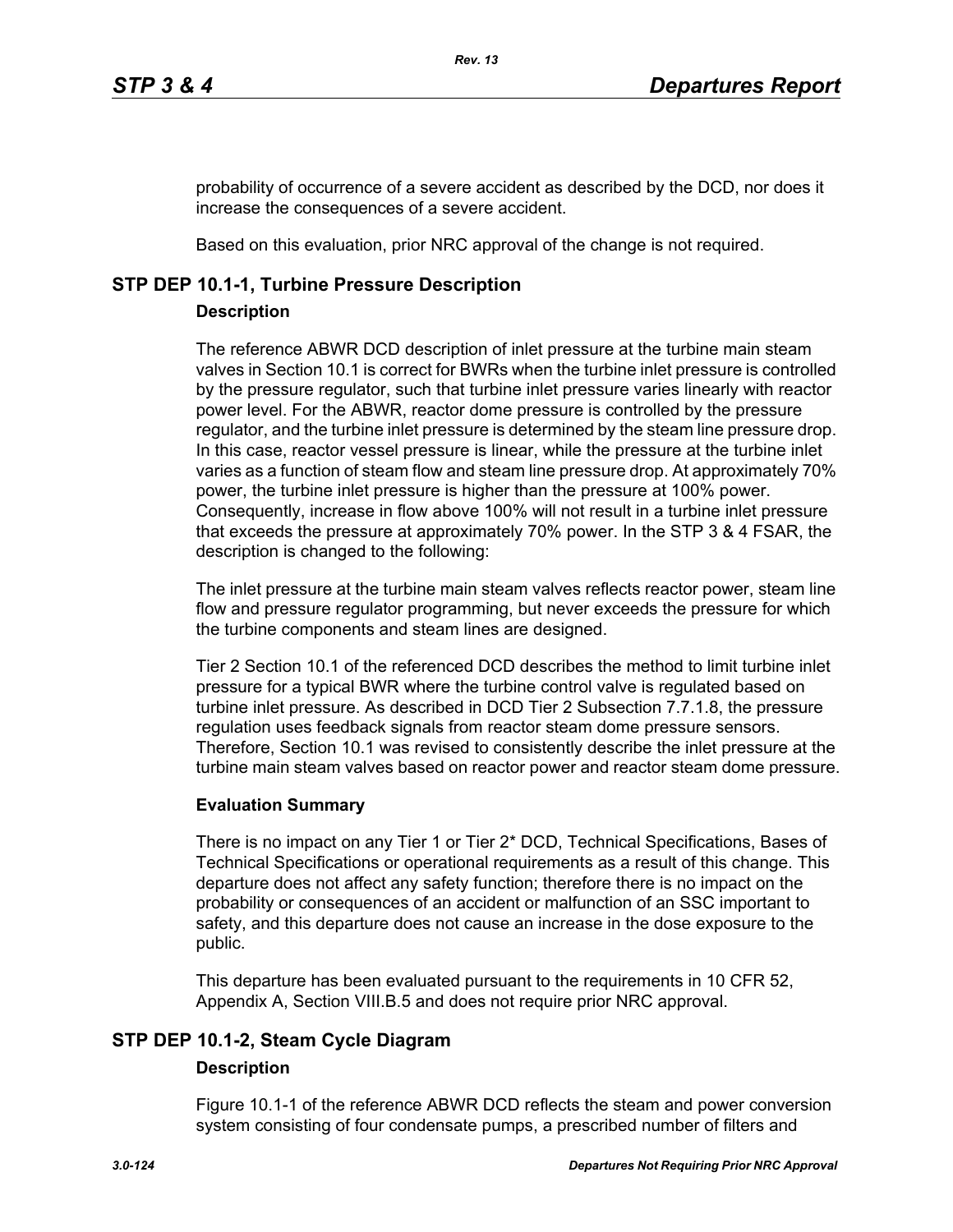demineralizers, three feedwater pumps, two high pressure heater drain tanks, a typical multipressure condenser design, and a main turbine with single stage reheat. For STP 3 & 4, four condensate booster pumps, three low pressure heater drain tanks, and separate No.1 feedwater heater drain coolers are added to this system, with three filters and six demineralizers, four reactor feedpumps, four heater drain pumps, one high pressure heater drain tank, and a turbine design with two stages of reheat. These changes are made to improve the overall cycle efficiency, plant reliability, and availability. Figure 10.1-1 is replaced to indicate these features.

#### **Evaluation Summary**

This departure has been evaluated pursuant to the requirements in 10 CFR 52, Appendix A, Section VIII.B.5.

The described systems are nonsafety-related and provide no safety functions. Therefore, there is no impact on the probability or consequences of an accident or malfunction of SCC important to safety, and no effect on the safety analysis. The departure does not impact any Tier 1 or Tier 2\* DCD, Technical Specifications, Bases for Technical Specifications or operational requirements. This change has no adverse impact and does not require prior NRC approval.

### **STP DEP 10.1-3, Rated Heat Balance**

#### **Description**

Figure 10.1-2 of the reference ABWR DCD heat balance diagram reflects the turbine and steam cycle design as indicated in Figure 10.1-1 of the DCD. This figure is replaced in its entirety due to the changes in Figure 10.1-1 and the new Toshiba turbine design as described in STP 3 & 4 FSAR Section 10.2. Tier 2 Figure 1.1-2 of the reference ABWR DCD is the reactor heat balance. This figure is updated with the slightly increased (~0.06%) feedwater flow. This figure is also updated to reflect STP 3 & 4 changes in the RIP and CRD purge flows. The reactor heat balance is also updated to use ASME Steam Tables (IAPWS-IF97) and three significant figures for pressures.

Tier 2 Figure 5.1-1, Tier 2 Subsection 5.4.5.2, and Tier 2 Table 11.1-6 are also updated for consistency with the heat balance.

#### **Evaluation Summary**

This departure has been evaluated pursuant to the requirements in 10 CFR 52, Appendix A, Section VIII.B.5. This departure does not change any Tier 1 or Tier 2\* DCD information, the Technical Specifications, Bases for Technical Specifications, any underlying design, or other operational requirements.

The proposed changes in this departure affect only performance data of SSCs not important to safety. The feedwater flow and rated main steam flow increase by less than 0.1% will have a negligible impact on the frequency of occurrence or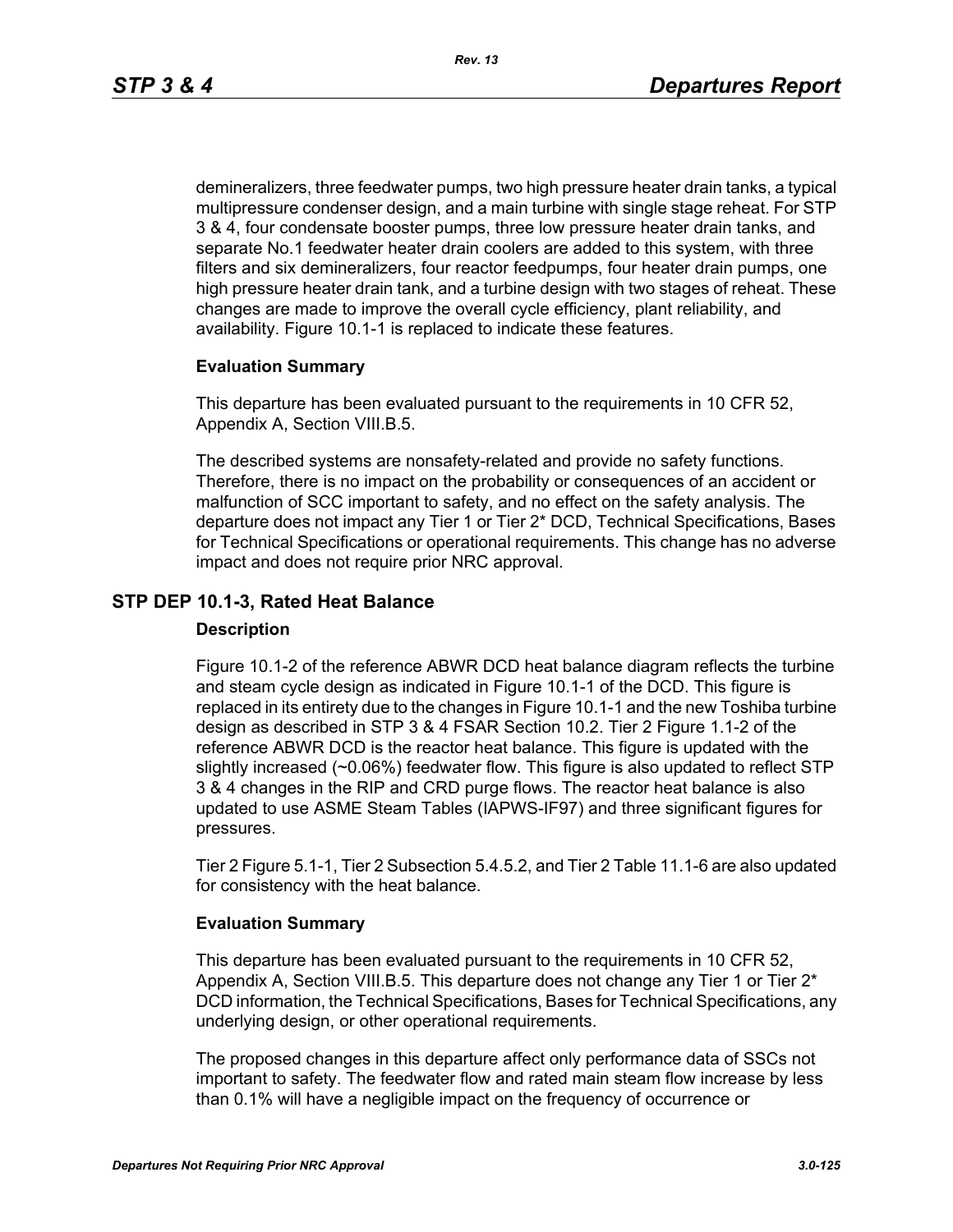consequences of an accident. The changes have no impact on fission product barriers or ex-vessel severe accidents.

Therefore, this change has no adverse impact and does not require prior NRC approval.

### **STP DEP 10.1-4, Valves Wide Open Heat Balance**

#### **Description**

Figure 10.1-3 of the reference ABWR DCD heat balance diagram reflects the turbine and steam cycle design as indicated in Figure 10.1-1 of the DCD for turbine valve wide open conditions. This figure is replaced in its entirety due to the changes in Figure 10.1-1 and the new Toshiba turbine design as described in STP 3 & 4 FSAR Section 10.2. The changes have no impact on safety or transient analysis assumptions. The inlet feedwater temperature and flow remain the same as those in the DCD.

#### **Evaluation Summary**

This departure has been evaluated and determined to comply with the requirements in 10 CFR 52, Appendix A, Section VIII.B.5. There is no impact on any Tier 1 or Tier 2\* DCD, Technical Specifications, Bases for Technical Specifications or operational requirements as a result of these changes.

This departure reflects the different design due to the changes in Figure 10.1-1 and the new Toshiba turbine compared to the reference DCD, and the differences from the plant specific design affect only the performance data for each system or component. All information related to the system and component data described in the heat balance diagram is nonsafety-related.

Therefore, the changes for this departure do not affect the inputs for evaluation for an accident, malfunction of a SSC important to safety, design basis limit for a fission product, the establishing design bases, safety analyses, nor ex-vessel severe accident, in the DCD, and do not create a possibility for an accident of a different type than any evaluated previously in the DCD.This change has no adverse impact and does not require prior NRC approval.

### **STP DEP 10.2-1, Turbine Design**

#### **Description**

Compared to the product that formed the basis of the reference ABWR DCD, the following are the significant technical differences in the latest turbine design:

- **Two stages of reheat in the steam cycle instead of the single stage utilized in the** reference ABWR DCD, to improve turbine steam cycle efficiency
- **Replacing the separate reheater shells with symmetrically combined reheater** shells of two stages of four U-tube bundles, reducing the number of moisture separator reheaters (MSRs) from four to two.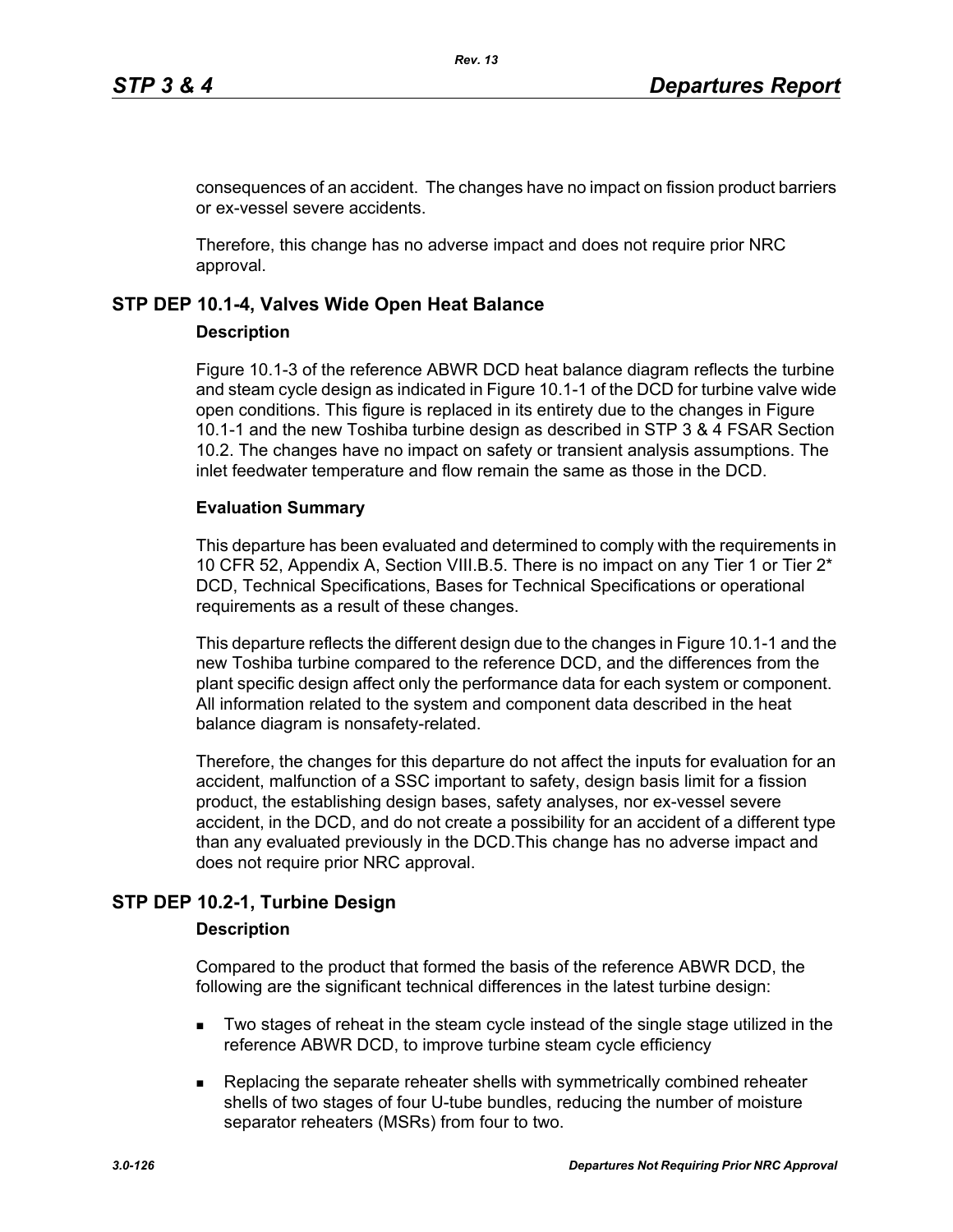Revised the description of the Combined Intermediate Valves (CIVs) to discuss that each CIV consists of two valves: an Intermediate Stop Valve (ISV) and an Intercept Valve (IV), each with its own valve disk and actuator contained in a common valve body, to provide for enhanced performance, reliability, and maintainability.

Additionally, the following subsections are revised to provide clarification and changes based on the design, procedures, and vendor/manufacturer recommendations:

- Subsection 10.2.2.2-Component Descriptions, including the MSRs, Intermediate Stop Valves and Intercept Valves, Low Pressure Turbines, Extraction Non-Return Valves, and the Generator
- Subsection 10.2.2.6-Turbine Protection System to describe main turbine trip logic as well as trip signals and trip response
- Subsection 10.2.3.5-Preservice Inspection Procedures and Acceptance Criteria
- Subsection 10.2.3.6-Inservice Inspection Requirements for Turbine Generator components and Turbine Steam Valves
- Subsection 14.2.12.1.64-Main Turbine Control System Preoperational Test
- Subsection 14.2.12.1.70-Main Turbine and Auxiliaries Preoperational Test

#### **Evaluation Summary**

The changes do not result in any functional departure from the referenced DCD. The Turbine Main Steam System is classified nonsafety-related. All the changes associated with this departure are to SSCs that are not important to safety, and do not alter the function of SSC important to safety as described in the DCD. Therefore, the changes have no impact on the probability or consequences of an accident or malfunction of SCC important to safety. Therefore these changes do not affect the safety or transient analysis assumptions.

This departure has been evaluated pursuant to with the requirements in 10 CFR 52, Appendix A, Section VIII.B.5. There is no impact on any Tier 1 and Tier 2\* DCD information, Technical Specifications, Bases for Technical Specifications, or operational requirements as a result of these changes. Therefore, this departure has no adverse impact and does not require prior NRC approval.

### **STP DEP 10.2-2, Turbine Rotor Design**

#### **Description**

In sections related to turbine rotor integrity, the reference ABWR DCD considered rotors of built-up construction. Today, the standard is the use of monoblock rotor forgings. Clarification has been provided in the STP 3 & 4 FSAR to enhance the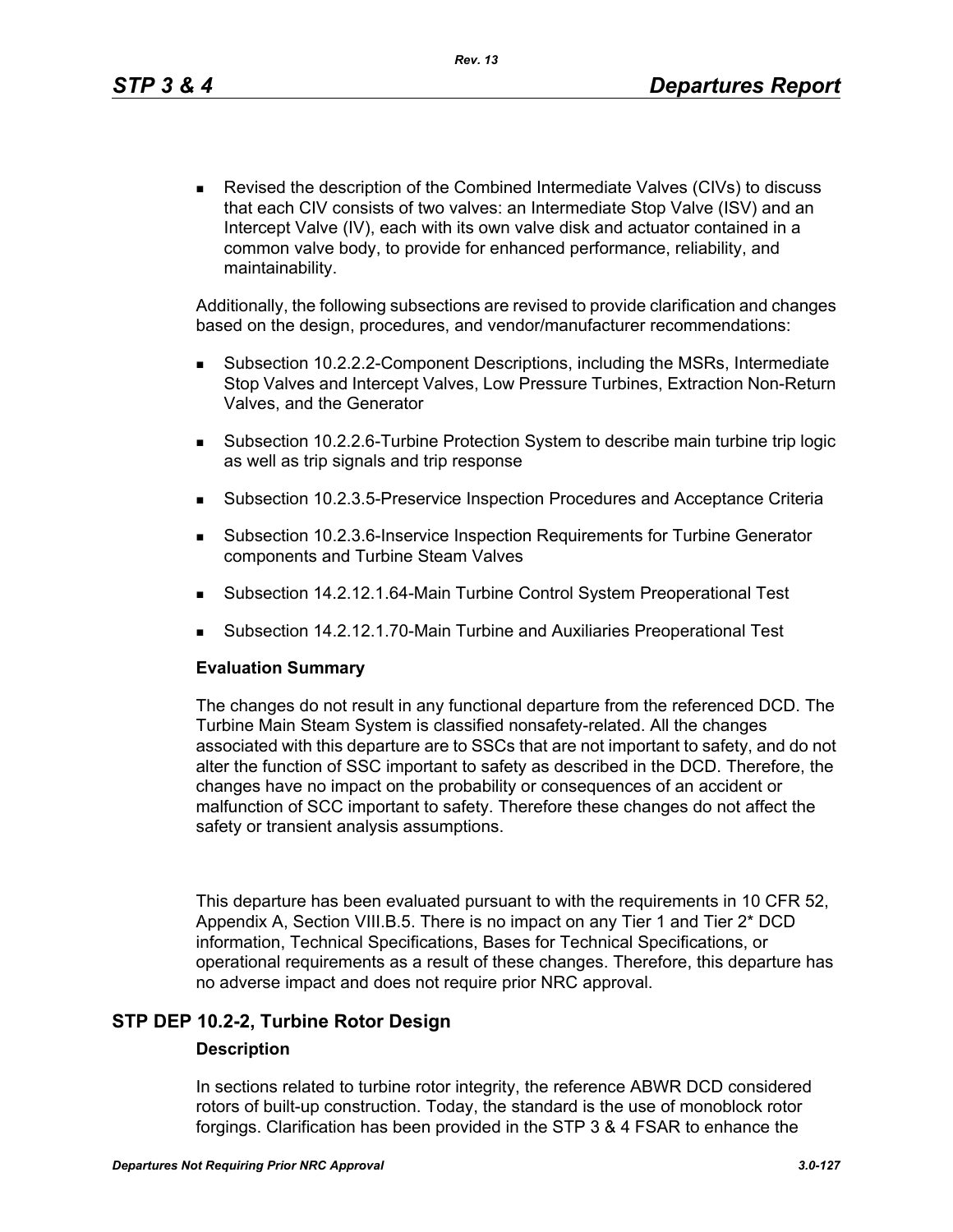description of turbine overspeed, design speed and their relationship to turbine rotor integrity.

The changes have no impact on safety or transient analysis assumptions. The monoblock rotor design greatly reduces the probability of turbine missiles due to overspeed, improves reliability and reduces maintenance.

#### **Evaluation Summary**

This departure has been evaluated pursuant to the requirements in 10 CFR 52, Appendix A, Section VI II.B.5. There is no impact on any Tier 1 or Tier 2\* DCD, Technical Specifications, Bases for Technical Specifications or operational requirements as a result of these changes.

The proposed change provides a turbine rotor design with improved reliability which reduces the probability of turbine missiles during overspeed conditions. As such, the design improvement has no adverse effect on accidents, malfunctions of a SCC important to safety, design basis limits for a fission product, safety analyses, the establishing design bases, safety analyses, and ex-vessel severe accidents, previously evaluated in the DCD, and does not create a possibility for an accident of a different type than any evaluated in the DCD. Therefore, this departure has no adverse impact and does not require prior NRC approval.

#### **STP DEP 10.2-3, Turbine Digital Control**

#### **Description**

Several modifications to the control logic for the turbine generator are described in Section 10.2. These modifications resulted from implementation of digital turbine controls for machine protection and reliability. This departure implements the following modifications:

- The control system uses electronic monitoring for control and overspeed protection of the main turbine.
- **Redundancy for overspeed trip is implemented using two electrical overspeed trip** devices that use diverse hardware and software/firmware functions. The overspeed trip system consists of the Primary and Emergency overspeed trip functions with two-out-of-three logic employed in each trip circuitry for additional reliability.

The expected speed range resulting from sudden loss of load is 105-108% and the limit of turbine speed when overspeed trip devices activate is 120%.

In addition, Subsection 10.2.2.7 is modified to define the frequency to which main turbine valves (stop valves, control valves, intermediate stop valves, and intercept valves) are exercised to include verification of the fast closure function.

#### **Evaluation Summary**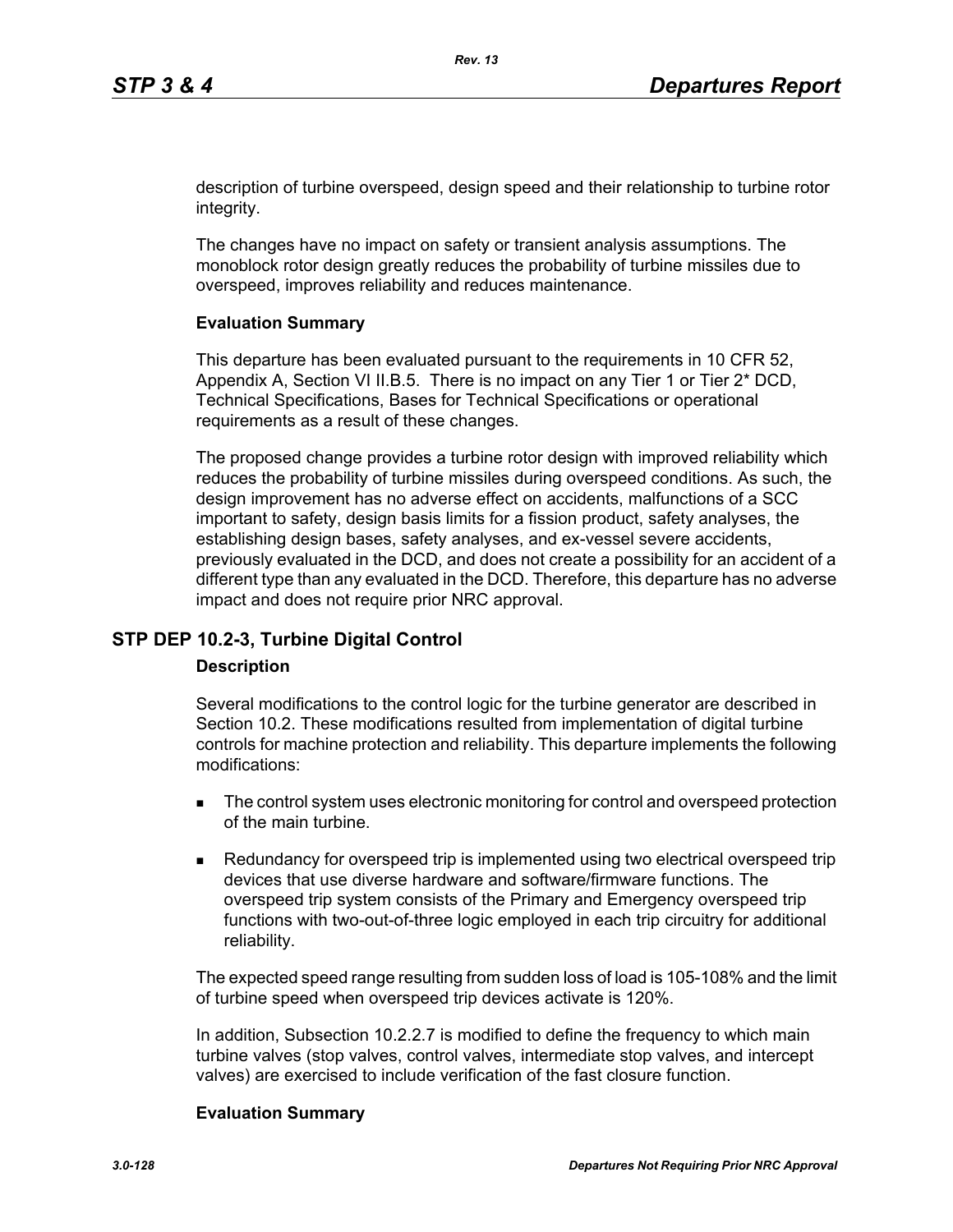These modifications allow for full online testability of any protective function and significantly reduce the possibility of tripping the main turbine during testing. Most major components of the overspeed monitoring and control system are located in low radiation areas and are designed for safe, online troubleshooting and maintenance of mission critical components (e.g. turbine trip logic circuit and turbine valve control function).

Reliability for the electrical trip system is achieved by using two sets of redundant speed sensing probes, which input to the independent Primary and Emergency Trip functions. The control signals from the two overspeed trip systems are isolated from, and independent of, each other. Each trip is initiated electrically in separate systems. These trip systems have diverse hardware and software/firmware to eliminate common cause failures (CCFs) from rendering both trip functions inoperable.

Also this departure defines the frequencies to exercise main turbine valves, which will provide a basis for improved component reliability.

The main turbine and turbine control system are classified as nonsafety-related. The turbine digital controller increases plant availability because a single failure will not result in a turbine trip and plant shutdown. There is no effect on the frequency or consequences of any accidents or malfunctions of SSC important to safety previously evaluated in the ABWR DCD. The overspeed protection system is not identified as equipment needed for any fission product barrier or mitigation of ex-vessel severe accidents. Therefore, this change has no impact on the probability of an ex-vessel severe accident, there is no possibility of a new type of accident, and there is no impact on fission product barriers or ex-vessel severe accident events.

This departure has been evaluated pursuant to the requirements in 10 CFR 52, Appendix A, Section VIII.B.5. There is no impact on Tier 1 or Tier 2\* DCD, Technical Specifications, Bases of Technical Specifications, or operational requirements as a result of the changes. Therefore, this departure has no adverse impact on the safety analysis and does not require prior NRC approval.

### **STP DEP 10.2-4, Bulk Hydrogen Storage**

#### **Description**

Subsection 10.2.2.2 of the reference ABWR DCD states that bulk hydrogen for the generator is stored outside but near the turbine building. This departure changes the description to state that bulk hydrogen for STP 3 & 4 will be stored well away from the power block buildings. Storing the bulk hydrogen away from the power block buildings reduces the probability of inadvertent explosion or fire causing damage to the buildings.

#### **Evaluation Summary**

This departure has been evaluated in accordance with the requirements in 10 CFR 52, Appendix A, Section VIII.B.5. This change does not adversely affect the frequency of occurrence or impact of an accident on any SSCs, since any damage to the Power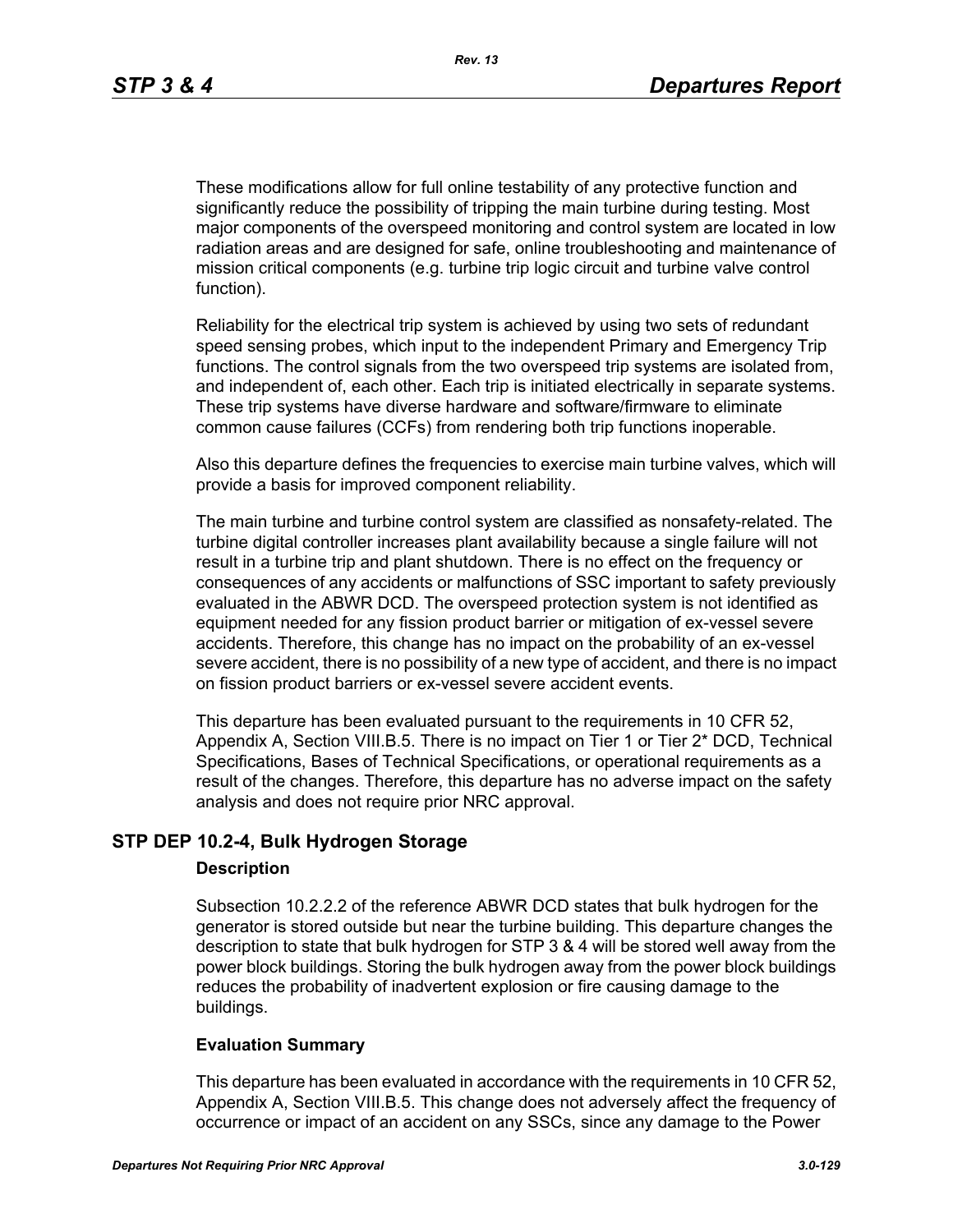Block by inadvertent explosion, fire or missile generated due to bulk hydrogen tank failure will be reduced by increasing the distance between the Bulk Hydrogen Storage Building and the Power Block.

In addition, this departure only moves the location of the Bulk Hydrogen Storage System and does not make any other changes. Therefore, this change does not result in new potential accident scenarios or new analysis methodologies.

Thus, the departure has no adverse impact, and prior NRC approval is not required.

### **STD DEP 10.3-1, Main Steam Line Drains**

#### **Description**

Subsection 10.3.2.1 of the reference ABWR DCD states that the drains from the steamlines inside containment are connected to the steamlines outside the containment to permit equalizing pressure across the MSIVs during startup and following a steamline isolation. FSAR Subsection 10.3.2.1 expands that discussion to state that the Main Steam System also serves as the main steam line leakage path to contain the radioactive steam which passes the main steam isolation valves before they close to isolate the reactor under emergency conditions. The discussion provides the details of design that provide the leakage path. Details concerning the slope of the main steam line drain piping are also added.

#### **Evaluation Summary**

This departure updates the Tier 2 Section 10.3.2.1 description of the main steam supply to include a discussion of the function of the main steam piping as the main steam line leakage path to contain the radioactive steam which passes the main steam isolation valves before they close during emergency conditions. This description is consistent with the design of the piping as provided in DCD Tier 2 Section 3.2.5.3 and does not reflect any change to that design.

Section 10.3.2.1 is updated to include additional details concerning the slope of the steam line drains. This discussion is consistent with the DCD.

These updates to Section 10.3.2.1 are intended to provide further clarification and are consistent with the main steam line and drain piping function and design as provided in the DCD. Consequently, this departure has no effect on any SSC design or function and has no impact on the likelihood or consequences of analyzed accidents or malfunction of an SSC important to safety. Furthermore, it does not change any plant physical features, SSCs important to safety or fission product barriers. Any previously evaluated accident is not affected, and the possibility for an accident of a different type is not created. Also, it does not affect any method used for evaluation in establishing the design bases or in the safety analysis. This departure does not affect any feature for mitigation of an ex-vessel severe accident. For the same reason, and because there is no effect on any event, operation or function of SSC important to safety, the change does not create a different ex-vessel accident scenario.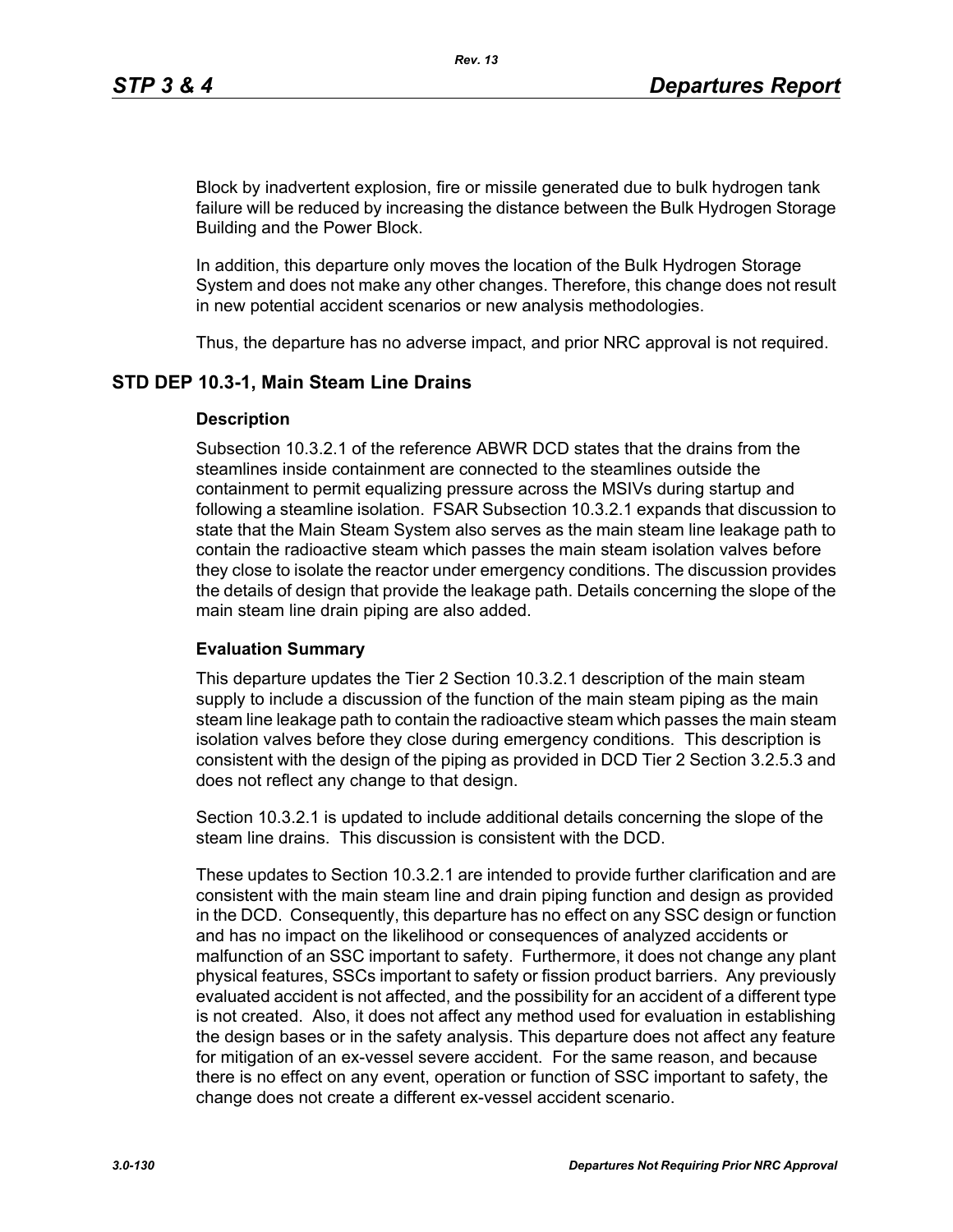This departure does not change any Tier 1 or Tier 2\* DCD information, the Technical Specifications, Bases of Technical Specifications, any underlying design, or operational requirements.

This departure has been evaluated pursuant to the requirements in 10 CFR 52, Appendix A, Section VIII.B.5. The change has no adverse impact and does not require prior NRC approval.

### **STD DEP 10.4-1, Turbine Gland Seal Steam**

#### **Description**

A nonsafety-related gland seal evaporator (GSE) is added to the reference ABWR DCD Turbine Gland Steam System to supply sealing steam to the main turbine shaft seal glands and various turbine valve stems, including the turbine bypass and main turbine stop-control valve stems.

Clean condensate makeup water is supplied to the GSE, which can be heated by either main steam or steam from the cross-around piping. The GSE will provide isolation from the potentially contaminated heating steam and the clean steam supplied to the gland seal system. The gland seal steam that can be supplied from the electrically heated auxiliary steam system is unaffected by the addition of the GSE.

The addition of the GSE will allow operational flexibility and minimize the use of the auxiliary boiler during plant startup and shutdown. Furthermore, the gland seal steam is condensed in the gland seal condenser and the non-condensible gases are discharged to the environment. The use of the clean steam for gland sealing will minimize dose release to the environment and ALARA concerns.

### **Evaluation Summary**

This departure has been evaluated pursuant to the requirements in 10 CFR 52, Appendix A, Section VIII.B.5.

There is no impact on any Tier 1 or Tier 2\* DCD, Technical Specifications, Bases for Technical Specifications, or operational requirements as a result of these changes.

As discussed in the departure description, the proposed design provides operational flexibility and minimization of components and dose release to the environment. In addition, the TGSS is a nonsafety-related system. Therefore, the changes for this departure do not affect the inputs for evaluation of an accident, malfunction of a SSC important to safety, design basis limit for a fission product, the establishing of design bases, safety analyses, or evaluation of an ex-vessel severe accident, in the DCD, and do not create a possibility for an accident of a different type than any evaluated previously in the DCD. Consequently, the change has no adverse impact and does not require prior NRC approval.

# **STP DEP 10.4-2, Main Condenser**

#### **Description**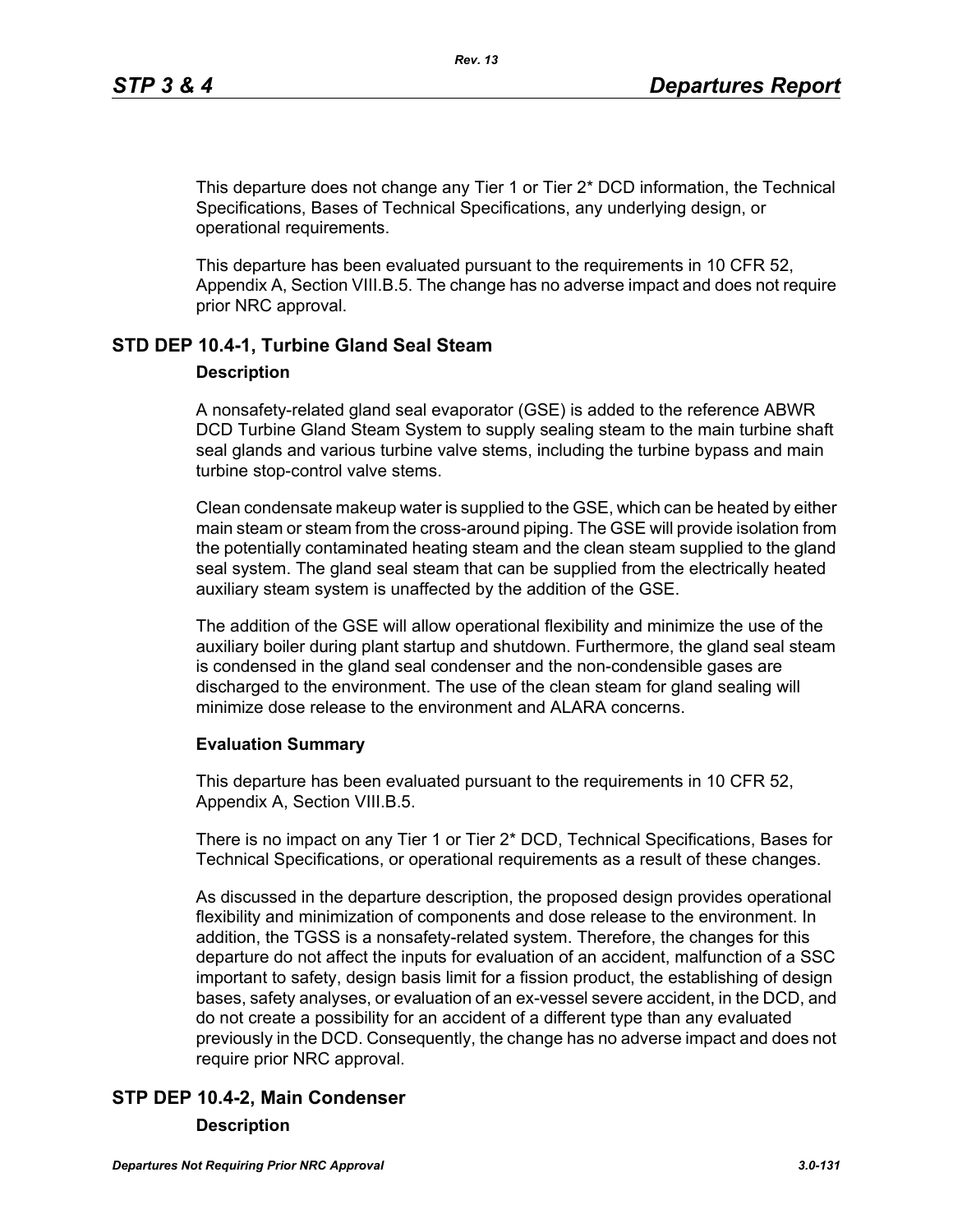*Rev. 13*

The main condenser design described in the reference ABWR DCD utilizes three independent multi-pressure single-pass shells, with each shell containing at least two tube bundles, and series circulating water flow. STP 3 & 4 will utilize three condenser shells cross-connected to equalize the pressure, with each shell containing four tube bundles, and parallel circulating water flow.

This site-specific departure will provide four 25% capacity circulating water pumps discharging into a common header. This departure will also provide the water filling procedure and instrumentation not specifically included in the reference ABWR DCD.

In addition, this departure eliminates the warm water recirculation operating mode to mitigate ice effects, along with deleting the associated warm water recirculation components.

Finally, the Condenser and Circulating water system design data are provided as site specific values.

#### **Evaluation summary**

The main condenser is of a conventional design, with the pressure in the three shells equalized. This site-specific departure provides four 25% capacity circulating water pumps discharging into a common header. This provides greater circulating water flow improving the ability of the equalized pressure shell condenser to maintain a higher vacuum, which enhances plant performance.

The warm water recirculation operating mode is eliminated based on historical water temperature data and the results of the potential ice effect evaluation as clarified in Subsection 10.4.5.5 of the FSAR.

Condenser design data in Table 10.4-1 are calculated for the optimized site specific condition of the condenser shell pressure and circulating water flow and temperature in Table 10.4-3.

The changes to the main condenser and Circulating Water System optimize the design for the site and do not alter the design functions specified in the DCD. There is no impact on the probability or consequences of an accident or malfunction of an SSC important to safety.

The procedure and instrumentation for initial water filling for both startup and plant power operation are described in Subsection 10.4.5.2.1, Subsection 10.4.5.2.3 and Subsection 10.4.5.5 of the FSAR. This procedure is used to develop and maintain venting of the system and prevents water pressure surges from damaging the piping or the condenser.

The changes on the Circulating Water System and Main Condenser were made to meet the the site-specific condition and do not alter the design functions specified in the DCD. Therefore, there is no impact on the probability or consequences of an accident or malfunction of an SSC important to safety.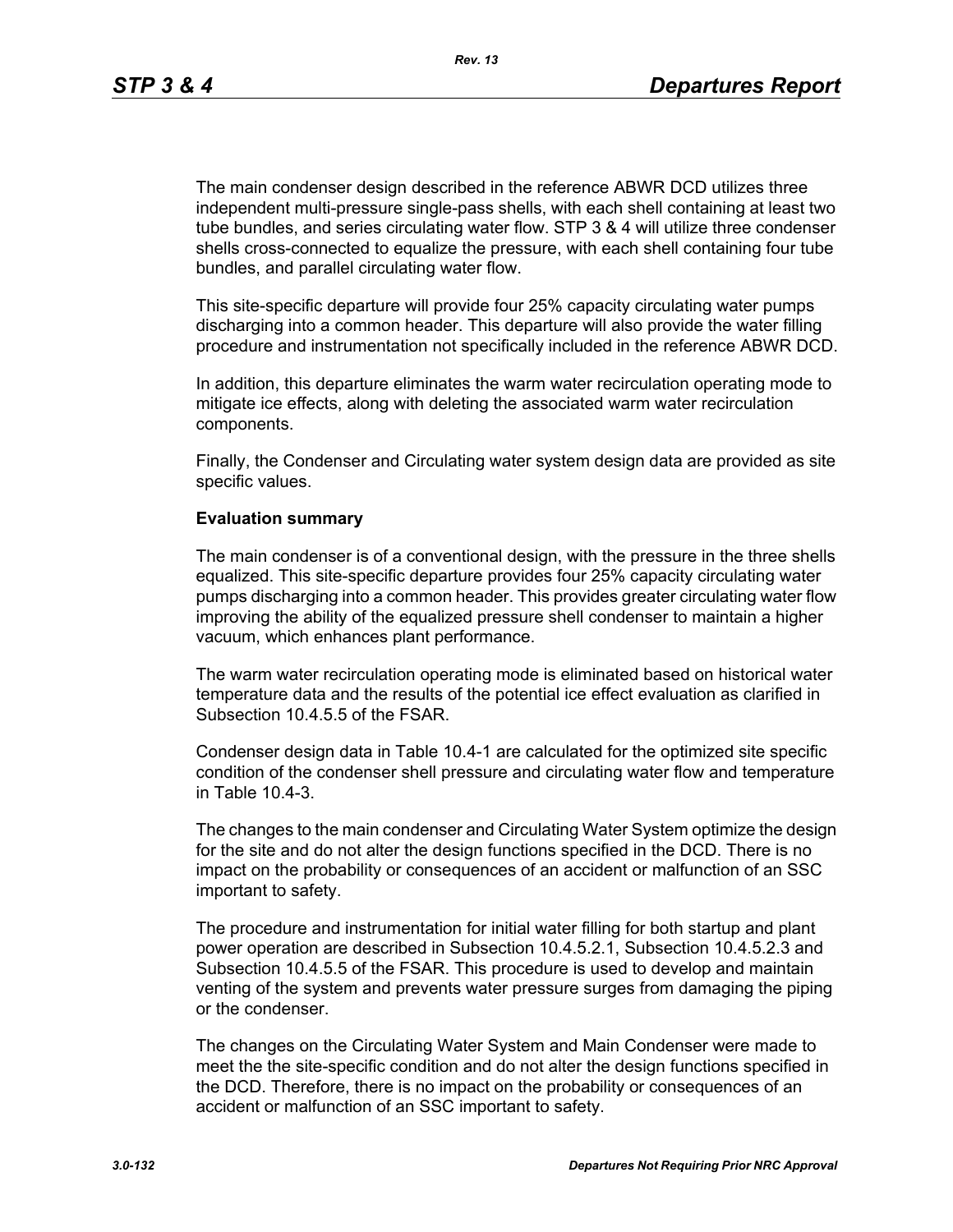This departure has been evaluated and pursuant to the requirements in 10 CFR 52, Appendix A, Section VIII.B.5. The changes have no adverse impact. As discussed above, the changes do not alter the design basis as described in the DCD. Therefore, there is no impact on any Tier 1 or Tier 2\* DCD, Technical Specifications, Bases for Technical Specifications, or operational requirements as a result of these changes and prior NRC approval is not required.

### **STP DEP 10.4-3, Main Condenser Evacuation System**

#### **Description**

This site-specific departure adds an additional mechanical vacuum pump, so the design now consists of two vacuum pumps, and changes the source of motive steam supplying the steam jet air ejectors during power operation.

The mechanical vacuum pump system establishes an initial vacuum in the condenser during the initial phase of startup. The vacuum pump may also be put into service when the desired rate of air and gas removal exceeds the capacity of the Steam Jet Air Ejectors. Only one mechanical vacuum pump is required for operation. The additional mechanical vacuum pump is added to serve as a backup instead of Steam Jet Air Ejectors driven by auxiliary boiler steam, to ensure MCES redundancy during startup. The second vacuum pump will enhance reliability during power operation and increased flow capacity during startup will reduce time to achieve required condenser vacuum. This will reduce the time to draw condenser vacuum, thus reduce startup time and enhance secondary system operation.

The site-specific design uses main steam as the main source to drive the Steam Jet Air Ejectors instead of utilizing cross-around steam with main steam as a backup. This eliminates possible transient effects, such as partial loss of condenser vacuum or inadequate steam dilution of radiolytically generated hydrogen, which might occur during a switchover from cross-around steam to main steam.

#### **Evaluation Summary**

This departure has been evaluated pursuant to the requirements in 10 CFR 52, Appendix A, Section VIII.B.5.

There is no impact on any Tier 1 or Tier 2\* DCD, Technical Specifications, Bases for Technical Specifications, or operational requirements as a result of these changes. The MCES is a nonsafety-related system. Therefore, the changes for this departure do not affect the inputs for evaluation for an accident, malfunction of a SSC important to safety, design basis limit for a fission product, the establishing design bases, safety analyses, nor ex-vessel severe accident, in the DCD, and do not create a possibility for an accident of a different type than any evaluated previously in the DCD. Consequently, the change has no adverse impact and prior NRC approval is not required.

# **STD DEP 10.4-6, Load Rejection Capability**

#### **Description**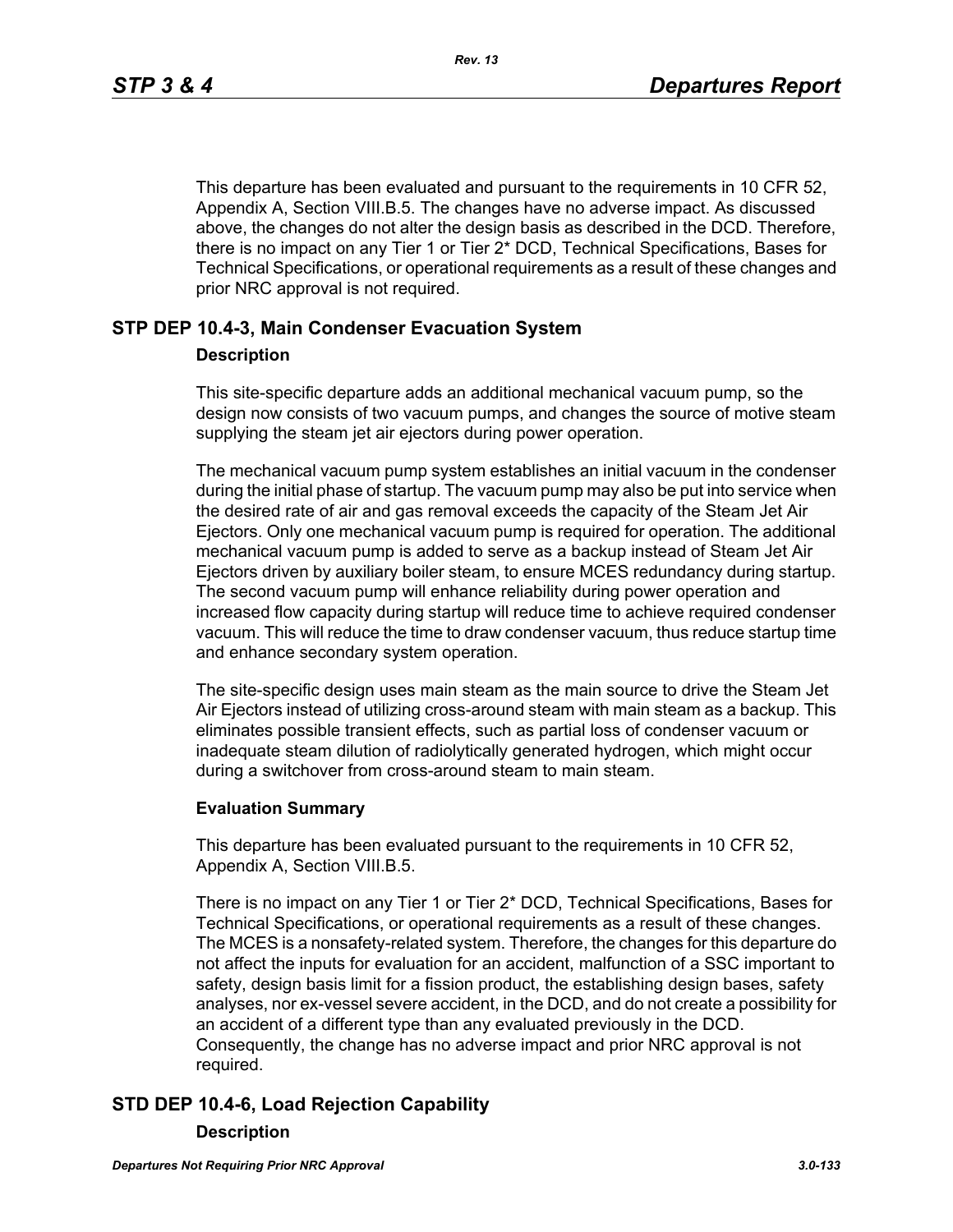Because the ABWR standard design has a turbine bypass system capacity of 33% of nuclear boiler rated flow, it can accommodate a 33% load reduction without reactor trip by full opening of the bypass valves. It can also accommodate a turbine trip from 33% power or below without reactor trip. Turbine trip or generator load rejection from power levels above 33% will result in a reactor trip, with attendant opening of SRVs if the trip is from sufficiently high power levels. Subsections 10.4.4.1.2 and 10.4.4.2.1 of the FSAR have been revised accordingly.

This departure also clarifies the description of the Automatic Power Regulator (APR) system and its relation to the turbine bypass valves in COLA Tier 2 Subsection 10.4.4.2.3.

#### **Evaluation Summary**

The described change is limited to the step-load reduction capacity without reactor trip, and with operation of the bypass valves.

Signal interfaces between the bypass valves and the Automatic Power Regulator (APR) system are provided as described in Tier 2 Section 7.7. The change does not affect the function of the bypass valves or coordination of the Turbine Bypass System (TBS) controls by the APR system.

Turbine bypass capacity is not changed from the specified input parameter for transient analysis system response in Table 15.0-1. The change is consistent with the function of the bypass valves to open upon turbine trip or generator load rejection and the design analysis results for transients such as load rejection with failure of all bypass valves and feedwater controller failure, maximum demand. The change does not affect any control system associated with bypass valves, and does not change the capacity of the bypass system or its response to a transient. Therefore, the change cannot affect the probability or consequences of an accident or a malfunction of an SSC important to safety previously evaluated in the ABWR DCD, and does not result in an accident or a malfunction of an SSC important to safety other than was previously evaluated. The departure does not affect the assumptions in the analyses for generator load reject or turbine trip with or without the bypass valves, and does not affect the analysis for opening of one or more bypass valves.

There is no impact on any Tier 1 or Tier 2\* DCD, Technical Specifications, Bases for Technical Specifications, or operational requirements as a result of this change.

This departure has been evaluated pursuant to the requirements in 10 CFR 52, Appendix A, Section VIII.B.5. The change has no adverse impact and prior NRC approval is not required.

# **STD DEP 10.4-7, Turbine Bypass Hydraulic Control**

#### **Description**

Tier 2 Figure 10.4-9 is revised to indicate the use of valve position transmitters, one hydraulic accumulator for each bypass valve, the addition of the fast-acting solenoid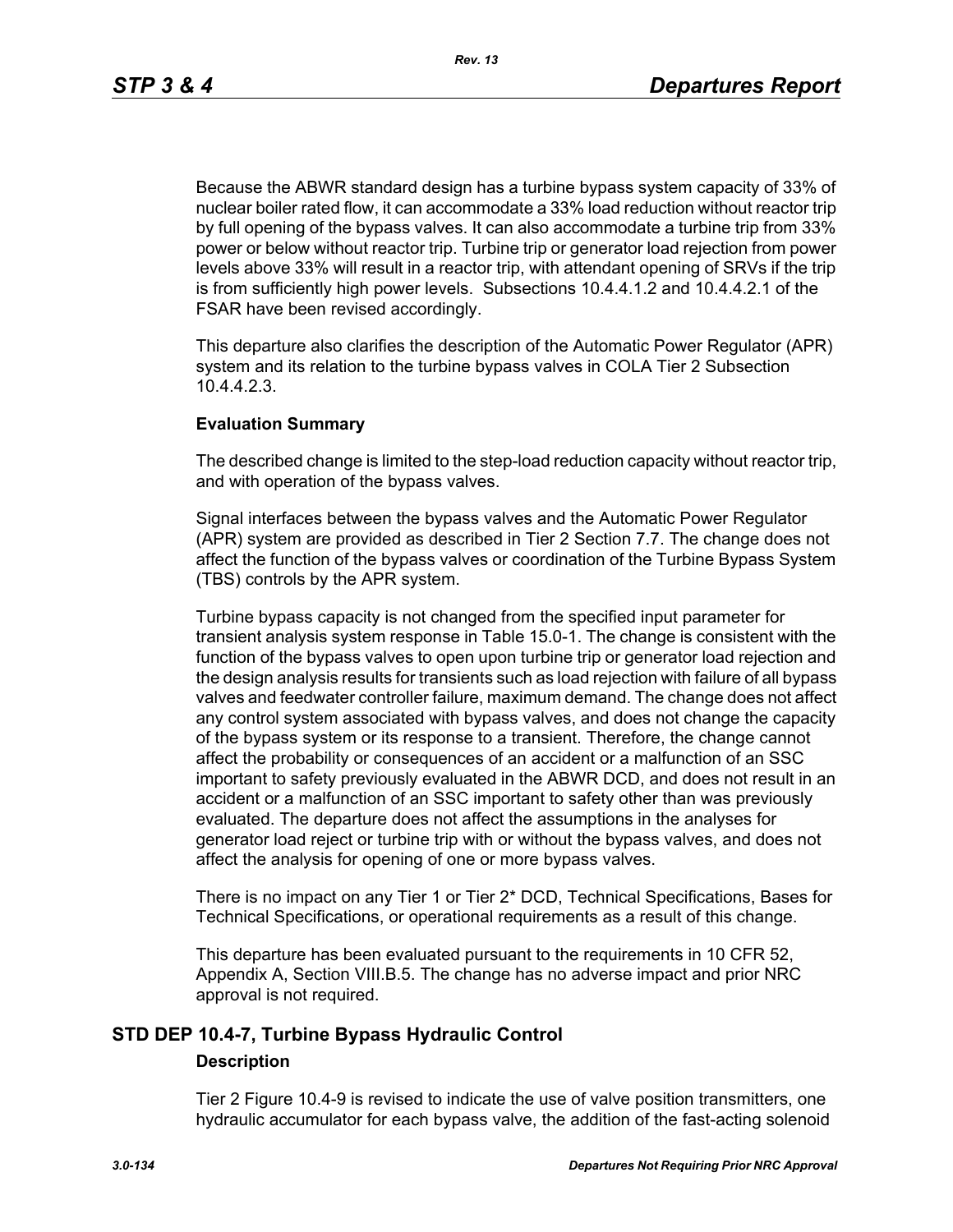valve, and the interface with the Steam Bypass and Pressure Control System (SB&PCS) for positioning of the bypass valves. This revision resolves inconsistencies between the figure and text descriptions as evaluated below.

#### **Evaluation Summary**

Valve position transmitters are used instead of valve position switches. The triplicated position transmitters are highly reliable, meeting the requirement that no single failure will result in loss of function, and provide signals for fully opened and closed position indications.

The fast-acting solenoid valves allow rapid opening of the bypass valves to mitigate the increase in reactor pressure in the event of a turbine trip or generator load reject, and for testing of bypass valves. The solenoid valve is added to make the figure consistent with the description in Tier 2 Section 10.4.4.2.2.

Signal interfaces from the valve position transmitters to SB&PCS controllers to the fastacting solenoid valves and servo valves that control the positions of the bypass valves are provided as described in Tier 2 Section 7.7.1.8. The changes do not affect the interface between the Turbine Bypass System (TBS) and SB&PCS and operation of the systems as described in Tier 2 Section 7.7.1.8.

One hydraulic accumulator for each bypass valve is indicated, according to the description in Tier 2 Section 10.4.4.2.2.

Valve position transmitters, fast-acting solenoid valves, hydraulic accumulators, and the bypass valves and controllers are components of TBS and SB&PCS and therefore are nonsafety-related. These changes do not affect the function of the Turbine Bypass System (TBS) to open upon turbine trip or generator load rejection, do not affect the function of the TBS during design basis feedwater controller failure, maximum demand event, as described in DCD Tier 2, Section 15.1.2, and the Technical Specification Bases, and are consistent with the triplicated fault-tolerant design used in Tier 2 Chapter 15 analyses. The changes do not affect any safety function; therefore there is no impact on the probability or consequences of an accident or malfunction of an SSC important to safety, and this departure cannot cause an increase in the dose to the public.

This departure has been evaluated pursuant to with the requirements in 10 CFR 52, Appendix A, Section VIII.B.5. There is no impact on any Tier 1 or Tier 2\* DCD, Technical Specifications, Bases for Technical Specifications or operational requirements as a result of this change. These changes have no adverse impact and do not require prior NRC approval.

# **STD DEP 11.2-1, Liquid Radwaste Process Equipment**

#### **Description**

The departure includes the use of mobile technology and deletes the forced-circulation concentrator system and other permanently installed liquid radwaste processing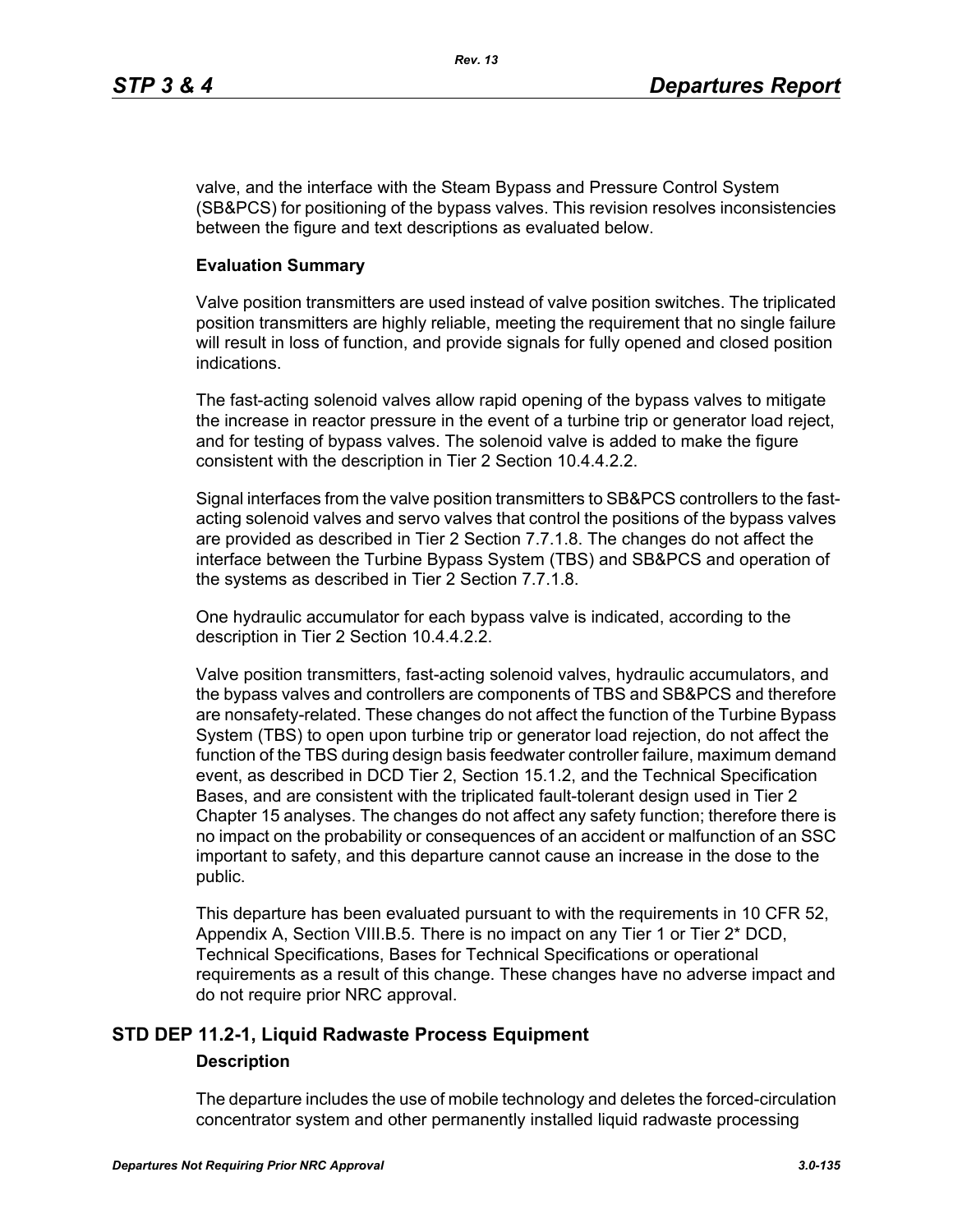equipment. The following liquid waste management system (LWMS) description reflects the changes to the system that have been generated by this standard departure.

The LWMS is composed of three subsystems designed to collect, treat, and recycle or discharge different categories of waste water. The three subsystems are the Low Conductivity (LCW) Subsystem, High Conductivity (HCW) Subsystem, and Hot Shower and Detergent Waste (HSD) Subsystem. The Chemical Drains (CD) are also collected and processed through the HSD Subsystem.

The LCW subsystem collects and processes clean radwaste (i.e., water of relatively low conductivity). Equipment drains and backwash transfer water are typical of wastes found in this subsystem. In the reference ABWR DCD, LWMS processes LCW as follows: The wastes are collected, filtered for removal of insolubles, demineralized on a mixed resin, deep-bed demineralizers for removal of solubles, processed through a second polishing demineralizer, and then routed to condensate storage unless high conductivity requires recycling for further treatment. A second LCW filter, arranged in parallel with the first, is also provided. The LWMS, using the mobile technology introduced with the change, processes LCW as follows: The waste is collected, mixed, sampled, and analyzed and then processed through modular processing units as required to treat the waste. After treatment, the waste is collected in sample tanks, sampled and analyzed, and recycled to the condensate storage tank, reprocessed if required, or discharged.

The HCW subsystem collects and processes dirty radwaste (i.e., water of relatively high conductivity and solids content). Floor drains are typical of wastes found in this subsystem. In the ABWR DCD LWMS processes HCW as follows. The wastes are collected, chemically adjusted to a suitable pH for evaporation, and concentrated in a forced-circulation concentrator with a submerged, steam-heated element to reduce the volume of water containing contaminants and to decontaminate the distillate. The distillate is demineralized to remove any soluble contaminants that could potentially be carried over from the concentrator. The LWMS, using the mobile technology introduced with the change, processes HCW as follows. The waste is collected, mixed, sampled, and analyzed and then processed through modular processing units as required to treat the waste. After treatment, the waste is collected in sample tanks, sampled and analyzed, and reprocessed if required, or discharged.

The ABWR DCD LWMS utilizes submerged-feed, forced circulation concentrators. Chemical addition and sampling equipment are provided for feed pretreatment to prevent excessive fouling and subsequent high carryover, and to protect the concentrator from corrosion. Concentrator feeds are concentrated to the required specific gravity and discharged to the solids handling equipment.

This equipment is replaced with a mobile liquid radwaste processing system consisting of modular liquid radwaste processing units that utilize appropriate technology, which is available, that will perform satisfactorily and produce an acceptable quality of treated waste. The processes currently envisioned include filtration, reverse osmosis, and ion exchange. The liquid radwaste processing system components are in modules that are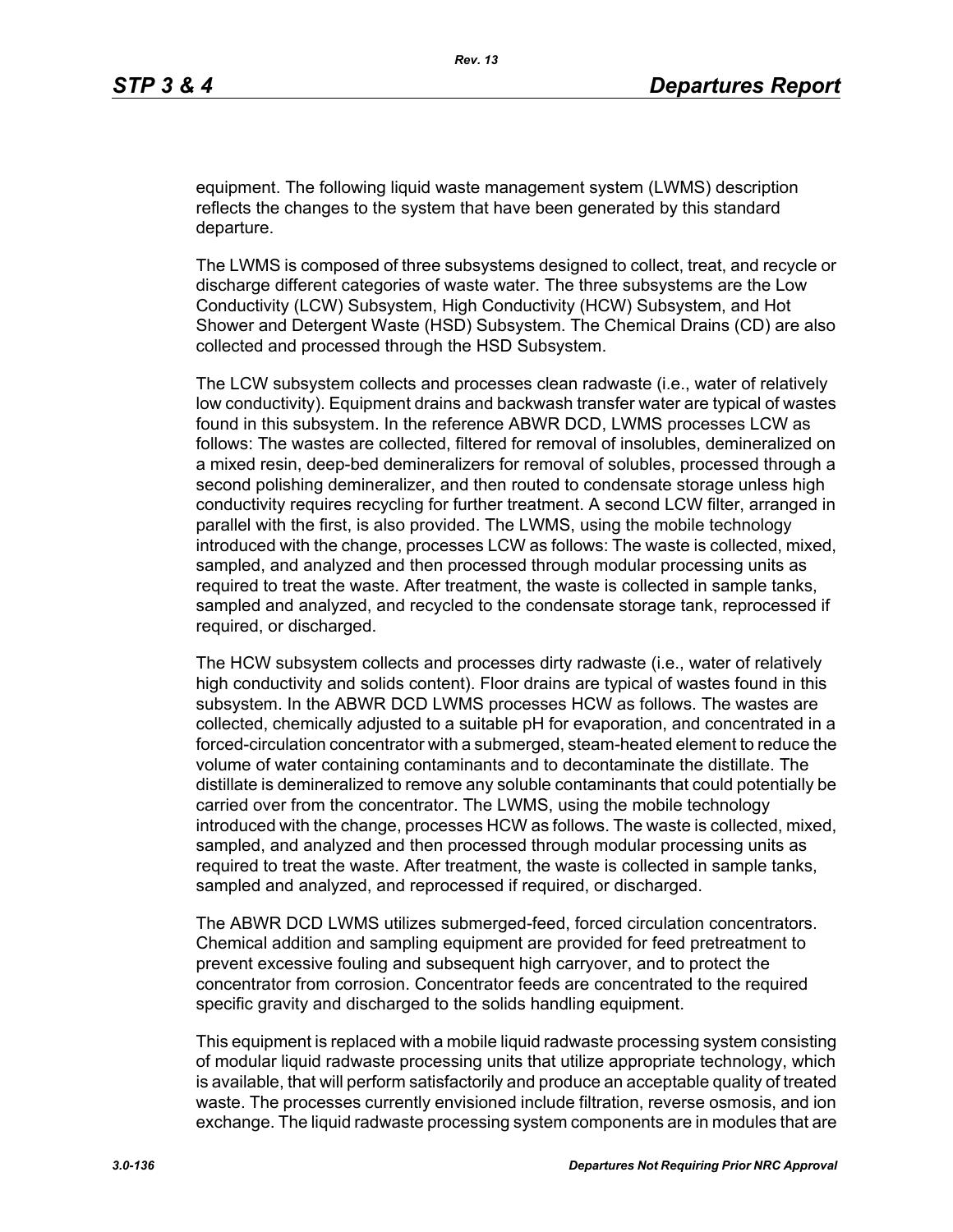designed for ease of installation and replacement due to component failure and/or technology upgrade. The waste from the LWMS process units is discharged to the Solid Waste Management System.

Other changes to the LWMS include changes to the number and capacity of the tanks and pumps, which will be permanently installed. The system is sized to process the normal liquid radwaste flows within a four-hour shift, five days per week, and one day of the maximum daily flow and four days of the normal daily flow within an eight-hour shift, five days per week.

The ABWR DCD HSD subsystem collects and processes detergent wastes from personnel showers and laundry operations. Normally, hot shower, detergent wastes, and storm water are collected in the detergent tank and processed through a detergent filter and discharged.

The HSD subsystem is changed to collect wastes from personnel showers and laundry operations, process the waste through a filter, and collect the processed waste in a sample tank. The processed waste is sampled and analyzed and discharged or processed through the HSD subsystem if necessary. The storm water is not managed using the LWMS.

#### **Evaluation Summary**

This departure has been evaluated pursuant the requirements in 10 CFR 52, Appendix A, Section VIII.B.5.

There is no impact on Tier 1, Tier 2\*, technical specifications or operational requirements as a result of this change.

The functional requirements of the LWMS, which is not shared between STP 3 & 4, are not changed by this departure except the storm water is not processed using the LWMS. The system is consistent with the description contained in the reference ABWR DCD except that the permanent liquid waste processing components are replaced with mobile liquid waste processing modules. In addition, the number and capacity of the permanently installed tanks and pumps is changed.

No fundamentally new processes or equipment are introduced by the changes to the LWMS and the complexity of the system is reduced (i.e., the permanent filters, forced recirculation evaporator, and ion exchangers are removed and replaced with mobile filters, reverse osmosis units, and ion exchangers). The reverse osmosis units are essentially very fine membrane filtration units and therefore are not a fundamentally new process.

The limiting accident for the LWMS is the failure of the LCW Collection tank and the subsequent airborne release, which is described in Section 15.7.3 of the DCD. The capacity of each LCW tank is reduced (from 430  $\text{m}^3$  to 140  $\text{m}^3$ ) and the number increased (from two to four). The design standards for the LCW tanks are not changed. Therefore, the proposed change does not result in more than a minimal increase in the frequency of the limiting accident previously evaluated in the DCD.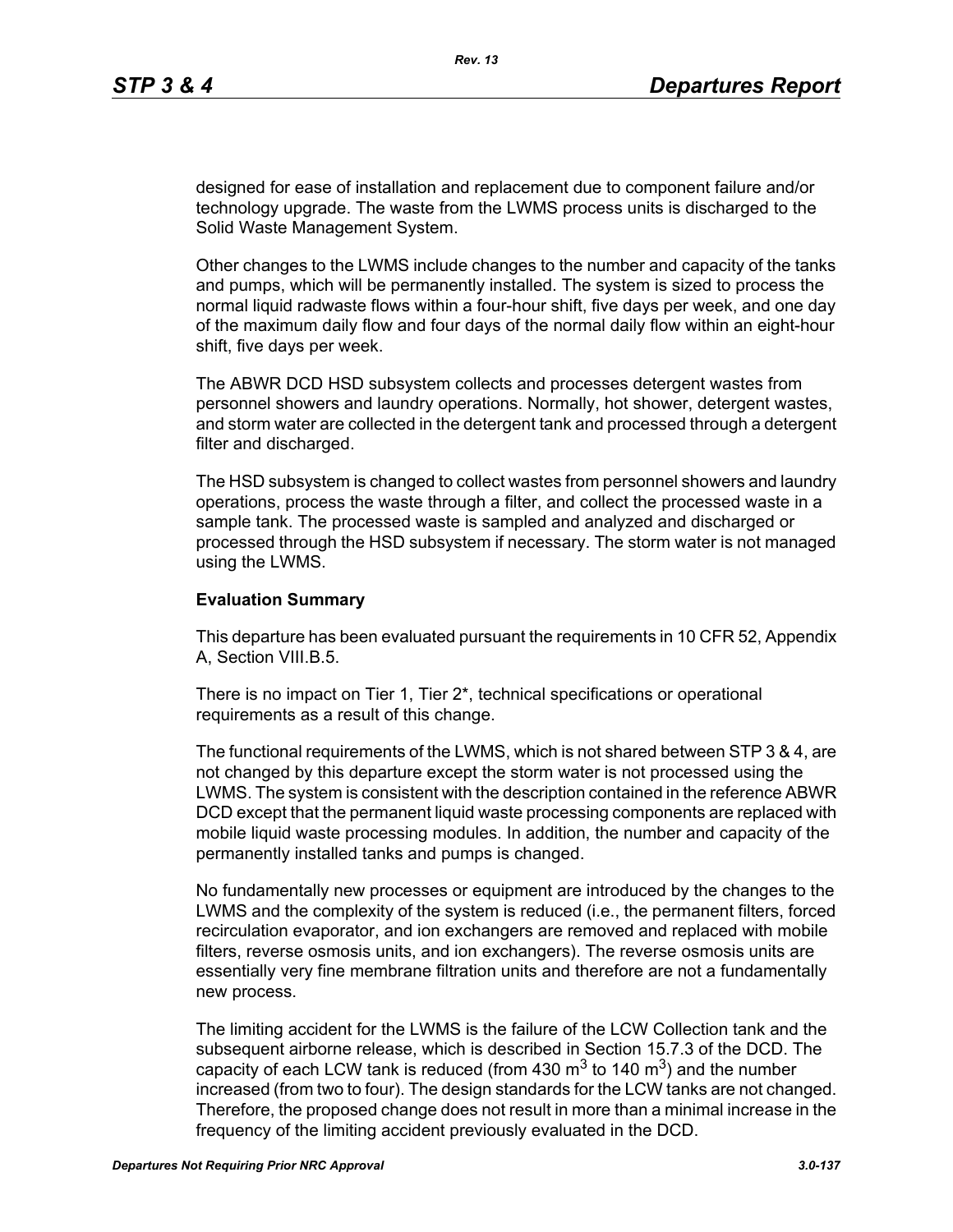A complex component, which is more prone to malfunction than other components in the LWMS (i.e., forced recirculation evaporator), is removed as part of these changes. Other changes use components that are comparable to those described in the DCD. As described in Section 15.7.3.1 of the DCD, a liquid radwaste release caused by operator error is considered a remote possibility. The administrative and physical controls for the release system are not changed. Therefore, the proposed change does not result in more than a minimal increase in the occurrence of a malfunction of a structure, system, or component (SSC) important to safety previously evaluated in the DCD.

The limiting accident associated with the LWMS is the failure of the LCW tank and the subsequent airborne release which is described in Section 15.7.3 of the DCD. The volume of the LCW tank is reduced. Therefore, the radionuclide inventory in the tank is reduced, thereby reducing the potential consequences of the accident. The description of the accident in DCD Section 15.7.3 states that the tank is located in a Seismic Category I Structure. As part of these changes, the Radwaste Building structure will be designed in accordance with the seismic requirements of Regulatory Guide 1.143 and will not be Seismic Category I. However, the tank cubicles will be lined with steel to a height capable of retaining the contents of the tank. Therefore, release to the groundwater is not considered credible. Therefore, the proposed change does not result in more than a minimal increase in the consequences of the limiting accident previously evaluated in the DCD.

A component which contains concentrated radionuclides at high temperatures (i.e., forced recirculation evaporator) is removed as part of these changes. Other changes use components that are comparable to the design described in the DCD. As described in Section 15.7.3.1 of the DCD, a liquid radwaste release caused by operator error is considered a remote possibility. The proposed change reduces the capacity of the sample tanks that would be emptied during an inadvertent release. The administrative and physical controls for the release system are not changed. This will reduce the consequences of an inadvertent release. Therefore, the proposed change does not result in more than a minimal increase in the consequences of the malfunction of a SSC important to safety.

No fundamentally new processes or equipment are being introduced by the changes to the LWMS. Therefore, the proposed change does not create the possibility for an accident of a different type than evaluated previously in the DCD.

No fundamentally new processes or equipment are being introduced by the changes to the LWMS. Therefore, the proposed changes do not create the possibility for a malfunction of an SSC important to safety with a different result than evaluated previously in the DCD.

The changes to the LWMS do not involve any interaction with the fuel, reactor system boundary, or the containment boundary. Therefore, the proposed change does not affect the fission product barrier as described in the DCD.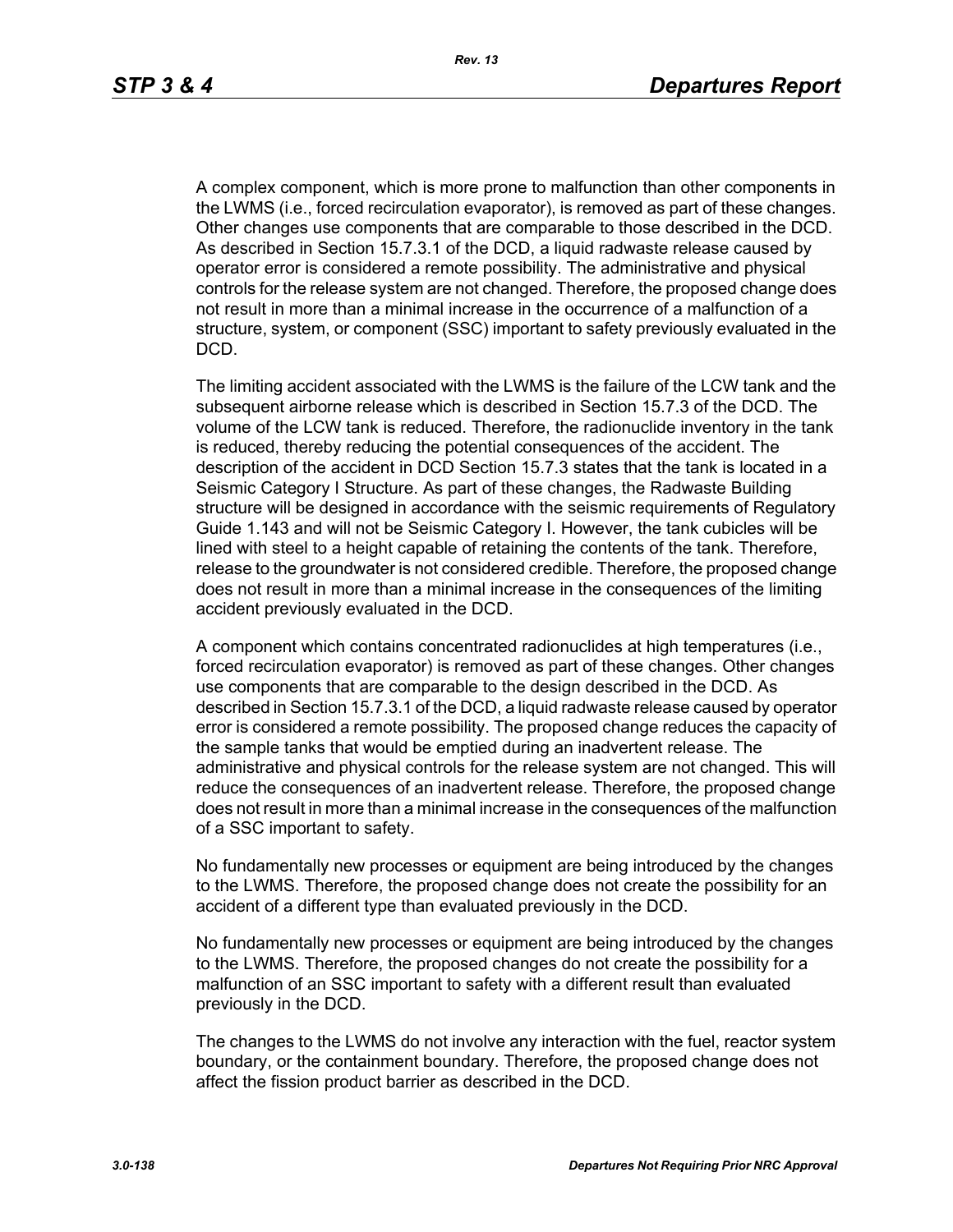The LWMS design basis waste quantities and characteristics are the same (except for a lower maximum flow of storm water to a sample tank). The LWMS safety analysis is described in Section 15.7.3 of the DCD and the method of performing the analysis does not change. Therefore, the proposed change does not result in a departure from the method of evaluation described in the DCD used in establishing the design basis or in safety analysis.

The changes to the LWMS do not involve any interaction with fuel, reactor system boundary, or the containment structure or interact directly with systems associated with ex-vessel severe accidents. Therefore, there is no substantial increase in the probability of an ex-vessel severe accident such that a particular ex-vessel severe service accident previously reviewed and determined to be not credible could become credible.

The changes to the LWMS do not involve any interaction with fuel, reactor system boundary, or the containment structure or interact directly with systems associated with ex-vessel severe accidents or severe accident mitigation. Therefore, there is no substantial increase in the consequences to the public of a particular ex-vessel severe accident that was previously reviewed.

Based on this evaluation, prior NRC approval of the change is not required.

#### **STD DEP 11.3-1, Gaseous Waste Management System**

#### **Description**

This departure makes the following changes to the gaseous waste management system:

- **EXECH** Changes the offgas recombiner from an integral unit to independent pre-heater, recombiner, and condenser arranged in a recombiner train.
- Adds an offgas evacuation system downstream of the HEPA filter to stabilize the offgas flow to the plant exhaust.
- Revises the charcoal adsorber vault temperature to a tighter range to maximize charcoal efficiency.
- Changes the number of charcoal adsorber vessels from nine (1 guard bed and 8 adsorbers) to five (1 guard bed and 4 adsorbers). Also, the arrangement of the charcoal adsorbers is changed from four parallel lines, each with two adsorbers in series, to four bigger adsorbers in series.
- Revises the mass of charcoal in each of the charcoal adsorber vessels from 13,600 kg (for the 8 adsorbers) to 27,200 kg (for the 4 bigger adsorbers). The total mass of charcoal in the adsorbers is unchanged. Note that the accident analyses in Section 15.7 assumes bypass of the charcoal adsorbers downstream of the guard bed, so the accident analyses are unaffected.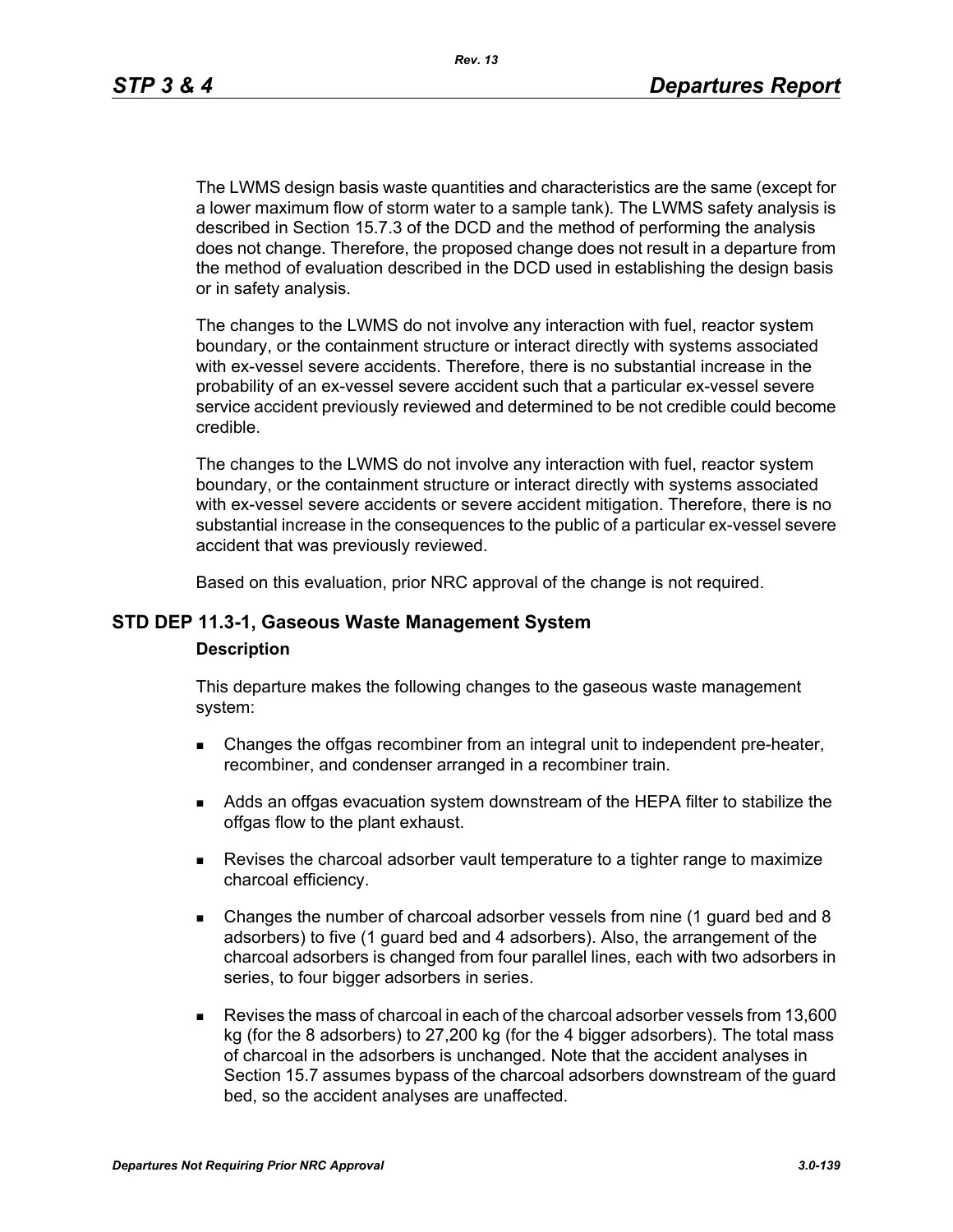Changes the mass of charcoal in the guard bed from  $4,500$  kg to  $4,721$  kg in Section 11.3 to be consistent with the accident analysis described in Section 15.7.1.

### **Evaluation Summary**

This departure has been evaluated pursuant to the requirements in 10 CFR 52, Appendix A, Section VIII.B.5. There is no impact on any Tier 1, Tier 2\*, Technical Specifications, Bases for Technical Specifications or operational requirements as a result of these changes. The change from an integral recombiner to a recombiner train provides the same function as the integral recombiner and has proven operational experience. The addition of the evacuation system to assure stable offgas flow to the plant exhaust is an enhancement to the offgas discharge and does not change the offgas function. Restricting the charcoal adsorber vault temperature optimizes the charcoal performance and does not change the design basis. The change in the number of charcoal adsorbers, and the change in adsorber configuration and vessel size, provides the same function as the DCD design and has proven operational experience.

This departure does not change any accident evaluation including those in ABWR DCD Tier 2 Subsection 15.7. There is also no impact on the probability or consequences of an accident or malfunction of an SSC important to safety. Furthermore, there is no impact on fission product barriers. Therefore, this change has no adverse impacts and does not require prior NRC approval.

### **STD DEP 11.4-1, Radioactive Solid Waste Update**

#### **Description**

Described below are Solid Waste Management System (SWMS) modifications addressed in this standard departure:

The solidification system, the dryer system, and the incinerator system are deleted because equipment operation and maintenance difficulties negatively impact the effectiveness of these processes. The compactor system is deleted as well.

A second spent resin storage tank is added to provide the capability to keep the spent resins from the Condensate Purification System and the spent resins from the LWMS mobile systems ion exchangers in separate spent resin storage tanks for radioactive decay and storage. This segregation allows the used condensate polishing resin from the Condensate Purification System may be used in the HCW demineralizer in the high conductivity waste subsystem. The reuse of the condensate resin helps to minimize the generation of radioactive waste.

A Liquid Waste Backwash Receiving Tank is added to collect the backwash from the Liquid Waste Management System (LWMS) mobile process units for transfer to the Phase Separators.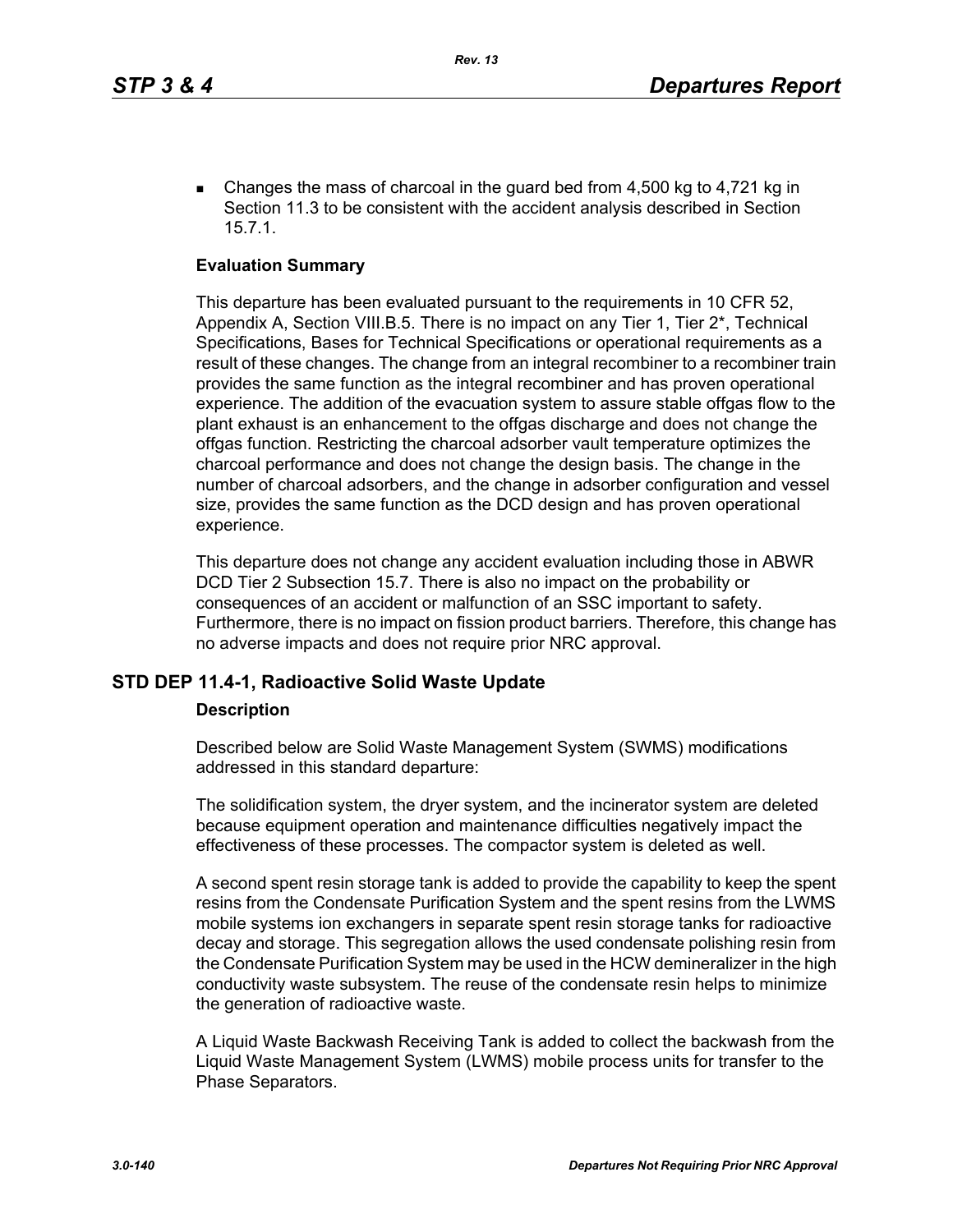The SWMS mobile system consists of equipment modules, complete with all subcomponents, piping and instrumentation and controls necessary to operate the subsystem. Solid wet radwaste processing is performed using mobile dewatering processing subsystem. The mobile dewatering processing subsystem is comprised of dewatering fillhead assembly, dewatering pump skid, valves, control console and dewatering container. The mobile dewatering processing subsystem includes the adequate shielding required between the radiation sources of the modules and access and service areas in the radwaste building. The SWMS mobile system components are in module(s) that are designed for ease of installation and replacement due to component failure and/or technology upgrade.

#### **Evaluation Summary**

This departure has been evaluated pursuant the requirements in 10 CFR 52, Appendix A, Section VIII.B.5.

There is no impact on Tier 1, Tier 2\*, technical specifications or operational requirements as a result of this change.

The functional description of the SWMS, which is not shared between STP 3 & 4, is not significantly changed by this departure. The system is consistent with the description contained in the reference ABWR DCD except that the permanent volume reduction (incinerator and dryer), solidification, and dry active waste compaction units are replaced with a mobile solid waste dewatering unit. The specific processes will be selected prior to initial plant operation and may be changed as appropriate. In addition, the number and capacity of the permanently installed tanks and pumps is changed.

No fundamentally new processes or equipment are introduced by the changes to the SWMS and the complexity of the system is reduced (i.e., the incinerator, the dryer, the compactor, and the radwaste solidification system are removed). The limiting accident for the Radwaste Building is the failure of the Low Conductivity Waste (LCW) collector tank and the subsequent airborne release which is described in Section 15.7.3 of the DCD. The capacity of the SWMS tanks is not increased, therefore, the LWC Collector Tank failure remains the limiting accident. Therefore, the proposed change does not result in more than a minimal increase in the frequency of the limiting accident previously evaluated in the DCD.

No fundamentally different processes or equipment are introduced by the changes to the SWMS. Complex components, which are more prone to malfunction than other components in the SWMS (i.e., incinerator, the dryer, the compactor, and the radwaste solidification system), are removed as part of these changes. Other changes use components that are comparable to those described in the DCD. Therefore, the proposed change does not result in more than a minimal increase in the occurrence of a malfunction of a structure, system, or component (SSC) important to safety previously evaluated in the DCD.

The description of the limiting accident associated with the Radwaste Building, which is described in DCD Section 15.7.3, states that the Radwaste Building is a Seismic Category I Structure. As part of these changes, the Radwaste Building structure will be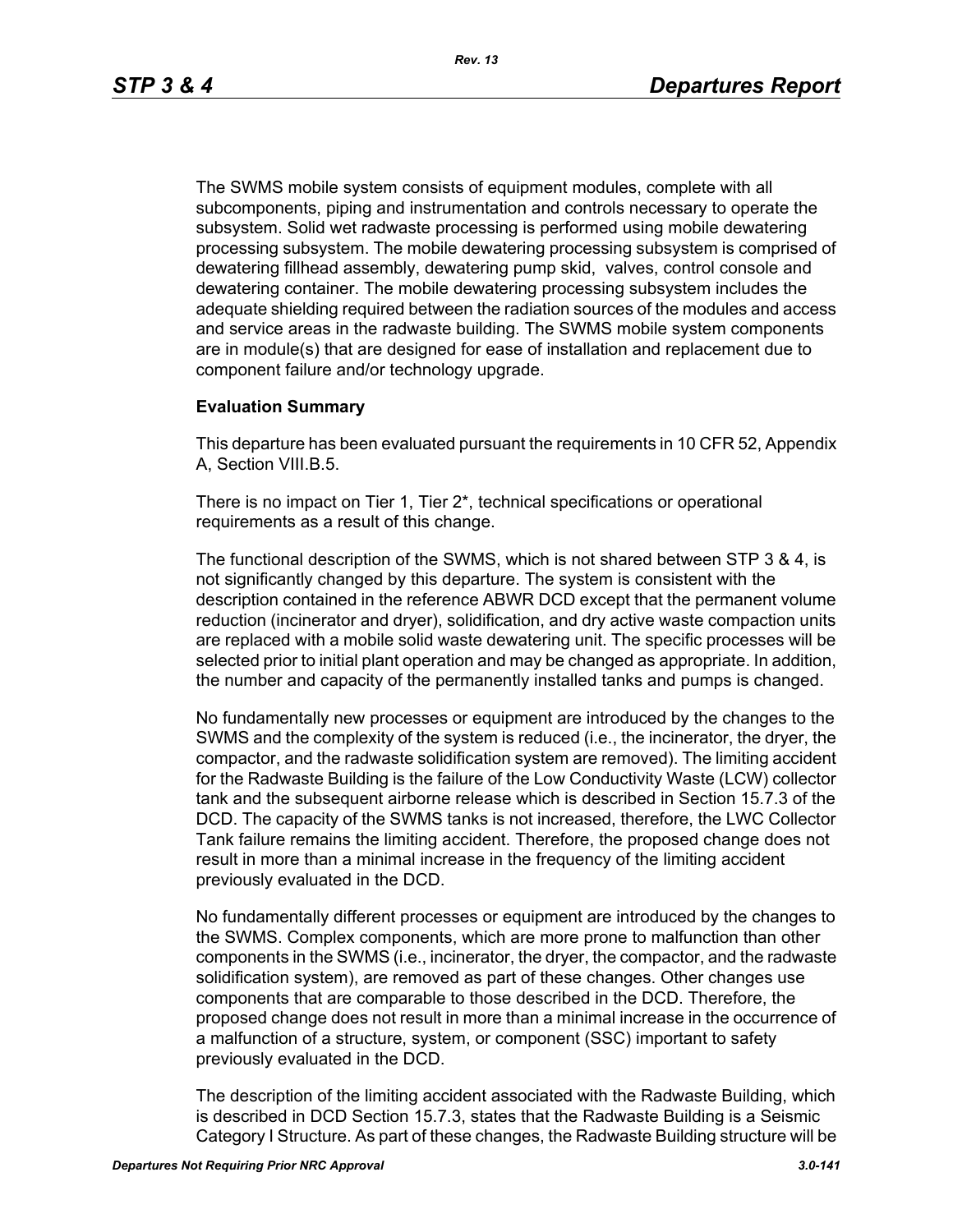designed in accordance with the seismic requirements of Regulatory Guide 1.143 and will not be Seismic Category I. However, the tank cubicles are lined with steel to a height capable of retaining the contents of the tank. Therefore, postulated release to the groundwater is not considered credible. Therefore, the proposed change does not result in more than a minimal increase in the consequences of the limiting accident previously evaluated in the DCD.

No fundamentally different processes or equipment are being introduced by the changes to the SWMS. Components, which contain concentrated radionuclides at high temperatures (i.e., the incinerator, the Concentrated Waste Tank, and the dryer), are removed as part of these changes. Other changes use components that are comparable to the design described in the DCD. Removal of these systems reduces the potential consequences of a malfunction by eliminating the potential for malfunctions. Therefore, the proposed change does not result in more than a minimal increase in the consequences of the malfunction of a SSC important to safety.

No fundamentally new processes or equipment are being introduced by the changes to the SWMS. Therefore, the proposed change does not create the possibility for an accident of a different type than evaluated previously in the DCD.

No fundamentally new processes or equipment are being introduced by the changes to the SWMS. Therefore, the proposed changes do not create the possibility for a malfunction of an SSC important to safety with a different result than evaluated previously in the DCD.

The changes to the SWMS do not involve any interaction with the fuel, reactor system boundary, or the containment boundary. Therefore, the proposed change does not affect the fission product barrier as described in the DCD.

The SWMS design basis waste quantities and characteristics are similar to those described in the DCD. The limiting safety analysis for the Radwaste Building is described in Section 15.7.3 of the DCD and the method of performing the analysis does not change. Therefore, the proposed change does not result in a departure from the method of evaluation described in the DCD used in establishing the design basis or in safety analysis.

The changes to the SWMS do not involve any interaction with fuel, reactor system boundary, or the containment structure or interact directly with systems associated with ex-vessel severe accidents. Therefore, there is no substantial increase in the probability of an ex-vessel severe accident such that a particular ex-vessel severe service accident previously reviewed and determined to be not credible could become credible.

The changes to the SWMS do not involve any interaction with fuel, reactor system boundary, or the containment structure or interact directly with systems associated with ex-vessel severe accidents or severe accident mitigation. Therefore, there is no substantial increase in the consequences to the public of a particular ex-vessel severe accident that was previously reviewed.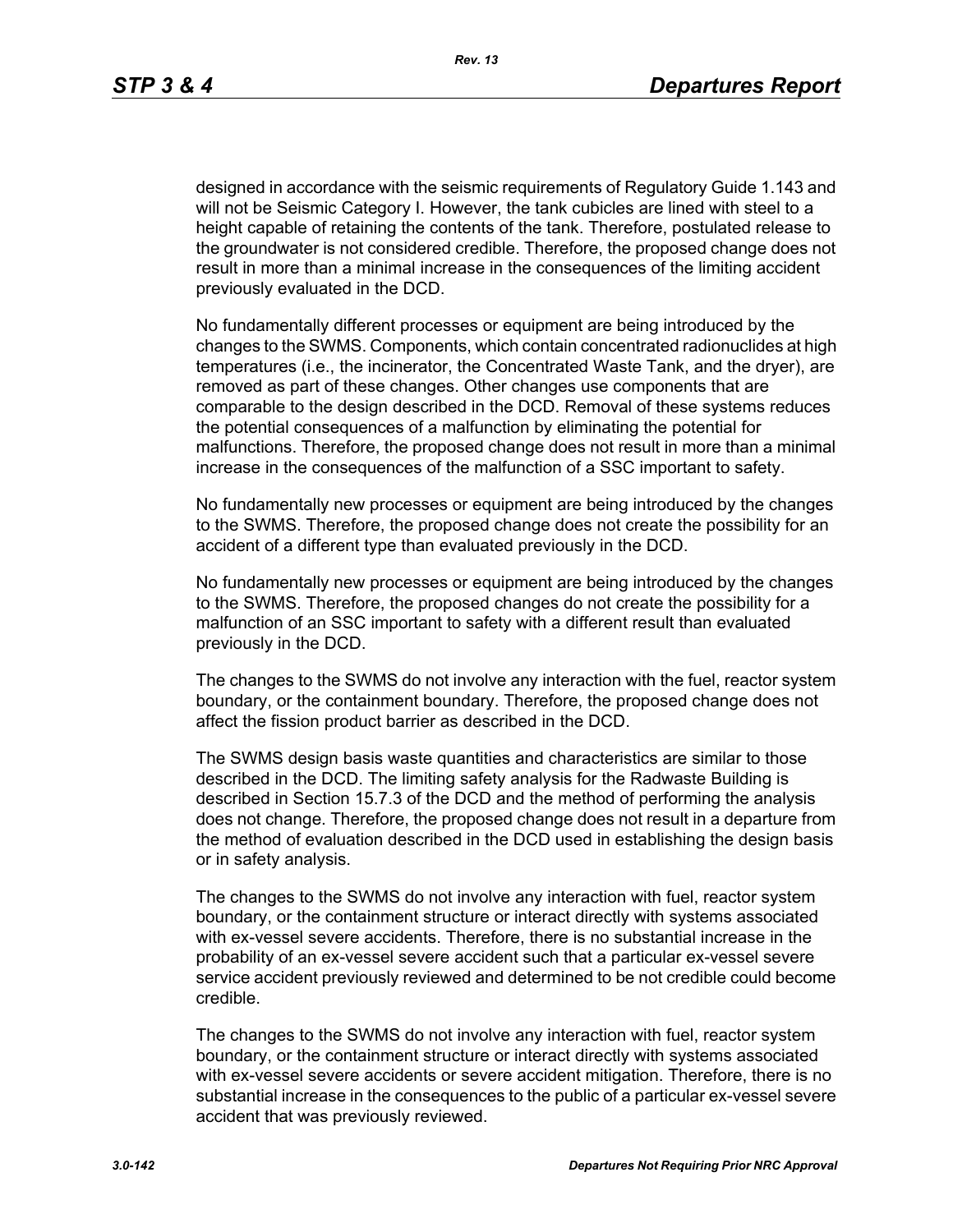Based on this evaluation, prior NRC approval of the change is not required.

# **STP DEP 11.5-1, Process and Effluent Radiation Monitoring and Sampling System Description**

There are several changes that have been made for this system:

- Functional Requirements set forth in the reference ABWR DCD will be met, but implementation of design and specific equipment is vendor-based.
- References to specific detector types, such as digital gamma sensitive Geiger-Mueller, ionization chamber, or scintillation detector, were deleted. Specific detector types will be selected later in the project based on state of the art and availability.
- Trip functionality for radiation monitors has been modified such that downscale (low) and inoperative are combined into one trip circuit rather than two separate circuits because these two trips are used for the common purpose of detecting equipment failures. Thus, each radiation monitor has three trip circuits: two upscale and one downscale/inoperative. Each trip is determined by the radiation monitor and then sent to the main control room for visual display.
- As for radiation unit to express the range of radiation monitor, Sievert is preferred to using Gray. Sieverts specifically addresses absorbed radiation dose in human tissue while Gray refers to radiation dosage in any material.
- **Recorders have been removed because data recording is performed by trending** software in the Digital Control and Instrumentation System.
- **STP 3 & 4 will not have an incinerator for burning low-level radwaste, so the** incinerator stack discharge radiation monitor is not required. Sections and references to this monitor have been removed.
- References to specific calibration techniques and maintenance procedures are removed. These techniques and methods, such as calibration reproducibility, error, precision, and timelines for maintenance, are specific to site procedures or are supplied by the equipment vendors.
- FSAR Table 11.5-1 provides estimated channel ranges. Channel ranges will only be finalized after analyses and calculations are complete.
- **Narning alarms are provided in the text of the specific section for each radiation** monitor and do not need to be provided in the table. Table 11.5-2 and Table 11-5- 3 provide expected activity, dynamic detection ranges and sensitivity. Dynamic detection ranges are calculated based on the radionuclides and the sensitivity of the radiation monitor. As the sensitivities are vendor provided, the dynamic detection range is estimated. Sensitivities are not included in the table as they are vendor provided.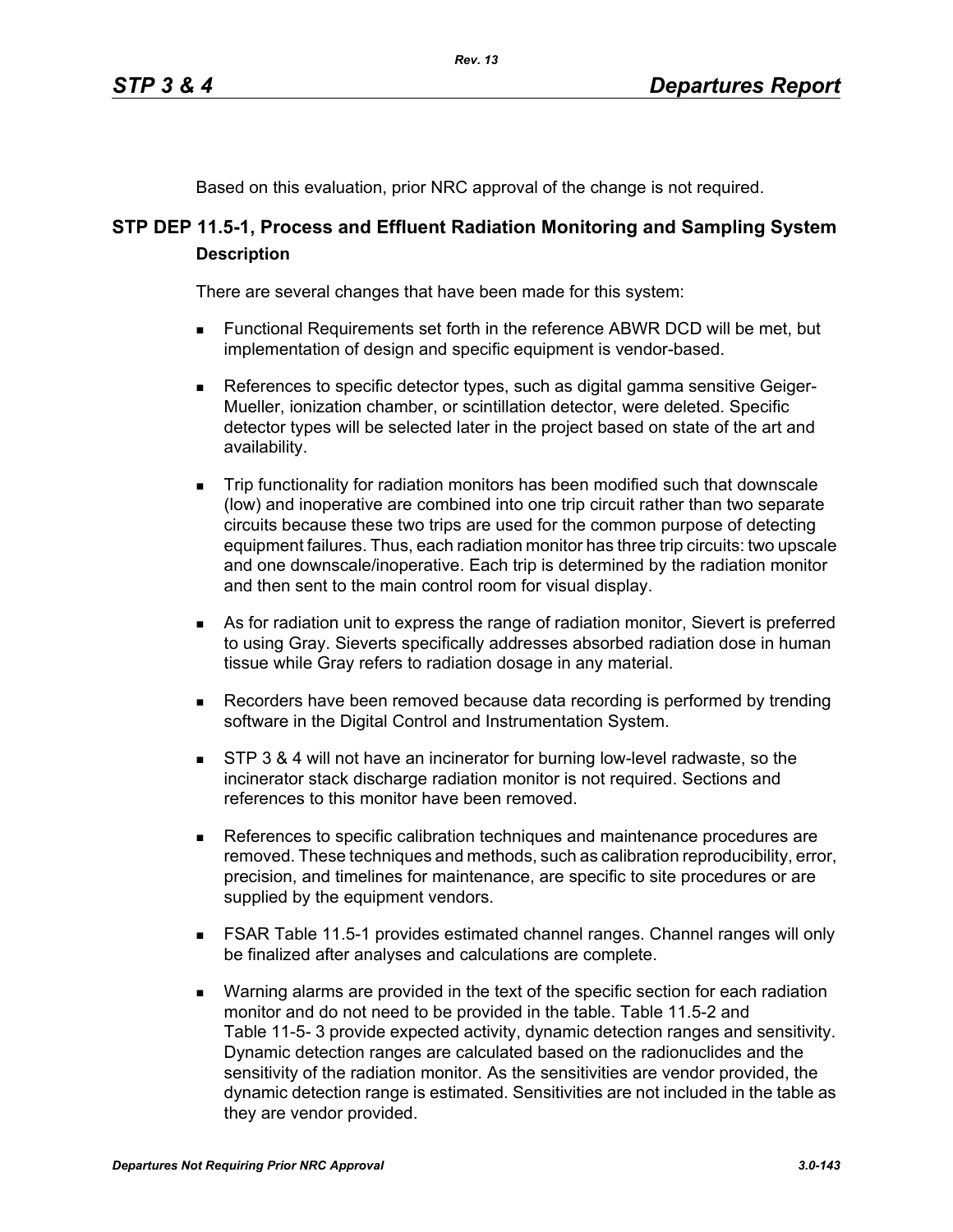- The bypass valve closure trip of the Offgas Post-Treatment Radiation Monitor is corrected to High-High to be consistent with DCD IED (Figure 7.6-5).
- The High-High alarm for the Gland Seal Condenser Exhaust is added to be consistent with DCD (Figure 7.6-5).

#### **Evaluation Summary**

This departure has been evaluated pursuant to the requirements in 10 CFR 52, Appendix A, Section VIII.B.5.

There is no impact on any Tier 1 and Tier 2\* technical specifications, basis for technical specifications and operational requirements as a result of these changes.

Implementation of detailed design and specific equipment is changed. But Functional requirements set forth in the reference ABWR DCD are not changed.

The Radiation Unit is changed to Sievert. Sievert specifically addresses absorbed radiation dose in human tissue while Gray refers to radiation dosage in any materials.

The recorders are removed because data recording is performed by trending software in the Digital Control and Instrumentation System. There will not be an incineration burning low-level radwaste, so the incineration stack discharge radiation monitor is not required.

The trip descriptions for Offgas Post-Treatment Radiation Monitor and the alarm descriptions for Gland Seal Condenser Exhaust Radiation Monitor are corrected to be consistent with DCD IEDs. Consequently, there is no impact on the probability or consequences of an accident, malfunction of an SSC important to safety, or the likelihood or consequences of a severe accident.

Based on this evaluation, prior NCR approval of these changes is not required.

#### **STD DEP 12.2-1, Gamma Ray Source Energy Spectra Tables**

#### **Description**

Tier 2 Table 12.2-3b, "Gamma Ray Source Energy Spectra - Post-Operation Gamma Sources in the Core (pJ/W·s)," and Tier 2 Table 12.2-3c, "Gamma Ray Source Energy Spectra - Gamma Ray Sources External to the Core During Operation," are incorporated by reference from the generic ABWR DCD, as approved by Appendix A to 10 CFR Part 52. To address apparent errors in the units in the tables, this departure adds a footnote to each table in order to prevent the inadvertent use of the information with incorrect units. The footnotes state that the information in the tables is not to be used for detailed facility design or any changes to the FSAR.

#### Evaluation Summary

The footnotes are provided to address apparent errors in the units in Table 12.2-3b and Table 12.2-3c. It can be reasonably deduced that the units in Table 12.2-3b should be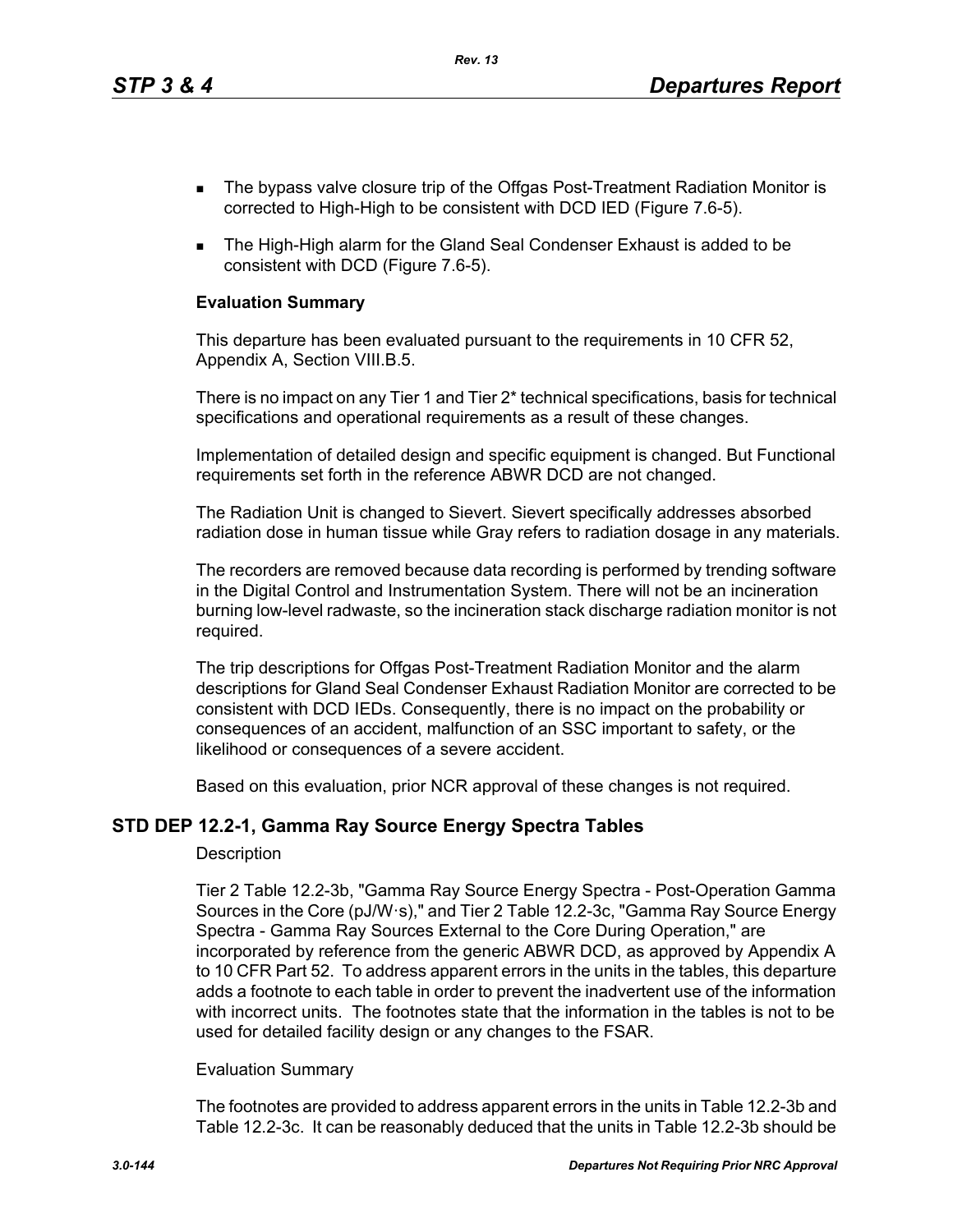J/s·MW<sub>t</sub> instead of pJ/W·s, and that the units in Table 12.2-3c should be pJ/cm3/s/W<sub>t</sub>, instead of pJ/cm<sup>3</sup>/s/MWt. Because source terms of the appropriate magnitude, i.e., values with correct units, were used in the facility design, including shielding design and evaluation of equipment qualifications, for the certified ABWR DCD, this error has no safety significance.

This departure does not change the information provided in Tables 12.2-3b and 12.2-3c and approved by Appendix A to 10 CFR Part 52. The information in the tables is relevant to other information incorporated by reference from the ABWR DCD that relies on, is based on, or is developed consistent with the information in this table. The tables are not used to address any new information required to be provided by the applicant.

This change is not related to any significant error in the application, is not needed to ensure compliance with NRC regulations, is not needed to support other licensing-basis documents, and is not needed to address a significant vulnerability identified by probabilistic risk assessments.

This departure has been evaluated pursuant to the requirements in Section VIII.B.5 of Appendix A to 10 CFR Part 52. There is no impact on Tier 1 or Tier 2<sup>\*</sup>, Technical Specifications, Bases of Technical Specifications, or operational requirements. Therefore, this departure has no adverse impact on the safety analysis and does not require prior NRC approval.

# **STD DEP 12.3-1, Cobalt Content in Stainless Steel**

#### **Description**

This departure revises the requirements for the material specification for the stainless steel component exposed to reactor coolant with specific reference to the cobalt content in the stainless materials.

The vendors supplying the material cannot reasonably achieve the cobalt limits in all cases. A graded approach to cobalt concentrations has been taken by using various grades of low cobalt stainless steel, with the material in the core receiving the least amount of cobalt. The cobalt concentrations are allowed to increase with the distance from the core. The overall cobalt limit for all reactor vessel material is 0.05 wt percent. Lower target values (aim limits) are provided to the material vendor as goals to trend for.

During the ABWR Certification process the average annual occupational exposure calculation was performed. The reduced cobalt loadings were not considered in that estimate. Therefore, based upon the method used and the assumptions made to evaluate the occupational exposure, materials procured with a 0.05 wt percent maximum cobalt requirement, with lower ALARA target values of cobalt for radiologically significant areas, will have no adverse affect on the estimated occupational exposure.

## **Evaluation Summary**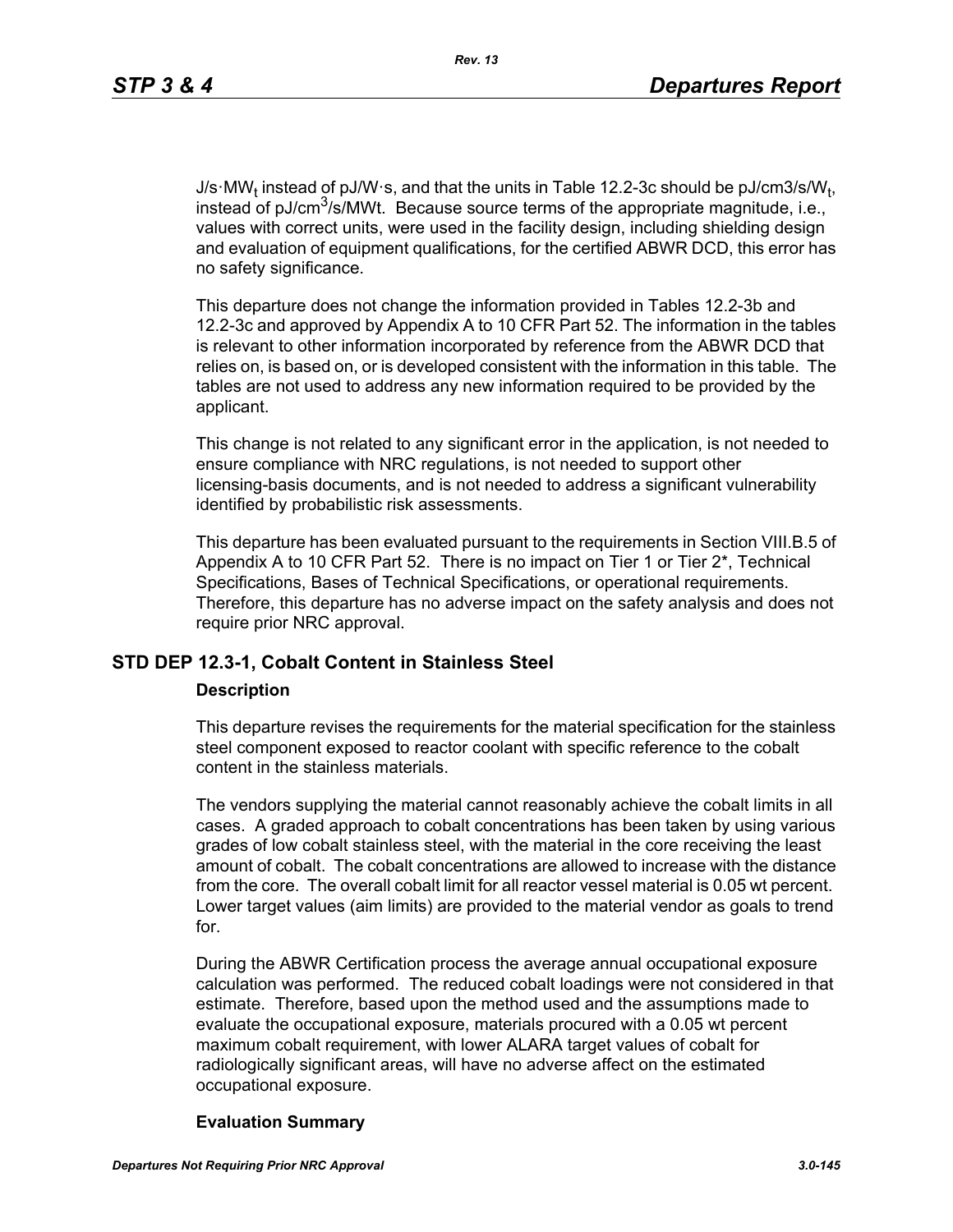The departure to clarify the the procurement and use of various grades of low cobalt stainless steel on a graded approach wherein the lowest cobalt material is used in the most radiologically significant areas with increasing cobalt material in less sensitive areas has been evaluated pursuant to the requirements in 10 CFR 52, Appendix A, Section VIII.B.5. There are no significant radiological consequences since the ABWR certification calculation of the average annual occupational exposure did not assume the reduced cobalt loadings, and the results show no adverse effect. This departure does not change the Technical Specifications, any underlying design or other operational requirements. Furthermore, it does not change any plant physical features, SSCs important to safety or fission product barriers. Any previously evaluated accident is not affected, and the possibility for an accident of a different type is not created. Also, it does not affect any method used for evaluation in establishing the design bases or in the safety analyses. This departure does not affect any feature for mitigation of an ex-vessel severe accident. For the same reason, and because there is no effect on any event, operation or SSC function, the change does not create a different ex-vessel accident scenario. Therefore, this change has no adverse impact and does not require prior NRC approval.

## **STD DEP 12.3-3, Steam Tunnel Blowout Panels**

## **Description**

This departure removes the discussion in Subsections 3.8.4, 12.3.1.4.4 and 12.3.2.3 concerning blowout panels and relief and release pathways associated with the steam tunnel because these statements are inaccurate and conflict with the correct description in revised Subsection 3.8.4 and Subsection 3.12.1.3, where it more appropriately belongs. The design description of the routing and functioning of the blowout panels in Subsections 12.3.1.4.4 and 12.3.2.3 is inaccurate and is not needed in these subsections. This departure also adds the phrase "or equivalent" to the last sentence in Subsection 12.3.1.4.4 describing the use of lead-loaded silicone foam for sealing penetrations.

## **Evalutation Summary**

This departure has been evaluated pursuant to and determined to comply with the requirements in 10 CFR 52, Appendix A, Section VIII.B.5. This departure which removes the discussion concerning blowout panels and relief and release pathways associated with the steam tunnel would appear to eliminate a steam flow path; however, because there is no high energy line break (HELB) identified in the room identified in the deleted text (subcompartment SA2 - RHR Pump and Heat Exchanger Room), there is no need for a relief path from this compartment. Additionally, SSCs in the flow paths and adjoining areas are qualified or protected as needed from increased temperature, pressure and jet impingement forces. The design description of the location, routing and functioning of the blowout panels in Subsections 12.3.1.4.4 and 12.3.2.3 is inaccurate and is not needed in those subsections. The correct description of the blowout panels and relief and release pathways associated with the steam tunnel is contained in revised Subsection 3.8.4 and Subsection 3.12.1.3, where it more appropriately belongs. This departure also adds the phrase "or equivalent" to the last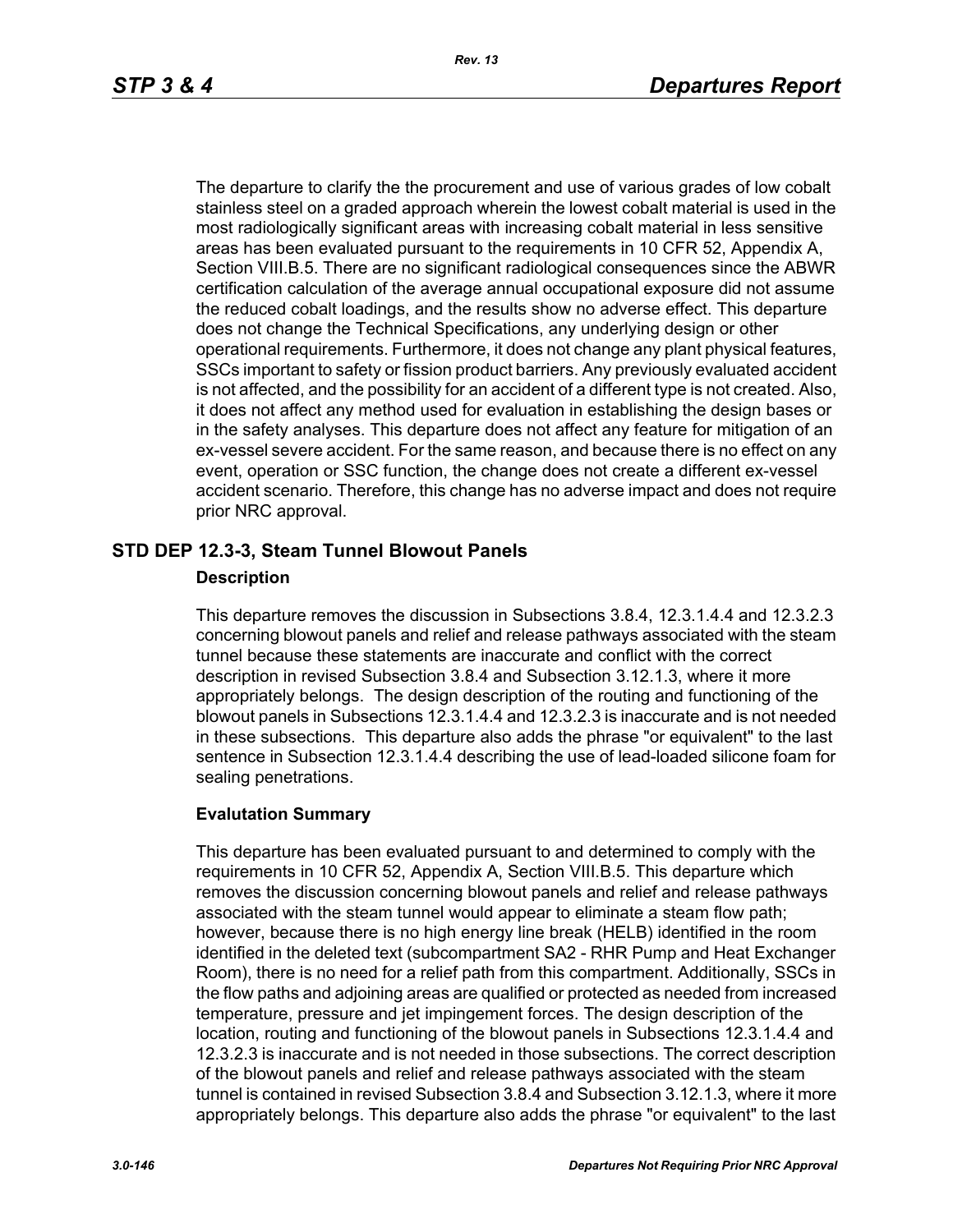sentence in Subsection 12.3.1.4.4 describing the use of lead-loaded silicone foam for sealing penetrations to allow for use of new or better products.

This design change does not change the Technical Specifications or Bases or other operational requirements. Furthermore, it does not change any plant physical features, SSCs important to safety or fission product barriers. Any previously evaluated accident is not affected, and the possibility for an accident of a different type is not created. Also, it does not affect any method used for evaluation in establishing the design bases or in the safety analyses. This departure does not affect any feature for mitigation of an ex-vessel severe accident. For the same reason, and because there is no effect on any event, operation or SSC function, the change does not create a different ex-vessel accident scenario.

Therefore, this change has no adverse impact and does not require prior NRC approval.

## **STD DEP 12.3-4, Alarm Capability for Area Radiation Monitors (ARMs)**

#### **Description**

This departure revises FSAR Tables 12.3-3, 12.3-6 and 12.3-7 to add alarm capability to certain area radiation monitors (ARMs). Five additional monitors have been added to the Reactor Building as indicated in Table 12.3-3 and as shown on Figures 12.3-56, 12.3-57, 12.3-58, 12.3-60 and 12.3-62.

#### **Evaluation Summary**

This departure has been evaluated pursuant to the requirements in 10 CFR 52, Appendix A, Section VIII.B.5. This departure does not change any Tier 1, Tier  $2^*$ information, the Technical Specifications, any underlying design or other operational requirements.

This departure represents a favorable change which provides additional alarm capability to area radiation monitors in the reactor building, radwaste building and turbine building, and adds additional area monitors in the reactor building beyond those identified in the DCD. As such,this departure provides additional notification to plant personnel regarding high radiation levels in these areas which is a safety improvement. There is no change in design or function of any other SSC important to safety. By providing additional notification to plant personnel for conditions which could lead to accidents, this departure has no adverse impact on the likelihood or consequences of analyzed accidents or malfunction of an SSC important to safety and may have a favorable impact. Furthermore, it does not change any plant physical features, SSCs important to safety or fission product barriers.

Any previously evaluated accident is not affected, and the possibility for an accident of a different type is not created. Also, it does not affect any method used for evaluation in establishing the design bases or in the safety analyses. This departure does not adversely affect any feature for mitigation of an ex-vessel severe accident and may have a favorable effect. For the same reason, and because there is no effect on any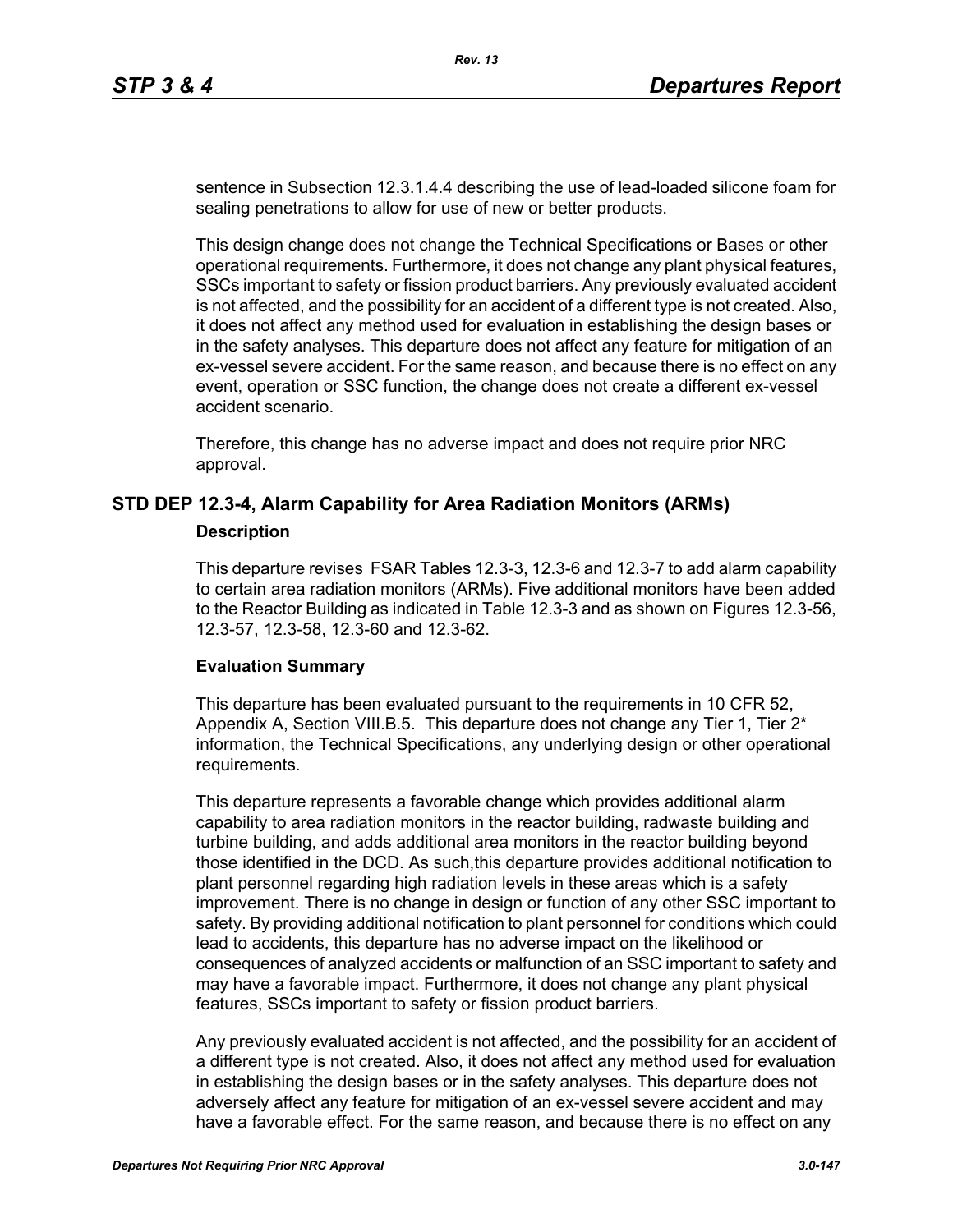event, operation or SSC function, the change does not create a different ex-vessel accident scenario.

Therefore, this change has no adverse impact and does not require prior NRC approval.

## **STD DEP 14.2-1, Control Rod Drive Friction Testing Requirement**

## **Description**

The DCD Subsection 14.2.12 requirement for performing control rod drive (CRD) friction testing is modified to remove the portion of the test that is performed on selected rods at rated temperature and pressure. CRD friction testing is a traditional requirement performed on older BWR designs with CRDs positioned using hydraulic pressure. The ABWR employs a design in which normal rod positioning is accomplished by an electric motor. Mechanical binding (friction) of an ABWR CRD will result in blade separation from the ball nut which would be detected by existing, permanently installed Class 1E instrumentation. Thus ABWR CRDs are easily monitored for performance degradation during normal CRD withdrawal, and the portion of the startup friction testing performed on selected rods at rated temperature and pressure is not required.

## **Evaluation Summary**

This departure to remove the DCD-required CRD friction testing from the STP 3 & 4 FSAR has been evaluated pursuant to the requirements in 10 CFR 52, Appendix A, Section VIII.B.5. This departure does not change any Tier 1 or Tier 2<sup>\*</sup> DCD information, the Technical Specifications, Bases for Technical Specifications, any underlying design, or other operational requirements. It does not change any plant physical features, SSCs important to safety or fission product barriers. Any previously evaluated accident is not affected, and the possibility for an accident of a different type is not created. Also, it does not affect any method used for evaluation in establishing the design bases or in the safety analyses. This departure does not affect any feature for mitigation of an ex-vessel severe accident. For the same reason, and because there is no effect on any event, operation or SSC function, the change does not create a different ex-vessel accident scenario. Therefore, this change has no adverse impact and does not require prior NRC approval.

# **STD DEP 15.6-1, Clean Up Water Line Break Meteorology and Dose Results Description**

DCD Section 15.6, Table 15.6-18, Clean Up Water Line Break Meteorology and Dose Results provides accident meteorological dispersion factors, the thyroid dose, and whole body dose. The DCD Table lists doses for four different χ/Q values. For the first listed  $\gamma$ /Q value, the thyroid and whole body doses differ by a factor of approximately 100; however, for the other  $\chi$ /Q values, the reported thyroid doses do not differ by a factor of approximately 100. In fact, the thyroid doses are reported as being the same as the whole body doses. This is clearly in error. The thyroid doses have been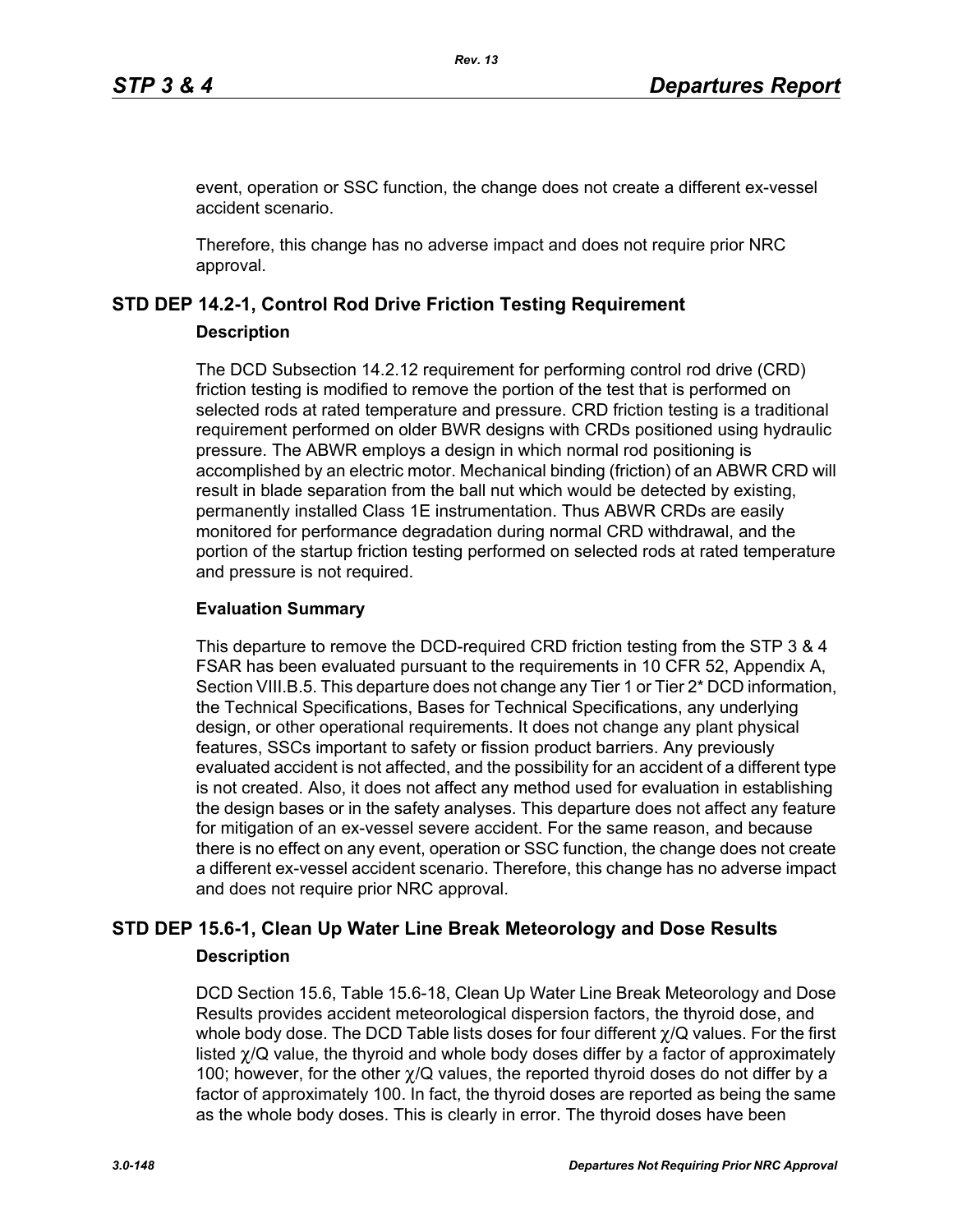recalculated based on the activity releases reported in DCD Table 15.6-17 and the  $\chi$ /Q values in DCD Table 15.6-18.

## **Evaluation Summary**

This departure to correct the thyroid dose values presented in Table 15.6-18 of the STP 3&4 FSAR has been evaluated pursuant to the requirements in 10 CFR 52, Appendix A, Section VIII.B.5. This departure does not change any Tier 1, Tier 2\* information, the Technical Specifications, any underlying design or other operational requirements. It does not change any plant physical features, SSCs important to safety, or fission product barriers. Any previously evaluated accident is only minimally impacted, and the possibility for an accident of a different type is not created. Also, it does not affect any method used for evaluation in establishing the design bases or in the safety analyses. This departure does not affect any feature for mitigation of an ex-vessel severe accident. For the same reason, and because there is no effect on any event, operation, or SSC function, the change does not create a different ex-vessel accident scenario. Therefore, this change does not require prior NRC approval.

# **STD DEP 18.4-1, Main Generator Synchronization Control Relocation**

## **Description**

The location of the controls and displays required for the synchronization of the main generator is not necessary at the main control console as stated in DCD Tier 2 Section 18.4.2, therefore these have been relocated to the main control room panel. This change allocates space on the main control console to more critical tasks and allows manual synchronization of the main generator by the control room operator or automatic synchronization by the Power Generation Control System. The relocation is consistent with the description provided in DCD Tier 1 Section 2.7.1 and the requirements in Section 18.7 for the final design of the main control room.

## **Evaluation Summary**

The change does not affect any Tier 1 or Tier 2\* DCD information. This departure to relocate the controls for synchronization of the main generator to the main control panel has been evaluated pursuant to and determined to comply with the requirements in 10 CFR 52, Appendix A, Section VIII.B.5. This departure does not change the Technical Specifications or Bases of Technical Specifications, any underlying design or other operational requirements. Furthermore, it does not change SSCs important to safety or fission product barriers. Any previously evaluated accident is not affected, and the possibility for an accident of a different type is not created. Also, it does not affect any method used for evaluation in establishing the design bases or in the safety analyses. This departure does not affect any feature for mitigation of an ex-vessel severe accident. For the same reason, and because there is no effect on any event, operation or SSC function, the change does not create a different ex-vessel accident scenario. Therefore, this change has no adverse impact and does not require prior NRC approval.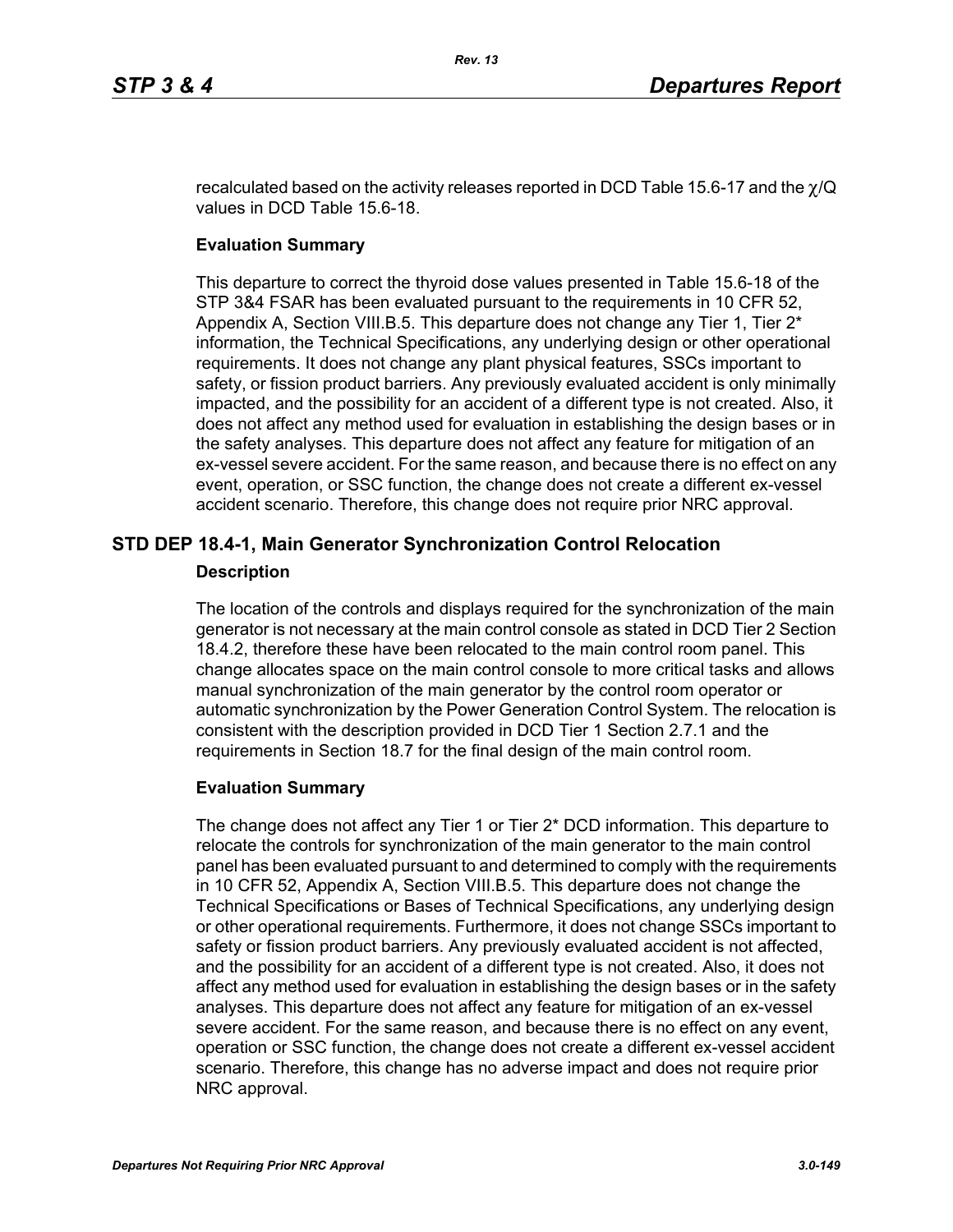## **STD DEP 19.3-1, Evaluation of Common Cause Failures Description**

ABWR Standard Safety Analysis Report (SSAR) Chapter 19.D.8.6 documents the results of a PRA sensitivity analysis on common cause failure of selected mechanical systems performed by GE in response to a request from the NRC during the ABWR certification process. The final paragraph in SSAR Chapter 19.D.8.6 summarizes the results of the sensitivity analysis and indicated that the common cause factors evaluated will be added to the plant PRA model in any future revised basic quantification of the ABWR. The common cause factors were added to the ABWR plant model used to quantify the effects of plant-specific factors for South Texas Project Units 3 & 4. The addition of the common cause terms represents a departure from the PRA described in the reference DCD.

## **Evaluation Summary**

This departure has been evaluated and pursuant to the requirements in 10 CFR 52, Appendix A, Section VIII.B.5, as described previously. There is no impact on any Tier 1, Tier 2\*, technical specifications, basis for technical specifications or operational requirements as a result of this change. As a result of this departure, there is no effect on the frequency or consequences of any accidents or the likelihood or consequences of malfunctions of SSC important to safety previously evaluated in the DCD. There is no possibility of a new type of accident, and there is no impact on fission product barriers or ex-vessel severe accident events. Therefore, the change has no adverse impact and does not require prior NRC approval.

Based on this evaluation, prior NRC approval of the change is not required.

## **STD DEP 19.7-1, Control Rod Drive Improvements**

## **Description**

Subsection 19.7.2, item 4 of the reference ABWR DCD discusses Control Rod Drive Improvements incorporated into the ABWR design. The second paragraph indicates that the Fine Motion Control Rod Drive (FMCRD) brake design had to be fully testable on an annual basis, presumably during refueling outages because testing of the brakes during power operation is not practical. A clarification is made for consistency with the outages on the 18-month cycle basis for the plant. Words, "an annual," are replaced with "refueling cycle." Technical Specification LCO 3.10.12 controls removal of CRD subassemblies during refueling.

## **Evaluation Summary**

This departure has been evaluated pursuant to the requirements in 10 CFR 52, Appendix A, Section VIII.B.5. There is no impact on any Tier 1, Tier 2<sup>\*</sup>, DCD, technical specifications, basis for technical specifications or operational requirements as a result of this change.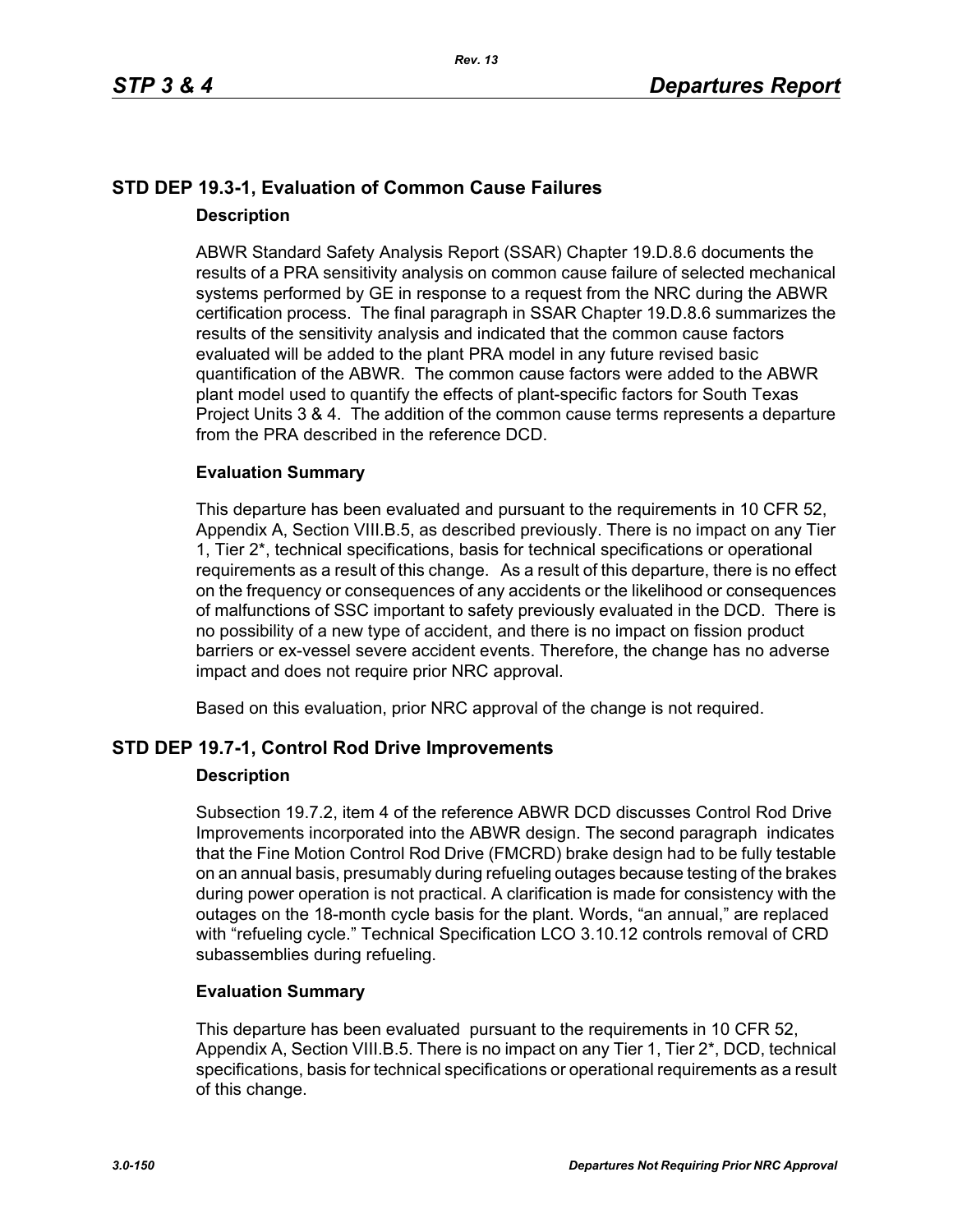The change is required to reflect that the plant refueling outage will be every 18 months, during which the FMCRD brakes can be tested. It does not affect the brake design or function. The FMCRD electro-mechanical brake is a Class 1E safety-related component with a 10-year Environmental Qualification replacement life. Brake performance characteristics testing is performed every 10 years when a replacement/new brake is installed. Thirty-five motor subassembly units, including the brake, will be tested during the 18-month refueling outages. This is sufficient to assure that the brake performance to prevent rod ejection is not affected as considered in the ABWR PRA studies. Section 15.4.9.1 of the DCD characterizes the probability of the initial causes of the control rod ejection accident as low enough to warrant it as a limiting fault. In addition, both the safety-related check valve and brake (see DCD Tier 2, Section 4.6.2.3.3.1.2 and 15.4.9.1) would have to fail in order for a rod ejection to occur. This makes the control rod ejection accident an extremely low probability event. Consequently, there is negligible impact on the probability or consequences of an accident or malfunction of an SSC important to safety.

The FMCRD brake has not been identified as a design feature in the DCD for mitigating an ex-vessel severe accident. The change to the brake testing frequency description does not impact the brake design or function, and therefore, the likelihood or consequences of a severe accident is not impacted.

Based on this evaluation, prior NRC approval of the change is not required.

# **STD DEP 19I.7-1, Atmospheric Control System Bypass Analysis**

## **Description**

Appendix 19I of the reference ABWR DCD discusses the seismic margins analysis that evaluated the capability of the plant and equipment to withstand a large earthquake of two times the safe shutdown earthquake. Section 19I.7 of the DCD states that since the Atmospheric Control System crosstie valves are normally closed motor-operated valves, that this containment bypass path need not be included in the PRA analysis. This analysis has been changed in the STP 3 & 4 FSAR to reflect the design of airoperators on these valves and, as a result this analysis is the same as for the main purge valves.

## **Evaluation Summary**

This departure has been evaluated pursuant to the requirements of 10 CFR 52, Appendix A, Section VIII.B.5.

There is no impact on any Tier 1, Tier 2\*, technical specifications, bases for technical specifications or operational requirements as a result of these changes.

Changing the design input assumption used in the seismic margins PRA analysis as it relates to the design of the ACS crosstie lines / valves is a correction of the PRA analysis basis, and has no effect on the plant design or safety analysis. It has no effect on any plant design or safety analyses. Thus this departure does not have any effect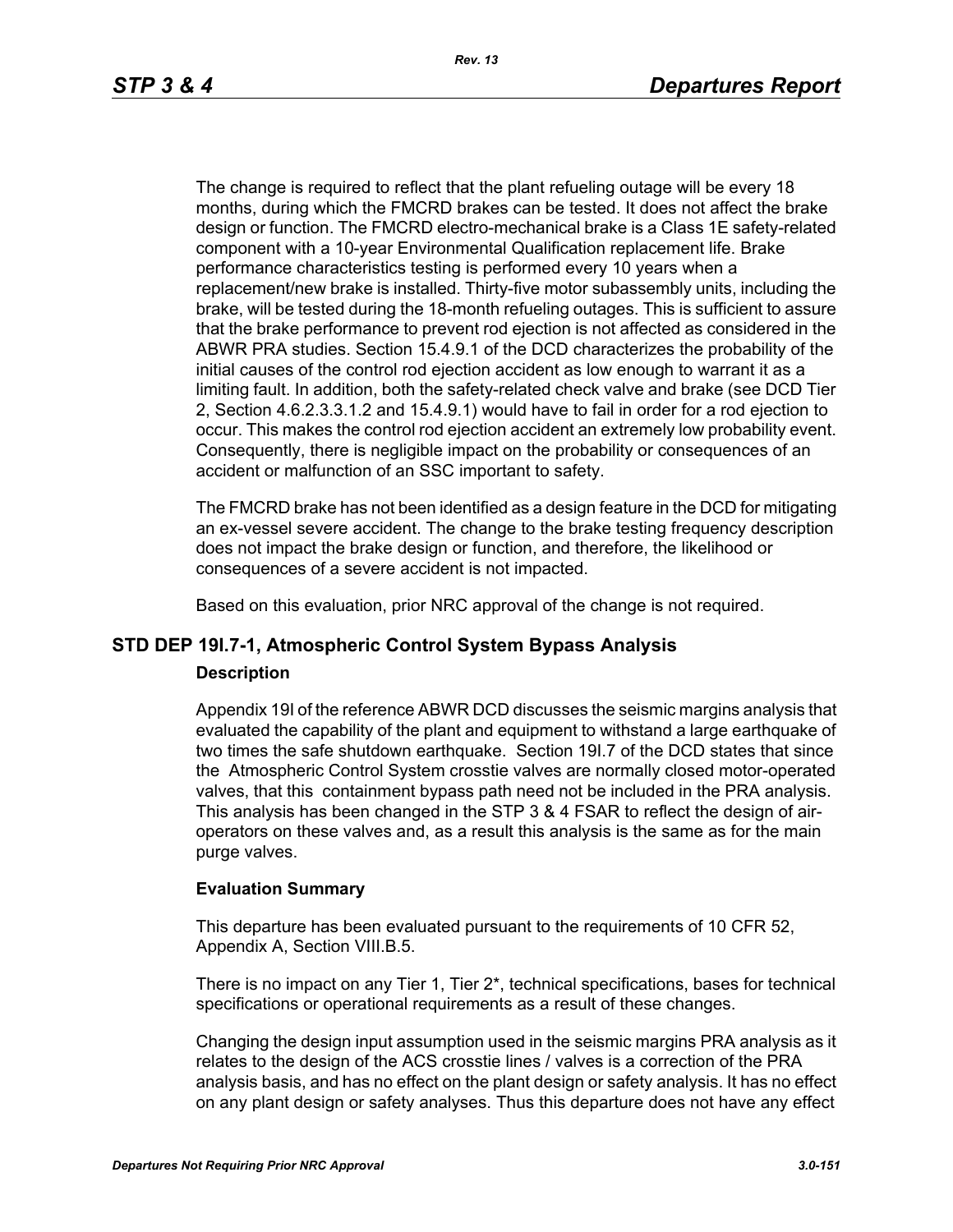on the frequency of occurrence or consequences of accidents or malfunction of SSC important to safety previously analyzed.

This change to the PRA analysis basis for the ACS has no effect on the design of any systems involved in mitigation of any ex-vessel severe accidents, therefore the likelihood or consequences of an ex-vessel severe accident is not impacted.

As a result of this evaluation, prior NRC approval of the change is not required.

# **STP DEP 19R-1 Internal Flooding Due to Removal of RSW Vacuum Breaker Valves Description**

This site-specific departure addresses internal flooding of the control building due the elimination of vacuum breaker valves on the supply and return piping connecting to the RCW heat exchangers. Elimination of the vacuum breaker valves is due to the RSW System design changes that include the use of horizontal type pumps instead of vertical wet-pit type pumps and piping configuration changes between the UHS basin and control building.

The ABWR DCD (Chapter 19 and Appendix 19R) was written with the assumption that vertical wet-pit type pumps would be used in the RSW System design. The ABWR DCD addressed the possibility that the UHS basin water could be siphoned into the control building. The return lines contained vacuum breaker valves located on the header that provided water to the cooling towers.

## **Evaluation Summary**

The RSW System is now designed with horizontal split case type pumps to increase system availability and reliability. There is no possibility of siphoning on the supply side with this design, because the RCW heat exchanger supply piping is constantly under positive pressure due to the normal operating hydrostatic head above the pump centerlines. Vacuum breaker valves are ineffective with this piping configuration and will not provide any protective measure against internal flooding of the control building. The vacuum breaker valves on the return piping from the RCW heat exchangers are deleted from the RSW System. The horizontal return piping routed inside the UHS basin is substructured in concrete and the vertical risers are encased in concrete. The vertical risers emerge out of the concrete at an elevation that is above the normal operating water level and are routed to the cooling towers' spray header interface point. Vacuum breaker valves on the return piping do not provide any protective measure against control building flooding due to siphoning.

There are redundant safety-related active motor-operated valves in the supply piping to each of the three RCW heat exchangers. Even if one of these valves is postulated to fail in the open position, there is another motor-operated valve that automatically closes on detection of a high-high water level in the RCW heat exchanger room to prevent gravity drainage from the UHS basin to the control building. There are leak detection measures in the control building that would annunciate and require operators to investigate potential flooding as well as trip the affected division's RSW pumps and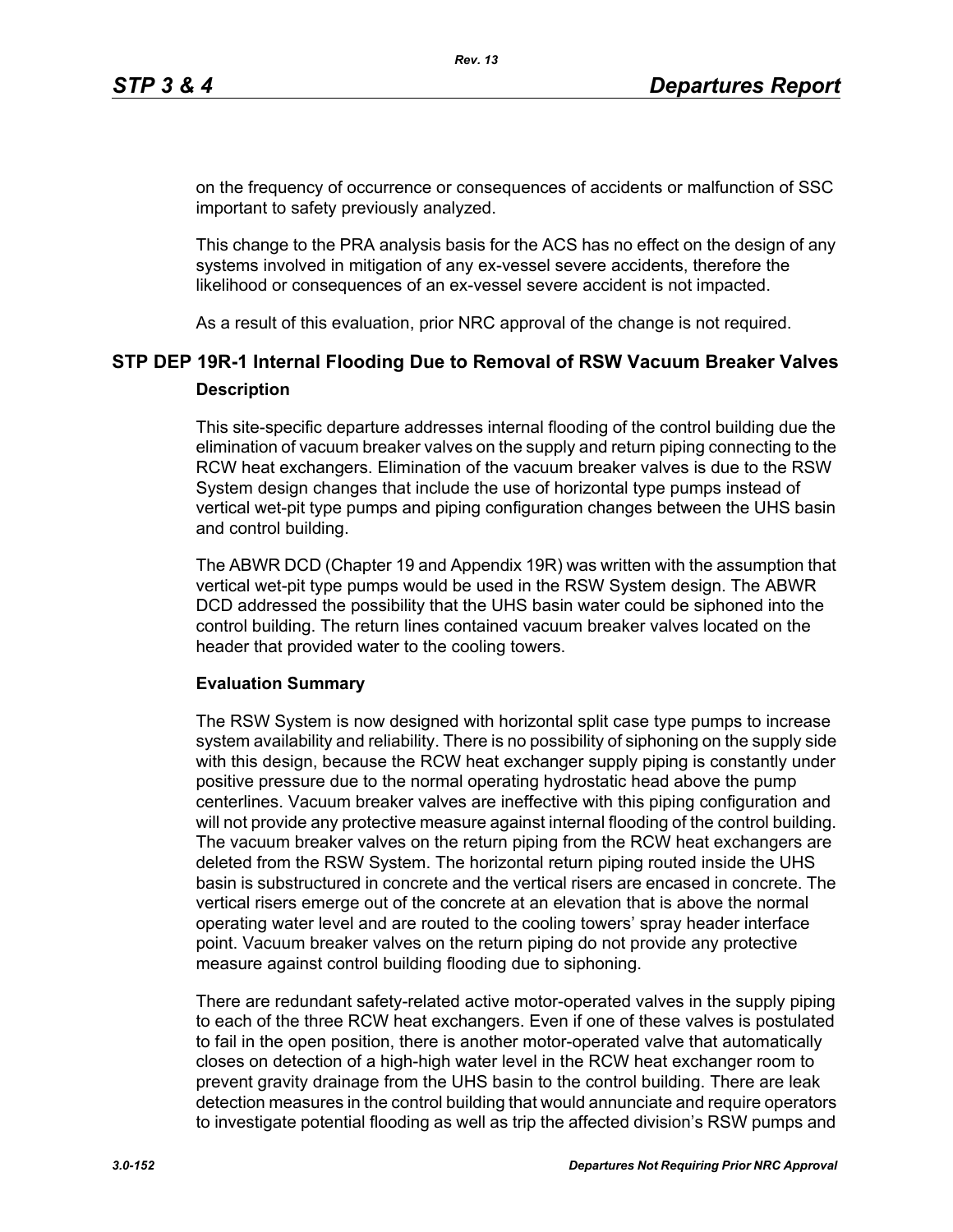*Rev. 13*

close redundant supply side motor-operated valves. Relocation of the UHS and RSW Pump House results in a significant reduction of the stored water volume in the buried RSW piping. This reduction in stored water would result in considerably less water mass that could flow into the control building due to a postulated moderate energy line crack. Consequently, there would be a lower flooding potential to the non-affected RSW divisions due to a lower water level in the RSW division postulated with the moderate energy line crack.

This departure has been evaluated and determined to comply with the requirements in 10CFR52, Appendix A, Section VIII.B.5, as described previously. The change has no adverse impact and does not require prior NRC approval.

## **STD DEP Vendor, Vendor Replacement**

#### **Description**

The reference ABWR DCD was developed with numerous statements that activities during construction and startup would be performed in accordance with GE approval or oversight. The intent of these statements was to ensure that the designer was appropriately involved in startup testing or construction activities.

Since the DCD was developed, other vendors have surfaced that have equivalent capability. This standard departure replaces the terms such as GE, GEH, and General Electric with the generic term NSSS Vendor, with an alternative vendor specified, or in some cases has eliminated the term altogether. This departure also replaces General Electric Company's product references such as NEDEs and NEDOs with the corresponding reference of another ABWR vendor whose reference has been approved by the NRC for use in this application. In all cases, the intent of the reference ABWR DCD statement is preserved by the departure and the replacement vendor must be fully qualified to perform the function by STPNOC. Furthermore, this departure only applies to Tier 2 information.

Examples within the scope of this departure include:

*During the construction cycle and the various testing phases, additional staff is supplied by the plant owner/operator,* the NSSS vendor*, and others.*

*For automatic start tests, in order to provide margins to overspeed and isolation trip setting, the transient start first and subsequent turbine speed peaks shall not exceed the requirement specified by the* Startup Test *Specification.*

*All fabrication of the reactor pressure vessel was performed in accordance with*  Toshiba *- approved drawings.*

## **Evaluation Summary**

This generic departure does not change the design, the method of controlling the design, or the manner in which the ABWR will be operated. It only changes the use of the words GE, General Electric, GEH etc., to allow the use of other qualified vendors to perform certain functions that are explicitly called out in the reference ABWR DCD.